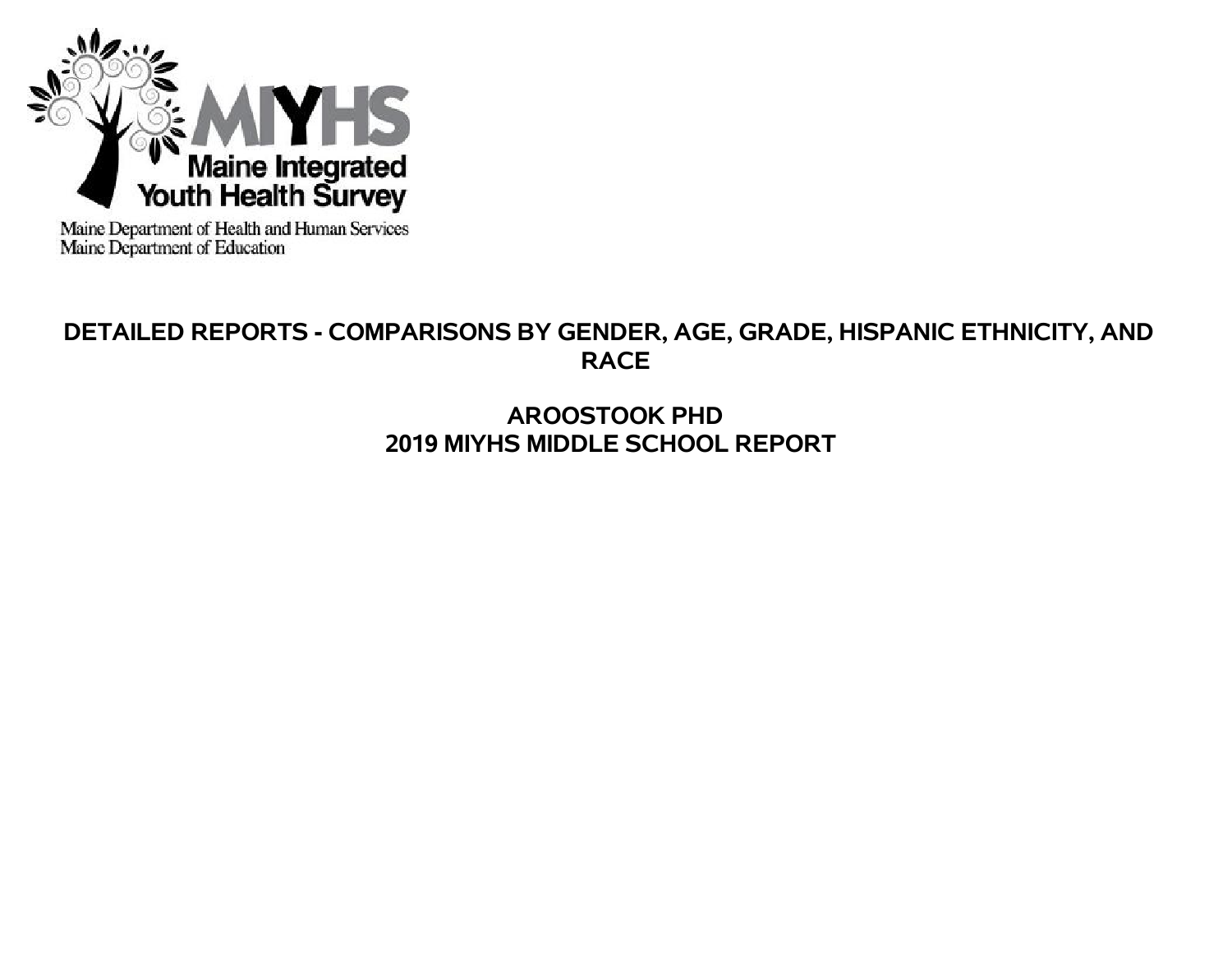|                                           | %     | CI                  | N     | n   |
|-------------------------------------------|-------|---------------------|-------|-----|
|                                           |       |                     |       |     |
| Total                                     | 4.8%  |                     | 1,323 | 615 |
| ----Sex----                               |       |                     |       |     |
| Female                                    | 48.0% | $(44.6\% - 51.4\%)$ | 635   | 308 |
| Male                                      | 51.2% | $(48.1\% - 54.2\%)$ | 677   | 302 |
| Missing                                   | 0.8%  | $(0.1\% - 1.5\%)$   | 11    | 5   |
| ----Grade----                             |       |                     |       |     |
| Grade 7                                   | 49.8% | $(45.2\% - 54.3\%)$ | 659   | 299 |
| Grade 8                                   | 49.2% | $(45.1\% - 53.4\%)$ | 651   | 309 |
| Missing                                   | 1.0%  | $(0.5\% - 1.5\%)$   | 13    | 7   |
| ----Age----                               |       |                     |       |     |
| 12 or younger                             | 28.5% | $(24.2\% - 32.8\%)$ | 377   | 170 |
| 13                                        | 47.0% | $(41.8\% - 52.1\%)$ | 621   | 288 |
| 14 or older                               | 24.0% | $(21.6\% - 26.4\%)$ | 317   | 154 |
| Missing                                   | 0.5%  | $(0.0\% - 1.1\%)$   | 7     | 3   |
| ----Hispanic Ethnicity----                |       |                     |       |     |
| Hispanic                                  | 3.1%  | $(1.9\% - 4.2\%)$   | 41    | 39  |
| Non-Hispanic                              | 87.6% | $(84.6\% - 90.7\%)$ | 1,159 | 522 |
| Missing                                   | 9.3%  | $(6.6\% - 11.9\%)$  | 123   | 54  |
| ----Race----                              |       |                     |       |     |
| American Indian or Alaskan Native         | 2.8%  | $(1.8\% - 3.8\%)$   | 37    | 30  |
| Asian                                     | 0.2%  | $(0.0\% - 0.4\%)$   | 3     | 4   |
| <b>Black or African American</b>          | 0.6%  | $(0.2\% - 1.0\%)$   | 8     | 6   |
| Native Hawaiian or Other Pacific Islander | 0.5%  | $(0.0\% - 1.0\%)$   | 6     | 4   |
| White                                     | 89.8% | $(87.1\% - 92.4\%)$ | 1,188 | 515 |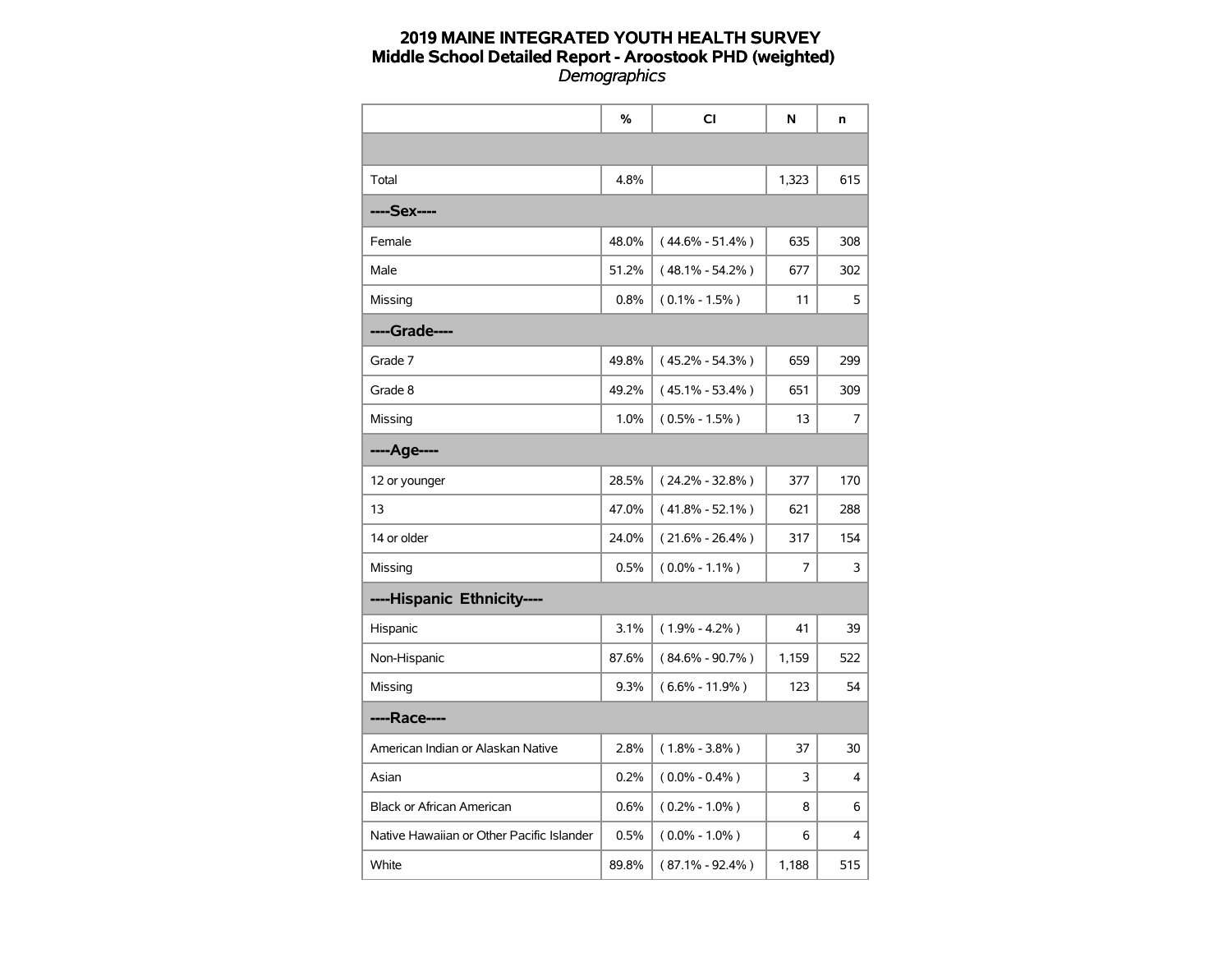|                       | %    |                   | N  | n  |
|-----------------------|------|-------------------|----|----|
| <b>Multiple Races</b> | 3.1% | $(1.8\% - 4.4\%)$ | 41 | 35 |
| Missing               | 3.1% | $(1.5\% - 4.6\%)$ | 41 |    |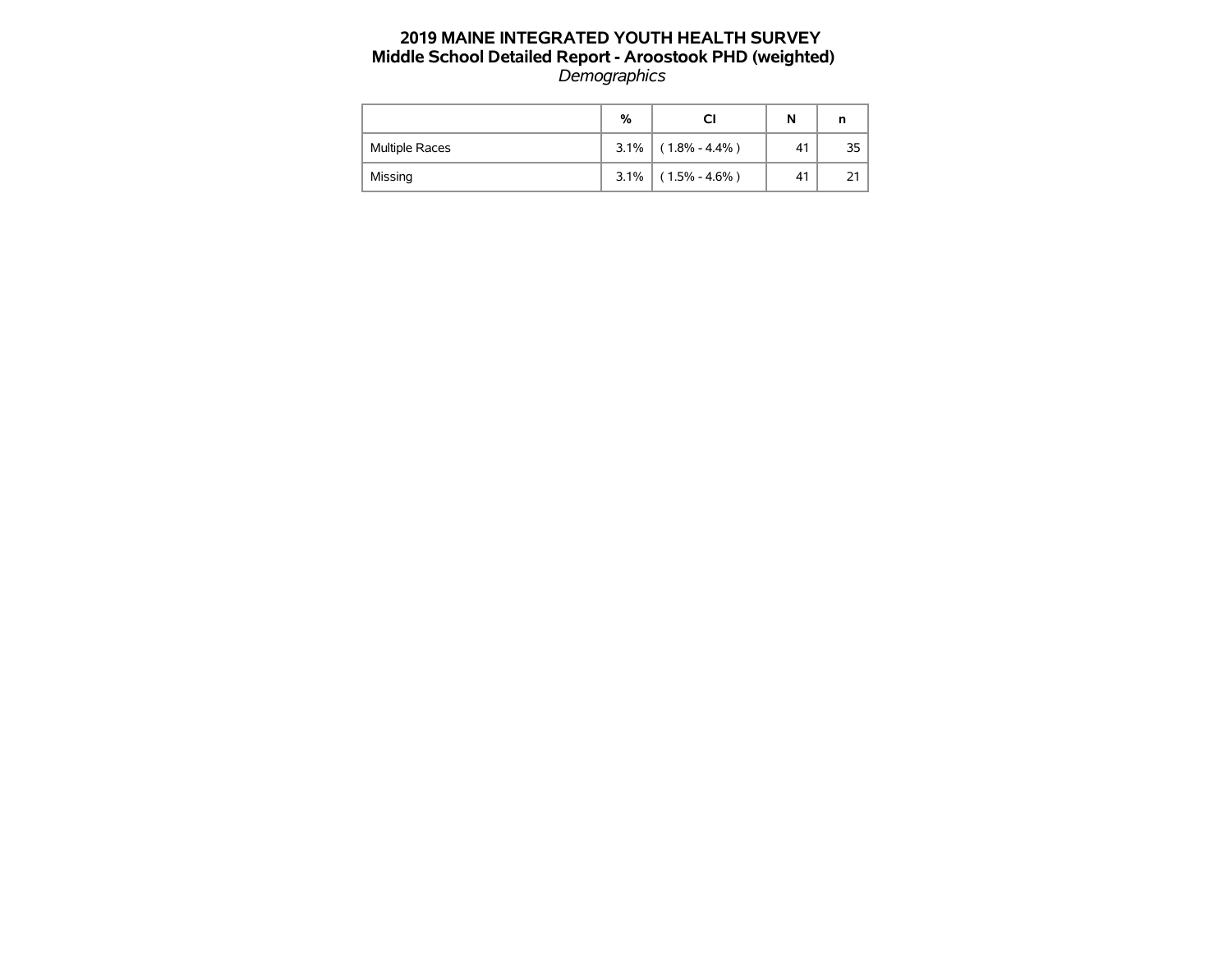|                | % | СI                                                    | N |     |
|----------------|---|-------------------------------------------------------|---|-----|
| ----County---- |   |                                                       |   |     |
|                |   | Aroostook County   100.0%   (100.0% - 100.0%)   1,323 |   | 615 |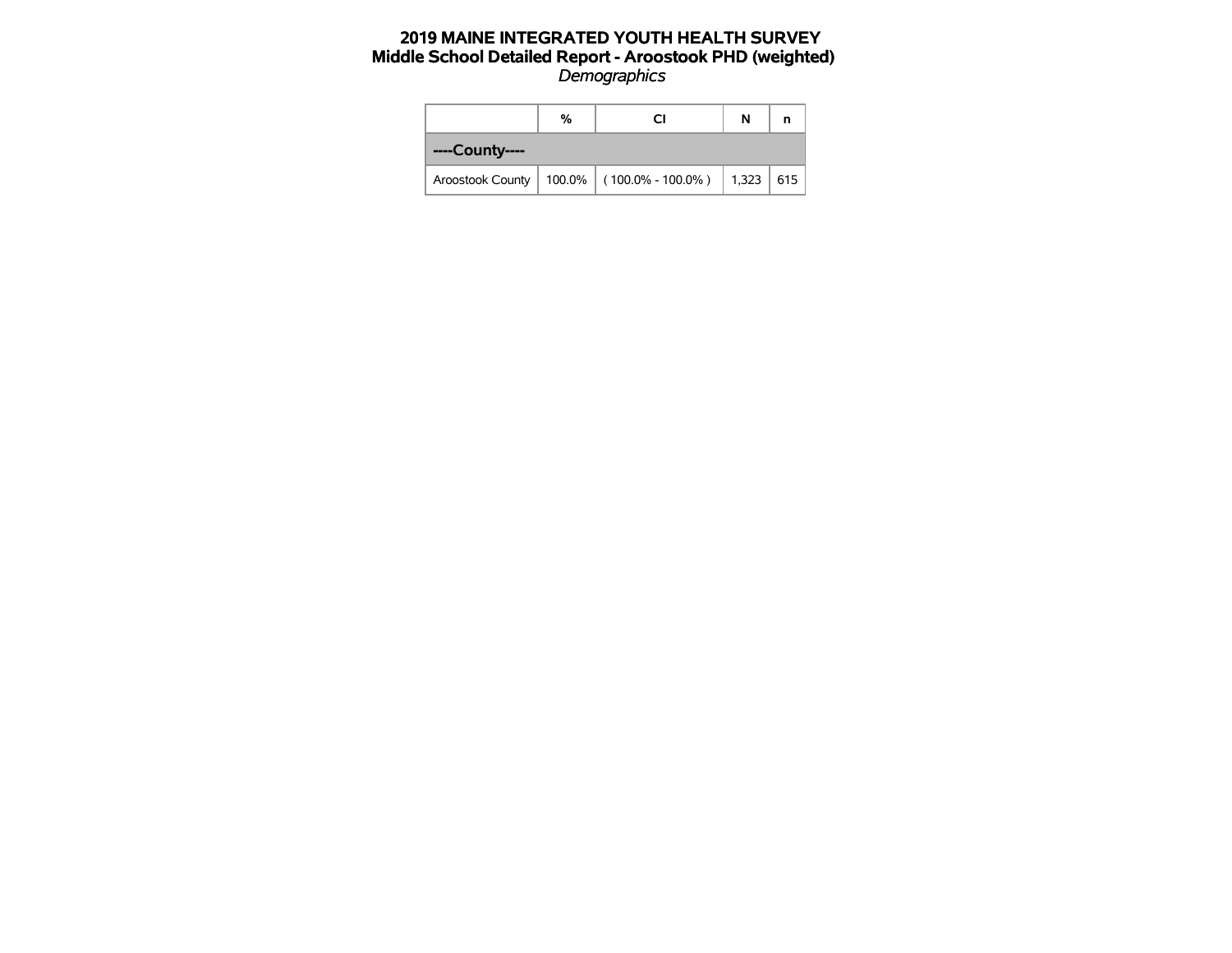*Percentage of students who were overweight (i.e., at or above the 85th percentile but below the 95th percentile for body mass index, by age and sex) -- SELF-REPORTED HEIGHT/WEIGHT (mnowt)*

|                                           |        | <b>Total</b>        |                |               | <b>Female</b>           |        | <b>Male</b>   |                             |        |  |
|-------------------------------------------|--------|---------------------|----------------|---------------|-------------------------|--------|---------------|-----------------------------|--------|--|
|                                           | %      | <b>CI</b>           | N              | $\frac{9}{6}$ | <b>CI</b>               | N      | $\frac{0}{0}$ | <b>CI</b>                   | N      |  |
|                                           |        |                     |                |               |                         |        |               |                             |        |  |
| Total                                     |        | 19.1% (14.8%-23.4%) |                |               | 218 21.2% (17.4%-25.0%) |        |               | 118   17.1%   (11.2%-23.0%) | 101    |  |
| ----Age----                               |        |                     |                |               |                         |        |               |                             |        |  |
| 12 or younger                             |        | 16.1% (10.8%-21.3%) | 53             | 23.2%         | $(15.9\% - 30.6\%)$     | 38     | 9.1%          | $(0.5\% - 17.7\%)$          | 15     |  |
| 13                                        |        | 21.8% (15.6%-28.0%) |                |               | 123 20.3% (14.0%-26.5%) |        | 54 23.2%      | $(11.4\% - 35.0\%)$         | 69     |  |
| 14 or older                               | 16.9%  | $(7.8\% - 25.9\%)$  |                | 42 20.6%      | $(5.4\% - 35.8\%)$      | 26     | 13.1%         | $(0.0\% - 26.1\%)$          | 16     |  |
| ----Grade----                             |        |                     |                |               |                         |        |               |                             |        |  |
| Grade 7                                   |        | 19.3% (14.5%-24.0%) |                |               | 109 21.1% (16.5%-25.7%) | 56     | 17.7%         | $(10.3\% - 25.1\%)$         | 53     |  |
| Grade 8                                   |        | 19.4% (10.8%-27.9%) |                |               | 109 22.0% (15.5%-28.5%) | 61     | $16.8\%$      | $(4.9\% - 28.7\%)$          | 47     |  |
| ----Hispanic Ethnicity----                |        |                     |                |               |                         |        |               |                             |        |  |
| Hispanic                                  | $\ast$ | $\ast$              | $\ast$         | $\ast$        | $\ast$                  | $\ast$ | $\ast$        | $\ast$                      | $\ast$ |  |
| Non-Hispanic                              |        | 19.9% (15.2%-24.7%) |                |               | 205 22.6% (18.2%-27.0%) | 118    |               | 17.2% (10.6%-23.8%)         | 87     |  |
| ----Race----                              |        |                     |                |               |                         |        |               |                             |        |  |
| American Indian or Alaskan Native         | $\ast$ | $\ast$              | $\ast$         | $\ast$        | $\ast$                  | $\ast$ | $\ast$        | $\ast$                      | $\ast$ |  |
| Asian                                     | $\ast$ | $\ast$              | $\ast$         | $\ast$        | $\ast$                  | $\ast$ | $\ast$        | $\ast$                      | $\ast$ |  |
| <b>Black or African American</b>          | $\ast$ | $\ast$              | $\ast$         | $\ast$        | $\ast$                  | $\ast$ | $\ast$        | $\ast$                      | $\ast$ |  |
| Native Hawaiian or Other Pacific Islander | $\ast$ | $\ast$              | $\ast$         | $\ast$        | $\ast$                  | $\ast$ | $\ast$        | $\ast$                      | $\ast$ |  |
| White                                     | 19.1%  | $(14.8\% - 23.5\%)$ |                | 202 21.8%     | $(17.8\% - 25.9\%)$     | 113    | 16.6%         | $(10.8\% - 22.3\%)$         | 89     |  |
| <b>Multiple Races</b>                     | 28.3%  | $(0.0\% - 59.9\%)$  | $\overline{7}$ | $\ast$        | $\ast$                  | $\ast$ | $\ast$        | $\ast$                      | $\ast$ |  |

*\*Estimate suppressed due to small cell sizes. ^Data by sex, hispanic ethnicity, and race are not shown due to small cell sizes in several categories.*

*CI = 95% Confidence Interval*

*N = Number of students who were overweight (i.e., at or above the 85th percentile but below the 95th percentile for body mass index, by age and sex) -- SELF-REPORTED HEIGHT/WEIGHT (weighted). Note: Due to missing data, the sum of demographic categories may not equal the overall total.*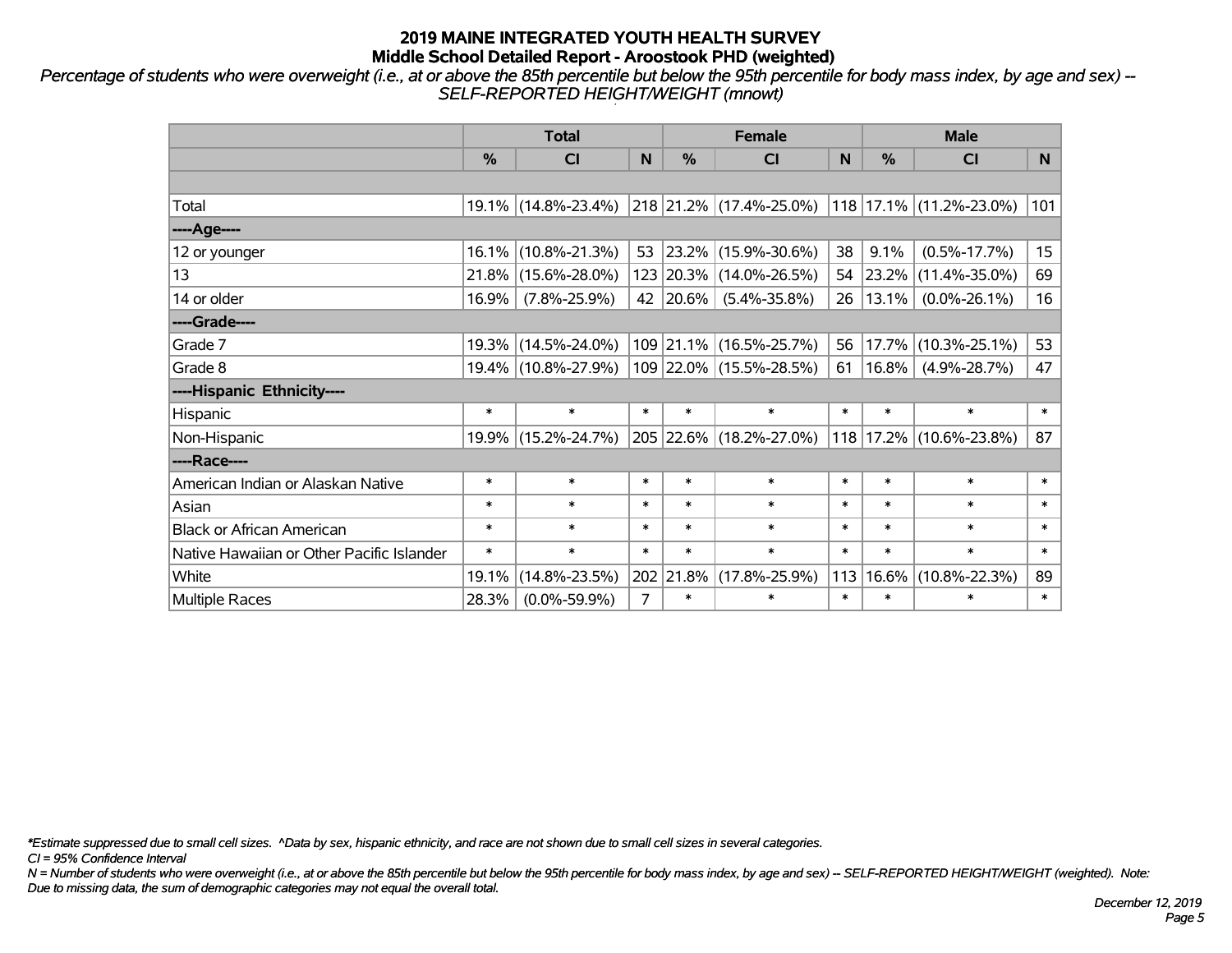*Percentage of students who were obese (i.e., at or above the 95th percentile for body mass index, by age and sex) -- SELF-REPORTED HEIGHT/WEIGHT (mnobese)*

|                                           |        | <b>Total</b>           |        |           | <b>Female</b>              |        | <b>Male</b> |                        |        |  |
|-------------------------------------------|--------|------------------------|--------|-----------|----------------------------|--------|-------------|------------------------|--------|--|
|                                           | $\%$   | <b>CI</b>              | N      | %         | <b>CI</b>                  | N      | %           | <b>CI</b>              | N.     |  |
|                                           |        |                        |        |           |                            |        |             |                        |        |  |
| Total                                     |        | 18.0% (15.4%-20.7%)    |        |           | 206 12.2% (5.4%-19.1%)     |        |             | 68 23.5% (16.8%-30.2%) | 138    |  |
| ----Age----                               |        |                        |        |           |                            |        |             |                        |        |  |
| 12 or younger                             | 18.5%  | $(11.3\% - 25.8\%)$    | 61     | $10.2\%$  | $(3.0\% - 17.5\%)$         |        |             | 17 26.7% (17.3%-36.1%) | 44     |  |
| 13                                        |        | 16.7% (12.8%-20.6%)    | 94     |           | $10.8\%$ (2.4%-19.2%)      |        |             | 29 21.9% (12.4%-31.4%) | 65     |  |
| 14 or older                               |        | 20.4% (11.7%-29.1%)    | 51     |           | $17.8\%$ (2.7%-33.0%)      |        | 22 23.0%    | $(6.5\% - 39.6\%)$     | 29     |  |
| ----Grade----                             |        |                        |        |           |                            |        |             |                        |        |  |
| Grade 7                                   |        | 18.0% (13.6%-22.3%)    | 102    |           | $13.2\%$ (4.2%-22.1%)      |        |             | 35 22.2% (16.0%-28.5%) | 67     |  |
| Grade 8                                   |        | 18.3% (13.8%-22.9%)    |        |           | $103 11.3\% $ (2.3%-20.3%) |        |             | 32 25.3% (11.9%-38.7%) | 71     |  |
| ----Hispanic Ethnicity----                |        |                        |        |           |                            |        |             |                        |        |  |
| Hispanic                                  | 23.6%  | $(14.0\% - 33.2\%)$    | 8      | $\ast$    | $\ast$                     | $\ast$ | $\ast$      | $\ast$                 | $\ast$ |  |
| Non-Hispanic                              |        | $17.1\%$ (14.1%-20.2%) |        | 176 12.4% | $(5.3\% - 19.5\%)$         |        |             | 64 22.0% (15.5%-28.5%) | 112    |  |
| ----Race----                              |        |                        |        |           |                            |        |             |                        |        |  |
| American Indian or Alaskan Native         | 20.1%  | $(0.0\% - 42.6\%)$     | 6      | $\ast$    | $\ast$                     | $\ast$ | $\ast$      | $\ast$                 | $\ast$ |  |
| Asian                                     | $\ast$ | $\ast$                 | $\ast$ | $\ast$    | $\ast$                     | $\ast$ | $\ast$      | $\ast$                 | $\ast$ |  |
| <b>Black or African American</b>          | $\ast$ | $\ast$                 | $\ast$ | $\ast$    | $\ast$                     | $\ast$ | $\ast$      | $\ast$                 | $\ast$ |  |
| Native Hawaiian or Other Pacific Islander | $\ast$ | $\ast$                 | $\ast$ | $\ast$    | $\ast$                     | $\ast$ | $\ast$      | $\ast$                 | $\ast$ |  |
| White                                     | 17.5%  | $(14.7\% - 20.2\%)$    | 185    | 11.9%     | $(4.8\% - 19.0\%)$         |        | 62 22.9%    | $(15.9\% - 29.8\%)$    | 123    |  |
| Multiple Races                            | 25.0%  | $(7.8\% - 42.1\%)$     | 6      | $\ast$    | $\ast$                     | $\ast$ | $\ast$      | $\ast$                 | $\ast$ |  |

*\*Estimate suppressed due to small cell sizes. ^Data by sex, hispanic ethnicity, and race are not shown due to small cell sizes in several categories.*

*CI = 95% Confidence Interval*

*N = Number of students who were obese (i.e., at or above the 95th percentile for body mass index, by age and sex) -- SELF-REPORTED HEIGHT/WEIGHT (weighted). Note: Due to missing data, the sum of demographic categories may not equal the overall total.*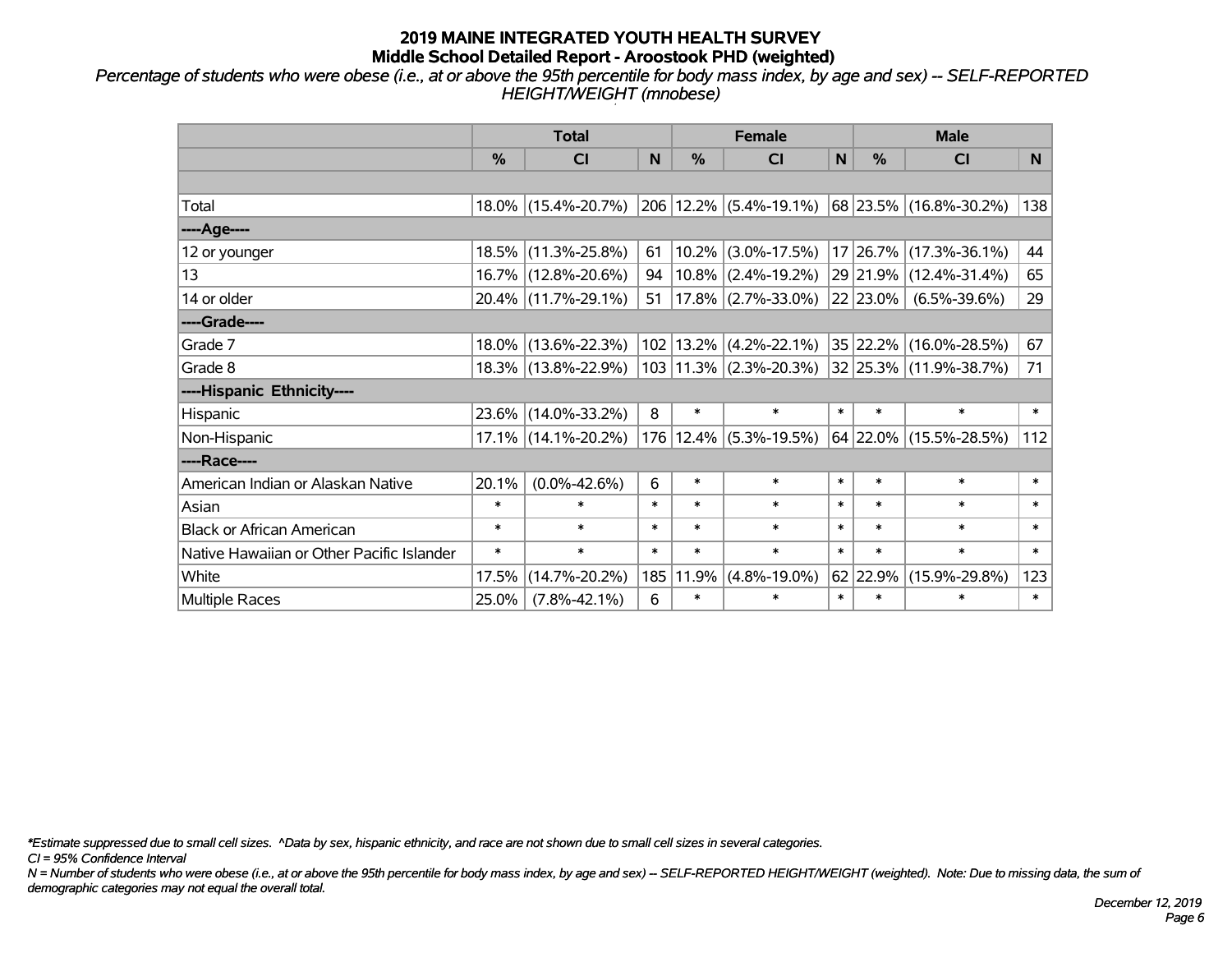*Percentage of students who were either overweight or obese (i.e. at or above the 85th percentile for body mass index, by age and sex) -- SELF-REPORTED HEIGHT/WEIGHT (mnowtob)*

|                                           |               | <b>Total</b>           |        |               | <b>Female</b>             |        | <b>Male</b> |                         |        |  |
|-------------------------------------------|---------------|------------------------|--------|---------------|---------------------------|--------|-------------|-------------------------|--------|--|
|                                           | $\frac{0}{0}$ | CI                     | N      | $\frac{9}{6}$ | <b>CI</b>                 | N      | %           | <b>CI</b>               | N.     |  |
|                                           |               |                        |        |               |                           |        |             |                         |        |  |
| Total                                     |               | 37.1% (32.3%-42.0%)    |        |               | 424 33.4% (26.7%-40.2%)   |        |             | 185 40.6% (33.9%-47.2%) | 239    |  |
| ----Age----                               |               |                        |        |               |                           |        |             |                         |        |  |
| 12 or younger                             | 34.6%         | $(27.7\% - 41.5\%)$    |        |               | 113 33.4% (23.0%-43.9%)   | 54     | 35.7%       | $(27.2\% - 44.3\%)$     | 59     |  |
| 13                                        |               | 38.5% (32.6%-44.4%)    |        |               | 218 31.1% (24.6%-37.5%)   |        |             | 83 45.1% (35.3%-54.9%)  | 135    |  |
| 14 or older                               |               | $37.3\%$ (25.2%-49.4%) |        |               | 93 38.4% (16.4%-60.5%)    |        |             | 48 36.1% (26.7%-45.5%)  | 45     |  |
| ----Grade----                             |               |                        |        |               |                           |        |             |                         |        |  |
| Grade 7                                   | 37.3%         | $(31.5\% - 43.0\%)$    |        |               | 211 34.2% (26.8%-41.7%)   | 91     | 39.9%       | $(32.5\% - 47.4\%)$     | 120    |  |
| Grade 8                                   |               | 37.7% (29.7%-45.7%)    |        |               | $211$ 33.3% (22.2%-44.4%) |        |             | 93 42.1% (30.9%-53.2%)  | 118    |  |
| ----Hispanic Ethnicity----                |               |                        |        |               |                           |        |             |                         |        |  |
| Hispanic                                  | 37.2%         | $(17.9\% - 56.4\%)$    | 13     | $\ast$        | $\ast$                    | $\ast$ | $\ast$      | $\ast$                  | $\ast$ |  |
| Non-Hispanic                              |               | $37.1\%$ (31.2%-42.9%) |        |               | 381 35.0% (27.5%-42.4%)   |        | 182 39.2%   | $(32.2\% - 46.2\%)$     | 199    |  |
| ----Race----                              |               |                        |        |               |                           |        |             |                         |        |  |
| American Indian or Alaskan Native         | 34.3%         | $(0.0\% - 73.5\%)$     | 10     | $\ast$        | $\ast$                    | $\ast$ | $\ast$      | $\ast$                  | $\ast$ |  |
| Asian                                     | $\ast$        | $\ast$                 | $\ast$ | $\ast$        | $\ast$                    | $\ast$ | $\ast$      | $\ast$                  | $\ast$ |  |
| <b>Black or African American</b>          | $\ast$        | $\ast$                 | $\ast$ | $\ast$        | $\ast$                    | $\ast$ | $\ast$      | $\ast$                  | $\ast$ |  |
| Native Hawaiian or Other Pacific Islander | $\ast$        | $\ast$                 | $\ast$ | $\ast$        | $\ast$                    | $\ast$ | $\ast$      | $\ast$                  | $\ast$ |  |
| White                                     | 36.6%         | $(32.1\% - 41.1\%)$    | 387    | 33.7%         | $(26.0\% - 41.4\%)$       | 175    | 39.4%       | $(33.0\% - 45.8\%)$     | 213    |  |
| Multiple Races                            |               | 53.3% (20.7%-85.9%)    | 13     | $\ast$        | $\ast$                    | $\ast$ | $\ast$      | *                       | $\ast$ |  |

*\*Estimate suppressed due to small cell sizes. ^Data by sex, hispanic ethnicity, and race are not shown due to small cell sizes in several categories.*

*CI = 95% Confidence Interval*

*N = Number of students who were either overweight or obese (i.e. at or above the 85th percentile for body mass index, by age and sex) -- SELF-REPORTED HEIGHT/WEIGHT (weighted). Note: Due to missing data, the sum of demographic categories may not equal the overall total.*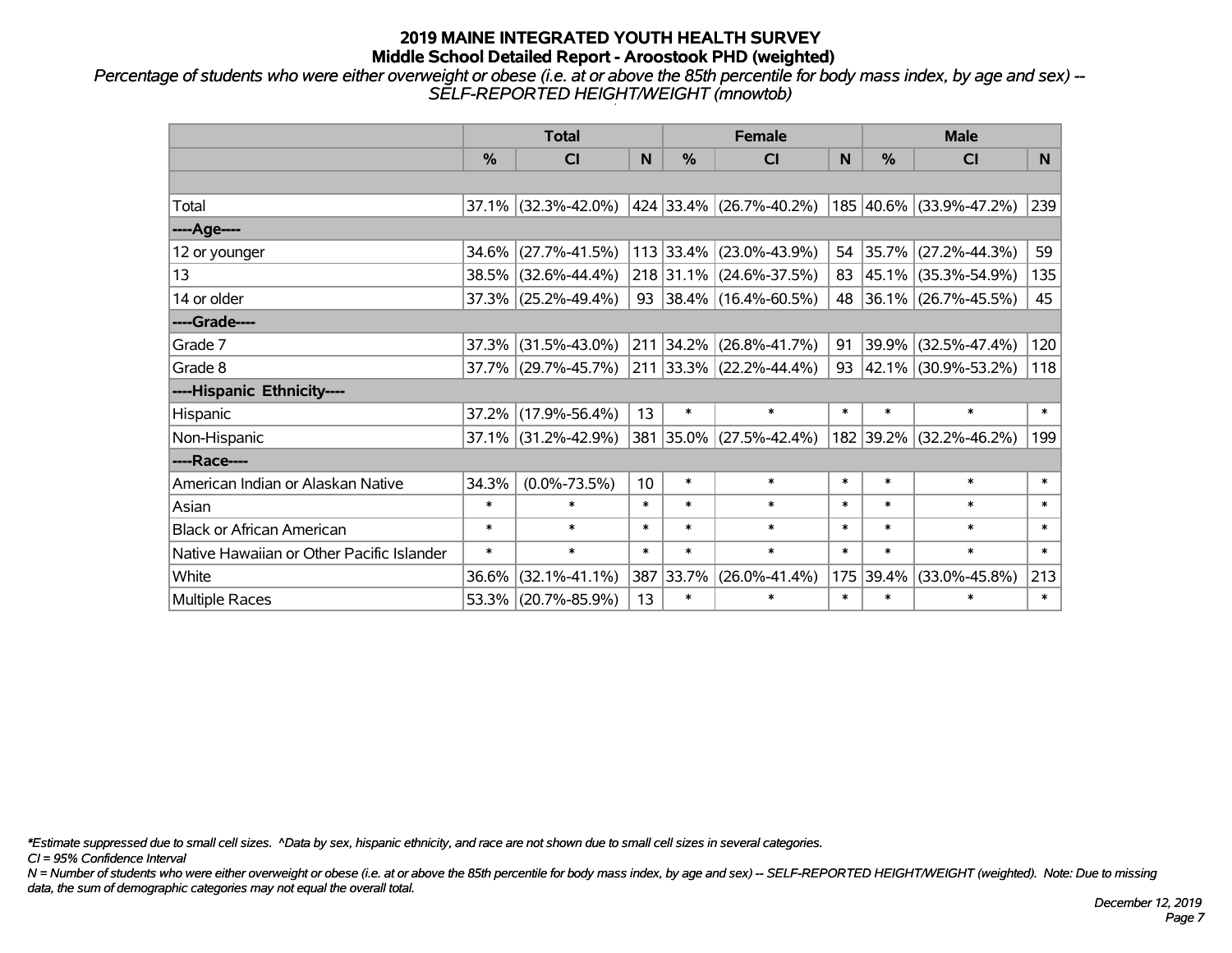*Percentage of students who were at a healthy weight (i.e., at or above the 5th percentile but below the 85th percentile for body mass index, by age and sex) -- SELF-REPORTED HEIGHT/WEIGHT (mnhlthwt)*

|                                           |               | <b>Total</b>         |        |               | <b>Female</b>           |        | <b>Male</b> |                         |        |  |
|-------------------------------------------|---------------|----------------------|--------|---------------|-------------------------|--------|-------------|-------------------------|--------|--|
|                                           | $\frac{0}{0}$ | <b>CI</b>            | N      | $\frac{0}{0}$ | <b>CI</b>               | N      | %           | <b>CI</b>               | N.     |  |
|                                           |               |                      |        |               |                         |        |             |                         |        |  |
| Total                                     | 61.6%         | $(56.0\% - 67.2\%)$  |        |               | 704 65.5% (58.0%-72.9%) |        |             | 363 58.0% (50.0%-66.0%) | 341    |  |
| ----Age----                               |               |                      |        |               |                         |        |             |                         |        |  |
| 12 or younger                             | 62.9%         | $(55.8\% - 70.1\%)$  |        | 206 64.2%     | $(51.2\% - 77.2\%)$     |        | 104 61.7%   | $(53.7\% - 69.7\%)$     | 102    |  |
| 13                                        | 61.5%         | $(55.6\% - 67.4\%)$  |        |               | 347 68.9% (62.5%-75.4%) |        | 184 54.9%   | $(45.1\% - 64.7\%)$     | 164    |  |
| 14 or older                               | 60.2%         | $(45.0\% - 75.4\%)$  |        |               | 151 59.8% (36.9%-82.8%) |        |             | 75 60.5% (47.0%-73.9%)  | 75     |  |
| ----Grade----                             |               |                      |        |               |                         |        |             |                         |        |  |
| Grade 7                                   | 60.6%         | $(53.9\% - 67.3\%)$  |        | 344 64.3%     | $(55.9\% - 72.8\%)$     | 171    | 57.3%       | $(46.9\% - 67.6\%)$     | 173    |  |
| Grade 8                                   | 61.9%         | $(54.1\% - 69.7\%)$  |        |               | 347 65.9% (54.3%-77.6%) |        |             | 184 57.9% (46.8%-69.1%) | 163    |  |
| ----Hispanic Ethnicity----                |               |                      |        |               |                         |        |             |                         |        |  |
| Hispanic                                  | 62.8%         | $(43.6\% - 82.1\%)$  | 21     | $\ast$        | $\ast$                  | $\ast$ | $\ast$      | $\ast$                  | $\ast$ |  |
| Non-Hispanic                              | 62.3%         | $(56.4\% - 68.2\%)$  | 641    |               | 64.6% (56.9%-72.3%)     |        | 336 60.0%   | $(52.4\% - 67.6\%)$     | 305    |  |
| ----Race----                              |               |                      |        |               |                         |        |             |                         |        |  |
| American Indian or Alaskan Native         | 65.7%         | $(26.5\% - 100.0\%)$ | 20     | $\ast$        | $\ast$                  | $\ast$ | $\ast$      | $\ast$                  | $\ast$ |  |
| Asian                                     | $\ast$        | $\ast$               | $\ast$ | $\ast$        | $\ast$                  | $\ast$ | $\ast$      | $\ast$                  | $\ast$ |  |
| <b>Black or African American</b>          | $\ast$        | $\ast$               | $\ast$ | $\ast$        | $\ast$                  | $\ast$ | $\ast$      | $\ast$                  | $\ast$ |  |
| Native Hawaiian or Other Pacific Islander | $\ast$        | $\ast$               | $\ast$ | $\ast$        | $\ast$                  | $\ast$ | $\ast$      | $\ast$                  | $\ast$ |  |
| White                                     | 62.2%         | $(56.9\% - 67.5\%)$  |        | 658 65.6%     | $(57.4\% - 73.7\%)$     |        | 340 59.0%   | $(51.6\% - 66.5\%)$     | 318    |  |
| Multiple Races                            | 46.7%         | $(14.1\% - 79.3\%)$  | 12     | $\ast$        | $\ast$                  | $\ast$ | $\ast$      | $\ast$                  | $\ast$ |  |

*\*Estimate suppressed due to small cell sizes. ^Data by sex, hispanic ethnicity, and race are not shown due to small cell sizes in several categories.*

*CI = 95% Confidence Interval*

*N = Number of students who were at a healthy weight (i.e., at or above the 5th percentile but below the 85th percentile for body mass index, by age and sex) -- SELF-REPORTED HEIGHT/WEIGHT (weighted). Note: Due to missing data, the sum of demographic categories may not equal the overall total.*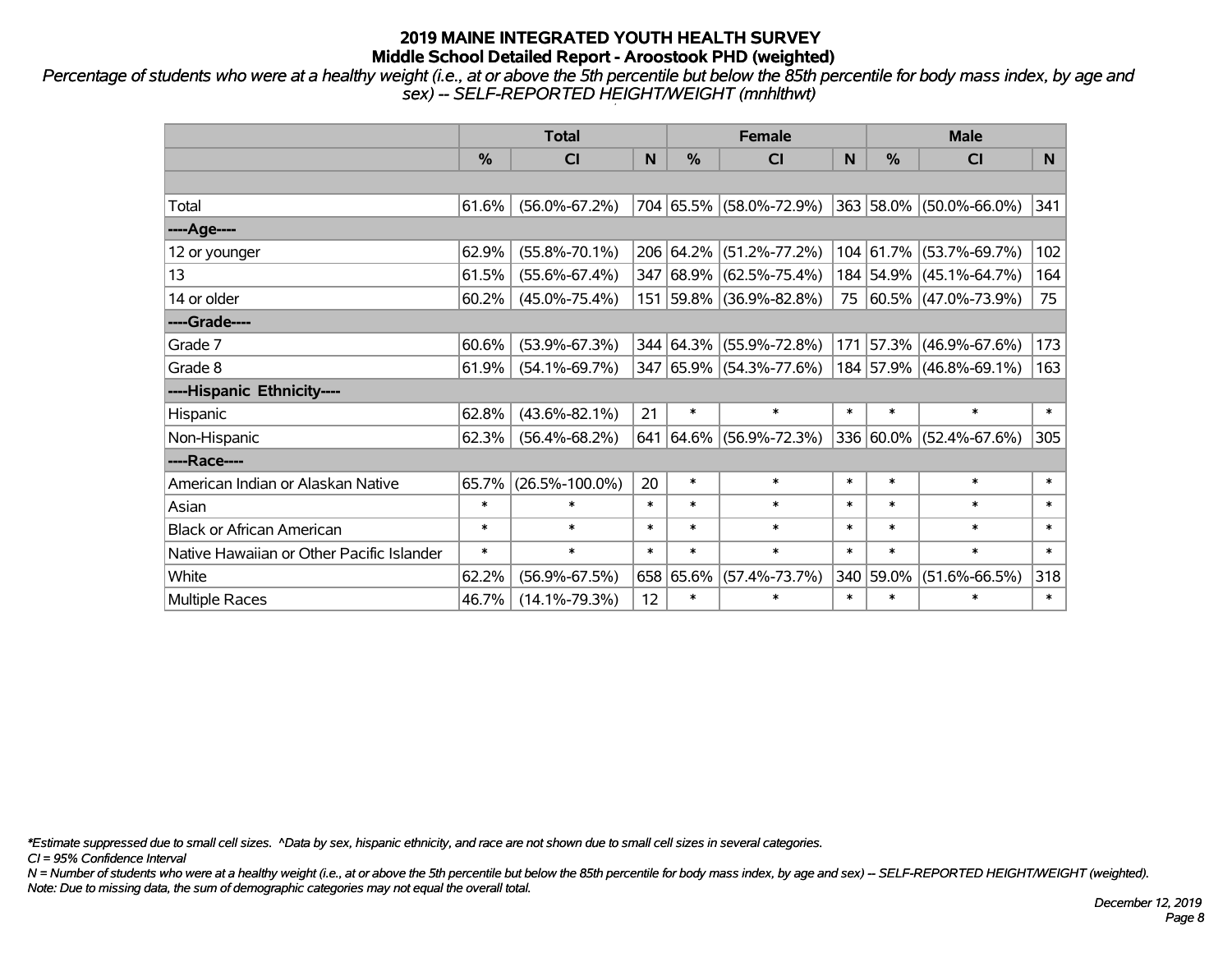#### **2019 MAINE INTEGRATED YOUTH HEALTH SURVEY Middle School Detailed Report - Aroostook PHD (weighted)** *What language is spoken most often at home? (Select only one response.) (mn8b) Percentage of students who answered something other than 'English'*

|                                           |               | <b>Total</b>                            |              |               | <b>Female</b>                                |             |                 | <b>Male</b>                  |                |  |
|-------------------------------------------|---------------|-----------------------------------------|--------------|---------------|----------------------------------------------|-------------|-----------------|------------------------------|----------------|--|
|                                           | $\frac{0}{2}$ | <b>CI</b>                               | $\mathsf{N}$ | $\frac{0}{0}$ | <b>CI</b>                                    | N           | $\%$            | CI                           | N              |  |
|                                           |               |                                         |              |               |                                              |             |                 |                              |                |  |
| Total                                     |               | $3.6\%$ (1.6%-5.6%) 47 4.3% (1.7%-6.8%) |              |               |                                              |             |                 | $ 27 3.1\%  (0.9\% - 5.3\%)$ | 21             |  |
| ----Age----                               |               |                                         |              |               |                                              |             |                 |                              |                |  |
| 12 or younger                             | 5.3%          | $(2.3\% - 8.3\%)$                       |              | 20 5.4%       | $(2.2\% - 8.7\%)$                            |             | 10 5.2%         | $(2.2\% - 8.2\%)$            | 10             |  |
| 13                                        |               | $2.2\%$ (0.5%-3.9%)                     |              |               | $14$ 2.2% (0.8%-3.6%)                        | $7^{\circ}$ |                 | $2.3\%$ (0.0%-4.8%)          | $\overline{7}$ |  |
| 14 or older                               |               | $4.4\%$ (1.8%-7.0%)                     | 14           | $\ast$        | $\ast$                                       | $\ast$      | $\ast$          | $\ast$                       | $\ast$         |  |
| ----Grade----                             |               |                                         |              |               |                                              |             |                 |                              |                |  |
| Grade 7                                   | 4.0%          | $(1.7\% - 6.3\%)$                       |              | 26 5.3%       | $(2.3\% - 8.4\%)$                            |             | $16 \mid 2.9\%$ | $(1.0\% - 4.8\%)$            | 10             |  |
| Grade 8                                   |               | $3.3\%$ (1.1%-5.5%)                     |              |               | $ 21 3.3\% $ (0.7%-5.9%) 10 3.3% (0.3%-6.4%) |             |                 |                              | 11             |  |
| ----Hispanic Ethnicity----                |               |                                         |              |               |                                              |             |                 |                              |                |  |
| Hispanic                                  | $\ast$        | $\ast$                                  | $\ast$       | $\ast$        | $\ast$                                       | $\ast$      | $\ast$          | $\ast$                       | $\ast$         |  |
| Non-Hispanic                              | $3.6\%$       | $(1.4\% - 5.8\%)$                       |              |               | 41 $ 4.0\% $ (1.2%-6.9%)                     |             |                 | $23 3.2\% $ (0.7%-5.6%)      | 18             |  |
| ----Race----                              |               |                                         |              |               |                                              |             |                 |                              |                |  |
| American Indian or Alaskan Native         | $\ast$        | $\ast$                                  | $\ast$       | $\ast$        | $\ast$                                       | $\ast$      | $\ast$          | $\ast$                       | $\ast$         |  |
| Asian                                     | $\ast$        | $\ast$                                  | $\ast$       | $\ast$        | $\ast$                                       | $\ast$      | $\ast$          | $\ast$                       | $\ast$         |  |
| <b>Black or African American</b>          | $\ast$        | $\ast$                                  | $\ast$       | $\ast$        | $\ast$                                       | $\ast$      | $\ast$          | $\ast$                       | $\ast$         |  |
| Native Hawaiian or Other Pacific Islander | $\ast$        | $\ast$                                  | $\ast$       | $\ast$        | $\ast$                                       | $\ast$      | $\ast$          | $\ast$                       | $\ast$         |  |
| White                                     | 3.4%          | $(1.1\% - 5.7\%)$                       | 40           | 3.6%          | $(0.8\% - 6.5\%)$                            |             | 21 3.3%         | $(0.7\% - 5.8\%)$            | 20             |  |
| <b>Multiple Races</b>                     | $\ast$        | $\ast$                                  | $\ast$       | $\ast$        | $\ast$                                       | $\ast$      | $\ast$          | $\ast$                       | $\ast$         |  |

*\*Estimate suppressed due to small cell sizes. ^Data by sex, hispanic ethnicity, and race are not shown due to small cell sizes in several categories.*

*CI = 95% Confidence Interval*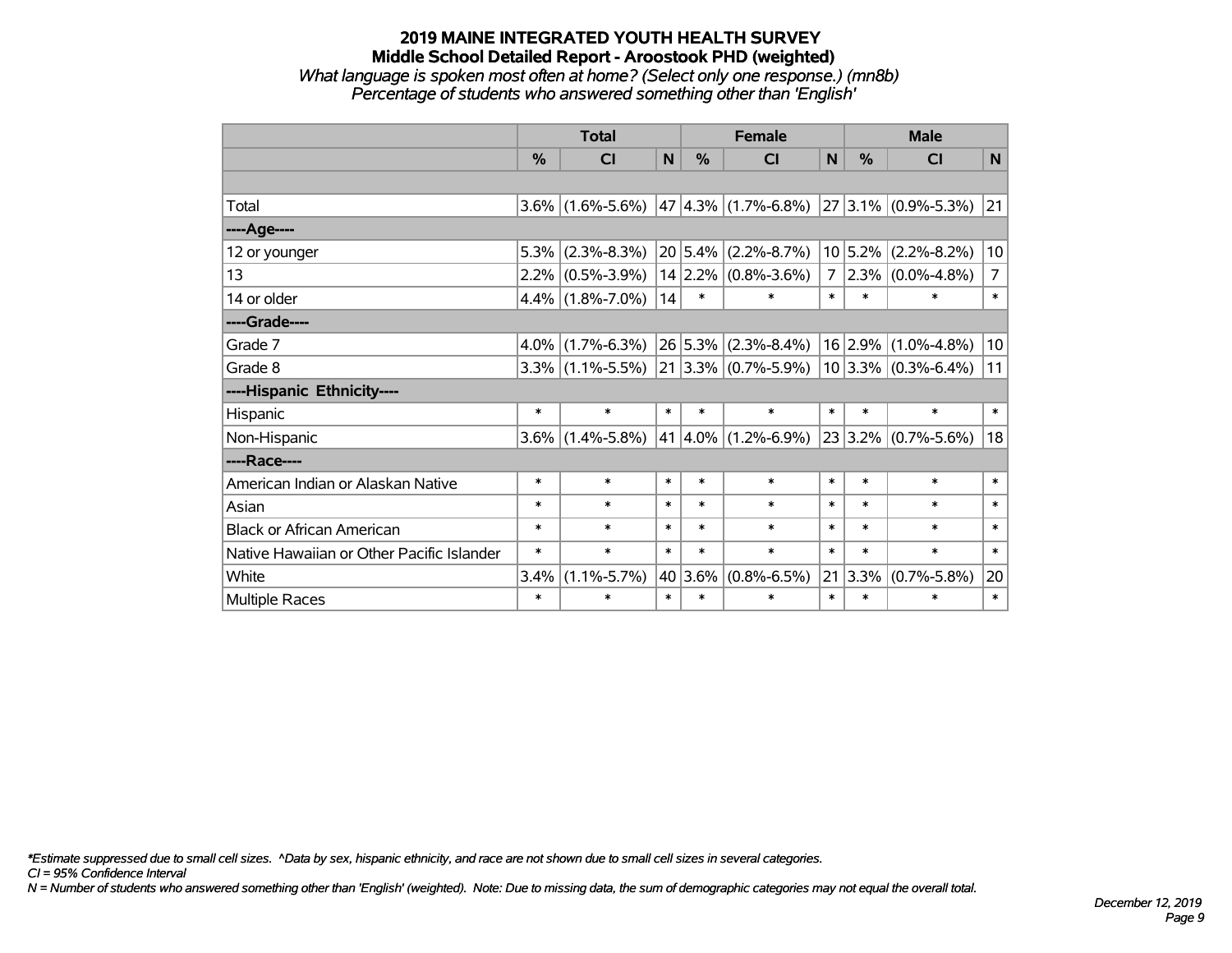*During the past 30 days, where did you usually sleep? (mn187a\_2)*

*Percentage of students who reported housing instability (anything other than 'In my parent's or guardian's home' or school housing)*

|                                           | <b>Total</b> |                   |        |         | <b>Female</b>           |        | <b>Male</b>     |                         |         |
|-------------------------------------------|--------------|-------------------|--------|---------|-------------------------|--------|-----------------|-------------------------|---------|
|                                           | %            | CI                | N      | %       | <b>CI</b>               | N      | %               | <b>CI</b>               | N       |
|                                           |              |                   |        |         |                         |        |                 |                         |         |
| Total                                     | $2.0\%$      | $(0.7\% - 3.3\%)$ |        |         | $26 2.9\% $ (1.1%-4.8%) |        |                 | $19 1.1\% $ (0.0%-2.3%) | 8       |
| ----Age----                               |              |                   |        |         |                         |        |                 |                         |         |
| 12 or younger                             | 1.5%         | $(0.0\% - 3.2\%)$ | 6      | $\ast$  | $\ast$                  | $\ast$ | $\ast$          | $\ast$                  | $\ast$  |
| 13                                        | 1.7%         | $(0.2\% - 3.1\%)$ | 10     | $\ast$  | $\ast$                  | $\ast$ | $\ast$          | $\ast$                  | $\ast$  |
| 14 or older                               | $3.2\%$      | $(1.0\% - 5.5\%)$ | 10     | $\ast$  | $\ast$                  | $\ast$ | $\ast$          | $\ast$                  | $\ast$  |
| ----Grade----                             |              |                   |        |         |                         |        |                 |                         |         |
| Grade 7                                   | 2.8%         | $(0.6\% - 5.0\%)$ |        | 18 3.4% | $(0.6\% - 6.2\%)$       |        | $11 \mid 2.2\%$ | $(0.0\% - 4.4\%)$       | $\bf 8$ |
| Grade 8                                   | $1.2\%$      | $(0.2\% - 2.3\%)$ | 8      | $\ast$  | $\ast$                  | $\ast$ | $\ast$          | $\ast$                  | $\ast$  |
| ----Hispanic Ethnicity----                |              |                   |        |         |                         |        |                 |                         |         |
| Hispanic                                  | $\ast$       | $\ast$            | $\ast$ | $\ast$  | $\ast$                  | $\ast$ | $\ast$          | $\ast$                  | $\ast$  |
| Non-Hispanic                              | 1.8%         | $(0.6\% - 3.0\%)$ | 21     | $\ast$  | $\ast$                  | $\ast$ | $\ast$          | $\ast$                  | $\ast$  |
| ----Race----                              |              |                   |        |         |                         |        |                 |                         |         |
| American Indian or Alaskan Native         | $\ast$       | $\ast$            | $\ast$ | $\ast$  | $\ast$                  | $\ast$ | $\ast$          | $\ast$                  | $\ast$  |
| Asian                                     | $\ast$       | $\ast$            | $\ast$ | $\ast$  | $\ast$                  | $\ast$ | $\ast$          | $\ast$                  | $\ast$  |
| <b>Black or African American</b>          | $\ast$       | $\ast$            | $\ast$ | $\ast$  | $\ast$                  | $\ast$ | $\ast$          | $\ast$                  | $\ast$  |
| Native Hawaiian or Other Pacific Islander | $\ast$       | $\ast$            | $\ast$ | $\ast$  | $\ast$                  | $\ast$ | $\ast$          | $\ast$                  | $\ast$  |
| White                                     | 1.4%         | $(0.4\% - 2.3\%)$ | 16     | $\ast$  | $\ast$                  | $\ast$ | $\ast$          | $\ast$                  | $\ast$  |
| <b>Multiple Races</b>                     | $\ast$       | $\ast$            | $\ast$ | $\ast$  | $\ast$                  | $\ast$ | $\ast$          | $\ast$                  | $\ast$  |

*\*Estimate suppressed due to small cell sizes. ^Data by sex, hispanic ethnicity, and race are not shown due to small cell sizes in several categories.*

*CI = 95% Confidence Interval*

*N = Number of students who reported housing instability (anything other than 'In my parent's or guardian's home' or school housing) (weighted). Note: Due to missing data, the sum of demographic categories may not equal the overall total.*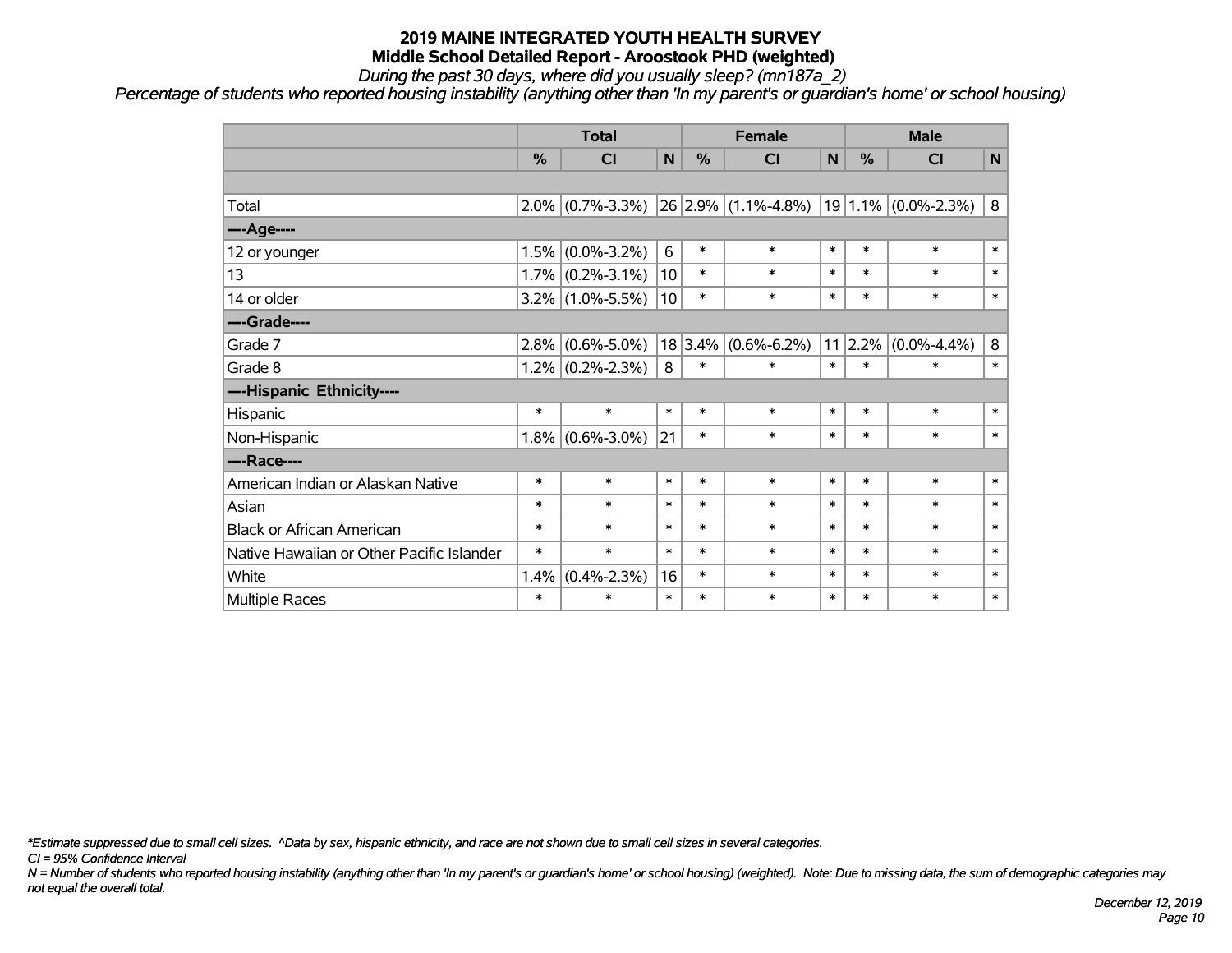# **2019 MAINE INTEGRATED YOUTH HEALTH SURVEY Middle School Detailed Report - Aroostook PHD (weighted)** *How often do you wear a seat belt when riding in a car? (mn10)*

*Percentage of students who answered 'Never' or 'Rarely'*

|                                           |           | <b>Total</b>        |              |        | <b>Female</b>           |        |        | <b>Male</b>           |              |  |
|-------------------------------------------|-----------|---------------------|--------------|--------|-------------------------|--------|--------|-----------------------|--------------|--|
|                                           | $\%$      | C <sub>l</sub>      | $\mathsf{N}$ | %      | CI                      | N      | $\%$   | <b>CI</b>             | $\mathsf{N}$ |  |
|                                           |           |                     |              |        |                         |        |        |                       |              |  |
| Total                                     | 2.5%      | $(0.4\% - 4.6\%)$   |              |        | $33 1.6\% $ (0.0%-3.4%) |        |        | $10$ 2.8% (0.0%-5.9%) | 18           |  |
| ----Age----                               |           |                     |              |        |                         |        |        |                       |              |  |
| 12 or younger                             | $\ast$    | $\ast$              | $\ast$       | $\ast$ | $\ast$                  | $\ast$ | $\ast$ | $\ast$                | $\ast$       |  |
| 13                                        | 2.5%      | $(0.0\% - 5.0\%)$   | 15           | $\ast$ | $\ast$                  | $\ast$ | $\ast$ | $\ast$                | $\ast$       |  |
| 14 or older                               |           | $4.4\%$ (0.1%-8.7%) | 15           | $\ast$ | $\ast$                  | $\ast$ | $\ast$ | $\ast$                | $\ast$       |  |
| ----Grade----                             |           |                     |              |        |                         |        |        |                       |              |  |
| Grade 7                                   | 1.4%      | $(0.0\% - 3.9\%)$   | 9            | $\ast$ | $\ast$                  | $\ast$ | $\ast$ | $\ast$                | $\ast$       |  |
| Grade 8                                   |           | $3.7\%$ (0.0%-7.4%) | 24           | $\ast$ | $\ast$                  | $\ast$ | $\ast$ | $\ast$                | $\ast$       |  |
| ----Hispanic Ethnicity----                |           |                     |              |        |                         |        |        |                       |              |  |
| Hispanic                                  | $\ast$    | $\ast$              | $\ast$       | $\ast$ | $\ast$                  | $\ast$ | $\ast$ | $\ast$                | $\ast$       |  |
| Non-Hispanic                              | $ 2.2\% $ | $(0.0\% - 4.6\%)$   | 24           | $\ast$ | $\ast$                  | $\ast$ | $\ast$ | $\ast$                | $\ast$       |  |
| ----Race----                              |           |                     |              |        |                         |        |        |                       |              |  |
| American Indian or Alaskan Native         | $\ast$    | $\ast$              | $\ast$       | $\ast$ | $\ast$                  | $\ast$ | $\ast$ | $\ast$                | $\ast$       |  |
| Asian                                     | $\ast$    | $\ast$              | $\ast$       | $\ast$ | $\ast$                  | $\ast$ | $\ast$ | $\ast$                | $\ast$       |  |
| <b>Black or African American</b>          | $\ast$    | $\ast$              | $\ast$       | $\ast$ | $\ast$                  | $\ast$ | $\ast$ | $\ast$                | $\ast$       |  |
| Native Hawaiian or Other Pacific Islander | $\ast$    | $\ast$              | $\ast$       | $\ast$ | $\ast$                  | $\ast$ | $\ast$ | $\ast$                | $\ast$       |  |
| White                                     | 1.5%      | $(0.0\% - 3.8\%)$   | 17           | $\ast$ | $\ast$                  | $\ast$ | $\ast$ | $\ast$                | $\ast$       |  |
| <b>Multiple Races</b>                     | $\ast$    | $\ast$              | $\ast$       | $\ast$ | $\ast$                  | $\ast$ | $\ast$ | $\ast$                | $\ast$       |  |

*\*Estimate suppressed due to small cell sizes. ^Data by sex, hispanic ethnicity, and race are not shown due to small cell sizes in several categories.*

*CI = 95% Confidence Interval*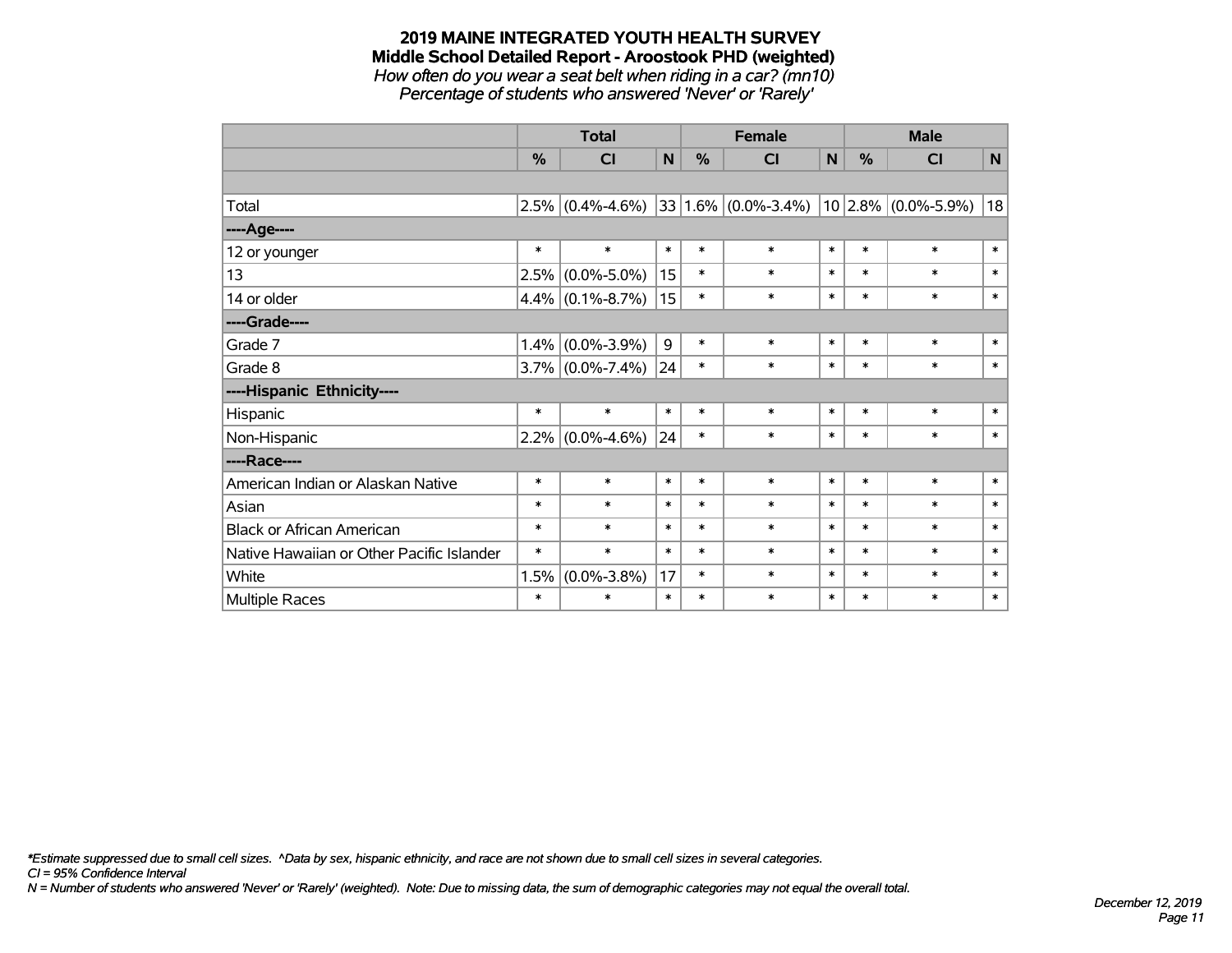#### **2019 MAINE INTEGRATED YOUTH HEALTH SURVEY Middle School Detailed Report - Aroostook PHD (weighted)** *How often do you wear a seat belt when riding in a car? (mn10\_2) Percentage of students who answered 'Always'*

|                                           |               | <b>Total</b>           |        |               | <b>Female</b>                                             |              | <b>Male</b> |                         |          |  |
|-------------------------------------------|---------------|------------------------|--------|---------------|-----------------------------------------------------------|--------------|-------------|-------------------------|----------|--|
|                                           | $\frac{0}{0}$ | <b>CI</b>              | N      | $\frac{0}{0}$ | <b>CI</b>                                                 | <sub>N</sub> | %           | <b>CI</b>               | <b>N</b> |  |
|                                           |               |                        |        |               |                                                           |              |             |                         |          |  |
| Total                                     |               | $65.4\%$ (52.7%-78.0%) |        |               | $ 847 72.0\% $ (60.2%-83.8%) $ 447 59.9\% $ (44.1%-75.7%) |              |             |                         | 392      |  |
| ----Age----                               |               |                        |        |               |                                                           |              |             |                         |          |  |
| 12 or younger                             | 70.5%         | $(53.7\% - 87.4\%)$    |        |               | 250 70.9% (50.1%-91.6%)                                   |              |             | 130 70.2% (53.9%-86.5%) | 120      |  |
| 13                                        | 67.9%         | $(58.1\% - 77.7\%)$    |        |               | 400 73.7% (64.5%-82.9%)                                   |              |             | 209 62.4% (45.0%-79.8%) | 184      |  |
| 14 or older                               |               | 57.3% (36.0%-78.5%)    |        |               | 196 70.3% (50.1%-90.6%)                                   |              |             | 108 46.7% (24.6%-68.8%) | 88       |  |
| ----Grade----                             |               |                        |        |               |                                                           |              |             |                         |          |  |
| Grade 7                                   | 66.3%         | $(55.2\% - 77.4\%)$    |        |               | 426 73.1% (61.3%-85.0%)                                   |              |             | 222 59.4% (46.5%-72.3%) | 197      |  |
| Grade 8                                   |               | $64.8\%$ (48.4%-81.2%) |        |               | 420 71.0% (55.4%-86.5%)                                   |              |             | 225 60.4% (40.6%-80.3%) | 195      |  |
| ----Hispanic Ethnicity----                |               |                        |        |               |                                                           |              |             |                         |          |  |
| Hispanic                                  | 61.1%         | $(33.0\% - 89.3\%)$    | 24     | $\ast$        | $\ast$                                                    | $\ast$       | $\ast$      | $\ast$                  | $\ast$   |  |
| Non-Hispanic                              |               | 66.6% (51.2%-81.9%)    |        |               | 749 71.7% (56.2%-87.1%)                                   |              |             | 399 62.5% (46.3%-78.7%) | 351      |  |
| ----Race----                              |               |                        |        |               |                                                           |              |             |                         |          |  |
| American Indian or Alaskan Native         | 46.0%         | $(10.2\% - 81.7\%)$    | 16     | $\ast$        | $\ast$                                                    | $\ast$       | $\ast$      | $\ast$                  | $\ast$   |  |
| Asian                                     | $\ast$        | $\ast$                 | $\ast$ | $\ast$        | $\ast$                                                    | $\ast$       | $\ast$      | $\ast$                  | $\ast$   |  |
| <b>Black or African American</b>          | $\ast$        | $\ast$                 | $\ast$ | $\ast$        | $\ast$                                                    | $\ast$       | $\ast$      | $\ast$                  | $\ast$   |  |
| Native Hawaiian or Other Pacific Islander | $\ast$        | $\ast$                 | $\ast$ | $\ast$        | $\ast$                                                    | $\ast$       | $\ast$      | $\ast$                  | $\ast$   |  |
| White                                     | 66.9%         | $(53.5\% - 80.3\%)$    |        | 775 74.5%     | $(62.1\% - 86.9\%)$                                       | 427          | 60.3%       | $(45.2\% - 75.5\%)$     | 349      |  |
| <b>Multiple Races</b>                     |               | 56.0% (31.2%-80.8%)    |        | 29 43.1%      | $(4.6\% - 81.5\%)$                                        | 8            |             | 52.6% (15.6%-89.6%)     | 13       |  |

*\*Estimate suppressed due to small cell sizes. ^Data by sex, hispanic ethnicity, and race are not shown due to small cell sizes in several categories.*

*CI = 95% Confidence Interval*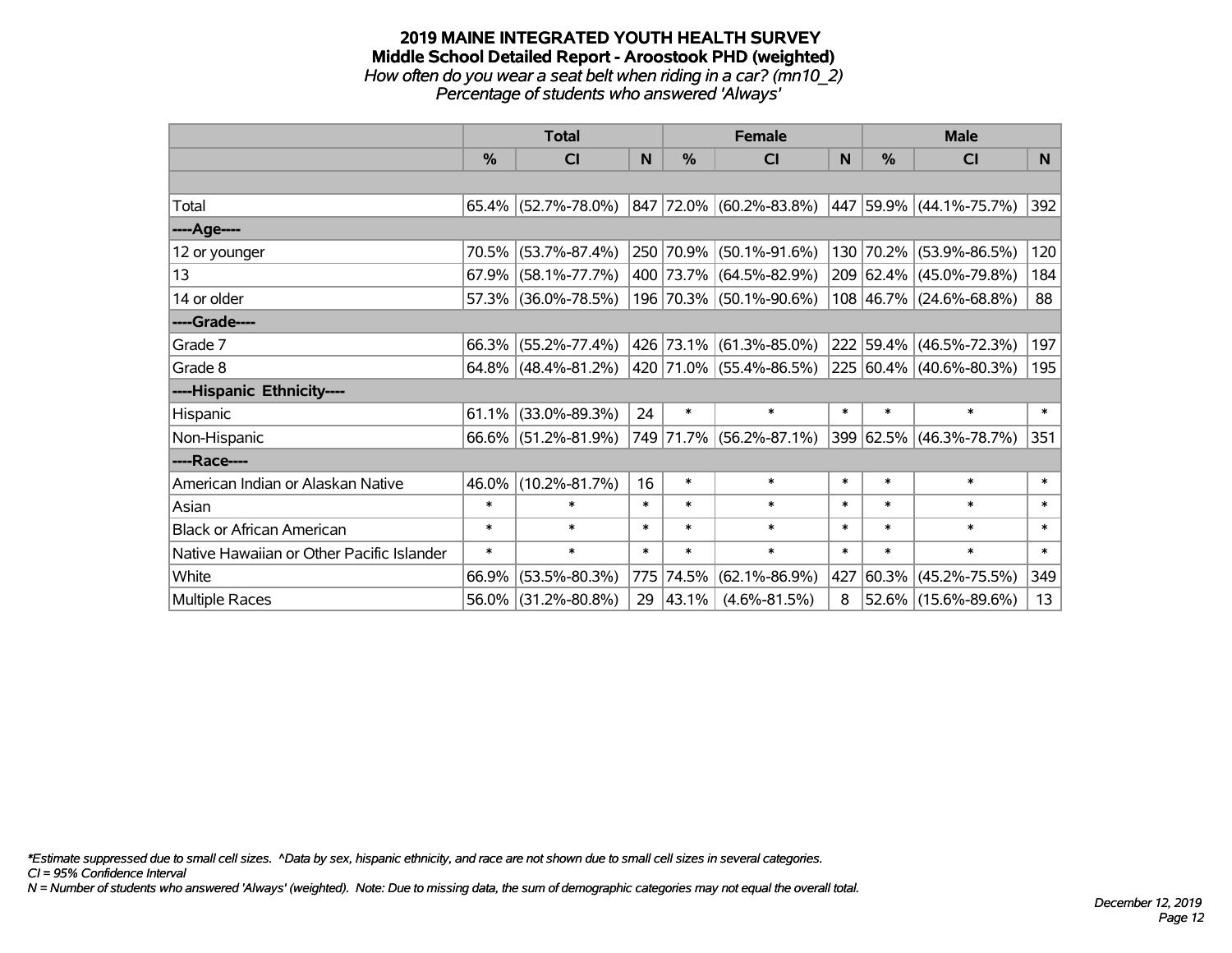*Have you ever ridden in a car or other vehicle driven by someone who had been drinking alcohol? (mn11) Percentage of students who answered 'Yes'*

|                                           |          | <b>Total</b>        |              |               | <b>Female</b>           |        | <b>Male</b> |                     |        |  |
|-------------------------------------------|----------|---------------------|--------------|---------------|-------------------------|--------|-------------|---------------------|--------|--|
|                                           | %        | CI                  | $\mathsf{N}$ | $\frac{9}{6}$ | CI                      | N      | %           | <b>CI</b>           | N      |  |
|                                           |          |                     |              |               |                         |        |             |                     |        |  |
| Total                                     |          | 22.8% (15.3%-30.4%) |              |               | 297 25.0% (19.3%-30.6%) |        | 157 20.9%   | $(9.8\% - 32.0\%)$  | 140    |  |
| ----Age----                               |          |                     |              |               |                         |        |             |                     |        |  |
| 12 or younger                             | 13.7%    | $(6.3\% - 21.1\%)$  | 52           | 9.5%          | $(2.8\% - 16.2\%)$      | 18     | 18.0%       | $(7.6\% - 28.4\%)$  | 34     |  |
| 13                                        | 25.3%    | $(18.7\% - 32.0\%)$ |              |               | 162 28.3% (22.8%-33.8%) | 86     | 22.7%       | $(10.8\% - 34.6\%)$ | 77     |  |
| 14 or older                               | 29.4%    | $(9.7\% - 49.1\%)$  |              |               | 83 38.5% (21.4%-55.6%)  |        | 54 20.6%    | $(0.0\% - 43.6\%)$  | 29     |  |
| ----Grade----                             |          |                     |              |               |                         |        |             |                     |        |  |
| Grade 7                                   | 17.6%    | $(9.9\% - 25.4\%)$  |              | 114 17.2%     | $(9.4\% - 25.0\%)$      | 53     | 18.0%       | $(7.8\% - 28.1\%)$  | 61     |  |
| Grade 8                                   |          | 28.3% (17.4%-39.2%) |              |               | 179 32.6% (27.5%-37.6%) |        | 100 24.3%   | $(7.1\% - 41.6\%)$  | 79     |  |
| ----Hispanic Ethnicity----                |          |                     |              |               |                         |        |             |                     |        |  |
| Hispanic                                  | $31.8\%$ | $(12.4\% - 51.1\%)$ | 13           | $\ast$        | $\ast$                  | $\ast$ | $\ast$      | $\ast$              | $\ast$ |  |
| Non-Hispanic                              |          | 22.3% (14.4%-30.3%) |              |               | 256 24.3% (18.2%-30.4%) |        | 141 20.3%   | $(8.6\% - 32.1\%)$  | 115    |  |
| ----Race----                              |          |                     |              |               |                         |        |             |                     |        |  |
| American Indian or Alaskan Native         | 26.1%    | $(12.7\% - 39.5\%)$ | 9            | $\ast$        | $\ast$                  | $\ast$ | $\ast$      | $\ast$              | $\ast$ |  |
| Asian                                     | $\ast$   | $\ast$              | $\ast$       | $\ast$        | $\ast$                  | $\ast$ | $\ast$      | $\ast$              | $\ast$ |  |
| <b>Black or African American</b>          | $\ast$   | $\ast$              | $\ast$       | $\ast$        | $\ast$                  | $\ast$ | $\ast$      | $\ast$              | $\ast$ |  |
| Native Hawaiian or Other Pacific Islander | $\ast$   | $\ast$              | $\ast$       | $\ast$        | $\ast$                  | $\ast$ | $\ast$      | $\ast$              | $\ast$ |  |
| White                                     | 23.0%    | $(14.4\% - 31.6\%)$ | 271          | 25.3%         | $(18.7\% - 31.8\%)$     | 147    | 20.8%       | $(8.8\% - 32.8\%)$  | 124    |  |
| Multiple Races                            |          | 37.4% (17.1%-57.7%) | 11           | $\ast$        | $\ast$                  | $\ast$ | $\ast$      | $\ast$              | $\ast$ |  |

*\*Estimate suppressed due to small cell sizes. ^Data by sex, hispanic ethnicity, and race are not shown due to small cell sizes in several categories.*

*CI = 95% Confidence Interval*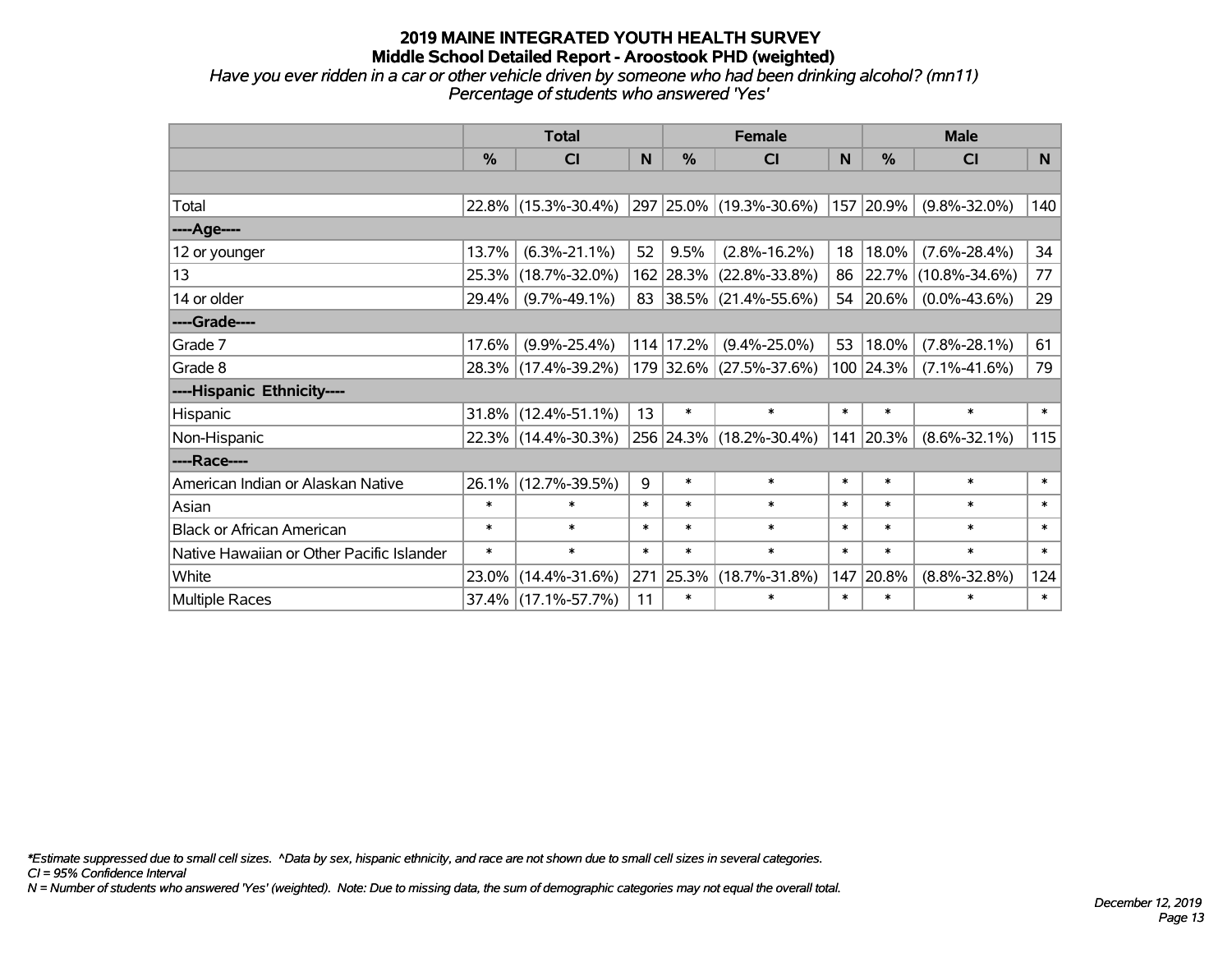*Have you ever ridden in a car or other vehicle driven by someone who had been taking illegal drugs such as marijuana, cocaine, heroin, or LSD? (mn12a)*

*Percentage of students who answered 'Yes'*

|                                           | <b>Total</b>  |                       |        | <b>Female</b>  | <b>Male</b>         |              |          |                           |                |
|-------------------------------------------|---------------|-----------------------|--------|----------------|---------------------|--------------|----------|---------------------------|----------------|
|                                           | $\frac{0}{0}$ | <b>CI</b>             | N      | %              | <b>CI</b>           | $\mathsf{N}$ | %        | <b>CI</b>                 | N              |
|                                           |               |                       |        |                |                     |              |          |                           |                |
| Total                                     | 11.5%         | $(9.3\% - 13.8\%)$    |        | $ 151 13.3\% $ | $(8.0\% - 18.7\%)$  | 85           | 9.9%     | $(6.3\% - 13.4\%)$        | 66             |
| ----Age----                               |               |                       |        |                |                     |              |          |                           |                |
| 12 or younger                             | $9.0\%$       | $(2.6\% - 15.4\%)$    | 34     | 11.5%          | $(3.4\% - 19.7\%)$  | 22           | 6.6%     | $(0.3\% - 13.0\%)$        | 13             |
| 13                                        | 12.4%         | $(8.5\% - 16.3\%)$    | 79     | 13.9%          | $(9.3\% - 18.4\%)$  |              | 42 11.1% | $(4.6\% - 17.5\%)$        | 37             |
| 14 or older                               | $13.0\%$      | $(9.5\% - 16.5\%)$    | 37     | $ 14.6\% $     | $(3.8\% - 25.4\%)$  |              |          | 21   11.4%   (0.0%-24.8%) | 16             |
| ----Grade----                             |               |                       |        |                |                     |              |          |                           |                |
| Grade 7                                   | 11.6%         | $(8.7\% - 14.4\%)$    | 75     | 10.7%          | $(5.6\% - 15.9\%)$  |              | 33 12.3% | $(8.8\% - 15.9\%)$        | 42             |
| Grade 8                                   |               | $11.3\%$ (8.7%-13.8%) | 72     | $ 15.3\% $     | $(8.0\% - 22.5\%)$  | 48           | 7.4%     | $(1.8\% - 13.0\%)$        | 24             |
| ----Hispanic Ethnicity----                |               |                       |        |                |                     |              |          |                           |                |
| Hispanic                                  | 21.8%         | $(6.2\% - 37.3\%)$    | 9      | $\ast$         | $\ast$              | $\ast$       | $\ast$   | $\ast$                    | $\ast$         |
| Non-Hispanic                              | 11.6%         | $(9.3\% - 13.8\%)$    |        | 134 12.2%      | $(7.0\% - 17.5\%)$  |              | 72 10.9% | $(7.4\% - 14.3\%)$        | 62             |
| ----Race----                              |               |                       |        |                |                     |              |          |                           |                |
| American Indian or Alaskan Native         | 36.6%         | $(4.6\% - 68.6\%)$    | 13     | 50.7%          | $(26.6\% - 74.8\%)$ |              | 6 28.7%  | $(0.0\% - 69.5\%)$        | $\overline{7}$ |
| Asian                                     | $\ast$        | $\ast$                | $\ast$ | $\ast$         | $\ast$              | $\ast$       | $\ast$   | $\ast$                    | $\ast$         |
| <b>Black or African American</b>          | $\ast$        | $\ast$                | $\ast$ | $\ast$         | $\ast$              | $\ast$       | $\ast$   | $\ast$                    | $\ast$         |
| Native Hawaiian or Other Pacific Islander | $\ast$        | $\ast$                | $\ast$ | $\ast$         | $\ast$              | $\ast$       | $\ast$   | $\ast$                    | $\ast$         |
| White                                     | 10.9%         | $(8.0\% - 13.9\%)$    | 129    | 12.8%          | $(7.1\% - 18.4\%)$  | 74           | 9.2%     | $(6.1\% - 12.2\%)$        | 55             |
| <b>Multiple Races</b>                     | 27.7%         | $(6.8\% - 48.6\%)$    | 9      | $\ast$         | $\ast$              | $\ast$       | $\ast$   | $\ast$                    | $\ast$         |

*\*Estimate suppressed due to small cell sizes. ^Data by sex, hispanic ethnicity, and race are not shown due to small cell sizes in several categories.*

*CI = 95% Confidence Interval*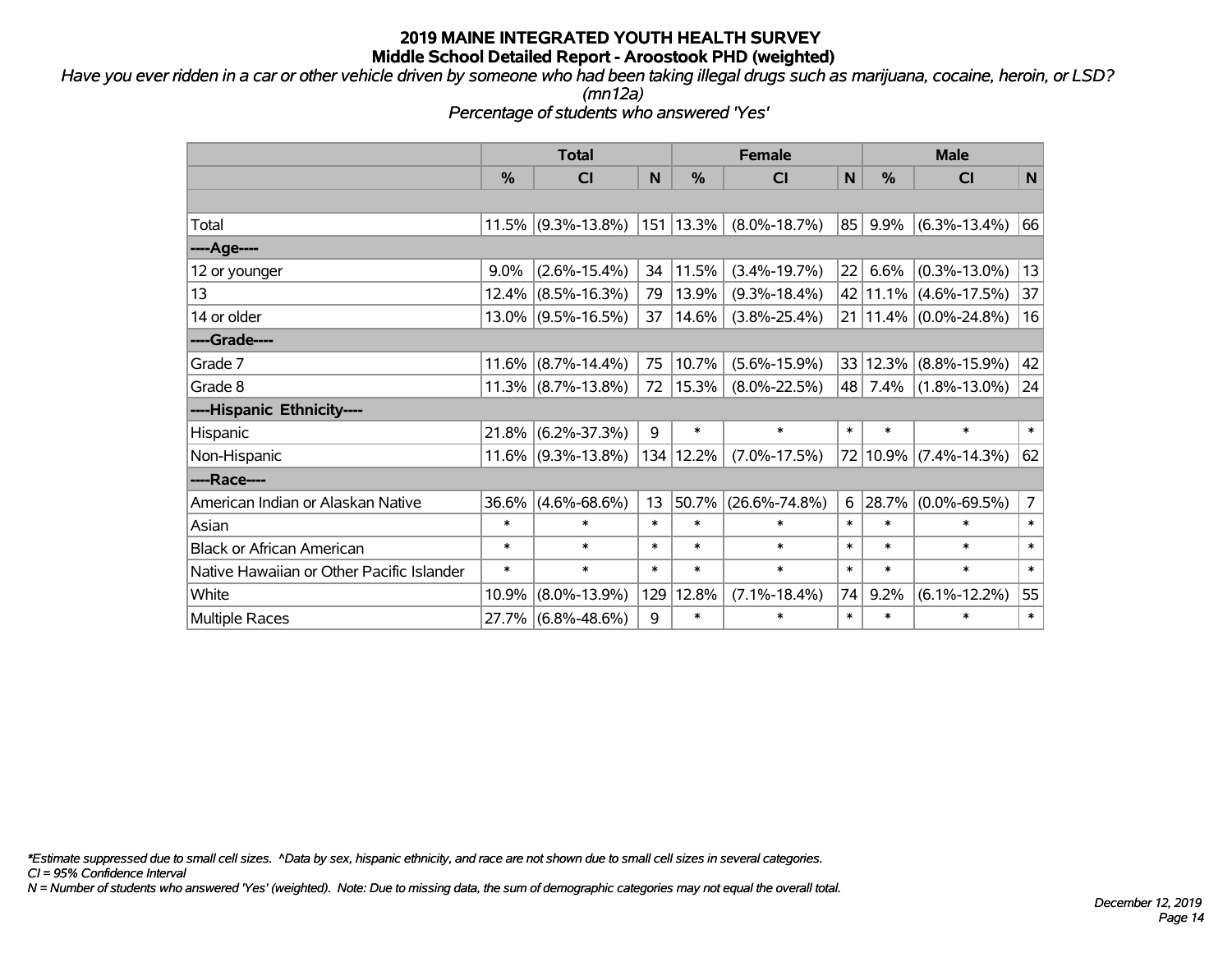*Has violence in your home, or the threat of violence, ever made you want to leave your home, even just for a short while? (mn18) Percentage of students who answered 'Yes'*

|                                           |               | <b>Total</b>        |        |               | <b>Female</b>          | <b>Male</b> |        |                        |        |
|-------------------------------------------|---------------|---------------------|--------|---------------|------------------------|-------------|--------|------------------------|--------|
|                                           | $\frac{0}{0}$ | CI                  | N      | $\frac{0}{0}$ | <b>CI</b>              | N           | %      | <b>CI</b>              | N      |
|                                           |               |                     |        |               |                        |             |        |                        |        |
| Total                                     |               | 18.2% (13.2%-23.2%) |        | 235 19.5%     | $(9.8\% - 29.2\%)$     | 120         | 16.5%  | $(9.8\% - 23.1\%)$     | 108    |
| ----Age----                               |               |                     |        |               |                        |             |        |                        |        |
| 12 or younger                             | 10.0%         | $(4.1\% - 15.8\%)$  | 37     | 14.6%         | $(0.0\% - 30.4\%)$     | 28          | 5.0%   | $(0.0\% - 12.5\%)$     | 9      |
| 13                                        | 20.2%         | $(12.8\% - 27.5\%)$ |        | 118 20.4%     | $(9.3\% - 31.5\%)$     | 57          | 18.2%  | $(11.5\% - 24.9\%)$    | 53     |
| 14 or older                               |               | 24.6% (17.5%-31.7%) |        |               | 80 24.1% (12.6%-35.7%) | 35          |        | 25.0% (12.3%-37.7%)    | 45     |
| ----Grade----                             |               |                     |        |               |                        |             |        |                        |        |
| Grade 7                                   | 15.9%         | $(10.0\% - 21.8\%)$ |        | 104   18.3%   | $(8.0\% - 28.6\%)$     | 56          | 11.9%  | $(1.8\% - 22.0\%)$     | 41     |
| Grade 8                                   |               | 20.8% (15.8%-25.7%) |        | 132 20.6%     | $(8.6\% - 32.7\%)$     |             |        | 64 21.4% (14.0%-28.9%) | 67     |
| ----Hispanic Ethnicity----                |               |                     |        |               |                        |             |        |                        |        |
| Hispanic                                  | 43.0%         | $(20.4\% - 65.6\%)$ | 17     | 29.6%         | $(3.2\% - 55.9\%)$     | 6           | 58.1%  | $(28.9\% - 87.2\%)$    | 11     |
| Non-Hispanic                              |               | 16.7% (12.9%-20.5%) |        | 188   19.1%   | $(9.1\% - 29.0\%)$     | 106         | 14.6%  | $(9.7\% - 19.6\%)$     | 82     |
| ----Race----                              |               |                     |        |               |                        |             |        |                        |        |
| American Indian or Alaskan Native         | 30.9%         | $(7.3\% - 54.5\%)$  | 12     | $\ast$        | $\ast$                 | $\ast$      | $\ast$ | $\ast$                 | $\ast$ |
| Asian                                     | $\ast$        | $\ast$              | $\ast$ | $\ast$        | $\ast$                 | $\ast$      | $\ast$ | $\ast$                 | $\ast$ |
| <b>Black or African American</b>          | $\ast$        | $\ast$              | $\ast$ | $\ast$        | $\ast$                 | $\ast$      | $\ast$ | $\ast$                 | $\ast$ |
| Native Hawaiian or Other Pacific Islander | $\ast$        | $\ast$              | $\ast$ | $\ast$        | $\ast$                 | $\ast$      | $\ast$ | $\ast$                 | $\ast$ |
| White                                     | 16.8%         | $(12.2\% - 21.5\%)$ | 195    | 17.9%         | $(8.0\% - 27.7\%)$     | 103         | 16.1%  | $(10.3\% - 21.8\%)$    | 93     |
| <b>Multiple Races</b>                     |               | 39.6% (11.5%-67.7%) | 21     | $\ast$        | $\ast$                 | $\ast$      | $\ast$ | $\ast$                 | $\ast$ |

*\*Estimate suppressed due to small cell sizes. ^Data by sex, hispanic ethnicity, and race are not shown due to small cell sizes in several categories.*

*CI = 95% Confidence Interval*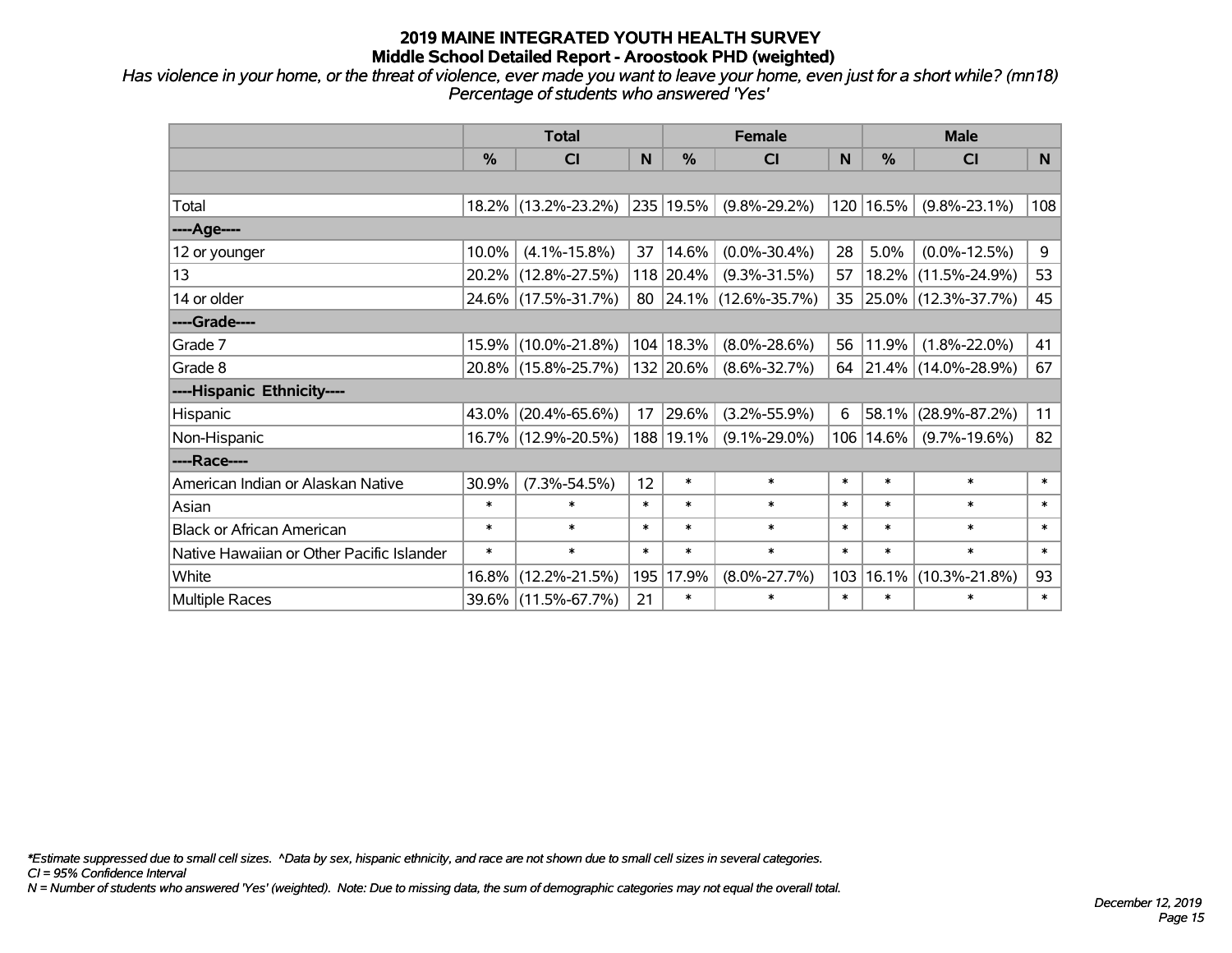#### **2019 MAINE INTEGRATED YOUTH HEALTH SURVEY Middle School Detailed Report - Aroostook PHD (weighted)** *Do you agree or disagree with the following statement? I feel safe at my school. (mn21) Percentage of students who answered 'Strongly agree' or 'Agree'*

|                                           | <b>Total</b>  |                                                  |        | <b>Female</b> |                             | <b>Male</b> |               |                         |        |
|-------------------------------------------|---------------|--------------------------------------------------|--------|---------------|-----------------------------|-------------|---------------|-------------------------|--------|
|                                           | $\frac{0}{0}$ | CI                                               | N      | %             | <b>CI</b>                   | N           | $\frac{0}{0}$ | <b>CI</b>               | N.     |
|                                           |               |                                                  |        |               |                             |             |               |                         |        |
| Total                                     |               | $87.3\%$ (84.1%-90.6%) 1,146 86.5% (83.1%-89.9%) |        |               |                             |             |               | 548 88.8% (85.1%-92.4%) | 592    |
| ----Age----                               |               |                                                  |        |               |                             |             |               |                         |        |
| 12 or younger                             | 89.6%         | $(86.0\% - 93.1\%)$                              | 333    | 89.8%         | $(82.3\% - 97.3\%)$         |             |               | 168 89.3% (82.2%-96.3%) | 164    |
| 13                                        |               | 88.2% (84.3%-92.0%)                              | 543    |               | 86.8% (80.8%-92.8%)         |             |               | 258 90.2% (86.3%-94.1%) | 283    |
| 14 or older                               |               | 83.6% (77.4%-89.8%)                              | 265    |               | 81.6% (72.7%-90.5%)         |             |               | 122 85.4% (77.0%-93.8%) | 143    |
| ----Grade----                             |               |                                                  |        |               |                             |             |               |                         |        |
| Grade 7                                   | 90.0%         | $(86.3\% - 93.8\%)$                              | 586    | 89.8%         | $(84.6\% - 95.1\%)$         |             | 277 91.0%     | $(86.3\% - 95.6\%)$     | 309    |
| Grade 8                                   |               | 84.4% (79.3%-89.5%)                              | 547    |               | 82.9% (76.4%-89.4%)         |             |               | 264 86.4% (81.3%-91.4%) | 281    |
| ----Hispanic Ethnicity----                |               |                                                  |        |               |                             |             |               |                         |        |
| Hispanic                                  | 84.8%         | $(73.2\% - 96.4\%)$                              | 35     | $\ast$        | $\ast$                      | $\ast$      | $\ast$        | $\ast$                  | $\ast$ |
| Non-Hispanic                              |               | 87.3% (83.8%-90.7%)                              |        |               | $1,004$ 86.7% (82.8%-90.6%) |             |               | 499 88.1% (83.9%-92.3%) | 503    |
| ----Race----                              |               |                                                  |        |               |                             |             |               |                         |        |
| American Indian or Alaskan Native         | $\ast$        | $\ast$                                           | $\ast$ | $\ast$        | $\ast$                      | $\ast$      | $\ast$        | $\ast$                  | $\ast$ |
| Asian                                     | $\ast$        | $\ast$                                           | $\ast$ | $\ast$        | $\ast$                      | $\ast$      | $\ast$        | $\ast$                  | $\ast$ |
| <b>Black or African American</b>          | $\ast$        | $\ast$                                           | $\ast$ | $\ast$        | $\ast$                      | $\ast$      | $\ast$        | $\ast$                  | $\ast$ |
| Native Hawaiian or Other Pacific Islander | $\ast$        | $\ast$                                           | $\ast$ | $\ast$        | $\ast$                      | $\ast$      | $\ast$        | $\ast$                  | $\ast$ |
| White                                     | 87.8%         | $(84.7\% - 90.9\%)$                              | 1,038  | 87.0%         | $(83.4\% - 90.6\%)$         |             | 506 88.9%     | $(85.3\% - 92.5\%)$     | 530    |
| Multiple Races                            |               | 71.8% (55.6%-88.0%)                              | 28     | $\ast$        | $\ast$                      | $\ast$      | $\ast$        | $\ast$                  | $\ast$ |

*\*Estimate suppressed due to small cell sizes. ^Data by sex, hispanic ethnicity, and race are not shown due to small cell sizes in several categories.*

*CI = 95% Confidence Interval*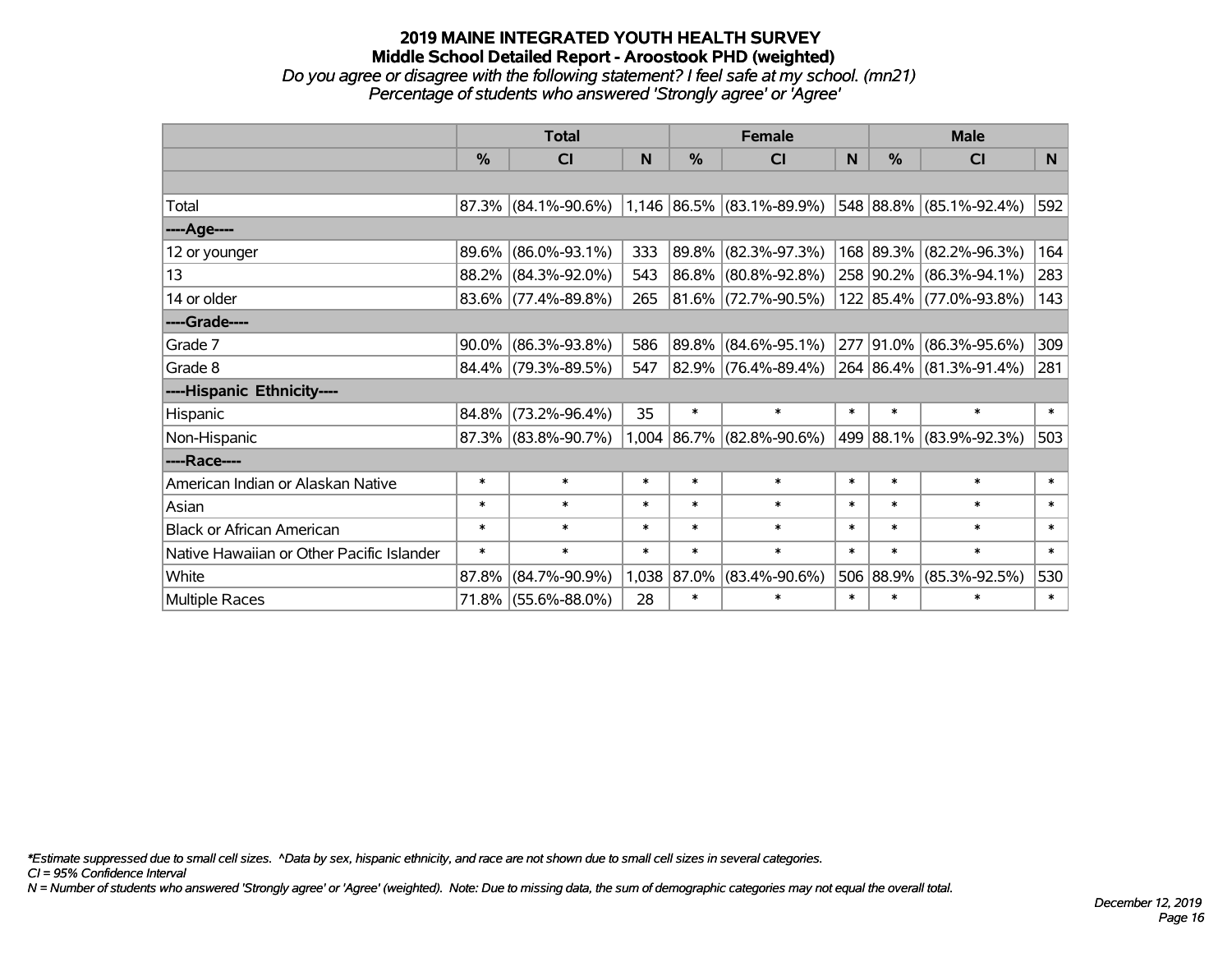#### **2019 MAINE INTEGRATED YOUTH HEALTH SURVEY Middle School Detailed Report - Aroostook PHD (weighted)** *Have you ever been bullied on school property? (mn22) Percentage of students who answered 'Yes'*

|                                           | <b>Total</b>  |                        |        | <b>Female</b> |                                  | <b>Male</b>  |           |                         |        |
|-------------------------------------------|---------------|------------------------|--------|---------------|----------------------------------|--------------|-----------|-------------------------|--------|
|                                           | $\frac{0}{0}$ | <b>CI</b>              | N      | $\%$          | <b>CI</b>                        | <sub>N</sub> | $\%$      | <b>CI</b>               | N      |
|                                           |               |                        |        |               |                                  |              |           |                         |        |
| Total                                     |               | 56.7% (52.4%-61.1%)    |        |               | $ 743 63.8\%  (57.5\% - 70.0\%)$ |              |           | 402 49.9% (45.5%-54.2%) | 334    |
| ----Age----                               |               |                        |        |               |                                  |              |           |                         |        |
| 12 or younger                             |               | 59.5% (49.9%-69.2%)    |        |               | 222 62.0% (51.7%-72.3%)          |              | 116 57.4% | $(44.2\% - 70.6\%)$     | 106    |
| 13                                        |               | 52.7% (45.9%-59.6%)    |        |               | 325 60.5% (52.7%-68.3%)          |              |           | 180 44.5% (36.1%-53.0%) | 140    |
| 14 or older                               |               | $61.0\%$ (51.8%-70.2%) |        |               | 191 72.7% (63.1%-82.3%)          |              |           | 106 50.9% (37.8%-63.9%) | 85     |
| ----Grade----                             |               |                        |        |               |                                  |              |           |                         |        |
| Grade 7                                   |               | 55.6% (48.4%-62.8%)    |        |               | 363 59.0% (50.9%-67.1%)          |              | 182 52.2% | $(44.1\% - 60.3\%)$     | 178    |
| Grade 8                                   |               | 57.4% (51.2%-63.7%)    |        |               | 370 68.3% (60.2%-76.4%)          |              |           | 215 47.1% (41.0%-53.1%) | 153    |
| ----Hispanic Ethnicity----                |               |                        |        |               |                                  |              |           |                         |        |
| Hispanic                                  | $67.0\%$      | $(48.2\% - 85.8\%)$    | 27     | $\ast$        | $\ast$                           | $\ast$       | $\ast$    | $\ast$                  | $\ast$ |
| Non-Hispanic                              |               | 56.2% (51.6%-60.8%)    |        |               | 646 63.5% (57.0%-70.0%)          |              |           | 365 48.9% (44.9%-52.9%) | 279    |
| ----Race----                              |               |                        |        |               |                                  |              |           |                         |        |
| American Indian or Alaskan Native         | 66.2%         | $(50.6\% - 81.7\%)$    | 23     | $\ast$        | $\ast$                           | $\ast$       | $\ast$    | $\ast$                  | $\ast$ |
| Asian                                     | $\ast$        | $\ast$                 | $\ast$ | $\ast$        | $\ast$                           | $\ast$       | $\ast$    | $\ast$                  | $\ast$ |
| <b>Black or African American</b>          | $\ast$        | $\ast$                 | $\ast$ | $\ast$        | $\ast$                           | $\ast$       | $\ast$    | $\ast$                  | $\ast$ |
| Native Hawaiian or Other Pacific Islander | $\ast$        | $\ast$                 | $\ast$ | $\ast$        | $\ast$                           | $\ast$       | $\ast$    | $\ast$                  | $\ast$ |
| White                                     | 55.7%         | $(51.2\% - 60.3\%)$    |        | 656 63.0%     | $(56.7\% - 69.4\%)$              |              | 364 48.7% | $(43.7\% - 53.7\%)$     | 289    |
| <b>Multiple Races</b>                     |               | 71.2% (57.9%-84.4%)    | 29     | $\ast$        | $\ast$                           | $\ast$       | $\ast$    | $\ast$                  | $\ast$ |

*\*Estimate suppressed due to small cell sizes. ^Data by sex, hispanic ethnicity, and race are not shown due to small cell sizes in several categories.*

*CI = 95% Confidence Interval*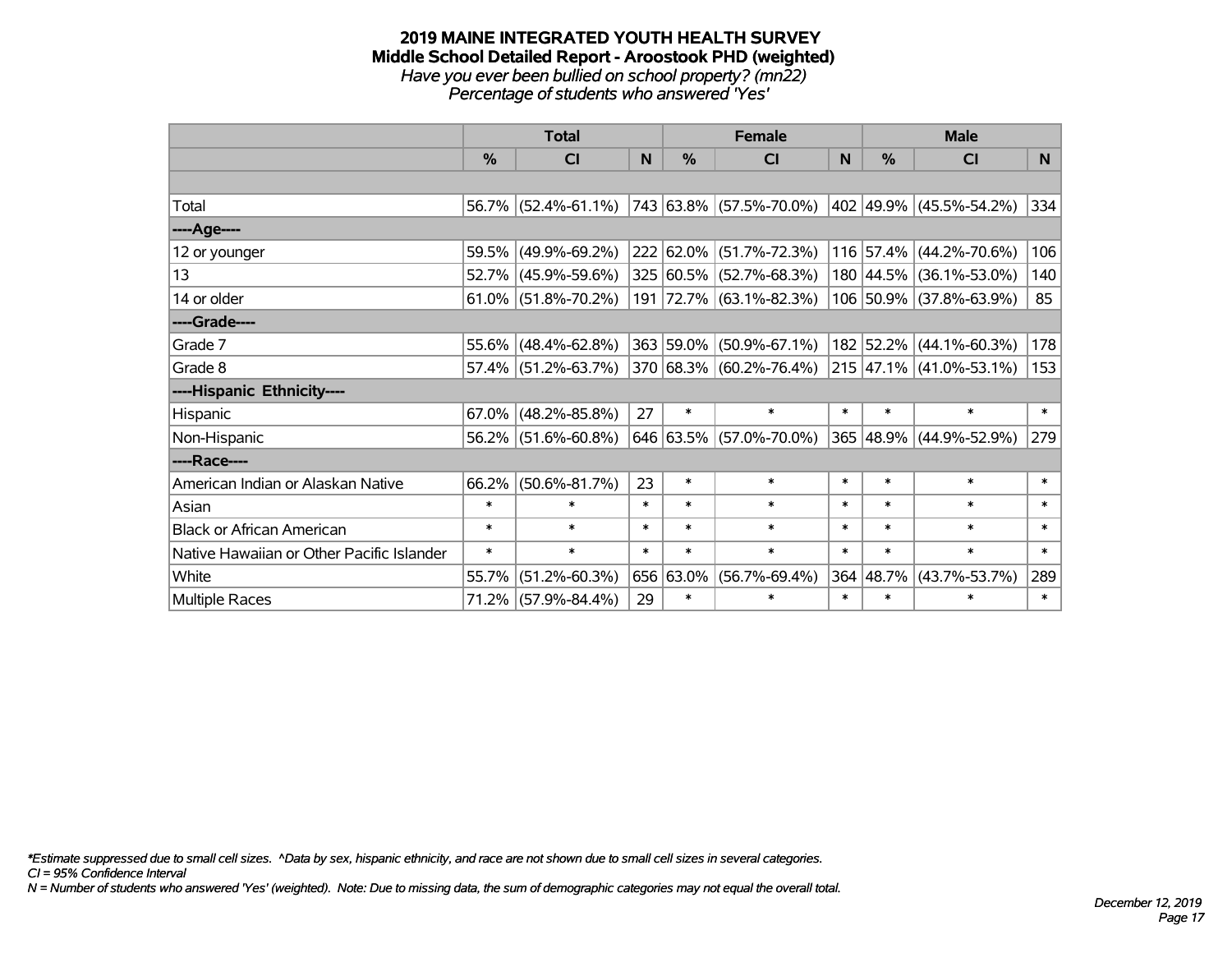*Have you ever felt so sad or hopeless almost every day for two weeks or more in a row that you stopped doing some usual activities? (mn153) Percentage of students who answered 'Yes'*

|                                           | <b>Total</b>  |                     |        | <b>Female</b> |                                 | <b>Male</b> |           |                          |        |
|-------------------------------------------|---------------|---------------------|--------|---------------|---------------------------------|-------------|-----------|--------------------------|--------|
|                                           | $\frac{0}{0}$ | <b>CI</b>           | N      | $\frac{0}{0}$ | <b>CI</b>                       | N.          | $\%$      | <b>CI</b>                | N      |
|                                           |               |                     |        |               |                                 |             |           |                          |        |
| Total                                     |               | 21.2% (11.8%-30.7%) |        |               | $ 278 26.9\% (13.0\% - 40.9\%)$ |             | 168 14.7% | $(7.2\% - 22.3\%)$       | 98     |
| ----Age----                               |               |                     |        |               |                                 |             |           |                          |        |
| 12 or younger                             | 4.9%          | $(0.0\% - 12.9\%)$  | 18     | $\ast$        | $\ast$                          | $\ast$      | $\ast$    | $\ast$                   | $\ast$ |
| 13                                        | 23.2%         | $(10.1\% - 36.3\%)$ |        | 137 23.2%     | $(8.6\% - 37.8\%)$              | 65          | 20.1%     | $(7.8\% - 32.5\%)$       | 59     |
| 14 or older                               |               | 35.9% (28.0%-43.9%) |        |               | 123 55.2% (41.8%-68.6%)         | 85          |           | $ 20.3\% $ (10.8%-29.8%) | 39     |
| ----Grade----                             |               |                     |        |               |                                 |             |           |                          |        |
| Grade 7                                   | 15.3%         | $(3.1\% - 27.5\%)$  |        | 100   18.8%   | $(0.2\% - 37.5\%)$              | 58          | 10.2%     | $(0.0\% - 23.1\%)$       | 34     |
| Grade 8                                   |               | 27.3% (21.3%-33.3%) |        |               | 178 34.9% (23.3%-46.4%)         |             |           | 110 19.5% (15.1%-23.9%)  | 64     |
| ----Hispanic Ethnicity----                |               |                     |        |               |                                 |             |           |                          |        |
| Hispanic                                  | 29.4%         | $(0.0\% - 63.7\%)$  | 11     | $\ast$        | $\ast$                          | $\ast$      | $\ast$    | $\ast$                   | $\ast$ |
| Non-Hispanic                              | 20.8%         | $(11.4\% - 30.2\%)$ |        |               | 239 25.6% (11.8%-39.5%)         | 144         | 15.7%     | $(8.1\% - 23.4\%)$       | 91     |
| ----Race----                              |               |                     |        |               |                                 |             |           |                          |        |
| American Indian or Alaskan Native         | $\ast$        | $\ast$              | $\ast$ | $\ast$        | $\ast$                          | $\ast$      | $\ast$    | $\ast$                   | $\ast$ |
| Asian                                     | $\ast$        | $\ast$              | $\ast$ | $\ast$        | $\ast$                          | $\ast$      | $\ast$    | $\ast$                   | $\ast$ |
| <b>Black or African American</b>          | $\ast$        | $\ast$              | $\ast$ | $\ast$        | $\ast$                          | $\ast$      | $\ast$    | $\ast$                   | $\ast$ |
| Native Hawaiian or Other Pacific Islander | $\ast$        | $\ast$              | $\ast$ | $\ast$        | $\ast$                          | $\ast$      | $\ast$    | $\ast$                   | $\ast$ |
| White                                     | 20.0%         | $(11.0\% - 28.9\%)$ | 235    | 24.1%         | $(11.1\% - 37.0\%)$             | 138         | 15.6%     | $(7.9\% - 23.2\%)$       | 93     |
| <b>Multiple Races</b>                     |               | 49.7% (14.3%-85.2%) | 27     | $\ast$        | $\ast$                          | $\ast$      | $\ast$    | $\ast$                   | $\ast$ |

*\*Estimate suppressed due to small cell sizes. ^Data by sex, hispanic ethnicity, and race are not shown due to small cell sizes in several categories.*

*CI = 95% Confidence Interval*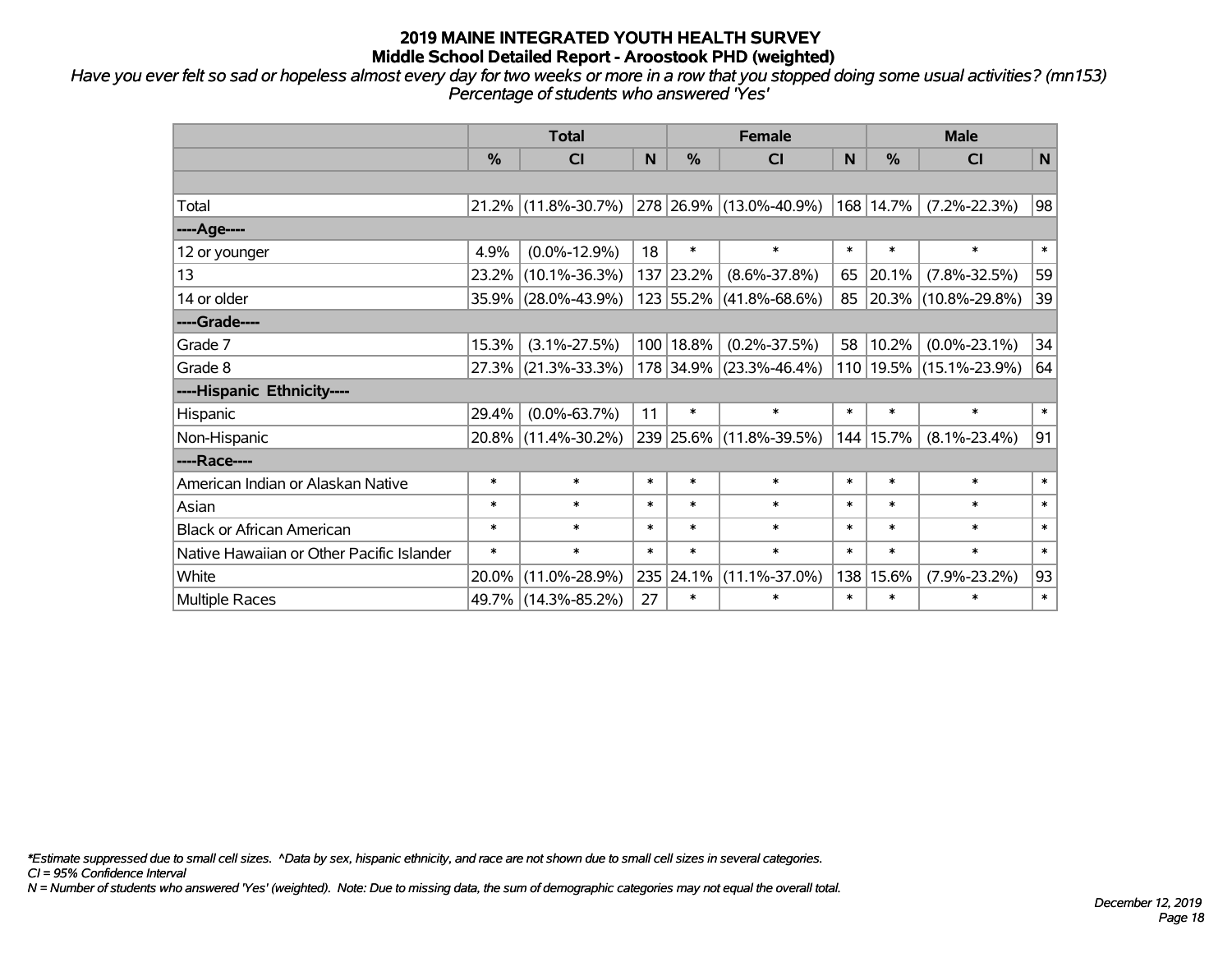*When you have felt sad or hopeless, from whom did you get help? (Select only one response.) (mn154b) Among students who have ever felt sad or hopeless, the percentage of students who answered that they got help from an adult*

|                                           |               | <b>Total</b>           |        | <b>Female</b> |                                           |              | <b>Male</b> |                         |                |  |
|-------------------------------------------|---------------|------------------------|--------|---------------|-------------------------------------------|--------------|-------------|-------------------------|----------------|--|
|                                           | $\frac{0}{0}$ | <b>CI</b>              | N      | %             | <b>CI</b>                                 | <sub>N</sub> | %           | <b>CI</b>               | N <sub>1</sub> |  |
|                                           |               |                        |        |               |                                           |              |             |                         |                |  |
| Total                                     |               | $32.6\%$ (24.8%-40.4%) |        | 251 34.5%     | $(24.6\% - 44.4\%)$                       |              |             | 141 31.1% (20.6%-41.6%) | 110            |  |
| ----Age----                               |               |                        |        |               |                                           |              |             |                         |                |  |
| 12 or younger                             | 50.7%         | $(35.0\% - 66.4\%)$    | 105    | 39.7%         | $(19.8\% - 59.5\%)$                       | 46           | 65.0%       | $(55.5\% - 74.5\%)$     | 58             |  |
| 13                                        |               | 24.2% (17.9%-30.4%)    | 83     |               | 27.3% (15.7%-38.9%)                       | 49           | 21.8%       | $(13.3\% - 30.3\%)$     | 35             |  |
| 14 or older                               |               | 28.9% (19.4%-38.3%)    |        |               | 63 $ 40.8\% $ (26.0%-55.6%)               | 46           | 16.3%       | $(2.7\% - 29.8\%)$      | 17             |  |
| ----Grade----                             |               |                        |        |               |                                           |              |             |                         |                |  |
| Grade 7                                   | 39.2%         | $(28.9\% - 49.6\%)$    |        | 156 34.3%     | $(25.7\% - 43.0\%)$                       | 72           | 46.7%       | $(32.8\% - 60.5\%)$     | 84             |  |
| Grade 8                                   |               | 25.5% (17.1%-33.9%)    |        |               | $95 \big  34.8\% \big  (21.9\% - 47.6\%)$ | 69           | 15.1%       | $(6.0\% - 24.2\%)$      | 26             |  |
| ----Hispanic Ethnicity----                |               |                        |        |               |                                           |              |             |                         |                |  |
| Hispanic                                  | $\ast$        | $\ast$                 | $\ast$ | $\ast$        | $\ast$                                    | $\ast$       | $\ast$      | $\ast$                  | $\ast$         |  |
| Non-Hispanic                              | 32.2%         | $(22.5\% - 42.0\%)$    |        | $211$ 36.7%   | $(23.5\% - 49.9\%)$                       | 131          | 26.8%       | $(18.5\% - 35.2\%)$     | 79             |  |
| ----Race----                              |               |                        |        |               |                                           |              |             |                         |                |  |
| American Indian or Alaskan Native         | $\ast$        | $\ast$                 | $\ast$ | $\ast$        | $\ast$                                    | $\ast$       | $\ast$      | $\ast$                  | $\ast$         |  |
| Asian                                     | $\ast$        | $\ast$                 | $\ast$ | $\ast$        | $\ast$                                    | $\ast$       | $\ast$      | $\ast$                  | $\ast$         |  |
| <b>Black or African American</b>          | $\ast$        | $\ast$                 | $\ast$ | $\ast$        | $\ast$                                    | $\ast$       | $\ast$      | $\ast$                  | $\ast$         |  |
| Native Hawaiian or Other Pacific Islander | $\ast$        | $\ast$                 | $\ast$ | $\ast$        | $\ast$                                    | $\ast$       | $\ast$      | $\ast$                  | $\ast$         |  |
| White                                     | 33.6%         | $(25.2\% - 41.9\%)$    | 231    | 35.9%         | $(24.9\% - 46.9\%)$                       | 131          | 31.0%       | $(19.6\% - 42.4\%)$     | 100            |  |
| <b>Multiple Races</b>                     | $\ast$        | $\ast$                 | $\ast$ | $\ast$        | $\ast$                                    | $\ast$       | $\ast$      | $\ast$                  | $\ast$         |  |

*\*Estimate suppressed due to small cell sizes. ^Data by sex, hispanic ethnicity, and race are not shown due to small cell sizes in several categories.*

*CI = 95% Confidence Interval*

*N = Among students who have ever felt sad or hopeless, the number of students who answered that they got help from an adult (weighted). Note: Due to missing data, the sum of demographic categories may not equal the overall total.*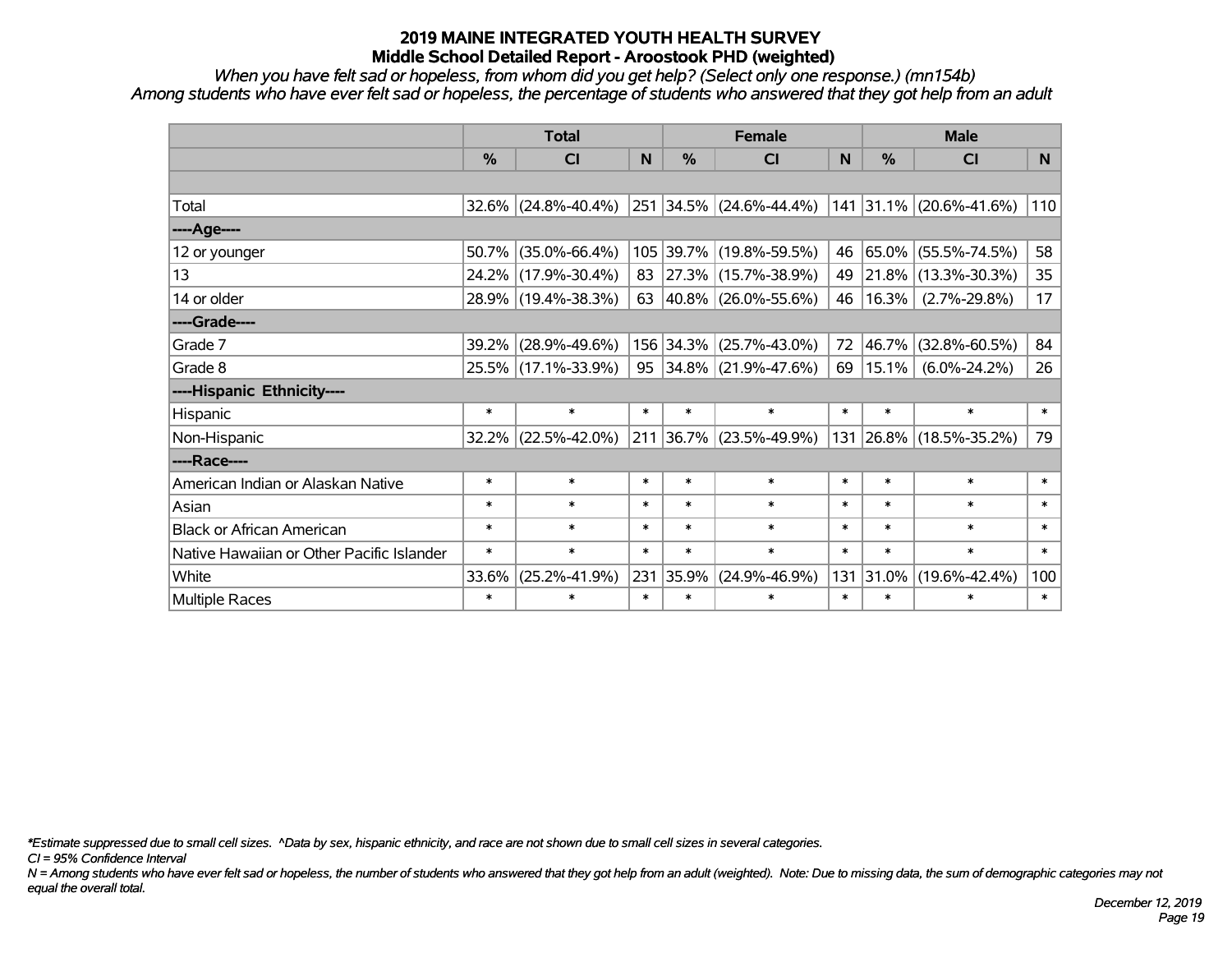*When you have felt sad or hopeless, from whom did you get help? (Select only one response.) (mn154b\_2)*

*Among students who have ever felt sad or hopeless, the percentage of students who answered that they got help from a teacher or other school staff*

|                                           |         | <b>Total</b>      |                |        | <b>Female</b> |        | <b>Male</b> |          |        |  |
|-------------------------------------------|---------|-------------------|----------------|--------|---------------|--------|-------------|----------|--------|--|
|                                           | $\%$    | <b>CI</b>         | N              | $\%$   | CI            | N      |             | $%$ CI N |        |  |
|                                           |         |                   |                |        |               |        |             |          |        |  |
| Total                                     | 0.9%    | $(0.0\% - 2.7\%)$ | $\overline{7}$ | $\ast$ | $\ast$        | $\ast$ | *           | *        | $\ast$ |  |
| ----Age----                               |         |                   |                |        |               |        |             |          |        |  |
| 12 or younger                             | $\ast$  | $\ast$            | $\ast$         | $\ast$ | $\ast$        | $\ast$ | $\ast$      | $\ast$   | $\ast$ |  |
| 13                                        | $\ast$  | $\ast$            | $\ast$         | $\ast$ | $\ast$        | $\ast$ | $\ast$      | $\ast$   | $\ast$ |  |
| 14 or older                               | *       | $\ast$            | $\ast$         | $\ast$ | $\ast$        | $\ast$ | $\ast$      | $\ast$   | $\ast$ |  |
| ----Grade----                             |         |                   |                |        |               |        |             |          |        |  |
| Grade 7                                   | $\ast$  | $\ast$            | $\ast$         | $\ast$ | *             | $\ast$ | $\ast$      | $\ast$   | $\ast$ |  |
| Grade 8                                   | 1.8%    | $(0.0\% - 5.3\%)$ | 7              | $\ast$ | *             | $\ast$ | $\ast$      | $\ast$   | $\ast$ |  |
| ----Hispanic Ethnicity----                |         |                   |                |        |               |        |             |          |        |  |
| Hispanic                                  | $\ast$  | $\ast$            | $\ast$         | $\ast$ | $\ast$        | $\ast$ | $\ast$      | *        | $\ast$ |  |
| Non-Hispanic                              | $1.0\%$ | $(0.0\% - 3.2\%)$ | $\overline{7}$ | $\ast$ | *             | $\ast$ | $\ast$      | $\ast$   | $\ast$ |  |
| ----Race----                              |         |                   |                |        |               |        |             |          |        |  |
| American Indian or Alaskan Native         | $\ast$  | $\ast$            | $\ast$         | $\ast$ | *             | $\ast$ | $\ast$      | $\ast$   | $\ast$ |  |
| Asian                                     | *       | $\ast$            | $\ast$         | $\ast$ | *             | $\ast$ | $\ast$      | $\ast$   | $\ast$ |  |
| <b>Black or African American</b>          | *       | $\ast$            | $\ast$         | $\ast$ | *             | $\ast$ | $\ast$      | $\ast$   | $\ast$ |  |
| Native Hawaiian or Other Pacific Islander | *       | $\ast$            | $\ast$         | $\ast$ | *             | $\ast$ | $\ast$      | $\ast$   | $\ast$ |  |
| White                                     | *       | $\ast$            | $\ast$         | $\ast$ | $\ast$        | $\ast$ | $\ast$      | $\ast$   | $\ast$ |  |
| <b>Multiple Races</b>                     | $\ast$  | $\ast$            | $\ast$         | $\ast$ | $\ast$        | $\ast$ | $\ast$      | $\ast$   | $\ast$ |  |

*\*Estimate suppressed due to small cell sizes. ^Data by sex, hispanic ethnicity, and race are not shown due to small cell sizes in several categories.*

*CI = 95% Confidence Interval*

*N = Among students who have ever felt sad or hopeless, the number of students who answered that they got help from a teacher or other school staff (weighted). Note: Due to missing data, the sum of demographic categories may not equal the overall total.*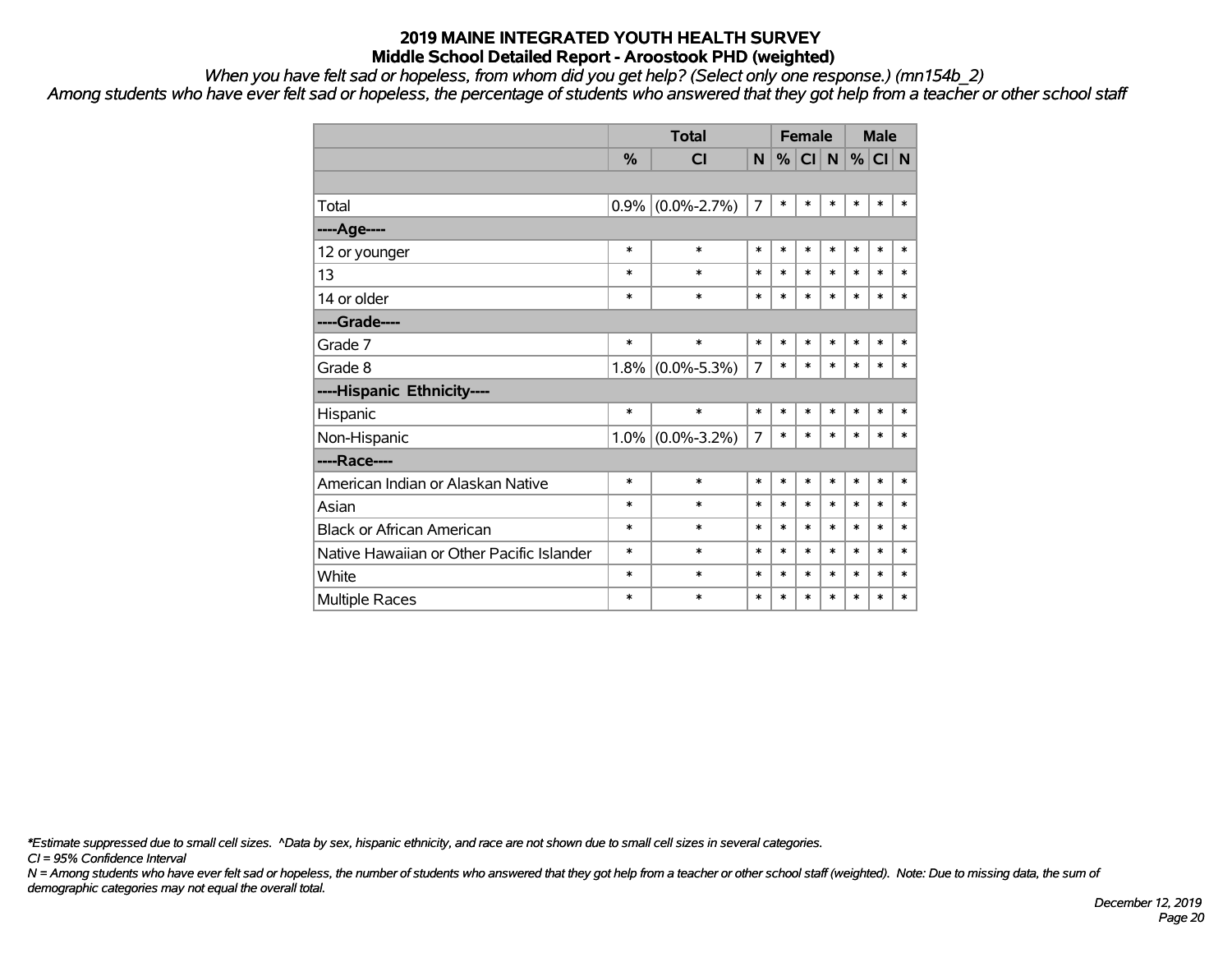#### **2019 MAINE INTEGRATED YOUTH HEALTH SURVEY Middle School Detailed Report - Aroostook PHD (weighted)** *Have you ever seriously thought about killing yourself? (mn25) Percentage of students who answered 'Yes'*

|                                           | <b>Total</b>  |                     |                 | <b>Female</b> | <b>Male</b>              |        |           |                     |                 |
|-------------------------------------------|---------------|---------------------|-----------------|---------------|--------------------------|--------|-----------|---------------------|-----------------|
|                                           | $\frac{0}{0}$ | CI                  | N               | %             | <b>CI</b>                | N      | %         | <b>CI</b>           | N               |
|                                           |               |                     |                 |               |                          |        |           |                     |                 |
| Total                                     |               | 18.3% (14.7%-21.8%) |                 |               | 239 24.7% (18.7%-30.7%)  |        | 155 12.4% | $(9.9\% - 14.9\%)$  | 83              |
| ----Age----                               |               |                     |                 |               |                          |        |           |                     |                 |
| 12 or younger                             | 12.2%         | $(6.3\% - 18.2\%)$  | 46              | 18.8%         | $(5.4\% - 32.3\%)$       | 35     | 5.4%      | $(2.4\% - 8.3\%)$   | 10 <sup>1</sup> |
| 13                                        | 20.4%         | $(16.0\% - 24.8\%)$ |                 |               | 125 24.5% (18.0%-31.1%)  | 72     | 16.7%     | $(13.4\% - 19.9\%)$ | 53              |
| 14 or older                               |               | 21.6% (16.6%-26.6%) | 68              |               | $ 32.3\% $ (23.8%-40.7%) | 48     | 12.1%     | $(5.7\% - 18.6\%)$  | 20              |
| ----Grade----                             |               |                     |                 |               |                          |        |           |                     |                 |
| Grade 7                                   | 16.2%         | $(10.7\% - 21.7\%)$ |                 | 105 21.4%     | $(10.3\% - 32.4\%)$      | 65     | 11.7%     | $(5.5\% - 17.9\%)$  | 40              |
| Grade 8                                   |               | 20.5% (18.2%-22.8%) |                 |               | 133 28.4% (24.0%-32.8%)  | 90     | 13.2%     | $(8.0\% - 18.4\%)$  | 43              |
| ----Hispanic Ethnicity----                |               |                     |                 |               |                          |        |           |                     |                 |
| Hispanic                                  | 29.4%         | $(7.1\% - 51.8\%)$  | 12 <sup>2</sup> | $\ast$        | $\ast$                   | $\ast$ | $\ast$    | $\ast$              | $\ast$          |
| Non-Hispanic                              | $18.6\%$      | $(14.9\% - 22.4\%)$ |                 |               | 215 24.4% (18.4%-30.4%)  |        | 140 13.0% | $(10.0\% - 16.0\%)$ | 75              |
| ----Race----                              |               |                     |                 |               |                          |        |           |                     |                 |
| American Indian or Alaskan Native         | 30.2%         | $(17.4\% - 43.0\%)$ | 11              | $\ast$        | $\ast$                   | $\ast$ | $\ast$    | $\ast$              | $\ast$          |
| Asian                                     | $\ast$        | $\ast$              | $\ast$          | $\ast$        | $\ast$                   | $\ast$ | $\ast$    | $\ast$              | $\ast$          |
| <b>Black or African American</b>          | $\ast$        | $\ast$              | $\ast$          | $\ast$        | $\ast$                   | $\ast$ | $\ast$    | $\ast$              | $\ast$          |
| Native Hawaiian or Other Pacific Islander | $\ast$        | $\ast$              | $\ast$          | $\ast$        | $\ast$                   | $\ast$ | $\ast$    | $\ast$              | $\ast$          |
| White                                     | 17.3%         | $(13.5\% - 21.1\%)$ |                 | 204 22.9%     | $(16.8\% - 29.0\%)$      | 132    | 12.1%     | $(9.1\% - 15.1\%)$  | 72              |
| Multiple Races                            | 37.8%         | $(28.3\% - 47.3\%)$ | 14              | $\ast$        | $\ast$                   | $\ast$ | $\ast$    | $\ast$              | $\ast$          |

*\*Estimate suppressed due to small cell sizes. ^Data by sex, hispanic ethnicity, and race are not shown due to small cell sizes in several categories.*

*CI = 95% Confidence Interval*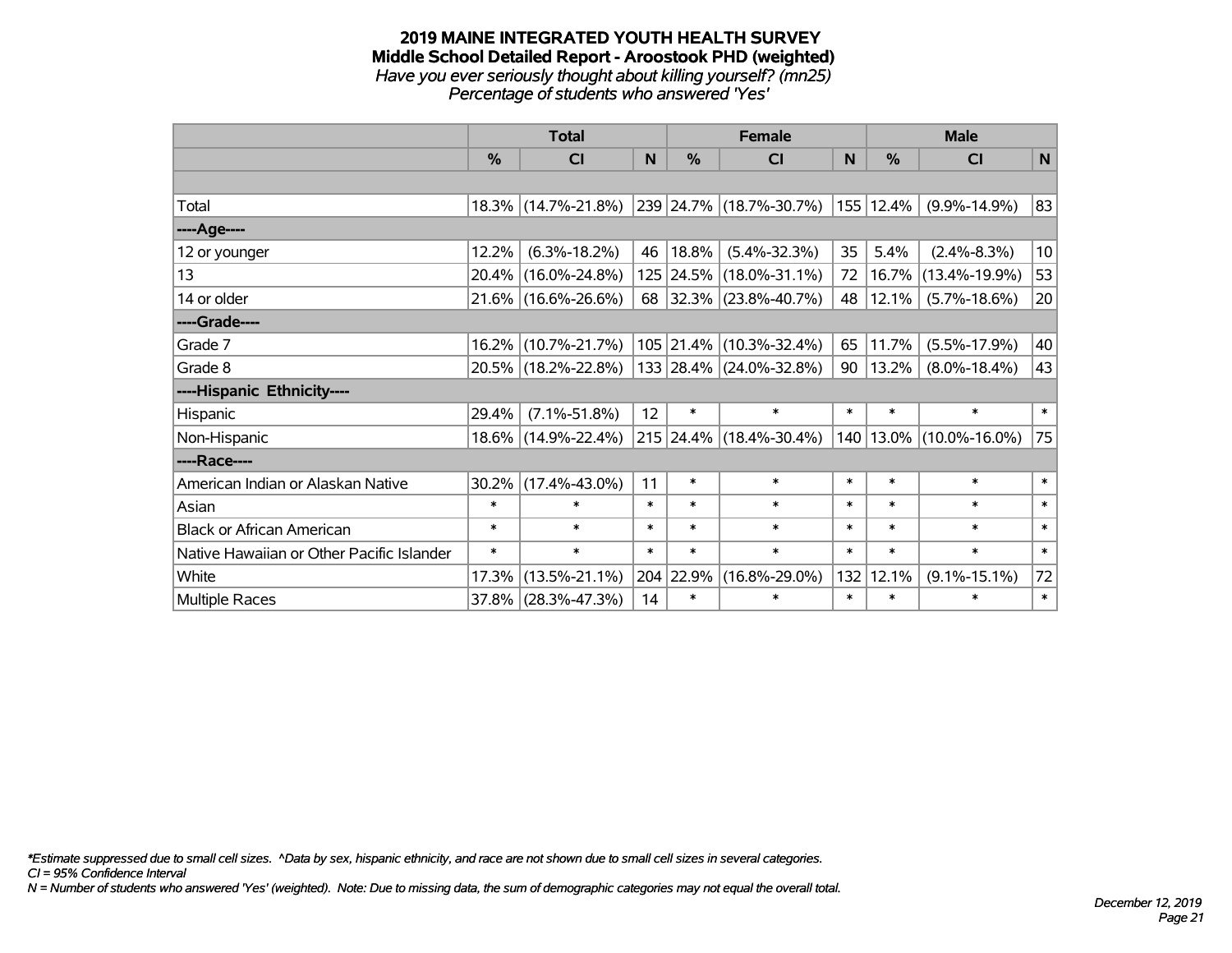*Have you ever done something to purposely hurt yourself without wanting to die, such as cutting or burning yourself on purpose? (mn28) Percentage of students who answered 'Yes'*

|                                           | <b>Total</b>  |                     |        | <b>Female</b> | <b>Male</b>             |              |        |                       |        |
|-------------------------------------------|---------------|---------------------|--------|---------------|-------------------------|--------------|--------|-----------------------|--------|
|                                           | $\frac{0}{0}$ | <b>CI</b>           | N      | $\frac{0}{0}$ | <b>CI</b>               | <sub>N</sub> | %      | <b>CI</b>             | N      |
|                                           |               |                     |        |               |                         |              |        |                       |        |
| Total                                     |               | 19.6% (12.1%-27.1%) |        |               | 256 29.0% (14.4%-43.7%) | 179          |        | $10.4\%$ (7.4%-13.4%) | 70     |
| ----Age----                               |               |                     |        |               |                         |              |        |                       |        |
| 12 or younger                             | 21.8%         | $(6.7\% - 36.9\%)$  | 81     | 29.2%         | $(2.8\% - 55.5\%)$      | 54           | 14.6%  | $(8.7\% - 20.5\%)$    | 27     |
| 13                                        |               | 18.7% (11.6%-25.8%) |        |               | 111 24.5% (12.0%-37.1%) | 69           |        | $11.4\%$ (6.7%-16.2%) | 34     |
| 14 or older                               |               | 19.2% (10.8%-27.6%) |        |               | 64 37.4% (22.4%-52.4%)  | 56           | 4.6%   | $(0.0\% - 10.9\%)$    | 9      |
| ----Grade----                             |               |                     |        |               |                         |              |        |                       |        |
| Grade 7                                   | 23.6%         | $(12.8\% - 34.4\%)$ |        |               | 155 34.3% (12.8%-55.8%) | 104          | 12.5%  | $(9.9\% - 15.2\%)$    | 44     |
| Grade 8                                   | 15.7%         | $(8.8\% - 22.6\%)$  |        |               | 101 23.9% (11.3%-36.6%) | 75           | 8.1%   | $(3.8\% - 12.5\%)$    | 26     |
| ----Hispanic Ethnicity----                |               |                     |        |               |                         |              |        |                       |        |
| Hispanic                                  | 24.5%         | $(0.0\% - 50.1\%)$  | 10     | $\ast$        | $\ast$                  | $\ast$       | $\ast$ | $\ast$                | $\ast$ |
| Non-Hispanic                              | 19.9%         | $(12.2\% - 27.6\%)$ |        |               | 226 29.2% (12.8%-45.7%) | 162          |        | $11.2\%$ (7.8%-14.6%) | 64     |
| ----Race----                              |               |                     |        |               |                         |              |        |                       |        |
| American Indian or Alaskan Native         | 21.7%         | $(1.8\% - 41.7\%)$  | 8      | $\ast$        | $\ast$                  | $\ast$       | $\ast$ | $\ast$                | $\ast$ |
| Asian                                     | $\ast$        | $\ast$              | $\ast$ | $\ast$        | $\ast$                  | $\ast$       | $\ast$ | $\ast$                | $\ast$ |
| <b>Black or African American</b>          | $\ast$        | $\ast$              | $\ast$ | $\ast$        | $\ast$                  | $\ast$       | $\ast$ | $\ast$                | $\ast$ |
| Native Hawaiian or Other Pacific Islander | $\ast$        | $\ast$              | $\ast$ | $\ast$        | $\ast$                  | $\ast$       | $\ast$ | $\ast$                | $\ast$ |
| White                                     | 17.5%         | $(9.7\% - 25.3\%)$  |        | 204 27.3%     | $(12.9\% - 41.6\%)$     | 155          | 8.4%   | $(6.2\% - 10.5\%)$    | 49     |
| Multiple Races                            | 45.2%         | $(21.0\% - 69.5\%)$ | 24     | $\ast$        | $\ast$                  | $\ast$       | $\ast$ | $\ast$                | $\ast$ |

*\*Estimate suppressed due to small cell sizes. ^Data by sex, hispanic ethnicity, and race are not shown due to small cell sizes in several categories.*

*CI = 95% Confidence Interval*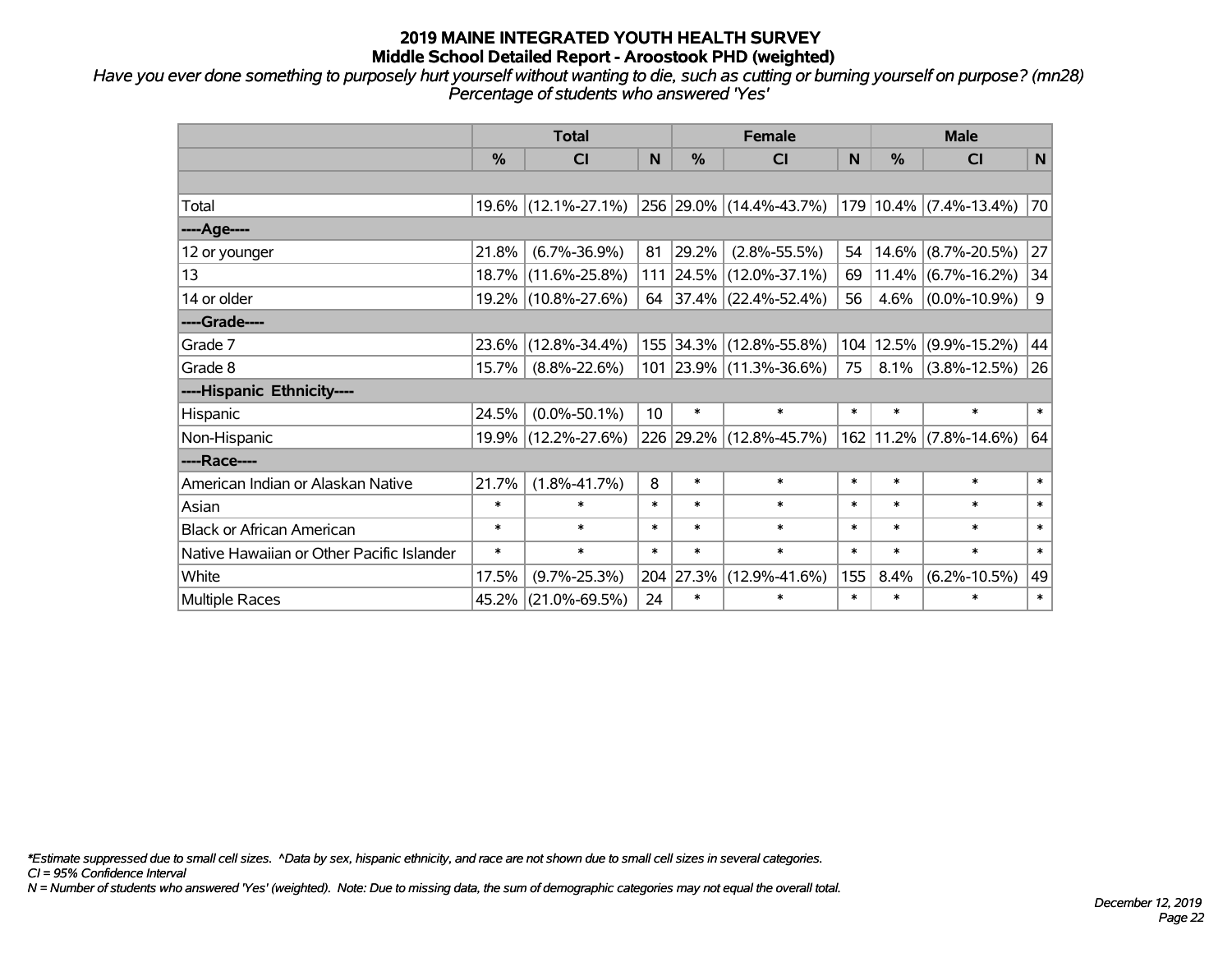#### **2019 MAINE INTEGRATED YOUTH HEALTH SURVEY Middle School Detailed Report - Aroostook PHD (weighted)** *During the past 30 days, on how many days did you smoke cigarettes? (mn29) Percentage of students who answered at least 1 day*

|                                           | <b>Total</b>  |                    |        |        | <b>Female</b>           |        |               | <b>Male</b>           |                |  |  |
|-------------------------------------------|---------------|--------------------|--------|--------|-------------------------|--------|---------------|-----------------------|----------------|--|--|
|                                           | $\frac{0}{0}$ | <b>CI</b>          | N      | %      | CI                      | N      | $\frac{0}{0}$ | <b>CI</b>             | N              |  |  |
|                                           |               |                    |        |        |                         |        |               |                       |                |  |  |
| Total                                     | 2.1%          | $(1.2\% - 2.9\%)$  |        |        | $27 2.1\% $ (0.4%-3.9%) |        |               | $13$ 2.0% (1.2%-2.9%) | 13             |  |  |
| ---- Age----                              |               |                    |        |        |                         |        |               |                       |                |  |  |
| 12 or younger                             | 2.5%          | $(0.9\% - 4.2\%)$  | 9      | $\ast$ | $\ast$                  | $\ast$ | $\ast$        | $\ast$                | $\ast$         |  |  |
| 13                                        | 1.3%          | $(0.4\% - 2.1\%)$  | 8      | $\ast$ | $\ast$                  | $\ast$ | $\ast$        | $\ast$                | $\ast$         |  |  |
| 14 or older                               | 3.0%          | $(0.0\% - 6.8\%)$  | 10     | $\ast$ | $\ast$                  | $\ast$ | $\ast$        | $\ast$                | $\ast$         |  |  |
| ----Grade----                             |               |                    |        |        |                         |        |               |                       |                |  |  |
| Grade 7                                   | 2.2%          | $(1.3\% - 3.0\%)$  | 14     | $\ast$ | $\ast$                  | $\ast$ | $\ast$        | $\ast$                | $\ast$         |  |  |
| Grade 8                                   | 2.0%          | $(0.4\% - 3.5\%)$  | 13     | $\ast$ | $\ast$                  | $\ast$ | $\ast$        | $\ast$                | $\ast$         |  |  |
| ----Hispanic Ethnicity----                |               |                    |        |        |                         |        |               |                       |                |  |  |
| Hispanic                                  | $\ast$        | $\ast$             | $\ast$ | $\ast$ | $\ast$                  | $\ast$ | $\ast$        | $\ast$                | $\ast$         |  |  |
| Non-Hispanic                              | 2.1%          | $(1.0\% - 3.1\%)$  |        |        | $23$ 2.2% (0.2%-4.2%)   | 13     | $ 1.9\% $     | $(0.9\% - 2.9\%)$     | 11             |  |  |
| ----Race----                              |               |                    |        |        |                         |        |               |                       |                |  |  |
| American Indian or Alaskan Native         | 17.2%         | $(6.5\% - 27.9\%)$ | 6      | $\ast$ | $\ast$                  | $\ast$ | $\ast$        | $\ast$                | $\ast$         |  |  |
| Asian                                     | $\ast$        | $\ast$             | $\ast$ | $\ast$ | $\ast$                  | $\ast$ | $\ast$        | $\ast$                | $\ast$         |  |  |
| <b>Black or African American</b>          | $\ast$        | $\ast$             | $\ast$ | $\ast$ | $\ast$                  | $\ast$ | $\ast$        | $\ast$                | $\ast$         |  |  |
| Native Hawaiian or Other Pacific Islander | $\ast$        | $\ast$             | $\ast$ | $\ast$ | $\ast$                  | $\ast$ | $\ast$        | $\ast$                | $\ast$         |  |  |
| White                                     | 1.4%          | $(0.4\% - 2.5\%)$  | 16     | 1.6%   | $(0.0\% - 3.3\%)$       | 9      | 1.2%          | $(0.4\% - 2.0\%)$     | $\overline{7}$ |  |  |
| Multiple Races                            | $\ast$        | $\ast$             | $\ast$ | $\ast$ | $\ast$                  | $\ast$ | $\ast$        | $\ast$                | $\ast$         |  |  |

*\*Estimate suppressed due to small cell sizes. ^Data by sex, hispanic ethnicity, and race are not shown due to small cell sizes in several categories.*

*CI = 95% Confidence Interval*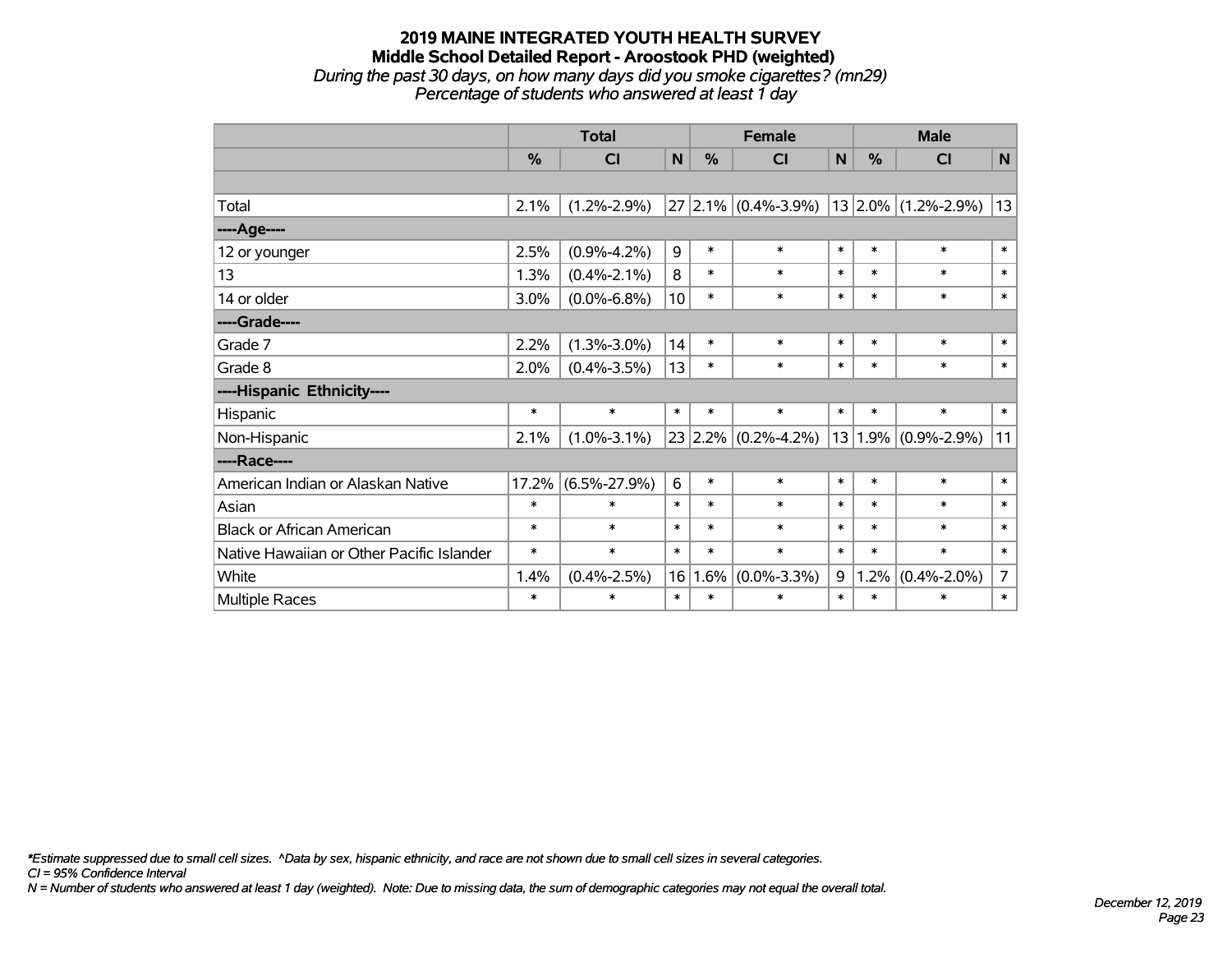*How old were you when you smoked a whole cigarette for the first time? (mn32)*

*Among students who have smoked a whole cigarette, the percentage of students who answered before age 11*

|                                           | <b>Total</b>  |                     |              |        | <b>Female</b>                 |                | <b>Male</b> |                     |              |  |
|-------------------------------------------|---------------|---------------------|--------------|--------|-------------------------------|----------------|-------------|---------------------|--------------|--|
|                                           | $\frac{9}{6}$ | <b>CI</b>           | $\mathsf{N}$ | %      | <b>CI</b>                     | $\mathsf{N}$   | %           | <b>CI</b>           | $\mathsf{N}$ |  |
|                                           |               |                     |              |        |                               |                |             |                     |              |  |
| Total                                     | 42.3%         | $(16.4\% - 68.2\%)$ |              |        | 25 38.8% (0.0%-78.9%)         | 9              |             | 47.9% (22.1%-73.6%) | 16           |  |
| ----Age----                               |               |                     |              |        |                               |                |             |                     |              |  |
| 12 or younger                             | $\ast$        | $\ast$              | $\ast$       | $\ast$ | $\ast$                        | $\ast$         | $\ast$      | $\ast$              | $\ast$       |  |
| 13                                        | $\ast$        | $\ast$              | $\ast$       | $\ast$ | $\ast$                        | $\ast$         | $\ast$      | $\ast$              | $\ast$       |  |
| 14 or older                               | 52.1%         | $(12.0\% - 92.3\%)$ | 12           | $\ast$ | $\ast$                        | $\ast$         | $\ast$      | $\ast$              | $\ast$       |  |
| ----Grade----                             |               |                     |              |        |                               |                |             |                     |              |  |
| Grade 7                                   | 50.5%         | $(0.0\% - 100.0\%)$ | 13           | $\ast$ | $\ast$                        | $\ast$         | $\ast$      | $\ast$              | $\ast$       |  |
| Grade 8                                   | 35.7%         | $(9.8\% - 61.6\%)$  | 12           | $\ast$ | $\ast$                        | $\ast$         | $\ast$      | $\ast$              | $\ast$       |  |
| ----Hispanic Ethnicity----                |               |                     |              |        |                               |                |             |                     |              |  |
| Hispanic                                  | $\ast$        | $\ast$              | $\ast$       | $\ast$ | $\ast$                        | $\ast$         | $\ast$      | $\ast$              | $\ast$       |  |
| Non-Hispanic                              | 43.9%         | $(17.6\% - 70.3\%)$ |              |        | $24 37.7\%  (0.0\% - 77.0\%)$ |                | $8 51.8\% $ | $(24.3\% - 79.2\%)$ | 16           |  |
| ----Race----                              |               |                     |              |        |                               |                |             |                     |              |  |
| American Indian or Alaskan Native         | $\ast$        | $\ast$              | $\ast$       | $\ast$ | $\ast$                        | $\ast$         | $\ast$      | $\ast$              | $\ast$       |  |
| Asian                                     | $\ast$        | $\ast$              | $\ast$       | $\ast$ | $\ast$                        | $\ast$         | $\ast$      | $\ast$              | $\ast$       |  |
| <b>Black or African American</b>          | $\ast$        | $\ast$              | $\ast$       | $\ast$ | $\ast$                        | $\ast$         | $\ast$      | $\ast$              | $\ast$       |  |
| Native Hawaiian or Other Pacific Islander | $\ast$        | $\ast$              | $\ast$       | $\ast$ | $\ast$                        | $\ast$         | $\ast$      | $\ast$              | $\ast$       |  |
| White                                     | 44.3%         | $(14.3\% - 74.2\%)$ | 22           | 36.3%  | $(0.0\% - 79.0\%)$            | 7 <sup>1</sup> | 53.9%       | $(21.0\% - 86.8\%)$ | 15           |  |
| Multiple Races                            | $\ast$        | $\ast$              | $\ast$       | $\ast$ | $\ast$                        | $\ast$         | $\ast$      | $\ast$              | $\ast$       |  |

*\*Estimate suppressed due to small cell sizes. ^Data by sex, hispanic ethnicity, and race are not shown due to small cell sizes in several categories.*

*CI = 95% Confidence Interval*

*N = Among students who have smoked a whole cigarette, the number of students who answered before age 11 (weighted). Note: Due to missing data, the sum of demographic categories may not equal the overall total.*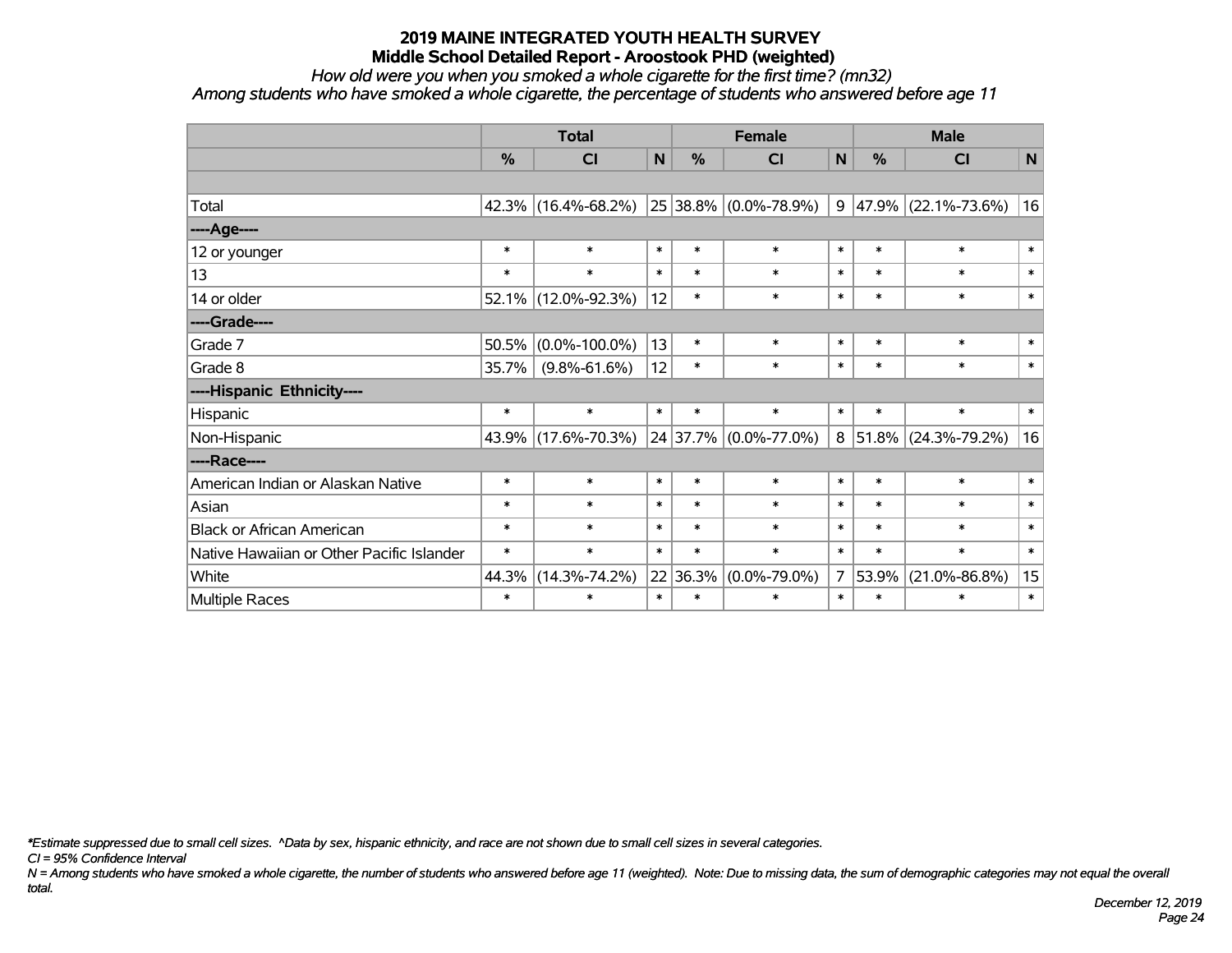#### **2019 MAINE INTEGRATED YOUTH HEALTH SURVEY Middle School Detailed Report - Aroostook PHD (weighted)** *How old were you when you smoked a whole cigarette for the first time? (mn32\_2) Percentage of students who answered before age 11*

|                                           | <b>Total</b> |                     |             |         | <b>Female</b>            | <b>Male</b>    |         |                           |              |
|-------------------------------------------|--------------|---------------------|-------------|---------|--------------------------|----------------|---------|---------------------------|--------------|
|                                           | %            | CI                  | $\mathbf N$ | %       | CI                       | N              | %       | <b>CI</b>                 | $\mathsf{N}$ |
|                                           |              |                     |             |         |                          |                |         |                           |              |
| Total                                     |              | $2.0\%$ (0.8%-3.2%) |             |         | $ 25 1.5\% $ (0.1%-2.9%) |                |         | $9 2.4\% $ (0.8%-4.1%)    | 16           |
| ----Age----                               |              |                     |             |         |                          |                |         |                           |              |
| 12 or younger                             | 3.6%         | $(0.1\% - 7.1\%)$   |             | 13 3.8% | $(0.0\% - 8.1\%)$        | $\overline{7}$ | $3.4\%$ | $(0.0\% - 7.2\%)$         | 6            |
| 13                                        | $\ast$       | $\ast$              | $\ast$      | $\ast$  | *                        | $\ast$         | $\ast$  | $\ast$                    | $\ast$       |
| 14 or older                               | 3.8%         | $(0.1\% - 7.5\%)$   | 12          | $\ast$  | $\ast$                   | $\ast$         | $\ast$  | $\ast$                    | $\ast$       |
| ----Grade----                             |              |                     |             |         |                          |                |         |                           |              |
| Grade 7                                   | 2.1%         | $(0.0\% - 4.2\%)$   |             | 13 2.4% | $(0.0\% - 5.0\%)$        | $\overline{7}$ | 1.9%    | $(0.0\% - 4.1\%)$         | 6            |
| Grade 8                                   |              | $1.8\%$ (0.0%-3.7%) | 12          | $\ast$  | $\ast$                   | $\ast$         | $\ast$  | $\ast$                    | $\ast$       |
| ----Hispanic Ethnicity----                |              |                     |             |         |                          |                |         |                           |              |
| Hispanic                                  | $\ast$       | $\ast$              | $\ast$      | $\ast$  | $\ast$                   | $\ast$         | $\ast$  | $\ast$                    | $\ast$       |
| Non-Hispanic                              |              | $2.1\%$ (0.8%-3.4%) |             |         | $24 1.4\% $ (0.1%-2.7%)  |                |         | $8 2.8\% (1.0\% - 4.7\%)$ | 16           |
| ----Race----                              |              |                     |             |         |                          |                |         |                           |              |
| American Indian or Alaskan Native         | $\ast$       | $\ast$              | $\ast$      | $\ast$  | *                        | $\ast$         | $\ast$  | $\ast$                    | $\ast$       |
| Asian                                     | $\ast$       | $\ast$              | $\ast$      | $\ast$  | $\ast$                   | $\ast$         | $\ast$  | $\ast$                    | $\ast$       |
| <b>Black or African American</b>          | $\ast$       | $\ast$              | $\ast$      | $\ast$  | $\ast$                   | $\ast$         | $\ast$  | $\ast$                    | $\ast$       |
| Native Hawaiian or Other Pacific Islander | $\ast$       | $\ast$              | $\ast$      | $\ast$  | $\ast$                   | $\ast$         | $\ast$  | $\ast$                    | $\ast$       |
| White                                     | 1.9%         | $(0.7\% - 3.1\%)$   | 22          | 1.2%    | $(0.0\% - 2.6\%)$        | $\overline{7}$ | 2.5%    | $(0.7\% -4.4\%)$          | 15           |
| Multiple Races                            | $\ast$       | $\ast$              | $\ast$      | $\ast$  | *                        | $\ast$         | $\ast$  | $\ast$                    | $\ast$       |

*\*Estimate suppressed due to small cell sizes. ^Data by sex, hispanic ethnicity, and race are not shown due to small cell sizes in several categories.*

*CI = 95% Confidence Interval*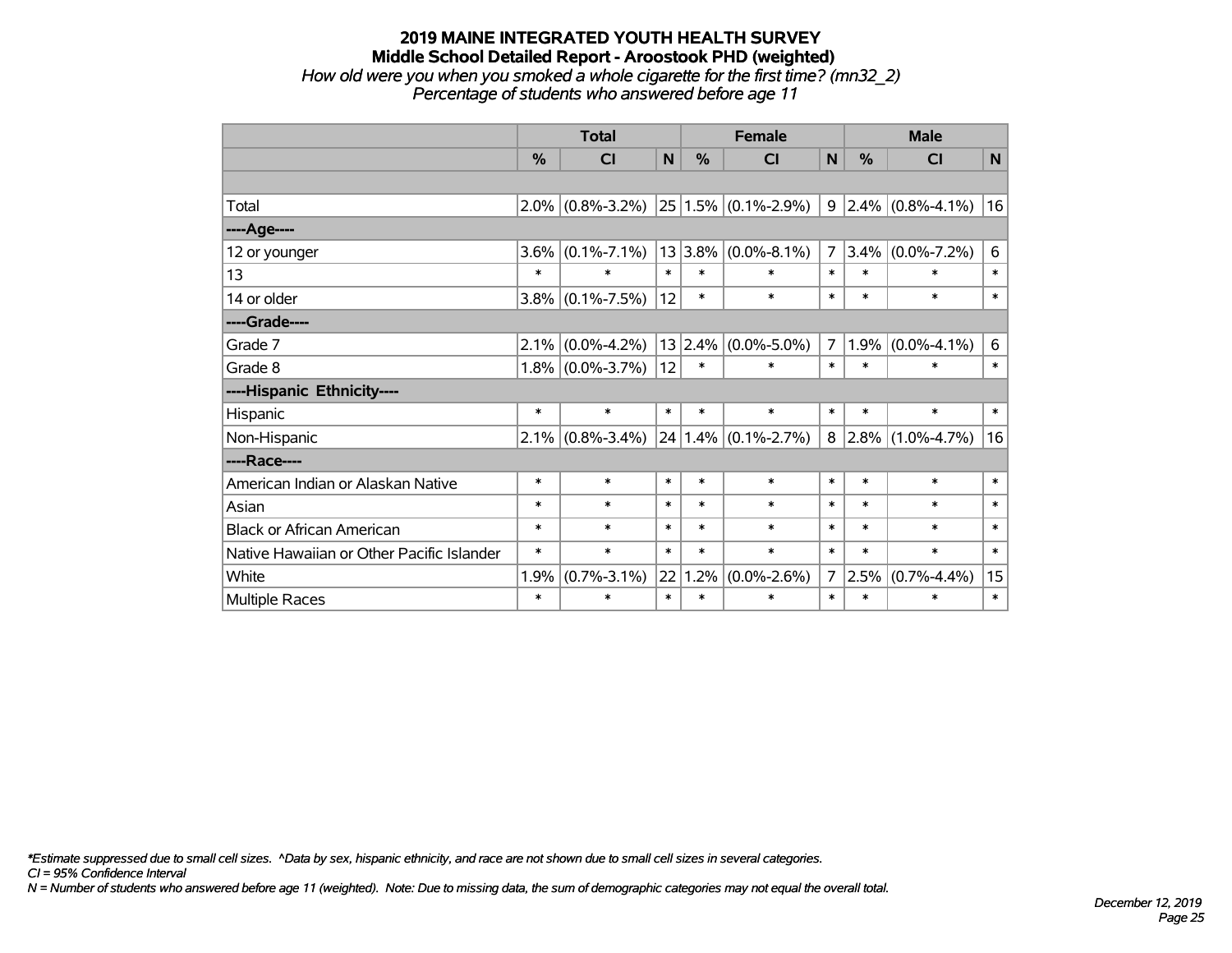*During the past 30 days, on how many days did you use chewing tobacco, snuff, dip, snus, or dissolvable tobacco products, such as Copenhagen, Grizzly, Skoal, or Camel Snus? (Do not count any electronic vapor products.) (mn181a) Percentage of students who answered at least 1 day*

|                                           |        | <b>Total</b>      |                | <b>Female</b> |                         | <b>Male</b> |        |                     |                |
|-------------------------------------------|--------|-------------------|----------------|---------------|-------------------------|-------------|--------|---------------------|----------------|
|                                           | %      | <b>CI</b>         | N              | %             | CI                      | N           | %      | CI                  | $\mathsf{N}$   |
|                                           |        |                   |                |               |                         |             |        |                     |                |
| Total                                     | 1.3%   | $(0.2\% - 2.3\%)$ |                |               | $17 1.5\% $ (0.0%-3.4%) | 9           |        | $1.1\%$ (0.4%-1.8%) | $\overline{7}$ |
| ----Age----                               |        |                   |                |               |                         |             |        |                     |                |
| 12 or younger                             | 1.9%   | $(0.2\% - 3.7\%)$ | $\overline{7}$ | $\ast$        | $\ast$                  | $\ast$      | $\ast$ | $\ast$              | $\ast$         |
| 13                                        | 0.9%   | $(0.0\% - 1.8\%)$ | 6              | $\ast$        | $\ast$                  | $\ast$      | $\ast$ | $\ast$              | $\ast$         |
| 14 or older                               | $\ast$ | $\ast$            | $\ast$         | $\ast$        | $\ast$                  | $\ast$      | $\ast$ | $\ast$              | $\ast$         |
| ----Grade----                             |        |                   |                |               |                         |             |        |                     |                |
| Grade 7                                   | 1.8%   | $(0.4\% - 3.2\%)$ | 12             | $\ast$        | $\ast$                  | $\ast$      | $\ast$ | $\ast$              | $\ast$         |
| Grade 8                                   | $\ast$ | $\ast$            | $\ast$         | $\ast$        | $\ast$                  | $\ast$      | $\ast$ | $\ast$              | $\ast$         |
| ----Hispanic Ethnicity----                |        |                   |                |               |                         |             |        |                     |                |
| Hispanic                                  | $\ast$ | $\ast$            | $\ast$         | $\ast$        | $\ast$                  | $\ast$      | $\ast$ | $\ast$              | $\ast$         |
| Non-Hispanic                              | 1.3%   | $(0.1\% - 2.6\%)$ |                |               | $15 1.4\% $ (0.0%-3.6%) | 8           |        | $1.3\%$ (0.4%-2.1%) | $\overline{7}$ |
| ----Race----                              |        |                   |                |               |                         |             |        |                     |                |
| American Indian or Alaskan Native         | $\ast$ | $\ast$            | $\ast$         | $\ast$        | $\ast$                  | $\ast$      | $\ast$ | $\ast$              | $\ast$         |
| Asian                                     | $\ast$ | $\ast$            | $\ast$         | $\ast$        | $\ast$                  | $\ast$      | $\ast$ | $\ast$              | $\ast$         |
| <b>Black or African American</b>          | $\ast$ | $\ast$            | $\ast$         | $\ast$        | $\ast$                  | $\ast$      | $\ast$ | $\ast$              | $\ast$         |
| Native Hawaiian or Other Pacific Islander | $\ast$ | $\ast$            | $\ast$         | $\ast$        | $\ast$                  | $\ast$      | $\ast$ | $\ast$              | $\ast$         |
| White                                     | 0.9%   | $(0.0\% - 2.2\%)$ | 10             | $\ast$        | $\ast$                  | $\ast$      | $\ast$ | $\ast$              | $\ast$         |
| Multiple Races                            | $\ast$ | $\ast$            | $\ast$         | $\ast$        | $\ast$                  | $\ast$      | $\ast$ | $\ast$              | $\ast$         |

*\*Estimate suppressed due to small cell sizes. ^Data by sex, hispanic ethnicity, and race are not shown due to small cell sizes in several categories.*

*CI = 95% Confidence Interval*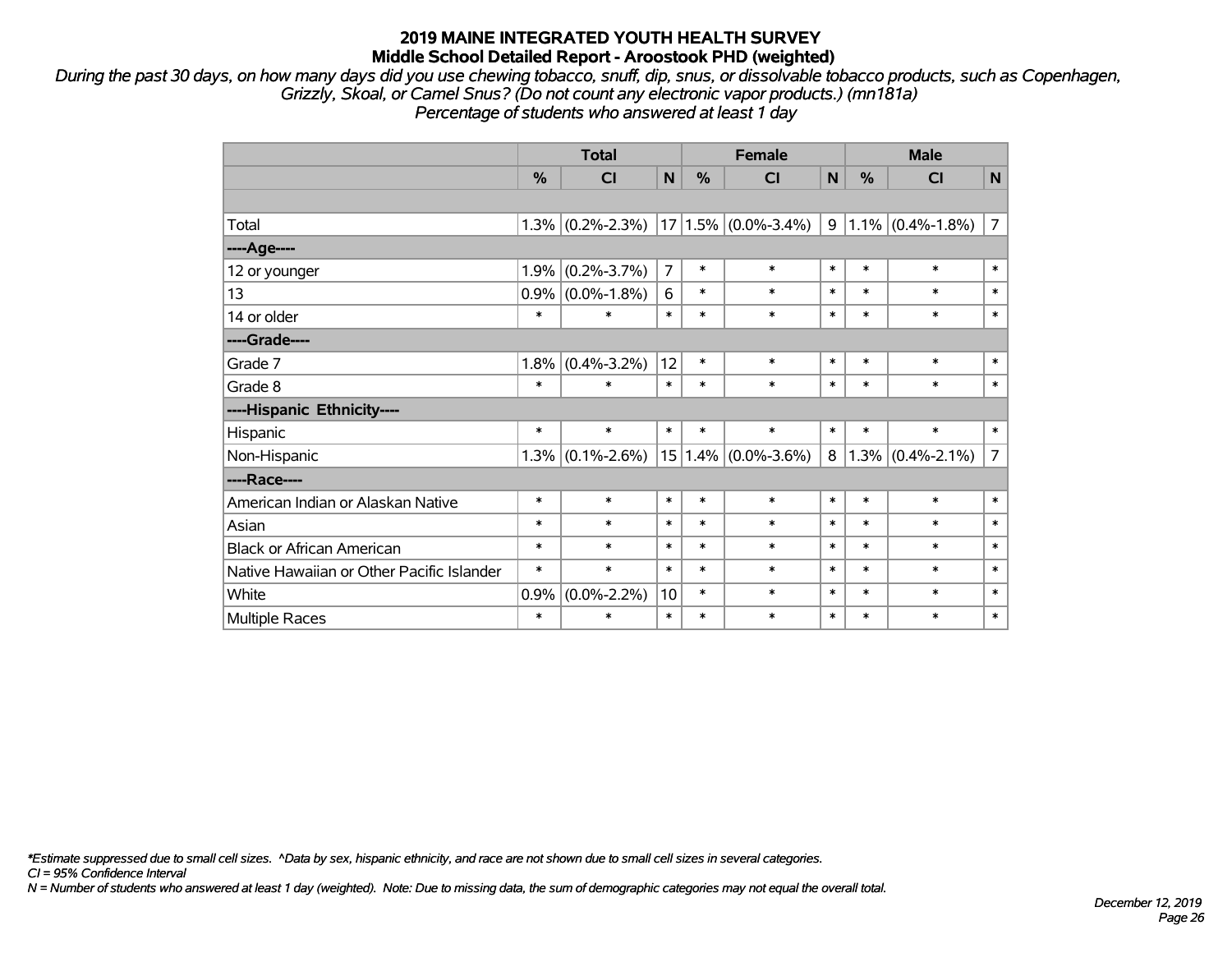*During the past 30 days, on how many days did you smoke cigars, cigarillos, or little cigars? (mn30) Percentage of students who answered at least 1 day*

|                                           |               | <b>Total</b>        |        | <b>Female</b> |        |        | <b>Male</b> |        |        |
|-------------------------------------------|---------------|---------------------|--------|---------------|--------|--------|-------------|--------|--------|
|                                           | $\frac{9}{6}$ | CI                  | N      | %             | CI N   |        | $\%$        | CI N   |        |
|                                           |               |                     |        |               |        |        |             |        |        |
| Total                                     | $1.0\%$       | $(0.2\% - 1.8\%)$   | 13     | $\ast$        | $\ast$ | $\ast$ | *           | $\ast$ | $\ast$ |
| ----Age----                               |               |                     |        |               |        |        |             |        |        |
| 12 or younger                             | $\ast$        | $\ast$              | $\ast$ | $\ast$        | $\ast$ | $\ast$ | $\ast$      | $\ast$ | $\ast$ |
| 13                                        | 1.1%          | $(0.4\% - 1.8\%)$   | 7      | $\ast$        | $\ast$ | $\ast$ | $\ast$      | $\ast$ | $\ast$ |
| 14 or older                               | $\ast$        | $\ast$              | $\ast$ | $\ast$        | $\ast$ | $\ast$ | $\ast$      | $\ast$ | $\ast$ |
| ----Grade----                             |               |                     |        |               |        |        |             |        |        |
| Grade 7                                   | $\ast$        | $\ast$              | $\ast$ | $\ast$        | $\ast$ | $\ast$ | $\ast$      | $\ast$ | $\ast$ |
| Grade 8                                   | 1.3%          | $(0.3\% - 2.3\%)$   | 9      | $\ast$        | $\ast$ | $\ast$ | $\ast$      | $\ast$ | *      |
| ----Hispanic Ethnicity----                |               |                     |        |               |        |        |             |        |        |
| Hispanic                                  | $\ast$        | $\ast$              | $\ast$ | $\ast$        | $\ast$ | $\ast$ | *           | *      | ∗      |
| Non-Hispanic                              |               | $1.0\%$ (0.1%-1.9%) | 12     | $\ast$        | $\ast$ | $\ast$ | $\ast$      | $\ast$ | $\ast$ |
| ----Race----                              |               |                     |        |               |        |        |             |        |        |
| American Indian or Alaskan Native         | $\ast$        | $\ast$              | $\ast$ | $\ast$        | $\ast$ | $\ast$ | $\ast$      | $\ast$ | $\ast$ |
| Asian                                     | $\ast$        | $\ast$              | $\ast$ | $\ast$        | $\ast$ | $\ast$ | $\ast$      | $\ast$ | $\ast$ |
| <b>Black or African American</b>          | $\ast$        | $\ast$              | $\ast$ | $\ast$        | $\ast$ | $\ast$ | $\ast$      | $\ast$ | $\ast$ |
| Native Hawaiian or Other Pacific Islander | $\ast$        | $\ast$              | $\ast$ | $\ast$        | $\ast$ | *      | $\ast$      | $\ast$ | *      |
| White                                     | 0.9%          | $(0.1\% - 1.8\%)$   | 11     | $\ast$        | $\ast$ | *      | $\ast$      | $\ast$ | *      |
| <b>Multiple Races</b>                     | $\ast$        | $\ast$              | $\ast$ | $\ast$        | *      | $\ast$ | *           | $\ast$ | $\ast$ |

*\*Estimate suppressed due to small cell sizes. ^Data by sex, hispanic ethnicity, and race are not shown due to small cell sizes in several categories.*

*CI = 95% Confidence Interval*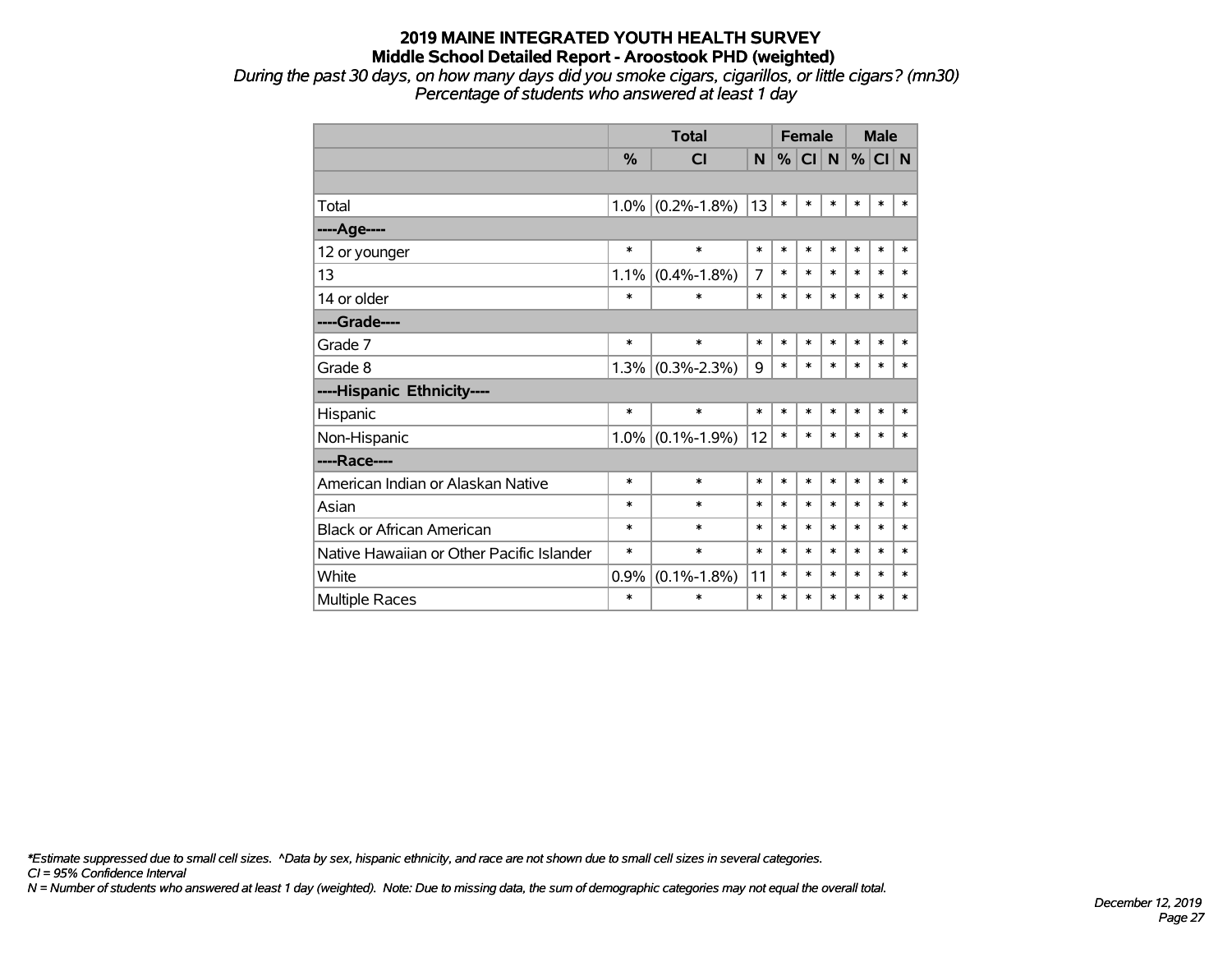*During the past 7 days, on how many days were you in the same room with someone who was smoking cigarettes? (mn33a) Percentage of students who answered at least 1 day*

|                                           | <b>Total</b> |                     |        |            | <b>Female</b>                                             |        | <b>Male</b> |                         |                |  |
|-------------------------------------------|--------------|---------------------|--------|------------|-----------------------------------------------------------|--------|-------------|-------------------------|----------------|--|
|                                           | $\%$         | <b>CI</b>           | N      | $\%$       | <b>CI</b>                                                 | N      | $\%$        | <b>CI</b>               | N <sub>1</sub> |  |
|                                           |              |                     |        |            |                                                           |        |             |                         |                |  |
| Total                                     |              | 26.6% (22.9%-30.4%) |        |            | $ 345 24.4\% $ (20.3%-28.5%) $ 154 28.4\% $ (22.6%-34.2%) |        |             |                         | 186            |  |
| ----Age----                               |              |                     |        |            |                                                           |        |             |                         |                |  |
| 12 or younger                             | 21.2%        | $(15.3\% - 27.1\%)$ | 79     |            | 23.1% (12.0%-34.2%)                                       | 43     |             | 19.4% (10.5%-28.3%)     | 36             |  |
| 13                                        | 28.2%        | $(23.6\% - 32.9\%)$ |        |            | 171 24.8% (20.2%-29.4%)                                   | 73     |             | $30.3\%$ (23.4%-37.2%)  | 92             |  |
| 14 or older                               |              | 29.9% (20.4%-39.3%) |        |            | 93 25.3% (19.8%-30.8%)                                    | 37     |             | $34.0\%$ (15.7%-52.3%)  | 55             |  |
| ----Grade----                             |              |                     |        |            |                                                           |        |             |                         |                |  |
| Grade 7                                   | 26.2%        | $(20.1\% - 32.4\%)$ |        |            | 170 25.0% (16.5%-33.5%)                                   | 77     | 26.7%       | $(18.5\% - 34.9\%)$     | 89             |  |
| Grade 8                                   |              | 27.1% (22.3%-32.0%) |        |            | 172 23.5% (19.5%-27.4%)                                   |        |             | 74 30.4% (20.0%-40.8%)  | 96             |  |
| ----Hispanic Ethnicity----                |              |                     |        |            |                                                           |        |             |                         |                |  |
| <b>Hispanic</b>                           | 41.3%        | $(29.7\% - 53.0\%)$ | 17     | $ 40.5\% $ | $(23.1\% - 57.9\%)$                                       | 8      | 44.1%       | $(29.0\% - 59.2\%)$     | 9              |  |
| Non-Hispanic                              | 25.6%        | $(21.6\% - 29.5\%)$ |        |            | 291 24.4% (19.5%-29.3%)                                   |        |             | 140 26.5% (20.6%-32.4%) | 149            |  |
| ----Race----                              |              |                     |        |            |                                                           |        |             |                         |                |  |
| American Indian or Alaskan Native         | 55.3%        | $(41.3\% - 69.3\%)$ | 20     | $\ast$     | $\ast$                                                    | $\ast$ | $\ast$      | $\ast$                  | $\ast$         |  |
| Asian                                     | $\ast$       | $\ast$              | $\ast$ | $\ast$     | $\ast$                                                    | $\ast$ | $\ast$      | $\ast$                  | $\ast$         |  |
| <b>Black or African American</b>          | $\ast$       | $\ast$              | $\ast$ | $\ast$     | $\ast$                                                    | $\ast$ | $\ast$      | $\ast$                  | $\ast$         |  |
| Native Hawaiian or Other Pacific Islander | $\ast$       | $\ast$              | $\ast$ | $\ast$     | $\ast$                                                    | $\ast$ | $\ast$      | $\ast$                  | $\ast$         |  |
| White                                     | 25.8%        | $(21.7\% - 29.8\%)$ | 300    | 23.8%      | $(19.5\% - 28.0\%)$                                       | 137    | 27.6%       | $(21.3\% - 33.8\%)$     | 160            |  |
| <b>Multiple Races</b>                     | 28.2%        | $(9.3\% - 47.0\%)$  | 12     | $\ast$     | $\ast$                                                    | $\ast$ | $\ast$      | $\ast$                  | $\ast$         |  |

*\*Estimate suppressed due to small cell sizes. ^Data by sex, hispanic ethnicity, and race are not shown due to small cell sizes in several categories.*

*CI = 95% Confidence Interval*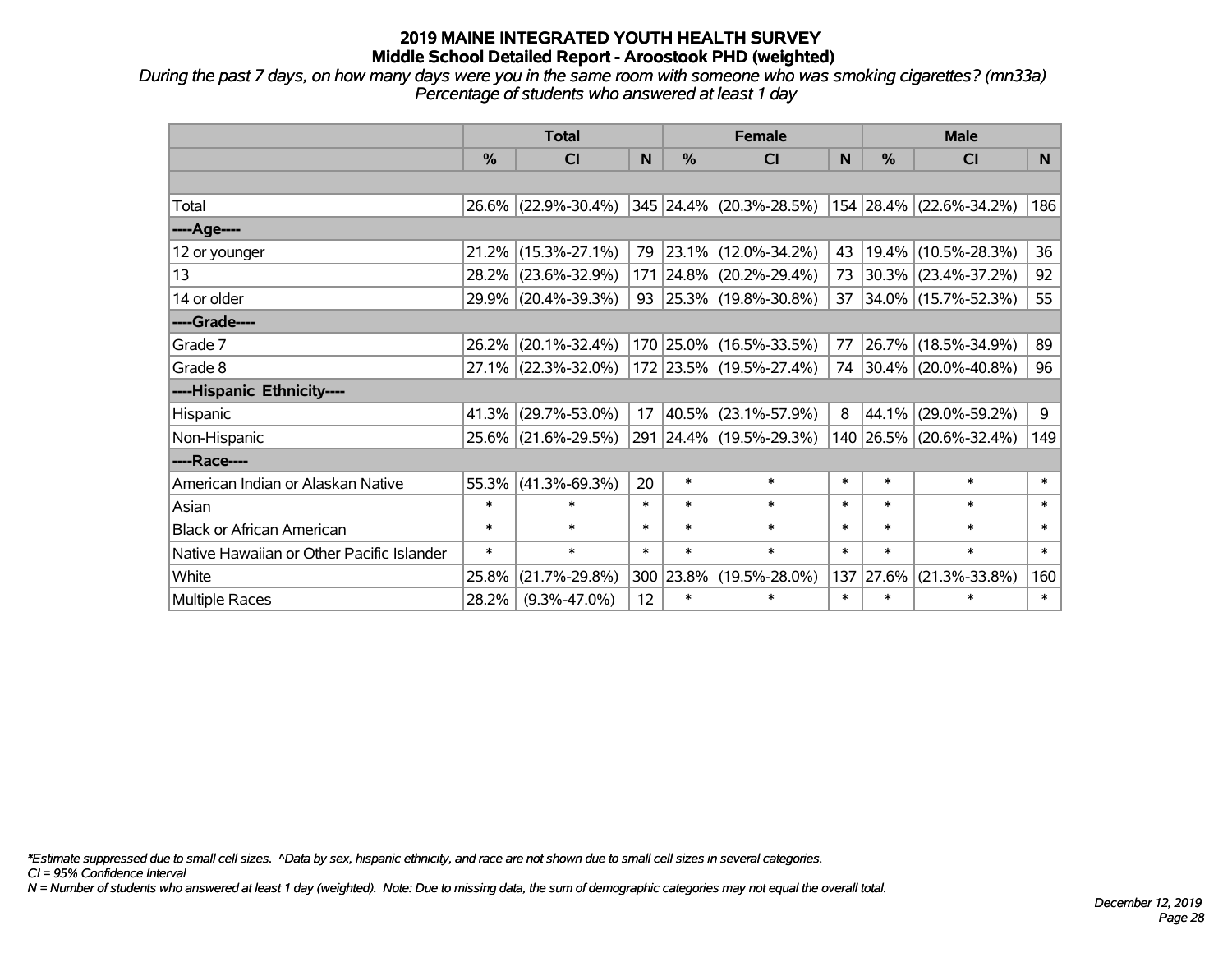*During the past 7 days, on how many days were you in the same car with someone who was smoking cigarettes? (mn56a) Percentage of students who answered at least 1 day*

|                                           | <b>Total</b> |                     |                 |               | <b>Female</b>           |              | <b>Male</b> |                         |                |  |
|-------------------------------------------|--------------|---------------------|-----------------|---------------|-------------------------|--------------|-------------|-------------------------|----------------|--|
|                                           | %            | <b>CI</b>           | N               | $\frac{0}{0}$ | <b>CI</b>               | <sub>N</sub> | %           | <b>CI</b>               | N <sub>1</sub> |  |
|                                           |              |                     |                 |               |                         |              |             |                         |                |  |
| Total                                     |              | 20.7% (16.8%-24.5%) |                 |               | 273 22.3% (18.0%-26.7%) |              |             | 143 19.2% (13.0%-25.4%) | 130            |  |
| ----Age----                               |              |                     |                 |               |                         |              |             |                         |                |  |
| 12 or younger                             | 17.4%        | $(10.6\% - 24.2\%)$ | 66              |               | 20.8% (11.9%-29.7%)     | 39           | 14.2%       | $(3.2\% - 25.2\%)$      | 27             |  |
| 13                                        |              | 24.0% (17.9%-30.1%) |                 |               | 155 24.8% (19.1%-30.6%) | 76           | 23.2%       | $(13.2\% - 33.2\%)$     | 79             |  |
| 14 or older                               | 16.1%        | $(2.9\% - 29.3\%)$  |                 | 47   19.1%    | $(7.4\% - 30.9\%)$      | 28           | $13.0\%$    | $(0.0\% - 34.7\%)$      | 19             |  |
| ----Grade----                             |              |                     |                 |               |                         |              |             |                         |                |  |
| Grade 7                                   | 19.9%        | $(16.8\% - 22.9\%)$ |                 |               | 129 19.6% (11.6%-27.6%) | 61           | 20.1%       | $(14.2\% - 26.0\%)$     | 69             |  |
| Grade 8                                   |              | 21.2% (13.2%-29.2%) |                 |               | 137 23.9% (17.2%-30.6%) | 76           | 18.6%       | $(6.0\% - 31.1\%)$      | 61             |  |
| ----Hispanic Ethnicity----                |              |                     |                 |               |                         |              |             |                         |                |  |
| Hispanic                                  | 23.8%        | $(11.2\% - 36.4\%)$ | 10 <sup>°</sup> | $\ast$        | $\ast$                  | $\ast$       | $\ast$      | $\ast$                  | $\ast$         |  |
| Non-Hispanic                              |              | 19.6% (15.4%-23.7%) |                 |               | 227 21.8% (16.1%-27.5%) | 127          |             | 17.3% (10.9%-23.7%)     | 100            |  |
| ----Race----                              |              |                     |                 |               |                         |              |             |                         |                |  |
| American Indian or Alaskan Native         | 40.9%        | $(24.7\% - 57.1\%)$ | 15              | $\ast$        | $\ast$                  | $\ast$       | $\ast$      | $\ast$                  | $\ast$         |  |
| Asian                                     | $\ast$       | $\ast$              | $\ast$          | $\ast$        | $\ast$                  | $\ast$       | $\ast$      | $\ast$                  | $\ast$         |  |
| <b>Black or African American</b>          | $\ast$       | $\ast$              | $\ast$          | $\ast$        | $\ast$                  | $\ast$       | $\ast$      | $\ast$                  | $\ast$         |  |
| Native Hawaiian or Other Pacific Islander | $\ast$       | $\ast$              | $\ast$          | $\ast$        | $\ast$                  | $\ast$       | $\ast$      | $\ast$                  | $\ast$         |  |
| White                                     | 21.0%        | $(17.0\% - 25.0\%)$ | 251             | 22.9%         | $(18.8\% - 27.0\%)$     | 135          | 19.2%       | $(13.0\% - 25.4\%)$     | 116            |  |
| Multiple Races                            | $\ast$       | $\ast$              | $\ast$          | $\ast$        | $\ast$                  | $\ast$       | $\ast$      | $\ast$                  | $\ast$         |  |

*\*Estimate suppressed due to small cell sizes. ^Data by sex, hispanic ethnicity, and race are not shown due to small cell sizes in several categories.*

*CI = 95% Confidence Interval*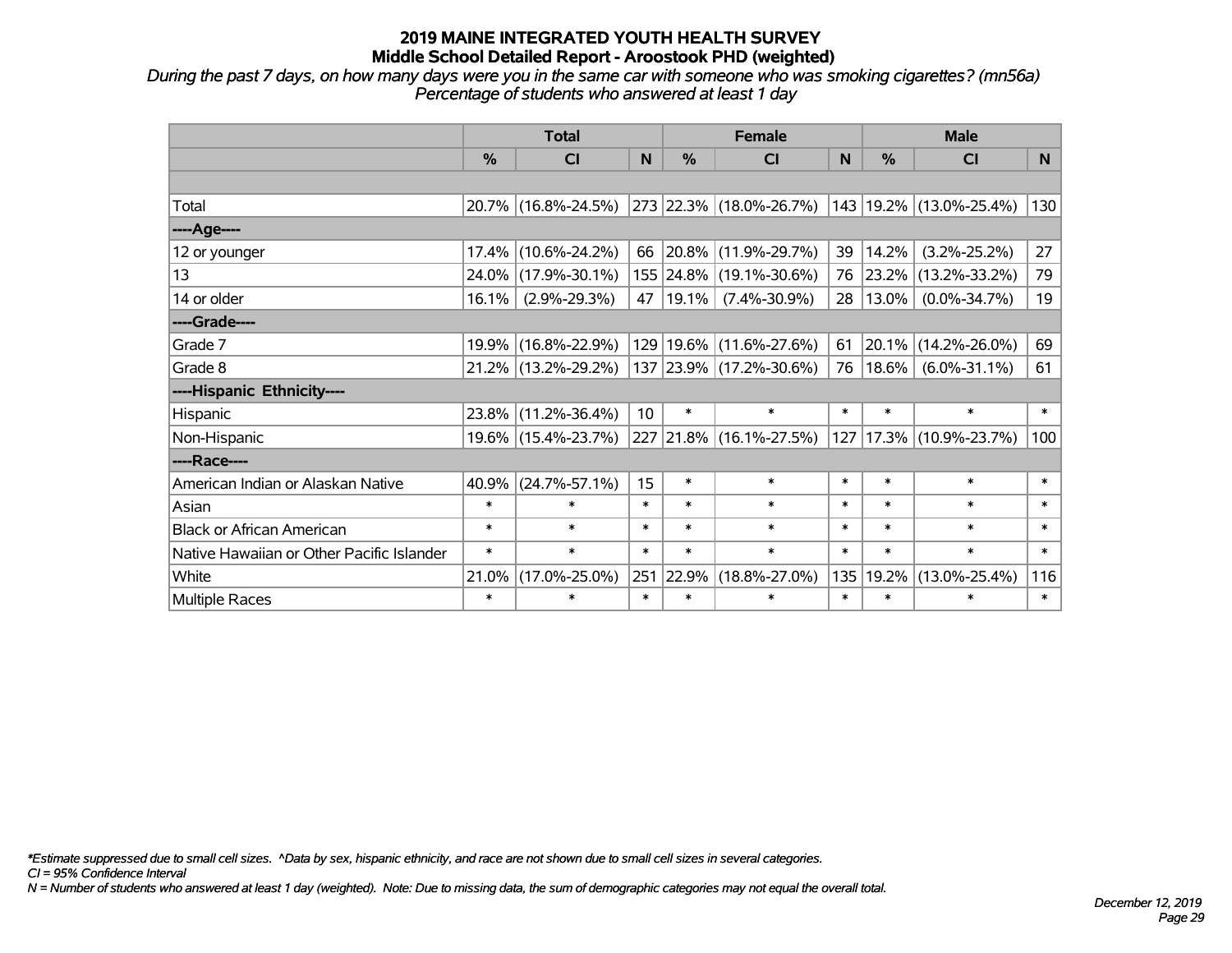#### **2019 MAINE INTEGRATED YOUTH HEALTH SURVEY Middle School Detailed Report - Aroostook PHD (weighted)** *Besides yourself, does anyone who lives in your home smoke cigarettes now? (mn57) Percentage of students who answered 'Yes'*

|                                           | <b>Total</b>  |                        |        |               | <b>Female</b>               |        | <b>Male</b>   |                              |                |  |
|-------------------------------------------|---------------|------------------------|--------|---------------|-----------------------------|--------|---------------|------------------------------|----------------|--|
|                                           | $\frac{0}{0}$ | CI                     | N      | $\frac{0}{0}$ | <b>CI</b>                   | N      | $\frac{0}{0}$ | <b>CI</b>                    | N.             |  |
|                                           |               |                        |        |               |                             |        |               |                              |                |  |
| Total                                     |               | 40.5% (36.5%-44.5%)    |        |               | 530 37.0% (31.7%-42.3%)     |        |               | $ 237 43.9\% $ (39.0%-48.8%) | 293            |  |
| ----Age----                               |               |                        |        |               |                             |        |               |                              |                |  |
| 12 or younger                             | 37.7%         | $(29.7\% - 45.7\%)$    |        | 142 37.8%     | $(26.4\% - 49.2\%)$         | 71     | $38.0\%$      | $(24.1\% - 51.9\%)$          | 71             |  |
| 13                                        |               | 46.6% (40.2%-52.9%)    |        |               | 299 42.1% (30.4%-53.8%)     |        |               | 128 50.7% (43.6%-57.7%)      | 170            |  |
| 14 or older                               |               | $30.6\%$ (15.1%-46.1%) |        | 89 25.7%      | $(6.1\% - 45.2\%)$          |        |               | 38 35.7% (17.4%-54.1%)       | 51             |  |
| ----Grade----                             |               |                        |        |               |                             |        |               |                              |                |  |
| Grade 7                                   | $42.8\%$      | $(37.0\% - 48.5\%)$    |        |               | 278 40.3% (32.9%-47.7%)     |        | 124 44.9%     | $(36.5\% - 53.4\%)$          | 154            |  |
| Grade 8                                   |               | 37.7% (31.3%-44.1%)    |        |               | 239 33.5% (27.6%-39.3%)     |        |               | 106 41.8% (34.6%-49.0%)      | 133            |  |
| ----Hispanic Ethnicity----                |               |                        |        |               |                             |        |               |                              |                |  |
| Hispanic                                  | 26.6%         | $(5.8\% - 47.3\%)$     | 11     | $\ast$        | $\ast$                      | $\ast$ | $\ast$        | $\ast$                       | $\ast$         |  |
| Non-Hispanic                              |               | 39.7% (35.5%-43.9%)    |        |               | 457   37.4%   (31.7%-43.1%) |        |               | $ 219 42.1\% $ (36.9%-47.2%) | 238            |  |
| ----Race----                              |               |                        |        |               |                             |        |               |                              |                |  |
| American Indian or Alaskan Native         | 51.1%         | $(33.7\% - 68.6\%)$    | 18     | $\ast$        | $\ast$                      | $\ast$ | $\ast$        | $\ast$                       | $\ast$         |  |
| Asian                                     | $\ast$        | $\ast$                 | $\ast$ | $\ast$        | $\ast$                      | $\ast$ | $\ast$        | $\ast$                       | $\ast$         |  |
| <b>Black or African American</b>          | $\ast$        | $\ast$                 | $\ast$ | $\ast$        | $\ast$                      | $\ast$ | $\ast$        | $\ast$                       | $\ast$         |  |
| Native Hawaiian or Other Pacific Islander | $\ast$        | $\ast$                 | $\ast$ | $\ast$        | $\ast$                      | $\ast$ | $\ast$        | $\ast$                       | $\ast$         |  |
| White                                     | 38.4%         | $(33.9\% - 43.0\%)$    |        | 455 36.3%     | $(30.6\% - 42.0\%)$         |        | 213 40.5%     | $(34.6\% - 46.5\%)$          | 242            |  |
| Multiple Races                            | 44.4%         | $(20.5\% - 68.3\%)$    |        | 14 39.6%      | $(7.2\% - 71.9\%)$          | 6      |               | $50.0\%$ (15.5%-84.5%)       | 7 <sup>1</sup> |  |

*\*Estimate suppressed due to small cell sizes. ^Data by sex, hispanic ethnicity, and race are not shown due to small cell sizes in several categories.*

*CI = 95% Confidence Interval*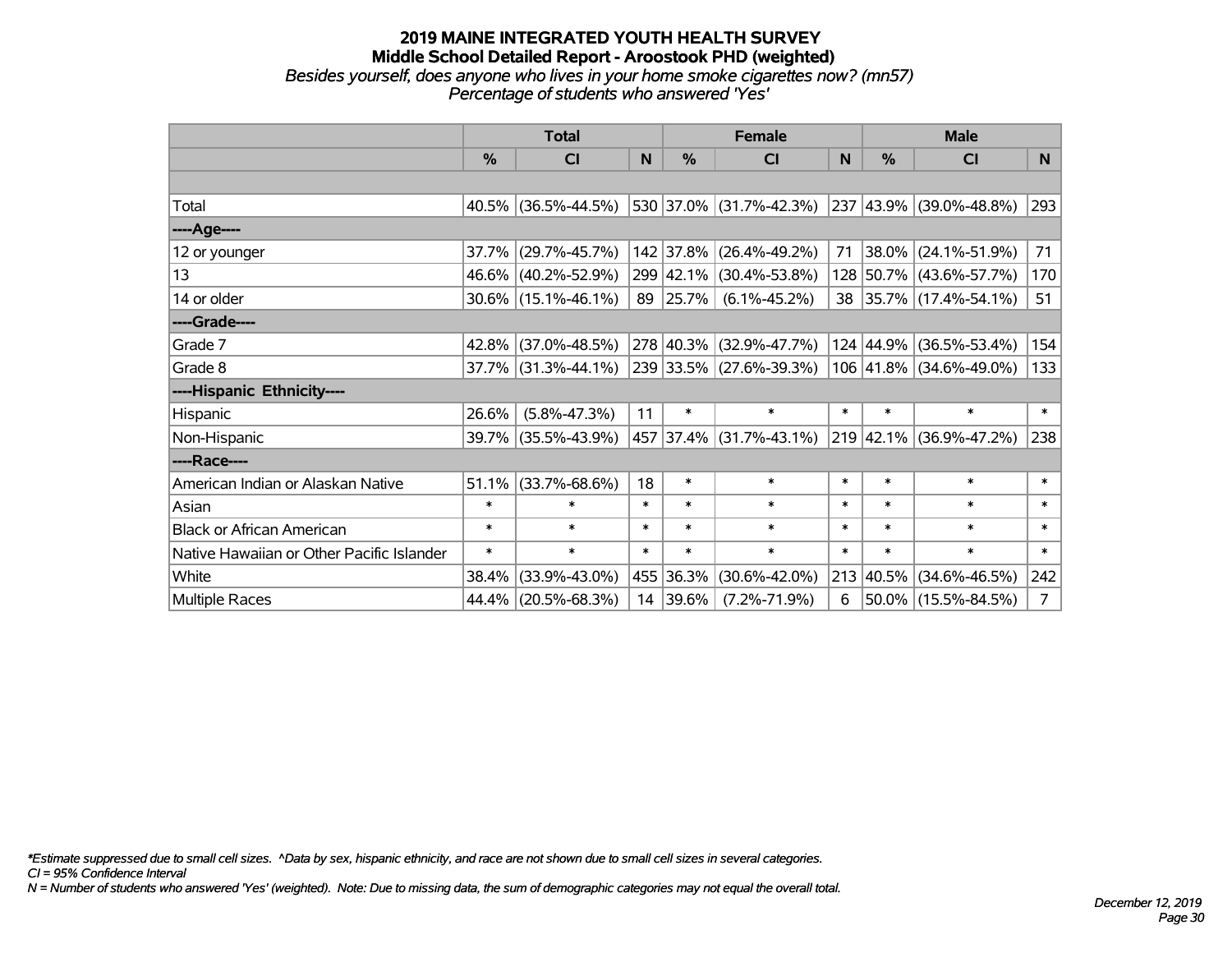#### **2019 MAINE INTEGRATED YOUTH HEALTH SURVEY Middle School Detailed Report - Aroostook PHD (weighted)** *If you wanted to get some cigarettes, how easy would it be for you to get some? (mn37) Percentage of students who answered 'Sort of easy' or 'Very easy'*

|                                           | <b>Total</b>  |                        |        |               | <b>Female</b>           |        | <b>Male</b> |                         |        |  |
|-------------------------------------------|---------------|------------------------|--------|---------------|-------------------------|--------|-------------|-------------------------|--------|--|
|                                           | $\frac{0}{0}$ | CI                     | N      | $\frac{9}{6}$ | <b>CI</b>               | N      | %           | <b>CI</b>               | N.     |  |
|                                           |               |                        |        |               |                         |        |             |                         |        |  |
| Total                                     |               | 26.5% (21.7%-31.3%)    |        |               | 342 25.0% (18.5%-31.4%) |        |             | 156 27.5% (22.8%-32.2%) | 180    |  |
| ----Age----                               |               |                        |        |               |                         |        |             |                         |        |  |
| 12 or younger                             | 22.2%         | $(16.9\% - 27.5\%)$    |        |               | 82 23.7% (15.2%-32.1%)  | 44     | 20.2%       | $(11.1\% - 29.4\%)$     | 36     |  |
| 13                                        |               | 25.8% (20.1%-31.6%)    |        |               | 156 22.7% (13.1%-32.3%) |        | 66 27.5%    | $(21.9\% - 33.0\%)$     | 85     |  |
| 14 or older                               |               | $32.9\%$ (21.7%-44.0%) |        |               | 102 31.0% (16.3%-45.6%) |        |             | 46 34.6% (24.4%-44.8%)  | 56     |  |
| ----Grade----                             |               |                        |        |               |                         |        |             |                         |        |  |
| Grade 7                                   |               | 24.7% (19.0%-30.4%)    |        |               | 156 23.7% (17.8%-29.7%) | 71     | 24.9%       | $(17.6\% - 32.2\%)$     | 81     |  |
| Grade 8                                   |               | 28.6% (21.7%-35.6%)    |        |               | 184 26.5% (16.1%-36.9%) |        |             | 84 30.4% (26.1%-34.7%)  | 98     |  |
| ----Hispanic Ethnicity----                |               |                        |        |               |                         |        |             |                         |        |  |
| Hispanic                                  | 40.0%         | $(28.2\% - 51.9\%)$    | 16     | 44.3%         | $(26.9\% - 61.8\%)$     | 9      | 32.3%       | $(19.4\% - 45.2\%)$     | 6      |  |
| Non-Hispanic                              |               | 26.6% (21.6%-31.6%)    |        |               | 302 24.8% (18.5%-31.0%) |        |             | 141 28.3% (22.9%-33.6%) | 159    |  |
| ----Race----                              |               |                        |        |               |                         |        |             |                         |        |  |
| American Indian or Alaskan Native         | 34.8%         | $(20.9\% - 48.8\%)$    | 12     | $\ast$        | $\ast$                  | $\ast$ | $\ast$      | $\ast$                  | $\ast$ |  |
| Asian                                     | $\ast$        | $\ast$                 | $\ast$ | $\ast$        | $\ast$                  | $\ast$ | $\ast$      | $\ast$                  | $\ast$ |  |
| <b>Black or African American</b>          | $\ast$        | $\ast$                 | $\ast$ | $\ast$        | $\ast$                  | $\ast$ | $\ast$      | $\ast$                  | $\ast$ |  |
| Native Hawaiian or Other Pacific Islander | $\ast$        | $\ast$                 | $\ast$ | $\ast$        | $\ast$                  | $\ast$ | $\ast$      | $\ast$                  | $\ast$ |  |
| White                                     | 26.9%         | $(22.3\% - 31.4\%)$    |        | $314$ 25.6%   | $(19.3\% - 32.0\%)$     | 147    | 27.9%       | $(23.1\% - 32.7\%)$     | 164    |  |
| Multiple Races                            |               | $32.4\%$ (15.1%-49.7%) | 13     | $\ast$        | $\ast$                  | $\ast$ | $\ast$      | $\ast$                  | $\ast$ |  |

*\*Estimate suppressed due to small cell sizes. ^Data by sex, hispanic ethnicity, and race are not shown due to small cell sizes in several categories.*

*CI = 95% Confidence Interval*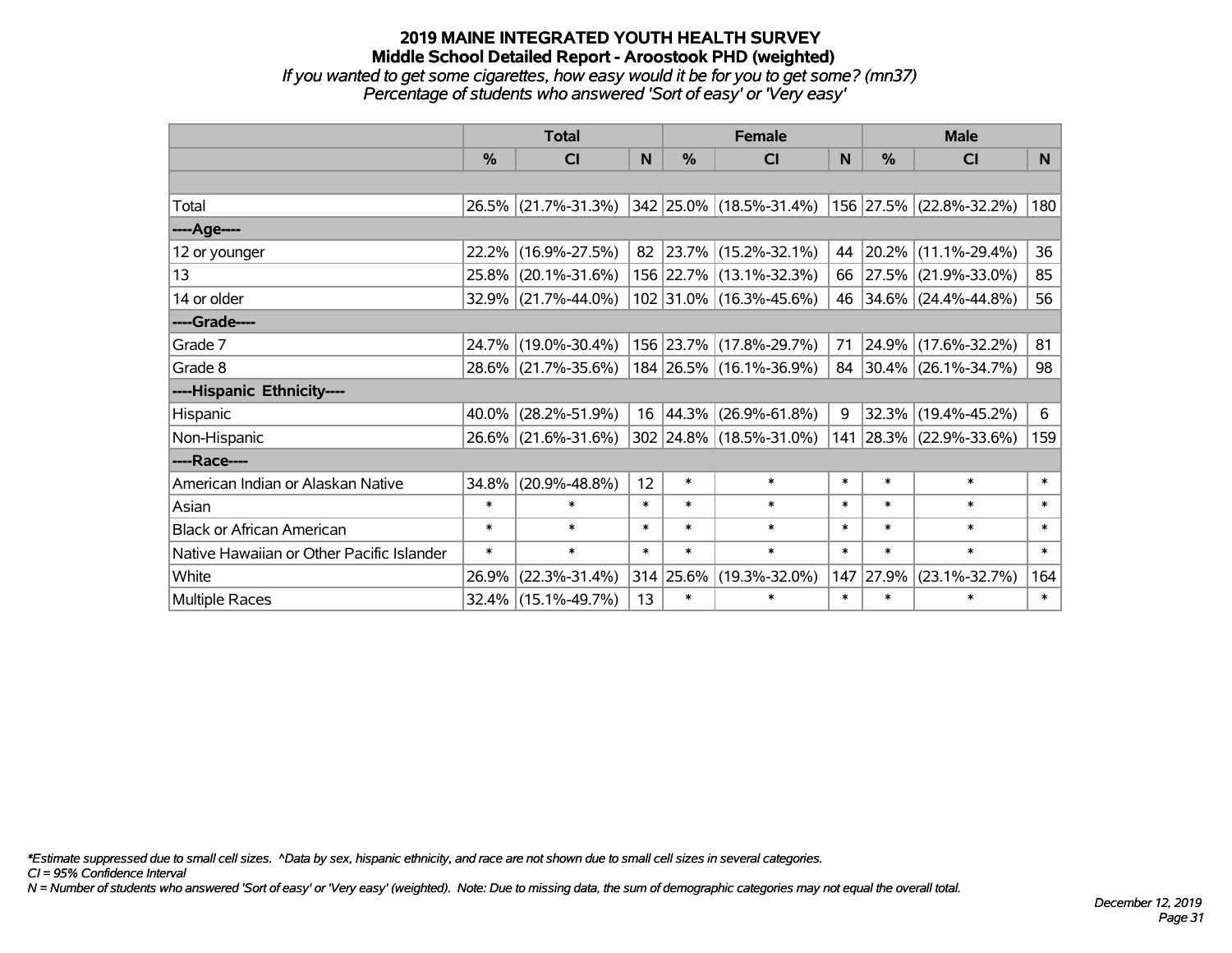*Do you think that you will try a cigarette soon? (mn47)*

*Percentage of students who answered 'I definitely will', 'I probably will' or 'I probably will not'*

|                                           | <b>Total</b> |                     |                |             | <b>Female</b>           |        | <b>Male</b> |                     |        |  |
|-------------------------------------------|--------------|---------------------|----------------|-------------|-------------------------|--------|-------------|---------------------|--------|--|
|                                           | %            | <b>CI</b>           | N              | %           | <b>CI</b>               | N      | %           | <b>CI</b>           | N      |  |
|                                           |              |                     |                |             |                         |        |             |                     |        |  |
| Total                                     |              | 15.9% (11.5%-20.2%) |                | 209 15.4%   | $(7.4\% - 23.4\%)$      |        | 99 16.1%    | $(9.0\% - 23.2\%)$  | 108    |  |
| ----Age----                               |              |                     |                |             |                         |        |             |                     |        |  |
| 12 or younger                             | 9.5%         | $(3.9\% - 15.2\%)$  | 36             | 12.3%       | $(3.5\% - 21.1\%)$      | 23     | 5.9%        | $(0.0\% - 12.7\%)$  | 11     |  |
| 13                                        | 19.2%        | $(13.5\% - 24.9\%)$ |                | 124   15.2% | $(8.3\% - 22.0\%)$      |        | 46 22.8%    | $(13.0\% - 32.6\%)$ | 78     |  |
| 14 or older                               |              | 16.9% (10.0%-23.9%) | 49             | 20.0%       | $(5.1\% - 34.9\%)$      |        | 29 13.8%    | $(5.3\% - 22.3\%)$  | 20     |  |
| ----Grade----                             |              |                     |                |             |                         |        |             |                     |        |  |
| Grade 7                                   | 11.5%        | $(6.6\% - 16.4\%)$  | 74             | 8.3%        | $(3.4\% - 13.1\%)$      |        | 25   14.4%  | $(5.9\% - 23.0\%)$  | 49     |  |
| Grade 8                                   |              | 20.5% (16.2%-24.8%) |                |             | 133 23.1% (12.3%-33.8%) |        | 73 18.1%    | $(10.2\% - 25.9\%)$ | 60     |  |
| ----Hispanic Ethnicity----                |              |                     |                |             |                         |        |             |                     |        |  |
| Hispanic                                  | 33.6%        | $(15.1\% - 52.0\%)$ | 14             | $\ast$      | $\ast$                  | $\ast$ | $\ast$      | $\ast$              | $\ast$ |  |
| Non-Hispanic                              | 15.7%        | $(11.2\% - 20.1\%)$ |                | 181 15.5%   | $(7.4\% - 23.7\%)$      |        | 91 15.8%    | $(9.1\% - 22.4\%)$  | 91     |  |
| ----Race----                              |              |                     |                |             |                         |        |             |                     |        |  |
| American Indian or Alaskan Native         | 19.2%        | $(7.7\% - 30.7\%)$  | $\overline{7}$ | $\ast$      | $\ast$                  | $\ast$ | $\ast$      | $\ast$              | $\ast$ |  |
| Asian                                     | $\ast$       | $\ast$              | $\ast$         | $\ast$      | $\ast$                  | $\ast$ | $\ast$      | $\ast$              | $\ast$ |  |
| <b>Black or African American</b>          | $\ast$       | $\ast$              | $\ast$         | $\ast$      | $\ast$                  | $\ast$ | $\ast$      | $\ast$              | $\ast$ |  |
| Native Hawaiian or Other Pacific Islander | $\ast$       | $\ast$              | $\ast$         | $\ast$      | $\ast$                  | $\ast$ | $\ast$      | $\ast$              | $\ast$ |  |
| White                                     | 15.8%        | $(11.1\% - 20.5\%)$ | 188            | 16.0%       | $(7.3\% - 24.7\%)$      |        | 94 15.6%    | $(8.6\% - 22.6\%)$  | 94     |  |
| Multiple Races                            | 19.2%        | $(0.0\% - 39.2\%)$  | 6              | $\ast$      | $\ast$                  | $\ast$ | $\ast$      | $\ast$              | $\ast$ |  |

*\*Estimate suppressed due to small cell sizes. ^Data by sex, hispanic ethnicity, and race are not shown due to small cell sizes in several categories.*

*CI = 95% Confidence Interval*

*N = Number of students who answered 'I definitely will', 'I probably will' or 'I probably will not' (weighted). Note: Due to missing data, the sum of demographic categories may not equal the overall total.*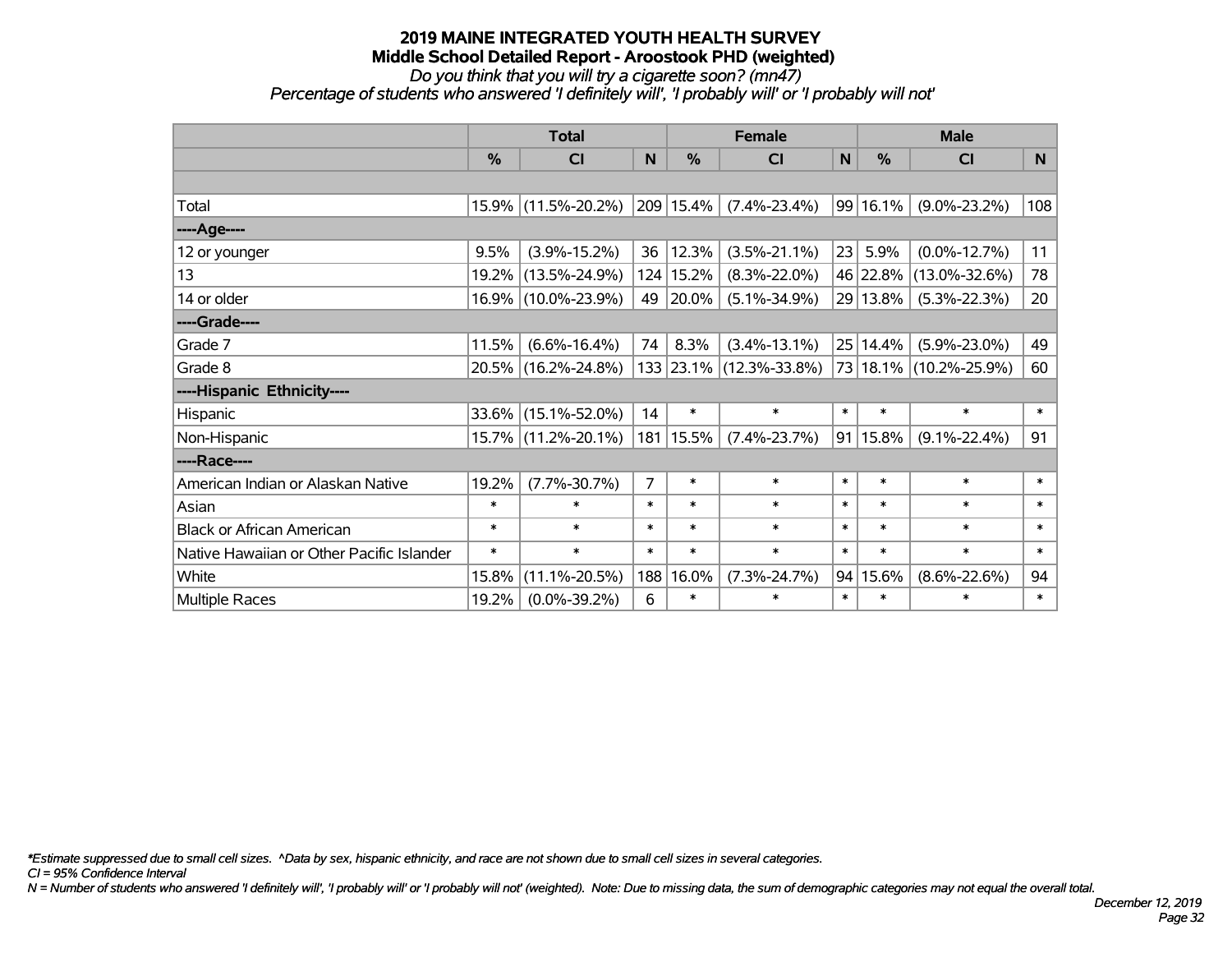#### *Do you think you will smoke a cigarette at any time during the next year? (mn48) Percentage of students who answered 'I definitely will', 'I probably will' or 'I probably will not'*

|                                           | <b>Total</b>  |                     |        |               | <b>Female</b>              |        |          | <b>Male</b>            |                |  |  |
|-------------------------------------------|---------------|---------------------|--------|---------------|----------------------------|--------|----------|------------------------|----------------|--|--|
|                                           | $\frac{0}{0}$ | <b>CI</b>           | N      | $\frac{9}{6}$ | <b>CI</b>                  | N      | %        | <b>CI</b>              | N.             |  |  |
|                                           |               |                     |        |               |                            |        |          |                        |                |  |  |
| Total                                     |               | 15.9% (10.5%-21.4%) |        |               | 209 14.0% (4.7%-23.2%)     |        |          | 89 17.5% (10.4%-24.7%) | 117            |  |  |
| ----Age----                               |               |                     |        |               |                            |        |          |                        |                |  |  |
| 12 or younger                             | 10.6%         | $(3.8\% - 17.3\%)$  | 39     | $13.6\%$      | $(4.5\% - 22.8\%)$         |        | 26 6.5%  | $(1.1\% - 12.0\%)$     | 12             |  |  |
| 13                                        | 19.3%         | $(13.5\% - 25.1\%)$ |        |               | 124   13.3%   (4.0%-22.5%) |        | 40 24.7% | $(14.5\% - 35.0\%)$    | 83             |  |  |
| 14 or older                               | 15.6%         | $(8.5\% - 22.8\%)$  | 45     |               | $15.9\%$ (3.7%-28.0%)      |        | 23 15.4% | $(5.1\% - 25.7\%)$     | 22             |  |  |
| ----Grade----                             |               |                     |        |               |                            |        |          |                        |                |  |  |
| Grade 7                                   | 11.7%         | $(7.2\% - 16.2\%)$  | 76     |               | $10.3\%$ (1.6%-19.0%)      |        | 32 13.0% | $(5.7\% - 20.2\%)$     | 44             |  |  |
| Grade 8                                   |               | 20.4% (14.2%-26.6%) | 131    |               | $18.2\%$ (5.7%-30.6%)      |        | 58 22.6% | $(14.0\% - 31.2\%)$    | 73             |  |  |
| ----Hispanic Ethnicity----                |               |                     |        |               |                            |        |          |                        |                |  |  |
| Hispanic                                  | 33.9%         | $(24.6\% - 43.2\%)$ | 14     | 28.2%         | $(7.7\% - 48.6\%)$         | 6      | 33.7%    | $(14.8\% - 52.5\%)$    | $\overline{7}$ |  |  |
| Non-Hispanic                              | 15.7%         | $(9.8\% - 21.6\%)$  |        |               | 181   14.3%   (4.8%-23.9%) |        | 84 17.0% | $(9.6\% - 24.5\%)$     | 97             |  |  |
| ----Race----                              |               |                     |        |               |                            |        |          |                        |                |  |  |
| American Indian or Alaskan Native         | 32.2%         | $(21.8\% - 42.6\%)$ | 12     | $\ast$        | $\ast$                     | $\ast$ | $\ast$   | $\ast$                 | $\ast$         |  |  |
| Asian                                     | $\ast$        | $\ast$              | $\ast$ | $\ast$        | $\ast$                     | $\ast$ | $\ast$   | $\ast$                 | $\ast$         |  |  |
| <b>Black or African American</b>          | $\ast$        | $\ast$              | $\ast$ | $\ast$        | $\ast$                     | $\ast$ | $\ast$   | $\ast$                 | $\ast$         |  |  |
| Native Hawaiian or Other Pacific Islander | $\ast$        | $\ast$              | $\ast$ | $\ast$        | $\ast$                     | $\ast$ | $\ast$   | $\ast$                 | $\ast$         |  |  |
| White                                     | 15.3%         | $(9.3\% - 21.2\%)$  | 181    | 13.6%         | $(4.0\% - 23.2\%)$         |        | 80 16.8% | $(9.4\% - 24.3\%)$     | 101            |  |  |
| <b>Multiple Races</b>                     | $\ast$        | $\ast$              | $\ast$ | $\ast$        | $\ast$                     | $\ast$ | $\ast$   | $\ast$                 | $\ast$         |  |  |

*\*Estimate suppressed due to small cell sizes. ^Data by sex, hispanic ethnicity, and race are not shown due to small cell sizes in several categories.*

*CI = 95% Confidence Interval*

*N = Number of students who answered 'I definitely will', 'I probably will' or 'I probably will not' (weighted). Note: Due to missing data, the sum of demographic categories may not equal the overall total.*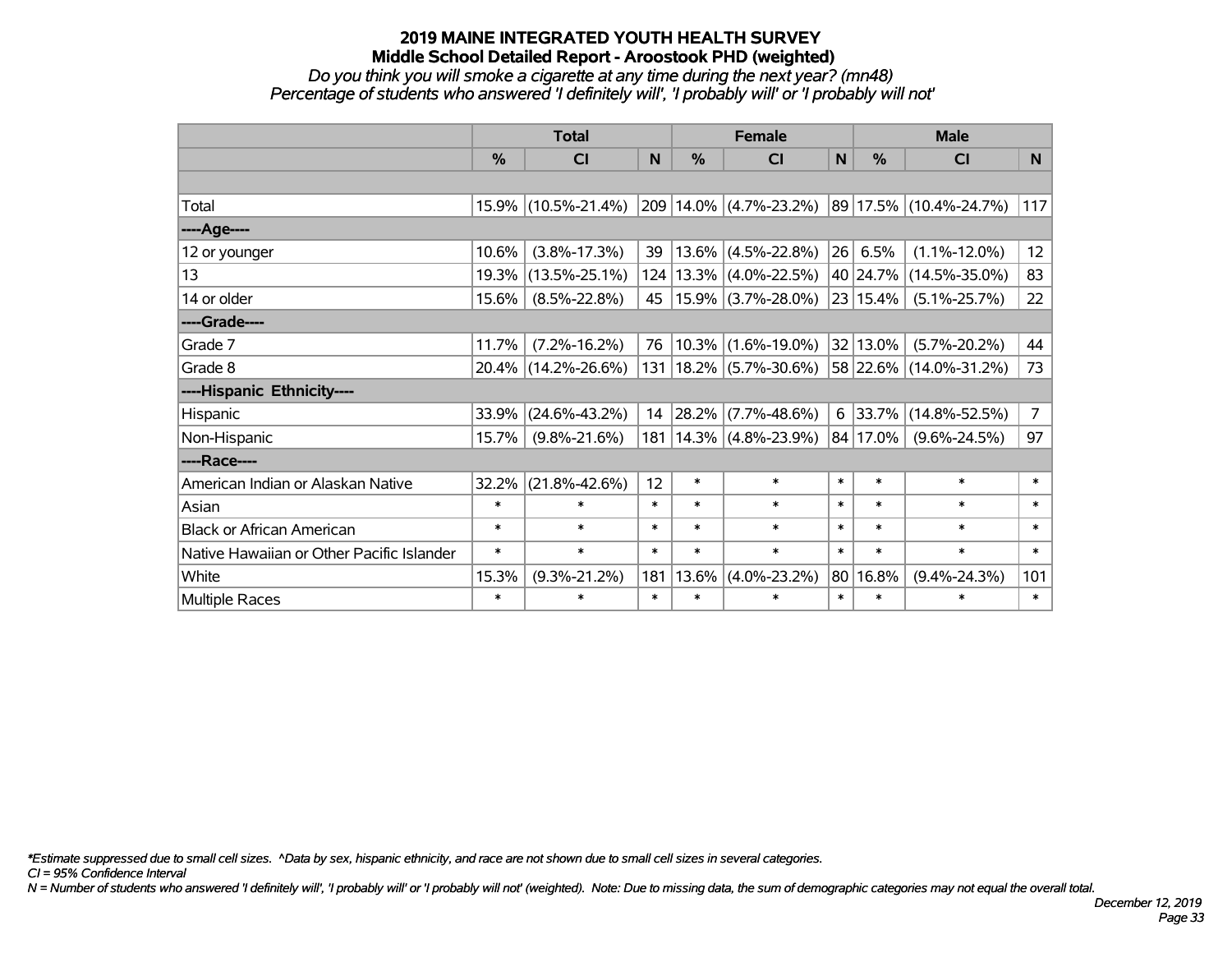## **2019 MAINE INTEGRATED YOUTH HEALTH SURVEY Middle School Detailed Report - Aroostook PHD (weighted)** *Do you think you will smoke a cigarette at any time during the next year? (mn48\_2) Percentage of students who answered 'I definitely will not'*

|                                           | <b>Total</b> |                                                  |        |               | <b>Female</b>            |        | <b>Male</b>   |                          |        |  |
|-------------------------------------------|--------------|--------------------------------------------------|--------|---------------|--------------------------|--------|---------------|--------------------------|--------|--|
|                                           | %            | <b>CI</b>                                        | N      | $\frac{0}{0}$ | <b>CI</b>                | N      | $\frac{0}{0}$ | <b>CI</b>                | N.     |  |
|                                           |              |                                                  |        |               |                          |        |               |                          |        |  |
| Total                                     |              | $84.1\%$ (78.6%-89.5%) 1,102 86.0% (76.8%-95.3%) |        |               |                          |        |               | 550 82.5% (75.3%-89.6%)  | 552    |  |
| ----Age----                               |              |                                                  |        |               |                          |        |               |                          |        |  |
| 12 or younger                             | 89.4%        | $(82.7\% - 96.2\%)$                              | 334    |               | 86.4% (77.2%-95.5%)      |        |               | 162 93.5% (88.0%-98.9%)  | 172    |  |
| 13                                        |              | 80.7% (74.9%-86.5%)                              | 518    |               | 86.7% (77.5%-96.0%)      |        |               | 264 75.3% (65.0%-85.5%)  | 254    |  |
| 14 or older                               |              | $84.4\%$ (77.2%-91.5%)                           | 245    |               | $ 84.1\% $ (72.0%-96.3%) |        |               | 124 84.6% (74.3%-94.9%)  | 121    |  |
| ----Grade----                             |              |                                                  |        |               |                          |        |               |                          |        |  |
| Grade 7                                   | 88.3%        | $(83.8\% - 92.8\%)$                              | 571    |               | 89.7% (81.0%-98.4%)      |        |               | 276 87.0% (79.8%-94.3%)  | 295    |  |
| Grade 8                                   |              | 79.6% (73.4%-85.8%)                              | 511    |               | 81.8% (69.4%-94.3%)      |        |               | 259 77.4% (68.8%-86.0%)  | 252    |  |
| ----Hispanic Ethnicity----                |              |                                                  |        |               |                          |        |               |                          |        |  |
| Hispanic                                  | 66.1%        | $(56.8\% - 75.4\%)$                              | 28     | 71.8%         | $(51.4\% - 92.3\%)$      | 14     |               | $ 66.3\% $ (47.5%-85.2%) | 14     |  |
| Non-Hispanic                              |              | 84.3% (78.4%-90.2%)                              | 973    |               | 85.7% (76.1%-95.2%)      |        |               | 501 83.0% (75.5%-90.4%)  | 472    |  |
| ----Race----                              |              |                                                  |        |               |                          |        |               |                          |        |  |
| American Indian or Alaskan Native         | 67.8%        | $(57.4\% - 78.2\%)$                              | 24     | $\ast$        | $\ast$                   | $\ast$ | $\ast$        | $\ast$                   | $\ast$ |  |
| Asian                                     | $\ast$       | $\ast$                                           | $\ast$ | $\ast$        | $\ast$                   | $\ast$ | $\ast$        | $\ast$                   | $\ast$ |  |
| <b>Black or African American</b>          | $\ast$       | $\ast$                                           | $\ast$ | $\ast$        | $\ast$                   | $\ast$ | $\ast$        | $\ast$                   | $\ast$ |  |
| Native Hawaiian or Other Pacific Islander | $\ast$       | $\ast$                                           | $\ast$ | $\ast$        | $\ast$                   | $\ast$ | $\ast$        | $\ast$                   | $\ast$ |  |
| White                                     | 84.7%        | $(78.8\% - 90.7\%)$                              |        | 1,006 86.4%   | $(76.8\% - 96.0\%)$      | 507    | 83.2%         | $(75.7\% - 90.6\%)$      | 499    |  |
| Multiple Races                            | $\ast$       | $\ast$                                           | $\ast$ | $\ast$        | $\ast$                   | $\ast$ | $\ast$        | $\ast$                   | $\ast$ |  |

*\*Estimate suppressed due to small cell sizes. ^Data by sex, hispanic ethnicity, and race are not shown due to small cell sizes in several categories.*

*CI = 95% Confidence Interval*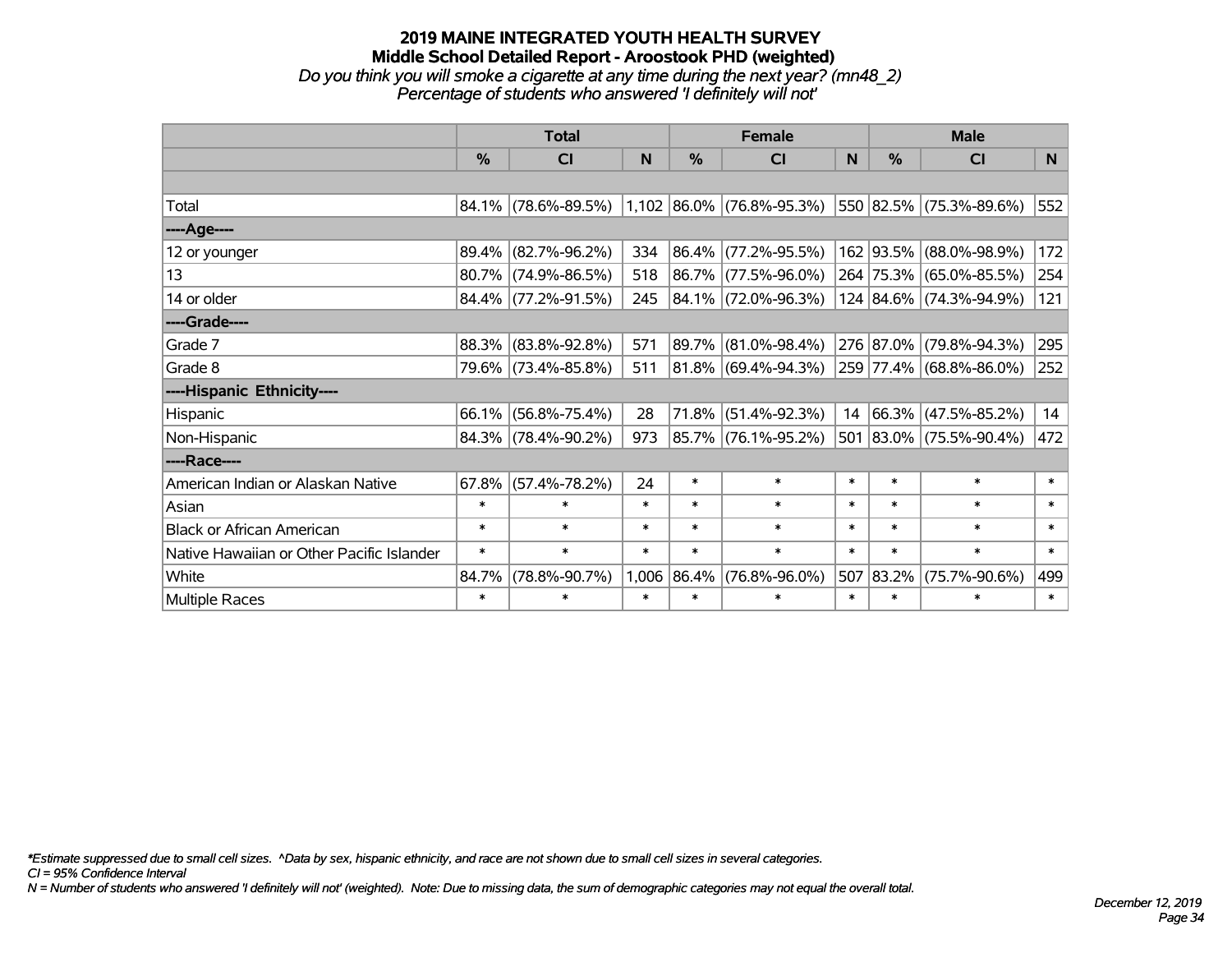#### **2019 MAINE INTEGRATED YOUTH HEALTH SURVEY Middle School Detailed Report - Aroostook PHD (weighted)** *If one of your best friends offered you a cigarette, would you smoke it? (mn51) Percentage of students who answered 'Definitely yes', 'Probably yes' or 'Probably not'*

|                                           | <b>Total</b>  |                     |        |               | <b>Female</b>            |        | <b>Male</b> |                     |        |  |
|-------------------------------------------|---------------|---------------------|--------|---------------|--------------------------|--------|-------------|---------------------|--------|--|
|                                           | $\frac{0}{0}$ | CI                  | N      | $\frac{0}{0}$ | <b>CI</b>                | N      | %           | <b>CI</b>           | N      |  |
|                                           |               |                     |        |               |                          |        |             |                     |        |  |
| Total                                     |               | 21.8% (15.6%-28.0%) |        |               | 288 25.3% (13.9%-36.7%)  |        | 162 18.3%   | $(9.7\% - 27.0\%)$  | 124    |  |
| ----Age----                               |               |                     |        |               |                          |        |             |                     |        |  |
| 12 or younger                             | $20.7\%$      | $(11.5\% - 29.9\%)$ | 78     |               | $ 29.3\% $ (18.3%-40.3%) | 55     | 11.3%       | $(0.0\% - 25.6\%)$  | 21     |  |
| 13                                        |               | 23.6% (16.8%-30.3%) |        |               | 152 23.4% (12.2%-34.5%)  | 71     | 23.7%       | $(14.6\% - 32.8\%)$ | 81     |  |
| 14 or older                               | 20.0%         | $(9.6\% - 30.3\%)$  |        | 58 24.4%      | $(4.5\% - 44.2\%)$       | 36     | 15.4%       | $(7.6\% - 23.2\%)$  | 22     |  |
| ----Grade----                             |               |                     |        |               |                          |        |             |                     |        |  |
| Grade 7                                   | 20.9%         | $(12.0\% - 29.8\%)$ |        |               | 136 20.7% (11.5%-29.9%)  | 64     | 21.2%       | $(7.8\% - 34.5\%)$  | 73     |  |
| Grade 8                                   |               | 23.2% (16.1%-30.3%) |        |               | 150 31.0% (14.7%-47.3%)  | 98     | 15.7%       | $(9.9\% - 21.5\%)$  | 52     |  |
| ----Hispanic Ethnicity----                |               |                     |        |               |                          |        |             |                     |        |  |
| Hispanic                                  |               | 36.6% (12.6%-60.5%) | 15     | $\ast$        | $\ast$                   | $\ast$ | $\ast$      | $\ast$              | $\ast$ |  |
| Non-Hispanic                              |               | 22.3% (16.0%-28.7%) |        |               | 260 25.5% (13.9%-37.1%)  | 149    | 19.2%       | $(10.8\% - 27.5\%)$ | 111    |  |
| ----Race----                              |               |                     |        |               |                          |        |             |                     |        |  |
| American Indian or Alaskan Native         | 28.7%         | $(17.2\% - 40.2\%)$ | 10     | $\ast$        | $\ast$                   | $\ast$ | $\ast$      | $\ast$              | $\ast$ |  |
| Asian                                     | $\ast$        | $\ast$              | $\ast$ | $\ast$        | $\ast$                   | $\ast$ | $\ast$      | $\ast$              | $\ast$ |  |
| <b>Black or African American</b>          | $\ast$        | $\ast$              | $\ast$ | $\ast$        | $\ast$                   | $\ast$ | $\ast$      | $\ast$              | $\ast$ |  |
| Native Hawaiian or Other Pacific Islander | $\ast$        | $\ast$              | $\ast$ | $\ast$        | $\ast$                   | $\ast$ | $\ast$      | $\ast$              | $\ast$ |  |
| White                                     | 21.7%         | $(15.0\% - 28.3\%)$ |        | 259 25.4%     | $(12.8\% - 38.0\%)$      | 149    | 18.1%       | $(9.3\% - 26.9\%)$  | 110    |  |
| <b>Multiple Races</b>                     | 27.7%         | $(4.0\% - 51.5\%)$  | 9      | $\ast$        | $\ast$                   | $\ast$ | $\ast$      | $\ast$              | $\ast$ |  |

*\*Estimate suppressed due to small cell sizes. ^Data by sex, hispanic ethnicity, and race are not shown due to small cell sizes in several categories.*

*CI = 95% Confidence Interval*

*N = Number of students who answered 'Definitely yes', 'Probably yes' or 'Probably not' (weighted). Note: Due to missing data, the sum of demographic categories may not equal the overall total.*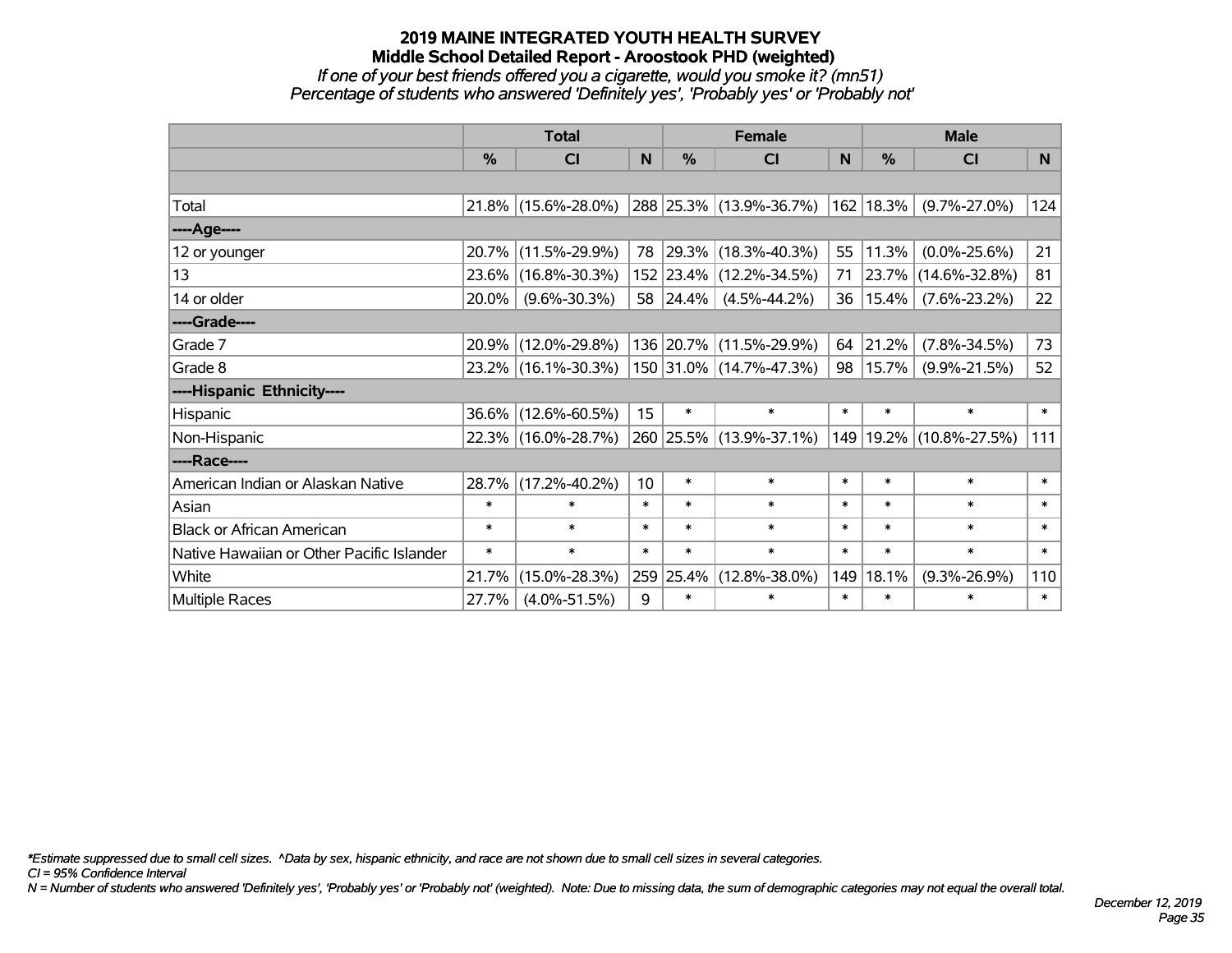*During the past 12 months, were you taught in any of your classes about the dangers of tobacco use? (mn156) Percentage of students who answered 'Yes'*

|                                           | <b>Total</b>  |                      |        |           | <b>Female</b>           |        | <b>Male</b>   |                          |             |  |
|-------------------------------------------|---------------|----------------------|--------|-----------|-------------------------|--------|---------------|--------------------------|-------------|--|
|                                           | $\frac{0}{0}$ | <b>CI</b>            | N      | $\%$      | <b>CI</b>               | N      | $\frac{0}{0}$ | <b>CI</b>                | N.          |  |
|                                           |               |                      |        |           |                         |        |               |                          |             |  |
| Total                                     | 67.1%         | $(57.6\% - 76.5\%)$  |        |           | 877 63.0% (49.9%-76.1%) |        |               | 398 70.8% (63.2%-78.5%)  | 477         |  |
| ----Age----                               |               |                      |        |           |                         |        |               |                          |             |  |
| 12 or younger                             | 62.9%         | $(50.8\% - 75.0\%)$  |        |           | 234 52.8% (44.1%-61.5%) | 99     |               | 73.0% (57.4%-88.5%)      | 134         |  |
| 13                                        | 70.2%         | $(55.7\% - 84.7\%)$  |        |           | 448 68.1% (45.2%-91.1%) |        |               | 202 71.9% (61.9%-82.0%)  | 246         |  |
| 14 or older                               | 66.8%         | $(57.2\% - 76.4\%)$  |        |           | 194 65.6% (54.6%-76.6%) | 97     |               | $ 68.1\% $ (55.6%-80.5%) | 97          |  |
| ----Grade----                             |               |                      |        |           |                         |        |               |                          |             |  |
| Grade 7                                   | 61.5%         | $(46.4\% - 76.7\%)$  |        | 398 55.0% | $(38.3\% - 71.7\%)$     |        |               | 169 67.5% (52.8%-82.2%)  | 228         |  |
| Grade 8                                   | 73.0%         | $(68.5\% - 77.6\%)$  |        |           | 467 70.5% (59.6%-81.3%) |        |               | 218 75.4% (70.2%-80.6%)  | 248         |  |
| ----Hispanic Ethnicity----                |               |                      |        |           |                         |        |               |                          |             |  |
| Hispanic                                  | 85.2%         | $(64.4\% - 100.0\%)$ | 34     | $\ast$    | $\ast$                  | $\ast$ | $\ast$        | $\ast$                   | $\ast$      |  |
| Non-Hispanic                              | 66.2%         | $(55.5\% - 76.8\%)$  |        | 763 64.7% | $(52.1\% - 77.4\%)$     |        |               | 375 67.6% (57.8%-77.4%)  | 387         |  |
| ----Race----                              |               |                      |        |           |                         |        |               |                          |             |  |
| American Indian or Alaskan Native         | 61.6%         | $(42.0\% - 81.1\%)$  | 21     | $\ast$    | $\ast$                  | $\ast$ | $\ast$        | $\ast$                   | $\ast$      |  |
| Asian                                     | $\ast$        | $\ast$               | $\ast$ | $\ast$    | $\ast$                  | $\ast$ | $\ast$        | $\ast$                   | $\ast$      |  |
| <b>Black or African American</b>          | $\ast$        | $\ast$               | $\ast$ | $\ast$    | $\ast$                  | $\ast$ | $\ast$        | $\ast$                   | $\ast$      |  |
| Native Hawaiian or Other Pacific Islander | $\ast$        | $\ast$               | $\ast$ | $\ast$    | $\ast$                  | $\ast$ | $\ast$        | $\ast$                   | $\ast$      |  |
| White                                     | 66.8%         | $(56.8\% - 76.8\%)$  |        | 792 63.3% | $(49.6\% - 77.0\%)$     |        | 368 70.2%     | $(61.2\% - 79.1\%)$      | 424         |  |
| Multiple Races                            | 49.7%         | $(23.1\% - 76.3\%)$  |        |           | 15 49.5% (19.3%-79.6%)  | 8      |               | $50.0\%$ (15.5%-84.5%)   | $7^{\circ}$ |  |

*\*Estimate suppressed due to small cell sizes. ^Data by sex, hispanic ethnicity, and race are not shown due to small cell sizes in several categories.*

*CI = 95% Confidence Interval*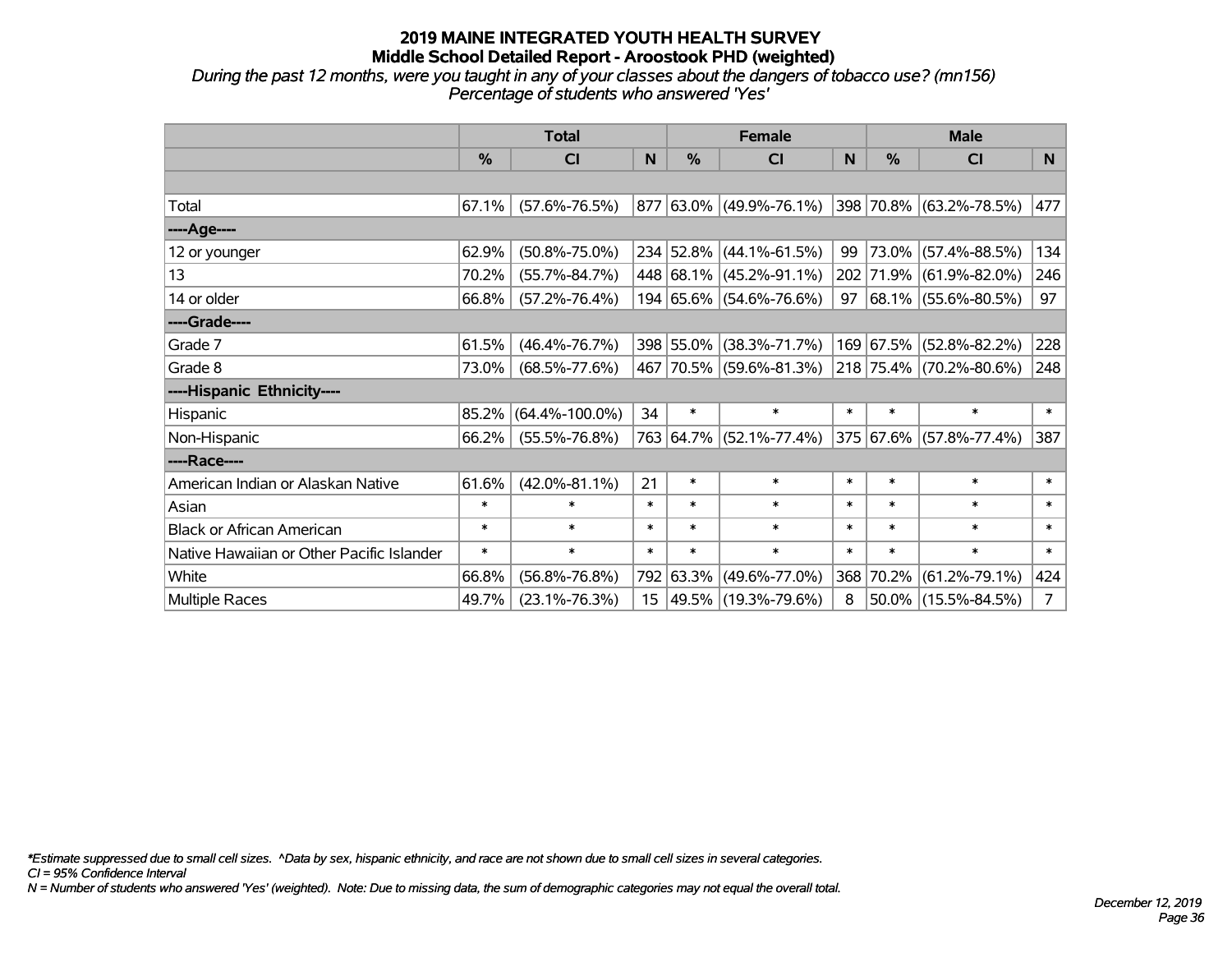*How much do you think people risk harming themselves (physically or in other ways) if they smoke one or more packs of cigarettes per day? (mn36) Percentage of students who answered 'No risk' or 'Slight risk'*

|                                           | <b>Total</b> |                       |                |           | <b>Female</b>                                                                            |        | <b>Male</b>  |                           |        |  |
|-------------------------------------------|--------------|-----------------------|----------------|-----------|------------------------------------------------------------------------------------------|--------|--------------|---------------------------|--------|--|
|                                           | %            | CI                    | N              | %         | CI                                                                                       | N      | %            | <b>CI</b>                 | N      |  |
|                                           |              |                       |                |           |                                                                                          |        |              |                           |        |  |
| Total                                     |              | $11.5\%$ (8.5%-14.6%) |                |           | 150 10.8% (7.9%-13.8%)                                                                   |        |              | 68 12.0% (7.9%-16.1%)     | 80     |  |
| ---- Age----                              |              |                       |                |           |                                                                                          |        |              |                           |        |  |
| 12 or younger                             | 9.7%         | $(5.8\% - 13.5\%)$    | 36             | 10.0%     | $(2.9\% - 17.1\%)$                                                                       |        | $18$ 9.4%    | $(4.6\% - 14.1\%)$        | 17     |  |
| 13                                        | 10.7%        | $(7.2\% - 14.3\%)$    | 65             | 9.6%      | $(5.7\% - 13.5\%)$                                                                       |        | 29 11.2%     | $(6.7\% - 15.7\%)$        | 34     |  |
| 14 or older                               |              | $15.6\%$ (8.4%-22.8%) | 49             |           | 14.3% (5.7%-22.9%)                                                                       |        |              | $21 16.8\% $ (8.5%-25.1%) | 28     |  |
| ----Grade----                             |              |                       |                |           |                                                                                          |        |              |                           |        |  |
| Grade 7                                   | 10.3%        | $(6.5\% - 14.2\%)$    | 66             | 10.4%     | $(5.2\% - 15.6\%)$                                                                       |        | $31 10.4\% $ | $(5.8\% - 15.0\%)$        | 35     |  |
| Grade 8                                   |              | $13.0\%$ (8.0%-17.9%) | 83             |           | $\vert 11.5\% \vert (6.8\% - 16.3\%) \vert 36 \vert 13.8\% \vert (8.2\% - 19.4\%) \vert$ |        |              |                           | 45     |  |
| ----Hispanic Ethnicity----                |              |                       |                |           |                                                                                          |        |              |                           |        |  |
| Hispanic                                  | $\ast$       | $\ast$                | $\ast$         | $\ast$    | $\ast$                                                                                   | $\ast$ | $\ast$       | $\ast$                    | $\ast$ |  |
| Non-Hispanic                              | $11.0\%$     | $(8.5\% - 13.5\%)$    |                | 126 10.0% | $(7.1\% - 12.9\%)$                                                                       |        | 57 11.7%     | $(8.4\% - 15.0\%)$        | 66     |  |
| ----Race----                              |              |                       |                |           |                                                                                          |        |              |                           |        |  |
| American Indian or Alaskan Native         | 20.9%        | $(8.4\% - 33.5\%)$    | 8              | $\ast$    | $\ast$                                                                                   | $\ast$ | $\ast$       | $\ast$                    | $\ast$ |  |
| Asian                                     | $\ast$       | $\ast$                | $\ast$         | $\ast$    | $\ast$                                                                                   | $\ast$ | $\ast$       | $\ast$                    | $\ast$ |  |
| <b>Black or African American</b>          | $\ast$       | $\ast$                | $\ast$         | $\ast$    | $\ast$                                                                                   | $\ast$ | $\ast$       | $\ast$                    | $\ast$ |  |
| Native Hawaiian or Other Pacific Islander | $\ast$       | $\ast$                | $\ast$         | $\ast$    | $\ast$                                                                                   | $\ast$ | $\ast$       | $\ast$                    | $\ast$ |  |
| White                                     | 11.0%        | $(7.7\% - 14.3\%)$    | 128            | 11.4%     | $(8.1\% - 14.6\%)$                                                                       | 65     | 10.3%        | $(6.3\% - 14.3\%)$        | 61     |  |
| Multiple Races                            |              | $18.4\%$ (1.5%-35.2%) | $\overline{7}$ | $\ast$    | $\ast$                                                                                   | $\ast$ | $\ast$       | $\ast$                    | $\ast$ |  |

*\*Estimate suppressed due to small cell sizes. ^Data by sex, hispanic ethnicity, and race are not shown due to small cell sizes in several categories.*

*CI = 95% Confidence Interval*

*N = Number of students who answered 'No risk' or 'Slight risk' (weighted). Note: Due to missing data, the sum of demographic categories may not equal the overall total.*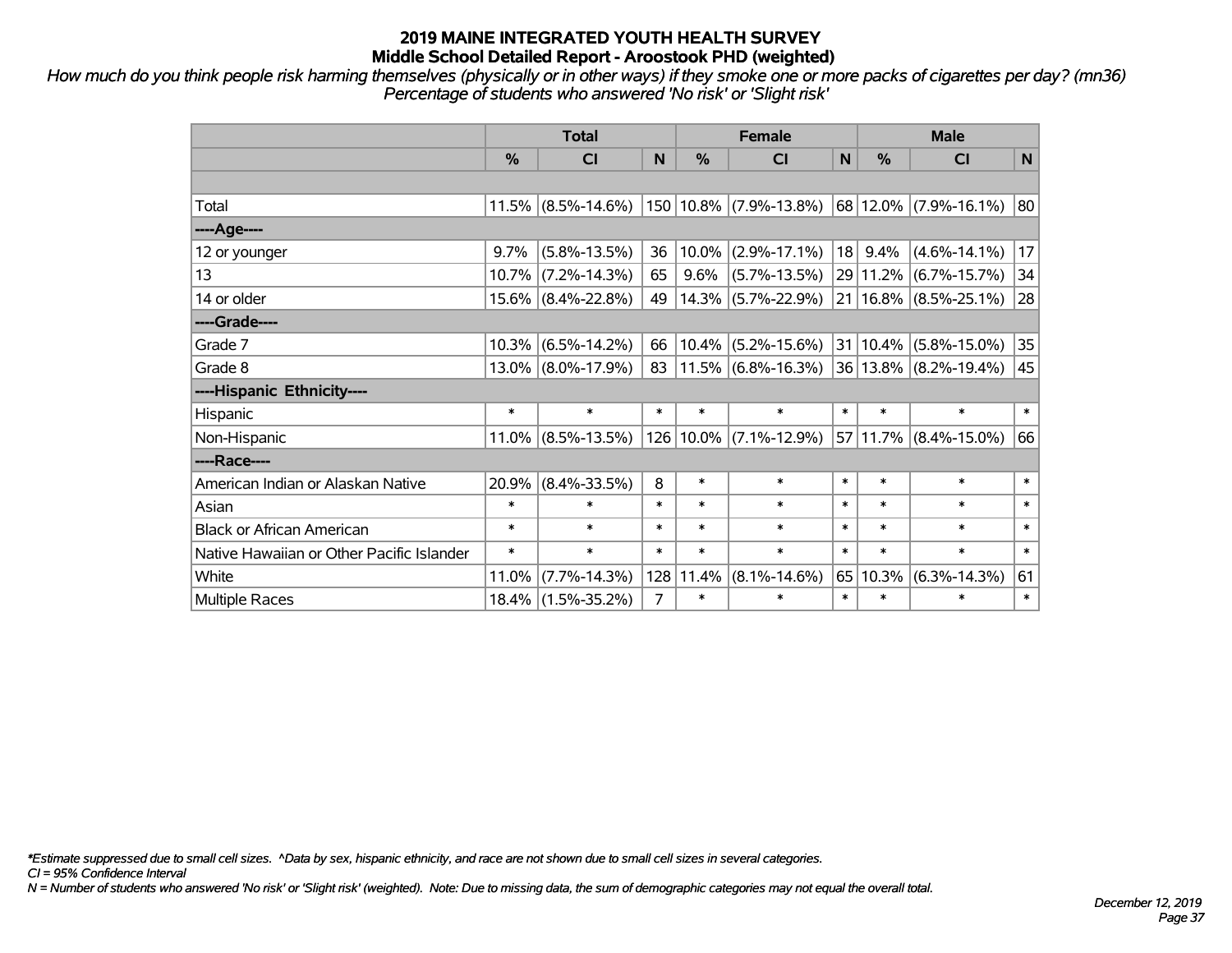# **2019 MAINE INTEGRATED YOUTH HEALTH SURVEY Middle School Detailed Report - Aroostook PHD (weighted)** *How wrong do you think it is for someone your age to smoke cigarettes? (mn58) Percentage of students who answered 'A little bit wrong' or 'Not wrong at all'*

|                                           | <b>Total</b> |                    |                |         | <b>Female</b>           |             | <b>Male</b> |                    |                 |  |
|-------------------------------------------|--------------|--------------------|----------------|---------|-------------------------|-------------|-------------|--------------------|-----------------|--|
|                                           | %            | CI                 | $\mathsf{N}$   | %       | <b>CI</b>               | $\mathbf N$ | %           | <b>CI</b>          | N               |  |
|                                           |              |                    |                |         |                         |             |             |                    |                 |  |
| Total                                     | 4.3%         | $(3.1\% - 5.6\%)$  |                |         | $57 2.4\% $ (0.4%-4.4%) |             | $15 5.9\% $ | $(3.3\% - 8.4\%)$  | 40              |  |
| ---- Age----                              |              |                    |                |         |                         |             |             |                    |                 |  |
| 12 or younger                             | 3.0%         | $(0.4\% - 5.6\%)$  | 12             | $\ast$  | $\ast$                  | $\ast$      | $\ast$      | $\ast$             | $\ast$          |  |
| 13                                        | 5.1%         | $(1.7\% - 8.4\%)$  |                | 32 2.9% | $(0.9\% - 5.0\%)$       | 9           | 6.9%        | $(1.7\% - 12.1\%)$ | 23              |  |
| 14 or older                               | 4.5%         | $(1.2\% - 7.8\%)$  | 13             | $\ast$  | $\ast$                  | $\ast$      | $\ast$      | *                  | $\ast$          |  |
| ----Grade----                             |              |                    |                |         |                         |             |             |                    |                 |  |
| Grade 7                                   | 5.0%         | $(2.3\% - 7.6\%)$  | 32             | $\ast$  | $\ast$                  | $\ast$      | $\ast$      | $\ast$             | $\ast$          |  |
| Grade 8                                   | 3.5%         | $(2.1\% - 5.0\%)$  |                |         | $23 4.1\% $ (0.0%-8.3%) |             | $13 3.1\% $ | $(1.1\% - 5.0\%)$  | 10 <sup>1</sup> |  |
| ----Hispanic Ethnicity----                |              |                    |                |         |                         |             |             |                    |                 |  |
| Hispanic                                  | 20.8%        | $(0.0\% - 43.6\%)$ | 9              | $\ast$  | $\ast$                  | $\ast$      | $\ast$      | $\ast$             | $\ast$          |  |
| Non-Hispanic                              | 4.2%         | $(3.0\% - 5.4\%)$  |                |         | 48   1.8%   (0.0%-3.8%) |             | $10 6.5\% $ | $(3.2\% - 9.8\%)$  | 37              |  |
| ----Race----                              |              |                    |                |         |                         |             |             |                    |                 |  |
| American Indian or Alaskan Native         | 20.4%        | $(9.8\% - 31.0\%)$ | $\overline{7}$ | $\ast$  | $\ast$                  | $\ast$      | $\ast$      | $\ast$             | $\ast$          |  |
| Asian                                     | $\ast$       | $\ast$             | $\ast$         | $\ast$  | $\ast$                  | $\ast$      | $\ast$      | $\ast$             | $\ast$          |  |
| <b>Black or African American</b>          | $\ast$       | $\ast$             | $\ast$         | $\ast$  | $\ast$                  | $\ast$      | $\ast$      | $\ast$             | $\ast$          |  |
| Native Hawaiian or Other Pacific Islander | $\ast$       | $\ast$             | $\ast$         | $\ast$  | $\ast$                  | $\ast$      | $\ast$      | $\ast$             | $\ast$          |  |
| White                                     | 3.6%         | $(2.6\% - 4.6\%)$  | 43             | 1.8%    | $(0.0\% - 3.9\%)$       |             | 10 5.4%     | $(2.6\% - 8.1\%)$  | 32              |  |
| Multiple Races                            | $\ast$       | $\ast$             | $\ast$         | $\ast$  | $\ast$                  | $\ast$      | $\ast$      | $\ast$             | $\ast$          |  |

*\*Estimate suppressed due to small cell sizes. ^Data by sex, hispanic ethnicity, and race are not shown due to small cell sizes in several categories.*

*CI = 95% Confidence Interval*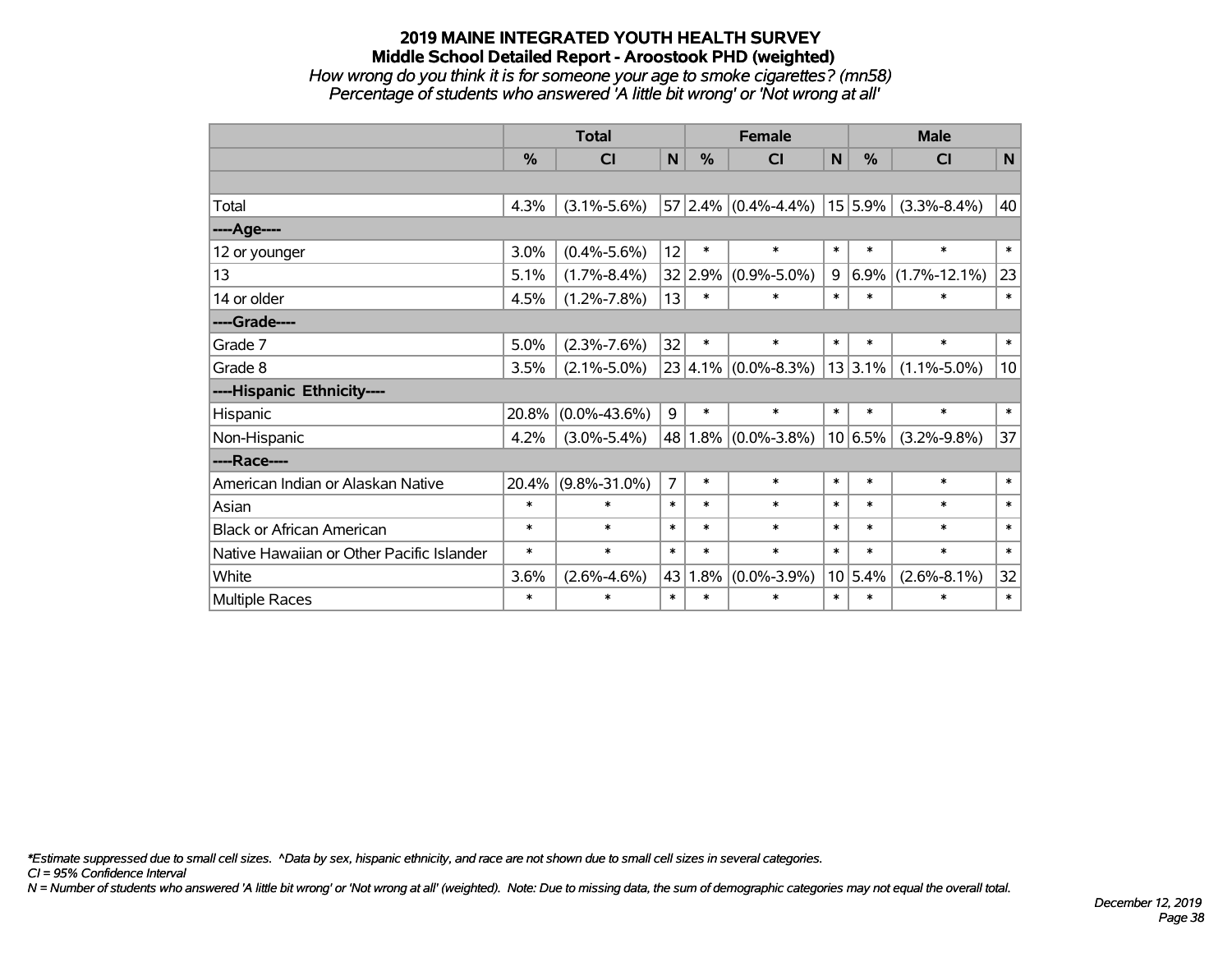## **2019 MAINE INTEGRATED YOUTH HEALTH SURVEY Middle School Detailed Report - Aroostook PHD (weighted)** *How wrong do your parents feel it would be for you to smoke cigarettes? (mn35) Percentage of students who answered 'A little bit wrong' or 'Not wrong at all'*

|                                           | <b>Total</b>  |                      |                 | <b>Female</b> |                          |        | <b>Male</b>   |                         |                 |  |
|-------------------------------------------|---------------|----------------------|-----------------|---------------|--------------------------|--------|---------------|-------------------------|-----------------|--|
|                                           | $\frac{0}{0}$ | <b>CI</b>            | N               | $\%$          | <b>CI</b>                | N      | $\frac{0}{0}$ | <b>CI</b>               | N               |  |
|                                           |               |                      |                 |               |                          |        |               |                         |                 |  |
| Total                                     | 3.5%          | $(1.4\% - 5.6\%)$    |                 | 46 3.5%       | $(0.3\% - 6.7\%)$        |        |               | $22 3.5\% $ (0.5%-6.4%) | 24              |  |
| ----Age----                               |               |                      |                 |               |                          |        |               |                         |                 |  |
| 12 or younger                             | 2.6%          | $(0.0\% - 5.6\%)$    | 10 <sup>1</sup> | $\ast$        | $\ast$                   | $\ast$ | $\ast$        | $\ast$                  | $\ast$          |  |
| 13                                        | 3.1%          | $(0.2\% - 6.1\%)$    |                 | 20 3.4%       | $(0.7\% - 6.1\%)$        | 10     | 2.9%          | $(0.0\% - 6.9\%)$       | 10 <sup>°</sup> |  |
| 14 or older                               |               | $5.5\%$ (0.0%-12.6%) | 16              | $\ast$        | $\ast$                   | $\ast$ | $\ast$        | $\ast$                  | $\ast$          |  |
| ----Grade----                             |               |                      |                 |               |                          |        |               |                         |                 |  |
| Grade 7                                   | 2.2%          | $(0.2\% - 4.1\%)$    | 14              | $\ast$        | $\ast$                   | $\ast$ | $\ast$        | $\ast$                  | $\ast$          |  |
| Grade 8                                   | 4.9%          | $(1.1\% - 8.7\%)$    |                 |               | $32 6.6\% $ (0.1%-13.1%) |        |               | $21 3.3\% $ (0.0%-8.7%) | 11              |  |
| ----Hispanic Ethnicity----                |               |                      |                 |               |                          |        |               |                         |                 |  |
| Hispanic                                  | $\ast$        | $\ast$               | $\ast$          | $\ast$        | $\ast$                   | $\ast$ | $\ast$        | $\ast$                  | $\ast$          |  |
| Non-Hispanic                              | 3.5%          | $(1.1\% - 5.8\%)$    |                 | 40 3.6%       | $(0.2\% - 7.0\%)$        | 21     |               | $3.4\%$ (0.0%-6.7%)     | 19              |  |
| ----Race----                              |               |                      |                 |               |                          |        |               |                         |                 |  |
| American Indian or Alaskan Native         | $\ast$        | $\ast$               | $\ast$          | $\ast$        | $\ast$                   | $\ast$ | $\ast$        | $\ast$                  | $\ast$          |  |
| Asian                                     | $\ast$        | $\ast$               | $\ast$          | $\ast$        | $\ast$                   | $\ast$ | $\ast$        | $\ast$                  | $\ast$          |  |
| <b>Black or African American</b>          | $\ast$        | $\ast$               | $\ast$          | $\ast$        | $\ast$                   | $\ast$ | $\ast$        | $\ast$                  | $\ast$          |  |
| Native Hawaiian or Other Pacific Islander | $\ast$        | $\ast$               | $\ast$          | $\ast$        | $\ast$                   | $\ast$ | $\ast$        | $\ast$                  | $\ast$          |  |
| White                                     | 3.4%          | $(1.1\% - 5.7\%)$    | 40              | 3.6%          | $(0.0\% - 7.1\%)$        | 21     | 3.2%          | $(0.1\% - 6.3\%)$       | 19              |  |
| Multiple Races                            | $\ast$        | *                    | $\ast$          | $\ast$        | $\ast$                   | $\ast$ | $\ast$        | $\ast$                  | $\pmb{\ast}$    |  |

*\*Estimate suppressed due to small cell sizes. ^Data by sex, hispanic ethnicity, and race are not shown due to small cell sizes in several categories.*

*CI = 95% Confidence Interval*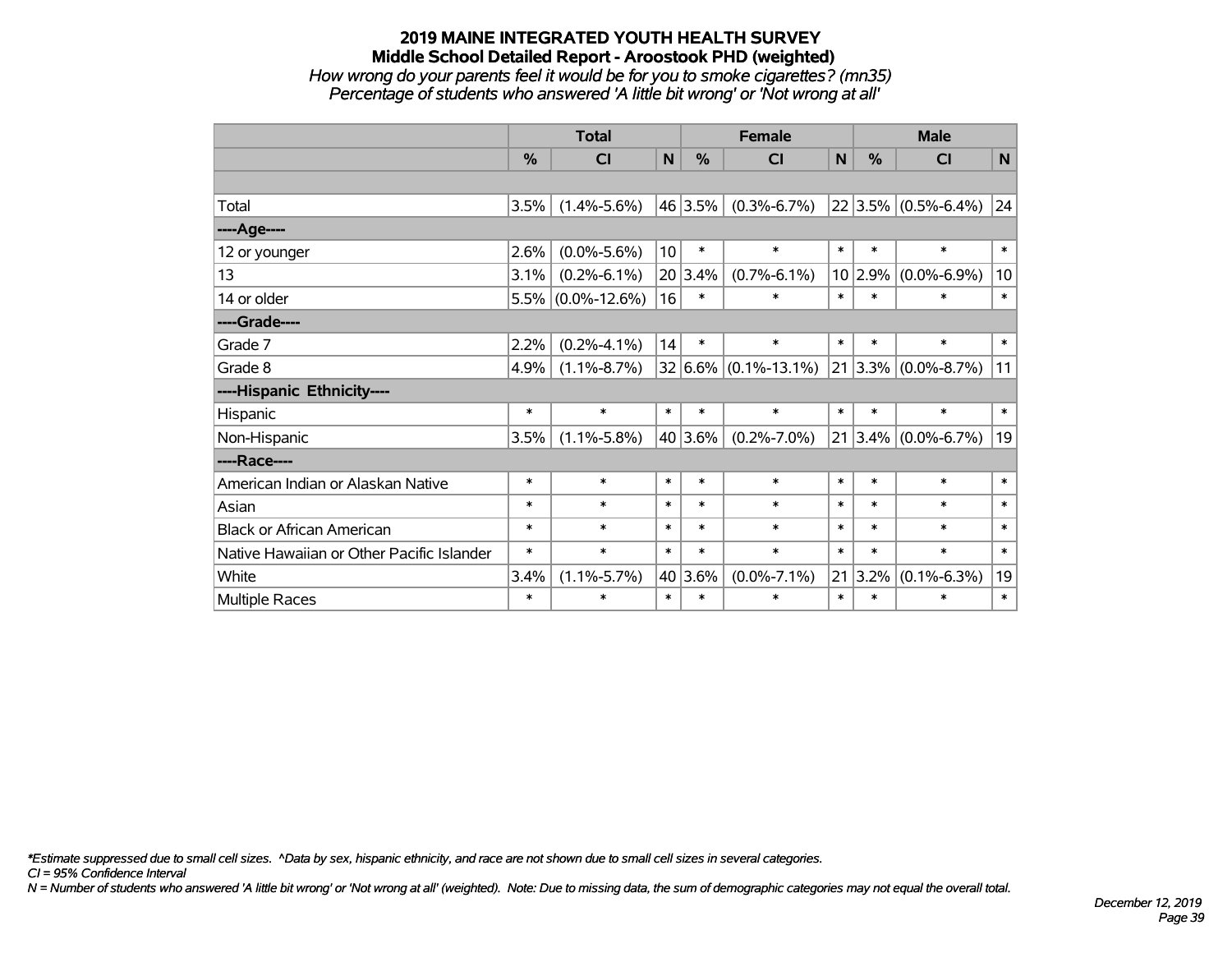# **2019 MAINE INTEGRATED YOUTH HEALTH SURVEY Middle School Detailed Report - Aroostook PHD (weighted)** *How wrong do your friends feel it would be for you to smoke cigarettes? (mn172) Percentage of students who answered 'A little bit wrong' or 'Not wrong at all'*

|                                           | <b>Total</b> |                     |        | <b>Female</b> | <b>Male</b>             |        |               |                     |        |
|-------------------------------------------|--------------|---------------------|--------|---------------|-------------------------|--------|---------------|---------------------|--------|
|                                           | %            | CI                  | N      | $\frac{0}{0}$ | CI                      | N      | $\frac{0}{0}$ | <b>CI</b>           | N      |
|                                           |              |                     |        |               |                         |        |               |                     |        |
| Total                                     | 14.4%        | $(9.2\% - 19.6\%)$  |        | 187 15.9%     | $(8.9\% - 23.0\%)$      | 101    | 12.9%         | $(8.3\% - 17.5\%)$  | 86     |
| ----Age----                               |              |                     |        |               |                         |        |               |                     |        |
| 12 or younger                             | 9.6%         | $(3.3\% - 15.9\%)$  | 36     | 6.8%          | $(0.3\% - 13.2\%)$      | 13     | 12.5%         | $(1.4\% - 23.7\%)$  | 24     |
| 13                                        | 14.8%        | $(8.6\% - 21.0\%)$  | 93     | 19.1%         | $(8.4\% - 29.8\%)$      | 57     | 10.9%         | $(3.4\% - 18.4\%)$  | 36     |
| 14 or older                               | 19.8%        | $(10.9\% - 28.7\%)$ | 57     | 21.2%         | $(6.6\% - 35.7\%)$      | 31     | 18.4%         | $(9.4\% - 27.4\%)$  | 26     |
| ----Grade----                             |              |                     |        |               |                         |        |               |                     |        |
| Grade 7                                   | 9.5%         | $(3.2\% - 15.8\%)$  | 61     | 5.9%          | $(0.0\% - 12.1\%)$      | 18     | 12.8%         | $(4.6\% - 20.9\%)$  | 43     |
| Grade 8                                   |              | 19.1% (15.7%-22.5%) |        |               | 123 25.1% (18.0%-32.3%) | 80     | $ 13.2\% $    | $(10.5\% - 16.0\%)$ | 43     |
| ----Hispanic Ethnicity----                |              |                     |        |               |                         |        |               |                     |        |
| Hispanic                                  | 26.7%        | $(16.6\% - 36.8\%)$ | 11     | $\ast$        | $\ast$                  | $\ast$ | $\ast$        | $\ast$              | $\ast$ |
| Non-Hispanic                              | 13.7%        | $(8.2\% - 19.3\%)$  |        | 158 15.9%     | $(8.8\% - 23.0\%)$      | 93     | 11.4%         | $(5.6\% - 17.3\%)$  | 65     |
| ----Race----                              |              |                     |        |               |                         |        |               |                     |        |
| American Indian or Alaskan Native         | $\ast$       | $\ast$              | $\ast$ | $\ast$        | $\ast$                  | $\ast$ | $\ast$        | $\ast$              | $\ast$ |
| Asian                                     | $\ast$       | $\ast$              | $\ast$ | $\ast$        | $\ast$                  | $\ast$ | $\ast$        | $\ast$              | $\ast$ |
| <b>Black or African American</b>          | $\ast$       | $\ast$              | $\ast$ | $\ast$        | $\ast$                  | $\ast$ | $\ast$        | $\ast$              | $\ast$ |
| Native Hawaiian or Other Pacific Islander | $\ast$       | $\ast$              | $\ast$ | $\ast$        | $\ast$                  | $\ast$ | $\ast$        | $\ast$              | $\ast$ |
| White                                     | 14.5%        | $(8.9\% - 20.1\%)$  | 171    | 16.9%         | $(9.2\% - 24.7\%)$      | 99     | 12.1%         | $(7.2\% - 17.1\%)$  | 73     |
| Multiple Races                            | $\ast$       | $\ast$              | $\ast$ | $\ast$        | $\ast$                  | $\ast$ | $\ast$        | $\ast$              | $\ast$ |

*\*Estimate suppressed due to small cell sizes. ^Data by sex, hispanic ethnicity, and race are not shown due to small cell sizes in several categories.*

*CI = 95% Confidence Interval*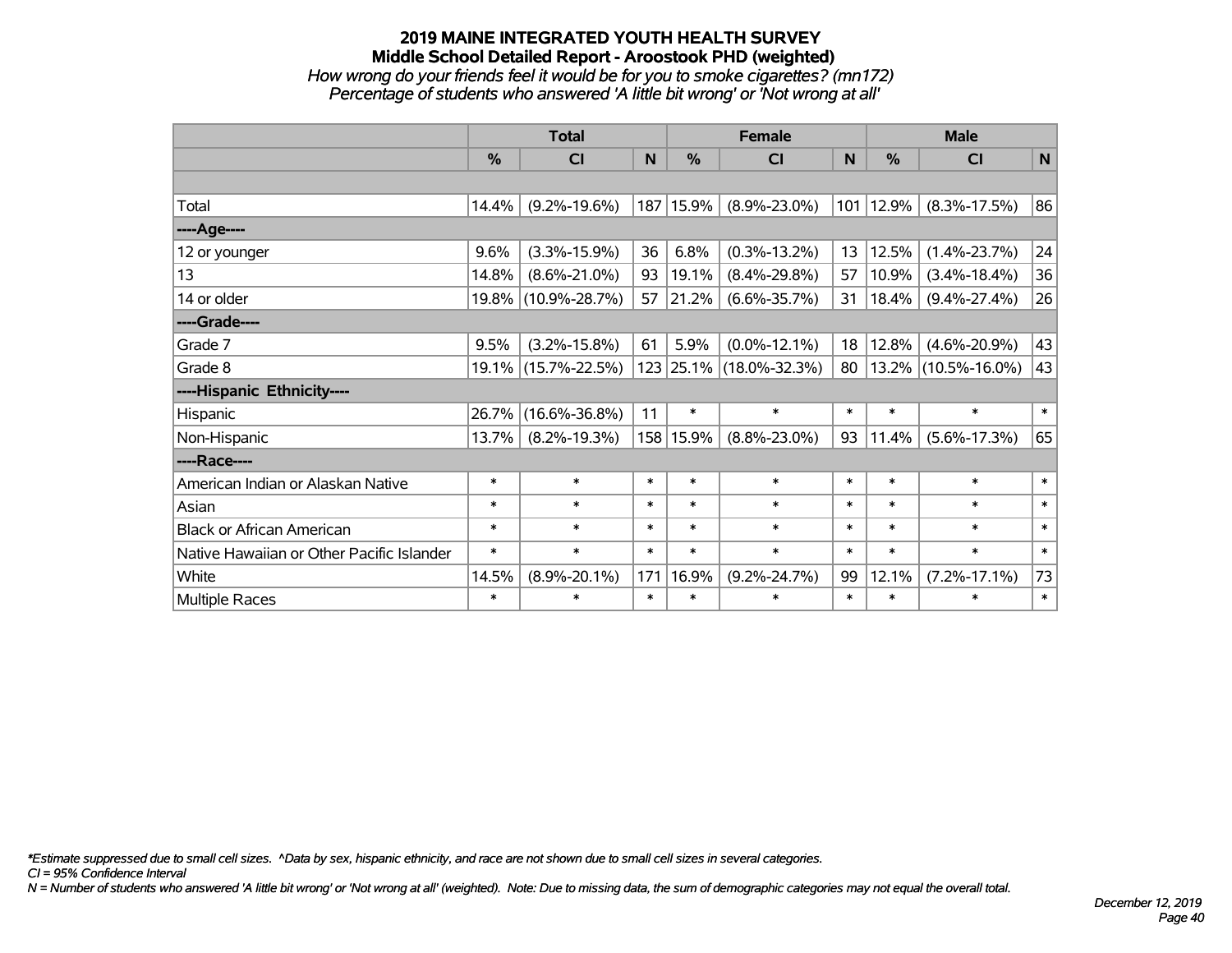#### **2019 MAINE INTEGRATED YOUTH HEALTH SURVEY Middle School Detailed Report - Aroostook PHD (weighted)** *Have you ever used an electronic vapor product? (mn173) Percentage of students who answered 'Yes'*

|                                           | <b>Total</b> |                        |        | <b>Female</b> |                           |        |        | <b>Male</b>                 |                |
|-------------------------------------------|--------------|------------------------|--------|---------------|---------------------------|--------|--------|-----------------------------|----------------|
|                                           | %            | CI                     | N      | $\frac{0}{0}$ | <b>CI</b>                 | N      | %      | <b>CI</b>                   | N <sub>1</sub> |
|                                           |              |                        |        |               |                           |        |        |                             |                |
| Total                                     |              | 20.7% (14.4%-27.1%)    |        |               | 265 22.6% (12.1%-33.1%)   |        |        | 140   18.7%   (12.3%-25.1%) | 123            |
| ----Age----                               |              |                        |        |               |                           |        |        |                             |                |
| 12 or younger                             |              | 16.7% (10.0%-23.4%)    | 62     | 18.5%         | $(5.1\% - 32.0\%)$        | 33     | 14.2%  | $(6.5\% - 21.9\%)$          | 27             |
| 13                                        |              | 15.7% (12.5%-18.9%)    | 98     |               | $17.4\%$ (11.7%-23.0%)    | 51     | 14.2%  | $(8.5\% - 19.9\%)$          | 47             |
| 14 or older                               |              | $37.2\%$ (17.5%-56.8%) |        |               | 105 38.2% (15.4%-61.1%)   | 56     |        | $ 36.0\% $ (17.5%-54.5%)    | 49             |
| ----Grade----                             |              |                        |        |               |                           |        |        |                             |                |
| Grade 7                                   |              | 16.3% (12.2%-20.5%)    |        | 103 16.5%     | $(7.1\% - 25.8\%)$        | 48     | 16.2%  | $(8.6\% - 23.8\%)$          | 55             |
| Grade 8                                   |              | 25.6% (15.5%-35.6%)    |        |               | $160$ 29.4% (14.5%-44.4%) | 92     |        | 21.7% (13.6%-29.8%)         | 68             |
| ----Hispanic Ethnicity----                |              |                        |        |               |                           |        |        |                             |                |
| Hispanic                                  | 37.1%        | $(25.3\% - 48.8\%)$    | 14     | 30.1%         | $(9.0\% - 51.2\%)$        | 6      |        | 37.9% (16.5%-59.4%)         | 7 <sup>1</sup> |
| Non-Hispanic                              |              | 20.7% (14.1%-27.3%)    |        |               | 233 22.9% (11.9%-33.9%)   | 131    |        | $ 18.4\% $ (13.2%-23.6%)    | 102            |
| ----Race----                              |              |                        |        |               |                           |        |        |                             |                |
| American Indian or Alaskan Native         | 59.6%        | $(37.8\% - 81.4\%)$    | 21     | $\ast$        | $\ast$                    | $\ast$ | $\ast$ | $\ast$                      | $\ast$         |
| Asian                                     | $\ast$       | $\ast$                 | $\ast$ | $\ast$        | $\ast$                    | $\ast$ | $\ast$ | $\ast$                      | $\ast$         |
| <b>Black or African American</b>          | $\ast$       | $\ast$                 | $\ast$ | $\ast$        | $\ast$                    | $\ast$ | $\ast$ | $\ast$                      | $\ast$         |
| Native Hawaiian or Other Pacific Islander | $\ast$       | $\ast$                 | $\ast$ | $\ast$        | $\ast$                    | $\ast$ | $\ast$ | $\ast$                      | $\ast$         |
| White                                     | 20.0%        | $(12.9\% - 27.2\%)$    |        | 232 22.3%     | $(10.6\% - 34.0\%)$       | 128    | 17.8%  | $(11.9\% - 23.6\%)$         | 104            |
| Multiple Races                            | $\ast$       | $\ast$                 | $\ast$ | $\ast$        | $\ast$                    | $\ast$ | $\ast$ | $\ast$                      | $\ast$         |

*\*Estimate suppressed due to small cell sizes. ^Data by sex, hispanic ethnicity, and race are not shown due to small cell sizes in several categories.*

*CI = 95% Confidence Interval*

*N = Number of students who answered 'Yes' (weighted). Note: Due to missing data, the sum of demographic categories may not equal the overall total.*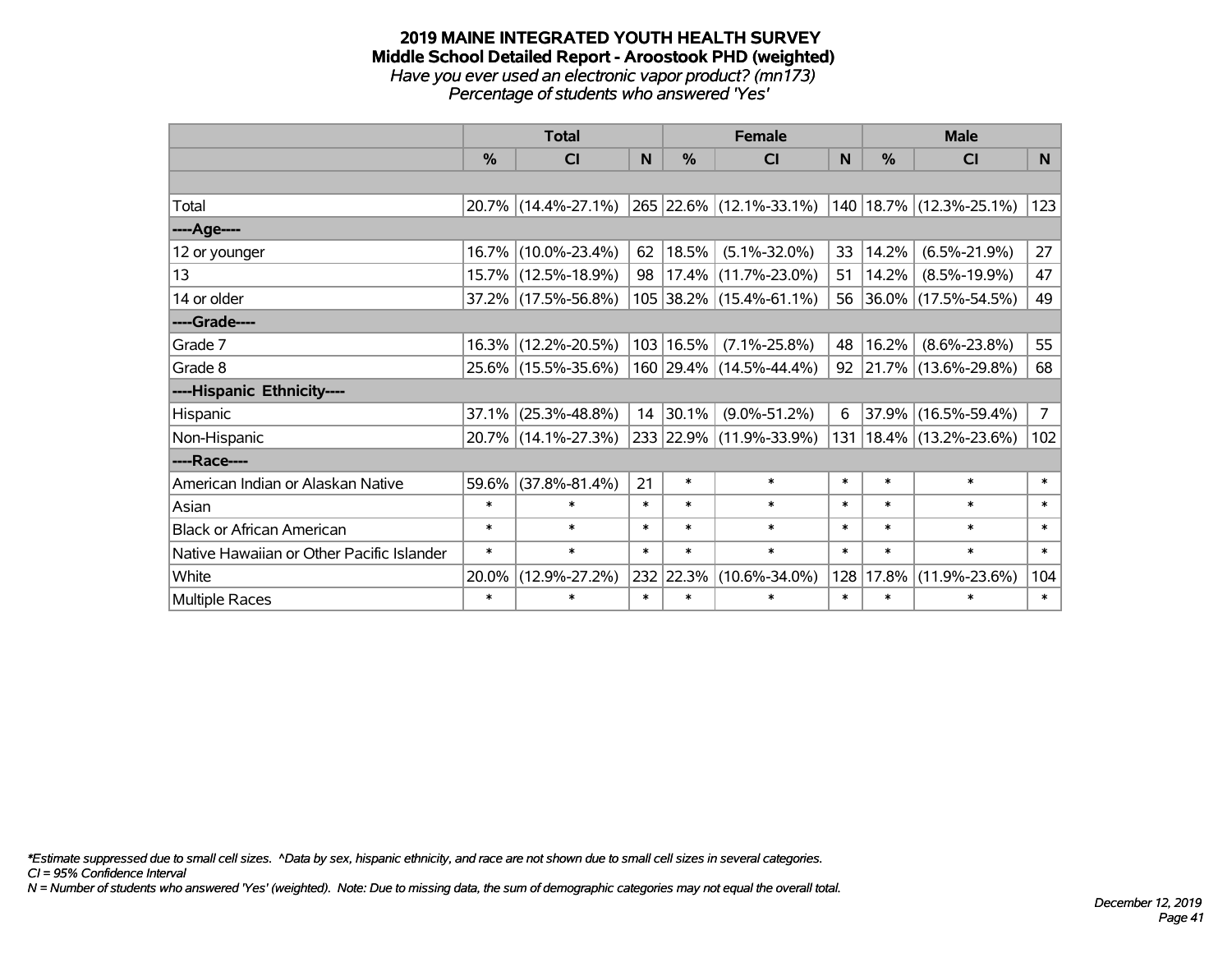*During the past 30 days, on how many days did you use an electronic vapor product? (mn174) Percentage of students who answered at least 1 day*

|                                           | <b>Total</b> |                       |        | <b>Female</b> |                       |              | <b>Male</b> |                                 |        |  |
|-------------------------------------------|--------------|-----------------------|--------|---------------|-----------------------|--------------|-------------|---------------------------------|--------|--|
|                                           | $\%$         | CI                    | N      | $\%$          | <b>CI</b>             | $\mathsf{N}$ | $\%$        | <b>CI</b>                       | N      |  |
|                                           |              |                       |        |               |                       |              |             |                                 |        |  |
| Total                                     | 8.1%         | $(4.4\% - 11.7\%)$    | 104    | 9.3%          | $(2.8\% - 15.7\%)$    |              |             | 58 7.0% (3.4%-10.5%)            | 46     |  |
| ----Age----                               |              |                       |        |               |                       |              |             |                                 |        |  |
| 12 or younger                             | 5.9%         | $(1.2\% - 10.6\%)$    | 22     | 5.0%          | $(0.6\% - 9.4\%)$     | 9            | 6.8%        | $(0.0\% - 13.8\%)$              | 13     |  |
| 13                                        | 7.3%         | $(4.2\% - 10.4\%)$    | 46     | 7.0%          | $(4.0\% - 9.9\%)$     |              |             | $21   7.6\%   (3.1\% - 12.2\%)$ | 25     |  |
| 14 or older                               |              | 12.5% (0.7%-24.4%)    | 36     | 19.1%         | $(0.0\% - 40.3\%)$    |              |             | 28 5.6% (0.0%-13.0%)            | 8      |  |
| ----Grade----                             |              |                       |        |               |                       |              |             |                                 |        |  |
| Grade 7                                   | 5.9%         | $(2.1\% - 9.6\%)$     | 37     | 4.1%          | $(0.5\% - 7.6\%)$     |              | 12 7.4%     | $(1.5\% - 13.3\%)$              | 25     |  |
| Grade 8                                   |              | $10.5\%$ (5.5%-15.6%) | 67     |               | $14.5\%$ (4.3%-24.6%) |              | 46 6.6%     | $(3.5\% - 9.7\%)$               | 21     |  |
| ----Hispanic Ethnicity----                |              |                       |        |               |                       |              |             |                                 |        |  |
| Hispanic                                  | 14.8%        | $(0.0\% - 30.2\%)$    | 6      | $\ast$        | $\ast$                | $\ast$       | $\ast$      | $\ast$                          | $\ast$ |  |
| Non-Hispanic                              | 8.2%         | $(4.2\% - 12.3\%)$    | 94     | 9.4%          | $(3.1\% - 15.8\%)$    |              | 55 7.0%     | $(3.1\% - 10.9\%)$              | 39     |  |
| ----Race----                              |              |                       |        |               |                       |              |             |                                 |        |  |
| American Indian or Alaskan Native         | $\ast$       | $\ast$                | $\ast$ | $\ast$        | $\ast$                | $\ast$       | $\ast$      | $\ast$                          | $\ast$ |  |
| Asian                                     | $\ast$       | $\ast$                | $\ast$ | $\ast$        | $\ast$                | $\ast$       | $\ast$      | $\ast$                          | $\ast$ |  |
| <b>Black or African American</b>          | $\ast$       | $\ast$                | $\ast$ | $\ast$        | $\ast$                | $\ast$       | $\ast$      | $\ast$                          | $\ast$ |  |
| Native Hawaiian or Other Pacific Islander | $\ast$       | $\ast$                | $\ast$ | $\ast$        | $\ast$                | $\ast$       | $\ast$      | $\ast$                          | $\ast$ |  |
| White                                     | 8.4%         | $(4.7\% - 12.1\%)$    | 98     | 9.4%          | $(2.7\% - 16.1\%)$    |              | 55 7.4%     | $(4.1\% - 10.7\%)$              | 43     |  |
| Multiple Races                            | $\ast$       | $\ast$                | $\ast$ | $\ast$        | $\ast$                | $\ast$       | $\ast$      | $\ast$                          | $\ast$ |  |

*\*Estimate suppressed due to small cell sizes. ^Data by sex, hispanic ethnicity, and race are not shown due to small cell sizes in several categories.*

*CI = 95% Confidence Interval*

*N = Number of students who answered at least 1 day (weighted). Note: Due to missing data, the sum of demographic categories may not equal the overall total.*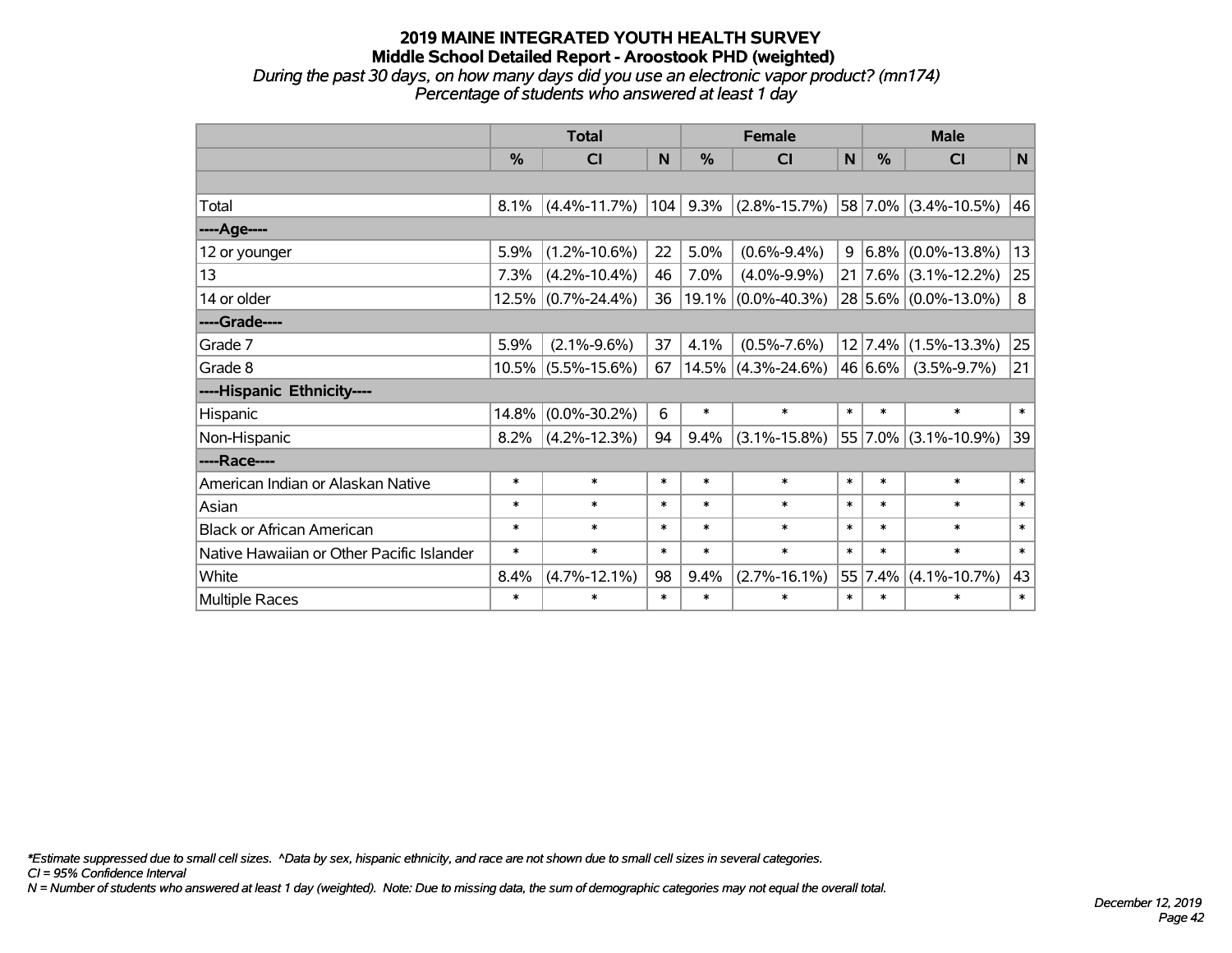*The last time you used an electronic vapor product, what was in the vapor you inhaled? (mn182) Percentage of students who answered 'Nicotine'*

|                                           | <b>Total</b>  |                        |        | <b>Female</b> | <b>Male</b>              |              |               |                        |             |
|-------------------------------------------|---------------|------------------------|--------|---------------|--------------------------|--------------|---------------|------------------------|-------------|
|                                           | $\frac{0}{0}$ | <b>CI</b>              | N      | %             | <b>CI</b>                | $\mathsf{N}$ | $\frac{0}{0}$ | <b>CI</b>              | $\mathbf N$ |
|                                           |               |                        |        |               |                          |              |               |                        |             |
| Total                                     |               | 40.1% (29.6%-50.7%)    |        |               | 91 36.2% (22.2%-50.2%)   |              |               | 40 43.2% (31.5%-54.8%) | 48          |
| ---- Age----                              |               |                        |        |               |                          |              |               |                        |             |
| 12 or younger                             | 35.0%         | $(11.2\% - 58.9\%)$    | 15     | $\ast$        | $\ast$                   | $\ast$       | $\ast$        | $\ast$                 | $\ast$      |
| 13                                        |               | $60.1\%$ (38.2%-82.0%) |        | 50 65.8%      | $(37.7\% - 93.9\%)$      |              | 26 54.7%      | $(23.1\% - 86.4\%)$    | 23          |
| 14 or older                               |               | 25.9% (14.5%-37.4%)    | 26     | $\ast$        | $\ast$                   | $\ast$       | $\ast$        | $\ast$                 | $\ast$      |
| ----Grade----                             |               |                        |        |               |                          |              |               |                        |             |
| Grade 7                                   | 32.6%         | $(18.6\% - 46.6\%)$    |        | 25 40.0%      | $(10.1\% - 69.9\%)$      |              | 13 27.3%      | $(7.4\% - 47.2\%)$     | 12          |
| Grade 8                                   |               | 43.3% (29.2%-57.4%)    |        |               | $64$ 34.7% (17.7%-51.6%) |              |               | 28 53.4% (42.0%-64.8%) | 36          |
| ----Hispanic Ethnicity----                |               |                        |        |               |                          |              |               |                        |             |
| Hispanic                                  | 53.7%         | $(16.3\% - 91.0\%)$    | 8      | $\ast$        | $\ast$                   | $\ast$       | $\ast$        | $\ast$                 | $\ast$      |
| Non-Hispanic                              |               | 41.1% (29.4%-52.8%)    |        | 83 36.9%      | $(23.5\% - 50.3\%)$      |              | 39 45.8%      | $(30.7\% - 60.9\%)$    | 44          |
| ----Race----                              |               |                        |        |               |                          |              |               |                        |             |
| American Indian or Alaskan Native         | $\ast$        | $\ast$                 | $\ast$ | $\ast$        | $\ast$                   | $\ast$       | $\ast$        | $\ast$                 | $\ast$      |
| Asian                                     | $\ast$        | $\ast$                 | $\ast$ | $\ast$        | $\ast$                   | $\ast$       | $\ast$        | $\ast$                 | $\ast$      |
| <b>Black or African American</b>          | $\ast$        | $\ast$                 | $\ast$ | $\ast$        | $\ast$                   | $\ast$       | $\ast$        | $\ast$                 | $\ast$      |
| Native Hawaiian or Other Pacific Islander | $\ast$        | $\ast$                 | $\ast$ | $\ast$        | $\ast$                   | $\ast$       | $\ast$        | $\ast$                 | $\ast$      |
| White                                     | 40.8%         | $(29.2\% - 52.5\%)$    |        | 81 36.2%      | $(20.3\% - 52.2\%)$      | 37           | 45.8%         | $(33.8\% - 57.7\%)$    | 44          |
| <b>Multiple Races</b>                     | $\ast$        | $\ast$                 | $\ast$ | $\ast$        | $\ast$                   | $\ast$       | $\ast$        | $\ast$                 | $\ast$      |

*\*Estimate suppressed due to small cell sizes. ^Data by sex, hispanic ethnicity, and race are not shown due to small cell sizes in several categories.*

*CI = 95% Confidence Interval*

*N = Number of students who answered 'Nicotine' (weighted). Note: Due to missing data, the sum of demographic categories may not equal the overall total.*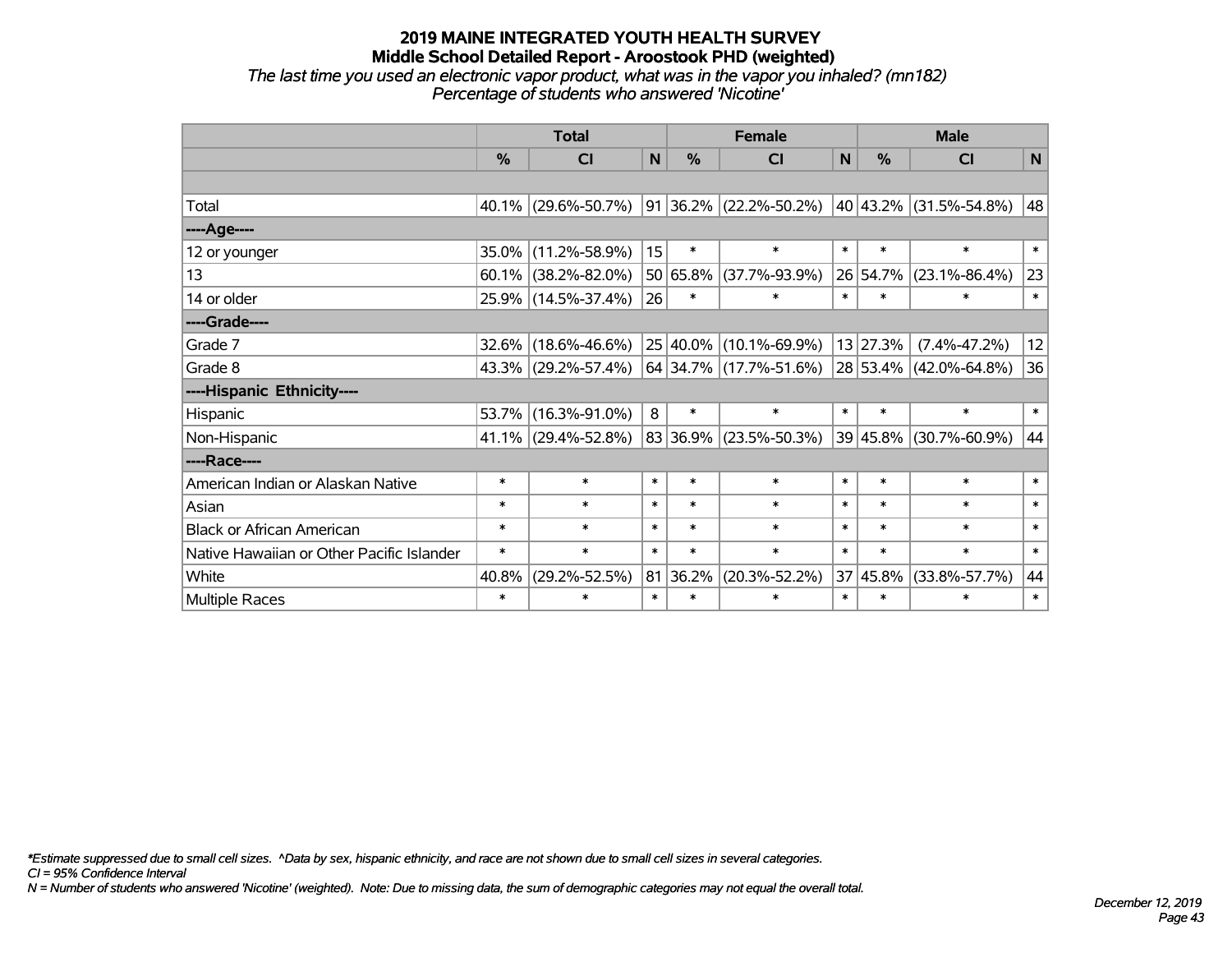*The last time you used an electronic vapor product, what was in the vapor you inhaled? (mn182\_2) Percentage of students who answered 'Marijuana or Hash Oil'*

|                                           | <b>Total</b> |                    |        |               | <b>Female</b>      | <b>Male</b>    |        |                    |                |
|-------------------------------------------|--------------|--------------------|--------|---------------|--------------------|----------------|--------|--------------------|----------------|
|                                           | %            | CI                 | N      | $\frac{0}{0}$ | <b>CI</b>          | N              | %      | <b>CI</b>          | $\mathbf N$    |
|                                           |              |                    |        |               |                    |                |        |                    |                |
| Total                                     | 7.0%         | $(0.0\% - 14.3\%)$ | 16     | 8.2%          | $(0.0\% - 18.8\%)$ | 9              | 5.9%   | $(0.0\% - 12.9\%)$ | $\overline{7}$ |
| ----Age----                               |              |                    |        |               |                    |                |        |                    |                |
| 12 or younger                             | 18.9%        | $(0.0\% - 41.8\%)$ | 8      | $\ast$        | $\ast$             | $\ast$         | $\ast$ | $\ast$             | $\ast$         |
| 13                                        | 6.8%         | $(0.0\% - 17.5\%)$ | 6      | $\ast$        | $\ast$             | $\ast$         | $\ast$ | $\ast$             | $\ast$         |
| 14 or older                               | $\ast$       | ∗                  | $\ast$ | $\ast$        | $\ast$             | $\ast$         | $\ast$ | $\ast$             | $\ast$         |
| ----Grade----                             |              |                    |        |               |                    |                |        |                    |                |
| Grade 7                                   | 18.0%        | $(4.8\% - 31.3\%)$ |        | 14 22.0%      | $(0.0\% - 49.6\%)$ | $\overline{7}$ | 15.1%  | $(1.4\% - 28.9\%)$ | $\overline{7}$ |
| Grade 8                                   | $\ast$       | $\ast$             | $\ast$ | $\ast$        | $\ast$             | $\ast$         | $\ast$ | $\ast$             | $\ast$         |
| ----Hispanic Ethnicity----                |              |                    |        |               |                    |                |        |                    |                |
| Hispanic                                  | $\ast$       | $\ast$             | $\ast$ | $\ast$        | $\ast$             | $\ast$         | $\ast$ | $\ast$             | $\ast$         |
| Non-Hispanic                              | 7.8%         | $(0.0\% - 15.8\%)$ | 16     | 8.6%          | $(0.0\% - 19.7\%)$ | 9              | 7.0%   | $(0.0\% - 14.9\%)$ | $\overline{7}$ |
| ----Race----                              |              |                    |        |               |                    |                |        |                    |                |
| American Indian or Alaskan Native         | $\ast$       | $\ast$             | $\ast$ | $\ast$        | $\ast$             | $\ast$         | $\ast$ | $\ast$             | $\ast$         |
| Asian                                     | $\ast$       | $\ast$             | $\ast$ | $\ast$        | $\ast$             | $\ast$         | $\ast$ | $\ast$             | $\ast$         |
| <b>Black or African American</b>          | $\ast$       | $\ast$             | $\ast$ | $\ast$        | $\ast$             | $\ast$         | $\ast$ | $\ast$             | $\ast$         |
| Native Hawaiian or Other Pacific Islander | $\ast$       | $\ast$             | $\ast$ | $\ast$        | $\ast$             | $\ast$         | $\ast$ | $\ast$             | $\ast$         |
| White                                     | 5.7%         | $(0.0\% - 12.5\%)$ | 11     | $\ast$        | $\ast$             | $\ast$         | $\ast$ | $\ast$             | $\ast$         |
| <b>Multiple Races</b>                     | $\ast$       | $\ast$             | $\ast$ | $\ast$        | $\ast$             | $\ast$         | $\ast$ | $\ast$             | $\ast$         |

*\*Estimate suppressed due to small cell sizes. ^Data by sex, hispanic ethnicity, and race are not shown due to small cell sizes in several categories.*

*CI = 95% Confidence Interval*

*N = Number of students who answered 'Marijuana or Hash Oil' (weighted). Note: Due to missing data, the sum of demographic categories may not equal the overall total.*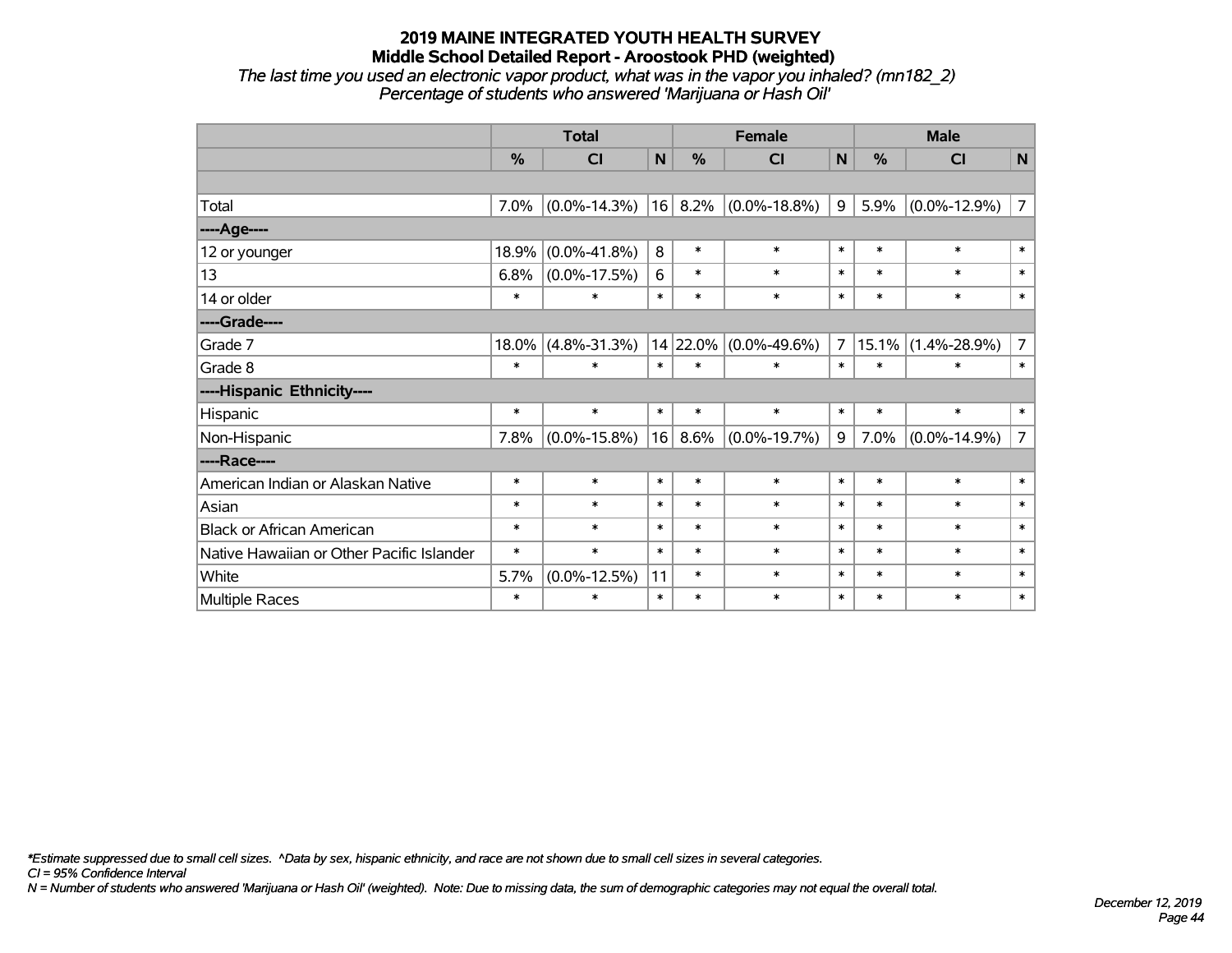*Percentage of students who are susceptible to cigarette use (among all students including those who have tried cigarettes or are current cigarette users) (mntobsus)*

|                                           | <b>Total</b>  |                        |        | <b>Female</b> | <b>Male</b>             |        |               |                         |              |
|-------------------------------------------|---------------|------------------------|--------|---------------|-------------------------|--------|---------------|-------------------------|--------------|
|                                           | $\frac{0}{0}$ | <b>CI</b>              | N      | %             | <b>CI</b>               | N      | $\frac{0}{0}$ | <b>CI</b>               | <b>N</b>     |
|                                           |               |                        |        |               |                         |        |               |                         |              |
| Total                                     |               | 28.5% (19.3%-37.7%)    |        |               | 373 30.0% (15.7%-44.2%) |        |               | 191 26.9% (17.8%-36.0%) | 180          |
| ----Age----                               |               |                        |        |               |                         |        |               |                         |              |
| 12 or younger                             |               | 24.9% (14.3%-35.5%)    | 93     | $ 32.0\% $    | $(19.7\% - 44.3\%)$     | 60     | 17.0%         | $(3.9\% - 30.1\%)$      | 31           |
| 13                                        | $30.2\%$      | $(21.3\% - 39.1\%)$    |        |               | 194 26.3% (15.0%-37.6%) |        | 80 33.7%      | $(22.1\% - 45.2\%)$     | 114          |
| 14 or older                               | 29.9%         | $(7.6\% - 52.1\%)$     | 87     | $ 35.0\% $    | $(3.9\% - 66.0\%)$      |        | 51   24.6%    | $(8.0\% - 41.2\%)$      | 35           |
| ----Grade----                             |               |                        |        |               |                         |        |               |                         |              |
| Grade 7                                   |               | 25.7% (16.2%-35.3%)    |        | 167 25.2%     | $(14.0\% - 36.4\%)$     |        | 78 26.2%      | $(12.2\% - 40.2\%)$     | 89           |
| Grade 8                                   |               | $31.9\%$ (18.5%-45.4%) |        |               | 205 35.9% (14.6%-57.2%) |        |               | 114 28.1% (19.4%-36.7%) | 91           |
| ----Hispanic Ethnicity----                |               |                        |        |               |                         |        |               |                         |              |
| Hispanic                                  |               | 47.5% (28.4%-66.6%)    | 20     | 45.5%         | $(16.3\% - 74.6\%)$     | 9      | 44.9%         | $(24.3\% - 65.4\%)$     | 9            |
| Non-Hispanic                              |               | 28.7% (18.7%-38.8%)    |        |               | 332 30.5% (15.9%-45.2%) |        |               | 179 26.9% (17.0%-36.8%) | 153          |
| ----Race----                              |               |                        |        |               |                         |        |               |                         |              |
| American Indian or Alaskan Native         |               | 32.2% (21.8%-42.6%)    | 12     | $\ast$        | $\ast$                  | $\ast$ | $\ast$        | $\ast$                  | $\ast$       |
| Asian                                     | $\ast$        | $\ast$                 | $\ast$ | $\ast$        | $\ast$                  | $\ast$ | $\ast$        | $\ast$                  | $\ast$       |
| <b>Black or African American</b>          | $\ast$        | $\ast$                 | $\ast$ | $\ast$        | $\ast$                  | $\ast$ | $\ast$        | $\ast$                  | $\ast$       |
| Native Hawaiian or Other Pacific Islander | $\ast$        | $\ast$                 | $\ast$ | $\ast$        | $\ast$                  | $\ast$ | $\ast$        | $\ast$                  | $\pmb{\ast}$ |
| White                                     | 28.0%         | $(18.0\% - 38.1\%)$    | 333    | 30.0%         | $(14.6\% - 45.4\%)$     | 176    | 26.1%         | $(15.9\% - 36.3\%)$     | 157          |
| <b>Multiple Races</b>                     |               | 39.4% (13.7%-65.1%)    | 12     | $\ast$        | $\ast$                  | $\ast$ | $\ast$        | $\ast$                  | $\ast$       |

*\*Estimate suppressed due to small cell sizes. ^Data by sex, hispanic ethnicity, and race are not shown due to small cell sizes in several categories.*

*CI = 95% Confidence Interval*

*N = Number of students who are susceptible to cigarette use (among all students including those who have tried cigarettes or are current cigarette users) (weighted). Note: Due to missing data, the sum of demographic categories may not equal the overall total.*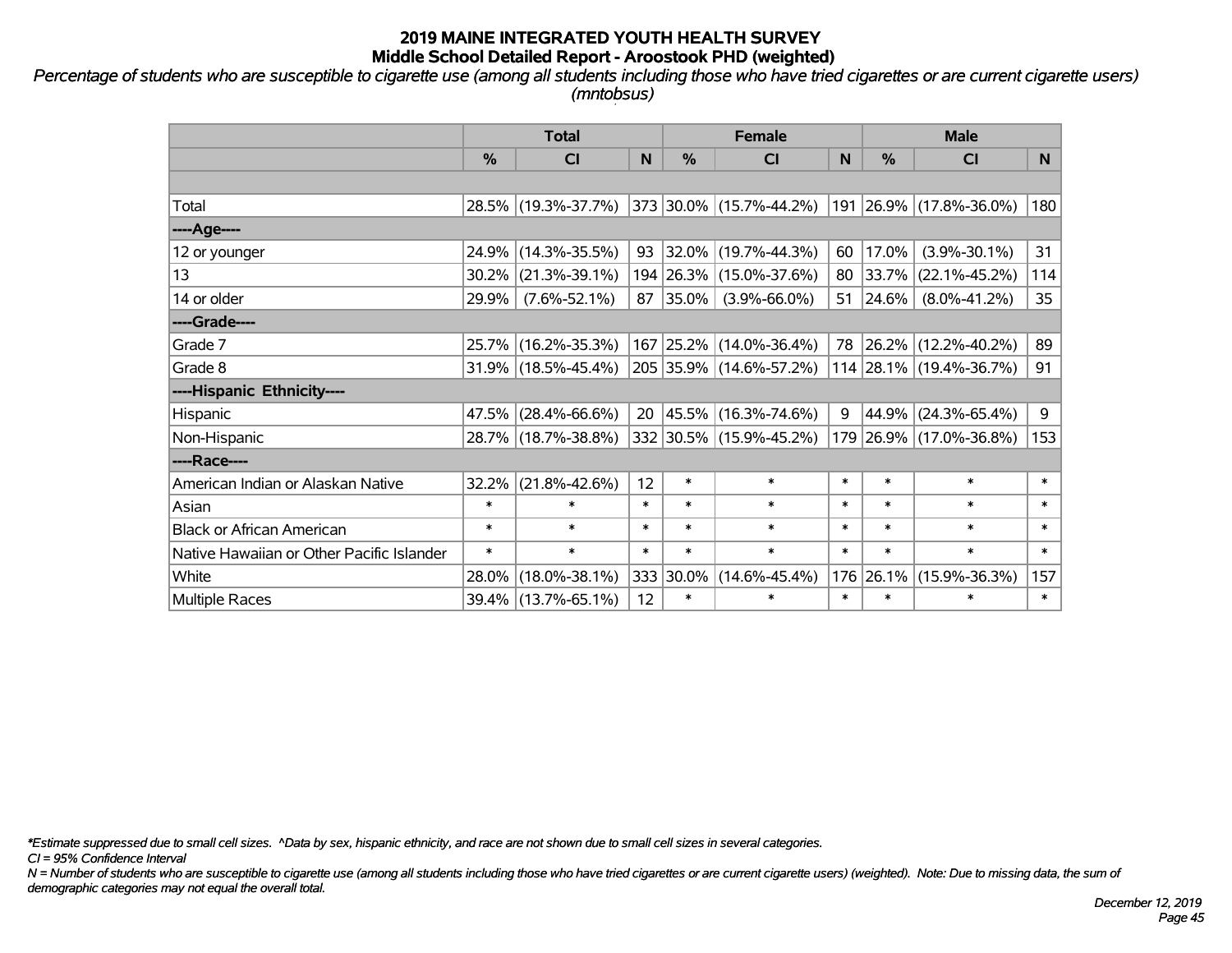*Percentage of students who are susceptible to cigarette use (among students who have never tried cigarettes) (mntobsus\_2)*

|                                           |        | <b>Total</b>        |                | <b>Female</b> |                                 |        |        | <b>Male</b>             |                |
|-------------------------------------------|--------|---------------------|----------------|---------------|---------------------------------|--------|--------|-------------------------|----------------|
|                                           | %      | <b>CI</b>           | N              | $\frac{0}{0}$ | CI                              | N      | %      | <b>CI</b>               | N <sub>1</sub> |
|                                           |        |                     |                |               |                                 |        |        |                         |                |
| Total                                     |        | 25.9% (16.5%-35.4%) |                |               | $ 313 28.6\% (13.6\% - 43.6\%)$ |        |        | 171 23.1% (15.2%-31.1%) | 141            |
| ----Age----                               |        |                     |                |               |                                 |        |        |                         |                |
| 12 or younger                             |        | 21.5% (11.9%-31.1%) | 76             | $ 28.6\% $    | $(15.3\% - 41.9\%)$             | 51     | 13.3%  | $(2.2\% - 24.5\%)$      | 23             |
| 13                                        | 27.1%  | $(18.1\% - 36.2\%)$ |                |               | 158 25.8% (14.8%-36.7%)         | 73     | 28.4%  | $(17.7\% - 39.1\%)$     | 85             |
| 14 or older                               | 29.7%  | $(6.0\% - 53.3\%)$  |                | 80 34.2%      | $(0.2\% - 68.3\%)$              | 47     | 24.9%  | $(6.5\% - 43.2\%)$      | 33             |
| ----Grade----                             |        |                     |                |               |                                 |        |        |                         |                |
| Grade 7                                   |        | 23.7% (13.7%-33.6%) |                |               | 141 23.6% (11.5%-35.7%)         | 69     | 23.7%  | $(9.3\% - 38.2\%)$      | 73             |
| Grade 8                                   |        | 28.9% (14.2%-43.5%) |                |               | 170 34.9% (12.9%-56.9%)         |        |        | 102 23.0% (14.0%-32.0%) | 68             |
| ----Hispanic Ethnicity----                |        |                     |                |               |                                 |        |        |                         |                |
| Hispanic                                  | 45.4%  | $(23.7\% - 67.1\%)$ | 17             | 39.2%         | $(0.5\% - 77.9\%)$              | 6      | 44.9%  | $(24.3\% - 65.4\%)$     | 9              |
| Non-Hispanic                              |        | 26.1% (15.9%-36.4%) |                |               | 279 29.2% (14.2%-44.1%)         |        |        | 161 22.8% (14.2%-31.5%) | 118            |
| ----Race----                              |        |                     |                |               |                                 |        |        |                         |                |
| American Indian or Alaskan Native         | 22.6%  | $(6.1\% - 39.0\%)$  | $\overline{7}$ | $\ast$        | $\ast$                          | $\ast$ | $\ast$ | $\ast$                  | $\ast$         |
| Asian                                     | $\ast$ | $\ast$              | $\ast$         | $\ast$        | $\ast$                          | $\ast$ | $\ast$ | $\ast$                  | $\ast$         |
| <b>Black or African American</b>          | $\ast$ | $\ast$              | $\ast$         | $\ast$        | $\ast$                          | $\ast$ | $\ast$ | $\ast$                  | $\ast$         |
| Native Hawaiian or Other Pacific Islander | $\ast$ | $\ast$              | $\ast$         | $\ast$        | $\ast$                          | $\ast$ | $\ast$ | $\ast$                  | $\ast$         |
| White                                     | 25.8%  | $(15.5\% - 36.0\%)$ |                | 283 28.7%     | $(12.7\% - 44.7\%)$             | 159    | 22.8%  | $(13.9\% - 31.7\%)$     | 124            |
| Multiple Races                            | 25.0%  | $(0.9\% - 49.1\%)$  | 6              | $\ast$        | $\ast$                          | $\ast$ | $\ast$ | $\ast$                  | $\ast$         |

*\*Estimate suppressed due to small cell sizes. ^Data by sex, hispanic ethnicity, and race are not shown due to small cell sizes in several categories.*

*CI = 95% Confidence Interval*

*N = Number of students who are susceptible to cigarette use (among students who have never tried cigarettes) (weighted). Note: Due to missing data, the sum of demographic categories may not equal the overall total.*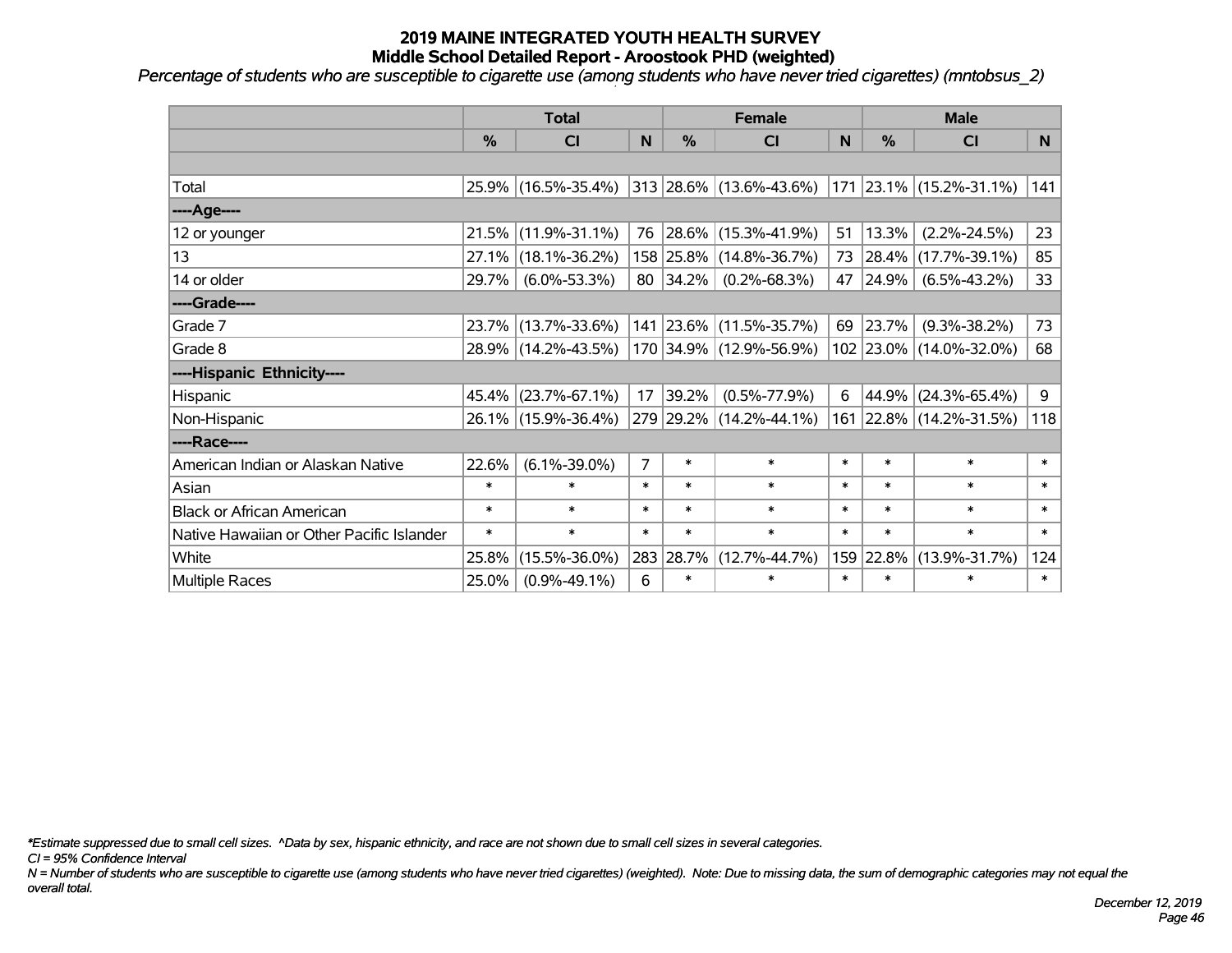*Percentage of students who smoked cigarettes or cigars or used chewing tobacco, snuff, dip, or dissolvable tobacco products on one or more of the past 30 days (mnanytoba)*

|                                           | <b>Total</b>  |                    |                | <b>Female</b> |                         |              | <b>Male</b> |                         |                  |
|-------------------------------------------|---------------|--------------------|----------------|---------------|-------------------------|--------------|-------------|-------------------------|------------------|
|                                           | $\frac{0}{0}$ | <b>CI</b>          | N              | %             | <b>CI</b>               | $\mathsf{N}$ | %           | <b>CI</b>               | N                |
|                                           |               |                    |                |               |                         |              |             |                         |                  |
| Total                                     | 3.0%          | $(1.7\% - 4.4\%)$  |                |               | $39 2.9\% $ (0.0%-6.0%) |              |             | $18$ 3.2% (1.6%-4.8%)   | 21               |
| ----Age----                               |               |                    |                |               |                         |              |             |                         |                  |
| 12 or younger                             | 3.7%          | $(1.9\% - 5.6\%)$  |                | 14 3.2%       | $(0.0\% - 7.2\%)$       | 6            | 4.3%        | $(0.6\% - 7.9\%)$       | 8                |
| 13                                        | 2.4%          | $(1.2\% - 3.6\%)$  |                |               | $15 2.2\% $ (0.7%-3.8%) | 6            |             | $2.7\%$ (0.9%-4.5%)     | 8                |
| 14 or older                               | 3.5%          | $(0.0\% - 7.1\%)$  | 11             | $\ast$        | $\ast$                  | $\ast$       | $\ast$      | $\ast$                  | $\ast$           |
| ----Grade----                             |               |                    |                |               |                         |              |             |                         |                  |
| Grade 7                                   | 3.6%          | $(1.8\% - 5.4\%)$  |                | 23 2.6%       | $(0.0\% - 6.0\%)$       | 8            | 4.5%        | $(2.2\% - 6.8\%)$       | 15 <sub>15</sub> |
| Grade 8                                   | 2.6%          | $(0.8\% - 4.3\%)$  |                |               | $16 3.3\% $ (0.1%-6.6%) |              |             | $10 1.9\% $ (0.0%-4.0%) | 6                |
| ----Hispanic Ethnicity----                |               |                    |                |               |                         |              |             |                         |                  |
| Hispanic                                  | $\ast$        | $\ast$             | $\ast$         | $\ast$        | $\ast$                  | $\ast$       | $\ast$      | $\ast$                  | $\ast$           |
| Non-Hispanic                              | 3.1%          | $(1.3\% - 4.8\%)$  |                |               | $35 3.1\% $ (0.0%-6.6%) |              | $18 3.0\% $ | $(1.2\% - 4.9\%)$       | 17               |
| ----Race----                              |               |                    |                |               |                         |              |             |                         |                  |
| American Indian or Alaskan Native         | 20.2%         | $(9.5\% - 30.9\%)$ | $\overline{7}$ | $\ast$        | $\ast$                  | $\ast$       | $\ast$      | $\ast$                  | $\ast$           |
| Asian                                     | $\ast$        | $\ast$             | $\ast$         | $\ast$        | $\ast$                  | $\ast$       | $\ast$      | $\ast$                  | $\ast$           |
| <b>Black or African American</b>          | $\ast$        | $\ast$             | $\ast$         | $\ast$        | $\ast$                  | $\ast$       | $\ast$      | $\ast$                  | $\ast$           |
| Native Hawaiian or Other Pacific Islander | $\ast$        | $\ast$             | $\ast$         | $\ast$        | $\ast$                  | $\ast$       | $\ast$      | $\ast$                  | $\ast$           |
| White                                     | 2.4%          | $(0.6\% - 4.1\%)$  | 27             | 2.5%          | $(0.0\% - 5.8\%)$       |              | 14 2.3%     | $(0.8\% - 3.8\%)$       | 13               |
| Multiple Races                            | $\ast$        | $\ast$             | $\ast$         | $\ast$        | $\ast$                  | $\ast$       | $\ast$      | $\ast$                  | $\ast$           |

*\*Estimate suppressed due to small cell sizes. ^Data by sex, hispanic ethnicity, and race are not shown due to small cell sizes in several categories.*

*CI = 95% Confidence Interval*

*N = Number of students who smoked cigarettes or cigars or used chewing tobacco, snuff, dip, or dissolvable tobacco products on one or more of the past 30 days (weighted). Note: Due to missing data, the sum of demographic categories may not equal the overall total.*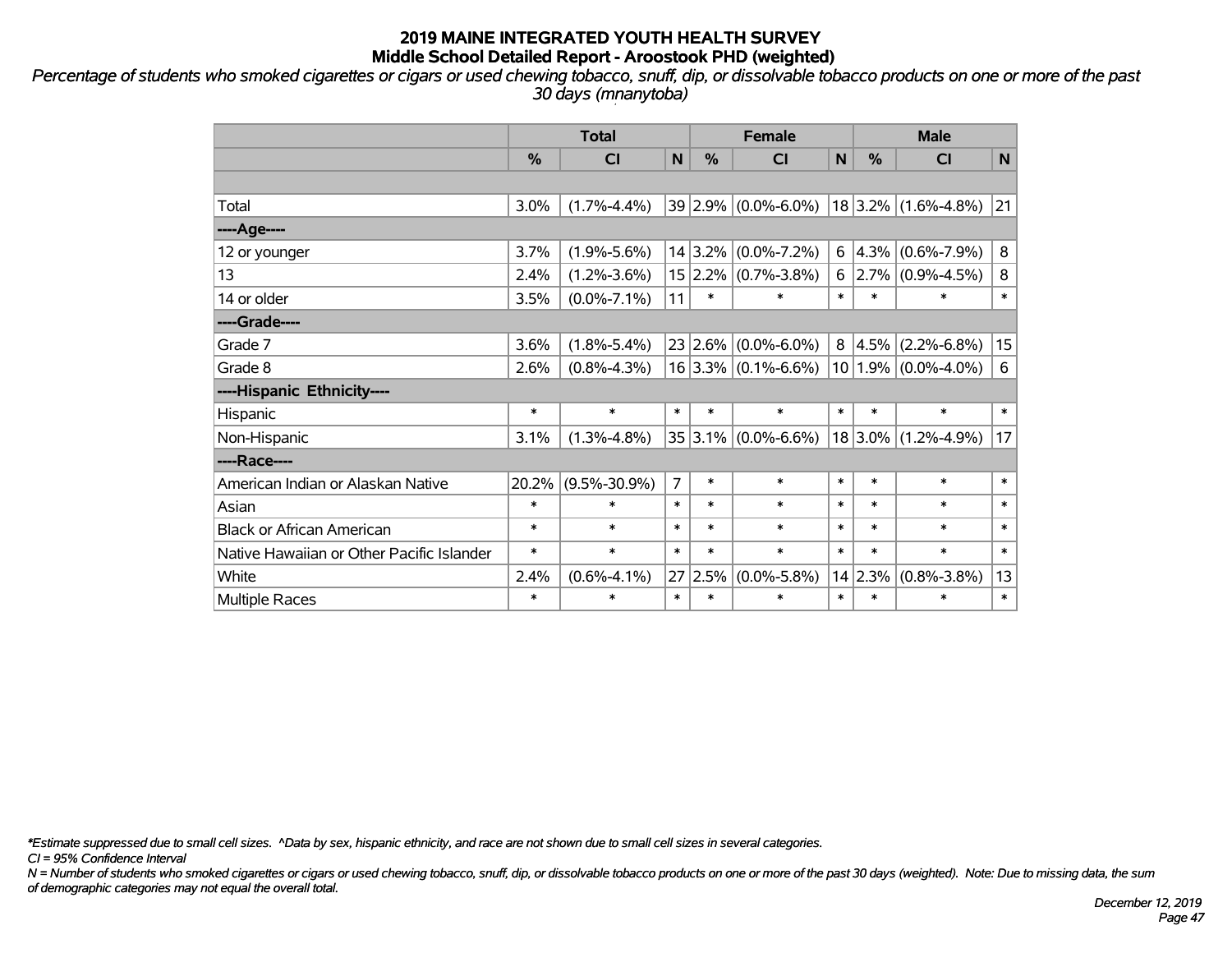*Percentage of students who smoked cigarettes or cigars; used an electronic vapor product; or used chewing tobacco, snuff, dip, or dissolvable tobacco products on one or more of the past 30 days (mnanytob\_2a)*

|                                           | <b>Total</b> |                    |        | <b>Female</b> |                       |        | <b>Male</b> |                          |        |  |
|-------------------------------------------|--------------|--------------------|--------|---------------|-----------------------|--------|-------------|--------------------------|--------|--|
|                                           | $\%$         | CI                 | N      | $\%$          | <b>CI</b>             | N      | $\%$        | <b>CI</b>                | N      |  |
|                                           |              |                    |        |               |                       |        |             |                          |        |  |
| Total                                     | 8.8%         | $(4.7\% - 12.9\%)$ | 111    |               | $10.9\%$ (5.0%-16.8%) |        |             | $67 6.8\% $ (2.8%-10.9%) | 44     |  |
| ----Age----                               |              |                    |        |               |                       |        |             |                          |        |  |
| 12 or younger                             | 5.9%         | $(1.2\% - 10.6\%)$ | 22     | 5.0%          | $(0.6\% - 9.4\%)$     | 9      |             | $6.8\%$ (0.0%-13.8%)     | 13     |  |
| 13                                        | 7.8%         | $(2.9\% - 12.6\%)$ | 47     | 9.0%          | $(4.3\% - 13.6\%)$    |        |             | 26 6.7% (1.5%-11.8%)     | 21     |  |
| 14 or older                               |              | 14.9% (2.0%-27.7%) | 43     | $ 22.1\% $    | $(2.6\% - 41.5\%)$    |        |             | 32 7.2% (0.0%-17.9%)     | 10     |  |
| ----Grade----                             |              |                    |        |               |                       |        |             |                          |        |  |
| Grade 7                                   | 5.2%         | $(1.2\% - 9.3\%)$  | 33     | 4.1%          | $(0.6\% - 7.7\%)$     |        |             | $12 6.2\% $ (0.0%-12.4%) | 21     |  |
| Grade 8                                   |              | 12.7% (8.0%-17.5%) | 79     |               | $17.8\%$ (9.4%-26.1%) |        |             | 55 7.6% (3.8%-11.4%)     | 23     |  |
| ----Hispanic Ethnicity----                |              |                    |        |               |                       |        |             |                          |        |  |
| Hispanic                                  | 14.8%        | $(0.0\% - 30.2\%)$ | 6      | $\ast$        | $\ast$                | $\ast$ | $\ast$      | $\ast$                   | $\ast$ |  |
| Non-Hispanic                              | 9.4%         | $(5.2\% - 13.6\%)$ |        | 105   11.2%   | $(5.4\% - 17.0\%)$    |        | 64 7.6%     | $(3.6\% - 11.6\%)$       | 41     |  |
| ----Race----                              |              |                    |        |               |                       |        |             |                          |        |  |
| American Indian or Alaskan Native         | $\ast$       | $\ast$             | $\ast$ | $\ast$        | $\ast$                | $\ast$ | *           | $\ast$                   | $\ast$ |  |
| Asian                                     | $\ast$       | $\ast$             | $\ast$ | $\ast$        | $\ast$                | $\ast$ | $\ast$      | $\ast$                   | $\ast$ |  |
| <b>Black or African American</b>          | $\ast$       | $\ast$             | $\ast$ | $\ast$        | $\ast$                | $\ast$ | $\ast$      | $\ast$                   | $\ast$ |  |
| Native Hawaiian or Other Pacific Islander | $\ast$       | $\ast$             | $\ast$ | $\ast$        | $\ast$                | $\ast$ | $\ast$      | $\ast$                   | $\ast$ |  |
| White                                     | 9.0%         | $(4.9\% - 13.1\%)$ | 103    | 11.2%         | $(5.0\% - 17.3\%)$    |        | 64 6.8%     | $(3.0\% - 10.7\%)$       | 39     |  |
| Multiple Races                            | $\ast$       | $\ast$             | $\ast$ | $\ast$        | $\ast$                | $\ast$ | $\ast$      | $\ast$                   | $\ast$ |  |

*\*Estimate suppressed due to small cell sizes. ^Data by sex, hispanic ethnicity, and race are not shown due to small cell sizes in several categories.*

*CI = 95% Confidence Interval*

*N = Number of students who smoked cigarettes or cigars; used an electronic vapor product; or used chewing tobacco, snuff, dip, or dissolvable tobacco products on one or more of the past 30 days (weighted). Note: Due to missing data, the sum of demographic categories may not equal the overall total.*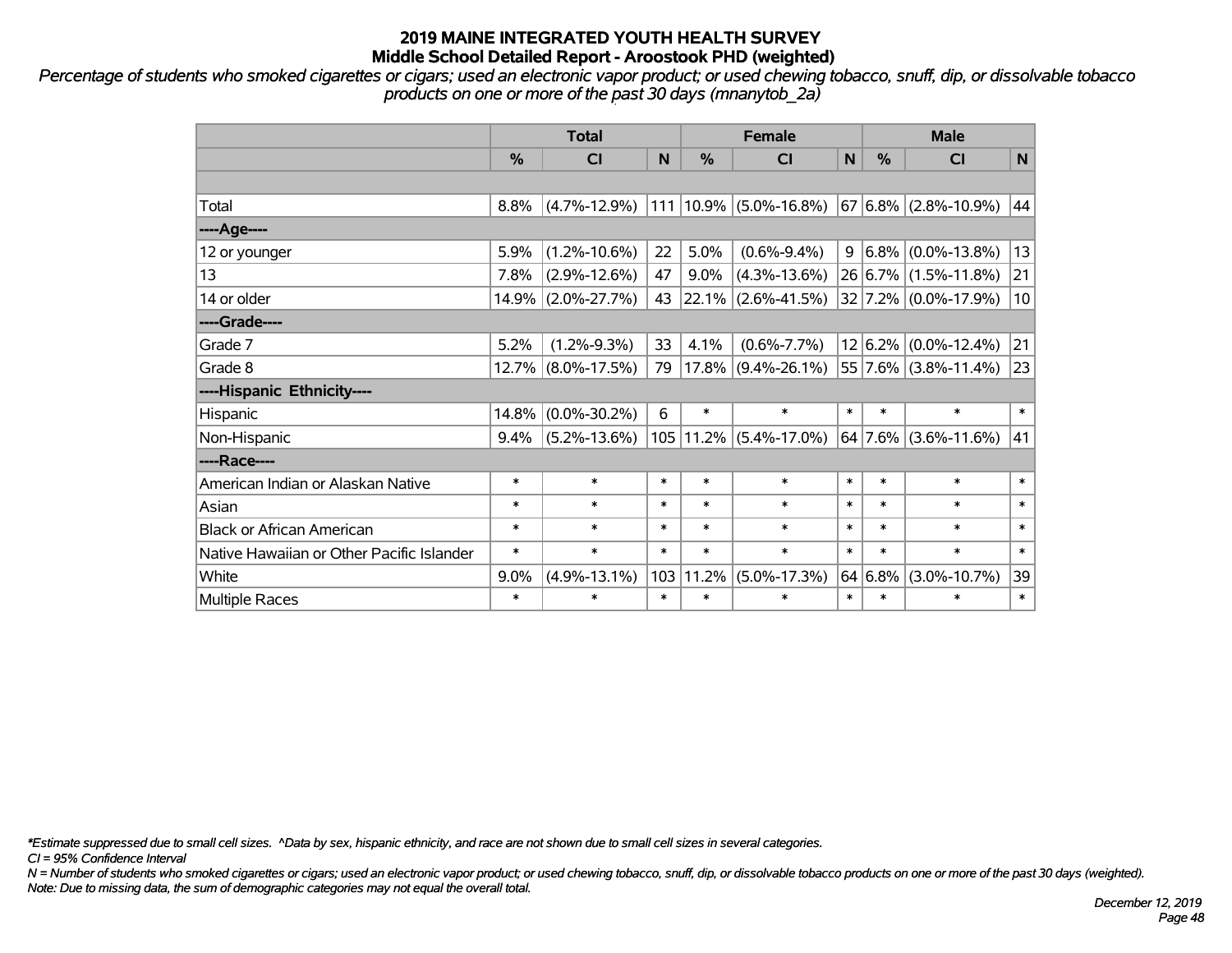*Percentage of students who smoked cigarettes or cigars; used an electronic vapor product with nicotine; or used chewing tobacco, snuff, dip, or dissolvable tobacco products on one or more of the past 30 days (mnanytob\_3)*

|                                           | <b>Total</b> |                    |        |         | <b>Female</b>        |        |               | <b>Male</b>              |        |  |  |
|-------------------------------------------|--------------|--------------------|--------|---------|----------------------|--------|---------------|--------------------------|--------|--|--|
|                                           | %            | <b>CI</b>          | N      | $\%$    | <b>CI</b>            | N      | $\frac{0}{0}$ | <b>CI</b>                | N      |  |  |
|                                           |              |                    |        |         |                      |        |               |                          |        |  |  |
| Total                                     | 5.8%         | $(3.0\% - 8.7\%)$  |        | 73 5.1% | $(3.0\% - 7.2\%)$    |        |               | $31 6.6\% $ (2.5%-10.7%) | 41     |  |  |
| ----Age----                               |              |                    |        |         |                      |        |               |                          |        |  |  |
| 12 or younger                             | 4.9%         | $(0.9\% - 8.9\%)$  | 18     | $\ast$  | $\ast$               | $\ast$ | $\ast$        | $\ast$                   | $\ast$ |  |  |
| 13                                        | 7.0%         | $(3.2\% - 10.9\%)$ |        |         | 42 7.2% (4.2%-10.1%) | 21     | 6.8%          | $(1.6\% - 12.1\%)$       | 21     |  |  |
| 14 or older                               | 4.7%         | $(1.1\% - 8.2\%)$  | 13     | $\ast$  | $\ast$               | $\ast$ | $\ast$        | $\ast$                   | $\ast$ |  |  |
| ----Grade----                             |              |                    |        |         |                      |        |               |                          |        |  |  |
| Grade 7                                   | 4.7%         | $(1.0\% - 8.3\%)$  |        | 29 2.9% | $(0.0\% - 5.7\%)$    | 8      | $6.3\%$       | $(0.0\% - 12.6\%)$       | 21     |  |  |
| Grade 8                                   | 7.2%         | $(4.6\% - 9.9\%)$  |        |         | 44 7.5% (4.3%-10.6%) |        |               | $23 7.0\% $ (4.0%-10.0%) | 21     |  |  |
| ----Hispanic Ethnicity----                |              |                    |        |         |                      |        |               |                          |        |  |  |
| Hispanic                                  | $\ast$       | $\ast$             | $\ast$ | $\ast$  | $\ast$               | $\ast$ | $\ast$        | $\ast$                   | $\ast$ |  |  |
| Non-Hispanic                              | 6.3%         | $(3.5\% - 9.0\%)$  |        | 69 5.3% | $(3.2\% - 7.4\%)$    |        | 30 7.3%       | $(3.3\% - 11.3\%)$       | 39     |  |  |
| ----Race----                              |              |                    |        |         |                      |        |               |                          |        |  |  |
| American Indian or Alaskan Native         | $\ast$       | $\ast$             | $\ast$ | $\ast$  | $\ast$               | $\ast$ | $\ast$        | $\ast$                   | $\ast$ |  |  |
| Asian                                     | $\ast$       | $\ast$             | $\ast$ | $\ast$  | $\ast$               | $\ast$ | $\ast$        | $\ast$                   | $\ast$ |  |  |
| <b>Black or African American</b>          | $\ast$       | $\ast$             | $\ast$ | $\ast$  | $\ast$               | $\ast$ | $\ast$        | $\ast$                   | $\ast$ |  |  |
| Native Hawaiian or Other Pacific Islander | $\ast$       | $\ast$             | $\ast$ | $\ast$  | $\ast$               | $\ast$ | $\ast$        | $\ast$                   | $\ast$ |  |  |
| White                                     | 5.9%         | $(3.1\% - 8.7\%)$  |        | 67 4.9% | $(2.5\% - 7.2\%)$    |        | 28 7.0%       | $(3.1\% - 10.8\%)$       | 39     |  |  |
| <b>Multiple Races</b>                     | $\ast$       | $\ast$             | $\ast$ | $\ast$  | $\ast$               | $\ast$ | $\ast$        | $\ast$                   | $\ast$ |  |  |

*\*Estimate suppressed due to small cell sizes. ^Data by sex, hispanic ethnicity, and race are not shown due to small cell sizes in several categories.*

*CI = 95% Confidence Interval*

*N = Number of students who smoked cigarettes or cigars; used an electronic vapor product with nicotine; or used chewing tobacco, snuff, dip, or dissolvable tobacco products on one or more of the past 30 days (weighted). Note: Due to missing data, the sum of demographic categories may not equal the overall total.*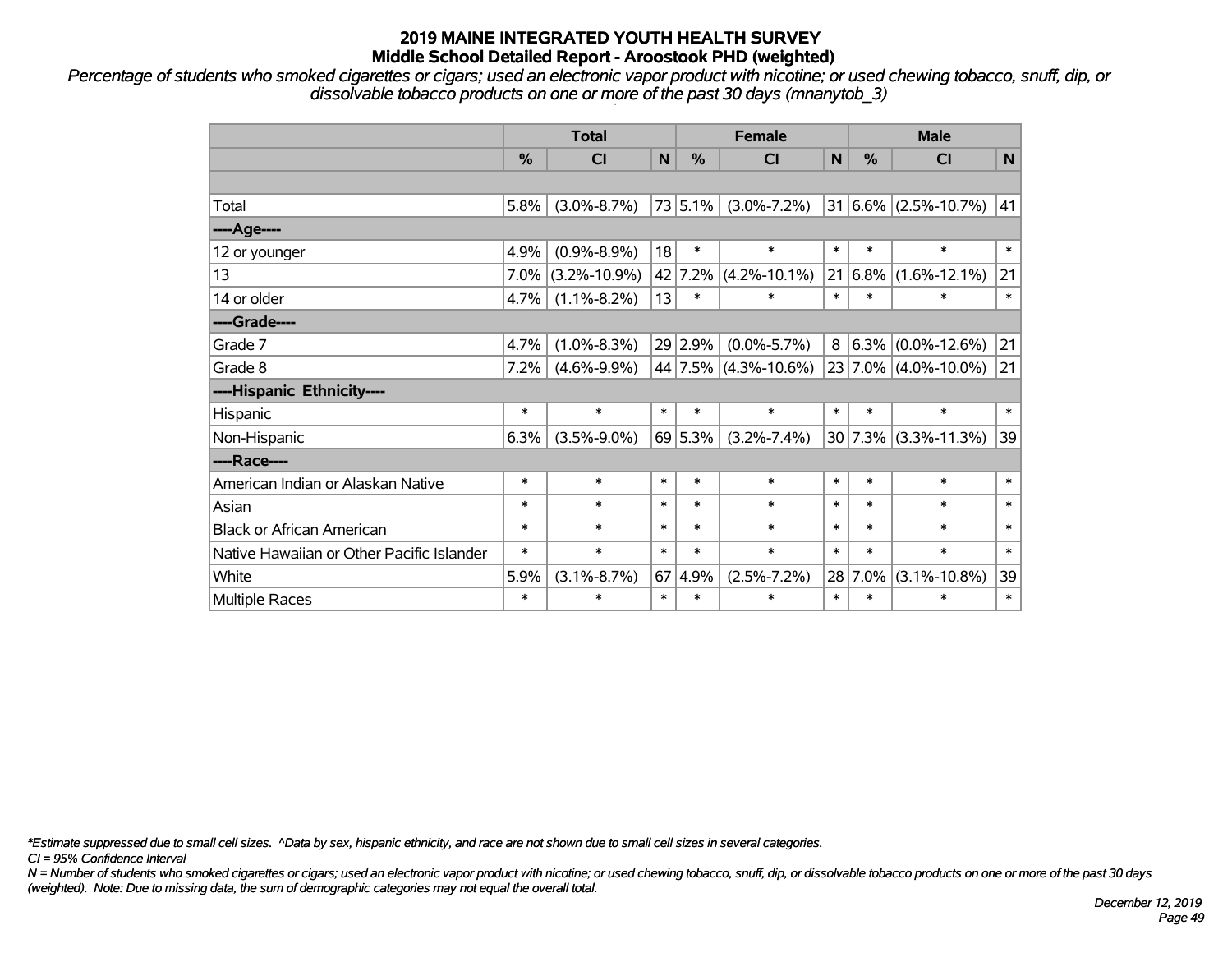#### **2019 MAINE INTEGRATED YOUTH HEALTH SURVEY Middle School Detailed Report - Aroostook PHD (weighted)** *Have you ever had a drink of alcohol, other than a few sips? (mn59a) Percentage of students who answered 'Yes'*

|                                           | <b>Total</b> |                        |        |          | <b>Female</b>           |        | <b>Male</b> |                             |        |  |
|-------------------------------------------|--------------|------------------------|--------|----------|-------------------------|--------|-------------|-----------------------------|--------|--|
|                                           | %            | CI                     | N      | %        | <b>CI</b>               | N      | %           | <b>CI</b>                   | N      |  |
|                                           |              |                        |        |          |                         |        |             |                             |        |  |
| Total                                     |              | $18.1\%$ (14.2%-22.1%) |        |          | 224 16.1% (12.5%-19.7%) |        |             | $ 96 19.6\% $ (14.2%-25.1%) | 123    |  |
| ----Age----                               |              |                        |        |          |                         |        |             |                             |        |  |
| 12 or younger                             | 12.6%        | $(9.5\% - 15.8\%)$     | 45     | 11.8%    | $(5.0\% - 18.5\%)$      | 21     | 13.6%       | $(6.8\% - 20.4\%)$          | 24     |  |
| 13                                        |              | 18.0% (14.1%-21.8%)    | 105    | 14.5%    | $(8.6\% - 20.5\%)$      |        | 41 20.8%    | $(15.7\% - 25.9\%)$         | 61     |  |
| 14 or older                               |              | 24.0% (11.4%-36.7%)    | 69     | 25.2%    | $(8.0\% - 42.4\%)$      |        |             | 34 23.0% (12.8%-33.2%)      | 36     |  |
| ----Grade----                             |              |                        |        |          |                         |        |             |                             |        |  |
| Grade 7                                   | 13.0%        | $(9.5\% - 16.6\%)$     | 80     | 10.8%    | $(5.3\% - 16.2\%)$      |        | 31 15.2%    | $(8.2\% - 22.2\%)$          | 48     |  |
| Grade 8                                   |              | 23.6% (17.6%-29.6%)    |        |          | 143 21.6% (13.9%-29.2%) |        |             | 63 24.4% (18.9%-29.9%)      | 75     |  |
| ----Hispanic Ethnicity----                |              |                        |        |          |                         |        |             |                             |        |  |
| Hispanic                                  | 25.2%        | $(8.6\% - 41.9\%)$     | 9      | $\ast$   | $\ast$                  | $\ast$ | $\ast$      | $\ast$                      | $\ast$ |  |
| Non-Hispanic                              |              | 19.0% (15.1%-23.0%)    | 208    | $16.8\%$ | $(12.8\% - 20.9\%)$     |        |             | 92 20.5% (14.4%-26.7%)      | 111    |  |
| ----Race----                              |              |                        |        |          |                         |        |             |                             |        |  |
| American Indian or Alaskan Native         | 41.0%        | $(12.8\% - 69.1\%)$    | 13     | $\ast$   | $\ast$                  | $\ast$ | $\ast$      | $\ast$                      | $\ast$ |  |
| Asian                                     | $\ast$       | $\ast$                 | $\ast$ | $\ast$   | $\ast$                  | $\ast$ | $\ast$      | $\ast$                      | $\ast$ |  |
| <b>Black or African American</b>          | $\ast$       | $\ast$                 | $\ast$ | $\ast$   | $\ast$                  | $\ast$ | $\ast$      | $\ast$                      | $\ast$ |  |
| Native Hawaiian or Other Pacific Islander | $\ast$       | $\ast$                 | $\ast$ | $\ast$   | $\ast$                  | $\ast$ | $\ast$      | $\ast$                      | $\ast$ |  |
| White                                     | 17.5%        | $(12.9\% - 22.2\%)$    | 196    | 15.3%    | $(10.8\% - 19.8\%)$     | 84     | 19.0%       | $(12.3\% - 25.7\%)$         | 107    |  |
| <b>Multiple Races</b>                     |              | 28.0% (20.5%-35.4%)    | 8      | $\ast$   | $\ast$                  | $\ast$ | $\ast$      | $\ast$                      | $\ast$ |  |

*\*Estimate suppressed due to small cell sizes. ^Data by sex, hispanic ethnicity, and race are not shown due to small cell sizes in several categories.*

*CI = 95% Confidence Interval*

*N = Number of students who answered 'Yes' (weighted). Note: Due to missing data, the sum of demographic categories may not equal the overall total.*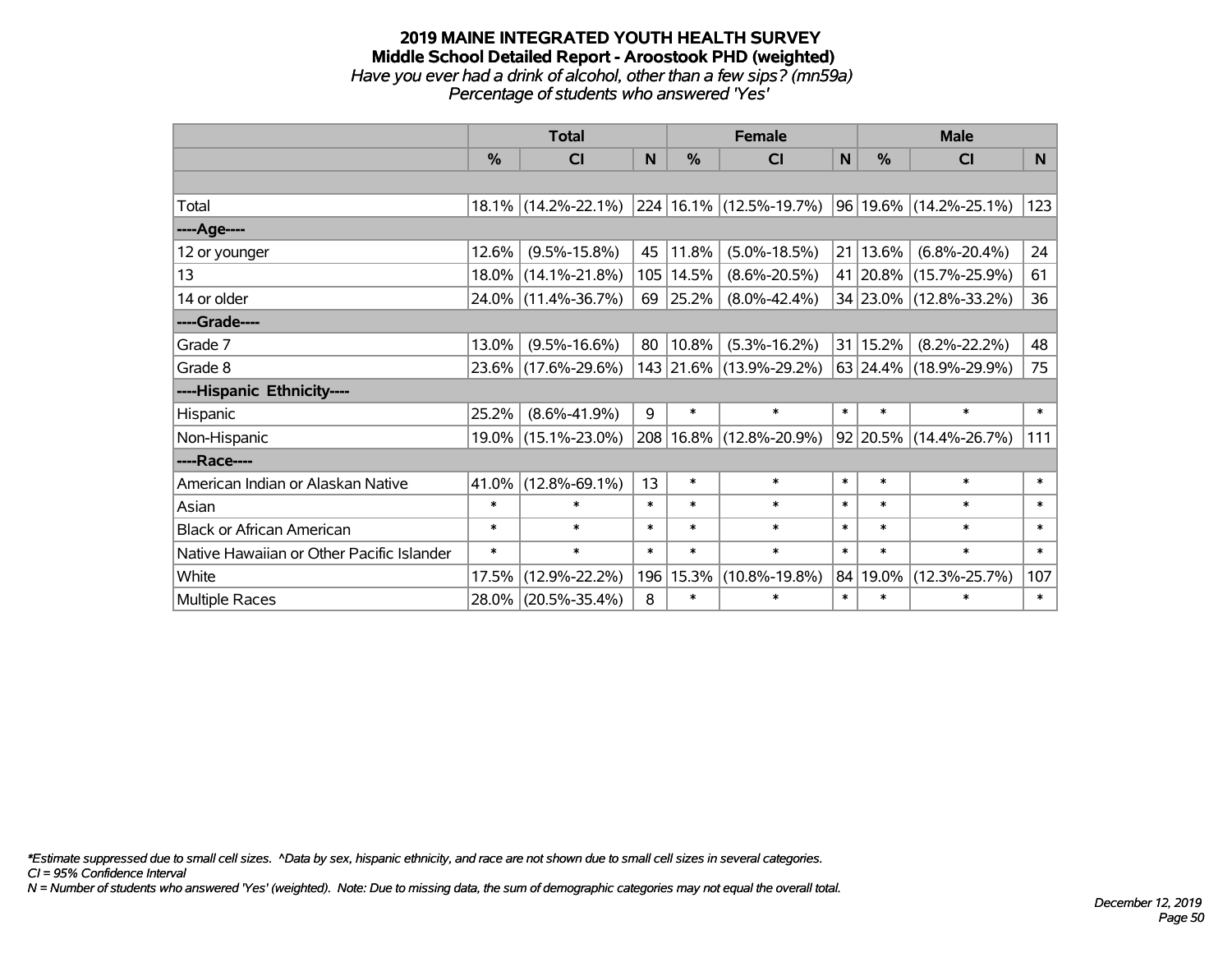*How old were you when you had your first drink of alcohol other than a few sips? (mn60)*

*Among students who have had more than a few sips of alcohol, the percentage of students who answered before age 11*

|                                           | <b>Total</b> |                     |                |               | <b>Female</b>               |        | <b>Male</b>   |                                  |        |  |
|-------------------------------------------|--------------|---------------------|----------------|---------------|-----------------------------|--------|---------------|----------------------------------|--------|--|
|                                           | %            | <b>CI</b>           | N <sub>1</sub> | $\frac{0}{0}$ | <b>CI</b>                   | N      | $\frac{0}{0}$ | <b>CI</b>                        | N      |  |
|                                           |              |                     |                |               |                             |        |               |                                  |        |  |
| Total                                     | 44.1%        | $(36.2\% - 51.9\%)$ |                |               | $ 95 33.7\% $ (16.9%-50.5%) |        |               | $ 32 50.4\% $ (40.5%-60.2%)      | 58     |  |
| ----Age----                               |              |                     |                |               |                             |        |               |                                  |        |  |
| 12 or younger                             | 63.8%        | $(42.7\% - 84.8\%)$ | 28             | $\ast$        | $\ast$                      | $\ast$ | $\ast$        | $\ast$                           | $\ast$ |  |
| 13                                        | 39.2%        | $(27.6\% - 50.9\%)$ |                | 41 32.5%      | $(15.9\% - 49.1\%)$         |        | 13 41.4%      | $(21.2\% - 61.5\%)$              | 25     |  |
| 14 or older                               |              | 36.8% (15.3%-58.3%) |                | 24 25.8%      | $(1.3\% - 50.4\%)$          |        |               | $9   48.2\%   (27.0\% - 69.4\%)$ | 16     |  |
| ----Grade----                             |              |                     |                |               |                             |        |               |                                  |        |  |
| Grade 7                                   | 52.3%        | $(40.6\% - 63.9\%)$ |                | 41 34.7%      | $(12.6\% - 56.9\%)$         | 11     |               | $64.0\%$ (44.2%-83.7%)           | 30     |  |
| Grade 8                                   |              | 39.7% (29.3%-50.0%) |                |               | 54 33.6% (15.5%-51.7%)      |        |               | $ 21 41.1\%  (28.6\% - 53.6\%)$  | 28     |  |
| ----Hispanic Ethnicity----                |              |                     |                |               |                             |        |               |                                  |        |  |
| Hispanic                                  | $\ast$       | $\ast$              | $\ast$         | $\ast$        | $\ast$                      | $\ast$ | $\ast$        | $\ast$                           | $\ast$ |  |
| Non-Hispanic                              | 43.5%        | $(34.6\% - 52.3\%)$ |                |               | 87 32.8% (13.6%-52.0%)      |        |               | 30 50.3% (38.6%-62.1%)           | 52     |  |
| ----Race----                              |              |                     |                |               |                             |        |               |                                  |        |  |
| American Indian or Alaskan Native         | $\ast$       | $\ast$              | $\ast$         | $\ast$        | $\ast$                      | $\ast$ | $\ast$        | $\ast$                           | $\ast$ |  |
| Asian                                     | $\ast$       | $\ast$              | $\ast$         | $\ast$        | $\ast$                      | $\ast$ | $\ast$        | $\ast$                           | $\ast$ |  |
| <b>Black or African American</b>          | $\ast$       | $\ast$              | $\ast$         | $\ast$        | $\ast$                      | $\ast$ | $\ast$        | $\ast$                           | $\ast$ |  |
| Native Hawaiian or Other Pacific Islander | $\ast$       | $\ast$              | $\ast$         | $\ast$        | $\ast$                      | $\ast$ | $\ast$        | $\ast$                           | $\ast$ |  |
| White                                     | 42.7%        | $(32.7\% - 52.7\%)$ |                | 82 34.0%      | $(14.3\% - 53.6\%)$         | 29     | 47.2%         | $(35.6\% - 58.8\%)$              | 48     |  |
| Multiple Races                            | $\ast$       | $\ast$              | $\ast$         | $\ast$        | *                           | $\ast$ | $\ast$        | $\ast$                           | $\ast$ |  |

*\*Estimate suppressed due to small cell sizes. ^Data by sex, hispanic ethnicity, and race are not shown due to small cell sizes in several categories.*

*CI = 95% Confidence Interval*

*N = Among students who have had more than a few sips of alcohol, the number of students who answered before age 11 (weighted). Note: Due to missing data, the sum of demographic categories may not equal the overall total.*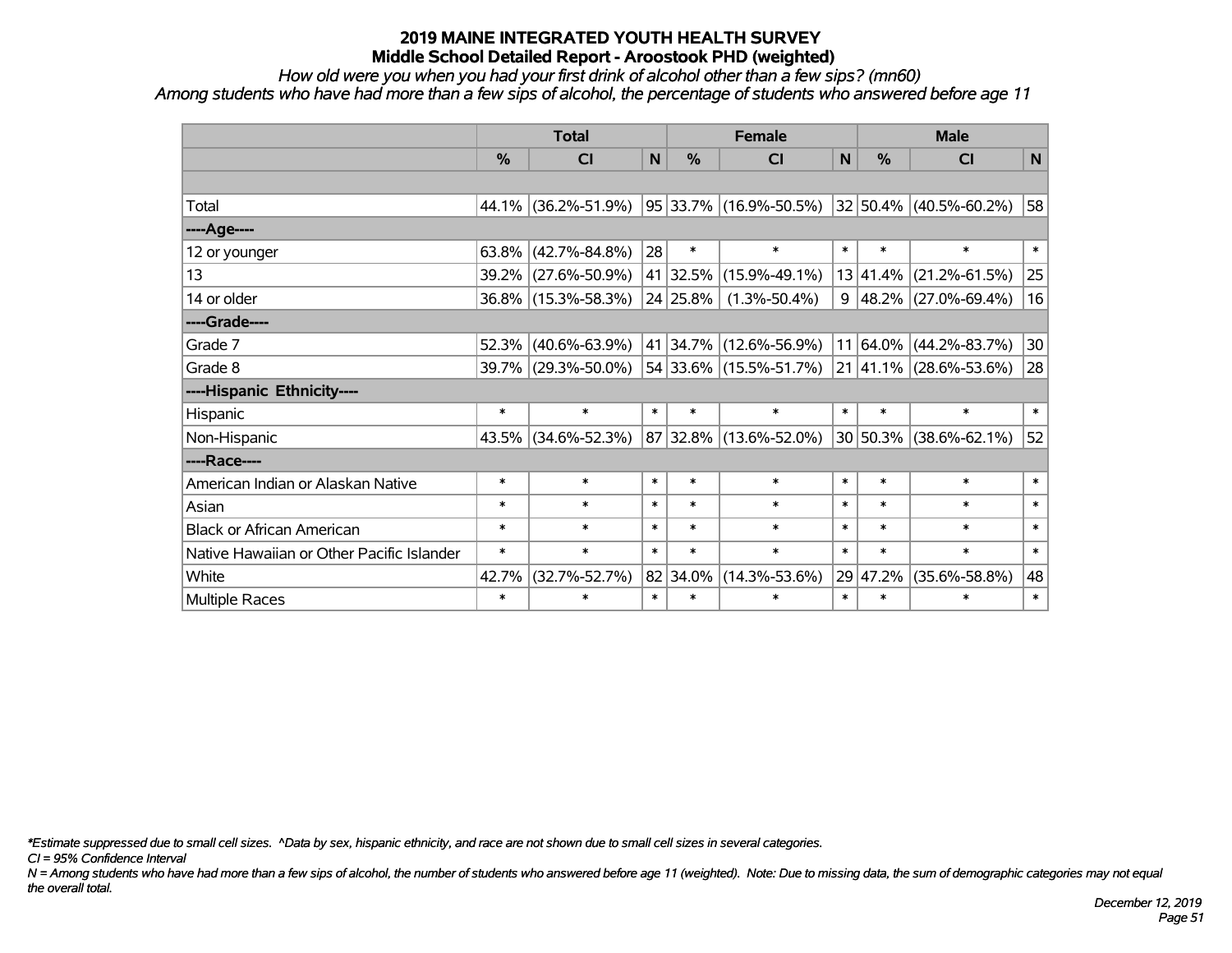#### **2019 MAINE INTEGRATED YOUTH HEALTH SURVEY Middle School Detailed Report - Aroostook PHD (weighted)** *How old were you when you had your first drink of alcohol other than a few sips? (mn60\_2) Percentage of students who answered before age 11*

|                                           | <b>Total</b>  |                    |        |         | <b>Female</b>             |                 | <b>Male</b> |                       |        |  |
|-------------------------------------------|---------------|--------------------|--------|---------|---------------------------|-----------------|-------------|-----------------------|--------|--|
|                                           | $\frac{0}{0}$ | CI                 | N      | %       | CI                        | $\mathbf N$     | %           | CI                    | N      |  |
|                                           |               |                    |        |         |                           |                 |             |                       |        |  |
| Total                                     | 8.0%          | $(7.2\% - 8.9\%)$  |        | 95 5.6% | $(3.2\% - 7.9\%)$         | 32              | 9.7%        | $(6.5\% - 13.0\%)$    | 58     |  |
| ----Age----                               |               |                    |        |         |                           |                 |             |                       |        |  |
| 12 or younger                             | 8.2%          | $(5.4\% - 11.1\%)$ |        |         | $ 28 5.8\% $ (1.3%-10.3%) |                 | 10 11.0%    | $(5.5\% - 16.4\%)$    | 17     |  |
| 13                                        | 7.3%          | $(5.5\% - 9.1\%)$  |        | 41 4.9% | $(2.0\% - 7.9\%)$         | 13              | 8.8%        | $(4.0\% - 13.6\%)$    | 25     |  |
| 14 or older                               | 8.5%          | $(4.6\% - 12.4\%)$ |        |         | $ 24 6.6\% $ (1.6%-11.5%) | 9               |             | $10.2\%$ (5.3%-15.2%) | 16     |  |
| ----Grade----                             |               |                    |        |         |                           |                 |             |                       |        |  |
| Grade 7                                   | 7.1%          | $(5.1\% - 9.1\%)$  |        | 41 3.9% | $(0.6\% - 7.2\%)$         | 11 <sup>1</sup> | 10.1%       | $(5.8\% - 14.4\%)$    | 30     |  |
| Grade 8                                   | 9.1%          | $(7.3\% - 10.9\%)$ |        | 54 7.3% | $(4.8\% - 9.8\%)$         | 21              | 9.4%        | $(5.7\% - 13.2\%)$    | 28     |  |
| ----Hispanic Ethnicity----                |               |                    |        |         |                           |                 |             |                       |        |  |
| Hispanic                                  | $\ast$        | $\ast$             | $\ast$ | $\ast$  | $\ast$                    | $\ast$          | $\ast$      | $\ast$                | $\ast$ |  |
| Non-Hispanic                              | 8.2%          | $(7.1\% - 9.4\%)$  |        | 87 5.7% | $(2.8\% - 8.6\%)$         |                 | 30 10.0%    | $(5.7\% - 14.3\%)$    | 52     |  |
| ----Race----                              |               |                    |        |         |                           |                 |             |                       |        |  |
| American Indian or Alaskan Native         | 21.7%         | $(6.2\% - 37.2\%)$ | 6      | $\ast$  | $\ast$                    | $\ast$          | $\ast$      | $\ast$                | $\ast$ |  |
| Asian                                     | $\ast$        | $\ast$             | $\ast$ | $\ast$  | $\ast$                    | $\ast$          | $\ast$      | $\ast$                | $\ast$ |  |
| <b>Black or African American</b>          | $\ast$        | $\ast$             | $\ast$ | $\ast$  | $\ast$                    | $\ast$          | $\ast$      | $\ast$                | $\ast$ |  |
| Native Hawaiian or Other Pacific Islander | $\ast$        | $\ast$             | $\ast$ | $\ast$  | $\ast$                    | $\ast$          | $\ast$      | $\ast$                | $\ast$ |  |
| White                                     | 7.5%          | $(6.4\% - 8.7\%)$  |        | 82 5.3% | $(2.5\% - 8.2\%)$         | 29              | 8.9%        | $(5.0\% - 12.7\%)$    | 48     |  |
| Multiple Races                            | $\ast$        | $\ast$             | $\ast$ | $\ast$  | $\ast$                    | $\ast$          | $\ast$      | $\ast$                | $\ast$ |  |

*\*Estimate suppressed due to small cell sizes. ^Data by sex, hispanic ethnicity, and race are not shown due to small cell sizes in several categories.*

*CI = 95% Confidence Interval*

*N = Number of students who answered before age 11 (weighted). Note: Due to missing data, the sum of demographic categories may not equal the overall total.*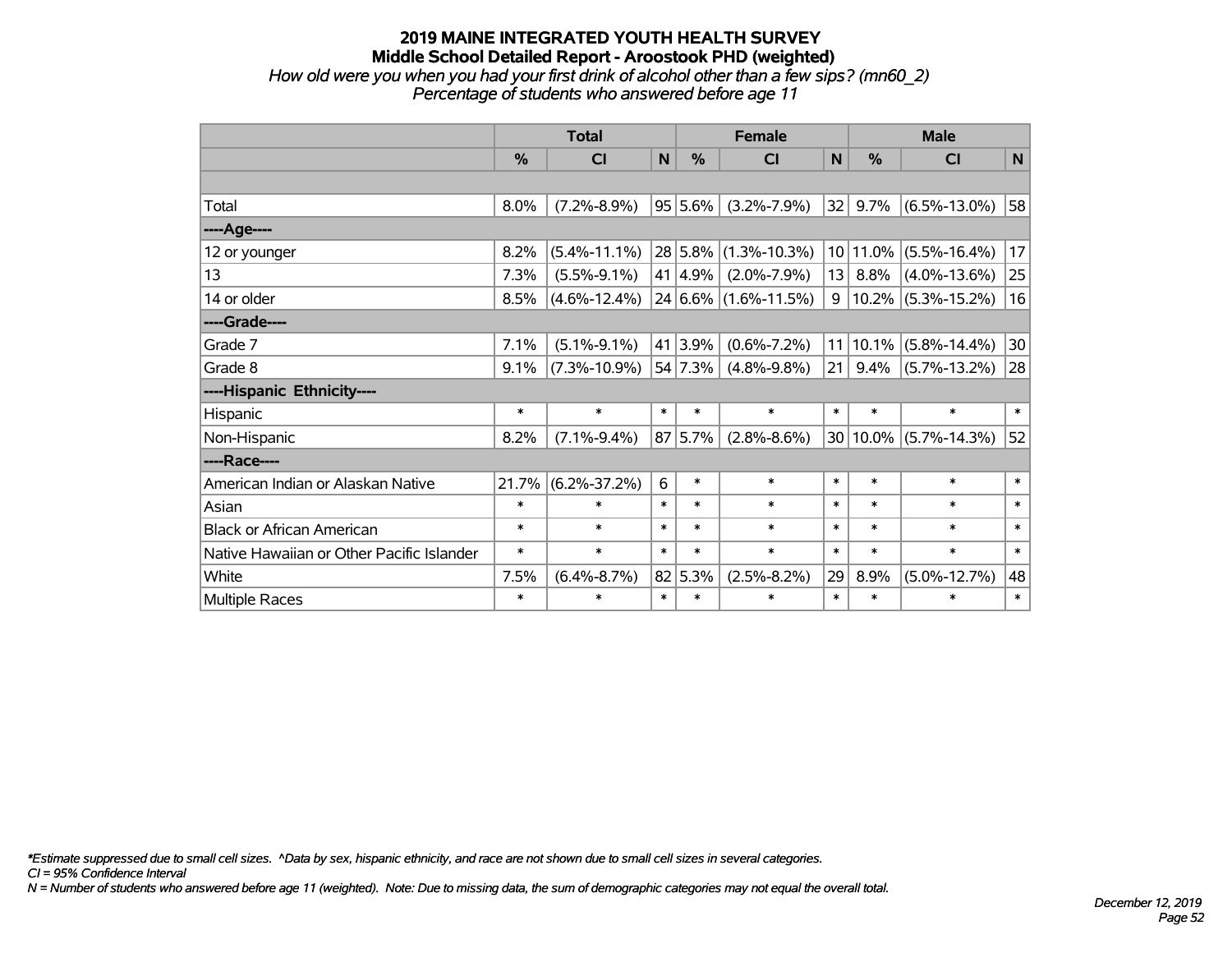#### **2019 MAINE INTEGRATED YOUTH HEALTH SURVEY Middle School Detailed Report - Aroostook PHD (weighted)** *During the past 30 days, on how many days did you have at least one drink of alcohol? (mn61)*

*Percentage of students who answered at least 1 day*

|                                           | <b>Total</b>  |                      |        | <b>Female</b> |                                              |        | <b>Male</b> |                          |        |  |
|-------------------------------------------|---------------|----------------------|--------|---------------|----------------------------------------------|--------|-------------|--------------------------|--------|--|
|                                           | $\frac{0}{2}$ | <b>CI</b>            | N      | $\frac{0}{0}$ | <b>CI</b>                                    | N      | $\%$        | <b>CI</b>                | N      |  |
|                                           |               |                      |        |               |                                              |        |             |                          |        |  |
| Total                                     | 5.0%          | $(2.9\% - 7.0\%)$    |        |               | $\vert$ 62 $\vert$ 5.3% $\vert$ (0.5%-10.0%) |        | 32 4.4%     | $(2.4\% - 6.3\%)$        | 28     |  |
| ----Age----                               |               |                      |        |               |                                              |        |             |                          |        |  |
| 12 or younger                             | 4.1%          | $(1.0\% - 7.2\%)$    | 15     | $\ast$        | $\ast$                                       | $\ast$ | $\ast$      | $\ast$                   | $\ast$ |  |
| 13                                        | 4.3%          | $(1.5\% - 7.0\%)$    |        | 25 3.3%       | $(0.0\% - 7.0\%)$                            |        | 10 4.4%     | $(0.6\% - 8.3\%)$        | 13     |  |
| 14 or older                               |               | $7.5\%$ (1.2%-13.7%) |        |               | $22 9.0\% $ (0.0%-21.9%)                     |        |             | $13 6.1\% $ (0.3%-11.9%) | 10     |  |
| ----Grade----                             |               |                      |        |               |                                              |        |             |                          |        |  |
| Grade 7                                   | 3.5%          | $(2.0\% - 5.1\%)$    |        | 22 3.6%       | $(0.4\% - 6.8\%)$                            | 11     | 3.5%        | $(0.6\% - 6.4\%)$        | 11     |  |
| Grade 8                                   | 6.4%          | $(3.0\% - 9.7\%)$    |        |               | $ 40 6.8\% $ (0.0%-15.6%)                    |        | 21 5.3%     | $(1.6\% - 9.0\%)$        | 17     |  |
| ----Hispanic Ethnicity----                |               |                      |        |               |                                              |        |             |                          |        |  |
| Hispanic                                  | $\ast$        | $\ast$               | $\ast$ | $\ast$        | $\ast$                                       | $\ast$ | $\ast$      | $\ast$                   | $\ast$ |  |
| Non-Hispanic                              | 5.1%          | $(2.7\% - 7.5\%)$    |        |               | 56 5.7% (0.6%-10.8%)                         |        | 32 4.0%     | $(2.0\% - 6.0\%)$        | 22     |  |
| ----Race----                              |               |                      |        |               |                                              |        |             |                          |        |  |
| American Indian or Alaskan Native         | $\ast$        | $\ast$               | $\ast$ | $\ast$        | $\ast$                                       | $\ast$ | $\ast$      | $\ast$                   | $\ast$ |  |
| Asian                                     | $\ast$        | $\ast$               | $\ast$ | $\ast$        | $\ast$                                       | $\ast$ | $\ast$      | $\ast$                   | $\ast$ |  |
| <b>Black or African American</b>          | $\ast$        | $\ast$               | $\ast$ | $\ast$        | $\ast$                                       | $\ast$ | $\ast$      | $\ast$                   | $\ast$ |  |
| Native Hawaiian or Other Pacific Islander | $\ast$        | $\ast$               | $\ast$ | $\ast$        | $\ast$                                       | $\ast$ | $\ast$      | $\ast$                   | $\ast$ |  |
| White                                     | 4.7%          | $(2.4\% - 7.0\%)$    |        | 54 5.0%       | $(0.1\% - 9.9\%)$                            |        | 28 4.0%     | $(2.3\% - 5.7\%)$        | 23     |  |
| Multiple Races                            | $\ast$        | $\ast$               | $\ast$ | $\ast$        | $\ast$                                       | $\ast$ | $\ast$      | $\ast$                   | $\ast$ |  |

*\*Estimate suppressed due to small cell sizes. ^Data by sex, hispanic ethnicity, and race are not shown due to small cell sizes in several categories.*

*CI = 95% Confidence Interval*

*N = Number of students who answered at least 1 day (weighted). Note: Due to missing data, the sum of demographic categories may not equal the overall total.*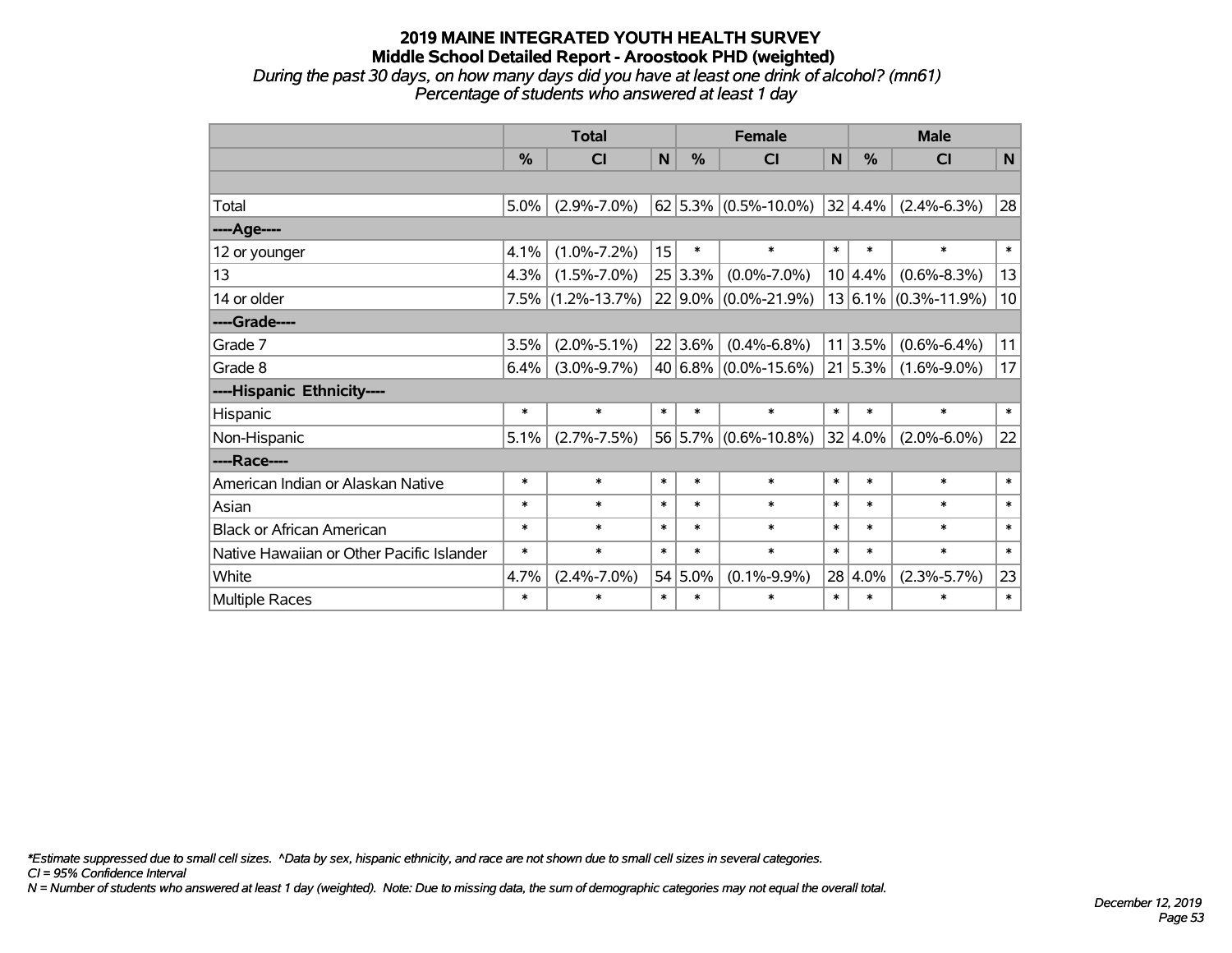*During the past 30 days, on how many days did you have 5 or more drinks of alcohol in a row, that is, within a couple of hours? (mn62a) Percentage of students who answered at least 1 day*

|                                           | <b>Total</b> |                     |             | <b>Female</b> |                         |        | <b>Male</b> |                         |                |  |
|-------------------------------------------|--------------|---------------------|-------------|---------------|-------------------------|--------|-------------|-------------------------|----------------|--|
|                                           | %            | <b>CI</b>           | $\mathbf N$ | %             | <b>CI</b>               | N      | %           | <b>CI</b>               | N              |  |
|                                           |              |                     |             |               |                         |        |             |                         |                |  |
| Total                                     |              | $2.1\%$ (1.2%-3.0%) |             |               | $28 2.7\% $ (0.5%-4.8%) |        |             | $17 1.7\% $ (0.7%-2.7%) | 11             |  |
| ----Age----                               |              |                     |             |               |                         |        |             |                         |                |  |
| 12 or younger                             | 3.4%         | $(0.5\% - 6.3\%)$   | 13          | $\ast$        | $\ast$                  | $\ast$ | $\ast$      | $\ast$                  | $\ast$         |  |
| 13                                        |              | $1.0\%$ (0.0%-2.1%) | 6           | $\ast$        | $\ast$                  | $\ast$ | $\ast$      | $\ast$                  | $\ast$         |  |
| 14 or older                               |              | $3.0\%$ (0.3%-5.8%) | 9           | $\ast$        | $\ast$                  | $\ast$ | $\ast$      | $\ast$                  | $\ast$         |  |
| ----Grade----                             |              |                     |             |               |                         |        |             |                         |                |  |
| Grade 7                                   | $2.4\%$      | $(1.1\% - 3.6\%)$   |             | 15 2.5%       | $(0.0\% - 5.3\%)$       | 8      | $ 2.2\% $   | $(0.4\% - 4.1\%)$       | 7              |  |
| Grade 8                                   |              | $2.0\%$ (0.6%-3.4%) | 13          | $\ast$        | *                       | $\ast$ | $\ast$      | $\ast$                  | $\ast$         |  |
| ----Hispanic Ethnicity----                |              |                     |             |               |                         |        |             |                         |                |  |
| Hispanic                                  | $\ast$       | $\ast$              | $\ast$      | $\ast$        | $\ast$                  | $\ast$ | $\ast$      | $\ast$                  | $\ast$         |  |
| Non-Hispanic                              | $ 2.1\% $    | $(1.0\% - 3.2\%)$   |             |               | 24 2.9% (0.6%-5.3%)     |        |             | $17 1.3\% $ (0.3%-2.3%) | $\overline{7}$ |  |
| ----Race----                              |              |                     |             |               |                         |        |             |                         |                |  |
| American Indian or Alaskan Native         | $\ast$       | $\ast$              | $\ast$      | $\ast$        | $\ast$                  | $\ast$ | $\ast$      | $\ast$                  | $\ast$         |  |
| Asian                                     | $\ast$       | $\ast$              | $\ast$      | $\ast$        | $\ast$                  | $\ast$ | $\ast$      | $\ast$                  | $\ast$         |  |
| <b>Black or African American</b>          | $\ast$       | $\ast$              | $\ast$      | $\ast$        | $\ast$                  | $\ast$ | $\ast$      | $\ast$                  | $\ast$         |  |
| Native Hawaiian or Other Pacific Islander | $\ast$       | $\ast$              | $\ast$      | $\ast$        | $\ast$                  | $\ast$ | $\ast$      | $\ast$                  | $\ast$         |  |
| White                                     | 2.0%         | $(1.1\% - 2.8\%)$   | 23          | 2.5%          | $(0.5\% - 4.6\%)$       | 15     | 1.4%        | $(0.5\% - 2.4\%)$       | 9              |  |
| Multiple Races                            | $\ast$       | $\ast$              | $\ast$      | $\ast$        | *                       | $\ast$ | $\ast$      | $\ast$                  | $\ast$         |  |

*\*Estimate suppressed due to small cell sizes. ^Data by sex, hispanic ethnicity, and race are not shown due to small cell sizes in several categories.*

*CI = 95% Confidence Interval*

*N = Number of students who answered at least 1 day (weighted). Note: Due to missing data, the sum of demographic categories may not equal the overall total.*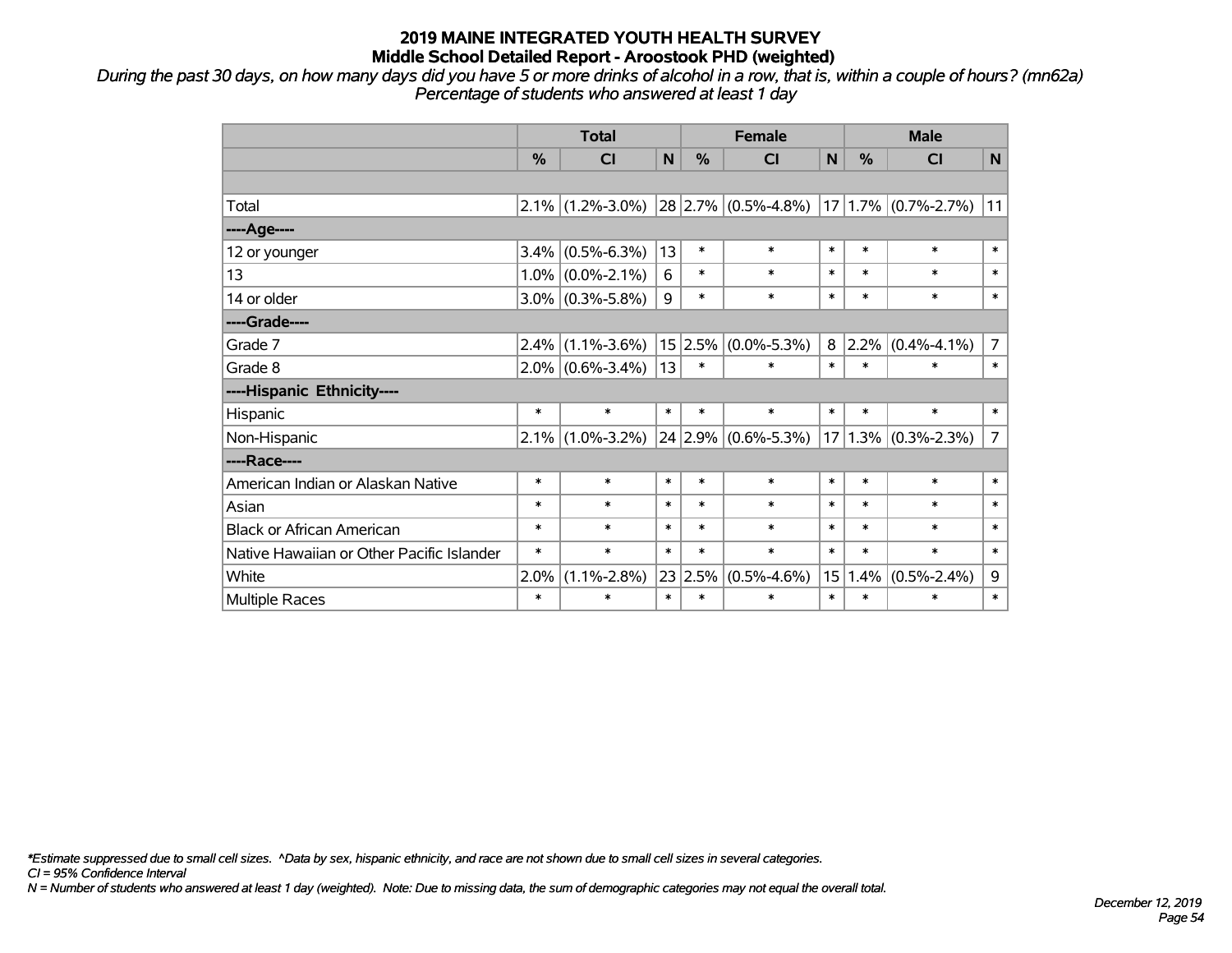*During the past 30 days, how did you usually get the alcohol you drank? (mn63b)*

*Among students who reported alcohol use during the past 30 days, the percentage of students who answered 'Someone gave it to me'*

|                                           | <b>Total</b>  |                     | <b>Female</b>   |               |                       | <b>Male</b>    |        |                     |                |
|-------------------------------------------|---------------|---------------------|-----------------|---------------|-----------------------|----------------|--------|---------------------|----------------|
|                                           | $\frac{0}{0}$ | <b>CI</b>           | $\mathsf{N}$    | $\frac{0}{0}$ | <b>CI</b>             | N              | %      | <b>CI</b>           | N              |
|                                           |               |                     |                 |               |                       |                |        |                     |                |
| Total                                     | $30.0\%$      | $(14.2\% - 45.8\%)$ |                 |               | 19 24.0% (7.2%-40.9%) | 8              |        | 39.4% (14.1%-64.7%) | 11             |
| ----Age----                               |               |                     |                 |               |                       |                |        |                     |                |
| 12 or younger                             | 48.9%         | $(5.9\% - 92.0\%)$  | $\overline{7}$  | $\ast$        | $\ast$                | $\ast$         | $\ast$ | $\ast$              | $\ast$         |
| 13                                        | 26.5%         | $(3.5\% - 49.5\%)$  | 7               | $\ast$        | $\ast$                | $\ast$         | $\ast$ | $\ast$              | $\ast$         |
| 14 or older                               | $\ast$        | $\ast$              | $\ast$          | $\ast$        | $\ast$                | $\ast$         | $\ast$ | $\ast$              | $\ast$         |
| ----Grade----                             |               |                     |                 |               |                       |                |        |                     |                |
| Grade 7                                   | 44.5%         | $(17.3\% - 71.7\%)$ | 10 <sup>1</sup> | $\ast$        | $\ast$                | $\ast$         | $\ast$ | $\ast$              | $\ast$         |
| Grade 8                                   | $20.6\%$      | $(4.1\% - 37.1\%)$  | 8               | $\ast$        | $\ast$                | $\ast$         | $\ast$ | $\ast$              | $\ast$         |
| ----Hispanic Ethnicity----                |               |                     |                 |               |                       |                |        |                     |                |
| Hispanic                                  | $\ast$        | $\ast$              | $\ast$          | $\ast$        | $\ast$                | $\ast$         | $\ast$ | $\ast$              | $\ast$         |
| Non-Hispanic                              | 26.7%         | $(11.4\% - 42.1\%)$ |                 |               | 15 24.0% (7.2%-40.9%) | 8              |        | 33.5% (11.8%-55.3%) | $\overline{7}$ |
| ----Race----                              |               |                     |                 |               |                       |                |        |                     |                |
| American Indian or Alaskan Native         | $\ast$        | $\ast$              | $\ast$          | $\ast$        | $\ast$                | $\ast$         | $\ast$ | $\ast$              | $\ast$         |
| Asian                                     | $\ast$        | $\ast$              | $\ast$          | $\ast$        | $\ast$                | $\ast$         | $\ast$ | $\ast$              | $\ast$         |
| <b>Black or African American</b>          | $\ast$        | $\ast$              | $\ast$          | $\ast$        | $\ast$                | $\ast$         | $\ast$ | $\ast$              | $\ast$         |
| Native Hawaiian or Other Pacific Islander | $\ast$        | $\ast$              | $\ast$          | $\ast$        | $\ast$                | $\ast$         | $\ast$ | $\ast$              | $\ast$         |
| White                                     | 28.8%         | $(14.2\% - 43.4\%)$ |                 | 15 24.5%      | $(7.1\% - 41.9\%)$    | $\overline{7}$ | 37.2%  | $(18.6\% - 55.8\%)$ | 9              |
| Multiple Races                            | $\ast$        | $\ast$              | $\ast$          | $\ast$        | $\ast$                | $\ast$         | $\ast$ | $\ast$              | $\ast$         |

*\*Estimate suppressed due to small cell sizes. ^Data by sex, hispanic ethnicity, and race are not shown due to small cell sizes in several categories.*

*CI = 95% Confidence Interval*

*N = Among students who reported alcohol use during the past 30 days, the number of students who answered 'Someone gave it to me' (weighted). Note: Due to missing data, the sum of demographic categories may not equal the overall total.*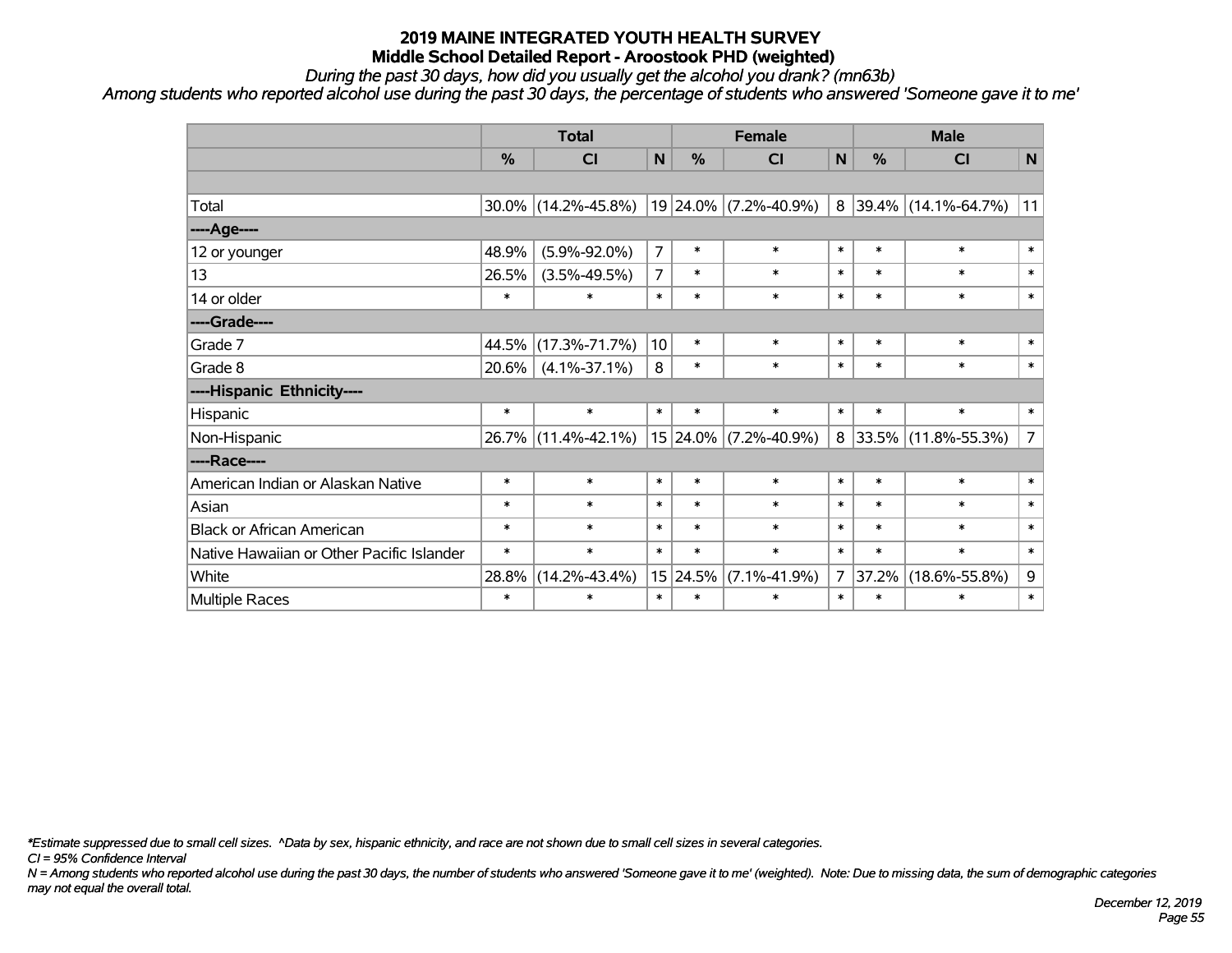#### **2019 MAINE INTEGRATED YOUTH HEALTH SURVEY Middle School Detailed Report - Aroostook PHD (weighted)** *If you wanted to get some alcohol, how easy would it be for you to get some? (mn64) Percentage of students who answered 'Sort of easy' or 'Very easy'*

|                                           | <b>Total</b> |                        |        | <b>Female</b> | <b>Male</b>                  |        |           |                         |        |
|-------------------------------------------|--------------|------------------------|--------|---------------|------------------------------|--------|-----------|-------------------------|--------|
|                                           | %            | CI                     | N      | $\frac{0}{0}$ | <b>CI</b>                    | N      | %         | <b>CI</b>               | N      |
|                                           |              |                        |        |               |                              |        |           |                         |        |
| Total                                     |              | $31.2\%$ (24.5%-38.0%) |        |               | $ 403 29.5\% $ (21.3%-37.6%) |        |           | 183 32.9% (25.3%-40.6%) | 216    |
| ----Age----                               |              |                        |        |               |                              |        |           |                         |        |
| 12 or younger                             | 28.0%        | $(18.0\% - 38.1\%)$    |        |               | 103 27.2% (16.0%-38.5%)      | 51     | 28.5%     | $(15.2\% - 41.9\%)$     | 51     |
| 13                                        |              | $30.0\%$ (23.2%-36.8%) |        |               | 181 28.0% (20.8%-35.3%)      | 81     |           | $32.3\%$ (23.2%-41.5%)  | 101    |
| 14 or older                               |              | $36.6\%$ (24.5%-48.7%) |        |               | $114$ 35.2% (16.8%-53.5%)    |        |           | 52 38.0% (28.9%-47.0%)  | 62     |
| ----Grade----                             |              |                        |        |               |                              |        |           |                         |        |
| Grade 7                                   | 27.7%        | $(19.3\% - 36.1\%)$    |        |               | 175 26.5% (17.1%-35.8%)      | 80     | 29.1%     | $(17.8\% - 40.4\%)$     | 95     |
| Grade 8                                   |              | 35.2% (28.8%-41.6%)    |        |               | 227 33.1% (23.9%-42.3%)      |        |           | 104 37.0% (29.8%-44.2%) | 120    |
| ----Hispanic Ethnicity----                |              |                        |        |               |                              |        |           |                         |        |
| Hispanic                                  | 50.0%        | $(31.5\% - 68.5\%)$    | 20     |               | $ 41.5\% $ (21.5%-61.4%)     | 8      | 56.2%     | $(27.7\% - 84.7\%)$     | 11     |
| Non-Hispanic                              |              | $30.9\%$ (23.9%-37.9%) |        |               | 351 29.5% (20.2%-38.9%)      |        |           | 168 32.1% (25.2%-38.9%) | 181    |
| ----Race----                              |              |                        |        |               |                              |        |           |                         |        |
| American Indian or Alaskan Native         | $30.0\%$     | $(16.8\% - 43.3\%)$    | 11     | $\ast$        | $\ast$                       | $\ast$ | $\ast$    | $\ast$                  | $\ast$ |
| Asian                                     | $\ast$       | $\ast$                 | $\ast$ | $\ast$        | $\ast$                       | $\ast$ | $\ast$    | $\ast$                  | $\ast$ |
| <b>Black or African American</b>          | $\ast$       | $\ast$                 | $\ast$ | $\ast$        | $\ast$                       | $\ast$ | $\ast$    | $\ast$                  | $\ast$ |
| Native Hawaiian or Other Pacific Islander | $\ast$       | $\ast$                 | $\ast$ | $\ast$        | $\ast$                       | $\ast$ | $\ast$    | $\ast$                  | $\ast$ |
| White                                     | 31.1%        | $(23.9\% - 38.2\%)$    | 361    | $ 28.7\% $    | $(20.2\% - 37.2\%)$          |        | 164 33.2% | $(25.0\% - 41.3\%)$     | 194    |
| Multiple Races                            |              | 44.1% (28.3%-59.8%)    | 18     |               | $ 63.5\% $ (42.9%-84.1%)     |        | 12 31.2%  | $(2.8\% - 59.6\%)$      | 6      |

*\*Estimate suppressed due to small cell sizes. ^Data by sex, hispanic ethnicity, and race are not shown due to small cell sizes in several categories.*

*CI = 95% Confidence Interval*

*N = Number of students who answered 'Sort of easy' or 'Very easy' (weighted). Note: Due to missing data, the sum of demographic categories may not equal the overall total.*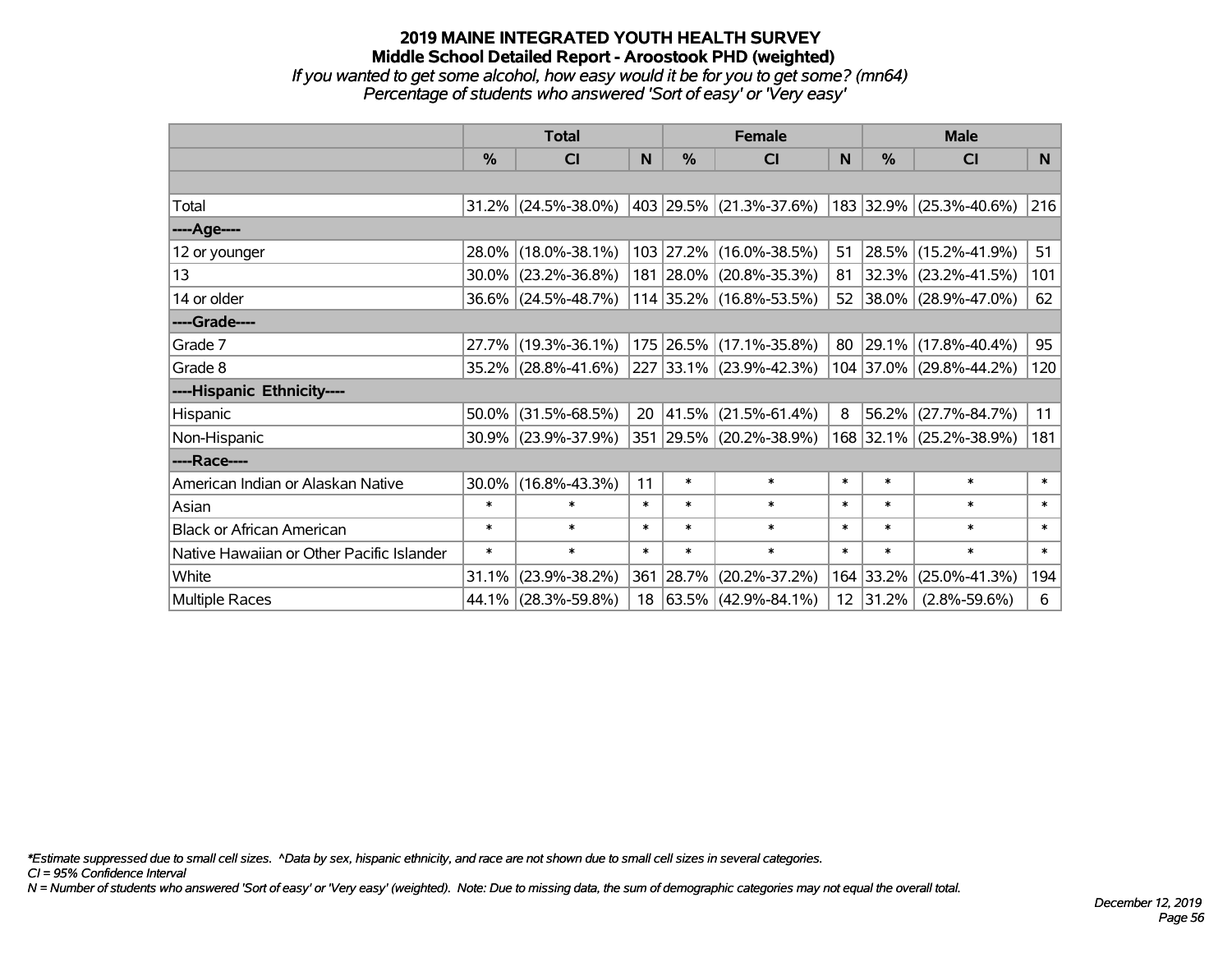*If you drank some alcohol without your parents' permission, would you be caught by your parents? (mn66) Percentage of students who answered 'Probably not' or 'Definitely not'*

|                                           | <b>Total</b> |                     |        | <b>Female</b> | <b>Male</b>                      |          |                  |                             |                |
|-------------------------------------------|--------------|---------------------|--------|---------------|----------------------------------|----------|------------------|-----------------------------|----------------|
|                                           | %            | CI                  | N      | $\frac{0}{0}$ | CI                               | <b>N</b> | %                | <b>CI</b>                   | N              |
|                                           |              |                     |        |               |                                  |          |                  |                             |                |
| Total                                     |              | 19.3% (14.7%-23.9%) |        |               | 249 18.1% (12.4%-23.7%)          |          |                  | 112 20.0% (14.7%-25.3%)     | 131            |
| ----Age----                               |              |                     |        |               |                                  |          |                  |                             |                |
| 12 or younger                             | $14.7\%$     | $(10.1\% - 19.3\%)$ |        | 54   15.4%    | $(8.0\% - 22.8\%)$               | 29       | 14.0%            | $(6.7\% - 21.3\%)$          | 25             |
| 13                                        |              | 17.8% (10.6%-25.0%) |        | 108   14.7%   | $(9.2\% - 20.2\%)$               | 43       |                  | 20.2% (10.0%-30.4%)         | 63             |
| 14 or older                               |              | 26.5% (17.9%-35.1%) |        |               | 82   28.0%   $(10.0\% - 46.1\%)$ | 41       |                  | $25.1\%$ (20.1%-30.1%)      | 41             |
| ----Grade----                             |              |                     |        |               |                                  |          |                  |                             |                |
| Grade 7                                   | $16.4\%$     | $(11.2\% - 21.5\%)$ |        | 103 14.6%     | $(9.0\% - 20.2\%)$               | 44       | 18.1%            | $(10.8\% - 25.5\%)$         | 59             |
| Grade 8                                   |              | 22.5% (16.8%-28.2%) |        |               | 145 21.8% (13.5%-30.0%)          |          |                  | 68 22.0% (17.2%-26.9%)      | 72             |
| ----Hispanic Ethnicity----                |              |                     |        |               |                                  |          |                  |                             |                |
| Hispanic                                  | 43.3%        | $(26.6\% - 60.1\%)$ |        |               | $18$   51.1%   (27.1%-75.2%)     |          | $10 \mid 37.2\%$ | $(15.8\% - 58.6\%)$         | $\overline{7}$ |
| Non-Hispanic                              |              | 19.2% (14.4%-23.9%) |        |               | 218 18.0% (12.2%-23.8%)          |          |                  | 102   19.6%   (14.1%-25.1%) | 112            |
| ----Race----                              |              |                     |        |               |                                  |          |                  |                             |                |
| American Indian or Alaskan Native         |              | 29.3% (15.9%-42.7%) | 11     | $\ast$        | $\ast$                           | $\ast$   | $\ast$           | $\ast$                      | $\ast$         |
| Asian                                     | $\ast$       | $\ast$              | $\ast$ | $\ast$        | $\ast$                           | $\ast$   | $\ast$           | $\ast$                      | $\ast$         |
| <b>Black or African American</b>          | $\ast$       | $\ast$              | $\ast$ | $\ast$        | $\ast$                           | $\ast$   | $\ast$           | $\ast$                      | $\ast$         |
| Native Hawaiian or Other Pacific Islander | $\ast$       | $\ast$              | $\ast$ | $\ast$        | $\ast$                           | $\ast$   | $\ast$           | $\ast$                      | $\ast$         |
| White                                     | 18.6%        | $(13.7\% - 23.6\%)$ | 217    | 17.0%         | $(11.1\% - 22.8\%)$              | 97       | 19.6%            | $(14.0\% - 25.3\%)$         | 115            |
| Multiple Races                            |              | 33.2% (19.6%-46.8%) | 13     | $\ast$        | $\ast$                           | $\ast$   | $\ast$           | $\ast$                      | $\ast$         |

*\*Estimate suppressed due to small cell sizes. ^Data by sex, hispanic ethnicity, and race are not shown due to small cell sizes in several categories.*

*CI = 95% Confidence Interval*

*N = Number of students who answered 'Probably not' or 'Definitely not' (weighted). Note: Due to missing data, the sum of demographic categories may not equal the overall total.*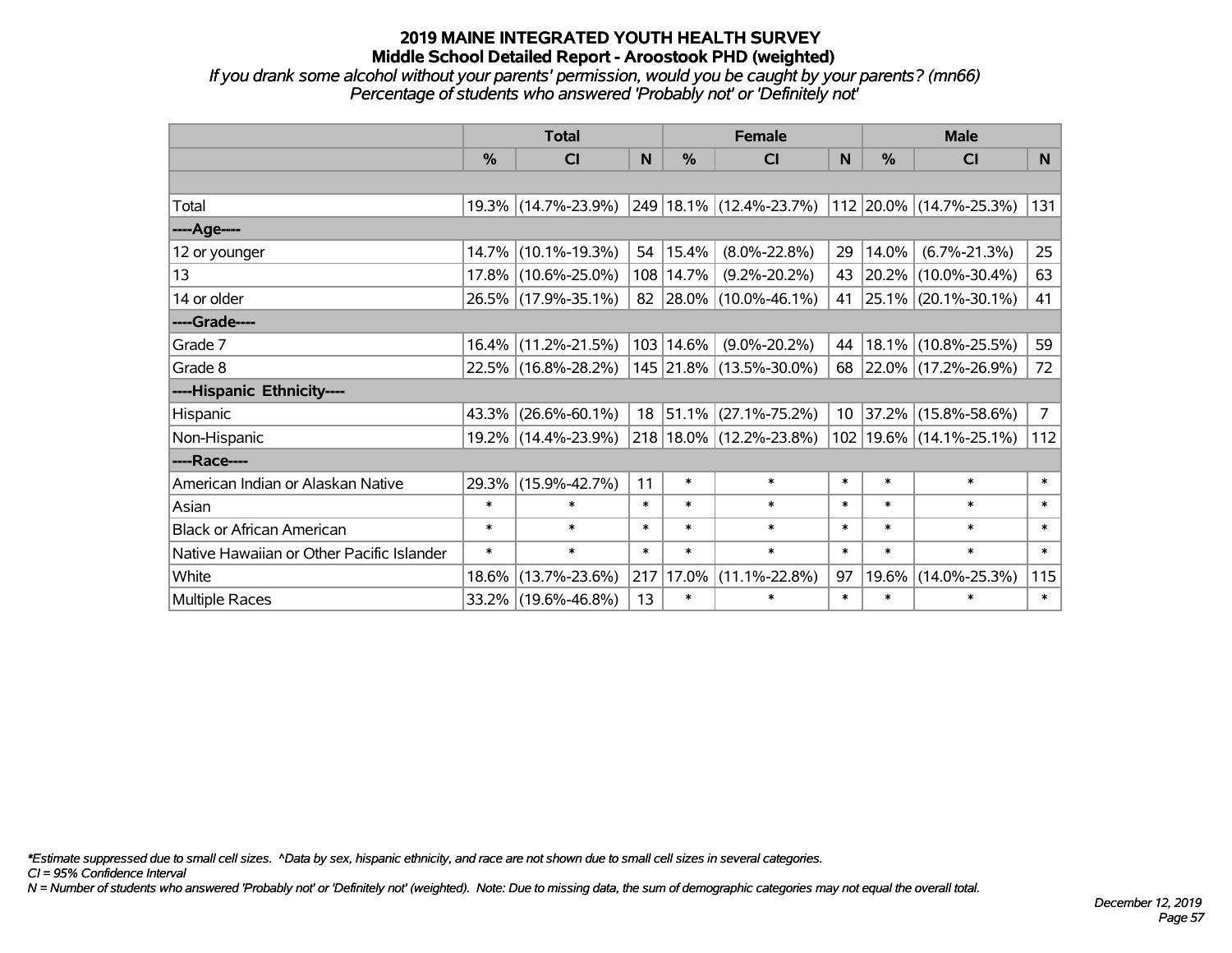*How much do you think people risk harming themselves (physically or in other ways) if they have 1 or 2 drinks of an alcoholic beverage nearly every day? (mn67b)*

*Percentage of students who answered 'No risk' or 'Slight risk'*

|                                           | <b>Total</b> |                        |        | <b>Female</b> |                         |           | <b>Male</b>   |                         |        |  |
|-------------------------------------------|--------------|------------------------|--------|---------------|-------------------------|-----------|---------------|-------------------------|--------|--|
|                                           | %            | <b>CI</b>              | N      | $\%$          | <b>CI</b>               | N         | $\frac{0}{0}$ | <b>CI</b>               | N.     |  |
|                                           |              |                        |        |               |                         |           |               |                         |        |  |
| Total                                     |              | 34.2% (29.3%-39.0%)    |        |               | 442 32.8% (26.0%-39.6%) |           | 205 35.3%     | $(26.6\% - 43.9\%)$     | 235    |  |
| ----Age----                               |              |                        |        |               |                         |           |               |                         |        |  |
| 12 or younger                             |              | $32.5\%$ (22.1%-43.0%) |        | 121 29.2%     | $(17.6\% - 40.7\%)$     | $54 \mid$ | 35.2%         | $(21.1\% - 49.2\%)$     | 66     |  |
| 13                                        |              | 37.2% (30.2%-44.3%)    |        | 237 37.2%     | $(22.7\% - 51.7\%)$     |           |               | 110 37.3% (26.5%-48.1%) | 127    |  |
| 14 or older                               |              | 28.0% (20.7%-35.3%)    |        |               | 78 28.3% (21.4%-35.3%)  |           |               | 41 27.6% (15.7%-39.6%)  | 37     |  |
| ----Grade----                             |              |                        |        |               |                         |           |               |                         |        |  |
| Grade 7                                   |              | 32.7% (24.7%-40.7%)    |        | 205 29.8%     | $(22.6\% - 36.9\%)$     | 88        | 35.3%         | $(21.2\% - 49.5\%)$     | 117    |  |
| Grade 8                                   |              | 35.6% (25.2%-46.0%)    |        |               | 229 37.1% (20.8%-53.4%) |           |               | 117 34.1% (25.3%-42.9%) | 112    |  |
| ----Hispanic Ethnicity----                |              |                        |        |               |                         |           |               |                         |        |  |
| Hispanic                                  |              | $31.1\%$ (10.6%-51.5%) | 13     | $\ast$        | $\ast$                  | $\ast$    | $\ast$        | $\ast$                  | $\ast$ |  |
| Non-Hispanic                              |              | 34.6% (29.9%-39.4%)    |        |               | 398 33.3% (25.5%-41.1%) |           | 192 36.0%     | $(27.9\% - 44.0\%)$     | 206    |  |
| ----Race----                              |              |                        |        |               |                         |           |               |                         |        |  |
| American Indian or Alaskan Native         | 31.7%        | $(1.4\% - 61.9\%)$     | 11     | $\ast$        | $\ast$                  | $\ast$    | $\ast$        | $\ast$                  | $\ast$ |  |
| Asian                                     | $\ast$       | $\ast$                 | $\ast$ | $\ast$        | $\ast$                  | $\ast$    | $\ast$        | $\ast$                  | $\ast$ |  |
| <b>Black or African American</b>          | $\ast$       | $\ast$                 | $\ast$ | $\ast$        | $\ast$                  | $\ast$    | $\ast$        | $\ast$                  | $\ast$ |  |
| Native Hawaiian or Other Pacific Islander | $\ast$       | $\ast$                 | $\ast$ | $\ast$        | $\ast$                  | $\ast$    | $\ast$        | $\ast$                  | $\ast$ |  |
| White                                     | 33.4%        | $(28.9\% - 38.0\%)$    |        | 394 32.5%     | $(25.5\% - 39.5\%)$     | 188       | 34.3%         | $(27.4\% - 41.2\%)$     | 206    |  |
| <b>Multiple Races</b>                     |              | 66.5% (39.2%-93.8%)    | 19     | $\ast$        | $\ast$                  | $\ast$    | $\ast$        | $\ast$                  | $\ast$ |  |

*\*Estimate suppressed due to small cell sizes. ^Data by sex, hispanic ethnicity, and race are not shown due to small cell sizes in several categories.*

*CI = 95% Confidence Interval*

*N = Number of students who answered 'No risk' or 'Slight risk' (weighted). Note: Due to missing data, the sum of demographic categories may not equal the overall total.*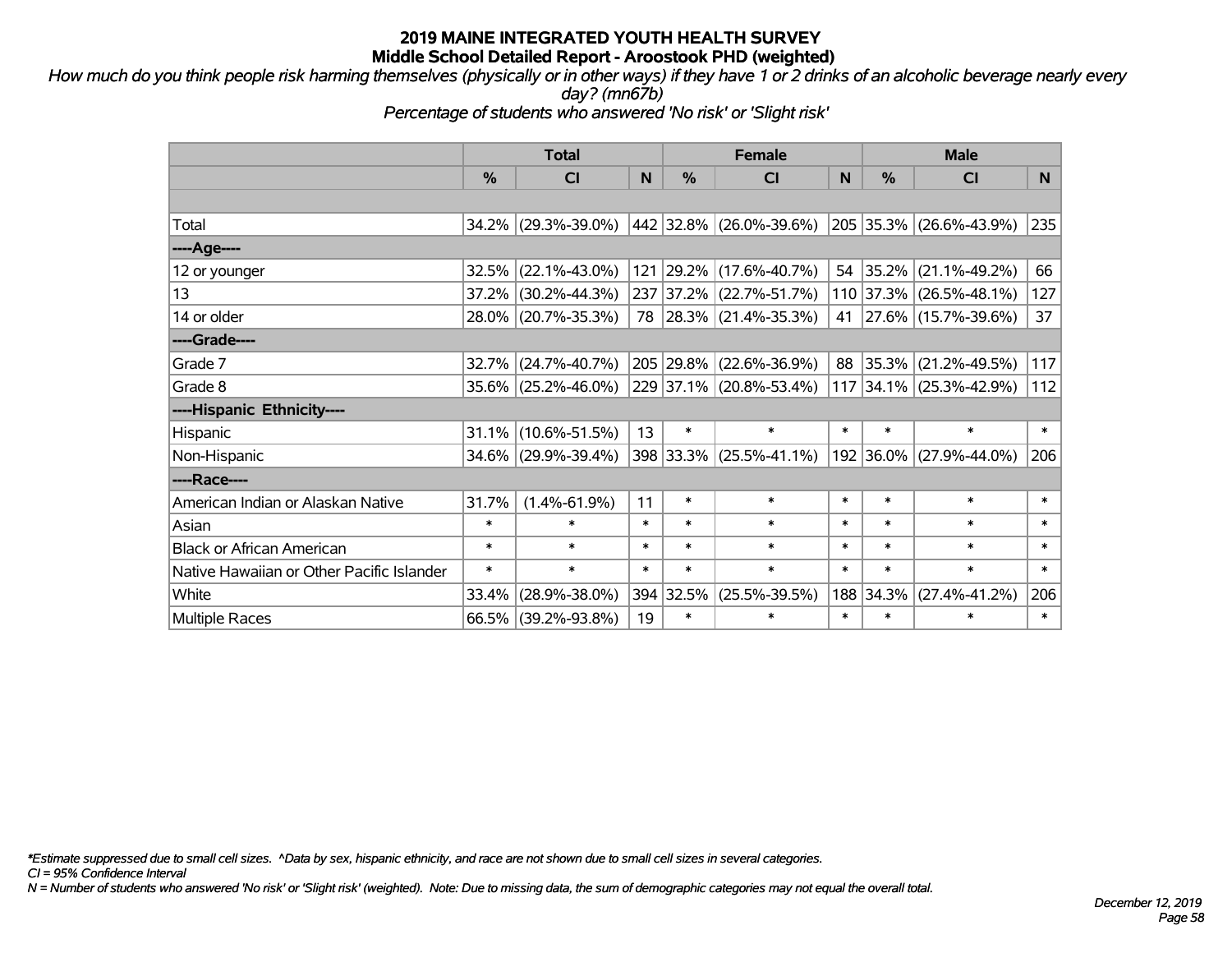*How much do you think people risk harming themselves (physically or in other ways) if they have 5 or more drinks of an alcoholic beverage in a row once or twice a week? (mn68b)*

*Percentage of students who answered 'No risk' or 'Slight risk'*

|                                           | <b>Total</b> |                       |        | <b>Female</b> |                            |        | <b>Male</b> |                               |             |  |
|-------------------------------------------|--------------|-----------------------|--------|---------------|----------------------------|--------|-------------|-------------------------------|-------------|--|
|                                           | %            | <b>CI</b>             | N      | %             | <b>CI</b>                  | N      | %           | <b>CI</b>                     | $\mathbf N$ |  |
|                                           |              |                       |        |               |                            |        |             |                               |             |  |
| Total                                     | $12.4\%$     | $(9.2\% - 15.5\%)$    |        |               | 158 10.2% (7.2%-13.1%)     |        |             | 63   14.2% $(7.6\% - 20.7\%)$ | 93          |  |
| ---- Age----                              |              |                       |        |               |                            |        |             |                               |             |  |
| 12 or younger                             | 12.0%        | $(6.8\% - 17.1\%)$    | 44     | $9.0\%$       | $(2.3\% - 15.8\%)$         |        | 17 14.0%    | $(6.3\% - 21.8\%)$            | 26          |  |
| 13                                        | 13.9%        | $(6.7\% - 21.0\%)$    | 86     | 11.9%         | $(2.7\% - 21.2\%)$         |        | 35 15.6%    | $(3.7\% - 27.5\%)$            | 52          |  |
| 14 or older                               | 9.7%         | $(0.9\% - 18.5\%)$    | 27     | 8.0%          | $(0.0\% - 17.5\%)$         |        |             | 12 11.5% (0.0%-23.3%)         | 15          |  |
| ----Grade----                             |              |                       |        |               |                            |        |             |                               |             |  |
| Grade 7                                   | 12.2%        | $(6.7\% - 17.8\%)$    | 75     | 9.2%          | $(4.0\% - 14.3\%)$         |        | 27 15.0%    | $(2.8\% - 27.2\%)$            | 48          |  |
| Grade 8                                   |              | $12.6\%$ (7.8%-17.4%) | 81     |               | $11.5\%$ (6.6%-16.5%)      |        |             | $36 13.6\% $ (8.8%-18.4%)     | 45          |  |
| ----Hispanic Ethnicity----                |              |                       |        |               |                            |        |             |                               |             |  |
| Hispanic                                  | 15.7%        | $(0.0\% - 35.1\%)$    | 7      | $\ast$        | $\ast$                     | $\ast$ | $\ast$      | $\ast$                        | $\ast$      |  |
| Non-Hispanic                              |              | $11.7\%$ (8.3%-15.0%) |        |               | $133 10.5\% $ (7.5%-13.6%) |        | 61 12.8%    | $(5.8\% - 19.9\%)$            | 73          |  |
| ----Race----                              |              |                       |        |               |                            |        |             |                               |             |  |
| American Indian or Alaskan Native         | $\ast$       | $\ast$                | $\ast$ | $\ast$        | $\ast$                     | $\ast$ | $\ast$      | $\ast$                        | $\ast$      |  |
| Asian                                     | $\ast$       | $\ast$                | $\ast$ | $\ast$        | $\ast$                     | $\ast$ | $\ast$      | $\ast$                        | $\ast$      |  |
| <b>Black or African American</b>          | $\ast$       | $\ast$                | $\ast$ | $\ast$        | $\ast$                     | $\ast$ | $\ast$      | $\ast$                        | $\ast$      |  |
| Native Hawaiian or Other Pacific Islander | $\ast$       | $\ast$                | $\ast$ | $\ast$        | $\ast$                     | $\ast$ | $\ast$      | $\ast$                        | $\ast$      |  |
| White                                     | 12.4%        | $(9.1\% - 15.7\%)$    |        | 145 10.5%     | $(7.3\% - 13.8\%)$         | 61     | 14.2%       | $(7.3\% - 21.2\%)$            | 84          |  |
| <b>Multiple Races</b>                     |              | 20.6% (0.0%-42.2%)    | 6      | $\ast$        | $\ast$                     | $\ast$ | $\ast$      | $\ast$                        | $\ast$      |  |

*\*Estimate suppressed due to small cell sizes. ^Data by sex, hispanic ethnicity, and race are not shown due to small cell sizes in several categories.*

*CI = 95% Confidence Interval*

*N = Number of students who answered 'No risk' or 'Slight risk' (weighted). Note: Due to missing data, the sum of demographic categories may not equal the overall total.*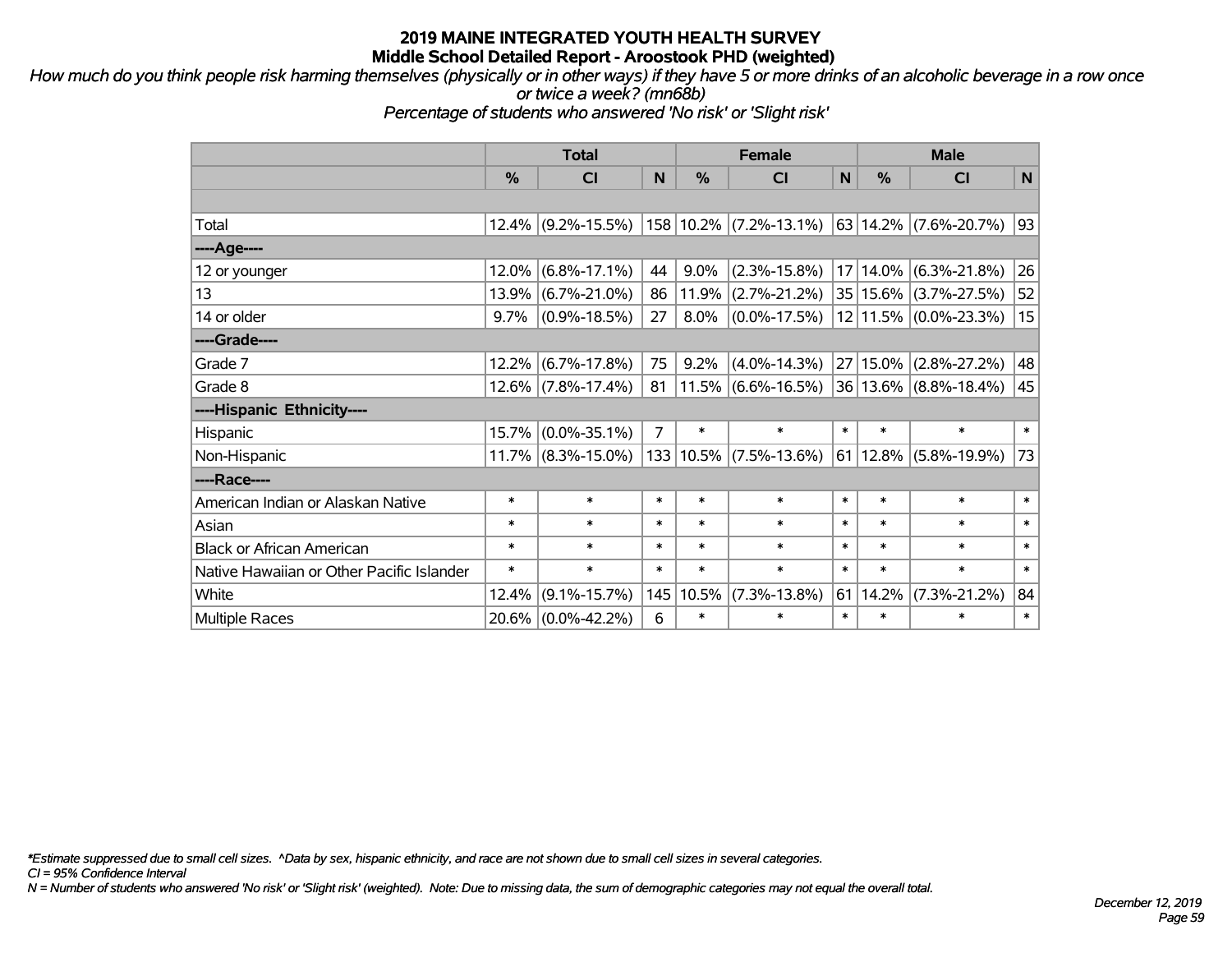*If a kid drank some alcohol in your neighborhood, would he or she be caught by the police? (mn69) Percentage of students who answered 'Probably not' or 'Definitely not'*

|                                           | <b>Total</b>  |                      |        | <b>Female</b> | <b>Male</b>             |        |               |                          |                |
|-------------------------------------------|---------------|----------------------|--------|---------------|-------------------------|--------|---------------|--------------------------|----------------|
|                                           | $\frac{0}{0}$ | <b>CI</b>            | N      | $\frac{0}{0}$ | <b>CI</b>               | N      | $\frac{0}{0}$ | <b>CI</b>                | N <sub>1</sub> |
|                                           |               |                      |        |               |                         |        |               |                          |                |
| Total                                     | 52.1%         | $(47.8\% - 56.5\%)$  |        |               | 667 57.1% (49.7%-64.4%) |        |               | 361 47.2% (43.5%-50.8%)  | 304            |
| ----Age----                               |               |                      |        |               |                         |        |               |                          |                |
| 12 or younger                             | 49.9%         | $(38.3\% - 61.5\%)$  |        |               | 182 53.7% (34.7%-72.8%) | 101    |               | $ 45.2\% $ (33.1%-57.4%) | 79             |
| 13                                        | 54.6%         | $(48.2\% - 61.1\%)$  |        |               | 344 59.1% (45.6%-72.7%) | 177    |               | 50.6% (44.2%-56.9%)      | 167            |
| 14 or older                               | 48.4%         | $(44.7\% - 52.2\%)$  |        |               | 135 57.1% (47.2%-66.9%) | 83     |               | $ 39.2\% $ (33.0%-45.3%) | 53             |
| ----Grade----                             |               |                      |        |               |                         |        |               |                          |                |
| Grade 7                                   | 47.2%         | $(39.7\% - 54.7\%)$  |        | 292 49.3%     | $(35.2\% - 63.5\%)$     |        |               | 150 45.1% (39.5%-50.8%)  | 142            |
| Grade 8                                   | 56.2%         | $(49.9\% - 62.6\%)$  |        |               | 360 62.8% (48.4%-77.1%) |        |               | 198 49.9% (47.7%-52.1%)  | 162            |
| ----Hispanic Ethnicity----                |               |                      |        |               |                         |        |               |                          |                |
| Hispanic                                  | 59.0%         | $(43.9\% - 74.1\%)$  | 25     | 70.0%         | $(47.8\% - 92.2\%)$     | 14     |               | $ 44.9\% $ (24.3%-65.4%) | 9              |
| Non-Hispanic                              | 53.2%         | $(48.9\% - 57.5\%)$  |        |               | 607 57.1% (50.4%-63.8%) |        |               | 332 49.2% (45.0%-53.3%)  | 275            |
| ----Race----                              |               |                      |        |               |                         |        |               |                          |                |
| American Indian or Alaskan Native         | 73.1%         | $(60.3\% - 85.9\%)$  | 26     | $\ast$        | $\ast$                  | $\ast$ | $\ast$        | $\ast$                   | $\ast$         |
| Asian                                     | $\ast$        | $\ast$               | $\ast$ | $\ast$        | $\ast$                  | $\ast$ | $\ast$        | $\ast$                   | $\ast$         |
| <b>Black or African American</b>          | $\ast$        | $\ast$               | $\ast$ | $\ast$        | $\ast$                  | $\ast$ | $\ast$        | $\ast$                   | $\ast$         |
| Native Hawaiian or Other Pacific Islander | $\ast$        | $\ast$               | $\ast$ | $\ast$        | $\ast$                  | $\ast$ | $\ast$        | $\ast$                   | $\ast$         |
| White                                     | 52.1%         | $(47.1\% - 57.1\%)$  | 607    | 57.4%         | $(49.8\% - 65.0\%)$     | 337    | 46.7%         | $(42.2\% - 51.1\%)$      | 270            |
| <b>Multiple Races</b>                     | $66.6\%$      | $(32.1\% - 100.0\%)$ | 19     | $\ast$        | $\ast$                  | $\ast$ | $\ast$        | $\ast$                   | $\ast$         |

*\*Estimate suppressed due to small cell sizes. ^Data by sex, hispanic ethnicity, and race are not shown due to small cell sizes in several categories.*

*CI = 95% Confidence Interval*

*N = Number of students who answered 'Probably not' or 'Definitely not' (weighted). Note: Due to missing data, the sum of demographic categories may not equal the overall total.*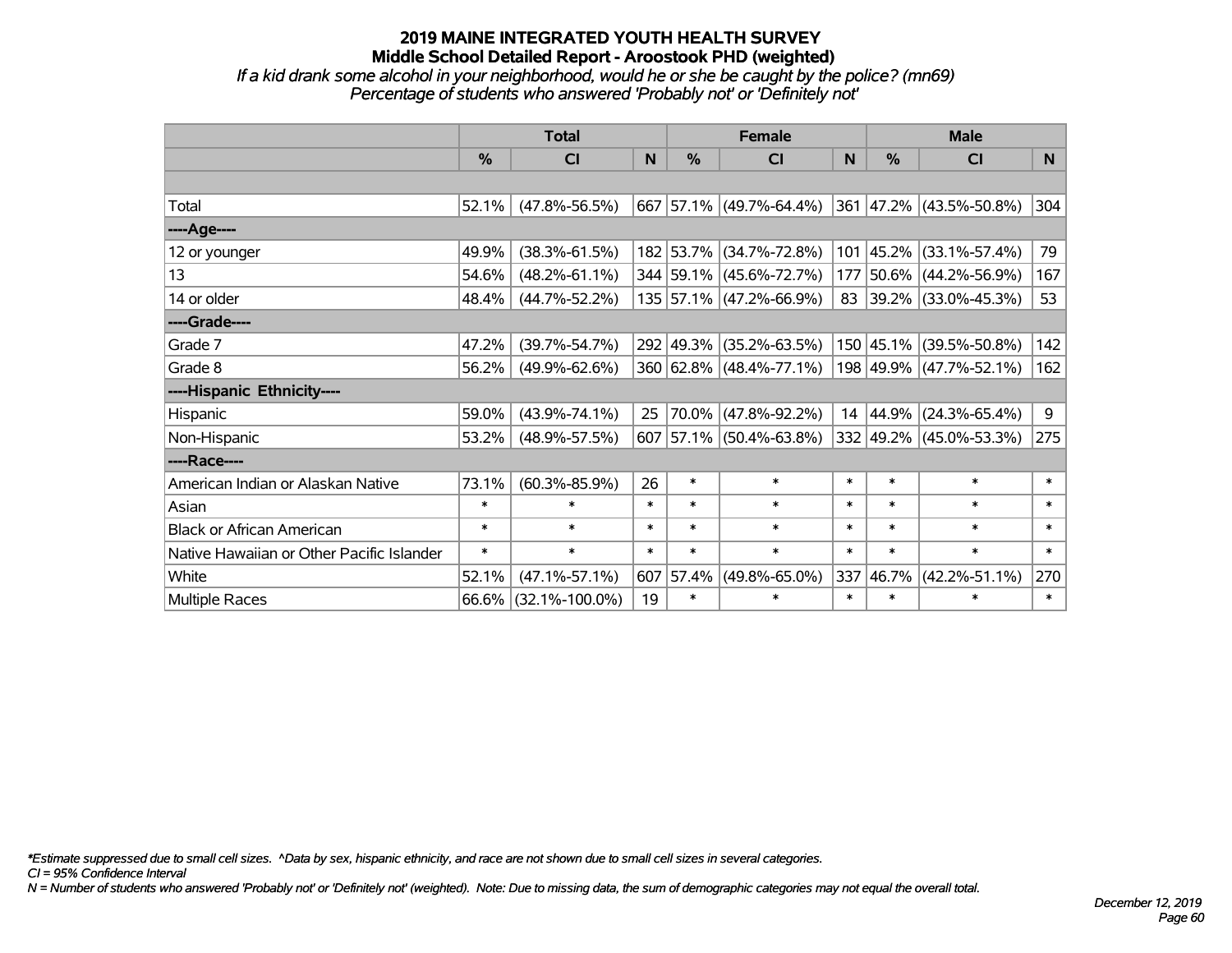*How wrong would most adults over 21 in your neighborhood think it is for kids your age to drink alcohol? (mn71a) Percentage of students who answered 'A little bit wrong' or 'Not wrong at all'*

|                                           | <b>Total</b> |                       |                 | <b>Female</b>  |                    |        | <b>Male</b> |                    |        |  |
|-------------------------------------------|--------------|-----------------------|-----------------|----------------|--------------------|--------|-------------|--------------------|--------|--|
|                                           | %            | CI                    | N               | %              | CI                 | N      | $\%$        | <b>CI</b>          | N      |  |
|                                           |              |                       |                 |                |                    |        |             |                    |        |  |
| Total                                     | 9.8%         | $(4.6\% - 15.1\%)$    | 127             | 9.3%           | $(3.6\% - 14.9\%)$ |        | 58 10.0%    | $(1.5\% - 18.4\%)$ | 65     |  |
| ---- Age----                              |              |                       |                 |                |                    |        |             |                    |        |  |
| 12 or younger                             | 11.7%        | $(6.7\% - 16.7\%)$    | 44              | 16.8%          | $(7.1\% - 26.6\%)$ | 32     | 6.5%        | $(0.0\% - 15.8\%)$ | 12     |  |
| 13                                        | 8.0%         | $(1.7\% - 14.3\%)$    | 46              | 7.5%           | $(0.0\% - 17.0\%)$ | 21     | 7.2%        | $(0.0\% - 16.5\%)$ | 20     |  |
| 14 or older                               |              | $11.0\%$ (3.3%-18.7%) | 37              | $\ast$         | $\ast$             | $\ast$ | $\ast$      | $\ast$             | $\ast$ |  |
| ----Grade----                             |              |                       |                 |                |                    |        |             |                    |        |  |
| Grade 7                                   | 9.3%         | $(5.3\% - 13.3\%)$    | 61              | 12.8%          | $(4.7\% - 20.9\%)$ | 40     | 6.3%        | $(0.0\% - 16.0\%)$ | 21     |  |
| Grade 8                                   |              | $10.4\%$ (2.7%-18.1%) | 66              | 5.8%           | $(1.1\% - 10.4\%)$ |        | 18 13.9%    | $(3.8\% - 23.9\%)$ | 44     |  |
| ----Hispanic Ethnicity----                |              |                       |                 |                |                    |        |             |                    |        |  |
| Hispanic                                  | 25.2%        | $(0.0\% - 50.7\%)$    | 10 <sup>1</sup> | $\ast$         | $\ast$             | $\ast$ | $\ast$      | $\ast$             | $\ast$ |  |
| Non-Hispanic                              | $9.9\%$      | $(4.7\% - 15.0\%)$    |                 | $ 111 10.0\% $ | $(3.2\% - 16.7\%)$ | 55     | 9.1%        | $(1.0\% - 17.3\%)$ | 51     |  |
| ----Race----                              |              |                       |                 |                |                    |        |             |                    |        |  |
| American Indian or Alaskan Native         | $\ast$       | $\ast$                | $\ast$          | $\ast$         | $\ast$             | $\ast$ | $\ast$      | $\ast$             | $\ast$ |  |
| Asian                                     | $\ast$       | $\ast$                | $\ast$          | $\ast$         | $\ast$             | $\ast$ | $\ast$      | $\ast$             | $\ast$ |  |
| <b>Black or African American</b>          | $\ast$       | $\ast$                | $\ast$          | $\ast$         | $\ast$             | $\ast$ | $\ast$      | $\ast$             | $\ast$ |  |
| Native Hawaiian or Other Pacific Islander | $\ast$       | $\ast$                | $\ast$          | $\ast$         | $\ast$             | $\ast$ | $\ast$      | $\ast$             | $\ast$ |  |
| White                                     | 9.8%         | $(4.3\% - 15.2\%)$    | 112             | $9.0\%$        | $(2.6\% - 15.3\%)$ | 51     | 10.0%       | $(1.1\% - 18.8\%)$ | 57     |  |
| <b>Multiple Races</b>                     |              | 16.7% (0.8%-32.5%)    | 9               | $\ast$         | $\ast$             | $\ast$ | $\ast$      | $\ast$             | $\ast$ |  |

*\*Estimate suppressed due to small cell sizes. ^Data by sex, hispanic ethnicity, and race are not shown due to small cell sizes in several categories.*

*CI = 95% Confidence Interval*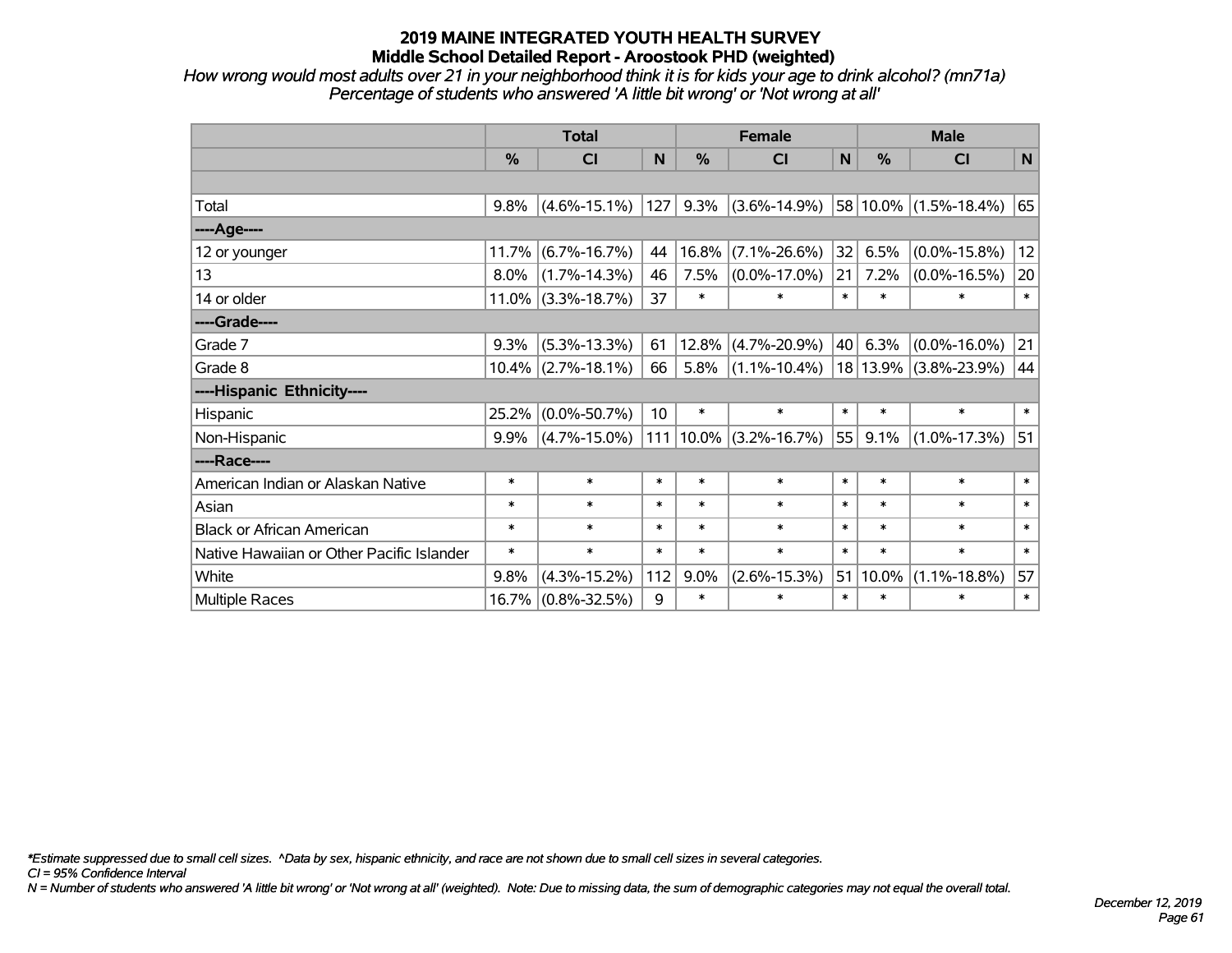*How do you feel about someone your age having 1 or 2 drinks of an alcoholic beverage nearly every day? (mn164) Percentage of students who answered 'Strongly approve' or 'Approve'*

|                                           |               | <b>Total</b>       |                 | <b>Female</b> | <b>Male</b>             |                |               |                     |        |
|-------------------------------------------|---------------|--------------------|-----------------|---------------|-------------------------|----------------|---------------|---------------------|--------|
|                                           | $\frac{9}{6}$ | CI                 | N               | $\frac{9}{6}$ | CI                      | $\mathbf N$    | $\frac{0}{0}$ | CI                  | N      |
|                                           |               |                    |                 |               |                         |                |               |                     |        |
| Total                                     | 2.4%          | $(1.3\% - 3.5\%)$  |                 |               | $31 1.2\% $ (0.0%-2.5%) | $\overline{7}$ |               | $3.6\%$ (1.8%-5.4%) | 24     |
| ----Age----                               |               |                    |                 |               |                         |                |               |                     |        |
| 12 or younger                             | 3.6%          | $(0.5\% - 6.7\%)$  | 14              | $\ast$        | $\ast$                  | $\ast$         | $\ast$        | $\ast$              | $\ast$ |
| 13                                        | 2.1%          | $(0.7\% - 3.5\%)$  | 13              | $\ast$        | $\ast$                  | $\ast$         | $\ast$        | $\ast$              | $\ast$ |
| 14 or older                               | $\ast$        | $\ast$             | $\ast$          | $\ast$        | $\ast$                  | $\ast$         | $\ast$        | $\ast$              | $\ast$ |
| ----Grade----                             |               |                    |                 |               |                         |                |               |                     |        |
| Grade 7                                   | 3.4%          | $(1.1\% - 5.6\%)$  | 21              | $\ast$        | $\ast$                  | $\ast$         | $\ast$        | $\ast$              | $\ast$ |
| Grade 8                                   | 1.6%          | $(0.6\% - 2.5\%)$  | 10 <sup>1</sup> | $\ast$        | $\ast$                  | $\ast$         | $\ast$        | $\ast$              | $\ast$ |
| ----Hispanic Ethnicity----                |               |                    |                 |               |                         |                |               |                     |        |
| Hispanic                                  | 13.6%         | $(0.0\% - 40.1\%)$ | 6               | $\ast$        | $\ast$                  | $\ast$         | $\ast$        | $\ast$              | $\ast$ |
| Non-Hispanic                              | 1.9%          | $(0.8\% - 2.9\%)$  | 21              | $\ast$        | $\ast$                  | $\ast$         | $\ast$        | $\ast$              | $\ast$ |
| ----Race----                              |               |                    |                 |               |                         |                |               |                     |        |
| American Indian or Alaskan Native         | $\ast$        | $\ast$             | $\ast$          | $\ast$        | $\ast$                  | $\ast$         | $\ast$        | $\ast$              | $\ast$ |
| Asian                                     | $\ast$        | $\ast$             | $\ast$          | $\ast$        | $\ast$                  | $\ast$         | $\ast$        | $\ast$              | $\ast$ |
| <b>Black or African American</b>          | $\ast$        | $\ast$             | $\ast$          | $\ast$        | $\ast$                  | $\ast$         | $\ast$        | $\ast$              | $\ast$ |
| Native Hawaiian or Other Pacific Islander | $\ast$        | $\ast$             | $\ast$          | $\ast$        | $\ast$                  | $\ast$         | $\ast$        | $\ast$              | $\ast$ |
| White                                     | 2.5%          | $(1.5\% - 3.6\%)$  | 30              | 1.0%          | $(0.0\% - 2.4\%)$       | 6              | 4.0%          | $(2.1\% - 6.0\%)$   | 24     |
| <b>Multiple Races</b>                     | $\ast$        | $\ast$             | $\ast$          | $\ast$        | $\ast$                  | $\ast$         | $\ast$        | $\ast$              | $\ast$ |

*\*Estimate suppressed due to small cell sizes. ^Data by sex, hispanic ethnicity, and race are not shown due to small cell sizes in several categories.*

*CI = 95% Confidence Interval*

*N = Number of students who answered 'Strongly approve' or 'Approve' (weighted). Note: Due to missing data, the sum of demographic categories may not equal the overall total.*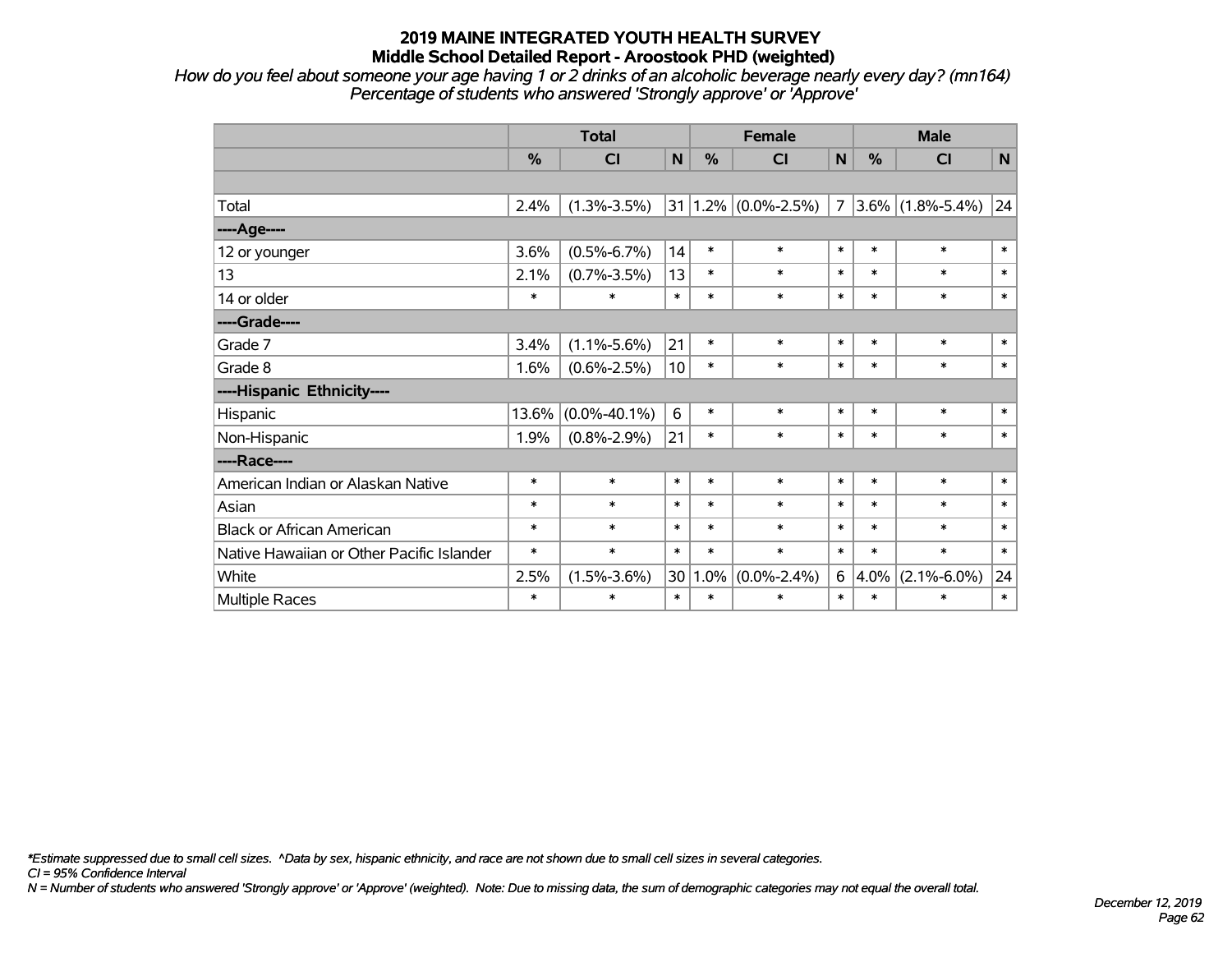*How wrong do your parents feel it would be for you to have 1 or 2 drinks of an alcoholic beverage nearly every day? (mn165) Percentage of students who answered 'A little bit wrong' or 'Not wrong at all'*

|                                           | <b>Total</b> |                                                                 |        |         | <b>Female</b>            | <b>Male</b> |         |                          |        |
|-------------------------------------------|--------------|-----------------------------------------------------------------|--------|---------|--------------------------|-------------|---------|--------------------------|--------|
|                                           | %            | <b>CI</b>                                                       | N      | %       | <b>CI</b>                | N           | %       | <b>CI</b>                | N.     |
|                                           |              |                                                                 |        |         |                          |             |         |                          |        |
| Total                                     | $3.8\%$      | $(2.0\% - 5.7\%)$                                               |        |         | $49 3.7\% $ (0.7%-6.6%)  |             |         | $23 3.3\% $ (0.9%-5.7%)  | 22     |
| ----Age----                               |              |                                                                 |        |         |                          |             |         |                          |        |
| 12 or younger                             | 2.1%         | $(0.0\% - 4.3\%)$                                               | 8      | $\ast$  | $\ast$                   | $\ast$      | $\ast$  | $\ast$                   | $\ast$ |
| 13                                        | 4.5%         | $(2.0\% - 7.0\%)$                                               | 27     | 5.2%    | $(0.9\% - 9.5\%)$        |             | 15 3.1% | $(0.5\% - 5.7\%)$        | 9      |
| 14 or older                               | $3.9\%$      | $(0.0\% - 7.9\%)$                                               | 12     | $\ast$  | $\ast$                   | $\ast$      | $\ast$  | $\ast$                   | $\ast$ |
| ----Grade----                             |              |                                                                 |        |         |                          |             |         |                          |        |
| Grade 7                                   | 3.7%         | $(0.8\% - 6.6\%)$                                               |        |         | $24 3.5\% $ (0.0%-8.5%)  |             |         | $11 4.0\% $ (0.7%-7.3%)  | 13     |
| Grade 8                                   | $4.0\%$      | $\vert$ (1.5%-6.4%) $\vert$ 25 $\vert$ 3.9% $\vert$ (1.1%-6.7%) |        |         |                          |             |         | $ 12 2.6\% $ (0.0%-5.3%) | 8      |
| ----Hispanic Ethnicity----                |              |                                                                 |        |         |                          |             |         |                          |        |
| Hispanic                                  | $\ast$       | $\ast$                                                          | $\ast$ | $\ast$  | $\ast$                   | $\ast$      | $\ast$  | $\ast$                   | $\ast$ |
| Non-Hispanic                              | $3.8\%$      | $(1.9\% - 5.7\%)$                                               |        |         | 43 $ 4.0\% $ (0.7%-7.3%) |             | 23 2.8% | $(1.0\% - 4.5\%)$        | 16     |
| ----Race----                              |              |                                                                 |        |         |                          |             |         |                          |        |
| American Indian or Alaskan Native         | $\ast$       | $\ast$                                                          | $\ast$ | $\ast$  | $\ast$                   | $\ast$      | $\ast$  | $\ast$                   | $\ast$ |
| Asian                                     | $\ast$       | $\ast$                                                          | $\ast$ | $\ast$  | $\ast$                   | $\ast$      | $\ast$  | $\ast$                   | $\ast$ |
| <b>Black or African American</b>          | $\ast$       | $\ast$                                                          | $\ast$ | $\ast$  | $\ast$                   | $\ast$      | $\ast$  | $\ast$                   | $\ast$ |
| Native Hawaiian or Other Pacific Islander | $\ast$       | $\ast$                                                          | $\ast$ | $\ast$  | $\ast$                   | $\ast$      | $\ast$  | $\ast$                   | $\ast$ |
| White                                     | 3.8%         | $(1.9\% - 5.8\%)$                                               |        | 44 3.8% | $(0.7\% - 6.9\%)$        |             | 22 3.1% | $(0.9\% - 5.2\%)$        | 18     |
| <b>Multiple Races</b>                     | $\ast$       | $\ast$                                                          | $\ast$ | $\ast$  | $\ast$                   | $\ast$      | $\ast$  | $\ast$                   | $\ast$ |

*\*Estimate suppressed due to small cell sizes. ^Data by sex, hispanic ethnicity, and race are not shown due to small cell sizes in several categories.*

*CI = 95% Confidence Interval*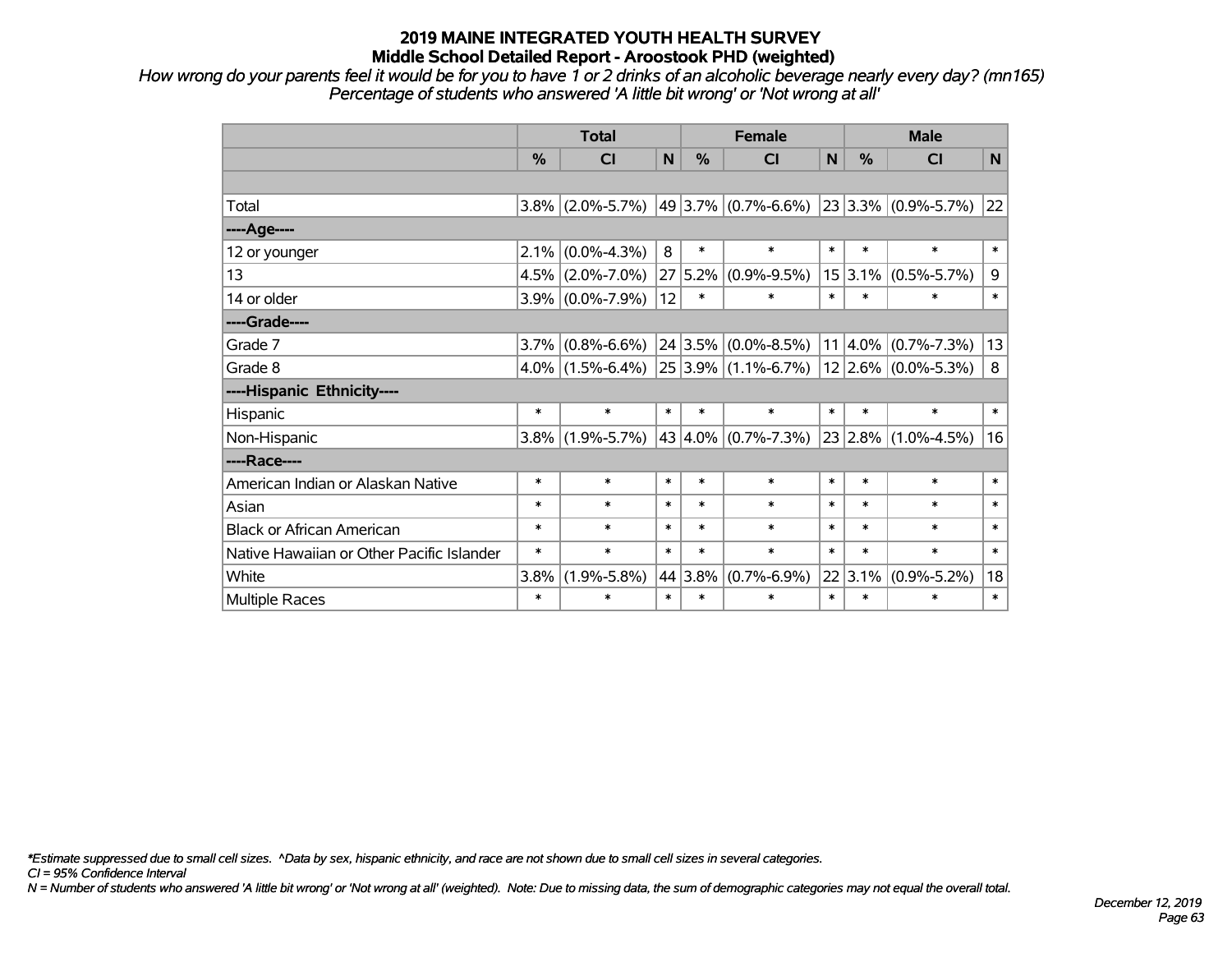*How wrong do your friends feel it would be for you to have 1 or 2 drinks of an alcoholic beverage nearly every day? (mn175) Percentage of students who answered 'A little bit wrong' or 'Not wrong at all'*

|                                           | <b>Total</b> |                     |        |               | <b>Female</b>          |        | <b>Male</b> |                        |                 |  |
|-------------------------------------------|--------------|---------------------|--------|---------------|------------------------|--------|-------------|------------------------|-----------------|--|
|                                           | %            | <b>CI</b>           | N      | $\frac{0}{0}$ | <b>CI</b>              | N      | %           | <b>CI</b>              | N               |  |
|                                           |              |                     |        |               |                        |        |             |                        |                 |  |
| Total                                     | 13.5%        | $(8.4\% - 18.6\%)$  |        |               | 176 13.3% (6.9%-19.7%) |        | 84 13.8%    | $(8.2\% - 19.4\%)$     | 91              |  |
| ----Age----                               |              |                     |        |               |                        |        |             |                        |                 |  |
| 12 or younger                             | 6.3%         | $(0.2\% - 12.3\%)$  | 24     | 7.5%          | $(0.0\% - 17.0\%)$     | 14     | 5.2%        | $(0.0\% - 11.3\%)$     | 10 <sup>1</sup> |  |
| 13                                        | 16.1%        | $(10.5\% - 21.7\%)$ |        | 103 15.8%     | $(8.2\% - 23.5\%)$     |        | 47   16.3%  | $(9.0\% - 23.5\%)$     | 55              |  |
| 14 or older                               | 17.8%        | $(6.3\% - 29.4\%)$  | 49     |               | $15.6\%$ (0.1%-31.1%)  |        |             | 23 20.4% (10.2%-30.6%) | 26              |  |
| ----Grade----                             |              |                     |        |               |                        |        |             |                        |                 |  |
| Grade 7                                   | 9.1%         | $(1.4\% - 16.7\%)$  | 58     | 9.2%          | $(0.0\% - 19.1\%)$     | 28     | 8.9%        | $(1.7\% - 16.2\%)$     | 30 <sup>°</sup> |  |
| Grade 8                                   | $17.6\%$     | $(12.1\% - 23.2\%)$ |        |               | 113 17.9% (9.3%-26.4%) |        |             | 56 17.4% (11.4%-23.3%) | 56              |  |
| ----Hispanic Ethnicity----                |              |                     |        |               |                        |        |             |                        |                 |  |
| Hispanic                                  | 22.0%        | $(5.0\% - 39.1\%)$  | 9      | $\ast$        | $\ast$                 | $\ast$ | $\ast$      | $\ast$                 | $\ast$          |  |
| Non-Hispanic                              | 14.1%        | $(8.6\% - 19.6\%)$  |        | 162 13.6%     | $(7.0\% - 20.3\%)$     |        | 80 14.5%    | $(8.3\% - 20.8\%)$     | 82              |  |
| ----Race----                              |              |                     |        |               |                        |        |             |                        |                 |  |
| American Indian or Alaskan Native         | 33.6%        | $(8.5\% - 58.8\%)$  | 11     | $\ast$        | $\ast$                 | $\ast$ | $\ast$      | $\ast$                 | $\ast$          |  |
| Asian                                     | $\ast$       | $\ast$              | $\ast$ | $\ast$        | $\ast$                 | $\ast$ | $\ast$      | $\ast$                 | $\ast$          |  |
| <b>Black or African American</b>          | $\ast$       | $\ast$              | $\ast$ | $\ast$        | $\ast$                 | $\ast$ | $\ast$      | $\ast$                 | $\ast$          |  |
| Native Hawaiian or Other Pacific Islander | $\ast$       | $\ast$              | $\ast$ | $\ast$        | $\ast$                 | $\ast$ | $\ast$      | $\ast$                 | $\ast$          |  |
| White                                     | 13.3%        | $(7.8\% - 18.8\%)$  | 157    | 12.7%         | $(5.7\% - 19.8\%)$     | 75     | 13.8%       | $(7.3\% - 20.2\%)$     | 82              |  |
| Multiple Races                            | 24.3%        | $(0.0\% - 50.1\%)$  | 7      | $\ast$        | $\ast$                 | $\ast$ | $\ast$      | $\ast$                 | $\ast$          |  |

*\*Estimate suppressed due to small cell sizes. ^Data by sex, hispanic ethnicity, and race are not shown due to small cell sizes in several categories.*

*CI = 95% Confidence Interval*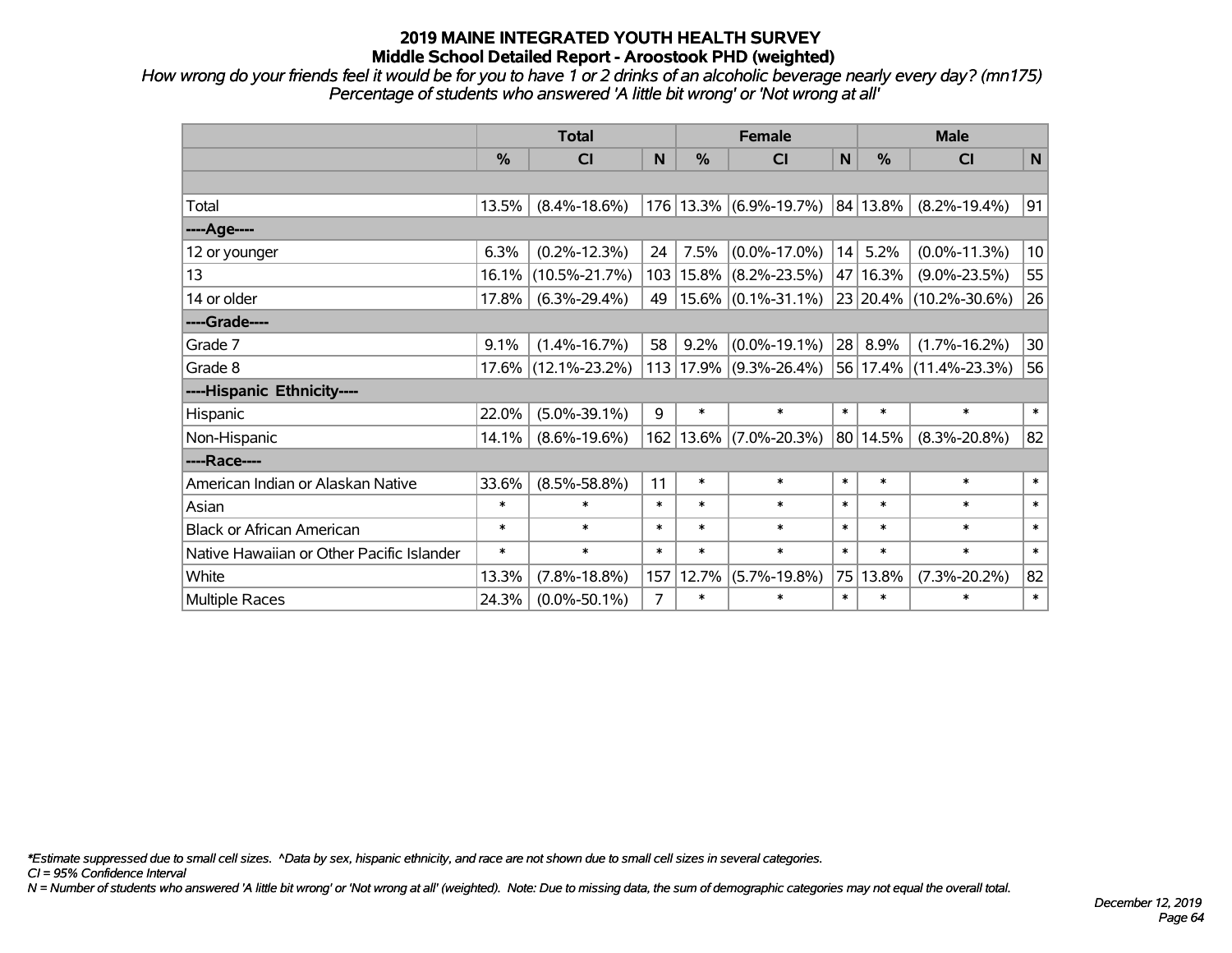#### **2019 MAINE INTEGRATED YOUTH HEALTH SURVEY Middle School Detailed Report - Aroostook PHD (weighted)** *Have you ever used marijuana? (mn74) Percentage of students who answered 'Yes'*

|                                           | <b>Total</b>  |                     | <b>Female</b>  |        |                           | <b>Male</b> |          |                    |                 |
|-------------------------------------------|---------------|---------------------|----------------|--------|---------------------------|-------------|----------|--------------------|-----------------|
|                                           | $\frac{0}{0}$ | CI                  | $\mathsf{N}$   | %      | <b>CI</b>                 | N           | %        | <b>CI</b>          | $\mathsf{N}$    |
|                                           |               |                     |                |        |                           |             |          |                    |                 |
| Total                                     | 7.6%          | $(5.6\% - 9.6\%)$   | 97             | 7.6%   | $(4.3\% - 11.0\%)$        | 46          | 6.8%     | $(4.9\% - 8.6\%)$  | 44              |
| ----Age----                               |               |                     |                |        |                           |             |          |                    |                 |
| 12 or younger                             | 4.2%          | $(1.9\% - 6.5\%)$   | 16             | 4.6%   | $(0.6\% - 8.7\%)$         | 8           | 3.4%     | $(0.7\% - 6.1\%)$  | $6\overline{6}$ |
| 13                                        | 7.7%          | $(5.6\% - 9.9\%)$   | 46             | 7.8%   | $(3.7\% - 11.9\%)$        | 22          | 6.1%     | $(3.2\% - 9.0\%)$  | 18              |
| 14 or older                               | 11.6%         | $(5.5\% - 17.8\%)$  |                |        | $35 11.1\% $ (4.1%-18.2%) |             | 16 12.0% | $(2.1\% - 22.0\%)$ | 19              |
| ----Grade----                             |               |                     |                |        |                           |             |          |                    |                 |
| Grade 7                                   | 5.9%          | $(3.8\% - 8.0\%)$   | 38             | 4.5%   | $(1.1\% - 7.9\%)$         | 13          | 6.3%     | $(4.3\% - 8.3\%)$  | 21              |
| Grade 8                                   | 9.0%          | $(5.5\% - 12.4\%)$  |                |        | 56 10.0% (4.4%-15.6%)     | 31          | 7.3%     | $(3.7\% - 11.0\%)$ | 23              |
| ----Hispanic Ethnicity----                |               |                     |                |        |                           |             |          |                    |                 |
| Hispanic                                  | 18.8%         | $(12.4\% - 25.1\%)$ | $\overline{7}$ | *      | $\ast$                    | $\ast$      | $\ast$   | $\ast$             | $\ast$          |
| Non-Hispanic                              | 6.8%          | $(4.6\% - 9.1\%)$   | 76             | 7.2%   | $(2.7\% - 11.7\%)$        | 40          | 6.1%     | $(3.9\% - 8.3\%)$  | 34              |
| ----Race----                              |               |                     |                |        |                           |             |          |                    |                 |
| American Indian or Alaskan Native         | 35.9%         | $(19.7\% - 52.1\%)$ | 13             | $\ast$ | $\ast$                    | $\ast$      | $\ast$   | $\ast$             | $\ast$          |
| Asian                                     | $\ast$        | $\ast$              | $\ast$         | $\ast$ | $\ast$                    | $\ast$      | $\ast$   | $\ast$             | $\ast$          |
| <b>Black or African American</b>          | $\ast$        | $\ast$              | $\ast$         | $\ast$ | $\ast$                    | $\ast$      | $\ast$   | $\ast$             | $\ast$          |
| Native Hawaiian or Other Pacific Islander | $\ast$        | $\ast$              | $\ast$         | $\ast$ | $\ast$                    | $\ast$      | $\ast$   | $\ast$             | $\ast$          |
| White                                     | 5.9%          | $(3.7\% - 8.1\%)$   | 67             | 6.5%   | $(2.8\% - 10.1\%)$        | 36          | 5.0%     | $(3.0\% - 7.0\%)$  | 29              |
| <b>Multiple Races</b>                     | 29.1%         | $(18.5\% - 39.7\%)$ | 12             | *      | $\ast$                    | $\ast$      | $\ast$   | $\ast$             | $\ast$          |

*\*Estimate suppressed due to small cell sizes. ^Data by sex, hispanic ethnicity, and race are not shown due to small cell sizes in several categories.*

*CI = 95% Confidence Interval*

*N = Number of students who answered 'Yes' (weighted). Note: Due to missing data, the sum of demographic categories may not equal the overall total.*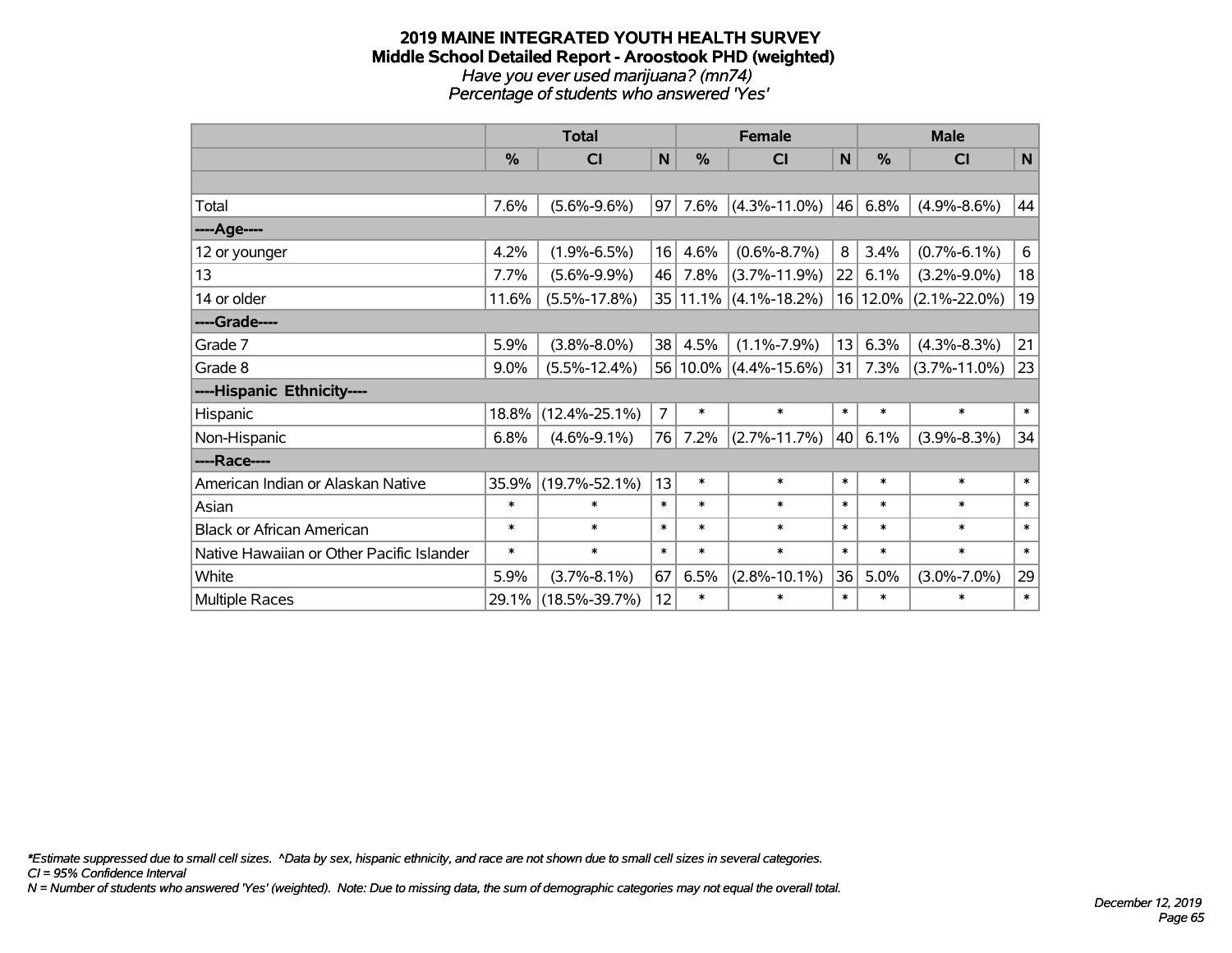*How old were you when you tried marijuana for the first time? (mn75)*

*Among students who have tried marijuana, the percentage of students who answered before age 11*

|                                           | <b>Total</b> |                        |        |        | <b>Female</b>             |                |        | <b>Male</b>             |              |  |
|-------------------------------------------|--------------|------------------------|--------|--------|---------------------------|----------------|--------|-------------------------|--------------|--|
|                                           | $\%$         | C <sub>l</sub>         | N      | $\%$   | <b>CI</b>                 | N              | %      | <b>CI</b>               | $\mathbf N$  |  |
|                                           |              |                        |        |        |                           |                |        |                         |              |  |
| Total                                     | 17.3%        | $(8.9\% - 25.7\%)$     |        |        | $16 15.8\% $ (2.5%-29.1%) | $\overline{7}$ |        | $ 21.5\% $ (5.6%-37.4%) | 9            |  |
| ----Age----                               |              |                        |        |        |                           |                |        |                         |              |  |
| 12 or younger                             | 50.0%        | $(0.0\% - 100.0\%)$    | 6      | $\ast$ | $\ast$                    | $\ast$         | $\ast$ | $\ast$                  | $\ast$       |  |
| 13                                        | 12.4%        | $(3.9\% - 21.0\%)$     | 6      | $\ast$ | $\ast$                    | $\ast$         | $\ast$ | $\ast$                  | $\ast$       |  |
| 14 or older                               | $\ast$       | $\ast$                 | $\ast$ | $\ast$ | $\ast$                    | $\ast$         | $\ast$ | $\ast$                  | $\ast$       |  |
| ----Grade----                             |              |                        |        |        |                           |                |        |                         |              |  |
| Grade 7                                   | 33.7%        | $(7.9\% - 59.5\%)$     | 12     | $\ast$ | $\ast$                    | $\ast$         | $\ast$ | $\ast$                  | $\ast$       |  |
| Grade 8                                   | $\ast$       | $\ast$                 | $\ast$ | $\ast$ | $\ast$                    | $\ast$         | $\ast$ | $\ast$                  | $\ast$       |  |
| ----Hispanic Ethnicity----                |              |                        |        |        |                           |                |        |                         |              |  |
| Hispanic                                  | $\ast$       | $\ast$                 | $\ast$ | $\ast$ | $\ast$                    | $\ast$         | $\ast$ | $\ast$                  | $\ast$       |  |
| Non-Hispanic                              |              | $21.1\%$ (10.4%-31.8%) |        |        | 16 18.0% (3.6%-32.4%)     | $\overline{7}$ |        | $ 26.3\% $ (6.2%-46.4%) | 9            |  |
| ----Race----                              |              |                        |        |        |                           |                |        |                         |              |  |
| American Indian or Alaskan Native         | $\ast$       | $\ast$                 | $\ast$ | $\ast$ | $\ast$                    | $\ast$         | $\ast$ | $\ast$                  | $\ast$       |  |
| Asian                                     | $\ast$       | $\ast$                 | $\ast$ | $\ast$ | $\ast$                    | $\ast$         | $\ast$ | $\ast$                  | $\ast$       |  |
| <b>Black or African American</b>          | $\ast$       | $\ast$                 | $\ast$ | $\ast$ | $\ast$                    | $\ast$         | $\ast$ | $\ast$                  | $\ast$       |  |
| Native Hawaiian or Other Pacific Islander | $\ast$       | $\ast$                 | $\ast$ | $\ast$ | $\ast$                    | $\ast$         | $\ast$ | $\ast$                  | $\pmb{\ast}$ |  |
| White                                     | 14.1%        | $(3.8\% - 24.5\%)$     | 9      | $\ast$ | $\ast$                    | $\ast$         | $\ast$ | $\ast$                  | $\ast$       |  |
| Multiple Races                            | $\ast$       | $\ast$                 | $\ast$ | $\ast$ | $\ast$                    | $\ast$         | $\ast$ | $\ast$                  | $\ast$       |  |

*\*Estimate suppressed due to small cell sizes. ^Data by sex, hispanic ethnicity, and race are not shown due to small cell sizes in several categories.*

*CI = 95% Confidence Interval*

*N = Among students who have tried marijuana, the number of students who answered before age 11 (weighted). Note: Due to missing data, the sum of demographic categories may not equal the overall total.*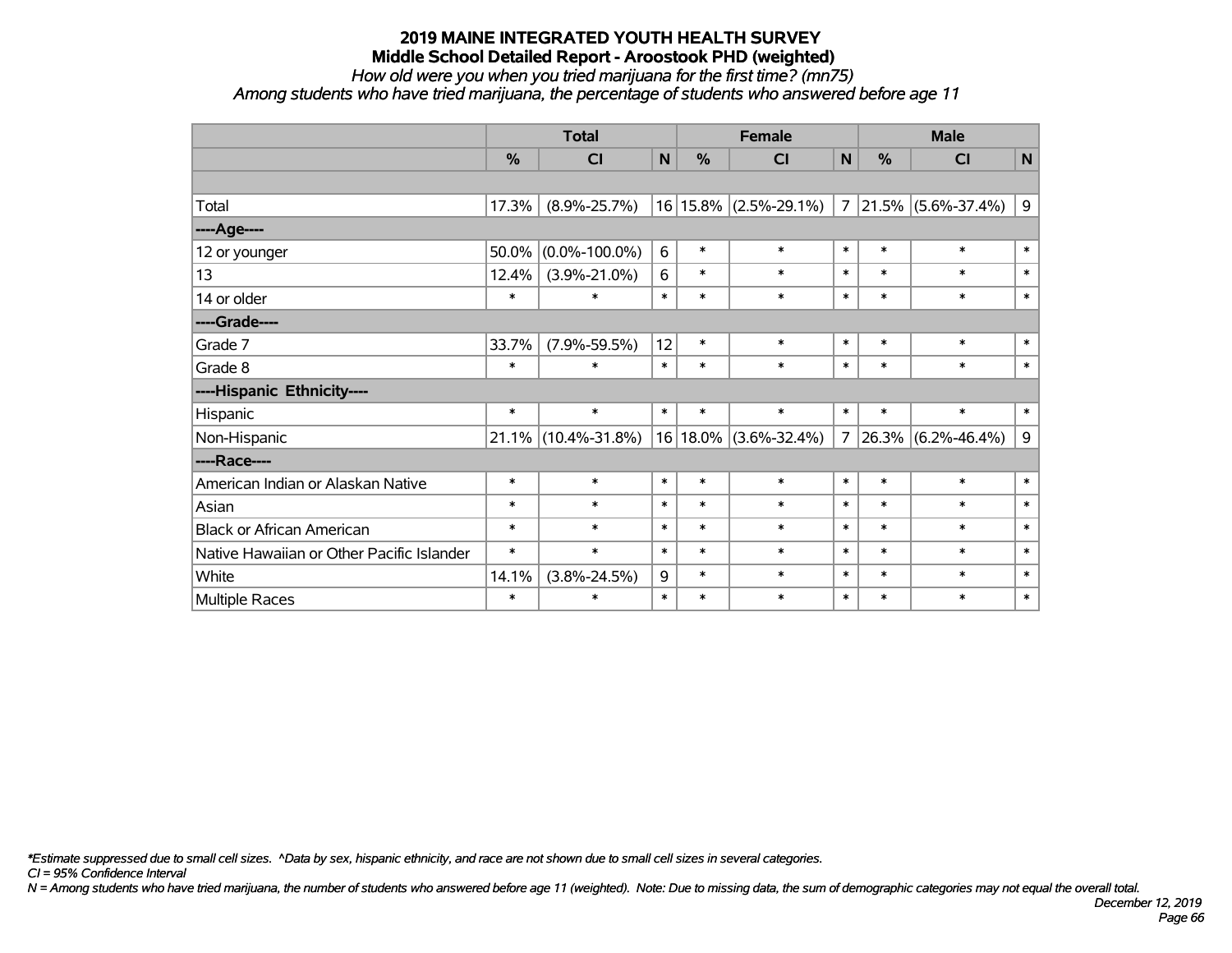#### **2019 MAINE INTEGRATED YOUTH HEALTH SURVEY Middle School Detailed Report - Aroostook PHD (weighted)** *How old were you when you tried marijuana for the first time? (mn75\_2) Percentage of students who answered before age 11*

|                                           | <b>Total</b> |                     |        | <b>Female</b> |                         |                | <b>Male</b>   |                     |              |  |
|-------------------------------------------|--------------|---------------------|--------|---------------|-------------------------|----------------|---------------|---------------------|--------------|--|
|                                           | %            | <b>CI</b>           | N      | %             | CI                      | N              | $\frac{0}{0}$ | CI                  | $\mathsf{N}$ |  |
|                                           |              |                     |        |               |                         |                |               |                     |              |  |
| Total                                     |              | $1.3\%$ (0.7%-1.9%) |        |               | $16 1.2\% $ (0.0%-2.4%) | $\overline{7}$ |               | $1.4\%$ (0.1%-2.7%) | $\mathsf 9$  |  |
| ----Age----                               |              |                     |        |               |                         |                |               |                     |              |  |
| 12 or younger                             | 1.7%         | $(0.0\% - 3.6\%)$   | 6      | $\ast$        | $\ast$                  | $\ast$         | $\ast$        | $\ast$              | $\ast$       |  |
| 13                                        | 1.0%         | $(0.2\% - 1.7\%)$   | 6      | $\ast$        | $\ast$                  | $\ast$         | $\ast$        | $\ast$              | $\ast$       |  |
| 14 or older                               | $\ast$       | $\ast$              | $\ast$ | $\ast$        | $\ast$                  | $\ast$         | $\ast$        | $\ast$              | $\ast$       |  |
| ----Grade----                             |              |                     |        |               |                         |                |               |                     |              |  |
| Grade 7                                   | 1.8%         | $(0.5\% - 3.2\%)$   | 12     | $\ast$        | $\ast$                  | $\ast$         | $\ast$        | $\ast$              | $\ast$       |  |
| Grade 8                                   | $\ast$       | $\ast$              | $\ast$ | $\ast$        | $\ast$                  | $\ast$         | $\ast$        | $\ast$              | $\ast$       |  |
| ----Hispanic Ethnicity----                |              |                     |        |               |                         |                |               |                     |              |  |
| Hispanic                                  | $\ast$       | $\ast$              | $\ast$ | $\ast$        | $\ast$                  | $\ast$         | $\ast$        | $\ast$              | $\ast$       |  |
| Non-Hispanic                              |              | $1.4\%$ (0.7%-2.2%) |        |               | $16 1.3\% $ (0.0%-2.6%) | $\overline{7}$ |               | $1.6\%$ (0.1%-3.1%) | 9            |  |
| ----Race----                              |              |                     |        |               |                         |                |               |                     |              |  |
| American Indian or Alaskan Native         | $\ast$       | $\ast$              | $\ast$ | $\ast$        | $\ast$                  | $\ast$         | $\ast$        | $\ast$              | $\ast$       |  |
| Asian                                     | $\ast$       | $\ast$              | $\ast$ | $\ast$        | $\ast$                  | $\ast$         | $\ast$        | $\ast$              | $\ast$       |  |
| <b>Black or African American</b>          | $\ast$       | $\ast$              | $\ast$ | $\ast$        | $\ast$                  | $\ast$         | $\ast$        | $\ast$              | $\ast$       |  |
| Native Hawaiian or Other Pacific Islander | $\ast$       | $\ast$              | $\ast$ | $\ast$        | $\ast$                  | $\ast$         | $\ast$        | $\ast$              | $\ast$       |  |
| White                                     | 0.8%         | $(0.2\% - 1.4\%)$   | 9      | $\ast$        | $\ast$                  | $\ast$         | $\ast$        | $\ast$              | $\ast$       |  |
| Multiple Races                            | $\ast$       | $\ast$              | $\ast$ | $\ast$        | $\ast$                  | $\ast$         | $\ast$        | $\ast$              | $\ast$       |  |

*\*Estimate suppressed due to small cell sizes. ^Data by sex, hispanic ethnicity, and race are not shown due to small cell sizes in several categories.*

*CI = 95% Confidence Interval*

*N = Number of students who answered before age 11 (weighted). Note: Due to missing data, the sum of demographic categories may not equal the overall total.*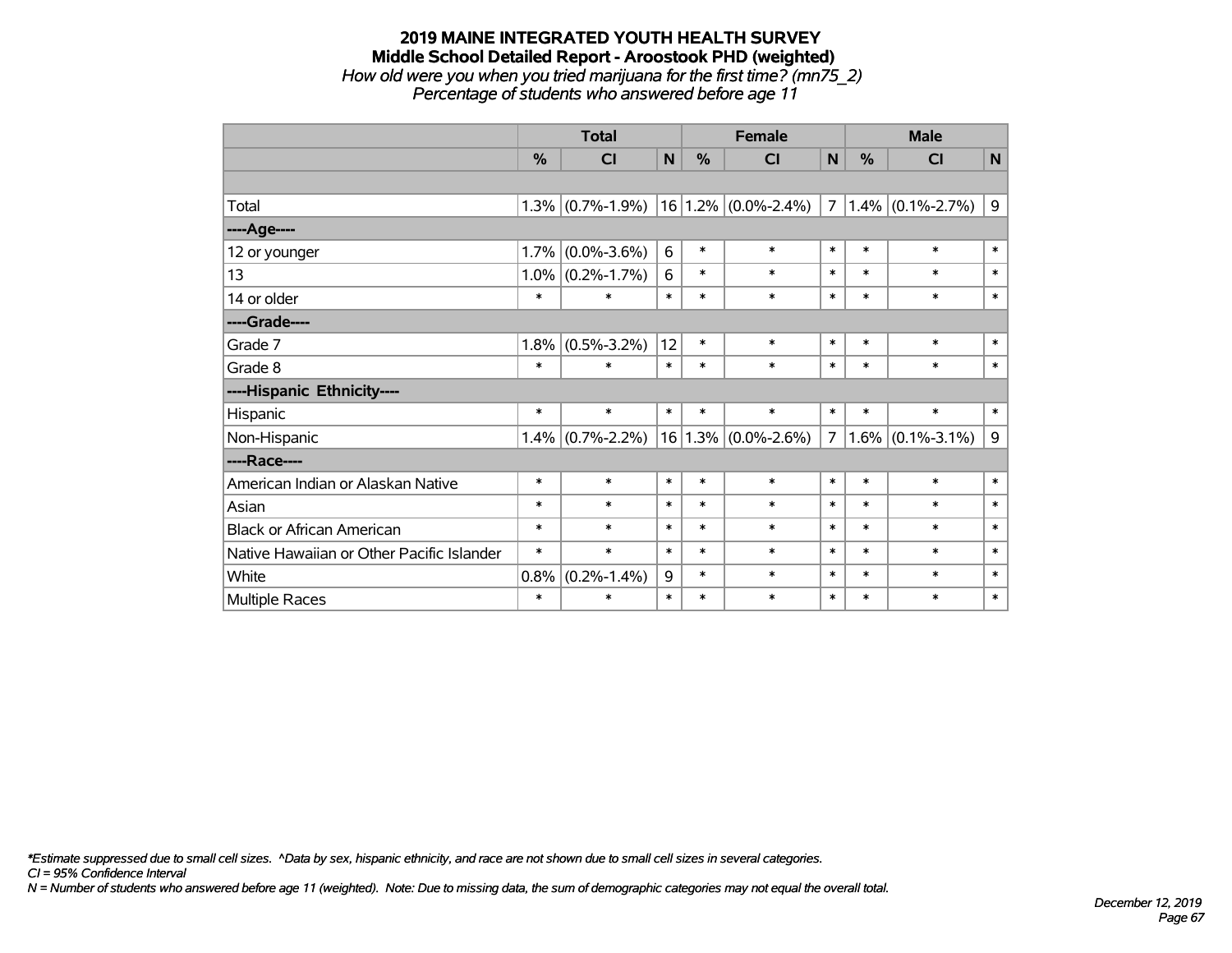# **2019 MAINE INTEGRATED YOUTH HEALTH SURVEY Middle School Detailed Report - Aroostook PHD (weighted)** *During the past 30 days, how many times did you use marijuana? (mn76)*

*Percentage of students who answered at least 1 time*

|                                           | <b>Total</b> |                    |                |                 | <b>Female</b>        | <b>Male</b> |            |                          |                |
|-------------------------------------------|--------------|--------------------|----------------|-----------------|----------------------|-------------|------------|--------------------------|----------------|
|                                           | %            | CI                 | $\mathbf N$    | %               | CI                   | N           | %          | <b>CI</b>                | $\mathsf{N}$   |
|                                           |              |                    |                |                 |                      |             |            |                          |                |
| Total                                     | 3.8%         | $(2.2\% - 5.5\%)$  |                | 49 4.2%         | $(1.9\% - 6.5\%)$    |             | $26 3.0\%$ | $(1.5\% - 4.5\%)$        | 19             |
| ----Age----                               |              |                    |                |                 |                      |             |            |                          |                |
| 12 or younger                             | 2.2%         | $(1.0\% - 3.5\%)$  | 8              | $\ast$          | $\ast$               | $\ast$      | $\ast$     | $\ast$                   | $\ast$         |
| 13                                        | 3.6%         | $(1.8\% - 5.3\%)$  |                | 22 3.8%         | $(1.7\% - 5.9\%)$    |             | 11 2.7%    | $(0.8\% - 4.6\%)$        | 8              |
| 14 or older                               | 6.3%         | $(1.1\% - 11.5\%)$ |                |                 | 19 7.2% (0.5%-13.9%) |             |            | $10 5.4\% $ (0.0%-12.4%) | 8              |
| ----Grade----                             |              |                    |                |                 |                      |             |            |                          |                |
| Grade 7                                   | 3.4%         | $(1.9\% - 4.9\%)$  |                | $21 3.0\%$      | $(0.5\% - 5.4\%)$    |             | $9 3.8\%$  | $(1.7\% - 5.9\%)$        | 12             |
| Grade 8                                   | 4.2%         | $(2.1\% - 6.3\%)$  |                | 27 5.5%         | $(2.3\% - 8.6\%)$    |             | 17 2.2%    | $(0.3\% - 4.2\%)$        | $\overline{7}$ |
| ----Hispanic Ethnicity----                |              |                    |                |                 |                      |             |            |                          |                |
| Hispanic                                  | $\ast$       | $\ast$             | $\ast$         | $\ast$          | $\ast$               | $\ast$      | $\ast$     | $\ast$                   | $\ast$         |
| Non-Hispanic                              | 3.7%         | $(2.2\% - 5.2\%)$  |                | $42 \mid 4.2\%$ | $(1.7\% - 6.7\%)$    |             | 24 2.8%    | $(1.4\% - 4.2\%)$        | 16             |
| ----Race----                              |              |                    |                |                 |                      |             |            |                          |                |
| American Indian or Alaskan Native         | 20.4%        | $(5.6\% - 35.1\%)$ | $\overline{7}$ | $\ast$          | $\ast$               | $\ast$      | $\ast$     | $\ast$                   | $\ast$         |
| Asian                                     | $\ast$       | $\ast$             | $\ast$         | $\ast$          | $\ast$               | $\ast$      | $\ast$     | $\ast$                   | $\ast$         |
| <b>Black or African American</b>          | $\ast$       | $\ast$             | $\ast$         | $\ast$          | $\ast$               | $\ast$      | $\ast$     | $\ast$                   | $\ast$         |
| Native Hawaiian or Other Pacific Islander | $\ast$       | $\ast$             | $\ast$         | $\ast$          | $\ast$               | $\ast$      | $\ast$     | $\ast$                   | $\ast$         |
| White                                     | 3.1%         | $(1.5\% - 4.7\%)$  |                | 36 3.8%         | $(1.2\% - 6.3\%)$    |             | 22 2.0%    | $(0.6\% - 3.5\%)$        | 12             |
| Multiple Races                            | $\ast$       | $\ast$             | $\ast$         | $\ast$          | $\ast$               | $\ast$      | $\ast$     | $\ast$                   | $\ast$         |

*\*Estimate suppressed due to small cell sizes. ^Data by sex, hispanic ethnicity, and race are not shown due to small cell sizes in several categories.*

*CI = 95% Confidence Interval*

*N = Number of students who answered at least 1 time (weighted). Note: Due to missing data, the sum of demographic categories may not equal the overall total.*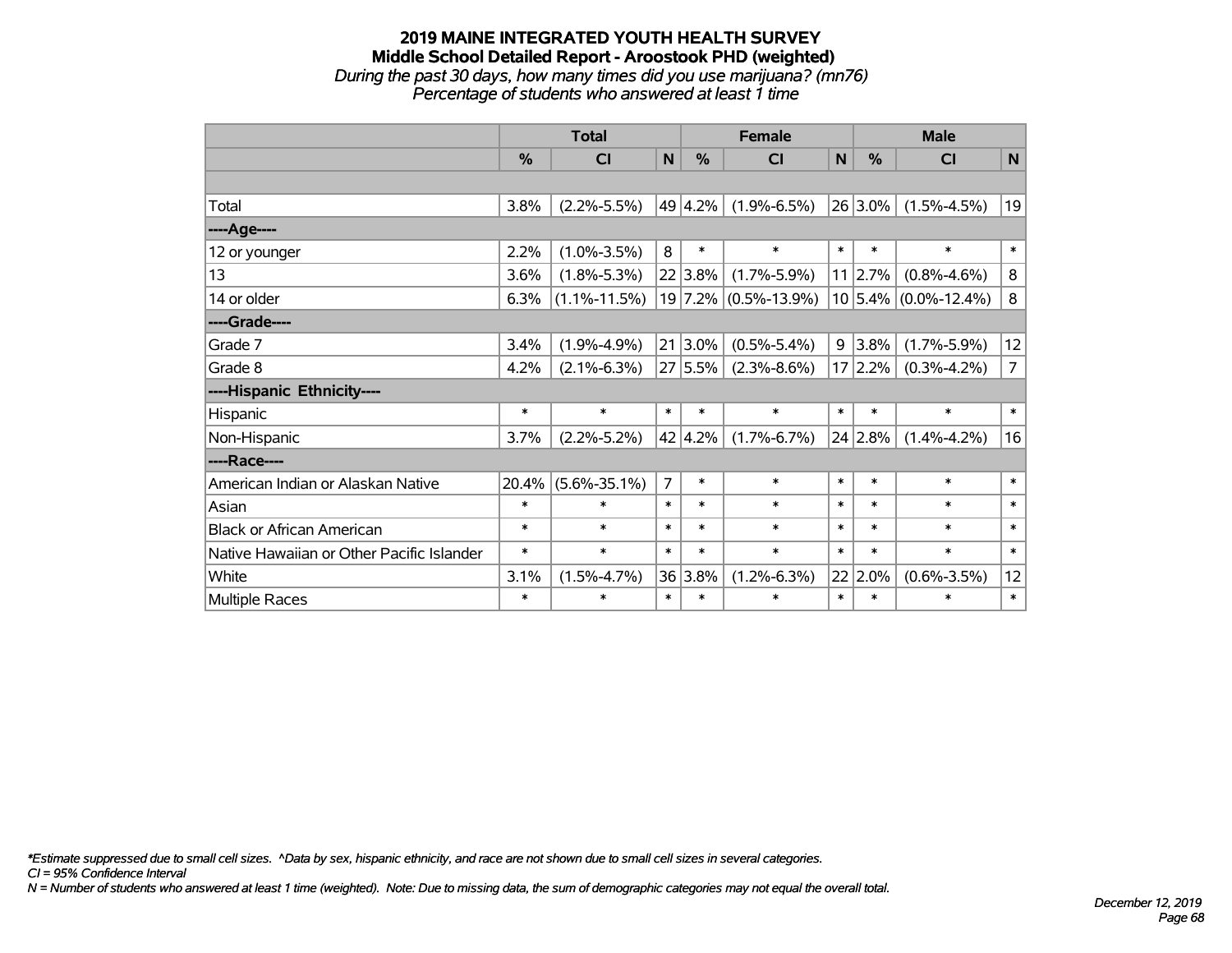*If you wanted to get some marijuana, how easy would it be for you to get some? (mn77) Percentage of students who answered 'Sort of easy' or 'Very easy'*

|                                           | <b>Total</b> |                     |        | <b>Female</b> | <b>Male</b>                 |        |        |                             |        |
|-------------------------------------------|--------------|---------------------|--------|---------------|-----------------------------|--------|--------|-----------------------------|--------|
|                                           | %            | <b>CI</b>           | N      | %             | <b>CI</b>                   | N      | $\%$   | <b>CI</b>                   | N      |
|                                           |              |                     |        |               |                             |        |        |                             |        |
| Total                                     |              | 16.2% (12.8%-19.6%) |        |               | 208 16.7% (12.2%-21.1%)     |        |        | $105 15.0\% $ (11.4%-18.6%) | 98     |
| ----Age----                               |              |                     |        |               |                             |        |        |                             |        |
| 12 or younger                             | 5.9%         | $(3.3\% - 8.6\%)$   | 22     | 7.0%          | $(3.3\% - 10.7\%)$          | 13     | 4.3%   | $(0.4\% - 8.3\%)$           | 8      |
| 13                                        | 21.4%        | $(17.1\% - 25.6\%)$ |        | 130 20.7%     | $(14.0\% - 27.5\%)$         | 61     | 20.6%  | $(14.6\% - 26.7\%)$         | 64     |
| 14 or older                               |              | 17.6% (10.6%-24.6%) | 54     | 20.8%         | $(7.5\% - 34.1\%)$          | 31     | 14.7%  | $(7.3\% - 22.1\%)$          | 24     |
| ----Grade----                             |              |                     |        |               |                             |        |        |                             |        |
| Grade 7                                   | 11.2%        | $(6.5\% - 15.8\%)$  | 71     | 8.2%          | $(3.9\% - 12.5\%)$          | 25     | 13.1%  | $(8.3\% - 18.0\%)$          | 43     |
| Grade 8                                   |              | 20.9% (17.1%-24.8%) |        |               | 134 24.5% (16.3%-32.6%)     | 77     |        | 17.0% (11.7%-22.4%)         | 55     |
| ----Hispanic Ethnicity----                |              |                     |        |               |                             |        |        |                             |        |
| Hispanic                                  | 32.4%        | $(18.1\% - 46.6\%)$ | 13     | 30.5%         | $(10.6\% - 50.3\%)$         | 6      |        | $31.1\%$ (11.8%-50.5%)      | 6      |
| Non-Hispanic                              | 16.2%        | $(12.5\% - 19.9\%)$ |        |               | 184   16.7%   (11.9%-21.5%) | 95     |        | 15.4% (11.2%-19.6%)         | 87     |
| ----Race----                              |              |                     |        |               |                             |        |        |                             |        |
| American Indian or Alaskan Native         | 28.3%        | $(11.5\% - 45.0\%)$ | 10     | $\ast$        | $\ast$                      | $\ast$ | $\ast$ | $\ast$                      | $\ast$ |
| Asian                                     | $\ast$       | $\ast$              | $\ast$ | $\ast$        | $\ast$                      | $\ast$ | $\ast$ | $\ast$                      | $\ast$ |
| <b>Black or African American</b>          | $\ast$       | $\ast$              | $\ast$ | $\ast$        | $\ast$                      | $\ast$ | $\ast$ | $\ast$                      | $\ast$ |
| Native Hawaiian or Other Pacific Islander | $\ast$       | $\ast$              | $\ast$ | $\ast$        | $\ast$                      | $\ast$ | $\ast$ | $\ast$                      | $\ast$ |
| White                                     | 15.2%        | $(12.0\% - 18.4\%)$ | 177    | 17.3%         | $(12.9\% - 21.6\%)$         | 100    | 12.8%  | $(8.3\% - 17.3\%)$          | 75     |
| <b>Multiple Races</b>                     | 37.2%        | $(21.3\% - 53.1\%)$ | 15     | $\ast$        | $\ast$                      | $\ast$ | $\ast$ | $\ast$                      | $\ast$ |

*\*Estimate suppressed due to small cell sizes. ^Data by sex, hispanic ethnicity, and race are not shown due to small cell sizes in several categories.*

*CI = 95% Confidence Interval*

*N = Number of students who answered 'Sort of easy' or 'Very easy' (weighted). Note: Due to missing data, the sum of demographic categories may not equal the overall total.*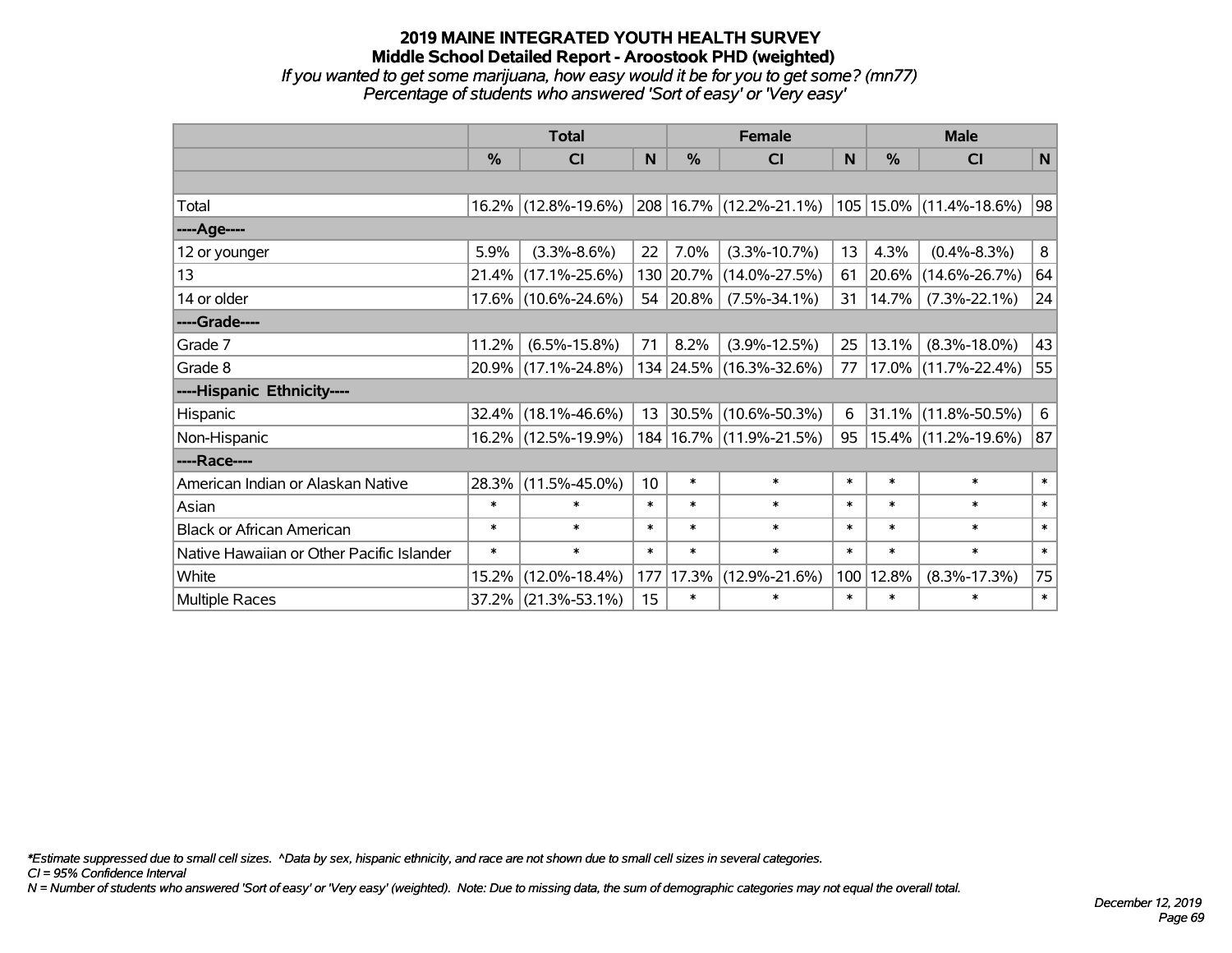#### **2019 MAINE INTEGRATED YOUTH HEALTH SURVEY Middle School Detailed Report - Aroostook PHD (weighted)** *How wrong do your parents feel it would be for you to use marijuana? (mn193)*

*Percentage of students who answered 'A little bit wrong' or 'Not wrong at all'*

|                                           | <b>Total</b> |                    |              |             | <b>Female</b>            | <b>Male</b> |               |                         |        |
|-------------------------------------------|--------------|--------------------|--------------|-------------|--------------------------|-------------|---------------|-------------------------|--------|
|                                           | %            | CI                 | $\mathsf{N}$ | %           | <b>CI</b>                | N           | $\frac{0}{0}$ | <b>CI</b>               | N      |
|                                           |              |                    |              |             |                          |             |               |                         |        |
| Total                                     | 5.7%         | $(2.7\% - 8.7\%)$  |              |             | $74 6.4\% $ (2.5%-10.3%) |             | 40 4.4%       | $(2.3\% - 6.5\%)$       | 29     |
| ----Age----                               |              |                    |              |             |                          |             |               |                         |        |
| 12 or younger                             | 3.8%         | $(1.1\% - 6.5\%)$  |              | 14 4.1%     | $(0.0\% - 8.7\%)$        |             | 8 3.4%        | $(0.0\% - 7.2\%)$       | 6      |
| 13                                        | 7.1%         | $(3.6\% - 10.5\%)$ |              | 43 8.4%     | $(3.6\% - 13.2\%)$       |             | 25 4.2%       | $(2.3\% - 6.2\%)$       | 13     |
| 14 or older                               | 5.6%         | $(0.3\% - 10.8\%)$ |              |             | $17$ 5.1% (0.1%-10.1%)   |             |               | $8 6.0\% $ (0.0%-12.2%) | 10     |
| ----Grade----                             |              |                    |              |             |                          |             |               |                         |        |
| Grade 7                                   | 6.2%         | $(2.3\% - 10.0\%)$ |              | $39 6.4\% $ | $(1.3\% - 11.5\%)$       |             | 19 5.1%       | $(1.9\% - 8.3\%)$       | 17     |
| Grade 8                                   | 5.4%         | $(2.5\% - 8.4\%)$  |              |             | $35 6.5\% $ (2.8%-10.3%) |             | $21 3.7\% $   | $(1.0\% - 6.4\%)$       | 12     |
| ----Hispanic Ethnicity----                |              |                    |              |             |                          |             |               |                         |        |
| Hispanic                                  | $\ast$       | $\ast$             | $\ast$       | $\ast$      | $\ast$                   | $\ast$      | $\ast$        | $\ast$                  | $\ast$ |
| Non-Hispanic                              | 5.6%         | $(2.5\% - 8.6\%)$  |              | 63 6.2%     | $(1.9\% - 10.6\%)$       |             | 36 4.5%       | $(2.3\% - 6.7\%)$       | 25     |
| ----Race----                              |              |                    |              |             |                          |             |               |                         |        |
| American Indian or Alaskan Native         | 23.1%        | $(4.9\% - 41.3\%)$ | 8            | $\ast$      | $\ast$                   | $\ast$      | $\ast$        | $\ast$                  | $\ast$ |
| Asian                                     | $\ast$       | $\ast$             | $\ast$       | $\ast$      | $\ast$                   | $\ast$      | $\ast$        | $\ast$                  | $\ast$ |
| <b>Black or African American</b>          | $\ast$       | $\ast$             | $\ast$       | $\ast$      | $\ast$                   | $\ast$      | $\ast$        | $\ast$                  | $\ast$ |
| Native Hawaiian or Other Pacific Islander | $\ast$       | $\ast$             | $\ast$       | $\ast$      | $\ast$                   | $\ast$      | $\ast$        | $\ast$                  | $\ast$ |
| White                                     | 5.1%         | $(1.8\% - 8.3\%)$  |              | 59 5.9%     | $(2.1\% - 9.6\%)$        |             | 34 3.9%       | $(0.5\% - 7.2\%)$       | 23     |
| Multiple Races                            | $\ast$       | $\ast$             | $\ast$       | $\ast$      | $\ast$                   | $\ast$      | $\ast$        | $\ast$                  | $\ast$ |

*\*Estimate suppressed due to small cell sizes. ^Data by sex, hispanic ethnicity, and race are not shown due to small cell sizes in several categories.*

*CI = 95% Confidence Interval*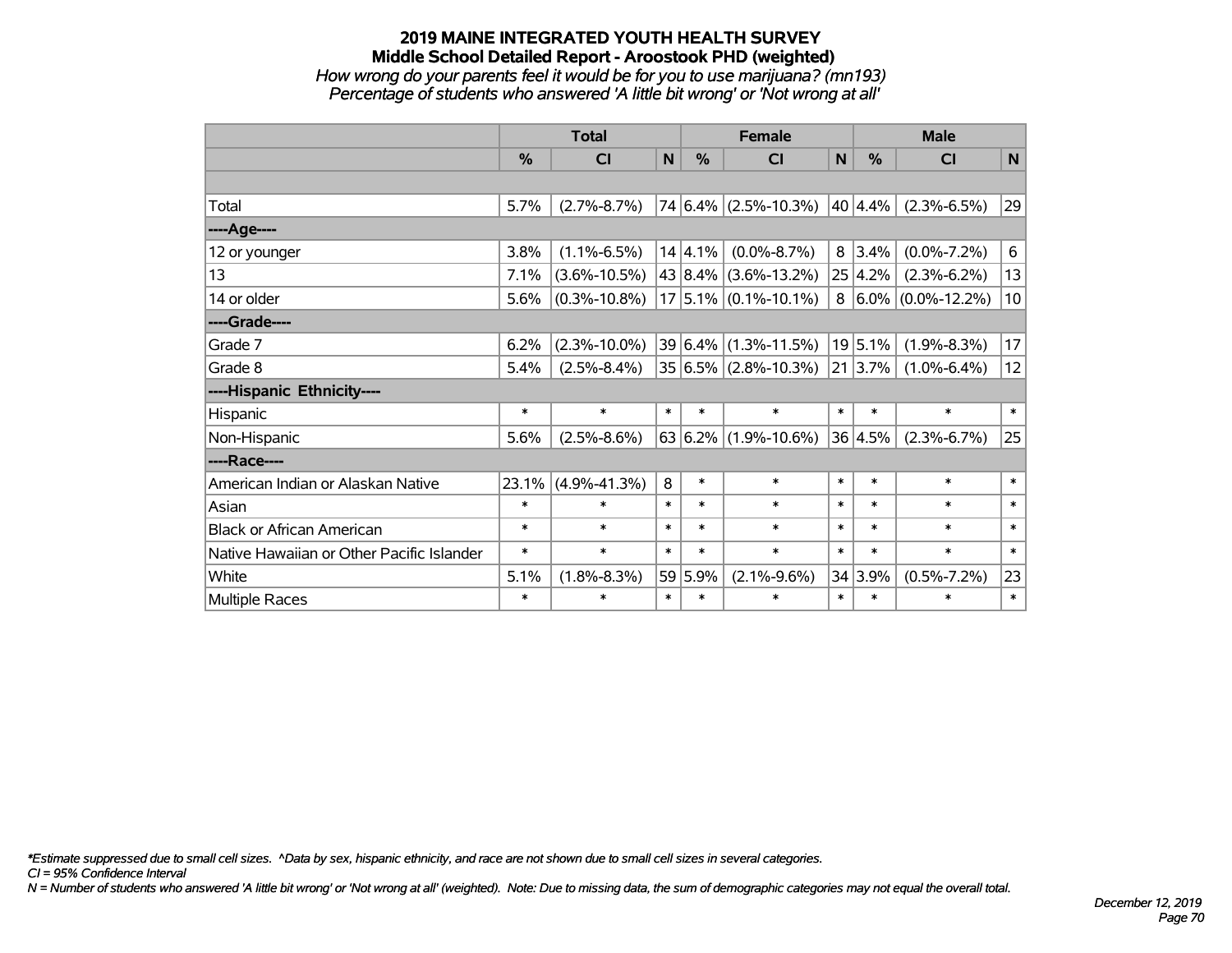*How much do you think people risk harming themselves (physically or in other ways) if they use marijuana once or twice a week? (mn194) Percentage of students who answered 'No risk' or 'Slight risk'*

|                                           | <b>Total</b>  |                        |        | <b>Female</b> | <b>Male</b>               |                |        |                         |        |
|-------------------------------------------|---------------|------------------------|--------|---------------|---------------------------|----------------|--------|-------------------------|--------|
|                                           | $\frac{0}{0}$ | <b>CI</b>              | N      | $\%$          | CI                        | N              | $\%$   | <b>CI</b>               | N      |
|                                           |               |                        |        |               |                           |                |        |                         |        |
| Total                                     |               | $31.3\%$ (27.5%-35.1%) |        |               | 401  29.1%  (24.9%-33.3%) |                |        | 181 32.9% (26.5%-39.3%) | 214    |
| ----Age----                               |               |                        |        |               |                           |                |        |                         |        |
| 12 or younger                             | 25.5%         | $(21.5\% - 29.5\%)$    | 93     | 27.7%         | $(21.9\% - 33.4\%)$       | 51             | 22.9%  | $(12.1\% - 33.7\%)$     | 41     |
| 13                                        |               | 34.3% (29.6%-39.0%)    |        |               | 209 28.9% (22.7%-35.2%)   | 85             |        | 38.2% (31.1%-45.3%)     | 119    |
| 14 or older                               |               | $32.0\%$ (25.8%-38.2%) | 97     |               | $ 31.2\% $ (17.8%-44.7%)  |                |        | 46 32.8% (24.3%-41.3%)  | 52     |
| ----Grade----                             |               |                        |        |               |                           |                |        |                         |        |
| Grade 7                                   |               | 28.7% (23.5%-33.8%)    |        |               | 180 27.4% (23.5%-31.4%)   | 82             | 29.1%  | $(20.2\% - 38.1\%)$     | 95     |
| Grade 8                                   |               | 34.3% (29.2%-39.4%)    |        |               | 220 31.4% (23.4%-39.4%)   |                |        | 99 36.9% (29.4%-44.4%)  | 119    |
| ----Hispanic Ethnicity----                |               |                        |        |               |                           |                |        |                         |        |
| Hispanic                                  | 34.7%         | $(23.1\% - 46.3\%)$    |        |               | 14 35.3% (13.7%-56.8%)    | $\overline{7}$ | 31.1%  | $(7.7\% - 54.5\%)$      | 6      |
| Non-Hispanic                              |               | 31.0% (28.2%-33.9%)    |        |               | 354 30.2% (25.6%-34.8%)   |                |        | 172 31.7% (26.8%-36.6%) | 179    |
| ----Race----                              |               |                        |        |               |                           |                |        |                         |        |
| American Indian or Alaskan Native         | 43.0%         | $(22.5\% - 63.5\%)$    | 14     | $\ast$        | $\ast$                    | $\ast$         | $\ast$ | $\ast$                  | $\ast$ |
| Asian                                     | $\ast$        | $\ast$                 | $\ast$ | $\ast$        | $\ast$                    | $\ast$         | $\ast$ | $\ast$                  | $\ast$ |
| <b>Black or African American</b>          | $\ast$        | $\ast$                 | $\ast$ | $\ast$        | $\ast$                    | $\ast$         | $\ast$ | $\ast$                  | $\ast$ |
| Native Hawaiian or Other Pacific Islander | $\ast$        | $\ast$                 | $\ast$ | $\ast$        | $\ast$                    | $\ast$         | $\ast$ | $\ast$                  | $\ast$ |
| White                                     | 30.2%         | $(26.2\% - 34.3\%)$    | 352    | 28.9%         | $(24.2\% - 33.6\%)$       | 166            | 31.4%  | $(25.6\% - 37.2\%)$     | 184    |
| <b>Multiple Races</b>                     |               | 45.1% (34.3%-55.8%)    | 17     | $\ast$        | $\ast$                    | $\ast$         | $\ast$ | *                       | $\ast$ |

*\*Estimate suppressed due to small cell sizes. ^Data by sex, hispanic ethnicity, and race are not shown due to small cell sizes in several categories.*

*CI = 95% Confidence Interval*

*N = Number of students who answered 'No risk' or 'Slight risk' (weighted). Note: Due to missing data, the sum of demographic categories may not equal the overall total.*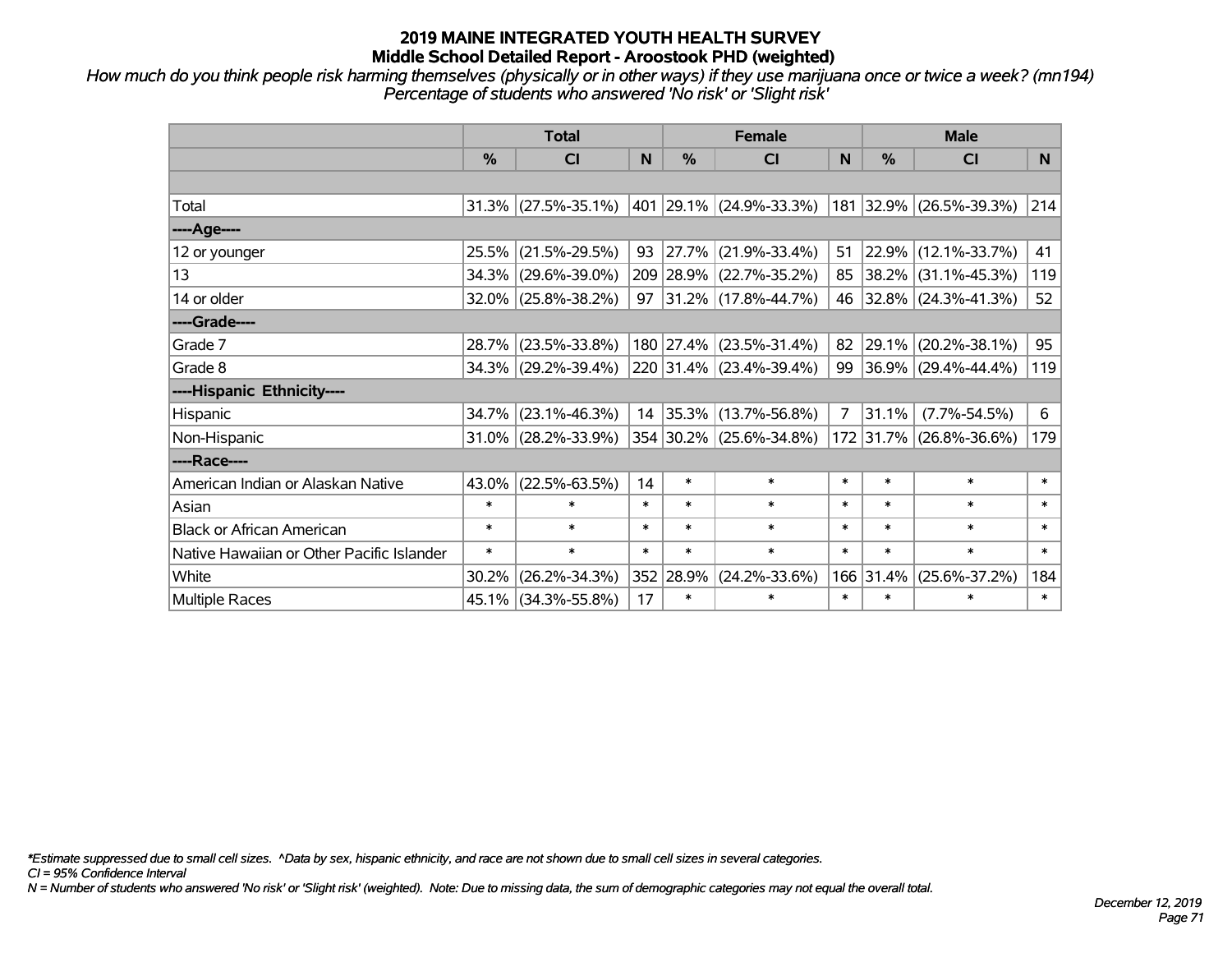# **2019 MAINE INTEGRATED YOUTH HEALTH SURVEY Middle School Detailed Report - Aroostook PHD (weighted)** *How wrong do your friends feel it would be for you to use marijuana? (mn195) Percentage of students who answered 'A little bit wrong' or 'Not wrong at all'*

|                                           | <b>Total</b> |                     |        | <b>Female</b> | <b>Male</b>                  |        |            |                     |        |
|-------------------------------------------|--------------|---------------------|--------|---------------|------------------------------|--------|------------|---------------------|--------|
|                                           | %            | CI                  | N      | $\%$          | <b>CI</b>                    | N      | %          | <b>CI</b>           | N      |
|                                           |              |                     |        |               |                              |        |            |                     |        |
| Total                                     |              | 18.1% (11.5%-24.7%) |        |               | $ 233 22.7\% $ (14.8%-30.5%) |        | 142 13.5%  | $(7.5\% - 19.6\%)$  | 89     |
| ----Age----                               |              |                     |        |               |                              |        |            |                     |        |
| 12 or younger                             | 8.9%         | $(2.0\% - 15.8\%)$  | 33     | 11.2%         | $(2.4\% - 20.0\%)$           | 20     | 5.8%       | $(0.0\% - 12.5\%)$  | 11     |
| 13                                        | 21.4%        | $(13.4\% - 29.4\%)$ |        |               | 136 27.5% (19.9%-35.0%)      | 82     | 16.1%      | $(7.2\% - 25.0\%)$  | 54     |
| 14 or older                               |              | 21.3% (10.6%-32.0%) | 59     |               | $ 27.3\% $ (12.3%-42.4%)     | 40     | 14.4%      | $(6.3\% - 22.5\%)$  | 19     |
| ----Grade----                             |              |                     |        |               |                              |        |            |                     |        |
| Grade 7                                   | 12.3%        | $(5.7\% - 18.9\%)$  | 77     | 17.0%         | $(7.7\% - 26.4\%)$           | 50     | 8.1%       | $(1.9\% - 14.3\%)$  | 27     |
| Grade 8                                   |              | 24.1% (18.6%-29.5%) |        |               | 154 29.0% (22.4%-35.5%)      | 92     | $ 19.3\% $ | $(14.1\% - 24.5\%)$ | 63     |
| ----Hispanic Ethnicity----                |              |                     |        |               |                              |        |            |                     |        |
| Hispanic                                  | 26.4%        | $(8.4\% - 44.4\%)$  | 11     | $\ast$        | $\ast$                       | $\ast$ | $\ast$     | $\ast$              | $\ast$ |
| Non-Hispanic                              | 19.5%        | $(12.3\% - 26.6\%)$ |        |               | 222 23.0% (15.2%-30.9%)      |        | 133 15.8%  | $(8.8\% - 22.8\%)$  | 89     |
| ----Race----                              |              |                     |        |               |                              |        |            |                     |        |
| American Indian or Alaskan Native         | 48.0%        | $(19.7\% - 76.3\%)$ | 16     | $\ast$        | $\ast$                       | $\ast$ | $\ast$     | $\ast$              | $\ast$ |
| Asian                                     | $\ast$       | $\ast$              | $\ast$ | $\ast$        | $\ast$                       | $\ast$ | $\ast$     | $\ast$              | $\ast$ |
| <b>Black or African American</b>          | $\ast$       | $\ast$              | $\ast$ | $\ast$        | $\ast$                       | $\ast$ | $\ast$     | $\ast$              | $\ast$ |
| Native Hawaiian or Other Pacific Islander | $\ast$       | $\ast$              | $\ast$ | $\ast$        | $\ast$                       | $\ast$ | $\ast$     | $\ast$              | $\ast$ |
| White                                     | 17.1%        | $(10.0\% - 24.3\%)$ | 201    | 22.6%         | $(13.8\% - 31.4\%)$          | 131    | 11.8%      | $(5.9\% - 17.8\%)$  | 70     |
| <b>Multiple Races</b>                     | 39.0%        | $(8.8\% - 69.2\%)$  | 11     | $\ast$        | $\ast$                       | $\ast$ | $\ast$     | $\ast$              | $\ast$ |

*\*Estimate suppressed due to small cell sizes. ^Data by sex, hispanic ethnicity, and race are not shown due to small cell sizes in several categories.*

*CI = 95% Confidence Interval*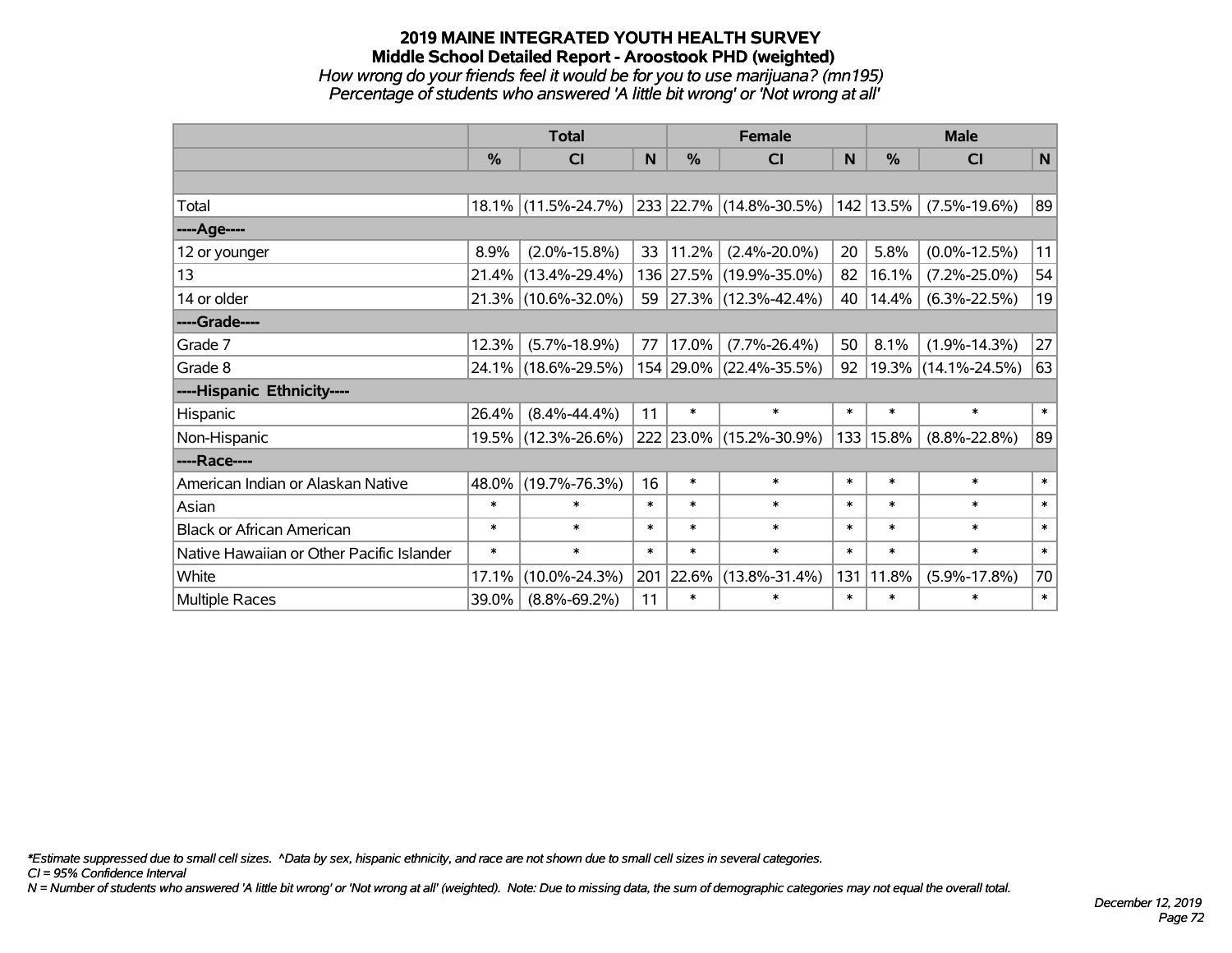### **2019 MAINE INTEGRATED YOUTH HEALTH SURVEY Middle School Detailed Report - Aroostook PHD (weighted)** *If a kid used marijuana in your neighborhood, would he or she be caught by the police? (mn196)*

*Percentage of students who answered 'Probably not' or 'Definitely not'*

|                                           | <b>Total</b> |                     |        | <b>Female</b> | <b>Male</b>                      |        |           |                         |             |
|-------------------------------------------|--------------|---------------------|--------|---------------|----------------------------------|--------|-----------|-------------------------|-------------|
|                                           | %            | <b>CI</b>           | N      | $\frac{9}{6}$ | <b>CI</b>                        | N      | %         | <b>CI</b>               | N.          |
|                                           |              |                     |        |               |                                  |        |           |                         |             |
| Total                                     |              | 40.7% (37.7%-43.6%) |        |               | $ 518 46.0\%  (37.3\% - 54.7\%)$ |        |           | 288 35.3% (28.7%-41.9%) | 228         |
| ----Age----                               |              |                     |        |               |                                  |        |           |                         |             |
| 12 or younger                             | 31.4%        | $(24.8\% - 38.0\%)$ |        |               | 115 33.5% (22.8%-44.3%)          | 61     | 28.6%     | $(22.1\% - 35.1\%)$     | 52          |
| 13                                        | 44.8%        | $(40.3\% - 49.2\%)$ |        |               | 281 49.2% (35.5%-62.9%)          |        | 147 40.8% | $(26.9\% - 54.7\%)$     | 134         |
| 14 or older                               |              | 42.4% (34.4%-50.4%) |        |               | 116 55.0% (37.9%-72.0%)          |        |           | 80 28.3% (21.1%-35.4%)  | 36          |
| ----Grade----                             |              |                     |        |               |                                  |        |           |                         |             |
| Grade 7                                   | 33.3%        | $(26.5\% - 40.1\%)$ |        |               | 206 32.0% (25.0%-39.1%)          |        | 96 34.4%  | $(24.3\% - 44.5\%)$     | 111         |
| Grade 8                                   |              | 47.8% (44.6%-50.9%) |        |               | $ 303 58.8\% $ (47.2%-70.3%)     |        |           | 185 36.9% (30.5%-43.2%) | 117         |
| ----Hispanic Ethnicity----                |              |                     |        |               |                                  |        |           |                         |             |
| Hispanic                                  | 52.1%        | $(32.1\% - 72.1\%)$ | 21     |               | 68.0% (42.6%-93.3%)              |        | 13 33.7%  | $(14.8\% - 52.5\%)$     | $7^{\circ}$ |
| Non-Hispanic                              |              | 41.5% (37.4%-45.5%) |        |               | 470 46.4% (37.8%-54.9%)          |        |           | 268 36.4% (29.1%-43.7%) | 203         |
| ----Race----                              |              |                     |        |               |                                  |        |           |                         |             |
| American Indian or Alaskan Native         | 54.1%        | $(30.8\% - 77.3\%)$ | 18     |               | 53.5% (16.4%-90.6%)              | 7      | 54.4%     | $(32.3\% - 76.5\%)$     | 11          |
| Asian                                     | $\ast$       | $\ast$              | $\ast$ | $\ast$        | $\ast$                           | $\ast$ | $\ast$    | $\ast$                  | $\ast$      |
| <b>Black or African American</b>          | $\ast$       | $\ast$              | $\ast$ | $\ast$        | $\ast$                           | $\ast$ | $\ast$    | $\ast$                  | $\ast$      |
| Native Hawaiian or Other Pacific Islander | $\ast$       | $\ast$              | $\ast$ | $\ast$        | $\ast$                           | $\ast$ | $\ast$    | $\ast$                  | $\ast$      |
| White                                     | 40.0%        | $(36.2\% - 43.7\%)$ |        | 465 46.2%     | $(37.3\% - 55.0\%)$              |        | 269 33.7% | $(28.5\% - 38.9\%)$     | 196         |
| Multiple Races                            |              | 73.9% (58.1%-89.8%) | 20     | $\ast$        | $\ast$                           | $\ast$ | $\ast$    | $\ast$                  | $\ast$      |

*\*Estimate suppressed due to small cell sizes. ^Data by sex, hispanic ethnicity, and race are not shown due to small cell sizes in several categories.*

*CI = 95% Confidence Interval*

*N = Number of students who answered 'Probably not' or 'Definitely not' (weighted). Note: Due to missing data, the sum of demographic categories may not equal the overall total.*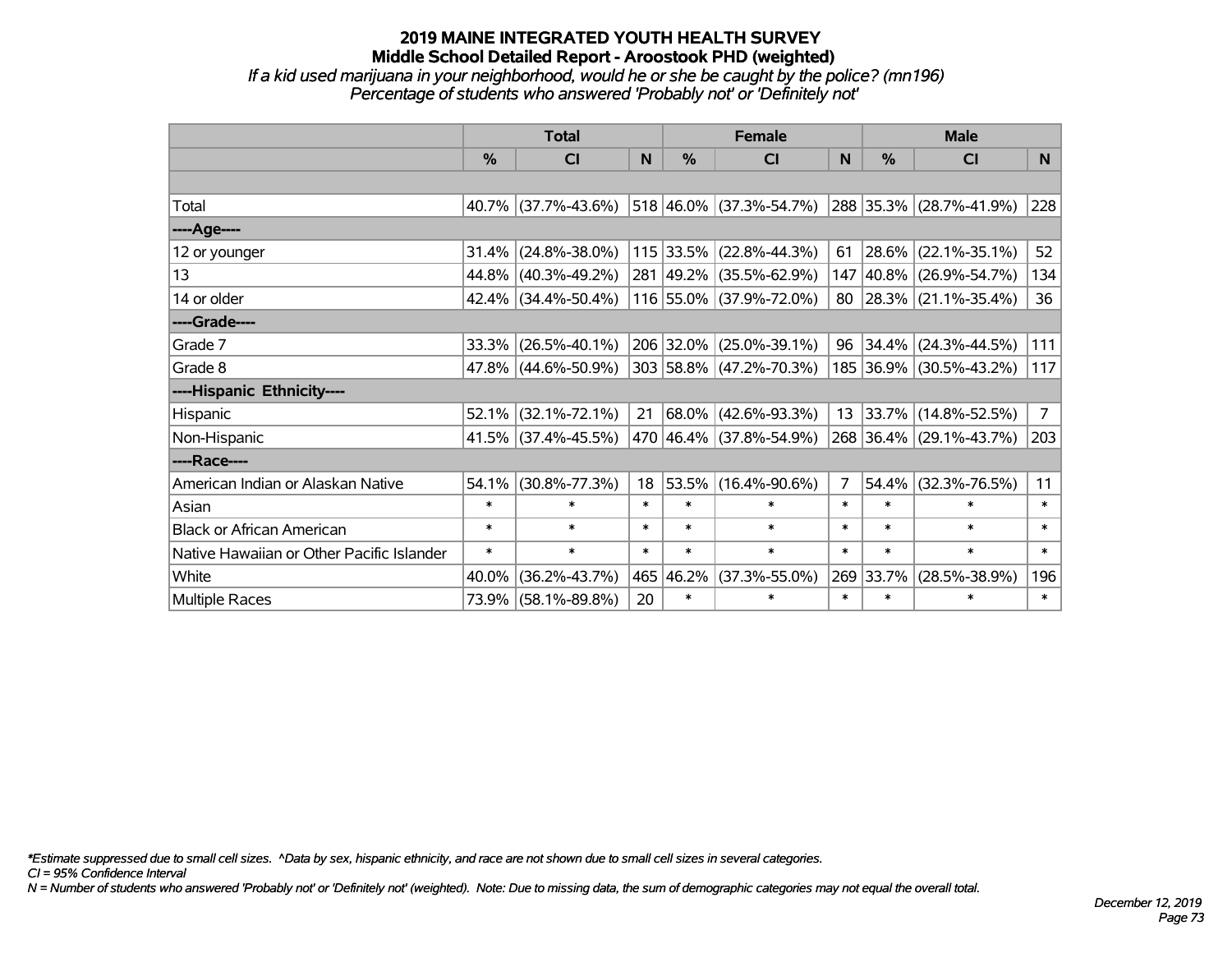# **2019 MAINE INTEGRATED YOUTH HEALTH SURVEY Middle School Detailed Report - Aroostook PHD (weighted)** *How wrong do you think it is for someone your age to use marijuana? (mn197)*

*Percentage of students who answered 'A little bit wrong' or 'Not wrong at all'*

|                                           | <b>Total</b> |                        |        | <b>Female</b> |                                                                                               |        | <b>Male</b>     |                               |                 |
|-------------------------------------------|--------------|------------------------|--------|---------------|-----------------------------------------------------------------------------------------------|--------|-----------------|-------------------------------|-----------------|
|                                           | $\%$         | <b>CI</b>              | N      | $\%$          | CI                                                                                            | N      | %               | <b>CI</b>                     | $\mathsf{N}$    |
|                                           |              |                        |        |               |                                                                                               |        |                 |                               |                 |
| Total                                     | 12.5%        | $(10.1\% - 14.9\%)$    |        |               | $\vert$ 161 $\vert$ 13.4% $\vert$ (10.1%-16.7%) $\vert$ 84 $\vert$ 11.4% $\vert$ (6.1%-16.7%) |        |                 |                               | 75              |
| ----Age----                               |              |                        |        |               |                                                                                               |        |                 |                               |                 |
| 12 or younger                             | 3.7%         | $(1.3\% - 6.1\%)$      | 14     | $\ast$        | $\ast$                                                                                        | $\ast$ | $\ast$          | $\ast$                        | $\ast$          |
| 13                                        | 16.9%        | $(11.8\% - 21.9\%)$    |        | 108 17.6%     | $(10.3\% - 25.0\%)$                                                                           |        | 53 16.2%        | $(8.2\% - 24.2\%)$            | 55              |
| 14 or older                               | 12.4%        | $(7.5\% - 17.4\%)$     | 34     | 16.0%         | $(8.0\% - 23.9\%)$                                                                            |        | $23 \mid 8.4\%$ | $(0.0\% - 18.0\%)$            | 11              |
| ----Grade----                             |              |                        |        |               |                                                                                               |        |                 |                               |                 |
| Grade 7                                   | 10.1%        | $(5.2\% - 14.9\%)$     | 63     | 11.0%         | $(4.9\% - 17.2\%)$                                                                            | 32     | 9.2%            | $(3.2\% - 15.2\%)$            | 30 <sup>°</sup> |
| Grade 8                                   |              | $15.0\%$ (11.1%-19.0%) | 96     |               | $16.2\%$ (14.0%-18.5%)                                                                        |        |                 | 51   13.9% $(4.3\% - 23.4\%)$ | 45              |
| ----Hispanic Ethnicity----                |              |                        |        |               |                                                                                               |        |                 |                               |                 |
| Hispanic                                  | $\ast$       | $\ast$                 | *      | $\ast$        | $\ast$                                                                                        | $\ast$ | $\ast$          | $\ast$                        | $\ast$          |
| Non-Hispanic                              | $13.3\%$     | $(10.8\% - 15.7\%)$    |        |               | 152 14.0% (10.4%-17.5%)                                                                       |        |                 | $ 81 12.6\% $ (6.9%-18.2%)    | 71              |
| ----Race----                              |              |                        |        |               |                                                                                               |        |                 |                               |                 |
| American Indian or Alaskan Native         | 35.2%        | $(9.7\% - 60.7\%)$     | 11     | $\ast$        | $\ast$                                                                                        | $\ast$ | $\ast$          | $\ast$                        | $\ast$          |
| Asian                                     | $\ast$       | $\ast$                 | $\ast$ | $\ast$        | $\ast$                                                                                        | $\ast$ | $\ast$          | $\ast$                        | $\ast$          |
| <b>Black or African American</b>          | $\ast$       | $\ast$                 | $\ast$ | $\ast$        | $\ast$                                                                                        | $\ast$ | $\ast$          | $\ast$                        | $\ast$          |
| Native Hawaiian or Other Pacific Islander | $\ast$       | $\ast$                 | $\ast$ | $\ast$        | $\ast$                                                                                        | $\ast$ | $\ast$          | $\ast$                        | $\ast$          |
| White                                     | 11.8%        | $(9.8\% - 13.8\%)$     |        | 138 12.9%     | $(9.9\% - 16.0\%)$                                                                            | 75     | 10.7%           | $(6.1\% - 15.3\%)$            | 63              |
| Multiple Races                            | 20.4%        | $(0.0\% - 48.3\%)$     | 6      | $\ast$        | $\ast$                                                                                        | $\ast$ | $\ast$          | $\ast$                        | $\ast$          |

*\*Estimate suppressed due to small cell sizes. ^Data by sex, hispanic ethnicity, and race are not shown due to small cell sizes in several categories.*

*CI = 95% Confidence Interval*

*N = Number of students who answered 'A little bit wrong' or 'Not wrong at all' (weighted). Note: Due to missing data, the sum of demographic categories may not equal the overall total.*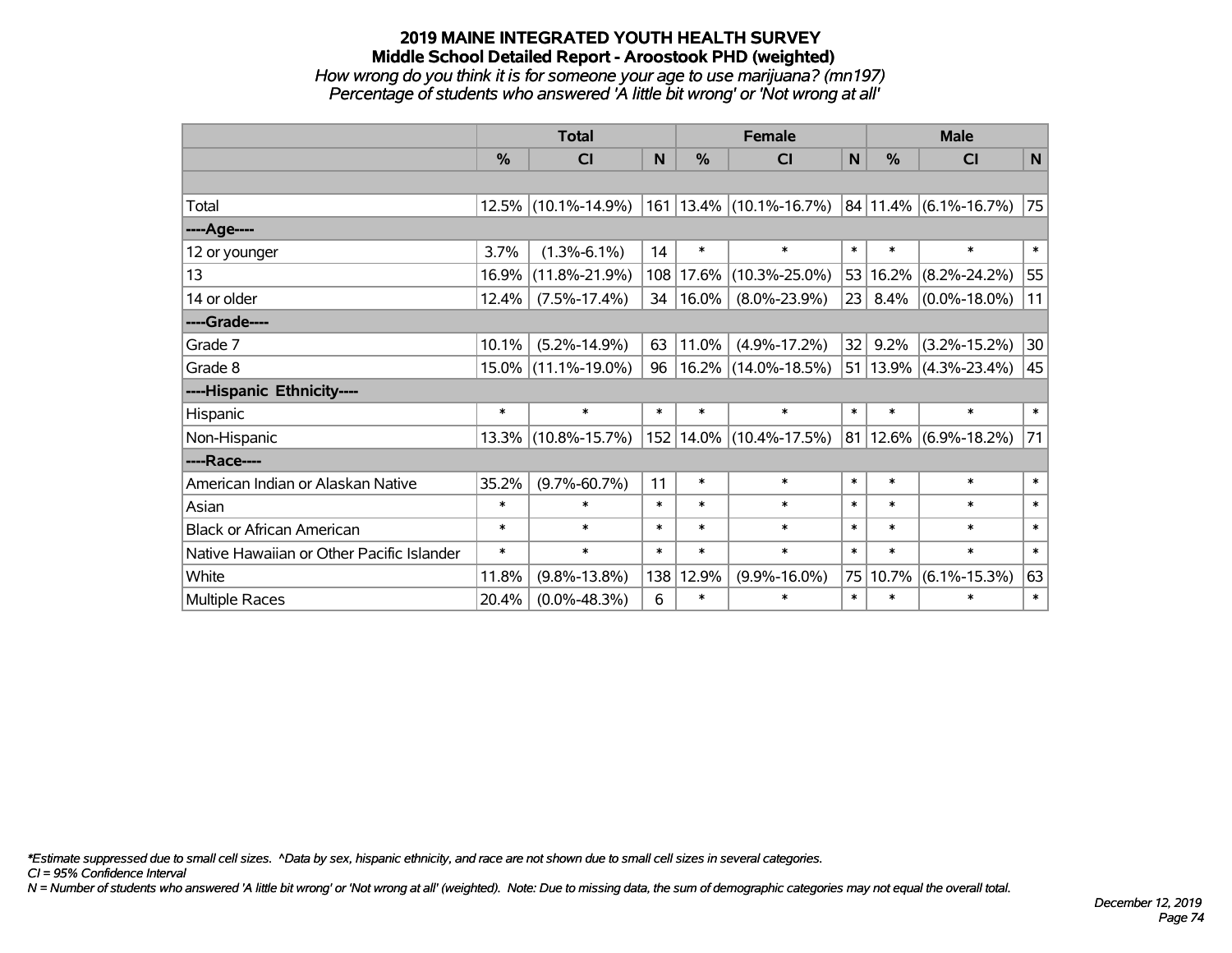*Have you ever sniffed glue, breathed the contents of spray cans, or inhaled any paints or sprays to get high? (mn86a) Percentage of students who answered 'Yes'*

|                                           | <b>Total</b> |                    |                |         | <b>Female</b>             |        | <b>Male</b> |                       |              |  |
|-------------------------------------------|--------------|--------------------|----------------|---------|---------------------------|--------|-------------|-----------------------|--------------|--|
|                                           | %            | <b>CI</b>          | N              | %       | <b>CI</b>                 | N      | %           | <b>CI</b>             | $\mathsf{N}$ |  |
|                                           |              |                    |                |         |                           |        |             |                       |              |  |
| Total                                     | 8.3%         | $(6.7\% - 9.8\%)$  |                |         | $104 8.5\% $ (5.8%-11.2%) | 52     | 7.7%        | $(4.8\% - 10.6\%)$    | 50           |  |
| ----Age----                               |              |                    |                |         |                           |        |             |                       |              |  |
| 12 or younger                             | 7.4%         | $(3.2\% - 11.7\%)$ | 26             | $\ast$  | $\ast$                    | $\ast$ | $\ast$      | $\ast$                | $\ast$       |  |
| 13                                        | 8.1%         | $(5.0\% - 11.1\%)$ | 48             | 5.5%    | $(2.1\% - 8.8\%)$         | 16     | 9.8%        | $(4.1\% - 15.6\%)$    | 30           |  |
| 14 or older                               | 9.8%         | $(2.5\% - 17.1\%)$ | 30             |         | $ 9.5\% $ (1.5%-17.5%)    |        |             | 14 10.0% (0.9%-19.1%) | 16           |  |
| ----Grade----                             |              |                    |                |         |                           |        |             |                       |              |  |
| Grade 7                                   | 7.8%         | $(5.5\% - 10.2\%)$ | 48             |         | $9.0\%$ (4.7%-13.2%)      | 26     | 6.9%        | $(3.1\% - 10.6\%)$    | 22           |  |
| Grade 8                                   | 8.8%         | $(6.4\% - 11.3\%)$ |                |         | 56 $ 8.4\% $ (4.9%-11.8%) |        | 26 8.7%     | $(4.2\% - 13.1\%)$    | 27           |  |
| ----Hispanic Ethnicity----                |              |                    |                |         |                           |        |             |                       |              |  |
| Hispanic                                  | 15.1%        | $(0.0\% - 30.4\%)$ | 6              | $\ast$  | $\ast$                    | $\ast$ | $\ast$      | $\ast$                | $\ast$       |  |
| Non-Hispanic                              | 8.4%         | $(6.8\% - 10.0\%)$ | 93             | $8.7\%$ | $(5.9\% - 11.5\%)$        | 48     | 7.7%        | $(4.0\% - 11.3\%)$    | 42           |  |
| ----Race----                              |              |                    |                |         |                           |        |             |                       |              |  |
| American Indian or Alaskan Native         | 20.8%        | $(5.6\% - 35.9\%)$ | 7              | $\ast$  | $\ast$                    | $\ast$ | $\ast$      | $\ast$                | $\ast$       |  |
| Asian                                     | $\ast$       | $\ast$             | $\ast$         | $\ast$  | $\ast$                    | $\ast$ | $\ast$      | $\ast$                | $\ast$       |  |
| <b>Black or African American</b>          | $\ast$       | $\ast$             | $\ast$         | $\ast$  | $\ast$                    | $\ast$ | $\ast$      | $\ast$                | $\ast$       |  |
| Native Hawaiian or Other Pacific Islander | $\ast$       | $\ast$             | $\ast$         | $\ast$  | $\ast$                    | $\ast$ | $\ast$      | $\ast$                | $\ast$       |  |
| White                                     | 7.8%         | $(6.4\% - 9.2\%)$  | 89             | 7.8%    | $(5.0\% - 10.5\%)$        | 43     | 7.5%        | $(4.2\% - 10.8\%)$    | 43           |  |
| Multiple Races                            | 19.6%        | $(4.8\% - 34.3\%)$ | $\overline{7}$ | $\ast$  | $\ast$                    | $\ast$ | $\ast$      | $\ast$                | $\ast$       |  |

*\*Estimate suppressed due to small cell sizes. ^Data by sex, hispanic ethnicity, and race are not shown due to small cell sizes in several categories.*

*CI = 95% Confidence Interval*

*N = Number of students who answered 'Yes' (weighted). Note: Due to missing data, the sum of demographic categories may not equal the overall total.*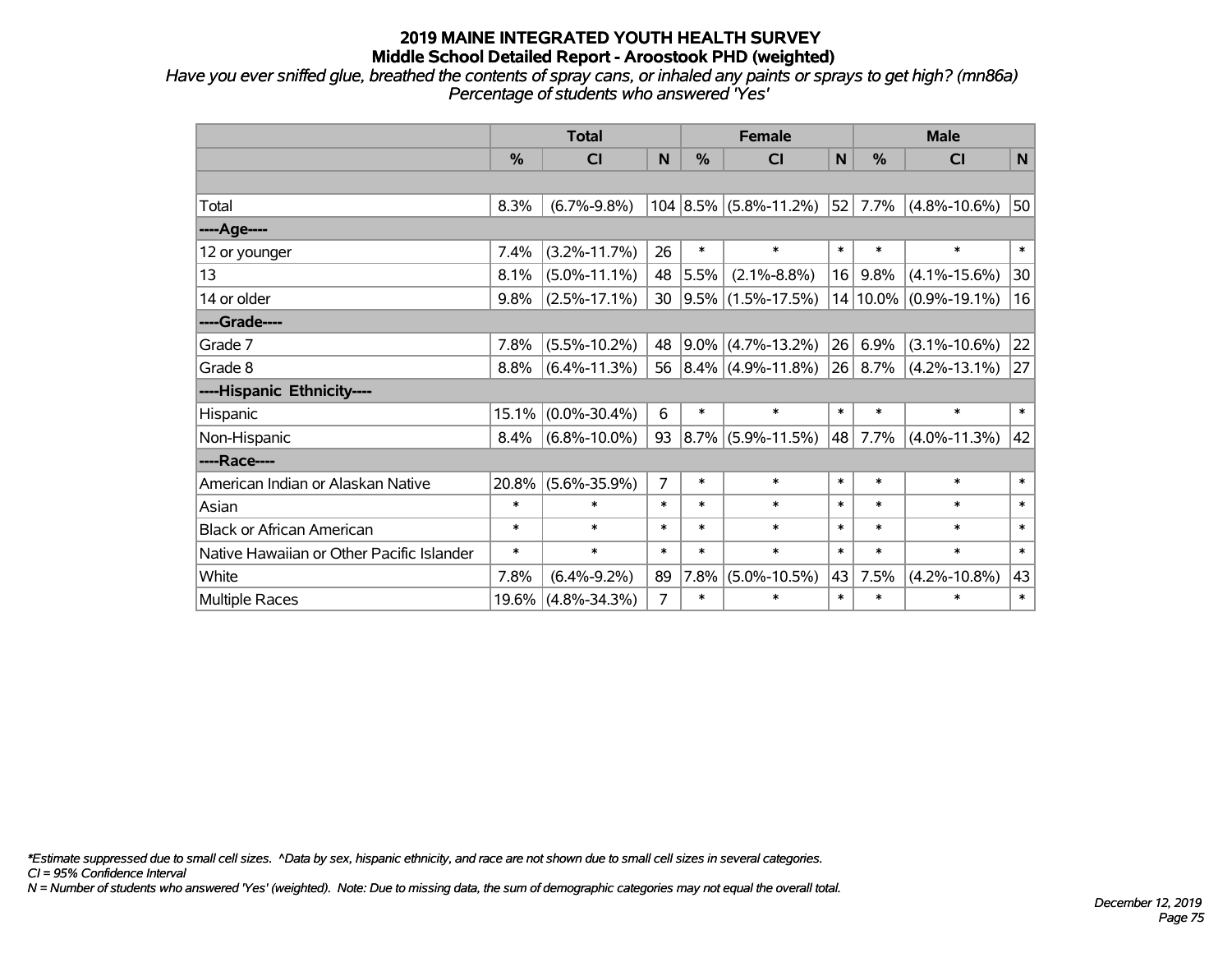*During the past 30 days, how many times did you sniff glue, breathe the contents of spray cans, or inhale any paints or sprays to get high? (mn91a) Percentage of students who answered at least 1 time*

|                                           | <b>Total</b>  |                                                             |        |         | <b>Female</b>           | <b>Male</b> |            |                          |        |
|-------------------------------------------|---------------|-------------------------------------------------------------|--------|---------|-------------------------|-------------|------------|--------------------------|--------|
|                                           | $\frac{0}{0}$ | <b>CI</b>                                                   | N      | %       | CI                      | N           | $\%$       | <b>CI</b>                | N      |
|                                           |               |                                                             |        |         |                         |             |            |                          |        |
| Total                                     |               | $3.2\%$ (1.9%-4.5%) 40 3.7% (1.2%-6.3%) 23 2.7% (1.5%-4.0%) |        |         |                         |             |            |                          | 18     |
| ----Age----                               |               |                                                             |        |         |                         |             |            |                          |        |
| 12 or younger                             | 3.7%          | $(0.3\% - 7.1\%)$                                           | 13     | $\ast$  | $\ast$                  | $\ast$      | $\ast$     | $\ast$                   | $\ast$ |
| 13                                        |               | $2.5\%$ (1.1%-3.8%)                                         |        |         | $15 2.0\% $ (0.0%-3.9%) | 6           | $3.0\%$    | $(0.9\% - 5.1\%)$        | 9      |
| 14 or older                               |               | $4.1\%$ (1.0%-7.2%)                                         |        |         | $12 4.4\% $ (0.3%-8.5%) |             |            | 6 3.8% $(0.0\% - 7.9\%)$ | 6      |
| ----Grade----                             |               |                                                             |        |         |                         |             |            |                          |        |
| Grade 7                                   | 2.4%          | $(0.2\% - 4.7\%)$                                           | 15     | $\ast$  | $\ast$                  | $\ast$      | $\ast$     | $\ast$                   | $\ast$ |
| Grade 8                                   |               | $4.0\%$ (2.4%-5.6%)                                         |        |         | $25 3.9\% $ (1.5%-6.4%) |             |            | $ 12 4.1\% $ (1.6%-6.7%) | 13     |
| ----Hispanic Ethnicity----                |               |                                                             |        |         |                         |             |            |                          |        |
| Hispanic                                  | $\ast$        | $\ast$                                                      | $\ast$ | $\ast$  | $\ast$                  | $\ast$      | $\ast$     | $\ast$                   | $\ast$ |
| Non-Hispanic                              | $3.4\%$       | $(1.9\% - 5.0\%)$                                           |        |         | 38 3.9% (0.9%-6.9%)     |             |            | $ 22 3.0\% $ (1.5%-4.5%) | 17     |
| ----Race----                              |               |                                                             |        |         |                         |             |            |                          |        |
| American Indian or Alaskan Native         | $\ast$        | $\ast$                                                      | $\ast$ | $\ast$  | $\ast$                  | $\ast$      | $\ast$     | $\ast$                   | $\ast$ |
| Asian                                     | $\ast$        | $\ast$                                                      | $\ast$ | $\ast$  | $\ast$                  | $\ast$      | $\ast$     | $\ast$                   | $\ast$ |
| <b>Black or African American</b>          | $\ast$        | $\ast$                                                      | $\ast$ | $\ast$  | $\ast$                  | $\ast$      | $\ast$     | $\ast$                   | $\ast$ |
| Native Hawaiian or Other Pacific Islander | $\ast$        | $\ast$                                                      | $\ast$ | $\ast$  | $\ast$                  | $\ast$      | $\ast$     | $\ast$                   | $\ast$ |
| White                                     | 3.2%          | $(1.9\% - 4.6\%)$                                           |        | 37 3.5% | $(0.8\% - 6.2\%)$       |             | $19 3.0\%$ | $(1.7\% - 4.4\%)$        | 18     |
| Multiple Races                            | $\ast$        | $\ast$                                                      | $\ast$ | $\ast$  | $\ast$                  | $\ast$      | $\ast$     | $\ast$                   | $\ast$ |

*\*Estimate suppressed due to small cell sizes. ^Data by sex, hispanic ethnicity, and race are not shown due to small cell sizes in several categories.*

*CI = 95% Confidence Interval*

*N = Number of students who answered at least 1 time (weighted). Note: Due to missing data, the sum of demographic categories may not equal the overall total.*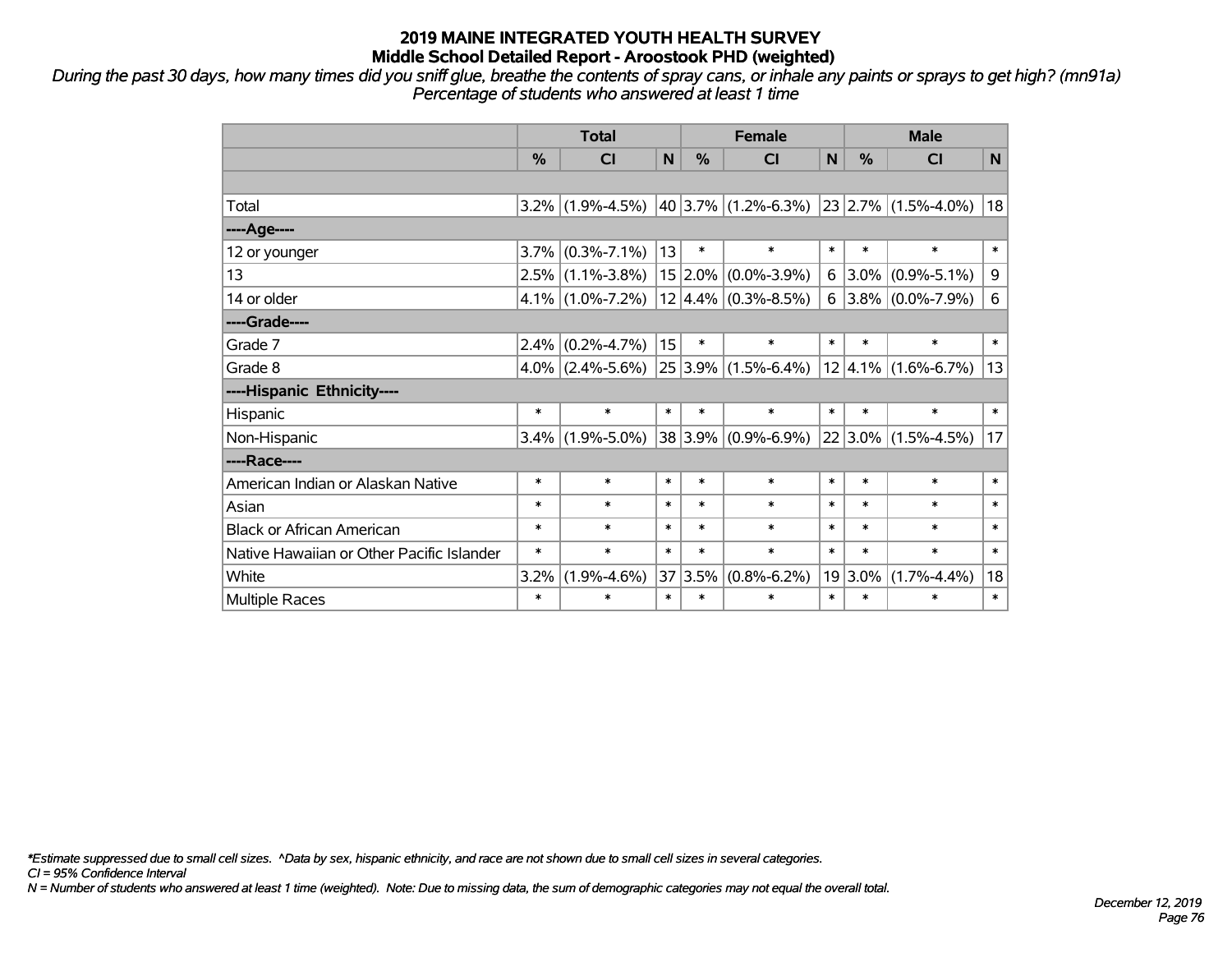*Have you ever taken prescription pain medicine without a doctor's prescription or differently than how a doctor told you to use it? (mn183) Percentage of students who answered 'Yes'*

|                                           | <b>Total</b> |                    |              | <b>Female</b> |                          |        | <b>Male</b> |                            |                |  |
|-------------------------------------------|--------------|--------------------|--------------|---------------|--------------------------|--------|-------------|----------------------------|----------------|--|
|                                           | %            | <b>CI</b>          | $\mathsf{N}$ | $\frac{0}{0}$ | <b>CI</b>                | N      | %           | <b>CI</b>                  | N              |  |
|                                           |              |                    |              |               |                          |        |             |                            |                |  |
| Total                                     | 5.1%         | $(2.9\% - 7.3\%)$  |              |               | $64$ 7.3% (4.1%-10.6%)   |        |             | $45 3.0\% (1.0\% - 5.1\%)$ | 20             |  |
| ----Age----                               |              |                    |              |               |                          |        |             |                            |                |  |
| 12 or younger                             | 4.0%         | $(0.9\% - 7.1\%)$  | 14           | $\ast$        | $\ast$                   | $\ast$ | $\ast$      | $\ast$                     | $\ast$         |  |
| 13                                        | 4.9%         | $(2.8\% - 7.1\%)$  |              | 30 6.4%       | $(3.2\% - 9.5\%)$        |        | 18 3.7%     | $(0.0\% - 7.5\%)$          | 11             |  |
| 14 or older                               | 6.7%         | $(2.9\% - 10.6\%)$ | 21           | $\ast$        | $\ast$                   | $\ast$ | $\ast$      | $\ast$                     | $\ast$         |  |
| ----Grade----                             |              |                    |              |               |                          |        |             |                            |                |  |
| Grade 7                                   | 4.4%         | $(2.1\% - 6.7\%)$  |              | $27 5.0\%$    | $(0.7\% - 9.4\%)$        |        | 15 3.9%     | $(0.7\% - 7.1\%)$          | 13             |  |
| Grade 8                                   | 5.8%         | $(3.2\% - 8.4\%)$  |              |               | $37 9.7\% $ (5.2%-14.2%) |        |             | $30 2.2\% $ (0.3%-4.1%)    | $\overline{7}$ |  |
| ----Hispanic Ethnicity----                |              |                    |              |               |                          |        |             |                            |                |  |
| Hispanic                                  | $\ast$       | $\ast$             | $\ast$       | $\ast$        | $\ast$                   | $\ast$ | $\ast$      | $\ast$                     | $\ast$         |  |
| Non-Hispanic                              | 5.2%         | $(2.4\% - 8.1\%)$  |              |               | 59 7.2% (3.3%-11.2%)     |        |             | 40 3.3% $(0.7\% - 5.9\%)$  | 19             |  |
| ----Race----                              |              |                    |              |               |                          |        |             |                            |                |  |
| American Indian or Alaskan Native         | $\ast$       | $\ast$             | $\ast$       | $\ast$        | $\ast$                   | $\ast$ | $\ast$      | $\ast$                     | $\ast$         |  |
| Asian                                     | $\ast$       | $\ast$             | $\ast$       | $\ast$        | $\ast$                   | $\ast$ | $\ast$      | $\ast$                     | $\ast$         |  |
| <b>Black or African American</b>          | $\ast$       | $\ast$             | $\ast$       | $\ast$        | $\ast$                   | $\ast$ | $\ast$      | $\ast$                     | $\ast$         |  |
| Native Hawaiian or Other Pacific Islander | $\ast$       | $\ast$             | $\ast$       | $\ast$        | $\ast$                   | $\ast$ | $\ast$      | $\ast$                     | $\ast$         |  |
| White                                     | 5.0%         | $(2.5\% - 7.5\%)$  | 58           | 7.0%          | $(3.5\% - 10.5\%)$       |        | 39 3.2%     | $(1.0\% - 5.4\%)$          | 19             |  |
| Multiple Races                            | $\ast$       | $\ast$             | $\ast$       | $\ast$        | $\ast$                   | $\ast$ | $\ast$      | $\ast$                     | $\ast$         |  |

*\*Estimate suppressed due to small cell sizes. ^Data by sex, hispanic ethnicity, and race are not shown due to small cell sizes in several categories.*

*CI = 95% Confidence Interval*

*N = Number of students who answered 'Yes' (weighted). Note: Due to missing data, the sum of demographic categories may not equal the overall total.*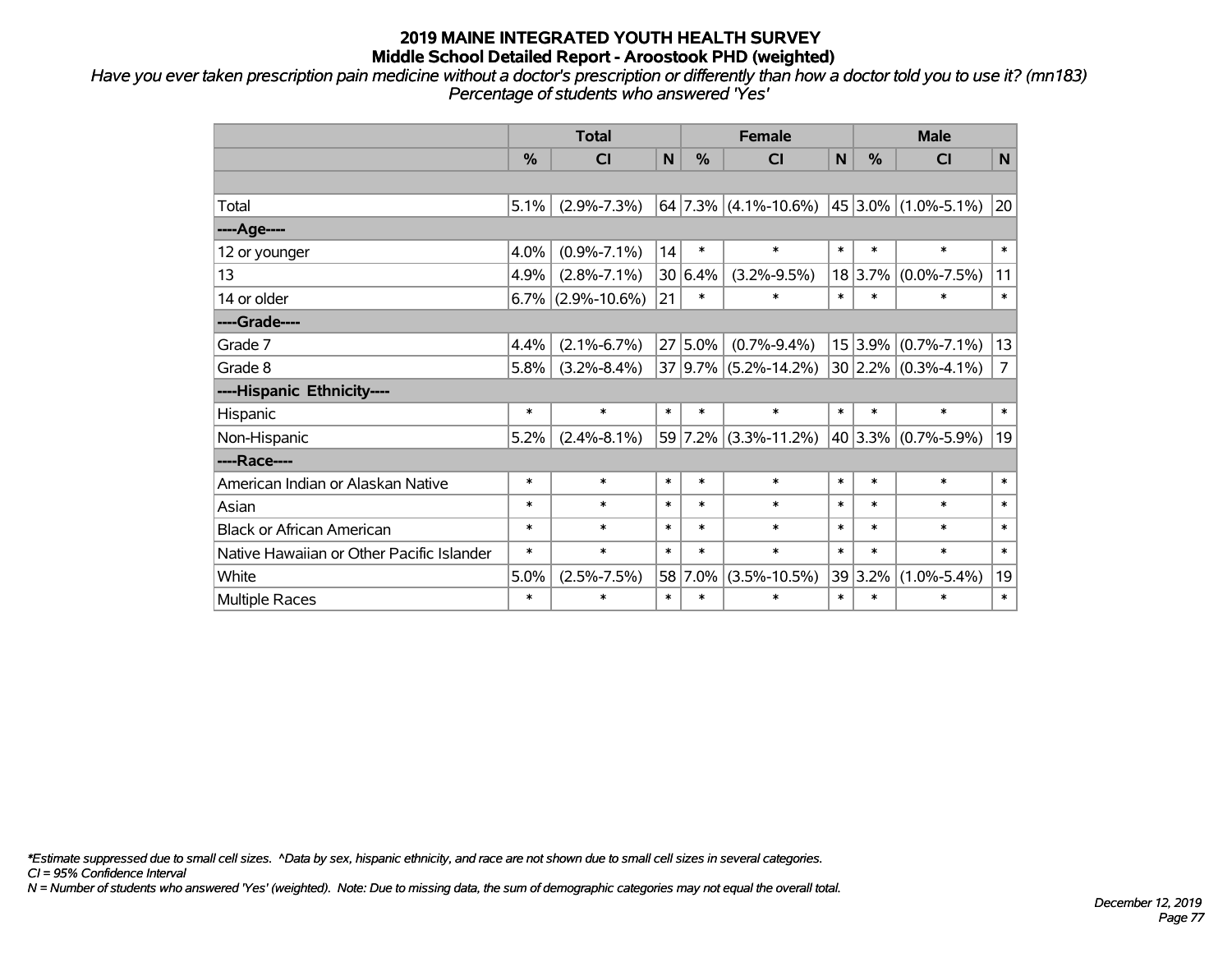*During the past 30 days, how many times did you take a prescription drug (such as OxyContin, Percocet, Vicodin, codeine, Adderall, Ritalin, or Xanax) without a doctor's prescription? (mn88a)*

*Percentage of students who answered at least 1 time*

|                                           | <b>Total</b>  |                     |        | <b>Female</b> |                           |                | <b>Male</b>   |                         |                |  |
|-------------------------------------------|---------------|---------------------|--------|---------------|---------------------------|----------------|---------------|-------------------------|----------------|--|
|                                           | $\frac{0}{0}$ | <b>CI</b>           | N      | %             | <b>CI</b>                 | N              | $\frac{0}{0}$ | <b>CI</b>               | N              |  |
|                                           |               |                     |        |               |                           |                |               |                         |                |  |
| Total                                     | $4.1\%$       | $(2.4\% - 5.9\%)$   |        | 53 5.0%       | $(3.5\% - 6.5\%)$         |                |               | $31 3.0\% $ (0.5%-5.6%) | 20             |  |
| ---- Age----                              |               |                     |        |               |                           |                |               |                         |                |  |
| 12 or younger                             | $4.0\%$       | $(0.0\% - 8.1\%)$   |        | 14 3.9%       | $(0.0\% - 8.6\%)$         | $\overline{7}$ | 4.1%          | $(0.1\% - 8.2\%)$       | $\overline{7}$ |  |
| 13                                        |               | $4.1\%$ (2.5%-5.6%) |        | 25 4.6%       | $(2.0\% - 7.1\%)$         |                | 13 2.9%       | $(0.0\% - 6.2\%)$       | 9              |  |
| 14 or older                               |               | $4.6\%$ (1.5%-7.8%) | 14     | $\ast$        | $\ast$                    | $\ast$         | $\ast$        | $\ast$                  | $\ast$         |  |
| ----Grade----                             |               |                     |        |               |                           |                |               |                         |                |  |
| Grade 7                                   | $3.2\%$       | $(0.6\% - 5.8\%)$   |        | 20 2.6%       | $(0.0\% - 5.7\%)$         | 8              | $3.8\%$       | $(0.6\% - 7.0\%)$       | 13             |  |
| Grade 8                                   |               | $5.2\%$ (3.6%-6.7%) |        |               | $ 33 7.4\% $ (4.3%-10.5%) |                |               | 23 2.3% (0.0%-4.9%)     | $\overline{7}$ |  |
| ----Hispanic Ethnicity----                |               |                     |        |               |                           |                |               |                         |                |  |
| Hispanic                                  | $\ast$        | $\ast$              | $\ast$ | $\ast$        | $\ast$                    | $\ast$         | $\ast$        | $\ast$                  | $\ast$         |  |
| Non-Hispanic                              | $4.3\%$       | $(1.9\% - 6.7\%)$   |        | 49 4.9%       | $(2.8\% - 7.0\%)$         |                |               | $28 3.3\% $ (0.1%-6.5%) | 19             |  |
| ----Race----                              |               |                     |        |               |                           |                |               |                         |                |  |
| American Indian or Alaskan Native         | *             | $\ast$              | $\ast$ | $\ast$        | $\ast$                    | $\ast$         | $\ast$        | $\ast$                  | $\ast$         |  |
| Asian                                     | $\ast$        | $\ast$              | $\ast$ | $\ast$        | $\ast$                    | $\ast$         | $\ast$        | $\ast$                  | $\ast$         |  |
| <b>Black or African American</b>          | $\ast$        | $\ast$              | $\ast$ | $\ast$        | $\ast$                    | $\ast$         | $\ast$        | $\ast$                  | $\ast$         |  |
| Native Hawaiian or Other Pacific Islander | $\ast$        | $\ast$              | $\ast$ | $\ast$        | $\ast$                    | $\ast$         | $\ast$        | $\ast$                  | $\ast$         |  |
| White                                     | 4.0%          | $(1.9\% - 6.2\%)$   | 47     | 4.5%          | $(2.6\% - 6.4\%)$         |                | 26 3.2%       | $(0.3\% - 6.1\%)$       | 19             |  |
| <b>Multiple Races</b>                     | $\ast$        | $\ast$              | $\ast$ | $\ast$        | $\ast$                    | $\ast$         | $\ast$        | $\ast$                  | $\ast$         |  |

*\*Estimate suppressed due to small cell sizes. ^Data by sex, hispanic ethnicity, and race are not shown due to small cell sizes in several categories.*

*CI = 95% Confidence Interval*

*N = Number of students who answered at least 1 time (weighted). Note: Due to missing data, the sum of demographic categories may not equal the overall total.*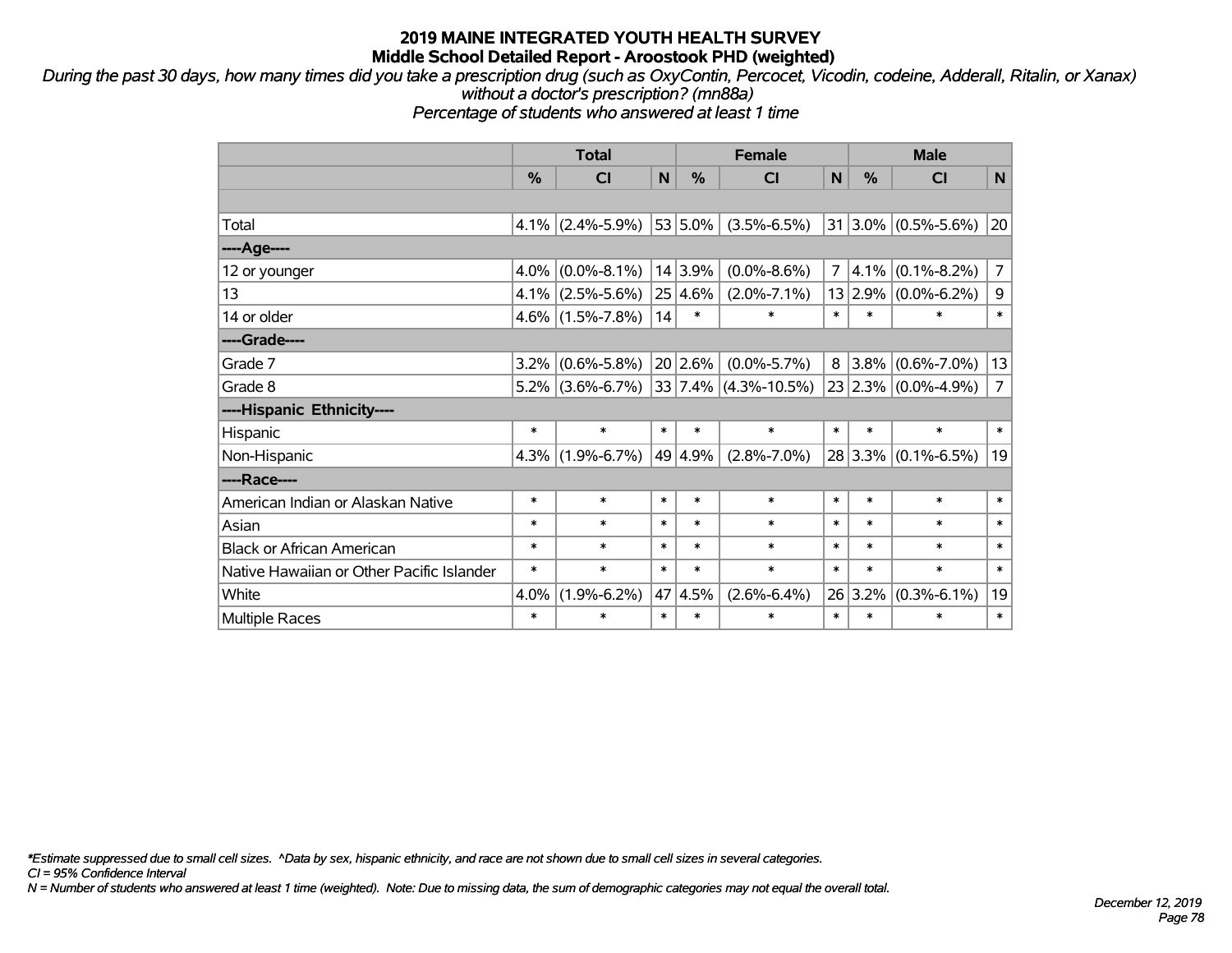*How wrong do your parents feel it would be for you to take prescription drugs not prescribed to you? (mn176) Percentage of students who answered 'A little bit wrong' or 'Not wrong at all'*

|                                           | <b>Total</b>  |                    |        |          | <b>Female</b>      | <b>Male</b> |               |                     |        |
|-------------------------------------------|---------------|--------------------|--------|----------|--------------------|-------------|---------------|---------------------|--------|
|                                           | $\frac{0}{0}$ | CI                 | N      | %        | CI                 | N           | $\frac{0}{0}$ | <b>CI</b>           | N      |
|                                           |               |                    |        |          |                    |             |               |                     |        |
| Total                                     | 3.5%          | $(2.2\% - 4.7\%)$  |        | 44 5.1%  | $(2.2\% - 8.0\%)$  | 32          |               | $1.9\%$ (0.9%-3.0%) | 12     |
| ----Age----                               |               |                    |        |          |                    |             |               |                     |        |
| 12 or younger                             | 2.2%          | $(0.0\% - 4.8\%)$  | 8      | $\ast$   | $\ast$             | $\ast$      | $\ast$        | $\ast$              | $\ast$ |
| 13                                        | 4.5%          | $(2.6\% - 6.5\%)$  |        | 29 7.6%  | $(2.6\% - 12.6\%)$ | 23          | 1.8%          | $(0.0\% - 4.2\%)$   | $\,6$  |
| 14 or older                               | 2.8%          | $(0.0\% - 6.6\%)$  | 8      | $\ast$   | $\ast$             | $\ast$      | $\ast$        | $\ast$              | $\ast$ |
| ----Grade----                             |               |                    |        |          |                    |             |               |                     |        |
| Grade 7                                   | 2.7%          | $(0.3\% - 5.0\%)$  | 17     | $ 3.0\%$ | $(0.0\% - 6.6\%)$  | 9           | 2.4%          | $(0.0\% - 4.9\%)$   | 8      |
| Grade 8                                   | 4.4%          | $(3.1\% - 5.6\%)$  | 28     | $\ast$   | $\ast$             | $\ast$      | $\ast$        | $\ast$              | $\ast$ |
| ----Hispanic Ethnicity----                |               |                    |        |          |                    |             |               |                     |        |
| Hispanic                                  | 14.8%         | $(0.0\% - 30.4\%)$ | 6      | $\ast$   | $\ast$             | $\ast$      | $\ast$        | $\ast$              | $\ast$ |
| Non-Hispanic                              | 3.4%          | $(1.9\% - 4.8\%)$  |        | 39 4.9%  | $(1.9\% - 7.9\%)$  | 28          |               | $1.8\%$ (0.4%-3.2%) | 10     |
| ----Race----                              |               |                    |        |          |                    |             |               |                     |        |
| American Indian or Alaskan Native         | $\ast$        | $\ast$             | $\ast$ | $\ast$   | $\ast$             | $\ast$      | $\ast$        | $\ast$              | $\ast$ |
| Asian                                     | $\ast$        | $\ast$             | $\ast$ | $\ast$   | $\ast$             | $\ast$      | $\ast$        | $\ast$              | $\ast$ |
| <b>Black or African American</b>          | $\ast$        | $\ast$             | $\ast$ | $\ast$   | $\ast$             | $\ast$      | $\ast$        | $\ast$              | $\ast$ |
| Native Hawaiian or Other Pacific Islander | $\ast$        | $\ast$             | $\ast$ | $\ast$   | $\ast$             | $\ast$      | $\ast$        | $\ast$              | $\ast$ |
| White                                     | 3.5%          | $(1.9\% - 5.1\%)$  | 41     | 5.3%     | $(2.1\% - 8.5\%)$  | 31          | 1.7%          | $(0.6\% - 2.9\%)$   | 10     |
| <b>Multiple Races</b>                     | $\ast$        | $\ast$             | $\ast$ | $\ast$   | $\ast$             | $\ast$      | $\ast$        | $\ast$              | $\ast$ |

*\*Estimate suppressed due to small cell sizes. ^Data by sex, hispanic ethnicity, and race are not shown due to small cell sizes in several categories.*

*CI = 95% Confidence Interval*

*N = Number of students who answered 'A little bit wrong' or 'Not wrong at all' (weighted). Note: Due to missing data, the sum of demographic categories may not equal the overall total.*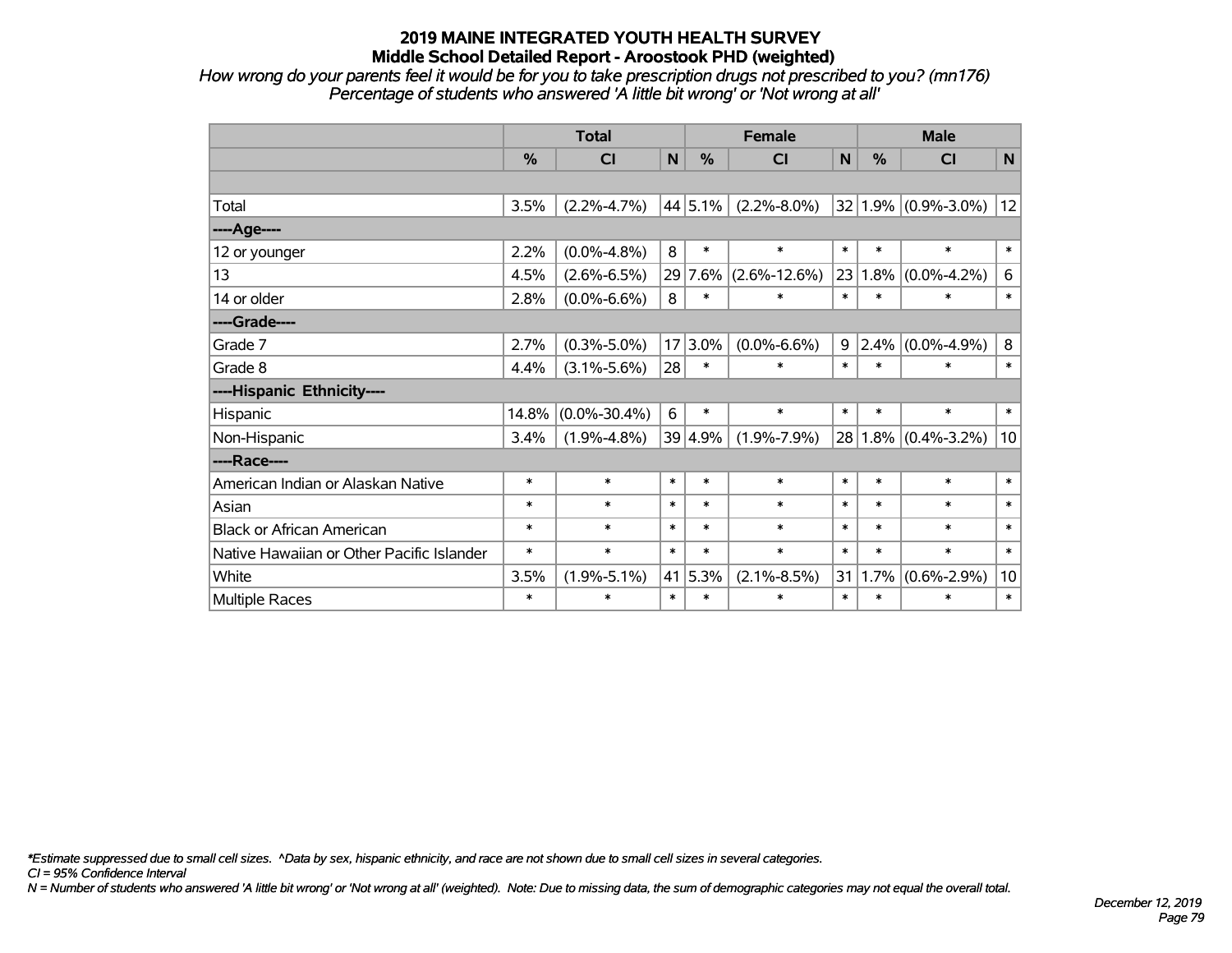*How wrong do your friends feel it would be for you to take prescription drugs not prescribed to you? (mn177) Percentage of students who answered 'A little bit wrong' or 'Not wrong at all'*

|                                           | <b>Total</b>  |                    |        | <b>Female</b> |                                            |        | <b>Male</b> |                   |        |  |
|-------------------------------------------|---------------|--------------------|--------|---------------|--------------------------------------------|--------|-------------|-------------------|--------|--|
|                                           | $\frac{0}{0}$ | C <sub>l</sub>     | N      | %             | C <sub>1</sub>                             | N      | %           | CI                | N      |  |
|                                           |               |                    |        |               |                                            |        |             |                   |        |  |
| Total                                     | 6.9%          | $(4.0\% - 9.9\%)$  | 88     | 8.9%          | $(2.3\% - 15.5\%)$                         |        | 55 5.1%     | $(1.9\% - 8.3\%)$ | 33     |  |
| ---- Age----                              |               |                    |        |               |                                            |        |             |                   |        |  |
| 12 or younger                             | 5.0%          | $(0.2\% - 9.8\%)$  | 18     | $\ast$        | $\ast$                                     | $\ast$ | $\ast$      | $\ast$            | $\ast$ |  |
| 13                                        | 8.2%          | $(4.3\% - 12.1\%)$ |        | 51 12.1%      | $(1.8\% - 22.4\%)$                         |        | 36 4.8%     | $(0.4\% - 9.1\%)$ | 16     |  |
| 14 or older                               | 6.8%          | $(3.3\% - 10.2\%)$ | 18     | $\ast$        | $\ast$                                     | $\ast$ | $\ast$      | $\ast$            | $\ast$ |  |
| ----Grade----                             |               |                    |        |               |                                            |        |             |                   |        |  |
| Grade 7                                   | 4.7%          | $(0.5\% - 8.9\%)$  | 29     | 7.2%          | $(0.0\% - 15.7\%)$                         |        | 22 2.4%     | $(0.0\% - 5.0\%)$ | 8      |  |
| Grade 8                                   | 9.4%          | $(5.6\% - 13.2\%)$ |        |               | 59 10.9% (0.0%-21.7%) 33 8.0% (3.7%-12.2%) |        |             |                   | 25     |  |
| ----Hispanic Ethnicity----                |               |                    |        |               |                                            |        |             |                   |        |  |
| Hispanic                                  | 14.0%         | $(3.1\% - 24.9\%)$ | 6      | $\ast$        | $\ast$                                     | $\ast$ | $\ast$      | $\ast$            | $\ast$ |  |
| Non-Hispanic                              | 7.3%          | $(4.3\% - 10.3\%)$ | 82     | $9.0\%$       | $(2.8\% - 15.3\%)$                         |        | 52 5.5%     | $(2.3\% - 8.8\%)$ | 31     |  |
| ----Race----                              |               |                    |        |               |                                            |        |             |                   |        |  |
| American Indian or Alaskan Native         | $\ast$        | $\ast$             | $\ast$ | $\ast$        | $\ast$                                     | $\ast$ | $\ast$      | $\ast$            | $\ast$ |  |
| Asian                                     | $\ast$        | $\ast$             | $\ast$ | $\ast$        | $\ast$                                     | $\ast$ | $\ast$      | $\ast$            | $\ast$ |  |
| <b>Black or African American</b>          | $\ast$        | $\ast$             | $\ast$ | $\ast$        | $\ast$                                     | $\ast$ | $\ast$      | $\ast$            | $\ast$ |  |
| Native Hawaiian or Other Pacific Islander | $\ast$        | $\ast$             | $\ast$ | $\ast$        | $\ast$                                     | $\ast$ | $\ast$      | $\ast$            | $\ast$ |  |
| White                                     | 7.2%          | $(4.0\% - 10.4\%)$ | 83     | 9.2%          | $(2.3\% - 16.0\%)$                         |        | 52 5.3%     | $(1.5\% - 9.0\%)$ | 31     |  |
| Multiple Races                            | $\ast$        | $\ast$             | $\ast$ | $\ast$        | $\ast$                                     | $\ast$ | $\ast$      | $\ast$            | $\ast$ |  |

*\*Estimate suppressed due to small cell sizes. ^Data by sex, hispanic ethnicity, and race are not shown due to small cell sizes in several categories.*

*CI = 95% Confidence Interval*

*N = Number of students who answered 'A little bit wrong' or 'Not wrong at all' (weighted). Note: Due to missing data, the sum of demographic categories may not equal the overall total.*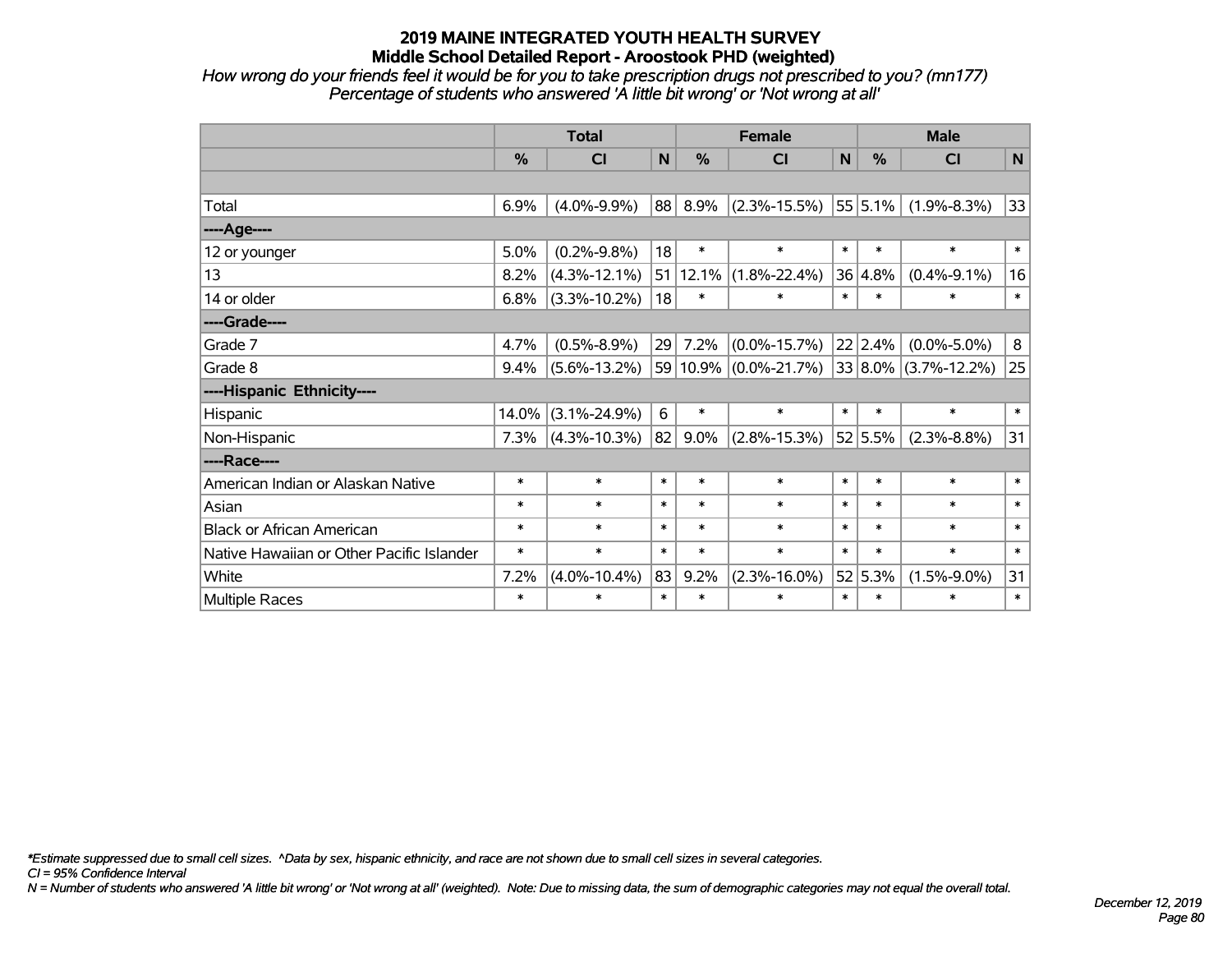*Do you agree or disagree with the following statement? My family has clear rules about alcohol and drug use. (mn90) Percentage of students who answered 'Strongly agree' or 'Agree'*

|                                           | <b>Total</b> |                      |        |             | <b>Female</b>        |        | <b>Male</b>   |                          |                |  |
|-------------------------------------------|--------------|----------------------|--------|-------------|----------------------|--------|---------------|--------------------------|----------------|--|
|                                           | $\%$         | <b>CI</b>            | N      | %           | CI                   | N      | $\frac{0}{0}$ | <b>CI</b>                | N <sub>1</sub> |  |
|                                           |              |                      |        |             |                      |        |               |                          |                |  |
| Total                                     | 92.1%        | $(88.1\% - 96.1\%)$  |        | 1,169 89.5% | $(85.0\% - 94.0\%)$  |        | 554 94.5%     | $(90.7\% - 98.4\%)$      | 614            |  |
| ----Age----                               |              |                      |        |             |                      |        |               |                          |                |  |
| 12 or younger                             | 95.0%        | $(91.0\% - 99.0\%)$  | 353    | 95.1%       | $(89.9\% - 100.0\%)$ |        | 174 94.8%     | $(89.2\% - 100.0\%)$     | 178            |  |
| 13                                        | 93.1%        | $(90.1\% - 96.1\%)$  | 580    | 92.3%       | $(87.6\% - 97.0\%)$  |        | 273 93.8%     | $(90.4\% - 97.1\%)$      | 307            |  |
| 14 or older                               | 85.6%        | $(73.7\% - 97.6\%)$  | 231    | $\ast$      | $\ast$               | $\ast$ | $\ast$        | *                        | $\ast$         |  |
| ----Grade----                             |              |                      |        |             |                      |        |               |                          |                |  |
| Grade 7                                   | 94.3%        | $(90.4\% - 98.2\%)$  | 593    | 93.6%       | $(88.8\% - 98.4\%)$  | 280    | 94.9%         | $(89.9\% - 99.9\%)$      | 313            |  |
| Grade 8                                   | 89.6%        | $(83.2\% - 96.0\%)$  | 555    | 85.0%       | $(79.2\% - 90.7\%)$  |        |               | 259 94.1% (86.0%-100.0%) | 296            |  |
| ----Hispanic Ethnicity----                |              |                      |        |             |                      |        |               |                          |                |  |
| Hispanic                                  | 83.3%        | $(60.7\% - 100.0\%)$ | 34     | $\ast$      | $\ast$               | $\ast$ | $\ast$        | $\ast$                   | $\ast$         |  |
| Non-Hispanic                              | 92.2%        | $(88.3\% - 96.1\%)$  | 1,041  | 89.9%       | $(85.0\% - 94.8\%)$  |        | 516 94.6%     | $(91.3\% - 97.8\%)$      | 525            |  |
| ----Race----                              |              |                      |        |             |                      |        |               |                          |                |  |
| American Indian or Alaskan Native         | 75.7%        | $(68.2\% - 83.2\%)$  | 25     | $\ast$      | $\ast$               | $\ast$ | $\ast$        | $\ast$                   | $\ast$         |  |
| Asian                                     | $\ast$       | $\ast$               | $\ast$ | $\ast$      | $\ast$               | $\ast$ | $\ast$        | $\ast$                   | $\ast$         |  |
| <b>Black or African American</b>          | $\ast$       | $\ast$               | $\ast$ | $\ast$      | $\ast$               | $\ast$ | $\ast$        | $\ast$                   | $\ast$         |  |
| Native Hawaiian or Other Pacific Islander | $\ast$       | $\ast$               | $\ast$ | $\ast$      | $\ast$               | $\ast$ | $\ast$        | $\ast$                   | $\ast$         |  |
| White                                     | 92.5%        | $(88.3\% - 96.7\%)$  | 1,071  | 89.7%       | $(84.8\% - 94.6\%)$  | 515    | 95.2%         | $(90.8\% - 99.5\%)$      | 556            |  |
| Multiple Races                            | $\ast$       | $\ast$               | $\ast$ | $\ast$      | $\ast$               | $\ast$ | $\ast$        | *                        | $\ast$         |  |

*\*Estimate suppressed due to small cell sizes. ^Data by sex, hispanic ethnicity, and race are not shown due to small cell sizes in several categories.*

*CI = 95% Confidence Interval*

*N = Number of students who answered 'Strongly agree' or 'Agree' (weighted). Note: Due to missing data, the sum of demographic categories may not equal the overall total.*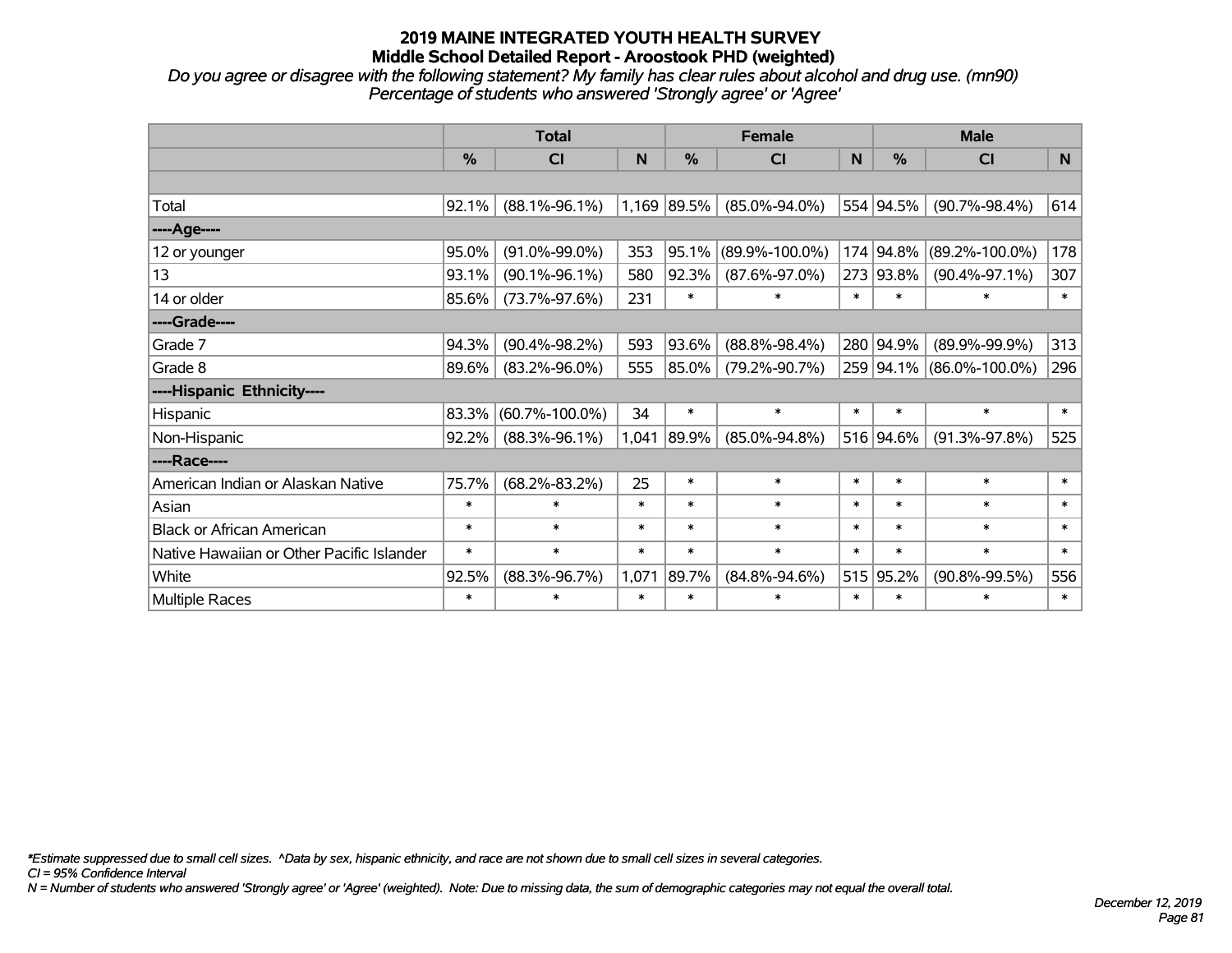*If you wanted to get prescription drugs (such as OxyContin, Percocet, Vicodin, codeine, Adderall, Ritalin, or Xanax) that were not prescribed to you, how easy would it be to get some? (mn184)*

*Percentage of students who answered 'Sort of easy' or 'Very easy'*

|                                           | <b>Total</b>  |                    |        |           | <b>Female</b>       | <b>Male</b> |        |                           |        |
|-------------------------------------------|---------------|--------------------|--------|-----------|---------------------|-------------|--------|---------------------------|--------|
|                                           | $\frac{0}{0}$ | <b>CI</b>          | N      | %         | CI                  | N           | %      | <b>CI</b>                 | N      |
|                                           |               |                    |        |           |                     |             |        |                           |        |
| Total                                     | 10.5%         | $(8.0\% - 13.0\%)$ |        | 133 12.6% | $(9.4\% - 15.8\%)$  | 77          | 8.5%   | $(5.4\% - 11.6\%)$        | 55     |
| ----Age----                               |               |                    |        |           |                     |             |        |                           |        |
| 12 or younger                             | 10.9%         | $(6.6\% - 15.1\%)$ | 40     | 17.5%     | $(8.8\% - 26.2\%)$  | 32          | 4.5%   | $(0.0\% - 9.5\%)$         | 8      |
| 13                                        | 10.5%         | $(6.7\% - 14.2\%)$ | 64     | 11.5%     | $(7.0\% - 16.1\%)$  | 33          | 9.5%   | $(2.3\% - 16.8\%)$        | 31     |
| 14 or older                               | 8.2%          | $(0.0\% - 16.8\%)$ | 23     | 8.7%      | $(0.0\% - 21.4\%)$  | 13          | 7.8%   | $(0.0\% - 17.8\%)$        | 10     |
| ----Grade----                             |               |                    |        |           |                     |             |        |                           |        |
| Grade 7                                   | 8.8%          | $(5.6\% - 12.0\%)$ | 55     | 10.9%     | $(4.3\% - 17.5\%)$  | 32          | 7.0%   | $(3.2\% - 10.7\%)$        | 23     |
| Grade 8                                   | 11.7%         | $(6.1\% - 17.3\%)$ | 73     | 13.2%     | $(6.1\% - 20.3\%)$  |             |        | 40   10.3%   (5.5%-15.0%) | 32     |
| ----Hispanic Ethnicity----                |               |                    |        |           |                     |             |        |                           |        |
| Hispanic                                  | 22.8%         | $(8.2\% - 37.4\%)$ | 9      | $\ast$    | $\ast$              | $\ast$      | $\ast$ | $\ast$                    | $\ast$ |
| Non-Hispanic                              | $11.0\%$      | $(8.4\% - 13.5\%)$ |        | 123 12.4% | $(9.5\% - 15.3\%)$  | 70          | 9.5%   | $(5.6\% - 13.4\%)$        | 53     |
| ----Race----                              |               |                    |        |           |                     |             |        |                           |        |
| American Indian or Alaskan Native         | $\ast$        | $\ast$             | $\ast$ | $\ast$    | $\ast$              | $\ast$      | $\ast$ | $\ast$                    | $\ast$ |
| Asian                                     | $\ast$        | $\ast$             | $\ast$ | $\ast$    | $\ast$              | $\ast$      | $\ast$ | $\ast$                    | $\ast$ |
| <b>Black or African American</b>          | $\ast$        | $\ast$             | $\ast$ | $\ast$    | $\ast$              | $\ast$      | $\ast$ | $\ast$                    | $\ast$ |
| Native Hawaiian or Other Pacific Islander | $\ast$        | $\ast$             | $\ast$ | $\ast$    | $\ast$              | $\ast$      | $\ast$ | $\ast$                    | $\ast$ |
| White                                     | 10.8%         | $(8.0\% - 13.6\%)$ |        | 124 13.4% | $(10.2\% - 16.6\%)$ | 76          | 8.2%   | $(4.1\% - 12.4\%)$        | 48     |
| <b>Multiple Races</b>                     | 28.2%         | $(7.0\% - 49.4\%)$ | 8      | $\ast$    | $\ast$              | $\ast$      | $\ast$ | $\ast$                    | $\ast$ |

*\*Estimate suppressed due to small cell sizes. ^Data by sex, hispanic ethnicity, and race are not shown due to small cell sizes in several categories.*

*CI = 95% Confidence Interval*

*N = Number of students who answered 'Sort of easy' or 'Very easy' (weighted). Note: Due to missing data, the sum of demographic categories may not equal the overall total.*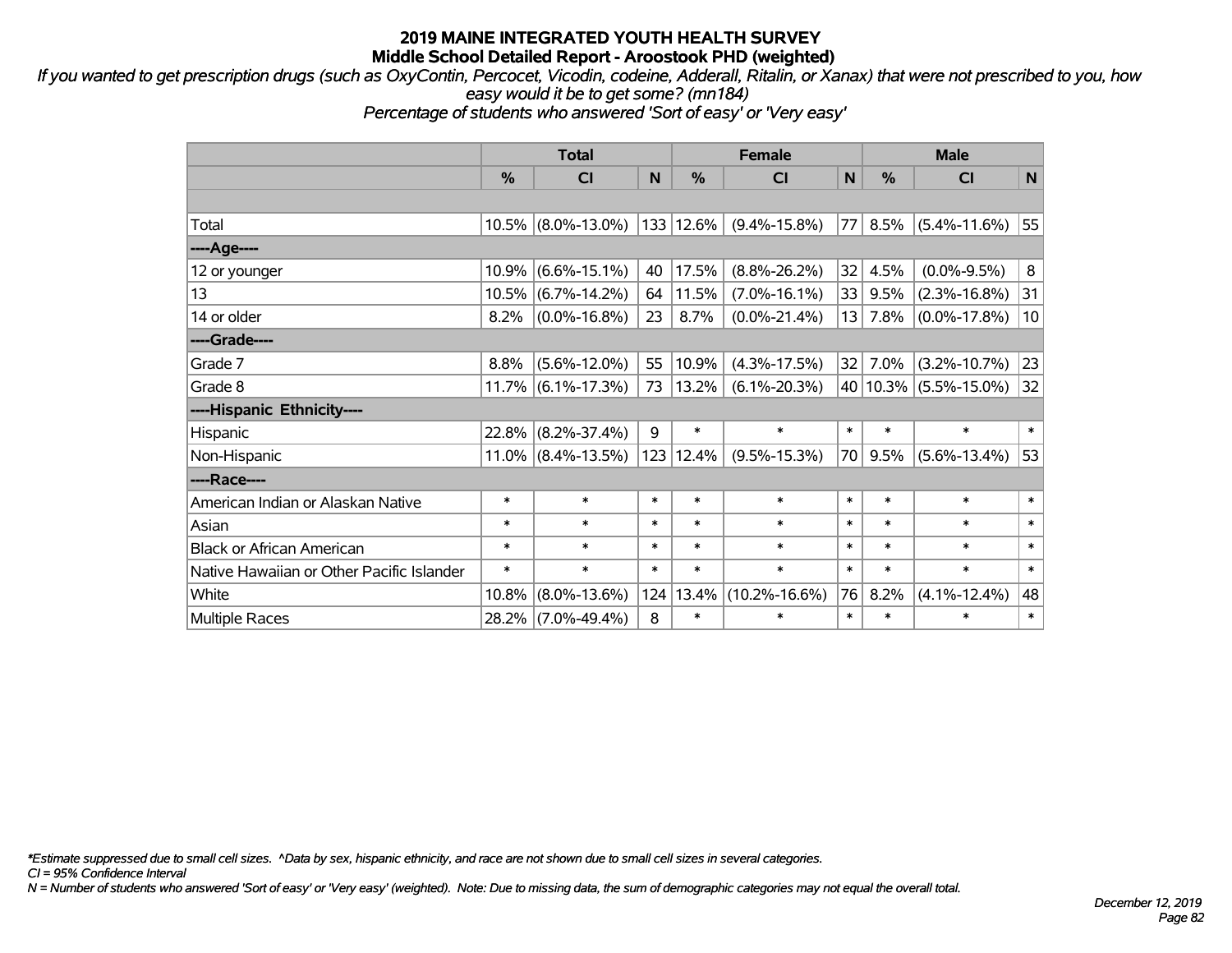*During the past 12 months, do you recall hearing, reading or watching an advertisement about the prevention of substance use? (mn93) Percentage of students who answered 'Yes'*

|                                           | <b>Total</b>  |                                                |        | <b>Female</b> | <b>Male</b>              |        |           |                                  |        |
|-------------------------------------------|---------------|------------------------------------------------|--------|---------------|--------------------------|--------|-----------|----------------------------------|--------|
|                                           | $\frac{0}{0}$ | <b>CI</b>                                      | N      | $\frac{9}{6}$ | <b>CI</b>                | N      | %         | <b>CI</b>                        | N.     |
|                                           |               |                                                |        |               |                          |        |           |                                  |        |
| Total                                     |               | $61.0\%$ (49.7%-72.3%)                         |        |               | 777 56.8% (44.6%-69.0%)  |        |           | 352 64.9% (52.2%-77.6%)          | 422    |
| ----Age----                               |               |                                                |        |               |                          |        |           |                                  |        |
| 12 or younger                             | 56.0%         | $(40.2\% - 71.8\%)$                            |        |               | 206 48.6% (26.5%-70.7%)  | 89     | 62.9%     | $(49.1\% - 76.7\%)$              | 116    |
| 13                                        |               | 64.1% (52.8%-75.5%)                            |        |               | 402 58.6% (44.7%-72.6%)  |        |           | 173 69.0% (55.7%-82.3%)          | 229    |
| 14 or older                               |               | 59.7% (50.3%-69.1%)                            |        |               | 163 63.5% (49.5%-77.6%)  |        |           | 91   55.5%   $(33.9\% - 77.2\%)$ | 72     |
| ----Grade----                             |               |                                                |        |               |                          |        |           |                                  |        |
| Grade 7                                   | 56.4%         | $(45.1\% - 67.6\%)$                            |        |               | 351 49.6% (33.6%-65.6%)  |        | 147 62.5% | $(51.5\% - 73.6\%)$              | 204    |
| Grade 8                                   |               | $65.9\%$ (54.9%-77.0%) 415 63.4% (52.7%-74.2%) |        |               |                          |        |           | 196 68.3% (48.8%-87.9%)          | 218    |
| ----Hispanic Ethnicity----                |               |                                                |        |               |                          |        |           |                                  |        |
| Hispanic                                  | 50.9%         | $(35.8\% - 66.0\%)$                            | 20     |               | $ 54.9\% $ (17.6%-92.3%) | 9      | 43.4%     | $(22.6\% - 64.3\%)$              | 9      |
| Non-Hispanic                              |               | 61.6% $(48.9\% - 74.3\%)$                      |        |               | 696 57.2% (44.4%-70.1%)  |        |           | 328 66.1% (52.4%-79.8%)          | 368    |
| ----Race----                              |               |                                                |        |               |                          |        |           |                                  |        |
| American Indian or Alaskan Native         | 62.5%         | $(46.2\% - 78.9\%)$                            | 19     | $\ast$        | $\ast$                   | $\ast$ | $\ast$    | $\ast$                           | $\ast$ |
| Asian                                     | $\ast$        | $\ast$                                         | $\ast$ | $\ast$        | $\ast$                   | $\ast$ | $\ast$    | $\ast$                           | $\ast$ |
| <b>Black or African American</b>          | $\ast$        | $\ast$                                         | $\ast$ | $\ast$        | $\ast$                   | $\ast$ | $\ast$    | $\ast$                           | $\ast$ |
| Native Hawaiian or Other Pacific Islander | $\ast$        | $\ast$                                         | $\ast$ | $\ast$        | $\ast$                   | $\ast$ | $\ast$    | $\ast$                           | $\ast$ |
| White                                     | 61.7%         | $(49.6\% - 73.7\%)$                            |        | 716 57.9%     | $(44.8\% - 71.0\%)$      | 334    | 65.3%     | $(52.0\% - 78.6\%)$              | 383    |
| Multiple Races                            |               | 65.2% (31.8%-98.6%)                            | 19     | $\ast$        | $\ast$                   | $\ast$ | $\ast$    | *                                | $\ast$ |

*\*Estimate suppressed due to small cell sizes. ^Data by sex, hispanic ethnicity, and race are not shown due to small cell sizes in several categories.*

*CI = 95% Confidence Interval*

*N = Number of students who answered 'Yes' (weighted). Note: Due to missing data, the sum of demographic categories may not equal the overall total.*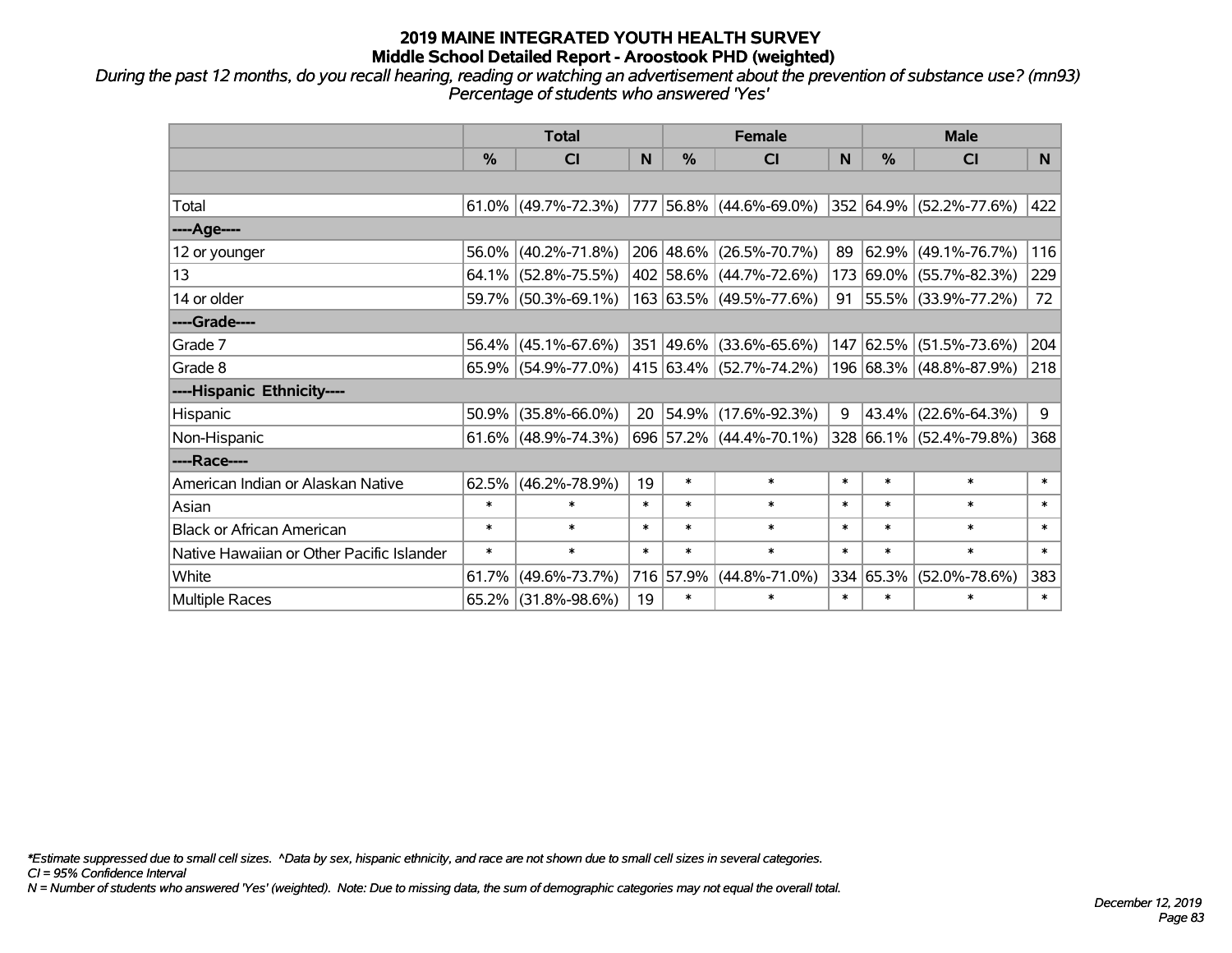*How much do you think people risk harming themselves (physically or in other ways) if they take prescription drugs that are not prescribed to them? (mn95)*

*Percentage of students who answered 'No risk' or 'Slight risk'*

|                                           | <b>Total</b> |                    |          |               | <b>Female</b>         | <b>Male</b> |           |                          |              |
|-------------------------------------------|--------------|--------------------|----------|---------------|-----------------------|-------------|-----------|--------------------------|--------------|
|                                           | %            | CI                 | <b>N</b> | $\frac{0}{0}$ | CI                    | N           | %         | CI                       | $\mathsf{N}$ |
|                                           |              |                    |          |               |                       |             |           |                          |              |
| Total                                     | 8.4%         | $(4.8\% - 11.9\%)$ | 107      |               | $10.0\%$ (5.6%-14.4%) |             |           | $62 6.5\% $ (2.5%-10.5%) | 42           |
| ---- Age----                              |              |                    |          |               |                       |             |           |                          |              |
| 12 or younger                             | 8.5%         | $(0.2\% - 16.8\%)$ | 31       | 10.9%         | $(0.0\% - 22.1\%)$    | 20          | 5.3%      | $(0.0\% - 12.7\%)$       | 10           |
| 13                                        | 9.9%         | $(5.1\% - 14.8\%)$ | 62       | $10.8\%$      | $(3.3\% - 18.3\%)$    |             | 32 9.2%   | $(3.5\% - 14.8\%)$       | 30           |
| 14 or older                               | 4.7%         | $(0.0\% - 9.8\%)$  | 13       | $\ast$        | $\ast$                | $\ast$      | $\ast$    | $\ast$                   | $\ast$       |
| ----Grade----                             |              |                    |          |               |                       |             |           |                          |              |
| Grade 7                                   | 7.9%         | $(3.8\% - 12.1\%)$ | 49       | 8.3%          | $(2.2\% - 14.5\%)$    |             | 25 7.6%   | $(2.6\% - 12.5\%)$       | 25           |
| Grade 8                                   | 8.8%         | $(4.1\% - 13.4\%)$ | 55       | $12.1\%$      | $(7.0\% - 17.1\%)$    |             |           | 38 5.6% (0.0%-11.7%)     | 18           |
| ----Hispanic Ethnicity----                |              |                    |          |               |                       |             |           |                          |              |
| Hispanic                                  | 18.8%        | $(8.4\% - 29.1\%)$ | 8        | $\ast$        | $\ast$                | $\ast$      | $\ast$    | $\ast$                   | $\ast$       |
| Non-Hispanic                              | 8.3%         | $(4.8\% - 11.7\%)$ | 94       | $10.6\%$      | $(6.0\% - 15.3\%)$    |             | 61   5.8% | $(1.4\% - 10.2\%)$       | 32           |
| ----Race----                              |              |                    |          |               |                       |             |           |                          |              |
| American Indian or Alaskan Native         | $\ast$       | $\ast$             | $\ast$   | $\ast$        | $\ast$                | $\ast$      | $\ast$    | $\ast$                   | $\ast$       |
| Asian                                     | $\ast$       | $\ast$             | $\ast$   | $\ast$        | $\ast$                | $\ast$      | $\ast$    | $\ast$                   | $\ast$       |
| <b>Black or African American</b>          | $\ast$       | $\ast$             | $\ast$   | $\ast$        | $\ast$                | $\ast$      | $\ast$    | $\ast$                   | $\ast$       |
| Native Hawaiian or Other Pacific Islander | $\ast$       | $\ast$             | $\ast$   | $\ast$        | $\ast$                | $\ast$      | $\ast$    | $\ast$                   | $\ast$       |
| White                                     | 8.1%         | $(4.2\% - 12.0\%)$ | 94       | 10.2%         | $(5.8\% - 14.6\%)$    |             | 59 6.0%   | $(1.4\% - 10.7\%)$       | 35           |
| <b>Multiple Races</b>                     | $\ast$       | $\ast$             | $\ast$   | $\ast$        | $\ast$                | $\ast$      | $\ast$    | $\ast$                   | $\ast$       |

*\*Estimate suppressed due to small cell sizes. ^Data by sex, hispanic ethnicity, and race are not shown due to small cell sizes in several categories.*

*CI = 95% Confidence Interval*

*N = Number of students who answered 'No risk' or 'Slight risk' (weighted). Note: Due to missing data, the sum of demographic categories may not equal the overall total.*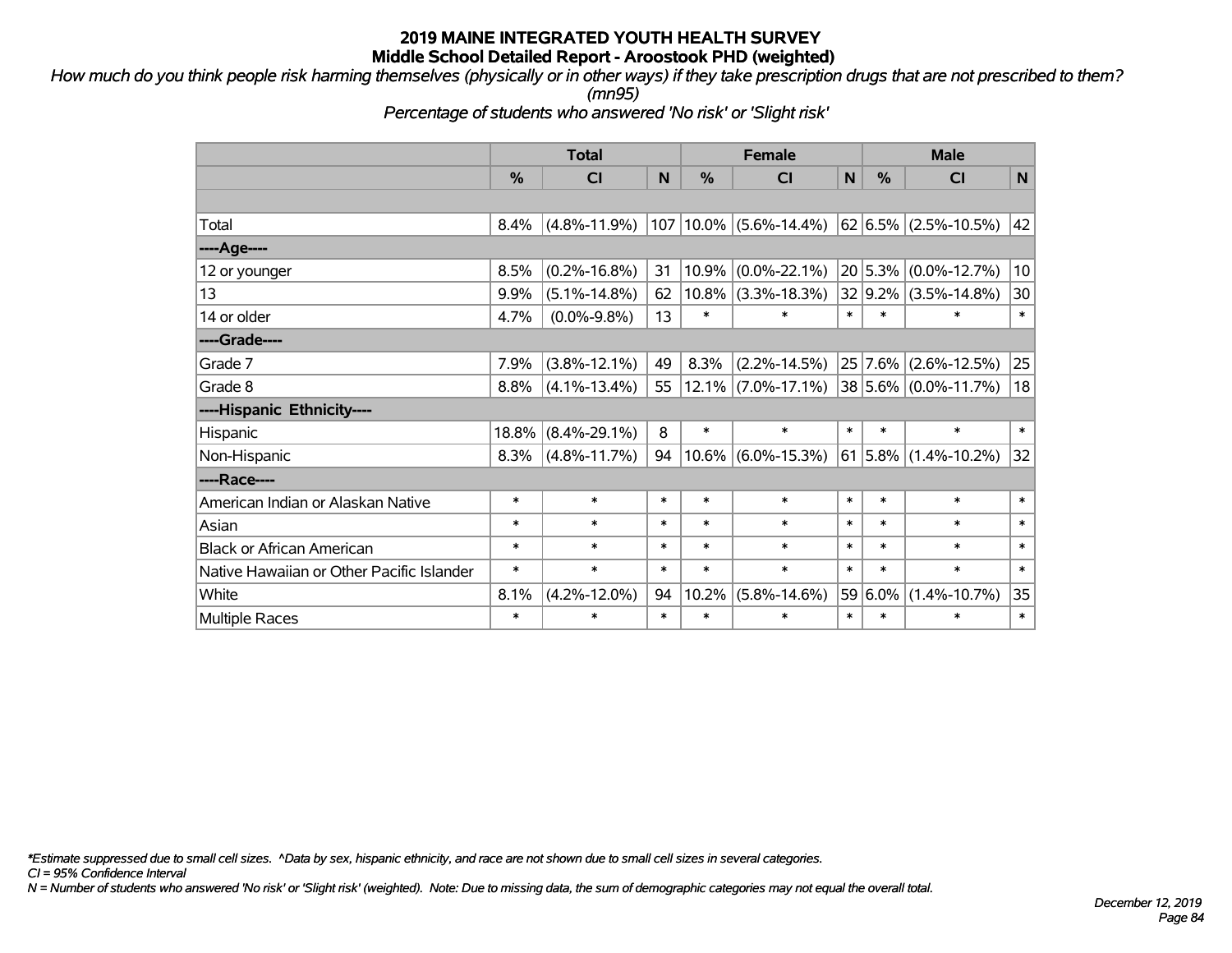## **2019 MAINE INTEGRATED YOUTH HEALTH SURVEY Middle School Detailed Report - Aroostook PHD (weighted)** *How many times in the past year (12 months) have you been drunk or high at school? (mn96)*

*Percentage of students who answered at least 1 time*

|                                           | <b>Total</b>  |                     |        |         | <b>Female</b>        | <b>Male</b> |           |                    |        |
|-------------------------------------------|---------------|---------------------|--------|---------|----------------------|-------------|-----------|--------------------|--------|
|                                           | $\frac{0}{0}$ | CI                  | N      | %       | <b>CI</b>            | N           | %         | <b>CI</b>          | N      |
|                                           |               |                     |        |         |                      |             |           |                    |        |
| Total                                     | 4.7%          | $(2.2\% - 7.2\%)$   |        | 59 4.9% | $(3.0\% - 6.8\%)$    |             | 30 4.2%   | $(0.8\% - 7.6\%)$  | 27     |
| ---- Age----                              |               |                     |        |         |                      |             |           |                    |        |
| 12 or younger                             | 3.0%          | $(0.3\% - 5.7\%)$   | 11     | $\ast$  | $\ast$               | $\ast$      | $\ast$    | $\ast$             | $\ast$ |
| 13                                        | 7.0%          | $(4.4\% - 9.6\%)$   | 43     | 7.8%    | $(5.8\% - 9.8\%)$    | 23          | $ 6.3\% $ | $(2.0\% - 10.6\%)$ | 20     |
| 14 or older                               | $\ast$        | $\ast$              | $\ast$ | $\ast$  | $\ast$               | $\ast$      | $\ast$    | $\ast$             | $\ast$ |
| ----Grade----                             |               |                     |        |         |                      |             |           |                    |        |
| Grade 7                                   | 3.7%          | $(1.1\% - 6.3\%)$   |        | 23 2.8% | $(0.0\% - 5.5\%)$    | 8           | 4.5%      | $(0.5\% - 8.4\%)$  | 14     |
| Grade 8                                   | 5.6%          | $(1.8\% - 9.3\%)$   |        |         | 34 7.2% (3.7%-10.7%) |             | 22 4.0%   | $(0.0\% - 8.2\%)$  | 12     |
| ----Hispanic Ethnicity----                |               |                     |        |         |                      |             |           |                    |        |
| Hispanic                                  | 24.0%         | $(7.8\% - 40.3\%)$  | 10     | $\ast$  | $\ast$               | $\ast$      | $\ast$    | $\ast$             | $\ast$ |
| Non-Hispanic                              | 4.4%          | $(1.7\% - 7.0\%)$   |        | 49 4.7% | $(2.6\% - 6.8\%)$    | 27          | 4.1%      | $(0.4\% - 7.7\%)$  | 22     |
| ----Race----                              |               |                     |        |         |                      |             |           |                    |        |
| American Indian or Alaskan Native         | 33.5%         | $(19.2\% - 47.7\%)$ | 11     | $\ast$  | $\ast$               | $\ast$      | $\ast$    | $\ast$             | $\ast$ |
| Asian                                     | $\ast$        | $\ast$              | $\ast$ | $\ast$  | $\ast$               | $\ast$      | $\ast$    | $\ast$             | $\ast$ |
| <b>Black or African American</b>          | $\ast$        | $\ast$              | $\ast$ | $\ast$  | $\ast$               | $\ast$      | $\ast$    | $\ast$             | $\ast$ |
| Native Hawaiian or Other Pacific Islander | $\ast$        | $\ast$              | $\ast$ | $\ast$  | $\ast$               | $\ast$      | $\ast$    | $\ast$             | $\ast$ |
| White                                     | 3.9%          | $(1.8\% - 6.0\%)$   |        | 45 3.9% | $(1.9\% - 5.9\%)$    |             | 23 3.9%   | $(1.1\% - 6.6\%)$  | 22     |
| Multiple Races                            | $\ast$        | $\ast$              | $\ast$ | $\ast$  | $\ast$               | $\ast$      | $\ast$    | $\ast$             | $\ast$ |

*\*Estimate suppressed due to small cell sizes. ^Data by sex, hispanic ethnicity, and race are not shown due to small cell sizes in several categories.*

*CI = 95% Confidence Interval*

*N = Number of students who answered at least 1 time (weighted). Note: Due to missing data, the sum of demographic categories may not equal the overall total.*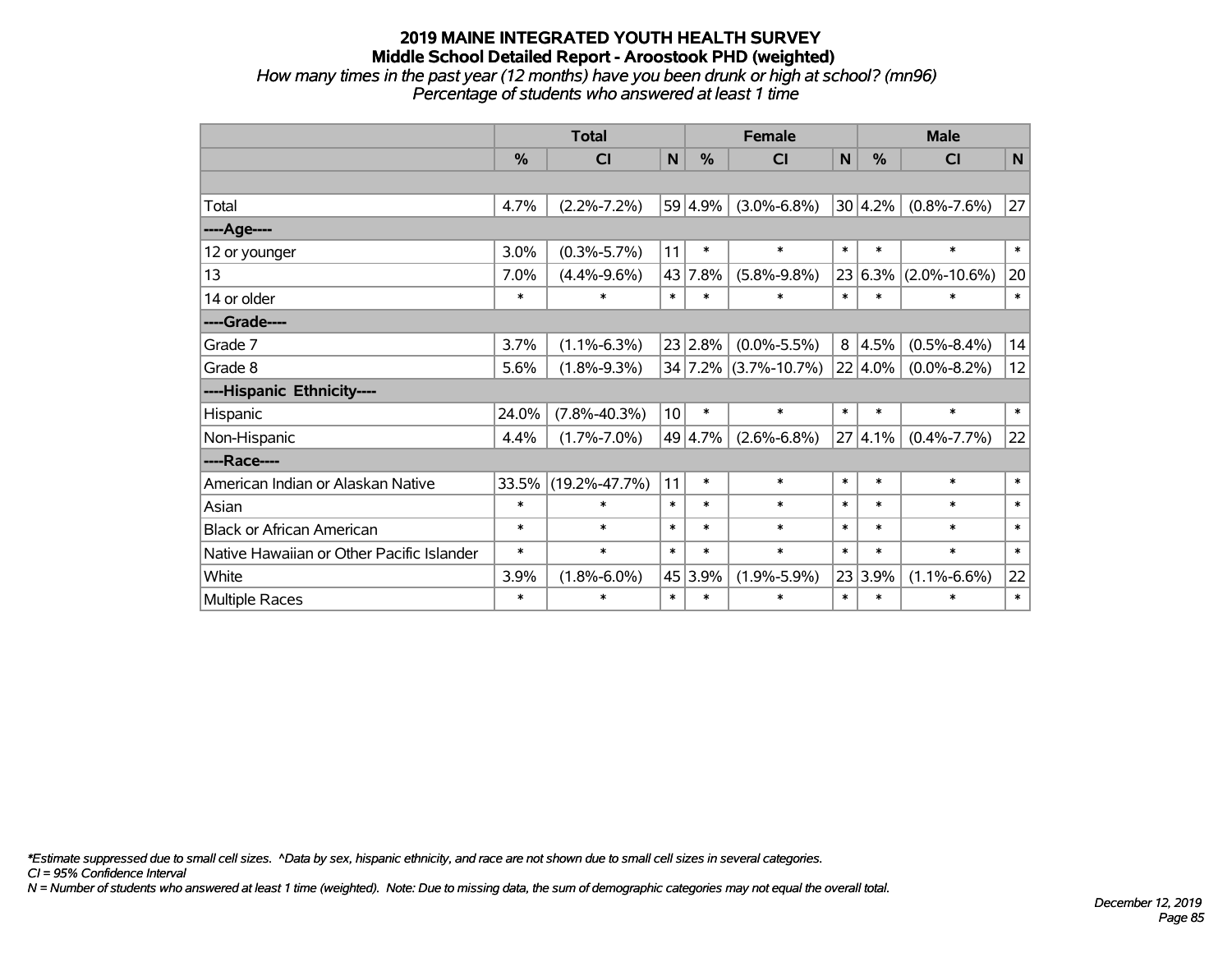### **2019 MAINE INTEGRATED YOUTH HEALTH SURVEY Middle School Detailed Report - Aroostook PHD (weighted)** *Has anyone offered, sold, or given you an illegal drug on school property? (mn97) Percentage of students who answered 'Yes'*

|                                           | <b>Total</b> |                      |        |        | <b>Female</b>         |        | <b>Male</b> |                          |        |  |
|-------------------------------------------|--------------|----------------------|--------|--------|-----------------------|--------|-------------|--------------------------|--------|--|
|                                           | %            | CI                   | N      | %      | CI                    | N      | %           | <b>CI</b>                | N      |  |
|                                           |              |                      |        |        |                       |        |             |                          |        |  |
| Total                                     |              | $8.0\%$ (5.5%-10.6%) | 103    | 8.0%   | $(4.2\% - 11.8\%)$    | 49     | 8.3%        | $(3.5\% - 13.0\%)$       | 54     |  |
| ---- Age----                              |              |                      |        |        |                       |        |             |                          |        |  |
| 12 or younger                             | 7.2%         | $(0.7\% - 13.7\%)$   | 26     |        | $10.8\%$ (0.0%-22.3%) | 20     | 3.5%        | $(0.0\% - 8.4\%)$        | 6      |  |
| 13                                        |              | $8.1\%$ (3.8%-12.4%) | 48     | 7.4%   | $(0.0\% - 14.9\%)$    | 21     | 9.2%        | $(3.8\% - 14.5\%)$       | 27     |  |
| 14 or older                               |              | $8.9\%$ (0.5%-17.2%) | 30     | 5.7%   | $(0.0\% - 12.8\%)$    |        |             | $8 11.3\% $ (0.3%-22.3%) | 21     |  |
| ----Grade----                             |              |                      |        |        |                       |        |             |                          |        |  |
| Grade 7                                   | 8.5%         | $(3.4\% - 13.6\%)$   | 54     | 8.5%   | $(0.8\% - 16.3\%)$    | 26     | 8.7%        | $(4.3\% - 13.0\%)$       | 28     |  |
| Grade 8                                   |              | $7.6\%$ (2.0%-13.2%) | 49     | 7.5%   | $(1.3\% - 13.6\%)$    | 23     | 7.9%        | $(0.0\% - 16.0\%)$       | 26     |  |
| ----Hispanic Ethnicity----                |              |                      |        |        |                       |        |             |                          |        |  |
| Hispanic                                  | $\ast$       | $\ast$               | $\ast$ | $\ast$ | $\ast$                | $\ast$ | $\ast$      | $\ast$                   | $\ast$ |  |
| Non-Hispanic                              | 8.3%         | $(5.6\% - 11.0\%)$   | 94     | 7.8%   | $(2.4\% - 13.2\%)$    | 43     | 8.9%        | $(4.0\% - 13.8\%)$       | 51     |  |
| ----Race----                              |              |                      |        |        |                       |        |             |                          |        |  |
| American Indian or Alaskan Native         | $\ast$       | $\ast$               | $\ast$ | $\ast$ | $\ast$                | $\ast$ | $\ast$      | $\ast$                   | $\ast$ |  |
| Asian                                     | $\ast$       | $\ast$               | $\ast$ | $\ast$ | $\ast$                | $\ast$ | $\ast$      | $\ast$                   | $\ast$ |  |
| <b>Black or African American</b>          | $\ast$       | $\ast$               | $\ast$ | $\ast$ | $\ast$                | $\ast$ | $\ast$      | $\ast$                   | $\ast$ |  |
| Native Hawaiian or Other Pacific Islander | $\ast$       | $\ast$               | $\ast$ | $\ast$ | $\ast$                | $\ast$ | $\ast$      | $\ast$                   | $\ast$ |  |
| White                                     | 8.0%         | $(5.4\% - 10.5\%)$   | 92     | 7.2%   | $(3.0\% - 11.4\%)$    | 40     | 8.8%        | $(4.0\% - 13.6\%)$       | 51     |  |
| <b>Multiple Races</b>                     | $\ast$       | $\ast$               | $\ast$ | $\ast$ | $\ast$                | $\ast$ | $\ast$      | $\ast$                   | $\ast$ |  |

*\*Estimate suppressed due to small cell sizes. ^Data by sex, hispanic ethnicity, and race are not shown due to small cell sizes in several categories.*

*CI = 95% Confidence Interval*

*N = Number of students who answered 'Yes' (weighted). Note: Due to missing data, the sum of demographic categories may not equal the overall total.*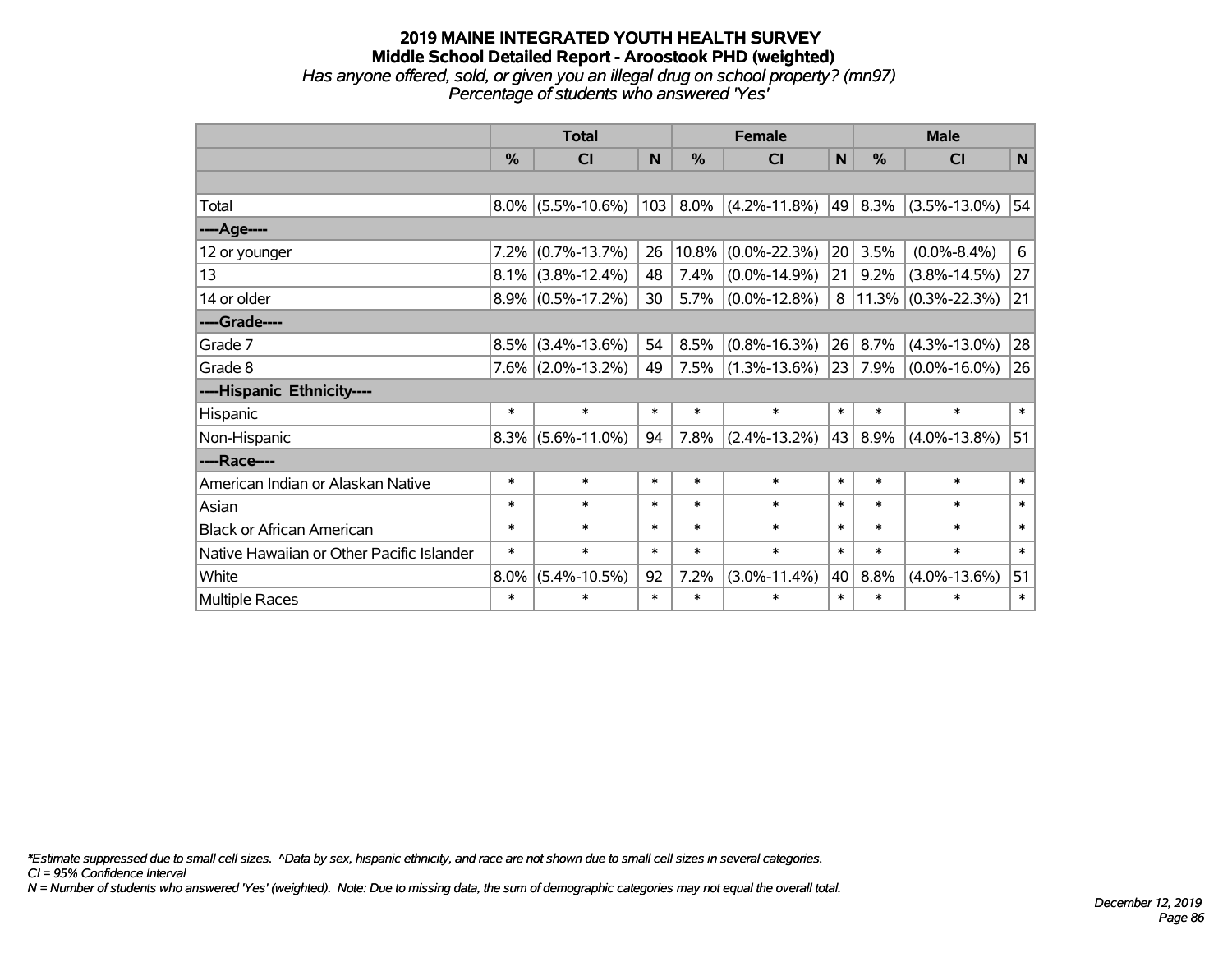#### **2019 MAINE INTEGRATED YOUTH HEALTH SURVEY Middle School Detailed Report - Aroostook PHD (weighted)** *Have you ever had sexual intercourse? (mn100) Percentage of students who answered 'Yes'*

|                                           | <b>Total</b>  |                    |        |               | <b>Female</b>              |        | <b>Male</b>   |                                |              |  |
|-------------------------------------------|---------------|--------------------|--------|---------------|----------------------------|--------|---------------|--------------------------------|--------------|--|
|                                           | $\frac{0}{0}$ | CI                 | N      | $\frac{0}{0}$ | <b>CI</b>                  | N      | $\frac{0}{0}$ | CI                             | N            |  |
|                                           |               |                    |        |               |                            |        |               |                                |              |  |
| Total                                     | 7.2%          | $(4.3\% - 10.0\%)$ |        | $ 89 5.8\% $  | $(2.1\% - 9.5\%)$          | 35     | 8.6%          | $(5.1\% - 12.1\%)$             | 54           |  |
| ---- Age----                              |               |                    |        |               |                            |        |               |                                |              |  |
| 12 or younger                             | 2.5%          | $(0.1\% - 4.9\%)$  | 9      | $\ast$        | $\ast$                     | $\ast$ | $\ast$        | $\ast$                         | $\pmb{\ast}$ |  |
| 13                                        | 8.5%          | $(3.5\% - 13.5\%)$ |        |               | $50 5.4\% $ (0.0%-11.1%)   |        |               | 16 11.5% (4.8%-18.2%)          | 35           |  |
| 14 or older                               | $10.0\%$      | $(6.0\% - 14.0\%)$ |        |               | $30 9.5\% $ (2.5%-16.4%)   |        |               | $14 10.5\% $ (4.6%-16.4%)      | 17           |  |
| ----Grade----                             |               |                    |        |               |                            |        |               |                                |              |  |
| Grade 7                                   | 4.6%          | $(1.1\% - 8.1\%)$  |        | 27 3.9%       | $(0.3\% - 7.5\%)$          | 12     | 5.3%          | $(0.4\% - 10.1\%)$             | 16           |  |
| Grade 8                                   | 9.8%          | $(5.1\% - 14.4\%)$ |        |               | $62$   7.7%   (2.0%-13.5%) |        |               | $ 24 11.9\%  (6.5\% - 17.2\%)$ | 38           |  |
| ----Hispanic Ethnicity----                |               |                    |        |               |                            |        |               |                                |              |  |
| Hispanic                                  | 15.9%         | $(6.4\% - 25.4\%)$ | 6      | $\ast$        | $\ast$                     | $\ast$ | *             | $\ast$                         | $\ast$       |  |
| Non-Hispanic                              | 7.5%          | $(4.0\% - 11.0\%)$ |        | 83 5.6%       | $(1.5\% - 9.8\%)$          | 31     | 9.5%          | $(5.3\% - 13.8\%)$             | 51           |  |
| ----Race----                              |               |                    |        |               |                            |        |               |                                |              |  |
| American Indian or Alaskan Native         | 19.0%         | $(2.2\% - 35.8\%)$ | 6      | $\ast$        | $\ast$                     | $\ast$ | $\ast$        | $\ast$                         | $\ast$       |  |
| Asian                                     | $\ast$        | $\ast$             | $\ast$ | $\ast$        | $\ast$                     | $\ast$ | $\ast$        | $\ast$                         | $\ast$       |  |
| <b>Black or African American</b>          | $\ast$        | $\ast$             | $\ast$ | $\ast$        | $\ast$                     | $\ast$ | $\ast$        | $\ast$                         | $\ast$       |  |
| Native Hawaiian or Other Pacific Islander | $\ast$        | $\ast$             | $\ast$ | $\ast$        | $\ast$                     | $\ast$ | $\ast$        | $\ast$                         | $\ast$       |  |
| White                                     | 6.7%          | $(3.1\% - 10.4\%)$ |        | 76 4.9%       | $(0.6\% - 9.2\%)$          | 27     | 8.6%          | $(4.5\% - 12.8\%)$             | 49           |  |
| Multiple Races                            | 18.6%         | $(4.7\% - 32.5\%)$ | 7      | $\ast$        | $\ast$                     | $\ast$ | $\ast$        | $\ast$                         | $\ast$       |  |

*\*Estimate suppressed due to small cell sizes. ^Data by sex, hispanic ethnicity, and race are not shown due to small cell sizes in several categories.*

*CI = 95% Confidence Interval*

*N = Number of students who answered 'Yes' (weighted). Note: Due to missing data, the sum of demographic categories may not equal the overall total.*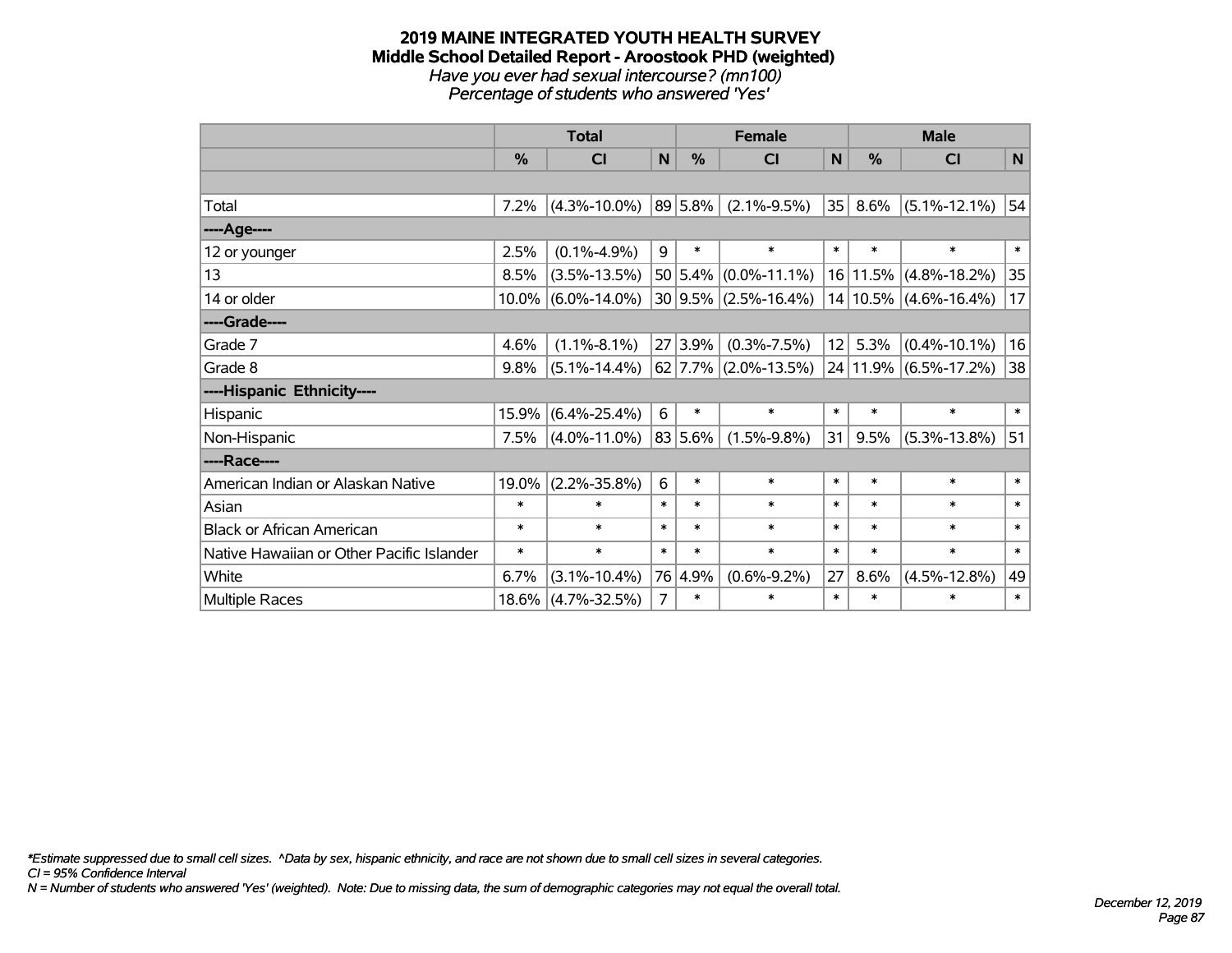*The last time you had sexual intercourse, did you or your partner use a condom? (mn101) Among students who ever had sexual intercourse, the percentage of students who answered 'Yes'*

|                                           |          | <b>Total</b>        |        | <b>Female</b> |        |        | <b>Male</b> |        |        |
|-------------------------------------------|----------|---------------------|--------|---------------|--------|--------|-------------|--------|--------|
|                                           | %        | <b>CI</b>           | N      | %             | CI     | N      | %           | CI N   |        |
|                                           |          |                     |        |               |        |        |             |        |        |
| Total                                     | $65.6\%$ | $(48.2\% - 83.1\%)$ | 49     | $\ast$        | $\ast$ | $\ast$ | $\ast$      | $\ast$ | $\ast$ |
| ----Age----                               |          |                     |        |               |        |        |             |        |        |
| 12 or younger                             | $\ast$   | $\ast$              | $\ast$ | $\ast$        | $\ast$ | $\ast$ | $\ast$      | $\ast$ | $\ast$ |
| 13                                        | $\ast$   | $\ast$              | $\ast$ | $\ast$        | $\ast$ | $\ast$ | $\ast$      | $\ast$ | $\ast$ |
| 14 or older                               | 51.9%    | $(20.8\% - 83.1\%)$ | 17     | $\ast$        | $\ast$ | $\ast$ | $\ast$      | $\ast$ | $\ast$ |
| ----Grade----                             |          |                     |        |               |        |        |             |        |        |
| Grade 7                                   | 73.4%    | $(56.8\% - 89.9\%)$ | 21     | $\ast$        | $\ast$ | $\ast$ | $\ast$      | $\ast$ | $\ast$ |
| Grade 8                                   | $60.8\%$ | $(36.5\% - 85.0\%)$ | 28     | $\ast$        | $\ast$ | $\ast$ | *           | $\ast$ | $\ast$ |
| ----Hispanic Ethnicity----                |          |                     |        |               |        |        |             |        |        |
| Hispanic                                  | $\ast$   | $\ast$              | $\ast$ | $\ast$        | $\ast$ | $\ast$ | *           | $\ast$ | $\ast$ |
| Non-Hispanic                              | $66.6\%$ | $(47.4\% - 85.7\%)$ | 47     | $\ast$        | $\ast$ | $\ast$ | *           | $\ast$ | $\ast$ |
| ----Race----                              |          |                     |        |               |        |        |             |        |        |
| American Indian or Alaskan Native         | $\ast$   | $\ast$              | $\ast$ | $\ast$        | $\ast$ | $\ast$ | $\ast$      | $\ast$ | $\ast$ |
| Asian                                     | $\ast$   | $\ast$              | $\ast$ | $\ast$        | $\ast$ | $\ast$ | $\ast$      | $\ast$ | $\ast$ |
| <b>Black or African American</b>          | $\ast$   | $\ast$              | $\ast$ | $\ast$        | $\ast$ | $\ast$ | $\ast$      | $\ast$ | $\ast$ |
| Native Hawaiian or Other Pacific Islander | $\ast$   | $\ast$              | $\ast$ | $\ast$        | $\ast$ | $\ast$ | $\ast$      | $\ast$ | $\ast$ |
| White                                     | 67.7%    | $(47.0\% - 88.4\%)$ | 44     | $\ast$        | $\ast$ | $\ast$ | $\ast$      | $\ast$ | $\ast$ |
| <b>Multiple Races</b>                     | $\ast$   | $\ast$              | $\ast$ | $\ast$        | $\ast$ | $\ast$ | $\ast$      | $\ast$ | $\ast$ |

*\*Estimate suppressed due to small cell sizes. ^Data by sex, hispanic ethnicity, and race are not shown due to small cell sizes in several categories.*

*CI = 95% Confidence Interval*

*N = Among students who ever had sexual intercourse, the number of students who answered 'Yes' (weighted). Note: Due to missing data, the sum of demographic categories may not equal the overall total.*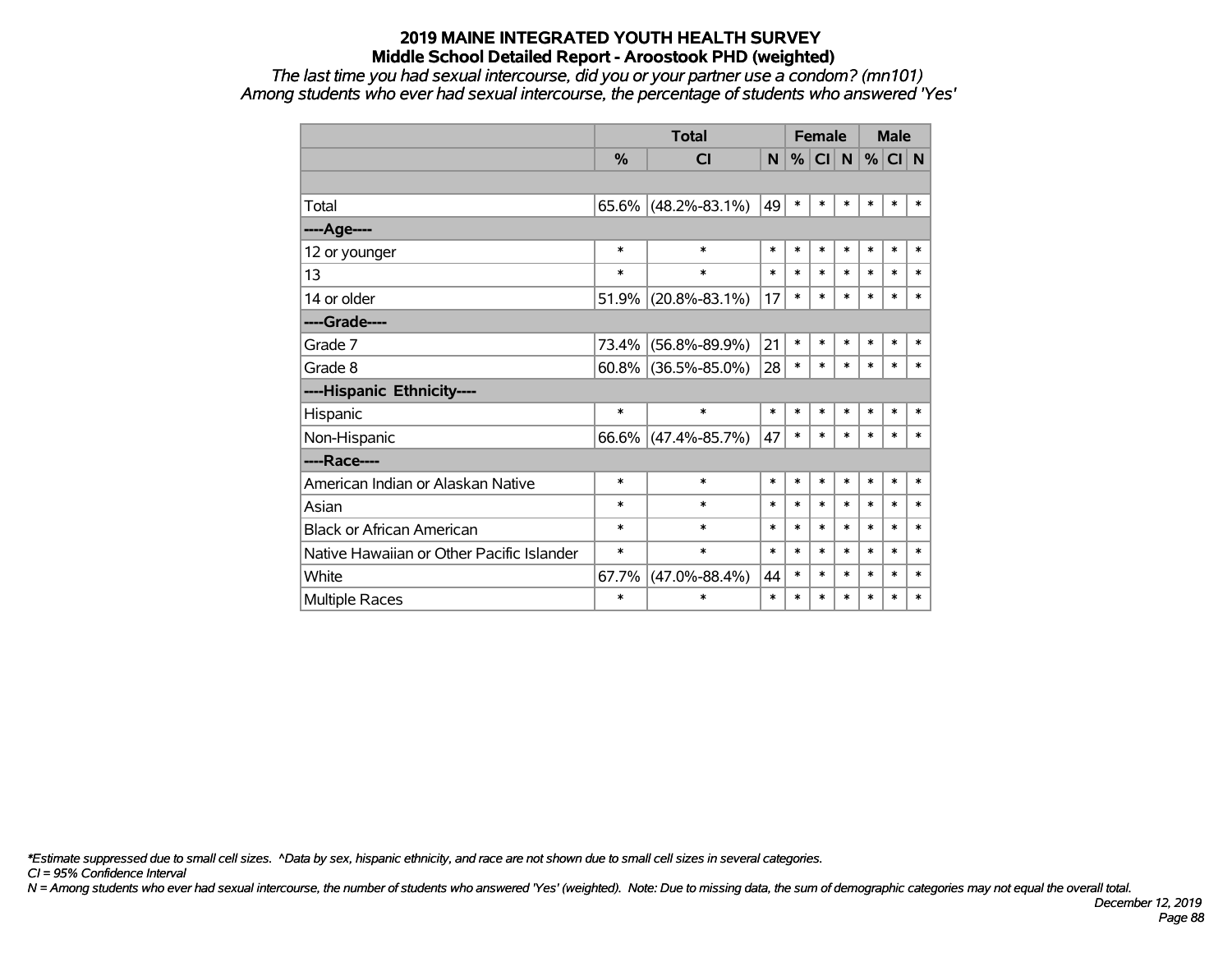*Percentage of students who drank 100% fruit juice and/or ate fruit two or more times per day during the past seven days (mnfruit)*

|                                           | <b>Total</b>  |                        |        | <b>Female</b> | <b>Male</b>                 |        |               |                                                 |        |
|-------------------------------------------|---------------|------------------------|--------|---------------|-----------------------------|--------|---------------|-------------------------------------------------|--------|
|                                           | $\frac{0}{0}$ | <b>CI</b>              | N      | $\frac{0}{0}$ | <b>CI</b>                   | N      | $\frac{0}{0}$ | <b>CI</b>                                       | N.     |
|                                           |               |                        |        |               |                             |        |               |                                                 |        |
| Total                                     |               | $33.6\%$ (28.8%-38.4%) |        |               | 424   33.7%   (29.2%-38.1%) |        |               | $\vert$ 205 $\vert$ 33.7% $\vert$ (27.0%-40.4%) | 217    |
| ----Age----                               |               |                        |        |               |                             |        |               |                                                 |        |
| 12 or younger                             | 39.8%         | $(28.4\% - 51.3\%)$    |        | 142 37.3%     | $(26.0\% - 48.6\%)$         | 65     | 42.5%         | $(30.5\% - 54.5\%)$                             | 76     |
| 13                                        |               | $30.3\%$ (24.4%-36.2%) |        |               | 181 32.7% (27.4%-38.0%)     |        |               | 94 28.6% (18.5%-38.6%)                          | 87     |
| 14 or older                               |               | 32.0% (23.0%-40.9%)    |        |               | 98 31.2% (21.8%-40.6%)      |        |               | 46 32.7% (20.1%-45.2%)                          | 52     |
| ----Grade----                             |               |                        |        |               |                             |        |               |                                                 |        |
| Grade 7                                   | 36.5%         | $(30.2\% - 42.9\%)$    |        | 227 37.9%     | $(30.3\% - 45.6\%)$         |        | 112 35.6%     | $(27.5\% - 43.7\%)$                             | 115    |
| Grade 8                                   |               | $31.2\%$ (23.7%-38.6%) |        |               | 197 29.9% (23.7%-36.2%)     |        |               | 93 32.1% $(21.5\% - 42.7\%)$                    | 102    |
| ----Hispanic Ethnicity----                |               |                        |        |               |                             |        |               |                                                 |        |
| Hispanic                                  | 33.3%         | $(19.3\% - 47.3\%)$    | 13     | $\ast$        | $\ast$                      | $\ast$ | $\ast$        | $\ast$                                          | $\ast$ |
| Non-Hispanic                              |               | 34.7% (28.7%-40.6%)    |        |               | 386 33.2% (27.3%-39.1%)     |        | 184 36.0%     | $(28.6\% - 43.4\%)$                             | 200    |
| ----Race----                              |               |                        |        |               |                             |        |               |                                                 |        |
| American Indian or Alaskan Native         | 24.9%         | $(12.8\% - 36.9\%)$    | 9      | $\ast$        | $\ast$                      | $\ast$ | $\ast$        | $\ast$                                          | $\ast$ |
| Asian                                     | $\ast$        | $\ast$                 | $\ast$ | $\ast$        | $\ast$                      | $\ast$ | $\ast$        | $\ast$                                          | $\ast$ |
| <b>Black or African American</b>          | $\ast$        | $\ast$                 | $\ast$ | $\ast$        | $\ast$                      | $\ast$ | $\ast$        | $\ast$                                          | $\ast$ |
| Native Hawaiian or Other Pacific Islander | $\ast$        | $\ast$                 | $\ast$ | $\ast$        | $\ast$                      | $\ast$ | $\ast$        | $\ast$                                          | $\ast$ |
| White                                     | 34.3%         | $(28.9\% - 39.7\%)$    |        | 392 33.9%     | $(29.1\% - 38.7\%)$         | 191    | 34.6%         | $(27.3\% - 41.8\%)$                             | 199    |
| <b>Multiple Races</b>                     | 29.5%         | $(9.3\% - 49.8\%)$     | 11     | $\ast$        | $\ast$                      | $\ast$ | $\ast$        | $\ast$                                          | $\ast$ |

*\*Estimate suppressed due to small cell sizes. ^Data by sex, hispanic ethnicity, and race are not shown due to small cell sizes in several categories.*

*CI = 95% Confidence Interval*

*N = Number of students who drank 100% fruit juice and/or ate fruit two or more times per day during the past seven days (weighted). Note: Due to missing data, the sum of demographic categories may not equal the overall total.*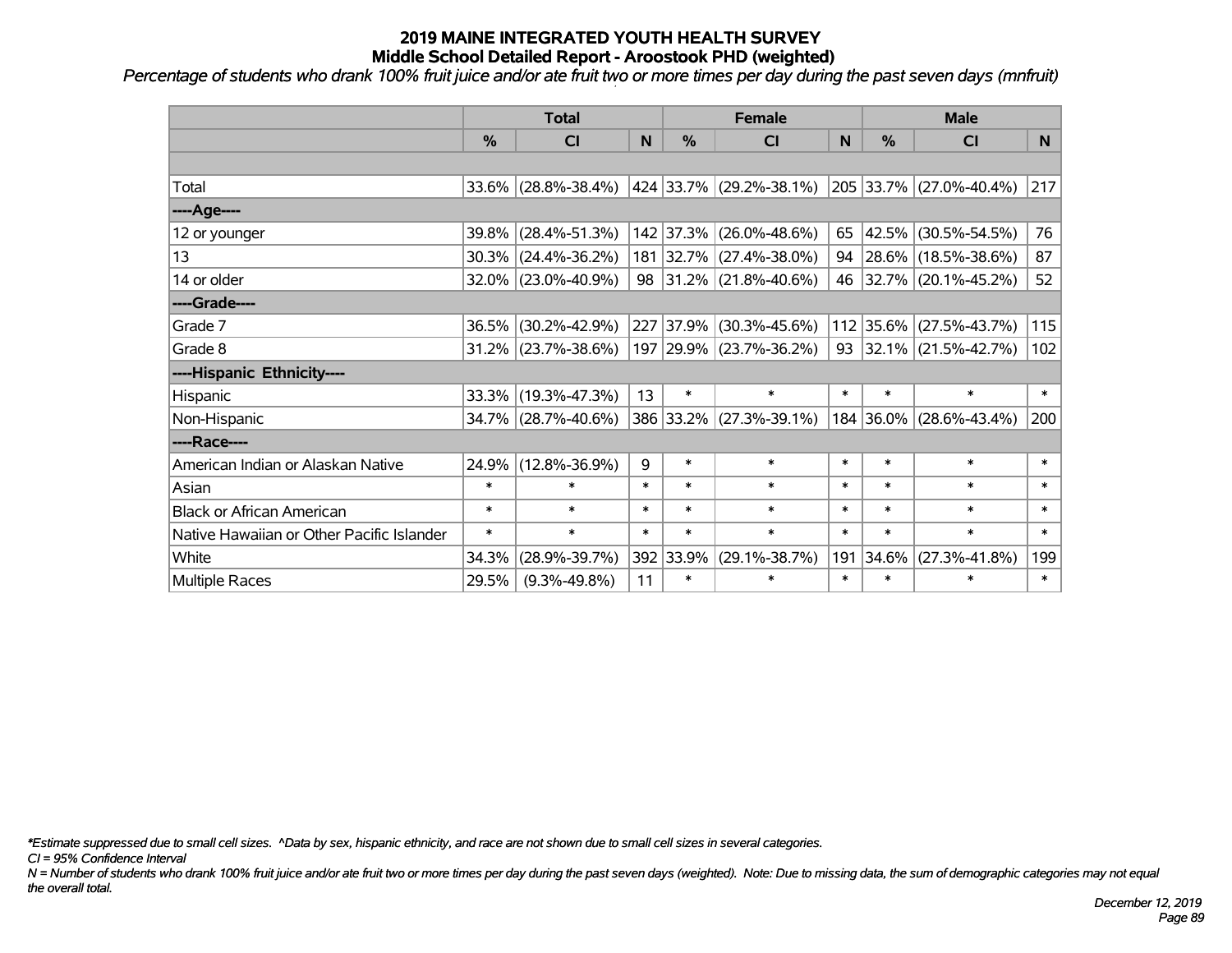*Percentage of students who drank 100% fruit juice and/or ate fruit less then 1 time per day during the past seven days (mnonefrt)*

|                                           | <b>Total</b>  |                                                |        |               | <b>Female</b>                    | <b>Male</b>    |            |                         |        |
|-------------------------------------------|---------------|------------------------------------------------|--------|---------------|----------------------------------|----------------|------------|-------------------------|--------|
|                                           | $\frac{0}{0}$ | <b>CI</b>                                      | N      | $\frac{9}{6}$ | <b>CI</b>                        | <sub>N</sub>   | %          | <b>CI</b>               | N.     |
|                                           |               |                                                |        |               |                                  |                |            |                         |        |
| Total                                     |               | $37.4\%$ (33.3%-41.5%)                         |        |               | $ 472 36.7\%  (31.3\% - 42.2\%)$ |                |            | 224 38.2% (33.1%-43.3%) | 245    |
| ----Age----                               |               |                                                |        |               |                                  |                |            |                         |        |
| 12 or younger                             | 34.5%         | $(23.1\% - 45.9\%)$                            |        |               | 123 37.6% (25.1%-50.2%)          |                |            | 66 31.7% (17.2%-46.2%)  | 57     |
| 13                                        |               | 36.4% (31.2%-41.6%)                            |        |               | 217 30.7% (23.3%-38.1%)          |                |            | 88 41.6% (35.2%-48.0%)  | 126    |
| 14 or older                               |               | 43.5% (36.2%-50.8%)                            |        |               | 133 47.5% (38.0%-57.0%)          |                |            | 70 39.7% (27.2%-52.2%)  | 63     |
| ----Grade----                             |               |                                                |        |               |                                  |                |            |                         |        |
| Grade 7                                   | 37.9%         | $(32.8\% - 42.9\%)$                            |        |               | 235 35.7% (28.9%-42.6%)          |                | 106 40.2%  | $(34.3\% - 46.0\%)$     | 129    |
| Grade 8                                   |               | $37.1\%$ (31.7%-42.6%) 235 38.4% (31.8%-44.9%) |        |               |                                  |                |            | 119 35.8% (28.9%-42.7%) | 114    |
| ----Hispanic Ethnicity----                |               |                                                |        |               |                                  |                |            |                         |        |
| Hispanic                                  | 39.7%         | $(21.3\% - 58.1\%)$                            |        |               | 16 36.6% (13.2%-60.0%)           | $\overline{7}$ | 44.6%      | $(11.9\% - 77.3\%)$     | 9      |
| Non-Hispanic                              |               | 37.2% (33.1%-41.2%)                            |        |               | 414 37.4% (32.0%-42.8%)          |                |            | 208 36.8% (31.1%-42.5%) | 204    |
| ----Race----                              |               |                                                |        |               |                                  |                |            |                         |        |
| American Indian or Alaskan Native         | 37.2%         | $(22.6\% - 51.9\%)$                            | 13     | $\ast$        | $\ast$                           | $\ast$         | $\ast$     | $\ast$                  | $\ast$ |
| Asian                                     | $\ast$        | $\ast$                                         | $\ast$ | $\ast$        | $\ast$                           | $\ast$         | $\ast$     | $\ast$                  | $\ast$ |
| <b>Black or African American</b>          | $\ast$        | $\ast$                                         | $\ast$ | $\ast$        | $\ast$                           | $\ast$         | $\ast$     | $\ast$                  | $\ast$ |
| Native Hawaiian or Other Pacific Islander | $\ast$        | $\ast$                                         | $\ast$ | $\ast$        | $\ast$                           | $\ast$         | $\ast$     | $\ast$                  | $\ast$ |
| White                                     | 36.8%         | $(32.3\% - 41.4\%)$                            | 421    | 36.3%         | $(30.9\% - 41.8\%)$              | 205            | 37.2%      | $(31.7\% - 42.7\%)$     | 214    |
| Multiple Races                            |               | 45.6% (33.0%-58.2%)                            | 17     |               | 62.7%   (43.7%-81.7%)            |                | $10$ 37.4% | $(4.3\% - 70.5\%)$      | 7      |

*\*Estimate suppressed due to small cell sizes. ^Data by sex, hispanic ethnicity, and race are not shown due to small cell sizes in several categories.*

*CI = 95% Confidence Interval*

*N = Number of students who drank 100% fruit juice and/or ate fruit less then 1 time per day during the past seven days (weighted). Note: Due to missing data, the sum of demographic categories may not equal the overall total.*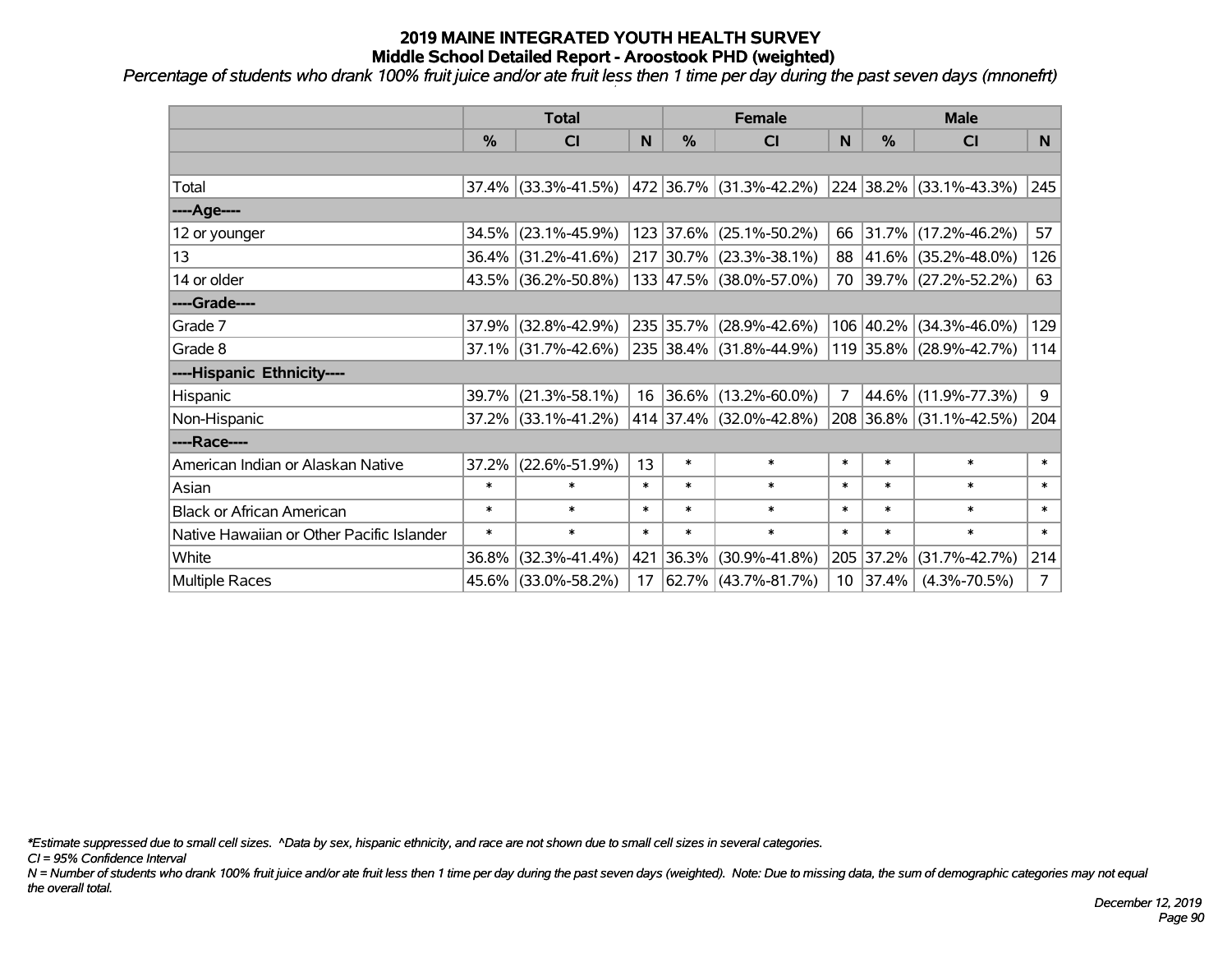*Percentage of students who ate vegetables three or more times per day during the past seven days (mnveg)*

|                                           | <b>Total</b> |                        |        |               | <b>Female</b>           |        | <b>Male</b> |                     |        |  |
|-------------------------------------------|--------------|------------------------|--------|---------------|-------------------------|--------|-------------|---------------------|--------|--|
|                                           | %            | CI                     | N      | $\frac{0}{0}$ | <b>CI</b>               | N      | %           | <b>CI</b>           | N      |  |
|                                           |              |                        |        |               |                         |        |             |                     |        |  |
| Total                                     |              | $14.1\%$ (11.3%-16.9%) |        |               | 180 16.7% (13.0%-20.4%) |        | 103 11.8%   | $(8.4\% - 15.2\%)$  | 76     |  |
| ----Age----                               |              |                        |        |               |                         |        |             |                     |        |  |
| 12 or younger                             | 17.5%        | $(8.3\% - 26.7\%)$     | 63     | 20.3%         | $(4.0\% - 36.6\%)$      | 36     | 14.9%       | $(10.7\% - 19.2\%)$ | 27     |  |
| 13                                        | 12.7%        | $(7.1\% - 18.4\%)$     | 77     | 16.0%         | $(9.8\% - 22.1\%)$      | 46     | 9.9%        | $(3.7\% - 16.1\%)$  | 30     |  |
| 14 or older                               | 13.0%        | $(9.1\% - 17.0\%)$     | 40     | 14.0%         | $(8.9\% - 19.1\%)$      | 21     | 12.1%       | $(6.3\% - 17.9\%)$  | 19     |  |
| ----Grade----                             |              |                        |        |               |                         |        |             |                     |        |  |
| Grade 7                                   | 16.4%        | $(11.9\% - 21.0\%)$    |        | 103 20.2%     | $(13.1\% - 27.3\%)$     | 60     | 13.2%       | $(8.6\% - 17.8\%)$  | 43     |  |
| Grade 8                                   | 11.7%        | $(5.9\% - 17.5\%)$     | 75     | 13.1%         | $(8.2\% - 18.1\%)$      | 41     | 10.5%       | $(3.1\% - 17.8\%)$  | 33     |  |
| ----Hispanic Ethnicity----                |              |                        |        |               |                         |        |             |                     |        |  |
| Hispanic                                  | 15.1%        | $(5.8\% - 24.5\%)$     | 6      | $\ast$        | $\ast$                  | $\ast$ | $\ast$      | $\ast$              | $\ast$ |  |
| Non-Hispanic                              |              | 14.4% (10.7%-18.1%)    |        | 162 15.8%     | $(11.0\% - 20.6\%)$     | 89     | 13.1%       | $(9.5\% - 16.6\%)$  | 73     |  |
| ----Race----                              |              |                        |        |               |                         |        |             |                     |        |  |
| American Indian or Alaskan Native         | $\ast$       | $\ast$                 | $\ast$ | $\ast$        | $\ast$                  | $\ast$ | $\ast$      | $\ast$              | $\ast$ |  |
| Asian                                     | $\ast$       | $\ast$                 | $\ast$ | $\ast$        | $\ast$                  | $\ast$ | $\ast$      | $\ast$              | $\ast$ |  |
| <b>Black or African American</b>          | $\ast$       | $\ast$                 | $\ast$ | $\ast$        | $\ast$                  | $\ast$ | $\ast$      | $\ast$              | $\ast$ |  |
| Native Hawaiian or Other Pacific Islander | $\ast$       | $\ast$                 | $\ast$ | $\ast$        | $\ast$                  | $\ast$ | $\ast$      | $\ast$              | $\ast$ |  |
| White                                     | 14.3%        | $(11.2\% - 17.5\%)$    | 165    | 16.8%         | $(12.6\% - 20.9\%)$     | 95     | 12.1%       | $(8.5\% - 15.7\%)$  | 70     |  |
| Multiple Races                            | 14.2%        | $(2.8\% - 25.6\%)$     | 6      | $\ast$        | $\ast$                  | $\ast$ | $\ast$      | $\ast$              | $\ast$ |  |

*\*Estimate suppressed due to small cell sizes. ^Data by sex, hispanic ethnicity, and race are not shown due to small cell sizes in several categories.*

*CI = 95% Confidence Interval*

*N = Number of students who ate vegetables three or more times per day during the past seven days (weighted). Note: Due to missing data, the sum of demographic categories may not equal the overall total.*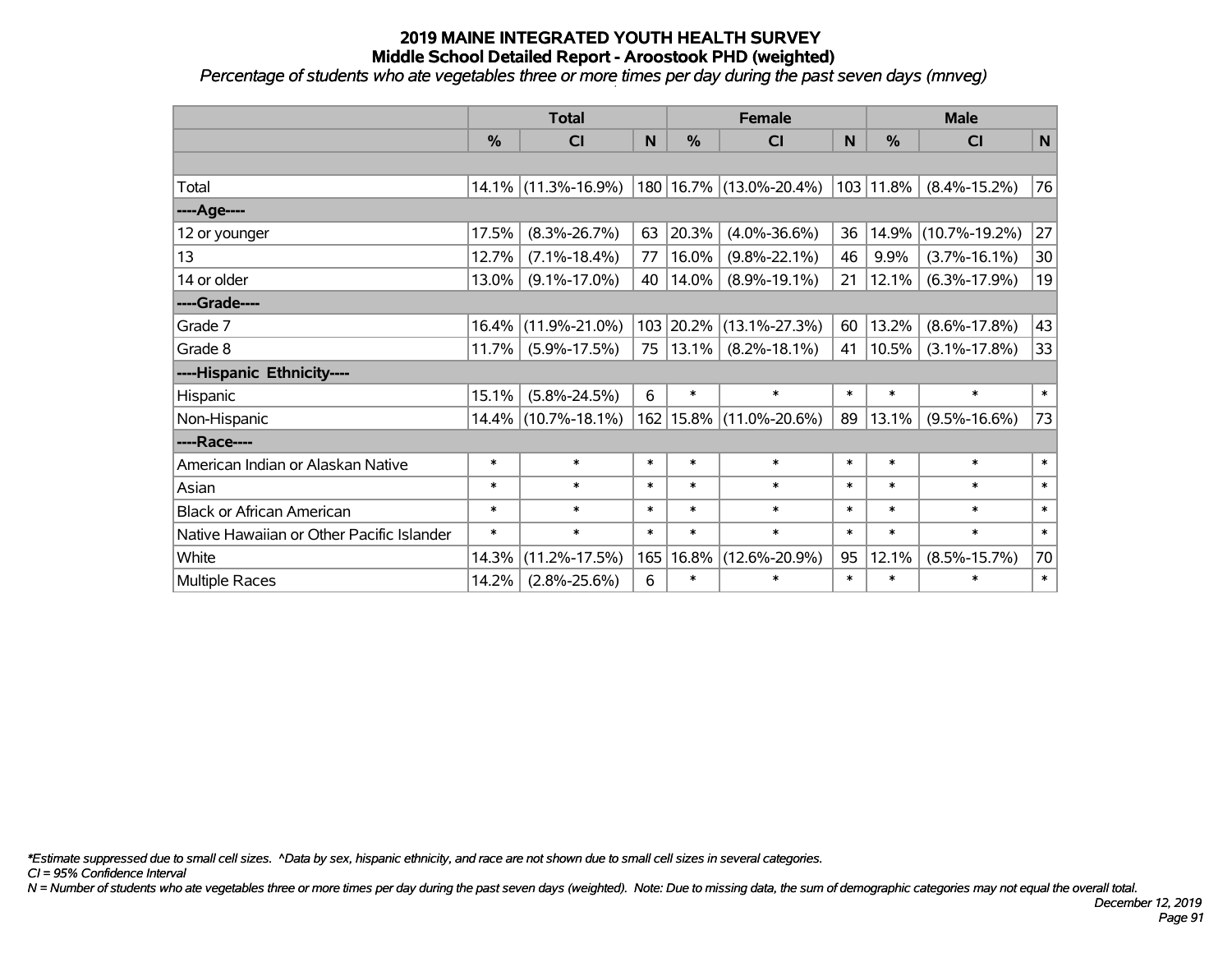*Percentage of students who ate vegetables less than 1 time per day during the past seven days (mnoneveg)*

|                                           | <b>Total</b>  |                        |        |               | <b>Female</b>            | <b>Male</b> |           |                         |                 |
|-------------------------------------------|---------------|------------------------|--------|---------------|--------------------------|-------------|-----------|-------------------------|-----------------|
|                                           | $\frac{0}{0}$ | CI                     | N      | $\frac{9}{6}$ | <b>CI</b>                | N           | %         | <b>CI</b>               | N.              |
|                                           |               |                        |        |               |                          |             |           |                         |                 |
| Total                                     |               | 56.7% (52.7%-60.8%)    |        |               | 723 52.6% (45.3%-59.9%)  |             |           | 324 60.4% (55.5%-65.3%) | 391             |
| ----Age----                               |               |                        |        |               |                          |             |           |                         |                 |
| 12 or younger                             | 51.6%         | $(35.7\% - 67.5\%)$    |        |               | 185 48.6% (33.0%-64.3%)  |             | 86 54.2%  | $(36.9\% - 71.5\%)$     | 98              |
| 13                                        |               | 58.0% (54.1%-61.8%)    |        |               | 349 53.0% (46.3%-59.6%)  |             |           | 153 62.9% (55.2%-70.6%) | 193             |
| 14 or older                               |               | 59.4% (53.8%-64.9%)    |        |               | 183 56.6% (43.7%-69.4%)  |             |           | 85 62.0% (51.3%-72.7%)  | 98              |
| ----Grade----                             |               |                        |        |               |                          |             |           |                         |                 |
| Grade 7                                   | 53.6%         | $(46.6\% - 60.5\%)$    |        |               | 334 47.2% (36.1%-58.4%)  |             | 140 59.8% | $(52.6\% - 66.9\%)$     | 194             |
| Grade 8                                   |               | 59.8% (56.5%-63.1%)    |        |               | 381 57.4% (51.4%-63.4%)  |             |           | 180 61.5% (52.3%-70.7%) | 196             |
| ----Hispanic Ethnicity----                |               |                        |        |               |                          |             |           |                         |                 |
| Hispanic                                  | 69.3%         | $(49.0\% - 89.7\%)$    | 27     | $\ast$        | $\ast$                   | $\ast$      | $\ast$    | $\ast$                  | $\ast$          |
| Non-Hispanic                              |               | $56.1\%$ (51.6%-60.7%) |        |               | 631 52.9% (44.9%-60.8%)  |             |           | 297 59.1% (54.6%-63.5%) | 329             |
| ----Race----                              |               |                        |        |               |                          |             |           |                         |                 |
| American Indian or Alaskan Native         | 68.2%         | $(53.2\% - 83.2\%)$    | 24     | $\ast$        | $\ast$                   | $\ast$      | $\ast$    | $\ast$                  | $\ast$          |
| Asian                                     | $\ast$        | $\ast$                 | $\ast$ | $\ast$        | $\ast$                   | $\ast$      | $\ast$    | $\ast$                  | $\ast$          |
| <b>Black or African American</b>          | $\ast$        | $\ast$                 | $\ast$ | $\ast$        | $\ast$                   | $\ast$      | $\ast$    | $\ast$                  | $\ast$          |
| Native Hawaiian or Other Pacific Islander | $\ast$        | $\ast$                 | $\ast$ | $\ast$        | $\ast$                   | $\ast$      | $\ast$    | $\ast$                  | $\pmb{\ast}$    |
| White                                     | 56.3%         | $(51.5\% - 61.1\%)$    | 647    | $ 52.6\% $    | $(44.6\% - 60.6\%)$      |             | 298 59.5% | $(54.3\% - 64.8\%)$     | 344             |
| Multiple Races                            |               | $57.1\%$ (43.8%-70.3%) | 22     |               | $ 65.3\% $ (47.9%-82.7%) |             |           | 12 57.9% (33.4%-82.4%)  | 10 <sup>1</sup> |

*\*Estimate suppressed due to small cell sizes. ^Data by sex, hispanic ethnicity, and race are not shown due to small cell sizes in several categories.*

*CI = 95% Confidence Interval*

*N = Number of students who ate vegetables less than 1 time per day during the past seven days (weighted). Note: Due to missing data, the sum of demographic categories may not equal the overall total.*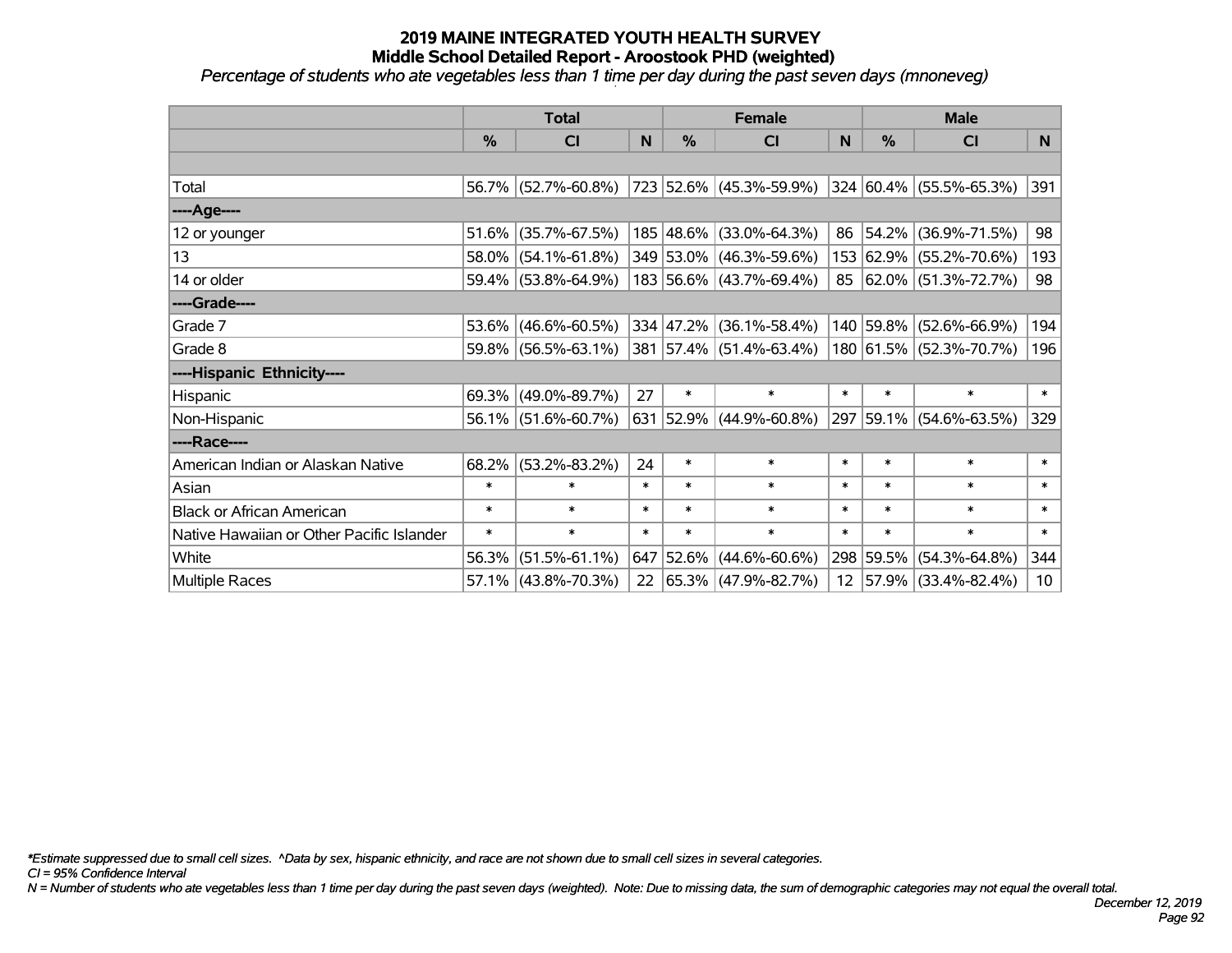*Percentage of students who drank 100% fruit juice, ate fruit and/or ate vegetables five or more times per day during the past seven days (mnfrvg)*

|                                           | <b>Total</b>  |                     |                |             | <b>Female</b>               |        | <b>Male</b>   |                          |        |  |
|-------------------------------------------|---------------|---------------------|----------------|-------------|-----------------------------|--------|---------------|--------------------------|--------|--|
|                                           | $\frac{0}{0}$ | <b>CI</b>           | N              | %           | <b>CI</b>                   | N      | $\frac{0}{0}$ | <b>CI</b>                | N      |  |
|                                           |               |                     |                |             |                             |        |               |                          |        |  |
| Total                                     |               | 19.1% (16.1%-22.0%) |                |             | 240 20.1% (17.0%-23.2%)     |        |               | 122 18.5% (13.8%-23.1%)  | 118    |  |
| ----Age----                               |               |                     |                |             |                             |        |               |                          |        |  |
| 12 or younger                             |               | 22.5% (10.7%-34.4%) | 80             | 23.1%       | $(5.6\% - 40.7\%)$          | 40     | 22.0%         | $(14.2\% - 29.9\%)$      | 39     |  |
| 13                                        |               | 18.0% (11.6%-24.4%) |                | 106 22.7%   | $(15.9\% - 29.5\%)$         | 65     | 13.9%         | $(6.6\% - 21.2\%)$       | 42     |  |
| 14 or older                               |               | 17.7% (10.2%-25.3%) |                | 54   11.4%  | $(3.7\% - 19.2\%)$          | 17     |               | $ 23.6\% $ (13.3%-33.8%) | 37     |  |
| ----Grade----                             |               |                     |                |             |                             |        |               |                          |        |  |
| Grade 7                                   | 21.9%         | $(16.6\% - 27.2\%)$ |                | 135 25.6%   | $(17.4\% - 33.8\%)$         | 76     | 18.6%         | $(12.6\% - 24.7\%)$      | 60     |  |
| Grade 8                                   | 16.3%         | $(8.3\% - 24.3\%)$  |                | 103   14.3% | $(6.6\% - 22.1\%)$          | 44     | 18.4%         | $(8.8\% - 28.1\%)$       | 59     |  |
| ----Hispanic Ethnicity----                |               |                     |                |             |                             |        |               |                          |        |  |
| Hispanic                                  | 17.3%         | $(6.2\% - 28.4\%)$  | $\overline{7}$ | $\ast$      | $\ast$                      | $\ast$ | $\ast$        | $\ast$                   | $\ast$ |  |
| Non-Hispanic                              |               | 19.9% (16.0%-23.9%) |                |             | 221   19.9%   (15.7%-24.2%) |        |               | 110 20.1% (15.3%-24.9%)  | 111    |  |
| ----Race----                              |               |                     |                |             |                             |        |               |                          |        |  |
| American Indian or Alaskan Native         | $\ast$        | $\ast$              | $\ast$         | $\ast$      | $\ast$                      | $\ast$ | $\ast$        | $\ast$                   | $\ast$ |  |
| Asian                                     | $\ast$        | $\ast$              | $\ast$         | $\ast$      | $\ast$                      | $\ast$ | $\ast$        | $\ast$                   | $\ast$ |  |
| <b>Black or African American</b>          | $\ast$        | $\ast$              | $\ast$         | $\ast$      | $\ast$                      | $\ast$ | $\ast$        | $\ast$                   | $\ast$ |  |
| Native Hawaiian or Other Pacific Islander | $\ast$        | $\ast$              | $\ast$         | $\ast$      | $\ast$                      | $\ast$ | $\ast$        | $\ast$                   | $\ast$ |  |
| White                                     | 19.7%         | $(15.9\% - 23.6\%)$ | 225            | 20.6%       | $(16.9\% - 24.4\%)$         | 116    | 19.0%         | $(13.6\% - 24.4\%)$      | 109    |  |
| <b>Multiple Races</b>                     | 15.5%         | $(3.8\% - 27.3\%)$  | 6              | $\ast$      | $\ast$                      | $\ast$ | $\ast$        | $\ast$                   | $\ast$ |  |

*\*Estimate suppressed due to small cell sizes. ^Data by sex, hispanic ethnicity, and race are not shown due to small cell sizes in several categories.*

*CI = 95% Confidence Interval*

*N = Number of students who drank 100% fruit juice, ate fruit and/or ate vegetables five or more times per day during the past seven days (weighted). Note: Due to missing data, the sum of demographic categories may not equal the overall total.*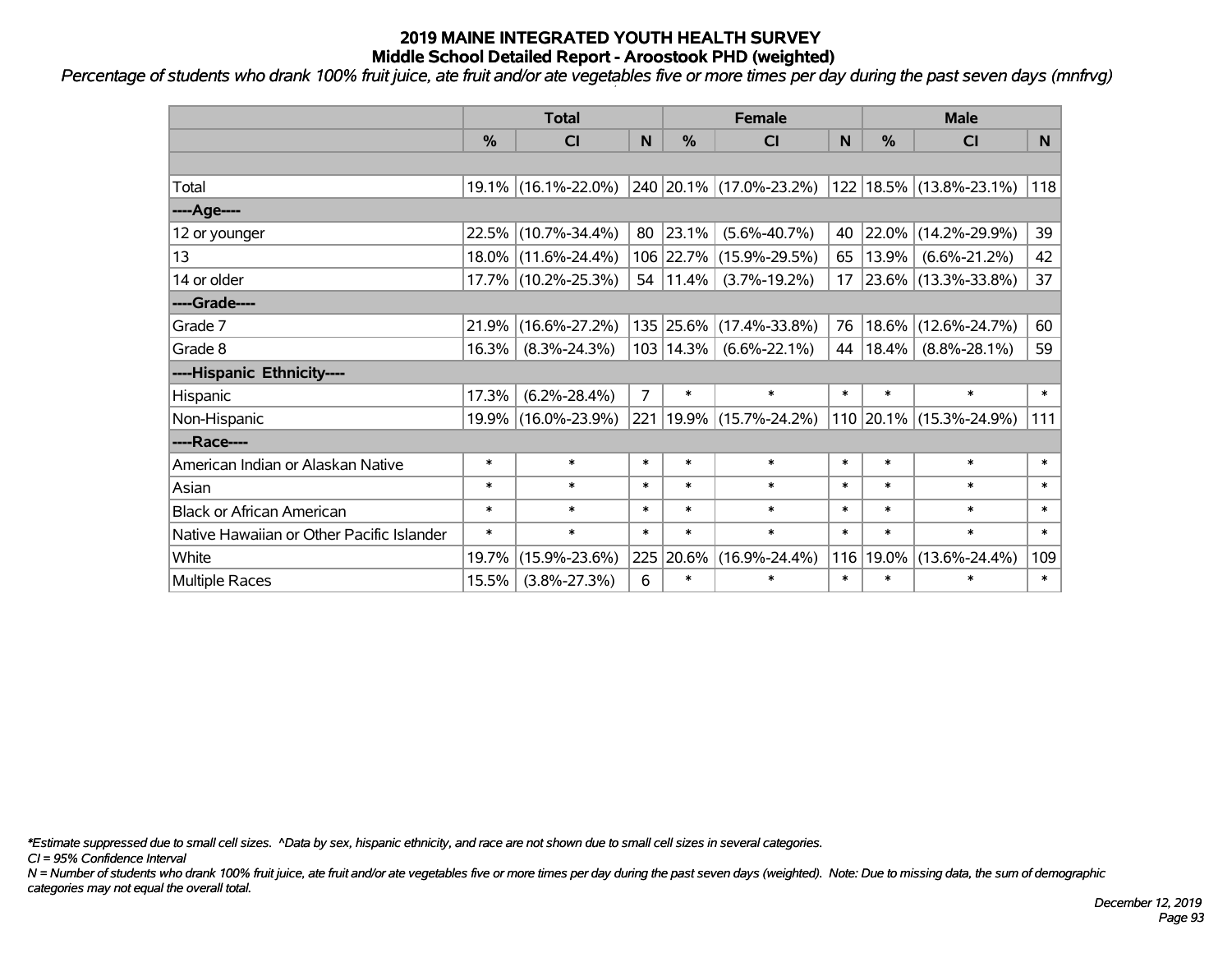*During the past 7 days, how many times did you drink a can, bottle, or glass of soda, sports drink, energy drink, or other sugar-sweetened beverage such as Gatorade, Red Bull, lemonade, sweetened tea or coffee drinks, flavored milk, Snapple, or Sunny D? (Do not count diet soda, other diet drinks, or 100% fruit juice.) (mn159a)*

*Percentage of students who answered at least one time per day in the past week*

|                                           | <b>Total</b> |                     |        | <b>Female</b> | <b>Male</b>                      |        |           |                         |        |
|-------------------------------------------|--------------|---------------------|--------|---------------|----------------------------------|--------|-----------|-------------------------|--------|
|                                           | %            | <b>CI</b>           | N      | $\frac{9}{6}$ | <b>CI</b>                        | N      | %         | <b>CI</b>               | N.     |
|                                           |              |                     |        |               |                                  |        |           |                         |        |
| Total                                     |              | 22.0% (17.9%-26.0%) |        |               | 279 17.4% (12.4%-22.5%)          |        |           | 107 25.4% (21.4%-29.4%) | 164    |
| ----Age----                               |              |                     |        |               |                                  |        |           |                         |        |
| 12 or younger                             | $20.2\%$     | $(14.1\% - 26.3\%)$ | 73     | $ 16.6\% $    | $(6.8\% - 26.3\%)$               | 29     | 23.8%     | $(15.0\% - 32.5\%)$     | 43     |
| 13                                        |              | 20.3% (16.0%-24.6%) |        |               | 121   14.7%   (10.5%-18.9%)      |        |           | 42 24.2% (17.6%-30.8%)  | 73     |
| 14 or older                               |              | 26.2% (18.7%-33.7%) |        |               | 80   23.8%   $(14.0\% - 33.6\%)$ |        |           | 35 28.5% (22.2%-34.9%)  | 45     |
| ----Grade----                             |              |                     |        |               |                                  |        |           |                         |        |
| Grade 7                                   | 23.2%        | $(15.9\% - 30.5\%)$ |        |               | 144   18.9%   (10.5%-27.3%)      | 56     | 26.4%     | $(17.3\% - 35.5\%)$     | 86     |
| Grade 8                                   |              | 21.2% (17.0%-25.4%) |        |               | 135   16.5%   (11.0%-22.0%)      | 51     |           | 24.6% (20.7%-28.6%)     | 79     |
| ----Hispanic Ethnicity----                |              |                     |        |               |                                  |        |           |                         |        |
| Hispanic                                  | 20.7%        | $(6.1\% - 35.2\%)$  | 8      | $\ast$        | $\ast$                           | $\ast$ | $\ast$    | $\ast$                  | $\ast$ |
| Non-Hispanic                              |              | 21.4% (17.3%-25.5%) |        |               | 240   18.2%   (12.2%-24.1%)      |        | 102 24.0% | $(19.1\% - 28.9\%)$     | 133    |
| ----Race----                              |              |                     |        |               |                                  |        |           |                         |        |
| American Indian or Alaskan Native         | 38.0%        | $(19.3\% - 56.7\%)$ | 13     | $\ast$        | $\ast$                           | $\ast$ | $\ast$    | $\ast$                  | $\ast$ |
| Asian                                     | $\ast$       | $\ast$              | $\ast$ | $\ast$        | $\ast$                           | $\ast$ | $\ast$    | $\ast$                  | $\ast$ |
| <b>Black or African American</b>          | $\ast$       | $\ast$              | $\ast$ | $\ast$        | $\ast$                           | $\ast$ | $\ast$    | $\ast$                  | $\ast$ |
| Native Hawaiian or Other Pacific Islander | $\ast$       | $\ast$              | $\ast$ | $\ast$        | $\ast$                           | $\ast$ | $\ast$    | $\ast$                  | $\ast$ |
| White                                     | 20.9%        | $(17.7\% - 24.0\%)$ |        | 239 17.3%     | $(12.3\% - 22.3\%)$              | 98     | 23.7%     | $(19.9\% - 27.5\%)$     | 136    |
| <b>Multiple Races</b>                     |              | 43.3% (16.1%-70.6%) | 17     | $\ast$        | $\ast$                           | $\ast$ | $\ast$    | $\ast$                  | $\ast$ |

*\*Estimate suppressed due to small cell sizes. ^Data by sex, hispanic ethnicity, and race are not shown due to small cell sizes in several categories.*

*CI = 95% Confidence Interval*

*N = Number of students who answered at least one time per day in the past week (weighted). Note: Due to missing data, the sum of demographic categories may not equal the overall total.*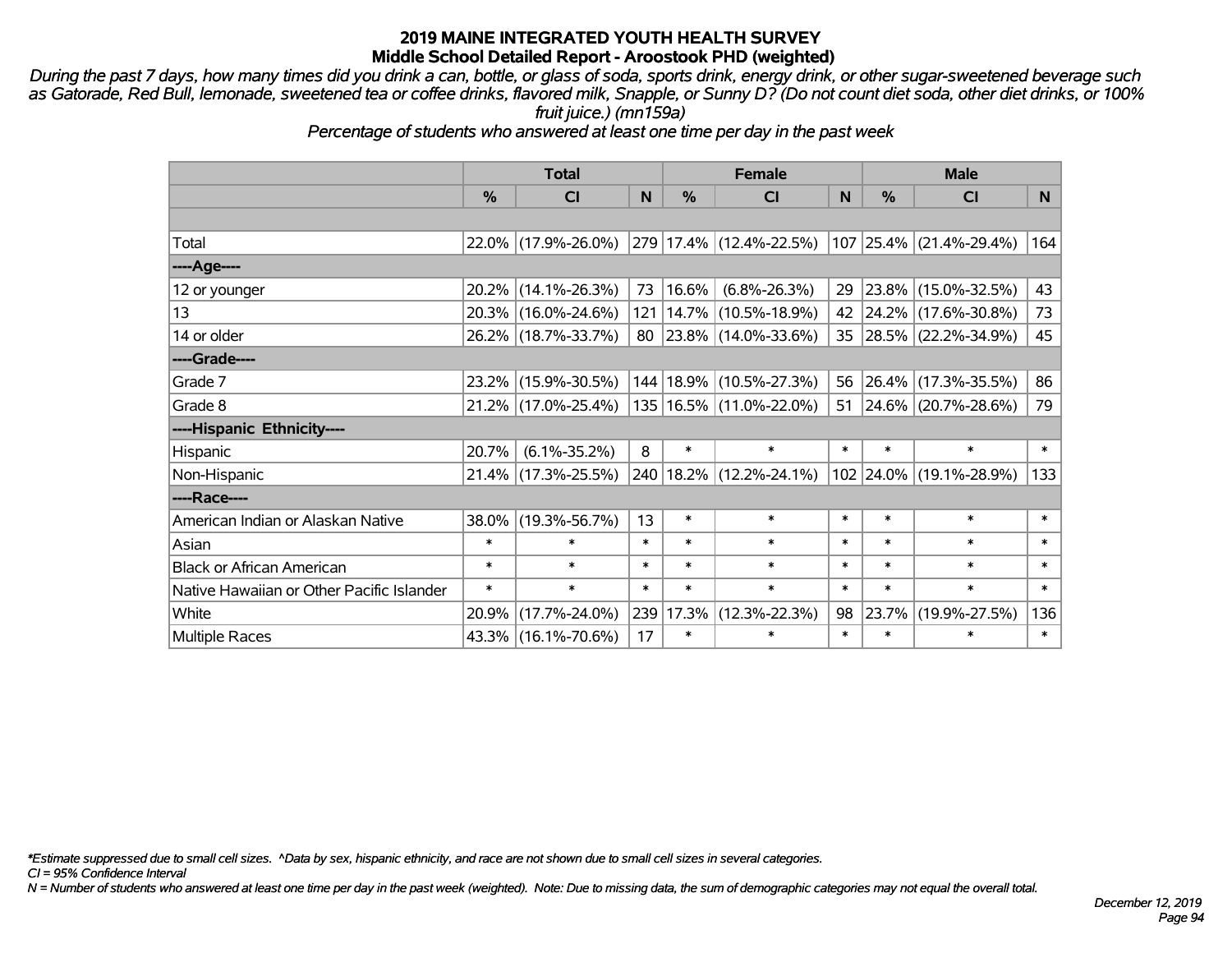*During the past 7 days, on how many days did you eat dinner at home with at least one of your parents or guardians? (mn185b) Percentage of students who answered at least 5 days*

|                                           | <b>Total</b> |                      |        | <b>Female</b> |                      | <b>Male</b> |           |                         |        |
|-------------------------------------------|--------------|----------------------|--------|---------------|----------------------|-------------|-----------|-------------------------|--------|
|                                           | $\%$         | <b>CI</b>            | N      | %             | <b>CI</b>            | N           | $\%$      | <b>CI</b>               | N      |
|                                           |              |                      |        |               |                      |             |           |                         |        |
| Total                                     | 83.2%        | $(79.8\% - 86.6\%)$  |        | 1,050 83.9%   | $(77.9\% - 89.8\%)$  |             |           | 511 82.8% (77.5%-88.1%) | 523    |
| ----Age----                               |              |                      |        |               |                      |             |           |                         |        |
| 12 or younger                             | 90.2%        | $(83.0\% - 97.3\%)$  | 317    | 89.7%         | $(78.9\% - 100.0\%)$ |             |           | 160 90.6% (83.0%-98.2%) | 157    |
| 13                                        | 81.6%        | $(74.7\% - 88.4\%)$  | 459    | 84.6%         | $(78.2\% - 91.1\%)$  |             |           | 235 79.2% (64.7%-93.7%) | 216    |
| 14 or older                               | 78.4%        | $(73.0\% - 83.9\%)$  | 265    | 75.7%         | $(63.2\% - 88.2\%)$  |             |           | 116 80.7% (70.5%-90.9%) | 149    |
| ----Grade----                             |              |                      |        |               |                      |             |           |                         |        |
| Grade 7                                   | 83.5%        | $(79.3\% - 87.8\%)$  | 513    | 85.1%         | $(78.6\% - 91.7\%)$  |             | 253 81.6% | $(74.7\% - 88.6\%)$     | 253    |
| Grade 8                                   | 82.8%        | $(79.1\% - 86.6\%)$  | 532    | 82.7%         | $(75.5\% - 89.9\%)$  |             |           | 258 83.9% (76.1%-91.6%) | 270    |
| ----Hispanic Ethnicity----                |              |                      |        |               |                      |             |           |                         |        |
| Hispanic                                  | 83.1%        | $(58.0\% - 100.0\%)$ | 33     | $\ast$        | $\ast$               | $\ast$      | $\ast$    | $\ast$                  | $\ast$ |
| Non-Hispanic                              | 84.9%        | $(80.3\% - 89.4\%)$  | 931    | 86.0%         | $(80.5\% - 91.5\%)$  |             |           | 468 84.2% (77.3%-91.1%) | 459    |
| ----Race----                              |              |                      |        |               |                      |             |           |                         |        |
| American Indian or Alaskan Native         | $\ast$       | $\ast$               | $\ast$ | $\ast$        | $\ast$               | $\ast$      | $\ast$    | $\ast$                  | $\ast$ |
| Asian                                     | $\ast$       | $\ast$               | $\ast$ | $\ast$        | $\ast$               | $\ast$      | $\ast$    | $\ast$                  | $\ast$ |
| <b>Black or African American</b>          | $\ast$       | $\ast$               | $\ast$ | $\ast$        | $\ast$               | $\ast$      | $\ast$    | $\ast$                  | $\ast$ |
| Native Hawaiian or Other Pacific Islander | $\ast$       | $\ast$               | $\ast$ | $\ast$        | $\ast$               | $\ast$      | $\ast$    | $\ast$                  | $\ast$ |
| White                                     | 83.4%        | $(79.6\% - 87.2\%)$  | 939    | 85.6%         | $(80.5\% - 90.6\%)$  |             | 478 81.7% | $(75.2\% - 88.2\%)$     | 456    |
| <b>Multiple Races</b>                     | 82.8%        | $(71.3\% - 94.3\%)$  | 44     | $\ast$        | $\ast$               | $\ast$      | $\ast$    | $\ast$                  | $\ast$ |

*\*Estimate suppressed due to small cell sizes. ^Data by sex, hispanic ethnicity, and race are not shown due to small cell sizes in several categories.*

*CI = 95% Confidence Interval*

*N = Number of students who answered at least 5 days (weighted). Note: Due to missing data, the sum of demographic categories may not equal the overall total.*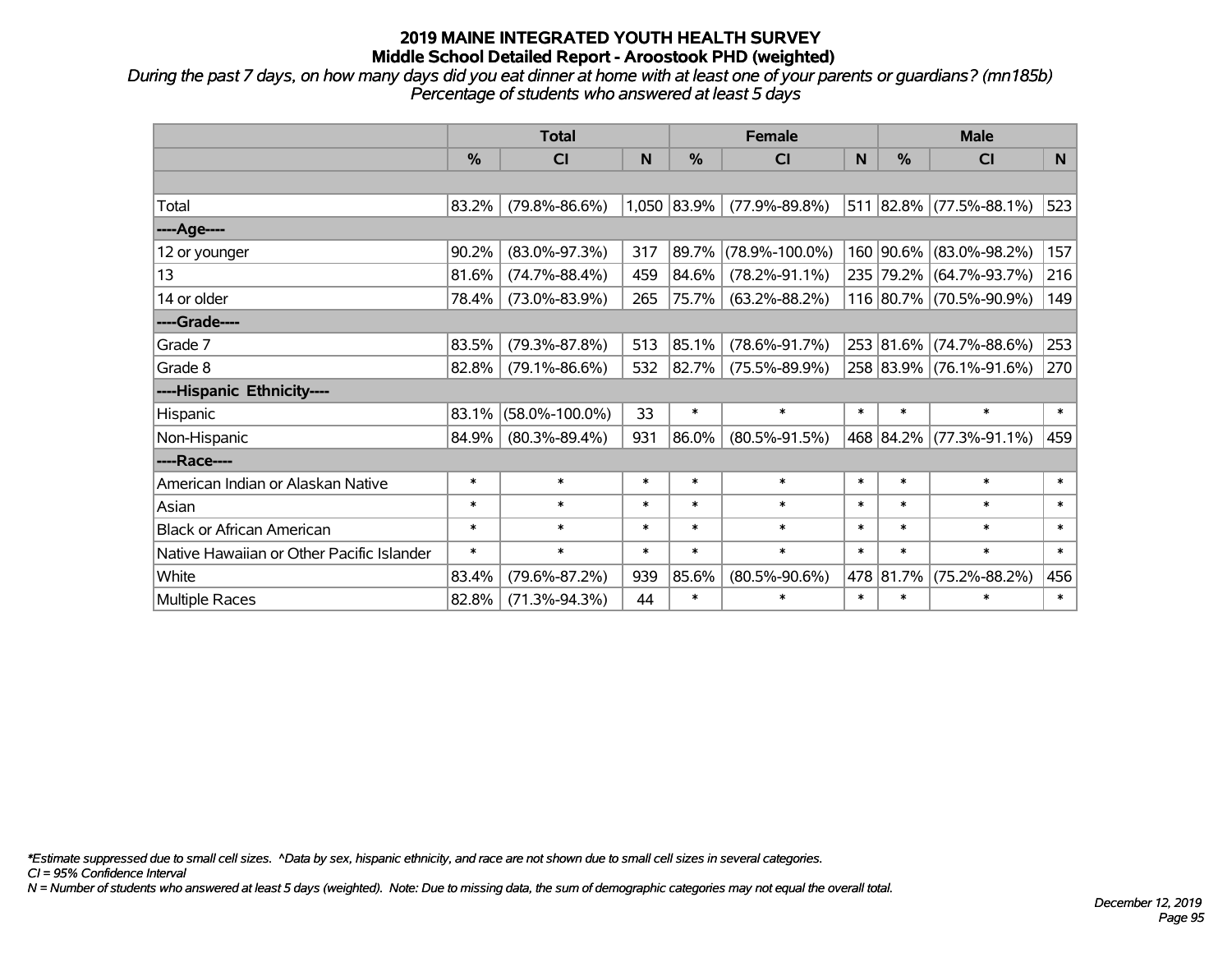*During the past 7 days, on how many days were you physically active for a total of at least 60 minutes per day? (Add up all the time you spent in any kind of physical activity that increased your heart rate and made you breathe hard some of the time.) (mn161) Percentage of students who answered at least 5 days*

|                                           | <b>Total</b>  |                        |        |               | <b>Female</b>             |        | <b>Male</b>   |                         |        |  |
|-------------------------------------------|---------------|------------------------|--------|---------------|---------------------------|--------|---------------|-------------------------|--------|--|
|                                           | $\frac{0}{0}$ | <b>CI</b>              | N      | $\frac{0}{0}$ | CI                        | N      | $\frac{0}{0}$ | <b>CI</b>               | N      |  |
|                                           |               |                        |        |               |                           |        |               |                         |        |  |
| Total                                     |               | 49.0% (39.9%-58.0%)    |        |               | $616$ 44.7% (35.0%-54.3%) |        |               | 272 52.8% (42.3%-63.4%) | 336    |  |
| ----Age----                               |               |                        |        |               |                           |        |               |                         |        |  |
| 12 or younger                             | 52.2%         | $(46.6\% - 57.9\%)$    |        |               | 184 45.2% (35.6%-54.9%)   |        | 78 59.3%      | $(51.6\% - 66.9\%)$     | 106    |  |
| 13                                        |               | 48.1% (37.5%-58.8%)    |        |               | 286 49.3% (38.5%-60.2%)   |        | 142 47.0%     | $(33.2\% - 60.8\%)$     | 142    |  |
| 14 or older                               |               | 45.6% (30.5%-60.8%)    |        |               | 138 35.0% (18.1%-52.0%)   |        |               | 52 56.0% (38.8%-73.2%)  | 86     |  |
| ----Grade----                             |               |                        |        |               |                           |        |               |                         |        |  |
| Grade 7                                   |               | 49.9% (44.2%-55.7%)    |        |               | 307 46.6% (37.5%-55.7%)   |        | 134 53.4%     | $(45.9\% - 60.8\%)$     | 173    |  |
| Grade 8                                   |               | $47.5\%$ (34.1%-60.9%) |        |               | 299 42.3% (30.2%-54.3%)   |        |               | 133 51.9% (34.0%-69.8%) | 161    |  |
| ----Hispanic Ethnicity----                |               |                        |        |               |                           |        |               |                         |        |  |
| Hispanic                                  | 67.9%         | $(46.8\% - 89.1\%)$    | 27     | 70.7%         | $(53.1\% - 88.3\%)$       | 13     | $ 68.3\% $    | $(41.8\% - 94.9\%)$     | 13     |  |
| Non-Hispanic                              |               | 48.6% (38.5%-58.7%)    |        |               | 538 44.4% (33.9%-54.9%)   |        |               | 247 52.4% (40.7%-64.2%) | 286    |  |
| ----Race----                              |               |                        |        |               |                           |        |               |                         |        |  |
| American Indian or Alaskan Native         |               | $63.3\%$ (41.0%-85.5%) | 21     | $\ast$        | $\ast$                    | $\ast$ | $\ast$        | $\ast$                  | $\ast$ |  |
| Asian                                     | $\ast$        | $\ast$                 | $\ast$ | $\ast$        | $\ast$                    | $\ast$ | $\ast$        | $\ast$                  | $\ast$ |  |
| <b>Black or African American</b>          | $\ast$        | $\ast$                 | $\ast$ | $\ast$        | $\ast$                    | $\ast$ | $\ast$        | $\ast$                  | $\ast$ |  |
| Native Hawaiian or Other Pacific Islander | $\ast$        | $\ast$                 | $\ast$ | $\ast$        | $\ast$                    | $\ast$ | $\ast$        | $\ast$                  | $\ast$ |  |
| White                                     | 48.7%         | $(39.8\% - 57.7\%)$    |        | 552 45.1%     | $(36.0\% - 54.2\%)$       |        | 254 51.9%     | $(40.7\% - 63.1\%)$     | 294    |  |
| Multiple Races                            |               | 48.7% (24.3%-73.1%)    |        | 20 45.6%      | $(9.6\% - 81.6\%)$        | 8      |               | 59.3% (36.3%-82.3%)     | 11     |  |

*\*Estimate suppressed due to small cell sizes. ^Data by sex, hispanic ethnicity, and race are not shown due to small cell sizes in several categories.*

*CI = 95% Confidence Interval*

*N = Number of students who answered at least 5 days (weighted). Note: Due to missing data, the sum of demographic categories may not equal the overall total.*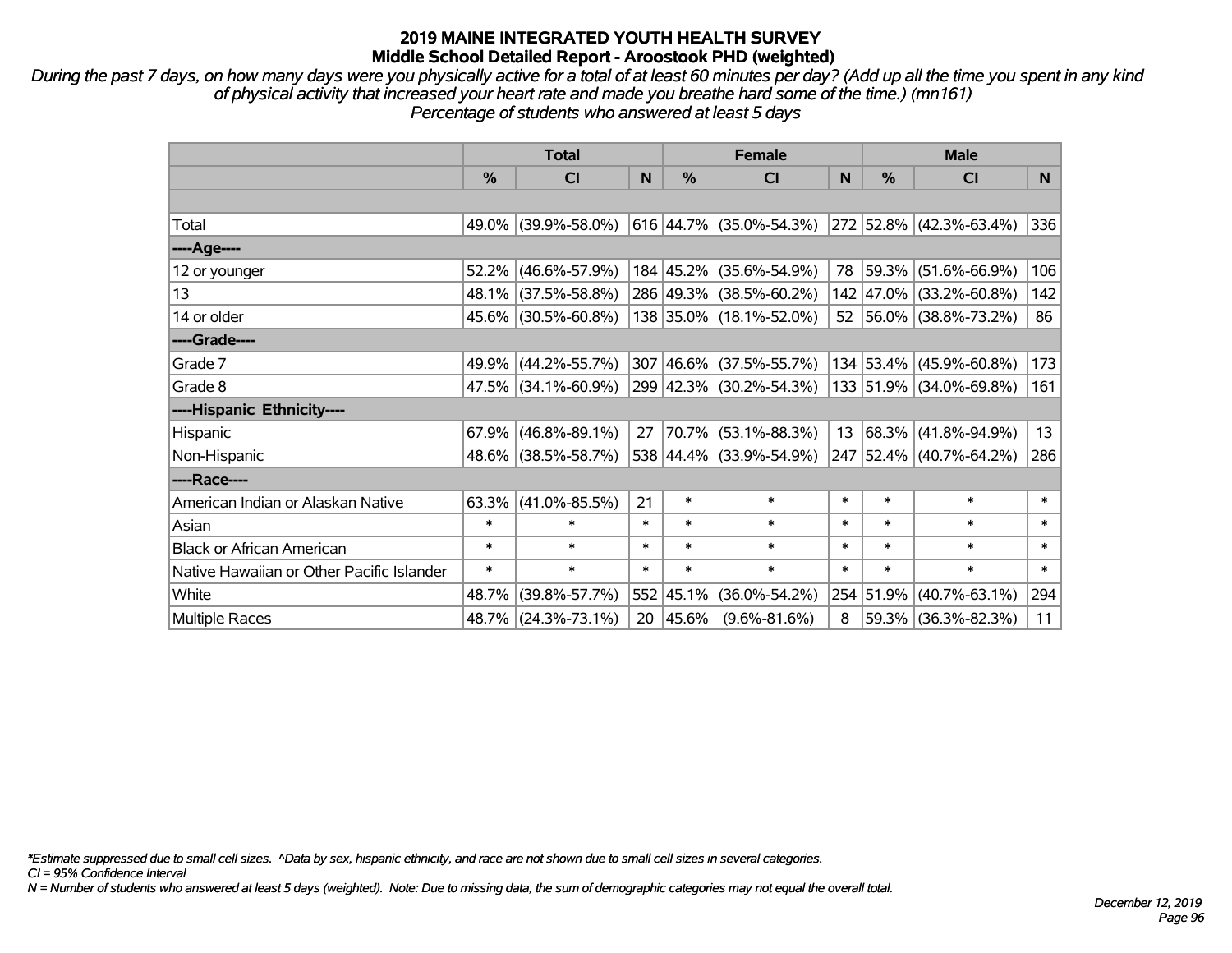*Percentage of students who were physically active for a total of at least 60 minutes per day on all of the past seven days (mnpa7day)*

|                                           | <b>Total</b>  |                     |        | <b>Female</b> | <b>Male</b>                 |                 |               |                         |                 |
|-------------------------------------------|---------------|---------------------|--------|---------------|-----------------------------|-----------------|---------------|-------------------------|-----------------|
|                                           | $\frac{0}{0}$ | <b>CI</b>           | N      | $\frac{0}{0}$ | <b>CI</b>                   | N               | $\frac{0}{0}$ | <b>CI</b>               | N.              |
|                                           |               |                     |        |               |                             |                 |               |                         |                 |
| Total                                     |               | 26.0% (22.2%-29.8%) |        |               | 327 21.0% (16.1%-25.8%)     |                 |               | 128 30.6% (23.8%-37.3%) | 194             |
| ----Age----                               |               |                     |        |               |                             |                 |               |                         |                 |
| 12 or younger                             | 25.8%         | $(19.0\% - 32.5\%)$ | 91     |               | $21.0\%$ (14.3%-27.8%)      | 36              | 30.4%         | $(20.0\% - 40.8\%)$     | 55              |
| 13                                        | $27.2\%$      | $(20.7\% - 33.7\%)$ |        |               | 162 25.3% (15.0%-35.6%)     |                 |               | 73 28.7% (20.6%-36.9%)  | 87              |
| 14 or older                               |               | 23.0% (15.3%-30.8%) |        | 70   12.6%    | $(7.4\% - 17.9\%)$          |                 |               | 19 33.2% (17.5%-49.0%)  | 51              |
| ----Grade----                             |               |                     |        |               |                             |                 |               |                         |                 |
| Grade 7                                   | $25.7\%$      | $(20.3\% - 31.0\%)$ |        |               | 158 23.4% (19.6%-27.3%)     | 67              | 27.9%         | $(18.0\% - 37.7\%)$     | 90              |
| Grade 8                                   |               | 25.7% (17.8%-33.6%) |        |               | 162 18.3% (11.4%-25.2%)     |                 |               | 58 32.8% (16.1%-49.6%)  | 102             |
| ----Hispanic Ethnicity----                |               |                     |        |               |                             |                 |               |                         |                 |
| Hispanic                                  | 55.0%         | $(40.0\% - 70.0\%)$ | 22     | 62.6%         | $(45.3\% - 80.0\%)$         | 12 <sup>2</sup> | 50.2%         | $(34.1\% - 66.2\%)$     | 10 <sup>1</sup> |
| Non-Hispanic                              |               | 24.5% (20.1%-28.9%) |        |               | 271   19.4%   (14.4%-24.5%) |                 |               | 108 29.4% (21.1%-37.6%) | 160             |
| ----Race----                              |               |                     |        |               |                             |                 |               |                         |                 |
| American Indian or Alaskan Native         | 55.6%         | $(42.6\% - 68.6\%)$ | 18     | $\ast$        | $\ast$                      | $\ast$          | $\ast$        | $\ast$                  | $\ast$          |
| Asian                                     | $\ast$        | $\ast$              | $\ast$ | $\ast$        | $\ast$                      | $\ast$          | $\ast$        | $\ast$                  | $\ast$          |
| <b>Black or African American</b>          | $\ast$        | $\ast$              | $\ast$ | $\ast$        | $\ast$                      | $\ast$          | $\ast$        | $\ast$                  | $\ast$          |
| Native Hawaiian or Other Pacific Islander | $\ast$        | $\ast$              | $\ast$ | $\ast$        | $\ast$                      | $\ast$          | $\ast$        | $\ast$                  | $\pmb{\ast}$    |
| White                                     | 25.4%         | $(21.2\% - 29.5\%)$ | 287    | 20.6%         | $(15.7\% - 25.5\%)$         | 116             | 29.9%         | $(21.8\% - 38.0\%)$     | 169             |
| <b>Multiple Races</b>                     |               | 23.1% (10.4%-35.8%) | 9      | $\ast$        | $\ast$                      | $\ast$          | $\ast$        | $\ast$                  | $\ast$          |

*\*Estimate suppressed due to small cell sizes. ^Data by sex, hispanic ethnicity, and race are not shown due to small cell sizes in several categories.*

*CI = 95% Confidence Interval*

*N = Number of students who were physically active for a total of at least 60 minutes per day on all of the past seven days (weighted). Note: Due to missing data, the sum of demographic categories may not equal the overall total.*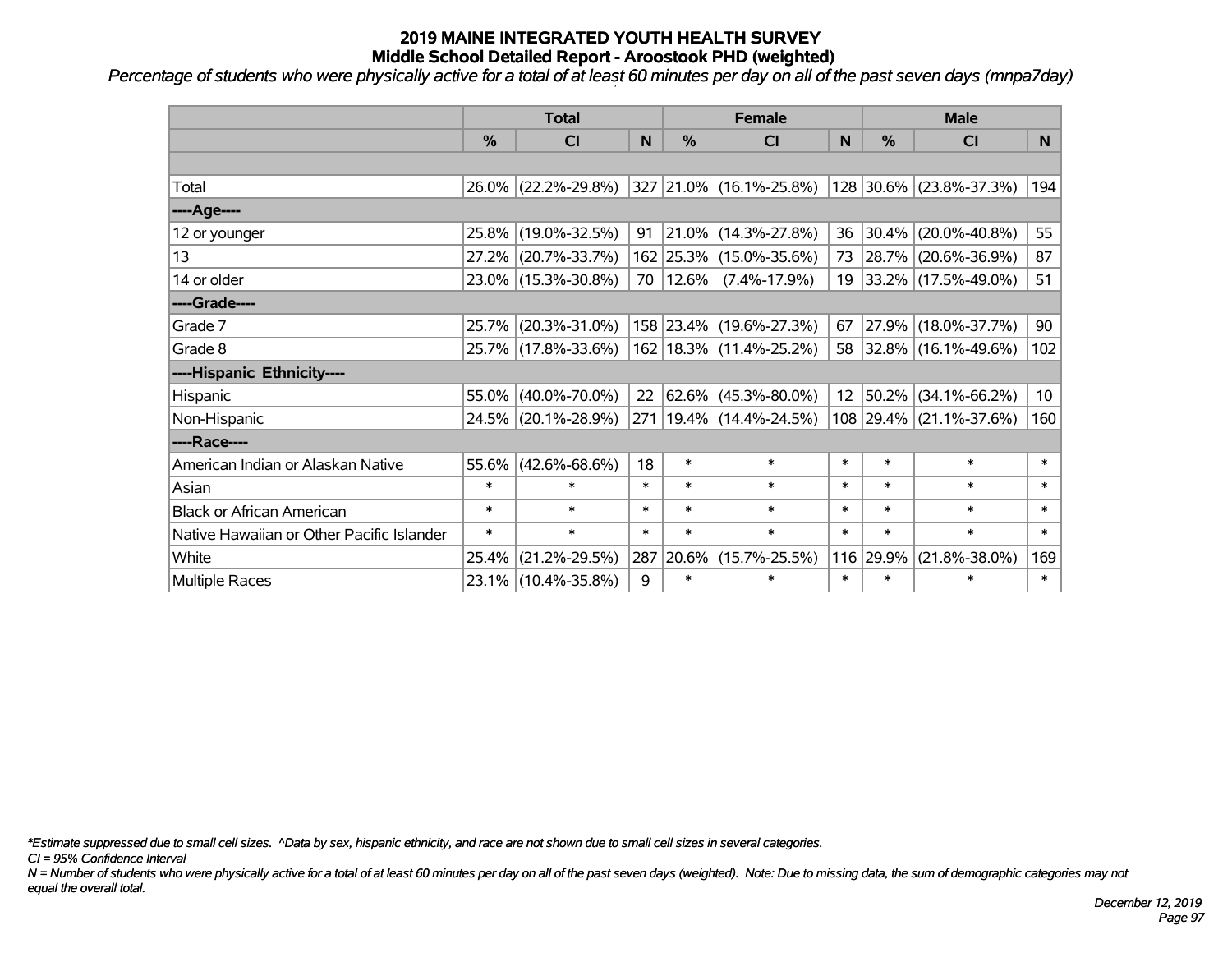### **2019 MAINE INTEGRATED YOUTH HEALTH SURVEY Middle School Detailed Report - Aroostook PHD (weighted)** *On an average school day, how many hours do you watch TV? (mn125) Percentage of students who answered at least 3 hours*

|                                           | <b>Total</b> |                        | <b>Female</b> |            |                         | <b>Male</b>    |           |                         |                 |
|-------------------------------------------|--------------|------------------------|---------------|------------|-------------------------|----------------|-----------|-------------------------|-----------------|
|                                           | %            | CI                     | N             | %          | CI                      | N              | %         | <b>CI</b>               | N               |
|                                           |              |                        |               |            |                         |                |           |                         |                 |
| Total                                     |              | 27.2% (18.9%-35.6%)    |               |            | 345 19.4% (13.5%-25.3%) |                |           | 120 33.3% (21.2%-45.3%) | 209             |
| ----Age----                               |              |                        |               |            |                         |                |           |                         |                 |
| 12 or younger                             | $20.8\%$     | $(10.3\% - 31.3\%)$    | 76            | $ 19.8\% $ | $(2.2\% - 37.5\%)$      | 37             | 21.7%     | $(13.7\% - 29.8\%)$     | 39              |
| 13                                        | $28.1\%$     | $(14.5\% - 41.8\%)$    |               | 158 15.8%  | $(9.4\% - 22.2\%)$      | 44             |           | 37.9% (16.6%-59.2%)     | 102             |
| 14 or older                               |              | $32.1\%$ (22.6%-41.7%) |               |            | 107 25.4% (13.1%-37.8%) |                |           | 39 37.8% (20.0%-55.6%)  | 68              |
| ----Grade----                             |              |                        |               |            |                         |                |           |                         |                 |
| Grade 7                                   | 31.2%        | $(20.6\% - 41.8\%)$    |               |            | 196 20.5% (10.3%-30.6%) | 62             | 39.9%     | $(26.6\% - 53.2\%)$     | 126             |
| Grade 8                                   |              | 23.5% (15.8%-31.2%)    |               |            | 150 18.3% (11.0%-25.7%) |                |           | 58 26.6% (12.8%-40.4%)  | 83              |
| ----Hispanic Ethnicity----                |              |                        |               |            |                         |                |           |                         |                 |
| Hispanic                                  |              | 46.3% (14.1%-78.4%)    | 18            | 38.6%      | $(0.0\% - 77.8\%)$      | 8              | 54.8%     | $(18.0\% - 91.7\%)$     | 10 <sup>1</sup> |
| Non-Hispanic                              |              | 25.3% (17.1%-33.4%)    |               |            | 279 19.1% (13.2%-25.0%) |                |           | 106 30.4% (17.1%-43.6%) | 165             |
| ----Race----                              |              |                        |               |            |                         |                |           |                         |                 |
| American Indian or Alaskan Native         | 55.5%        | $(25.4\% - 85.5\%)$    | 21            | $\ast$     | $\ast$                  | $\ast$         | $\ast$    | $\ast$                  | $\ast$          |
| Asian                                     | $\ast$       | $\ast$                 | $\ast$        | $\ast$     | $\ast$                  | $\ast$         | $\ast$    | $\ast$                  | $\ast$          |
| <b>Black or African American</b>          | $\ast$       | $\ast$                 | $\ast$        | $\ast$     | $\ast$                  | $\ast$         | $\ast$    | $\ast$                  | $\ast$          |
| Native Hawaiian or Other Pacific Islander | $\ast$       | $\ast$                 | $\ast$        | $\ast$     | $\ast$                  | $\ast$         | $\ast$    | $\ast$                  | $\ast$          |
| White                                     | 25.8%        | $(18.1\% - 33.5\%)$    | 291           | 19.2%      | $(13.5\% - 24.9\%)$     |                | 109 31.5% | $(18.6\% - 44.3\%)$     | 173             |
| Multiple Races                            |              | 49.5% (15.3%-83.8%)    |               | 26 31.3%   | $(4.2\% - 58.4\%)$      | $\overline{7}$ |           | 49.9% (12.6%-87.3%)     | 12              |

*\*Estimate suppressed due to small cell sizes. ^Data by sex, hispanic ethnicity, and race are not shown due to small cell sizes in several categories.*

*CI = 95% Confidence Interval*

*N = Number of students who answered at least 3 hours (weighted). Note: Due to missing data, the sum of demographic categories may not equal the overall total.*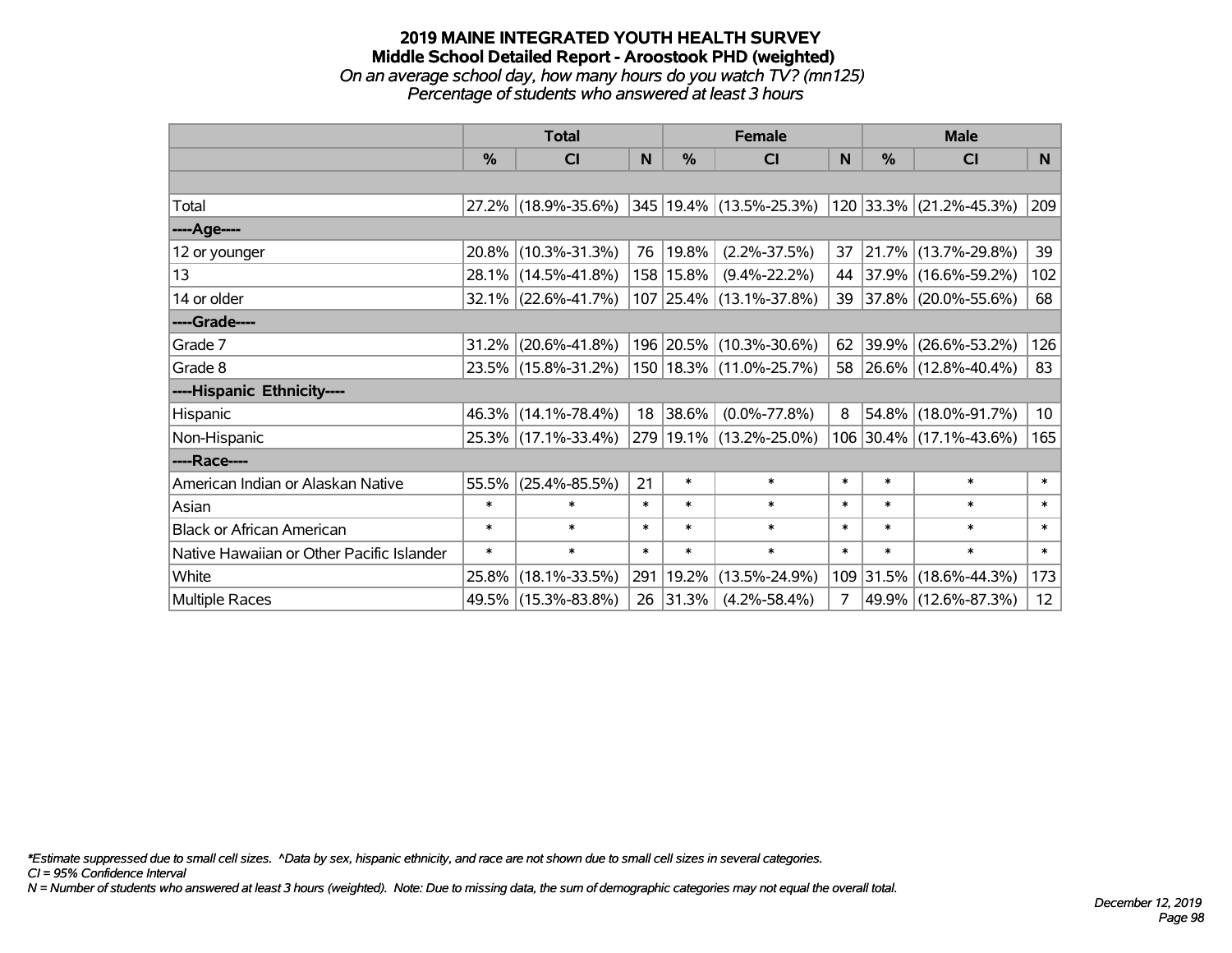## **2019 MAINE INTEGRATED YOUTH HEALTH SURVEY Middle School Detailed Report - Aroostook PHD (weighted)** *On an average school day, how many hours do you watch TV? (mn125\_2) Percentage of students who answered 2 or fewer hours*

|                                           | <b>Total</b> |                        |        |           | <b>Female</b>        | <b>Male</b>      |            |                          |        |
|-------------------------------------------|--------------|------------------------|--------|-----------|----------------------|------------------|------------|--------------------------|--------|
|                                           | $\%$         | CI                     | N      | $\%$      | <b>CI</b>            | N                | %          | <b>CI</b>                | N      |
|                                           |              |                        |        |           |                      |                  |            |                          |        |
| Total                                     |              | 72.8% (64.4%-81.1%)    |        | 923 80.6% | $(74.7\% - 86.5\%)$  |                  |            | 499 66.7% (54.7%-78.8%)  | 420    |
| ----Age----                               |              |                        |        |           |                      |                  |            |                          |        |
| 12 or younger                             | 79.2%        | $(68.7\% - 89.7\%)$    |        | 288 80.2% | $(62.5\% - 97.8\%)$  |                  | 148 78.3%  | $(70.2\% - 86.3\%)$      | 140    |
| 13                                        |              | 71.9% (58.2%-85.5%)    |        | 404 84.2% | $(77.8\% - 90.6\%)$  |                  |            | 237 62.1% (40.8%-83.4%)  | 167    |
| 14 or older                               |              | $67.9\%$ (58.3%-77.4%) |        | 227 74.6% | $(62.2\% - 86.9\%)$  |                  |            | 114 62.2% (44.4%-80.0%)  | 112    |
| ----Grade----                             |              |                        |        |           |                      |                  |            |                          |        |
| Grade 7                                   | 68.8%        | $(58.2\% - 79.4\%)$    | 431    | 79.5%     | $(69.4\% - 89.7\%)$  | 241              | $ 60.1\% $ | $(46.8\% - 73.4\%)$      | 190    |
| Grade 8                                   |              | 76.5% (68.8%-84.2%)    |        | 488 81.7% | $(74.3\% - 89.0\%)$  |                  |            | 258 73.4% (59.6%-87.2%)  | 230    |
| ----Hispanic Ethnicity----                |              |                        |        |           |                      |                  |            |                          |        |
| Hispanic                                  | 53.7%        | $(21.6\% - 85.9\%)$    | 21     | 61.4%     | $(22.2\% - 100.0\%)$ | 13               | 45.2%      | $(8.3\% - 82.0\%)$       | 8      |
| Non-Hispanic                              |              | 74.7% (66.6%-82.9%)    |        | 826 80.9% | $(75.0\% - 86.8\%)$  |                  |            | 448 69.6% (56.4%-82.9%)  | 378    |
| ----Race----                              |              |                        |        |           |                      |                  |            |                          |        |
| American Indian or Alaskan Native         |              | 44.5% (14.5%-74.6%)    | 17     | $\ast$    | $\ast$               | $\ast$           | $\ast$     | $\ast$                   | $\ast$ |
| Asian                                     | $\ast$       | $\ast$                 | $\ast$ | $\ast$    | $\ast$               | $\ast$           | $\ast$     | $\ast$                   | $\ast$ |
| <b>Black or African American</b>          | $\ast$       | $\ast$                 | $\ast$ | $\ast$    | $\ast$               | $\ast$           | $\ast$     | $\ast$                   | $\ast$ |
| Native Hawaiian or Other Pacific Islander | $\ast$       | $\ast$                 | $\ast$ | $\ast$    | $\ast$               | $\ast$           | $\ast$     | $\ast$                   | $\ast$ |
| White                                     | 74.2%        | $(66.5\% - 81.9\%)$    | 836    | 80.8%     | $(75.1\% - 86.5\%)$  | 460              | 68.5%      | $(55.7\% - 81.4\%)$      | 377    |
| Multiple Races                            |              | 50.5% (16.2%-84.7%)    | 27     | 68.7%     | $(41.6\% - 95.8\%)$  | 15 <sub>15</sub> |            | $ 50.1\% $ (12.7%-87.4%) | 12     |

*\*Estimate suppressed due to small cell sizes. ^Data by sex, hispanic ethnicity, and race are not shown due to small cell sizes in several categories.*

*CI = 95% Confidence Interval*

*N = Number of students who answered 2 or fewer hours (weighted). Note: Due to missing data, the sum of demographic categories may not equal the overall total.*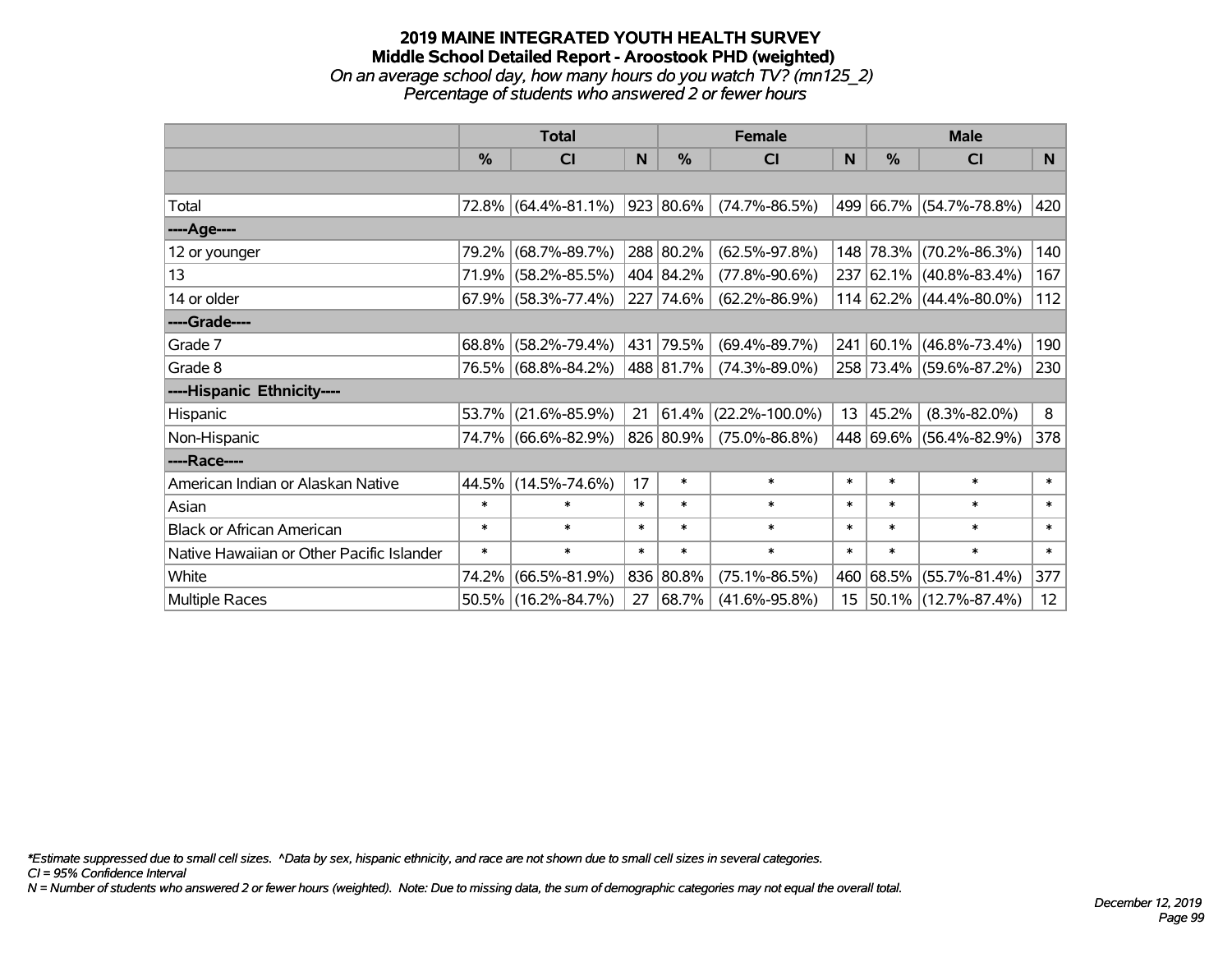*On an average school day, how many hours do you play video or computer games or use a computer for something that is not school work? (Count time spent playing games, watching videos, texting, or using social media on your smartphone, computer, Xbox, PlayStation, iPad, or other tablet.) (mn126c) Percentage of students who answered at least 3 hours*

|                                           | <b>Total</b>  |                        |        | <b>Female</b> | <b>Male</b>                      |        |                   |                                  |        |
|-------------------------------------------|---------------|------------------------|--------|---------------|----------------------------------|--------|-------------------|----------------------------------|--------|
|                                           | $\frac{0}{0}$ | <b>CI</b>              | N      | $\frac{9}{6}$ | <b>CI</b>                        | N      | %                 | <b>CI</b>                        | N.     |
|                                           |               |                        |        |               |                                  |        |                   |                                  |        |
| Total                                     |               | 44.0% (37.6%-50.3%)    |        |               | 556 41.4% (34.9%-47.9%)          |        |                   | $ 254 45.4\%  (37.4\% - 53.3\%)$ | 287    |
| ----Age----                               |               |                        |        |               |                                  |        |                   |                                  |        |
| 12 or younger                             |               | $37.7\%$ (25.1%-50.4%) |        |               | 130 39.7% (20.4%-59.0%)          | 71     |                   | 35.7% (24.8%-46.6%)              | 60     |
| 13                                        |               | 45.6% (39.3%-52.0%)    |        |               | 261 41.1% (30.8%-51.4%)          |        |                   | 116 47.9% (35.1%-60.7%)          | 134    |
| 14 or older                               |               | $47.4\%$ (41.7%-53.1%) |        |               | 160 43.9% (35.4%-52.4%)          |        |                   | 67   50.3%   (36.5%-64.1%)       | 93     |
| ----Grade----                             |               |                        |        |               |                                  |        |                   |                                  |        |
| Grade 7                                   |               | 42.7% (34.5%-50.8%)    |        |               | 262 39.3% (28.8%-49.7%)          |        | $117 \,   44.5\%$ | $(33.4\% - 55.6\%)$              | 138    |
| Grade 8                                   |               | 45.5% (39.1%-52.0%)    |        |               | $ 294 43.4\%  (29.7\% - 57.1\%)$ |        |                   | 137 46.1% (34.6%-57.7%)          | 149    |
| ----Hispanic Ethnicity----                |               |                        |        |               |                                  |        |                   |                                  |        |
| Hispanic                                  |               | 54.4% (30.6%-78.2%)    | 22     | 51.1%         | $(17.8\% - 84.5\%)$              | 11     | 58.1%             | $(28.9\% - 87.2\%)$              | 11     |
| Non-Hispanic                              |               | 44.8% (37.9%-51.8%)    |        |               | 496 42.8% (35.3%-50.3%)          |        |                   | 234 46.0% (37.2%-54.9%)          | 253    |
| ----Race----                              |               |                        |        |               |                                  |        |                   |                                  |        |
| American Indian or Alaskan Native         |               | 37.3% (15.0%-59.6%)    | 14     | $\ast$        | $\ast$                           | $\ast$ | $\ast$            | $\ast$                           | $\ast$ |
| Asian                                     | $\ast$        | $\ast$                 | $\ast$ | $\ast$        | $\ast$                           | $\ast$ | $\ast$            | $\ast$                           | $\ast$ |
| <b>Black or African American</b>          | $\ast$        | $\ast$                 | $\ast$ | $\ast$        | $\ast$                           | $\ast$ | $\ast$            | $\ast$                           | $\ast$ |
| Native Hawaiian or Other Pacific Islander | $\ast$        | $\ast$                 | $\ast$ | $\ast$        | $\ast$                           | $\ast$ | $\ast$            | $\ast$                           | $\ast$ |
| White                                     | 44.3%         | $(37.8\% - 50.7\%)$    |        | 500 40.9%     | $(34.2\% - 47.6\%)$              |        | 230 46.8%         | $(36.7\% - 56.8\%)$              | 261    |
| Multiple Races                            |               | $66.2\%$ (43.3%-89.1%) | 35     |               | $ 61.2\% $ (34.8%-87.7%)         |        |                   | 13 59.9% (30.0%-89.8%)           | 14     |

*\*Estimate suppressed due to small cell sizes. ^Data by sex, hispanic ethnicity, and race are not shown due to small cell sizes in several categories.*

*CI = 95% Confidence Interval*

*N = Number of students who answered at least 3 hours (weighted). Note: Due to missing data, the sum of demographic categories may not equal the overall total.*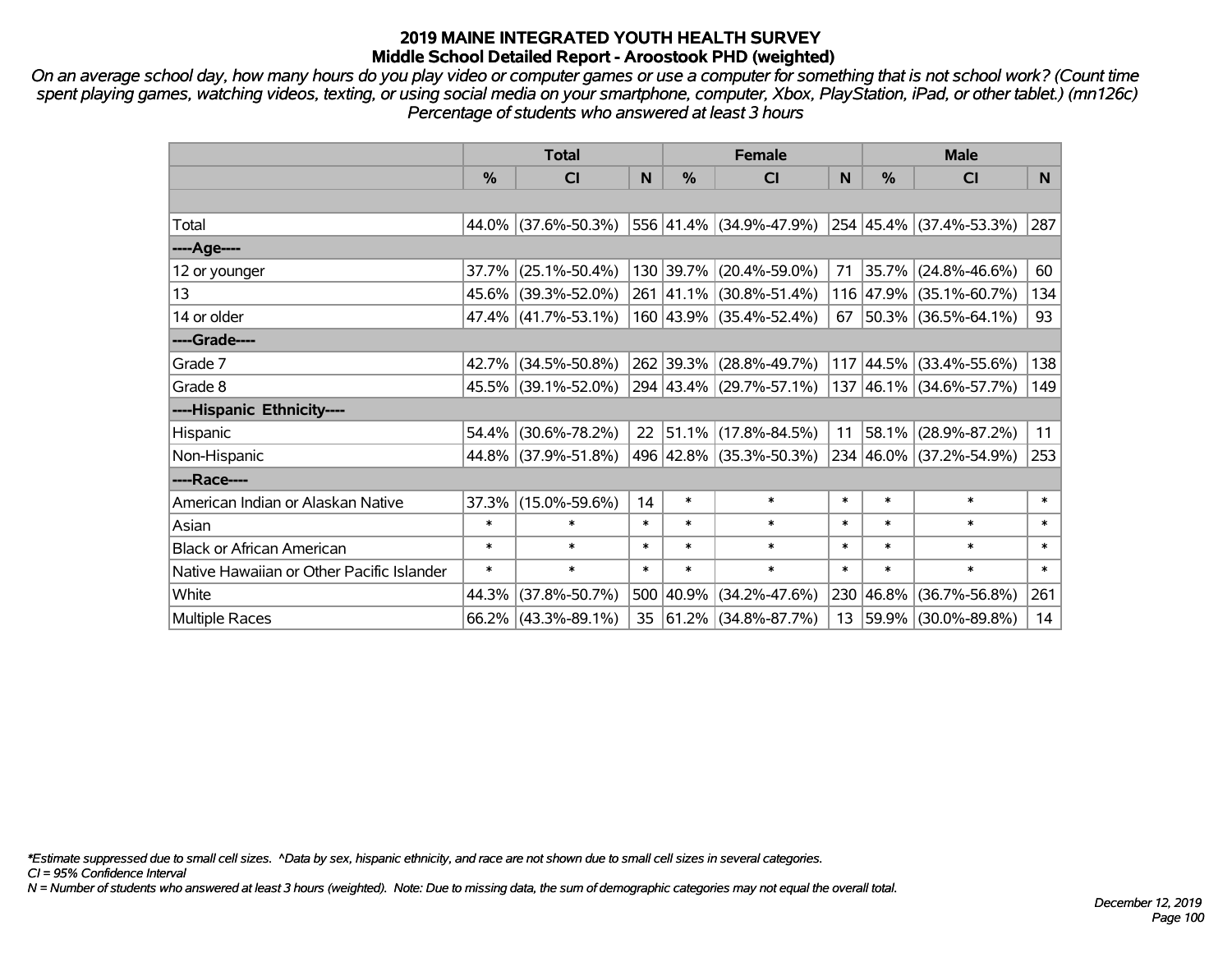*On an average school day, how many hours do you play video or computer games or use a computer for something that is not school work? (Count time spent playing games, watching videos, texting, or using social media on your smartphone, computer, Xbox, PlayStation, iPad, or other tablet.) (mn126c\_2) Percentage of students who answered 2 or fewer hours*

|                                           | <b>Total</b>  |                        |              |               | <b>Female</b>                                   | <b>Male</b> |           |                         |        |
|-------------------------------------------|---------------|------------------------|--------------|---------------|-------------------------------------------------|-------------|-----------|-------------------------|--------|
|                                           | $\frac{0}{0}$ | <b>CI</b>              | $\mathsf{N}$ | $\frac{0}{0}$ | <b>CI</b>                                       | N           | %         | <b>CI</b>               | N.     |
|                                           |               |                        |              |               |                                                 |             |           |                         |        |
| Total                                     |               | $56.0\%$ (49.7%-62.4%) |              |               | 709 58.6% (52.1%-65.1%) 359 54.6% (46.7%-62.6%) |             |           |                         | 345    |
| ----Age----                               |               |                        |              |               |                                                 |             |           |                         |        |
| 12 or younger                             |               | $62.3\%$ (49.6%-74.9%) |              |               | 215 60.3% (41.0%-79.6%)                         |             |           | 107 64.3% (53.4%-75.2%) | 108    |
| 13                                        |               | $54.4\%$ (48.0%-60.7%) |              |               | 311 58.9% (48.6%-69.2%)                         |             |           | 166 52.1% (39.3%-64.9%) | 145    |
| 14 or older                               |               | $52.6\%$ (46.9%-58.3%) |              |               | 178 56.1% (47.6%-64.6%)                         |             |           | 86 49.7% (35.9%-63.5%)  | 92     |
| ----Grade----                             |               |                        |              |               |                                                 |             |           |                         |        |
| Grade 7                                   |               | $57.3\%$ (49.2%-65.5%) |              |               | 352 60.7% (50.3%-71.2%)                         |             |           | 180 55.5% (44.4%-66.6%) | 172    |
| Grade 8                                   |               | $54.5\%$ (48.0%-60.9%) |              |               | 352 56.6% (42.9%-70.3%)                         |             |           | 179 53.9% (42.3%-65.4%) | 173    |
| ----Hispanic Ethnicity----                |               |                        |              |               |                                                 |             |           |                         |        |
| Hispanic                                  |               | $45.6\%$ (21.8%-69.4%) | 18           | 48.9%         | $(15.5\% - 82.2\%)$                             |             | 10 41.9%  | $(12.8\% - 71.1\%)$     | 8      |
| Non-Hispanic                              |               | $55.2\%$ (48.2%-62.1%) |              |               | 611 57.2% (49.7%-64.7%)                         |             |           | 314 54.0% (45.1%-62.8%) | 297    |
| ----Race----                              |               |                        |              |               |                                                 |             |           |                         |        |
| American Indian or Alaskan Native         |               | $62.7\%$ (40.4%-85.0%) | 24           | $\ast$        | $\ast$                                          | $\ast$      | $\ast$    | $\ast$                  | $\ast$ |
| Asian                                     | $\ast$        | $\ast$                 | $\ast$       | $\ast$        | $\ast$                                          | $\ast$      | $\ast$    | $\ast$                  | $\ast$ |
| <b>Black or African American</b>          | $\ast$        | $\ast$                 | $\ast$       | $\ast$        | $\ast$                                          | $\ast$      | $\ast$    | $\ast$                  | $\ast$ |
| Native Hawaiian or Other Pacific Islander | $\ast$        | $\ast$                 | $\ast$       | $\ast$        | $\ast$                                          | $\ast$      | $\ast$    | $\ast$                  | $\ast$ |
| White                                     | 55.7%         | $(49.3\% - 62.2\%)$    |              | 630 59.1%     | $(52.4\% - 65.8\%)$                             |             | 333 53.2% | $(43.2\% - 63.3\%)$     | 297    |
| Multiple Races                            |               | 33.8% (10.9%-56.7%)    |              |               | 18 38.8% (12.3%-65.2%)                          | 8           |           | 40.1% (10.2%-70.0%)     | 10     |

*\*Estimate suppressed due to small cell sizes. ^Data by sex, hispanic ethnicity, and race are not shown due to small cell sizes in several categories.*

*CI = 95% Confidence Interval*

*N = Number of students who answered 2 or fewer hours (weighted). Note: Due to missing data, the sum of demographic categories may not equal the overall total.*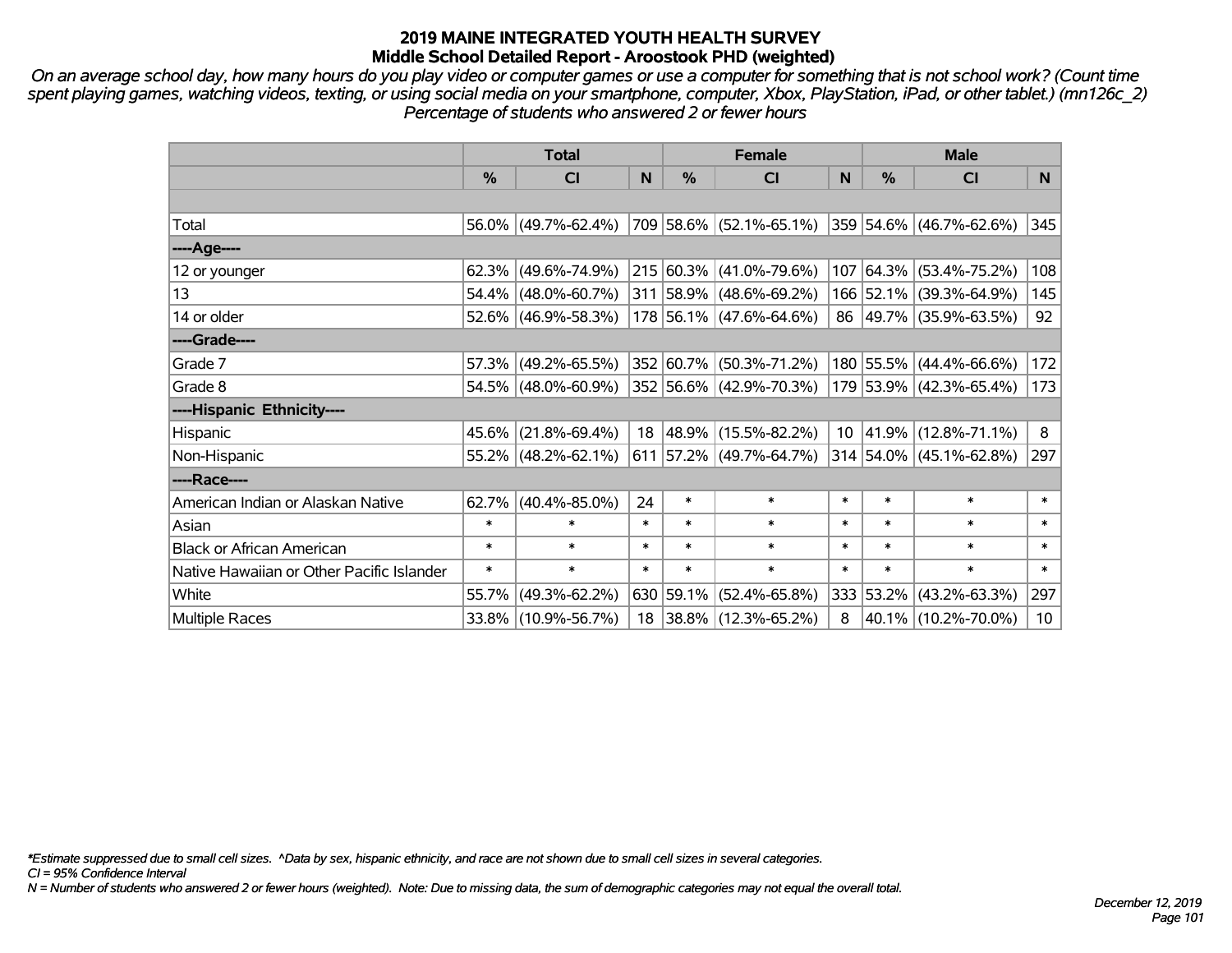*Percentage of students watching 2 or fewer hours of combined screen time (tv, video games, computer) per day on an average school day (mnscreen)*

|                                           | <b>Total</b> |                        | <b>Female</b> |               |                         | <b>Male</b> |               |                          |          |
|-------------------------------------------|--------------|------------------------|---------------|---------------|-------------------------|-------------|---------------|--------------------------|----------|
|                                           | $\%$         | <b>CI</b>              | N             | $\frac{9}{6}$ | CI                      | N           | $\frac{0}{0}$ | <b>CI</b>                | <b>N</b> |
|                                           |              |                        |               |               |                         |             |               |                          |          |
| Total                                     |              | $27.4\%$ (22.8%-31.9%) |               |               | 341 27.0% (18.8%-35.2%) |             |               | 164 27.9% (20.3%-35.6%)  | 172      |
| ----Age----                               |              |                        |               |               |                         |             |               |                          |          |
| 12 or younger                             |              | 25.0% (18.5%-31.4%)    | 86            | 21.6%         | $(11.0\% - 32.2\%)$     | 38          | $ 28.5\% $    | $(15.6\% - 41.4\%)$      | 48       |
| 13                                        |              | $30.5\%$ (22.6%-38.4%) |               | 170 31.2%     | $(18.2\% - 44.2\%)$     | 87          |               | $31.1\%$ (14.4%-47.8%)   | 84       |
| 14 or older                               |              | 24.0% (11.3%-36.7%)    |               | 80 25.6%      | $(6.8\% - 44.4\%)$      |             | 39 22.6%      | $(9.0\% - 36.3\%)$       | 41       |
| ----Grade----                             |              |                        |               |               |                         |             |               |                          |          |
| Grade 7                                   |              | 29.6% (23.4%-35.8%)    |               | 180 31.5%     | $(24.2\% - 38.8\%)$     | 94          | $28.4\%$      | $(19.0\% - 37.8\%)$      | 86       |
| Grade 8                                   |              | 24.7% (14.6%-34.9%)    |               | 157 22.7%     | $(6.4\% - 39.0\%)$      | 71          |               | $ 27.5\% $ (14.5%-40.5%) | 86       |
| ----Hispanic Ethnicity----                |              |                        |               |               |                         |             |               |                          |          |
| Hispanic                                  | $\ast$       | $\ast$                 | $\ast$        | $\ast$        | $\ast$                  | $\ast$      | $\ast$        | $\ast$                   | $\ast$   |
| Non-Hispanic                              |              | 28.4% (22.0%-34.8%)    |               |               | 309 27.1% (18.6%-35.5%) |             | 147 30.2%     | $(21.2\% - 39.2\%)$      | 162      |
| ----Race----                              |              |                        |               |               |                         |             |               |                          |          |
| American Indian or Alaskan Native         | 24.4%        | $(0.0\% - 49.8\%)$     | 9             | $\ast$        | $\ast$                  | $\ast$      | $\ast$        | $\ast$                   | $\ast$   |
| Asian                                     | $\ast$       | $\ast$                 | $\ast$        | $\ast$        | $\ast$                  | $\ast$      | $\ast$        | $\ast$                   | $\ast$   |
| <b>Black or African American</b>          | $\ast$       | $\ast$                 | $\ast$        | $\ast$        | $\ast$                  | $\ast$      | $\ast$        | $\ast$                   | $\ast$   |
| Native Hawaiian or Other Pacific Islander | $\ast$       | $\ast$                 | $\ast$        | $\ast$        | $\ast$                  | $\ast$      | $\ast$        | $\ast$                   | $\ast$   |
| White                                     | 28.2%        | $(22.5\% - 33.8\%)$    |               | 313 28.3%     | $(19.9\% - 36.7\%)$     | 158         | 28.5%         | $(18.2\% - 38.7\%)$      | 155      |
| Multiple Races                            | 16.2%        | $(2.1\% - 30.3\%)$     | 9             | $\ast$        | $\ast$                  | $\ast$      | $\ast$        | $\ast$                   | $\ast$   |

*\*Estimate suppressed due to small cell sizes. ^Data by sex, hispanic ethnicity, and race are not shown due to small cell sizes in several categories.*

*CI = 95% Confidence Interval*

*N = Number of students watching 2 or fewer hours of combined screen time (tv, video games, computer) per day on an average school day (weighted). Note: Due to missing data, the sum of demographic categories may not equal the overall total.*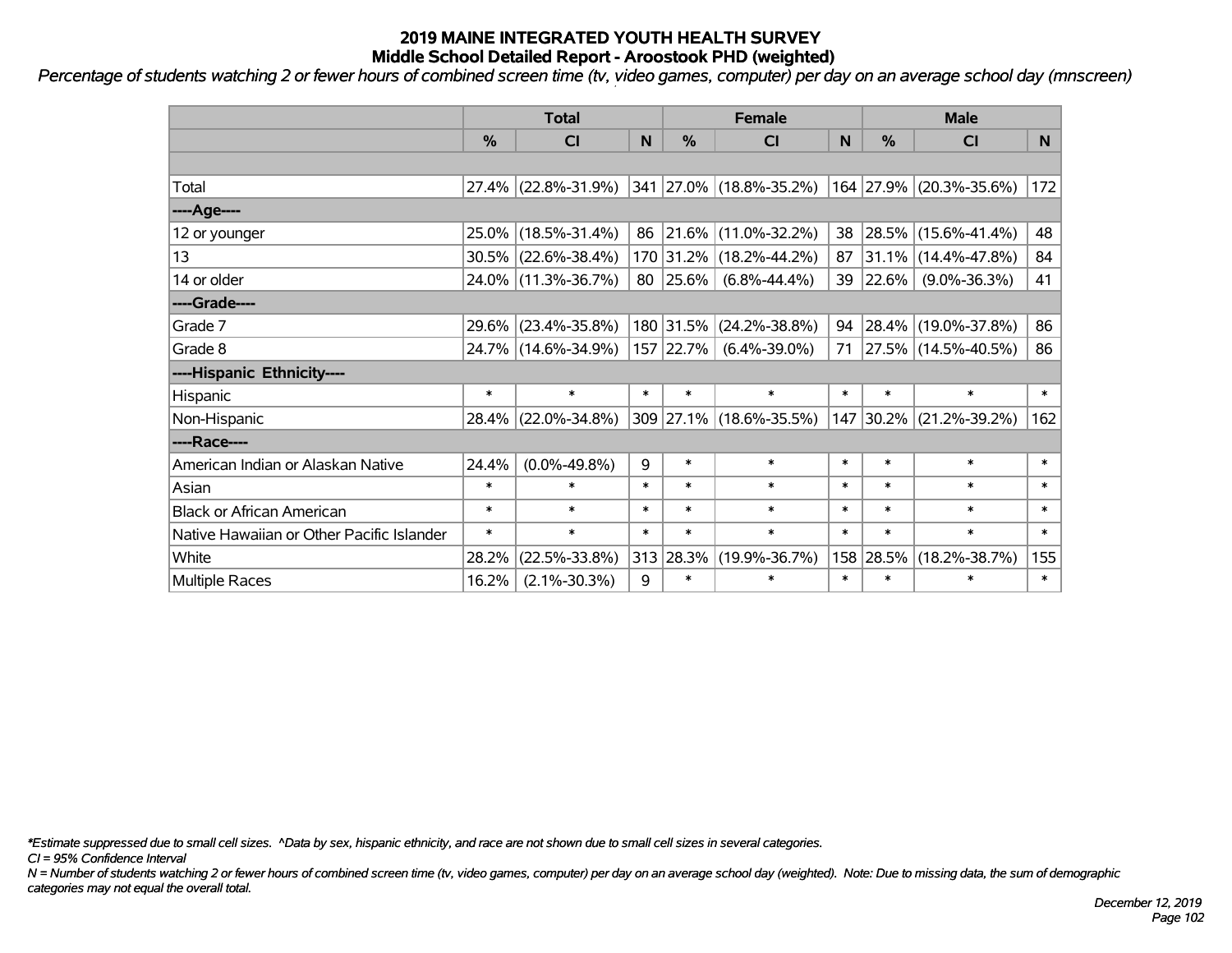*In an average week when you are in school, on how many days do you go to physical education (PE) classes? (mn127) Percentage of students who answered at least 1 day*

|                                           | <b>Total</b> |                        | <b>Female</b> |           |                         | <b>Male</b>     |           |                         |        |
|-------------------------------------------|--------------|------------------------|---------------|-----------|-------------------------|-----------------|-----------|-------------------------|--------|
|                                           | $\%$         | <b>CI</b>              | N             | $\%$      | <b>CI</b>               | N               | %         | <b>CI</b>               | N      |
|                                           |              |                        |               |           |                         |                 |           |                         |        |
| Total                                     |              | $64.0\%$ (52.2%-75.7%) |               |           | 785 64.3% (51.4%-77.2%) |                 |           | 380 64.1% (51.3%-76.8%) | 402    |
| ----Age----                               |              |                        |               |           |                         |                 |           |                         |        |
| 12 or younger                             | 65.0%        | $(50.6\% - 79.3\%)$    |               |           | 221 67.0% (50.6%-83.4%) | 111             |           | $63.4\%$ (47.4%-79.4%)  | 111    |
| 13                                        |              | $63.8\%$ (51.9%-75.7%) |               |           | 370 64.0% (51.5%-76.5%) |                 |           | 179 64.1% (49.6%-78.5%) | 190    |
| 14 or older                               |              | $63.1\%$ (47.5%-78.6%) |               |           | 190 61.9% (47.4%-76.4%) | 91              |           | $64.2\%$ (46.2%-82.3%)  | 99     |
| ----Grade----                             |              |                        |               |           |                         |                 |           |                         |        |
| Grade 7                                   | 65.9%        | $(53.4\% - 78.3\%)$    |               |           | 393 66.7% (52.7%-80.7%) |                 | 187 65.1% | $(51.2\% - 79.0\%)$     | 205    |
| Grade 8                                   |              | $62.8\%$ (49.8%-75.7%) |               |           | 388 63.0% (48.4%-77.5%) |                 |           | 191 62.7% (48.0%-77.5%) | 195    |
| ----Hispanic Ethnicity----                |              |                        |               |           |                         |                 |           |                         |        |
| Hispanic                                  | $68.5\%$     | $(45.6\% - 91.4\%)$    | 25            | $\ast$    | $\ast$                  | $\ast$          | $\ast$    | $\ast$                  | $\ast$ |
| Non-Hispanic                              |              | 62.9% (50.1%-75.7%)    |               |           | 685 64.3% (50.5%-78.2%) |                 |           | 348 61.6% (47.4%-75.7%) | 334    |
| ----Race----                              |              |                        |               |           |                         |                 |           |                         |        |
| American Indian or Alaskan Native         | 47.5%        | $(26.2\% - 68.8\%)$    | 15            | $\ast$    | $\ast$                  | $\ast$          | $\ast$    | $\ast$                  | $\ast$ |
| Asian                                     | $\ast$       | $\ast$                 | $\ast$        | $\ast$    | $\ast$                  | $\ast$          | $\ast$    | $\ast$                  | $\ast$ |
| <b>Black or African American</b>          | $\ast$       | $\ast$                 | $\ast$        | $\ast$    | $\ast$                  | $\ast$          | $\ast$    | $\ast$                  | $\ast$ |
| Native Hawaiian or Other Pacific Islander | $\ast$       | $\ast$                 | $\ast$        | $\ast$    | $\ast$                  | $\ast$          | $\ast$    | $\ast$                  | $\ast$ |
| White                                     | 64.5%        | $(52.1\% - 76.9\%)$    |               | 718 64.0% | $(50.8\% - 77.1\%)$     |                 | 350 65.2% | $(51.8\% - 78.6\%)$     | 366    |
| Multiple Races                            |              | 57.0% (35.1%-78.8%)    |               |           | 20 63.4% (47.3%-79.6%)  | 10 <sup>1</sup> |           | 51.4% (18.7%-84.0%)     | 10     |

*\*Estimate suppressed due to small cell sizes. ^Data by sex, hispanic ethnicity, and race are not shown due to small cell sizes in several categories.*

*CI = 95% Confidence Interval*

*N = Number of students who answered at least 1 day (weighted). Note: Due to missing data, the sum of demographic categories may not equal the overall total.*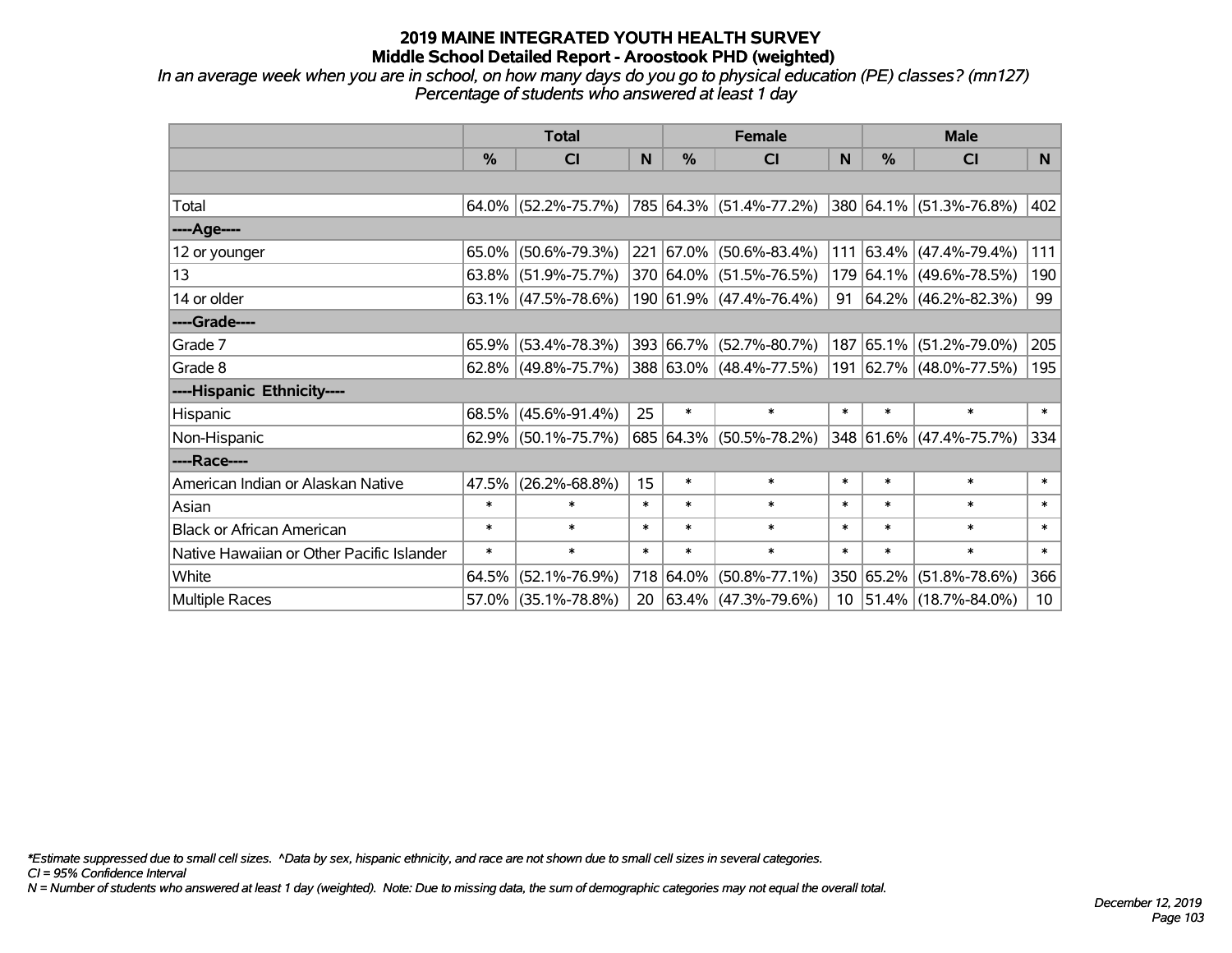*Percentage of students who attended physical education (PE) classes daily in an average week when they were in school (mndlype)*

|                                           | <b>Total</b>  |                     | <b>Female</b> |               |                         | <b>Male</b> |        |                         |              |
|-------------------------------------------|---------------|---------------------|---------------|---------------|-------------------------|-------------|--------|-------------------------|--------------|
|                                           | $\frac{0}{0}$ | <b>CI</b>           | N             | $\frac{9}{6}$ | CI                      | N           | %      | <b>CI</b>               | <b>N</b>     |
|                                           |               |                     |               |               |                         |             |        |                         |              |
| Total                                     |               | 28.9% (11.8%-45.9%) |               | 355 27.8%     | $(9.6\% - 46.0\%)$      |             |        | 164 30.3% (13.4%-47.1%) | 190          |
| ----Age----                               |               |                     |               |               |                         |             |        |                         |              |
| 12 or younger                             | 28.4%         | $(10.2\% - 46.5\%)$ | 96            | 23.6%         | $(5.6\% - 41.7\%)$      | 39          | 33.0%  | $(14.3\% - 51.7\%)$     | 57           |
| 13                                        | 28.9%         | $(11.3\% - 46.5\%)$ |               | 168 29.2%     | $(10.6\% - 47.7\%)$     | 82          | 28.9%  | $(10.6\% - 47.2\%)$     | 86           |
| 14 or older                               |               | 29.3% (10.8%-47.8%) |               | 88 29.9%      | $(9.0\% - 50.7\%)$      |             |        | 44 28.7% (10.8%-46.6%)  | 44           |
| ----Grade----                             |               |                     |               |               |                         |             |        |                         |              |
| Grade 7                                   | 27.5%         | $(8.7\% - 46.4\%)$  |               | 164 25.5%     | $(7.5\% - 43.4\%)$      | 71          | 29.4%  | $(8.9\% - 49.9\%)$      | 93           |
| Grade 8                                   |               | 30.4% (14.2%-46.6%) |               |               | 188 30.7% (10.8%-50.5%) |             |        | 93 30.6% (17.0%-44.3%)  | 95           |
| ----Hispanic Ethnicity----                |               |                     |               |               |                         |             |        |                         |              |
| Hispanic                                  | 37.1%         | $(5.5\% - 68.6\%)$  | 14            | $\ast$        | $\ast$                  | $\ast$      | $\ast$ | $\ast$                  | $\ast$       |
| Non-Hispanic                              | 28.3%         | $(9.8\% - 46.7\%)$  |               | 308 27.6%     | $(8.4\% - 46.9\%)$      |             |        | 150 29.1% (10.8%-47.5%) | 158          |
| ----Race----                              |               |                     |               |               |                         |             |        |                         |              |
| American Indian or Alaskan Native         | 37.4%         | $(16.4\% - 58.3\%)$ | 12            | $\ast$        | $\ast$                  | $\ast$      | $\ast$ | $\ast$                  | $\ast$       |
| Asian                                     | $\ast$        | $\ast$              | $\ast$        | $\ast$        | $\ast$                  | $\ast$      | $\ast$ | $\ast$                  | $\ast$       |
| <b>Black or African American</b>          | $\ast$        | $\ast$              | $\ast$        | $\ast$        | $\ast$                  | $\ast$      | $\ast$ | $\ast$                  | $\ast$       |
| Native Hawaiian or Other Pacific Islander | $\ast$        | $\ast$              | $\ast$        | $\ast$        | $\ast$                  | $\ast$      | $\ast$ | $\ast$                  | $\pmb{\ast}$ |
| White                                     | 28.4%         | $(11.2\% - 45.6\%)$ |               | 316 27.5%     | $(9.7\% - 45.2\%)$      | 150         | 29.6%  | $(12.2\% - 46.9\%)$     | 166          |
| Multiple Races                            | 22.6%         | $(0.0\% - 50.2\%)$  | 8             | $\ast$        | $\ast$                  | $\ast$      | $\ast$ | *                       | $\ast$       |

*\*Estimate suppressed due to small cell sizes. ^Data by sex, hispanic ethnicity, and race are not shown due to small cell sizes in several categories.*

*CI = 95% Confidence Interval*

*N = Number of students who attended physical education (PE) classes daily in an average week when they were in school (weighted). Note: Due to missing data, the sum of demographic categories may not equal the overall total.*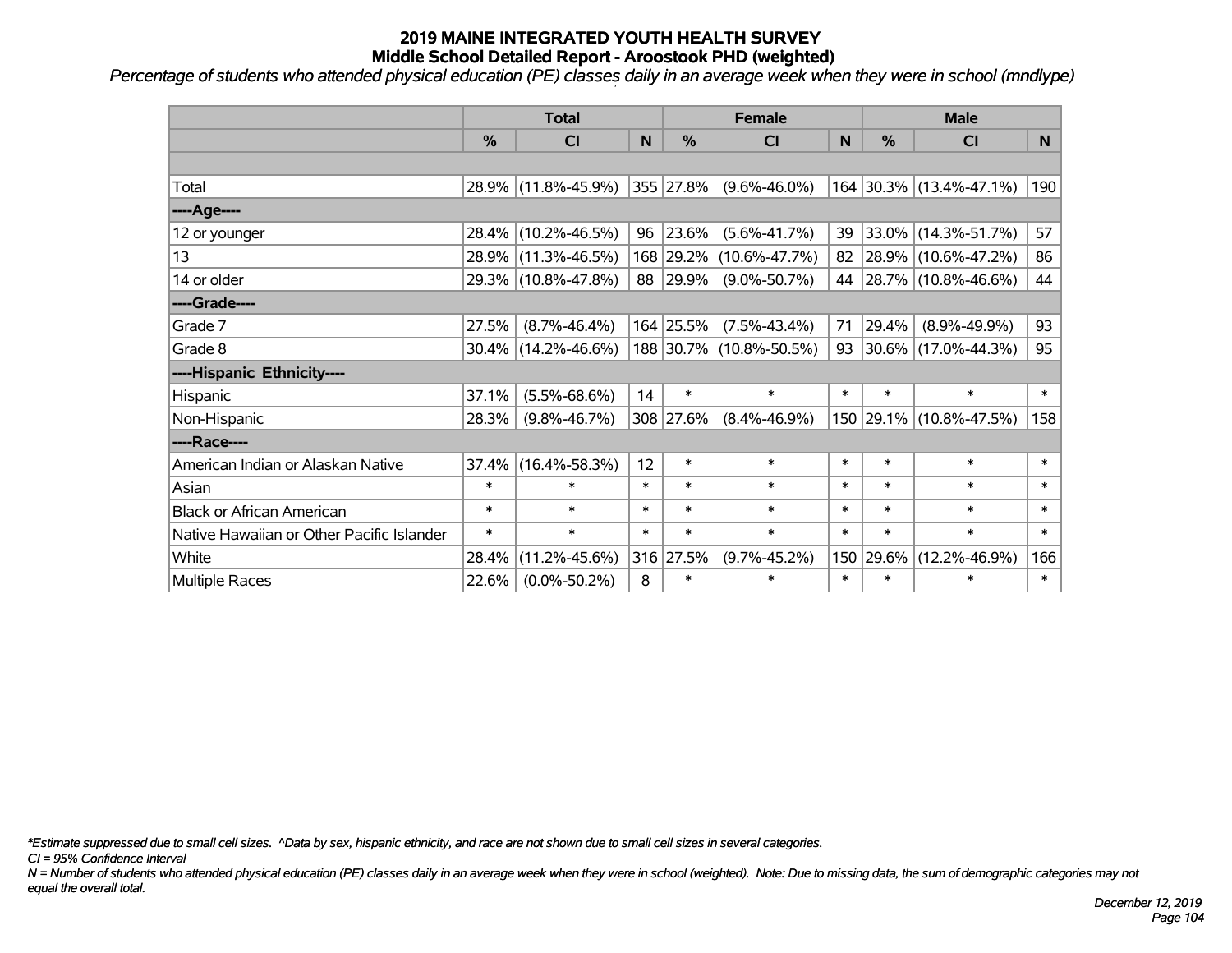*Do any of your classroom teachers provide short physical activity breaks during regular class time? (Do not count your physical education teacher.) (mn180)*

*Percentage of students who answered 'Yes'*

|                                           | <b>Total</b>  |                     | <b>Female</b> |            |                             | <b>Male</b>  |        |                         |        |
|-------------------------------------------|---------------|---------------------|---------------|------------|-----------------------------|--------------|--------|-------------------------|--------|
|                                           | $\frac{0}{0}$ | <b>CI</b>           | N             | $\%$       | <b>CI</b>                   | <sub>N</sub> | $\%$   | <b>CI</b>               | N      |
|                                           |               |                     |               |            |                             |              |        |                         |        |
| Total                                     |               | 18.8% (14.6%-22.9%) |               |            | 237 17.7% (14.7%-20.7%)     |              |        | 108 19.5% (13.2%-25.8%) | 125    |
| ----Age----                               |               |                     |               |            |                             |              |        |                         |        |
| 12 or younger                             |               | 14.8% (11.7%-17.8%) | 52            | 11.6%      | $(4.5\% - 18.7\%)$          | 21           | 18.0%  | $(9.9\% - 26.1\%)$      | 31     |
| 13                                        |               | 18.7% (10.2%-27.3%) |               |            | 106 20.8% (13.4%-28.2%)     | 58           | 17.0%  | $(4.0\% - 29.9\%)$      | 48     |
| 14 or older                               |               | 22.2% (11.9%-32.4%) |               | 75   19.0% | $(9.7\% - 28.3\%)$          | 29           | 24.7%  | $(9.6\% - 39.9\%)$      | 46     |
| ----Grade----                             |               |                     |               |            |                             |              |        |                         |        |
| Grade 7                                   | $17.6\%$      | $(12.9\% - 22.3\%)$ |               |            | 107   18.1%   (14.0%-22.1%) | 53           | 17.2%  | $(8.4\% - 26.0\%)$      | 55     |
| Grade 8                                   |               | 20.0% (13.9%-26.0%) |               |            | 130   17.3%   (11.7%-22.9%) |              |        | 55 21.8% (12.6%-31.0%)  | 70     |
| ----Hispanic Ethnicity----                |               |                     |               |            |                             |              |        |                         |        |
| Hispanic                                  | 32.4%         | $(10.6\% - 54.2\%)$ | 12            | $\ast$     | $\ast$                      | $\ast$       | $\ast$ | $\ast$                  | $\ast$ |
| Non-Hispanic                              |               | 18.3% (15.1%-21.6%) |               |            | 205   15.7%   (12.9%-18.4%) | 85           |        | 20.5% (14.1%-26.9%)     | 115    |
| ----Race----                              |               |                     |               |            |                             |              |        |                         |        |
| American Indian or Alaskan Native         | 22.1%         | $(0.0\% - 48.2\%)$  | 8             | $\ast$     | $\ast$                      | $\ast$       | $\ast$ | $\ast$                  | $\ast$ |
| Asian                                     | $\ast$        | $\ast$              | $\ast$        | $\ast$     | $\ast$                      | $\ast$       | $\ast$ | $\ast$                  | $\ast$ |
| <b>Black or African American</b>          | $\ast$        | $\ast$              | $\ast$        | $\ast$     | $\ast$                      | $\ast$       | $\ast$ | $\ast$                  | $\ast$ |
| Native Hawaiian or Other Pacific Islander | $\ast$        | $\ast$              | $\ast$        | $\ast$     | $\ast$                      | $\ast$       | $\ast$ | $\ast$                  | $\ast$ |
| White                                     | 18.5%         | $(14.8\% - 22.1\%)$ |               | 210 17.7%  | $(14.7\% - 20.8\%)$         | 99           | 18.7%  | $(13.4\% - 24.0\%)$     | 106    |
| <b>Multiple Races</b>                     | 32.7%         | $(8.3\% - 57.0\%)$  |               | 15 29.9%   | $(2.4\% - 57.5\%)$          | 6            | 35.1%  | $(3.8\% - 66.4\%)$      | 8      |

*\*Estimate suppressed due to small cell sizes. ^Data by sex, hispanic ethnicity, and race are not shown due to small cell sizes in several categories.*

*CI = 95% Confidence Interval*

*N = Number of students who answered 'Yes' (weighted). Note: Due to missing data, the sum of demographic categories may not equal the overall total.*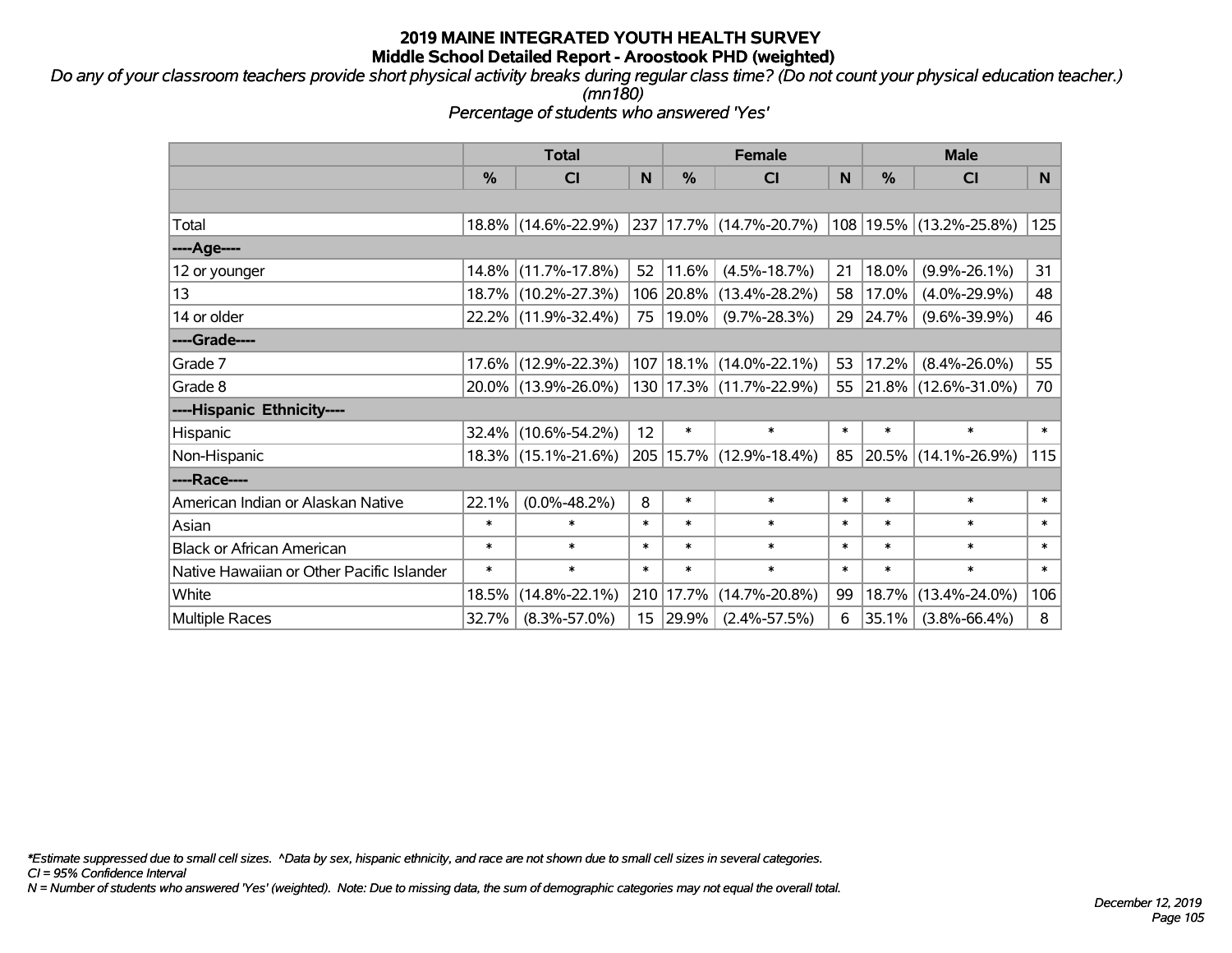*During the past 12 months, on how many sports teams did you play? (Count any teams run by your school or community groups.) (mn179) Percentage of students who answered at least one team*

|                                           | <b>Total</b> |                        |        |               | <b>Female</b>                      |        | <b>Male</b>    |                      |                |  |
|-------------------------------------------|--------------|------------------------|--------|---------------|------------------------------------|--------|----------------|----------------------|----------------|--|
|                                           | %            | <b>CI</b>              | N      | $\frac{0}{0}$ | <b>CI</b>                          | N      | $\frac{0}{0}$  | <b>CI</b>            | N.             |  |
|                                           |              |                        |        |               |                                    |        |                |                      |                |  |
| Total                                     |              | $64.9\%$ (59.7%-70.0%) |        |               | $821   67.8\%   (61.1\% - 74.6\%)$ |        | 416 62.0%      | $(53.0\% - 71.0\%)$  | 397            |  |
| ----Age----                               |              |                        |        |               |                                    |        |                |                      |                |  |
| 12 or younger                             | 62.4%        | $(48.9\% - 76.0\%)$    |        | 223 66.8%     | $(45.5\% - 88.2\%)$                |        | 123 57.7%      | $(46.2\% - 69.3\%)$  | 100            |  |
| 13                                        |              | 70.2% (55.3%-85.1%)    |        |               | 392 74.9% (64.1%-85.8%)            |        | 207 66.6%      | $(42.5\% - 90.7\%)$  | 186            |  |
| 14 or older                               |              | 57.8% (50.8%-64.9%)    |        |               | 197 56.3% (48.2%-64.3%)            |        | 86 59.1%       | $(47.1\% - 71.2\%)$  | 111            |  |
| ----Grade----                             |              |                        |        |               |                                    |        |                |                      |                |  |
| Grade 7                                   |              | 59.6% (48.8%-70.3%)    |        | 365 63.3%     | $(50.2\% - 76.4\%)$                |        | 188 56.0%      | $(39.0\% - 73.0\%)$  | 177            |  |
| Grade 8                                   |              | $69.7\%$ (63.4%-76.0%) |        |               | 452 72.1% (62.0%-82.1%)            |        | $ 228 67.8\% $ | $(56.9\% - 78.7\%)$  | 220            |  |
| ----Hispanic Ethnicity----                |              |                        |        |               |                                    |        |                |                      |                |  |
| Hispanic                                  |              | $63.8\%$ (44.8%-82.8%) |        | 25 60.3%      | $(29.5\% - 91.1\%)$                | 13     | 67.7%          | $(26.4\% - 100.0\%)$ | 13             |  |
| Non-Hispanic                              |              | 65.5% (60.4%-70.6%)    |        |               | 730 68.1% (60.1%-76.0%)            |        | 373 63.2%      | $(52.2\% - 74.2\%)$  | 353            |  |
| ----Race----                              |              |                        |        |               |                                    |        |                |                      |                |  |
| American Indian or Alaskan Native         | 38.6%        | $(10.5\% - 66.8\%)$    | 15     | $\ast$        | $\ast$                             | $\ast$ | $\ast$         | $\ast$               | $\ast$         |  |
| Asian                                     | $\ast$       | $\ast$                 | $\ast$ | $\ast$        | $\ast$                             | $\ast$ | $\ast$         | $\ast$               | $\ast$         |  |
| <b>Black or African American</b>          | $\ast$       | $\ast$                 | $\ast$ | $\ast$        | $\ast$                             | $\ast$ | $\ast$         | $\ast$               | $\ast$         |  |
| Native Hawaiian or Other Pacific Islander | $\ast$       | $\ast$                 | $\ast$ | $\ast$        | $\ast$                             | $\ast$ | $\ast$         | $\ast$               | $\ast$         |  |
| White                                     | 66.7%        | $(61.1\% - 72.4\%)$    |        | 761 68.4%     | $(61.0\% - 75.8\%)$                |        | 385 65.4%      | $(56.2\% - 74.5\%)$  | 372            |  |
| Multiple Races                            |              | 31.7% (10.9%-52.5%)    |        | 14 29.9%      | $(5.2\% - 54.7\%)$                 | 6      | 33.4%          | $(2.6\% - 64.2\%)$   | $\overline{7}$ |  |

*\*Estimate suppressed due to small cell sizes. ^Data by sex, hispanic ethnicity, and race are not shown due to small cell sizes in several categories.*

*CI = 95% Confidence Interval*

*N = Number of students who answered at least one team (weighted). Note: Due to missing data, the sum of demographic categories may not equal the overall total.*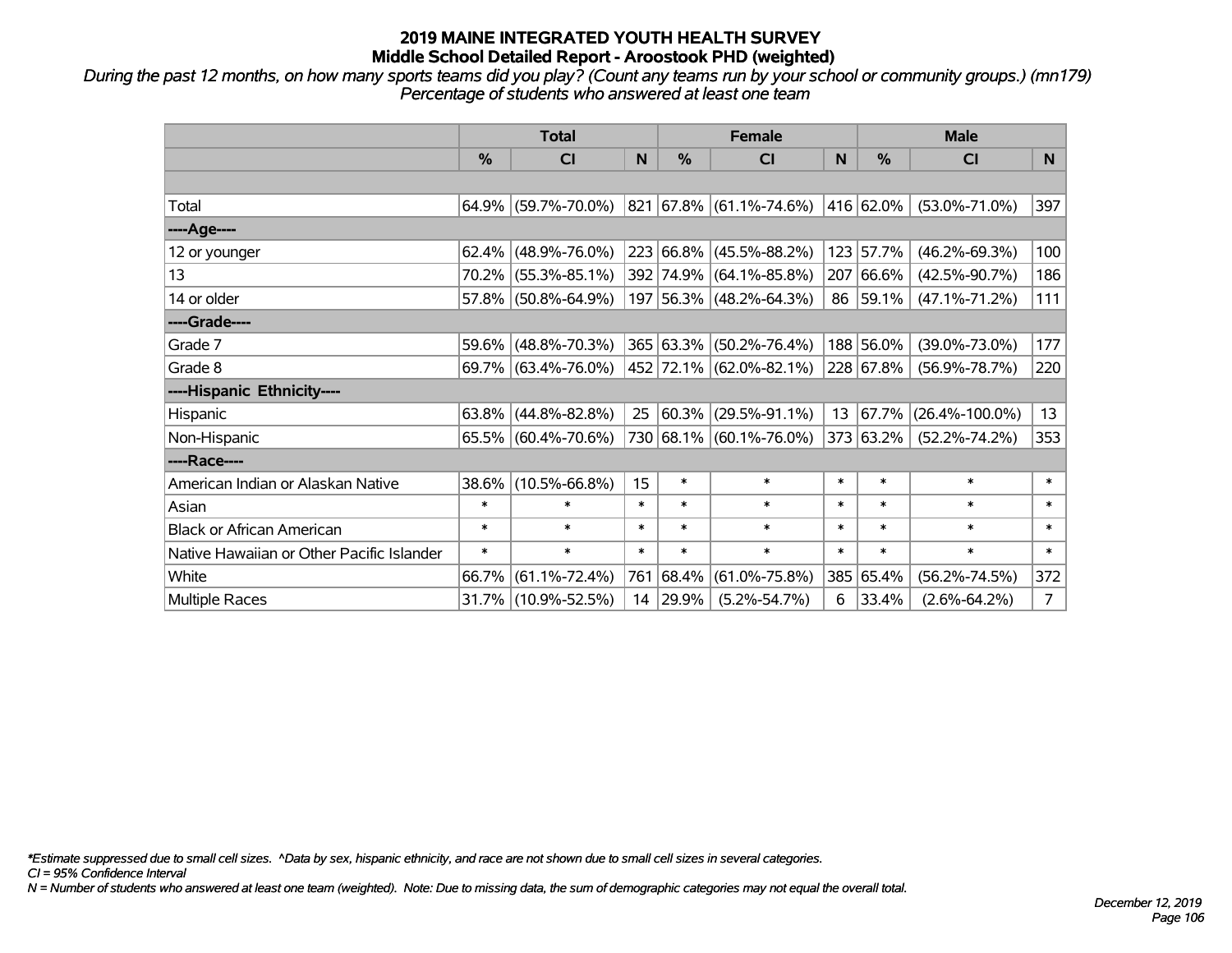## **2019 MAINE INTEGRATED YOUTH HEALTH SURVEY Middle School Detailed Report - Aroostook PHD (weighted)** *On an average school night, how many hours of sleep do you get? (mn178) Percentage of students who answered at least 8 hours*

|                                           | <b>Total</b> |                     |        |               | <b>Female</b>             | <b>Male</b> |           |                             |        |
|-------------------------------------------|--------------|---------------------|--------|---------------|---------------------------|-------------|-----------|-----------------------------|--------|
|                                           | %            | <b>CI</b>           | N      | $\frac{9}{6}$ | CI                        | N           | %         | <b>CI</b>                   | N      |
|                                           |              |                     |        |               |                           |             |           |                             |        |
| Total                                     |              | 55.0% (51.5%-58.5%) |        |               | 690 55.0% (49.8%-60.1%)   |             |           | 331 55.4% (50.8%-60.1%)     | 354    |
| ----Age----                               |              |                     |        |               |                           |             |           |                             |        |
| 12 or younger                             | 70.6%        | $(65.6\% - 75.6\%)$ |        |               | 251 63.5% (55.3%-71.6%)   |             | 112 77.6% | $(68.7\% - 86.5\%)$         | 139    |
| 13                                        |              | 53.3% (47.9%-58.8%) |        |               | 298 57.6% (49.3%-65.8%)   |             | 157 50.0% | $(41.1\% - 58.9\%)$         | 140    |
| 14 or older                               |              | 41.2% (32.7%-49.8%) |        |               | 137 40.7% (28.3%-53.0%)   |             |           | 62 $ 41.7\% $ (27.9%-55.5%) | 74     |
| ----Grade----                             |              |                     |        |               |                           |             |           |                             |        |
| Grade 7                                   | $60.0\%$     | $(56.5\% - 63.4\%)$ |        |               | 370 61.8% (56.7%-67.0%)   |             | 179 58.4% | $(49.5\% - 67.2\%)$         | 191    |
| Grade 8                                   |              | 49.8% (42.7%-57.0%) |        |               | 316 48.7% (39.9%-57.5%)   |             |           | 153 52.3% (41.0%-63.7%)     | 163    |
| ----Hispanic Ethnicity----                |              |                     |        |               |                           |             |           |                             |        |
| Hispanic                                  | 48.5%        | $(18.9\% - 78.0\%)$ | 18     | $\ast$        | $\ast$                    | $\ast$      | $\ast$    | $\ast$                      | $\ast$ |
| Non-Hispanic                              |              | 55.0% (50.4%-59.5%) |        |               | $606$ 54.3% (47.4%-61.3%) |             |           | 293 56.5% (51.1%-61.8%)     | 313    |
| ----Race----                              |              |                     |        |               |                           |             |           |                             |        |
| American Indian or Alaskan Native         | 53.0%        | $(15.1\% - 90.9\%)$ | 19     | $\ast$        | $\ast$                    | $\ast$      | $\ast$    | $\ast$                      | $\ast$ |
| Asian                                     | $\ast$       | $\ast$              | $\ast$ | $\ast$        | $\ast$                    | $\ast$      | $\ast$    | $\ast$                      | $\ast$ |
| <b>Black or African American</b>          | $\ast$       | $\ast$              | $\ast$ | $\ast$        | $\ast$                    | $\ast$      | $\ast$    | $\ast$                      | $\ast$ |
| Native Hawaiian or Other Pacific Islander | $\ast$       | $\ast$              | $\ast$ | $\ast$        | $\ast$                    | $\ast$      | $\ast$    | $\ast$                      | $\ast$ |
| White                                     | 55.8%        | $(52.9\% - 58.8\%)$ |        | 631 55.5%     | $(50.5\% - 60.6\%)$       |             | 309 57.0% | $(52.0\% - 61.9\%)$         | 322    |
| <b>Multiple Races</b>                     | 29.4%        | $(4.2\% - 54.5\%)$  | 13     | *             | $\ast$                    | $\ast$      | $\ast$    | $\ast$                      | $\ast$ |

*\*Estimate suppressed due to small cell sizes. ^Data by sex, hispanic ethnicity, and race are not shown due to small cell sizes in several categories.*

*CI = 95% Confidence Interval*

*N = Number of students who answered at least 8 hours (weighted). Note: Due to missing data, the sum of demographic categories may not equal the overall total.*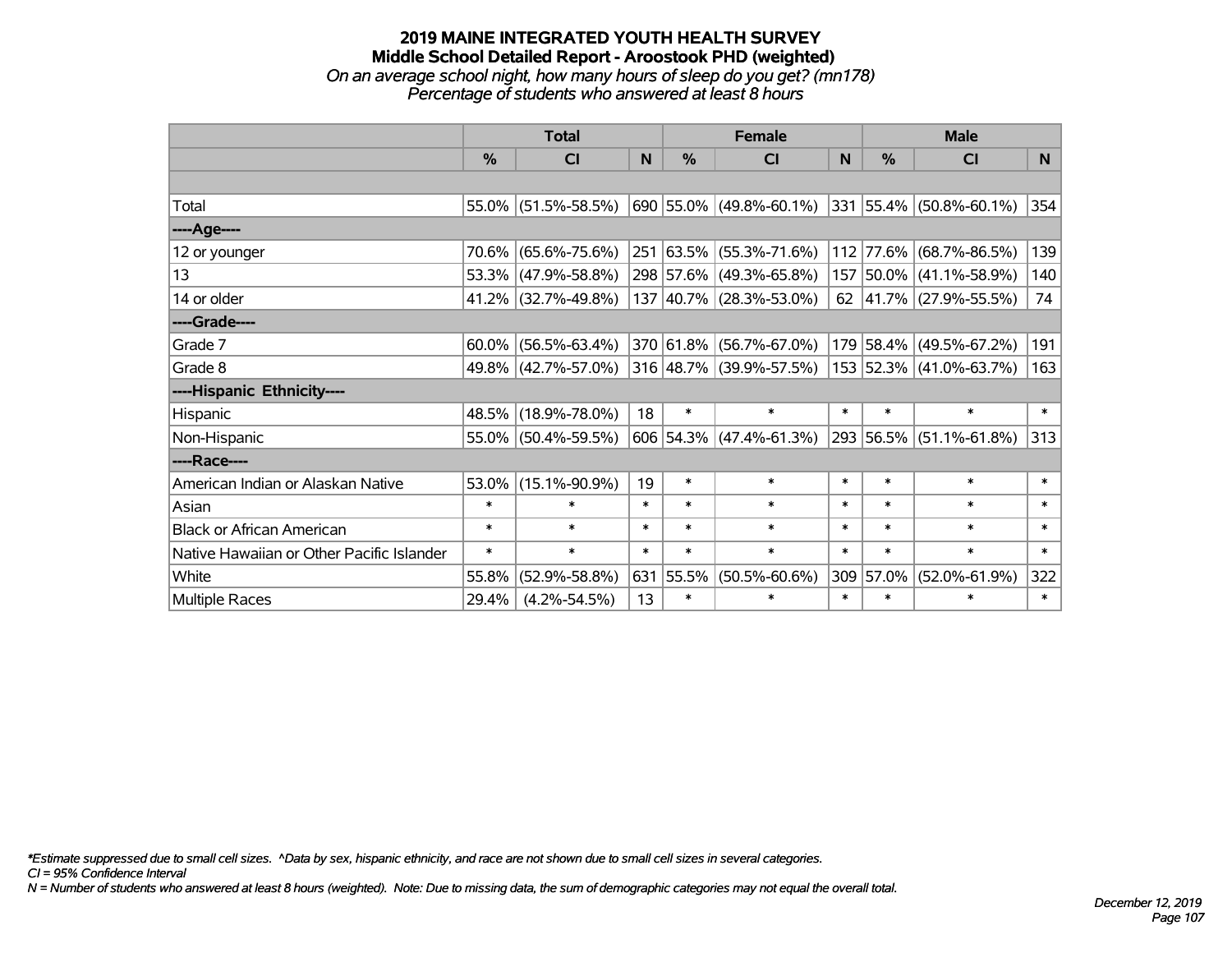## **2019 MAINE INTEGRATED YOUTH HEALTH SURVEY Middle School Detailed Report - Aroostook PHD (weighted)** *During the past 12 months, how would you describe your grades in school? (mn171) Percentage of students who answered 'Mostly A's' or 'Mostly B's'*

|                                           | <b>Total</b>  |                     |        | <b>Female</b> |                         |              | <b>Male</b> |                         |        |
|-------------------------------------------|---------------|---------------------|--------|---------------|-------------------------|--------------|-------------|-------------------------|--------|
|                                           | $\frac{0}{0}$ | <b>CI</b>           | N      | $\%$          | <b>CI</b>               | <sub>N</sub> | $\%$        | <b>CI</b>               | N      |
|                                           |               |                     |        |               |                         |              |             |                         |        |
| Total                                     |               | 75.6% (66.0%-85.1%) |        |               | 934 78.8% (74.4%-83.2%) |              |             | 462 72.8% (56.5%-89.2%) | 464    |
| ----Age----                               |               |                     |        |               |                         |              |             |                         |        |
| 12 or younger                             | 77.1%         | $(63.3\% - 90.9\%)$ |        |               | 269 81.8% (74.1%-89.4%) | 144          | 72.3%       | $(46.3\% - 98.3\%)$     | 125    |
| 13                                        |               | 78.4% (68.1%-88.8%) |        |               | 427 85.1% (81.2%-89.0%) |              |             | 221 73.5% (55.5%-91.5%) | 206    |
| 14 or older                               |               | 68.7% (58.2%-79.3%) |        |               | 229 64.4% (54.3%-74.5%) | $97 \mid$    |             | 72.3% (55.8%-88.9%)     | 132    |
| ----Grade----                             |               |                     |        |               |                         |              |             |                         |        |
| Grade 7                                   | 77.5%         | $(67.5\% - 87.5\%)$ |        |               | 467 80.9% (71.7%-90.1%) | 227          | 74.6%       | $(54.6\% - 94.6\%)$     | 240    |
| Grade 8                                   |               | 73.6% (62.7%-84.4%) |        |               | 463 76.9% (68.2%-85.5%) |              |             | 235 71.0% (55.3%-86.8%) | 224    |
| ----Hispanic Ethnicity----                |               |                     |        |               |                         |              |             |                         |        |
| Hispanic                                  |               | 70.7% (43.2%-98.2%) | 28     | $\ast$        | $\ast$                  | $\ast$       | $\ast$      | $\ast$                  | $\ast$ |
| Non-Hispanic                              |               | 76.7% (66.2%-87.2%) |        |               | 836 80.9% (75.8%-86.1%) |              | 425 73.1%   | $(56.5\% - 89.6\%)$     | 406    |
| ----Race----                              |               |                     |        |               |                         |              |             |                         |        |
| American Indian or Alaskan Native         | 65.6%         | $(32.6\% - 98.6\%)$ | 23     | $\ast$        | $\ast$                  | $\ast$       | $\ast$      | $\ast$                  | $\ast$ |
| Asian                                     | $\ast$        | $\ast$              | $\ast$ | $\ast$        | $\ast$                  | $\ast$       | $\ast$      | $\ast$                  | $\ast$ |
| <b>Black or African American</b>          | $\ast$        | $\ast$              | $\ast$ | $\ast$        | $\ast$                  | $\ast$       | $\ast$      | $\ast$                  | $\ast$ |
| Native Hawaiian or Other Pacific Islander | $\ast$        | $\ast$              | $\ast$ | $\ast$        | $\ast$                  | $\ast$       | $\ast$      | $\ast$                  | $\ast$ |
| White                                     | 76.2%         | $(66.1\% - 86.3\%)$ |        | 850 78.2%     | $(73.0\% - 83.4\%)$     | 424          | 74.7%       | $(58.2\% - 91.2\%)$     | 422    |
| <b>Multiple Races</b>                     | $\ast$        | $\ast$              | $\ast$ | $\ast$        | $\ast$                  | $\ast$       | $\ast$      | $\ast$                  | $\ast$ |

*\*Estimate suppressed due to small cell sizes. ^Data by sex, hispanic ethnicity, and race are not shown due to small cell sizes in several categories.*

*CI = 95% Confidence Interval*

*N = Number of students who answered 'Mostly A's' or 'Mostly B's' (weighted). Note: Due to missing data, the sum of demographic categories may not equal the overall total.*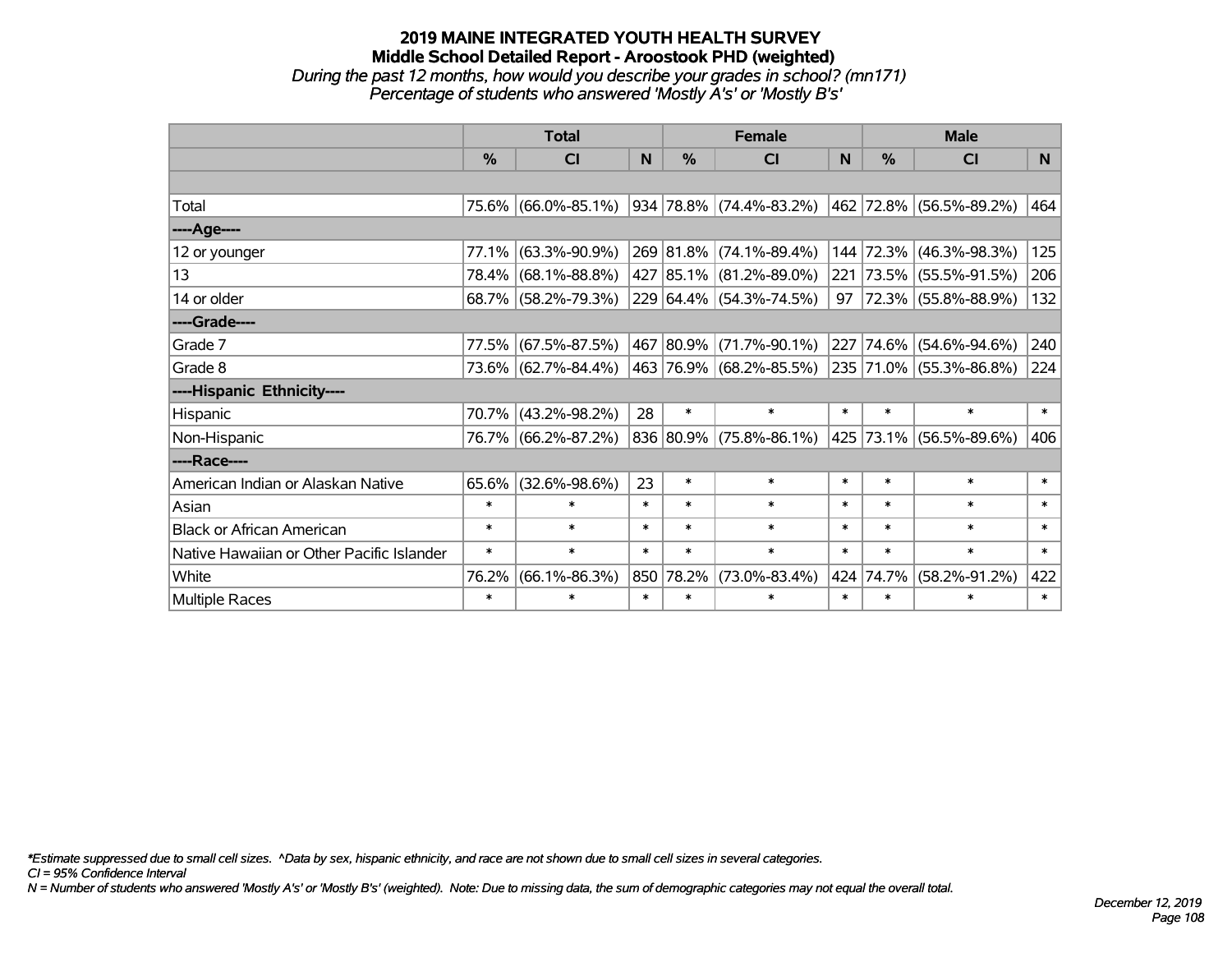*During an average week, how many hours do you spend in clubs or organizations (other than sports) outside of regular school hours? (mn146) Percentage of students who answered at least 1 hour*

|                                           | <b>Total</b>  |                        |        |           | <b>Female</b>           |        | <b>Male</b> |                         |                |  |
|-------------------------------------------|---------------|------------------------|--------|-----------|-------------------------|--------|-------------|-------------------------|----------------|--|
|                                           | $\frac{0}{0}$ | <b>CI</b>              | N      | $\%$      | <b>CI</b>               | N      | %           | <b>CI</b>               | N <sub>1</sub> |  |
|                                           |               |                        |        |           |                         |        |             |                         |                |  |
| Total                                     |               | $34.8\%$ (27.0%-42.6%) |        |           | 436 44.2% (35.6%-52.8%) |        |             | 268 26.5% (15.7%-37.3%) | 168            |  |
| ----Age----                               |               |                        |        |           |                         |        |             |                         |                |  |
| 12 or younger                             | 37.1%         | $(30.1\% - 44.1\%)$    |        | 128 46.9% | $(38.6\% - 55.1\%)$     | 83     | 26.8%       | $(8.2\% - 45.5\%)$      | 45             |  |
| 13                                        |               | 35.5% (24.8%-46.3%)    |        |           | 199 40.3% (24.6%-55.9%) |        | $111$ 31.4% | $(19.6\% - 43.3\%)$     | 88             |  |
| 14 or older                               |               | 32.1% (20.0%-44.3%)    |        |           | 109 48.3% (34.2%-62.3%) | 74     | $18.8\%$    | $(8.3\% - 29.3\%)$      | 35             |  |
| ----Grade----                             |               |                        |        |           |                         |        |             |                         |                |  |
| Grade 7                                   | 34.9%         | $(29.3\% - 40.6\%)$    |        |           | 211 38.8% (31.0%-46.6%) |        | 112 31.3%   | $(16.7\% - 46.0\%)$     | 99             |  |
| Grade 8                                   |               | 34.9% (23.0%-46.8%)    |        |           | 224 49.1% (34.3%-63.9%) |        |             | 155 21.7% (10.1%-33.4%) | 69             |  |
| ----Hispanic Ethnicity----                |               |                        |        |           |                         |        |             |                         |                |  |
| Hispanic                                  |               | 45.5% (25.4%-65.5%)    | 18     | $\ast$    | $\ast$                  | $\ast$ | $\ast$      | $\ast$                  | $\ast$         |  |
| Non-Hispanic                              |               | 33.5% (24.2%-42.9%)    |        |           | 371 41.9% (32.5%-51.4%) |        |             | 227 25.9% (14.4%-37.3%) | 144            |  |
| ----Race----                              |               |                        |        |           |                         |        |             |                         |                |  |
| American Indian or Alaskan Native         | 20.1%         | $(0.0\% - 41.3\%)$     | 8      | $\ast$    | $\ast$                  | $\ast$ | $\ast$      | $\ast$                  | $\ast$         |  |
| Asian                                     | $\ast$        | $\ast$                 | $\ast$ | $\ast$    | $\ast$                  | $\ast$ | $\ast$      | $\ast$                  | $\ast$         |  |
| <b>Black or African American</b>          | $\ast$        | $\ast$                 | $\ast$ | $\ast$    | $\ast$                  | $\ast$ | $\ast$      | $\ast$                  | $\ast$         |  |
| Native Hawaiian or Other Pacific Islander | $\ast$        | $\ast$                 | $\ast$ | $\ast$    | $\ast$                  | $\ast$ | $\ast$      | $\ast$                  | $\ast$         |  |
| White                                     | 35.2%         | $(27.4\% - 42.9\%)$    | 397    | 42.6%     | $(33.6\% - 51.6\%)$     | 237    | 28.4%       | $(17.0\% - 39.8\%)$     | 160            |  |
| <b>Multiple Races</b>                     | 37.2%         | $(9.6\% - 64.8\%)$     | 17     | $\ast$    | $\ast$                  | $\ast$ | $\ast$      | $\ast$                  | $\ast$         |  |

*\*Estimate suppressed due to small cell sizes. ^Data by sex, hispanic ethnicity, and race are not shown due to small cell sizes in several categories.*

*CI = 95% Confidence Interval*

*N = Number of students who answered at least 1 hour (weighted). Note: Due to missing data, the sum of demographic categories may not equal the overall total.*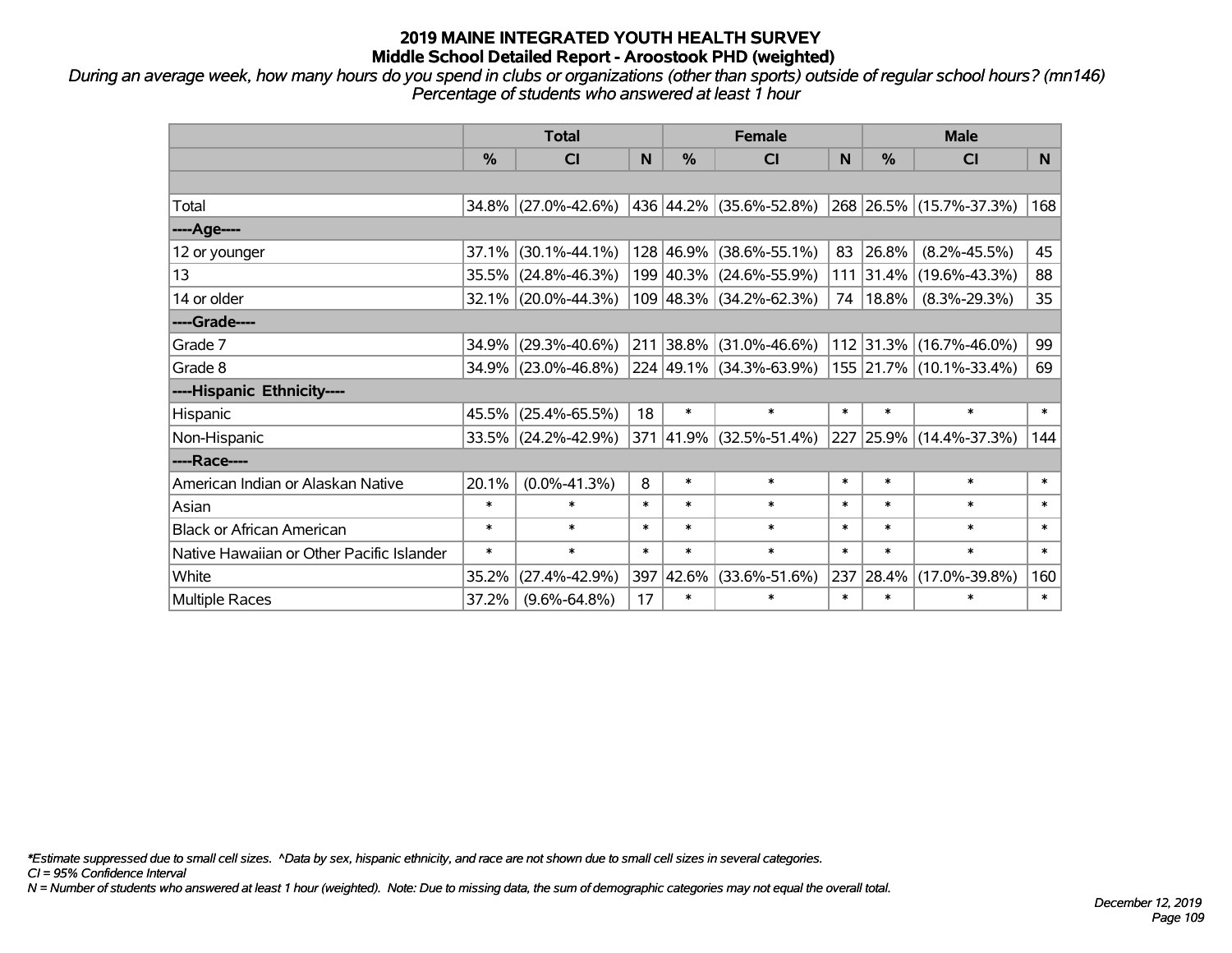*Do you agree or disagree that at least one of your teachers really cares and gives you help and support when you need it? (mn143) Percentage of students who answered 'Strongly agree' or 'Agree'*

|                                           | <b>Total</b> |                        |              | <b>Female</b> |                                  |        | <b>Male</b>   |                      |        |  |
|-------------------------------------------|--------------|------------------------|--------------|---------------|----------------------------------|--------|---------------|----------------------|--------|--|
|                                           | %            | <b>CI</b>              | <sub>N</sub> | %             | <b>CI</b>                        | N      | $\frac{0}{0}$ | <b>CI</b>            | N      |  |
|                                           |              |                        |              |               |                                  |        |               |                      |        |  |
| Total                                     |              | 74.1% (69.9%-78.4%)    |              |               | $ 931 74.6\%  (70.0\% - 79.2\%)$ |        | 457 73.5%     | $(66.3\% - 80.8\%)$  | 467    |  |
| ----Age----                               |              |                        |              |               |                                  |        |               |                      |        |  |
| 12 or younger                             | 73.1%        | $(68.0\% - 78.2\%)$    |              | 256 69.9%     | $(58.7\% - 81.1\%)$              |        | 122 76.6%     | $(69.4\% - 83.9\%)$  | 134    |  |
| 13                                        |              | 73.1% (64.6%-81.7%)    |              | 436 73.3%     | $(68.3\% - 78.4\%)$              |        | 212 72.7%     | $(58.4\% - 87.1\%)$  | 222    |  |
| 14 or older                               |              | 77.5% (69.8%-85.3%)    |              |               | 235 82.5% (76.9%-88.2%)          |        | 123 72.8%     | $(58.4\% - 87.1\%)$  | 112    |  |
| ----Grade----                             |              |                        |              |               |                                  |        |               |                      |        |  |
| Grade 7                                   |              | 70.7% (65.0%-76.4%)    |              | 431 71.5%     | $(65.0\% - 77.9\%)$              |        | 208 70.0%     | $(63.1\% - 76.9\%)$  | 223    |  |
| Grade 8                                   |              | 77.4% (70.3%-84.6%)    |              |               | 490   77.6%   (71.9%-83.3%)      |        | 244 76.9%     | $(64.6\% - 89.3\%)$  | 242    |  |
| ----Hispanic Ethnicity----                |              |                        |              |               |                                  |        |               |                      |        |  |
| Hispanic                                  | 75.2%        | $(66.8\% - 83.6\%)$    | 29           | $\ast$        | $\ast$                           | $\ast$ | $\ast$        | $\ast$               | $\ast$ |  |
| Non-Hispanic                              |              | 73.7% (68.8%-78.7%)    |              |               | 820 74.3% (69.3%-79.3%)          |        | 414 72.9%     | $(64.6\% - 81.3\%)$  | 400    |  |
| ----Race----                              |              |                        |              |               |                                  |        |               |                      |        |  |
| American Indian or Alaskan Native         |              | $64.4\%$ (49.5%-79.3%) | 21           | $\ast$        | $\ast$                           | $\ast$ | $\ast$        | $\ast$               | $\ast$ |  |
| Asian                                     | $\ast$       | $\ast$                 | $\ast$       | $\ast$        | $\ast$                           | $\ast$ | $\ast$        | $\ast$               | $\ast$ |  |
| <b>Black or African American</b>          | $\ast$       | $\ast$                 | $\ast$       | $\ast$        | $\ast$                           | $\ast$ | $\ast$        | $\ast$               | $\ast$ |  |
| Native Hawaiian or Other Pacific Islander | $\ast$       | $\ast$                 | $\ast$       | $\ast$        | $\ast$                           | $\ast$ | $\ast$        | $\ast$               | $\ast$ |  |
| White                                     | 74.8%        | $(70.1\% - 79.4\%)$    | 850          | 75.9%         | $(71.3\% - 80.4\%)$              | 428    | 73.5%         | $(65.5\% - 81.4\%)$  | 417    |  |
| Multiple Races                            |              | $65.6\%$ (44.1%-87.1%) |              |               | 24 66.7% (48.9%-84.6%)           |        | 12   64.4%    | $(25.0\% - 100.0\%)$ | 11     |  |

*\*Estimate suppressed due to small cell sizes. ^Data by sex, hispanic ethnicity, and race are not shown due to small cell sizes in several categories.*

*CI = 95% Confidence Interval*

*N = Number of students who answered 'Strongly agree' or 'Agree' (weighted). Note: Due to missing data, the sum of demographic categories may not equal the overall total.*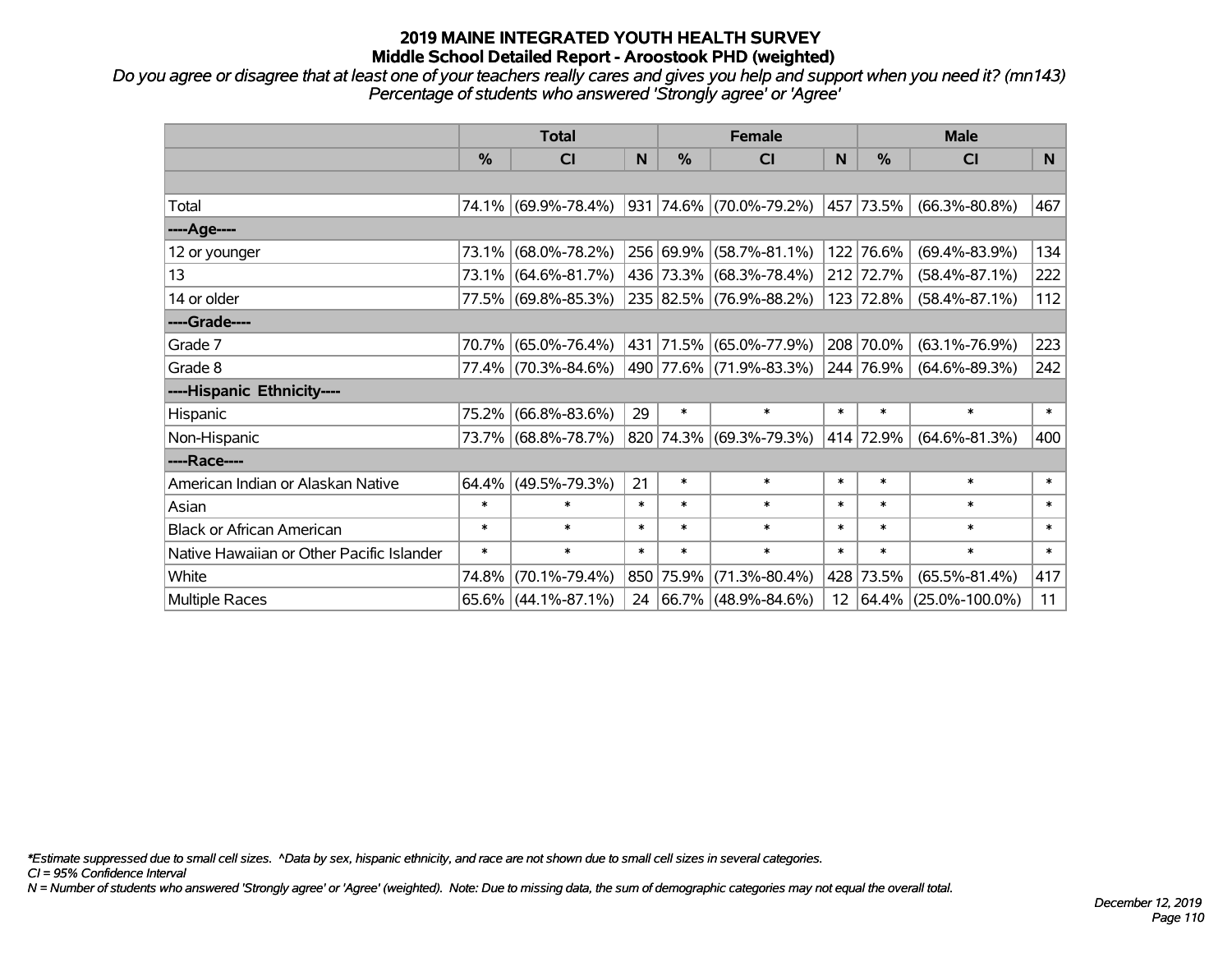### *How often does one of your parents talk with you about what you are doing in school? (mn144) Percentage of students who answered 'About every day' or 'About once or twice a week'*

|                                           | <b>Total</b> |                        |        | <b>Female</b> |                           |        | <b>Male</b>   |                         |                |  |
|-------------------------------------------|--------------|------------------------|--------|---------------|---------------------------|--------|---------------|-------------------------|----------------|--|
|                                           | %            | CI                     | N      | %             | <b>CI</b>                 | N      | $\frac{0}{0}$ | <b>CI</b>               | N <sub>1</sub> |  |
|                                           |              |                        |        |               |                           |        |               |                         |                |  |
| Total                                     |              | $82.4\%$ (77.2%-87.6%) |        |               | 1,034 85.9% (80.7%-91.2%) |        |               | 523 79.6% (73.7%-85.4%) | 507            |  |
| ----Age----                               |              |                        |        |               |                           |        |               |                         |                |  |
| 12 or younger                             | 85.7%        | $(79.8\% - 91.6\%)$    | 298    | 81.8%         | $(71.0\% - 92.6\%)$       | 141    |               | 89.4% (83.2%-95.6%)     | 156            |  |
| 13                                        |              | 79.6% (72.1%-87.2%)    | 475    | 88.0%         | $(81.7\% - 94.2\%)$       |        |               | 254 72.4% (61.4%-83.4%) | 221            |  |
| 14 or older                               |              | $84.4\%$ (79.4%-89.5%) | 256    |               | 86.8% (79.4%-94.2%)       |        |               | 128 82.2% (75.0%-89.3%) | 128            |  |
| ----Grade----                             |              |                        |        |               |                           |        |               |                         |                |  |
| Grade 7                                   | 83.1%        | $(76.9\% - 89.4\%)$    | 505    | 83.0%         | $(76.2\% - 89.8\%)$       |        | 239 83.2%     | $(76.5\% - 90.0\%)$     | 266            |  |
| Grade 8                                   |              | $81.3\%$ (75.8%-86.8%) | 515    |               | 88.3% (83.3%-93.2%)       |        |               | 276 75.7% (69.6%-81.7%) | 239            |  |
| ----Hispanic Ethnicity----                |              |                        |        |               |                           |        |               |                         |                |  |
| Hispanic                                  | 79.2%        | $(66.6\% - 91.7\%)$    | 31     | $\ast$        | $\ast$                    | $\ast$ | $\ast$        | $\ast$                  | $\ast$         |  |
| Non-Hispanic                              |              | $83.2\%$ (76.5%-89.8%) | 927    | 87.0%         | $(80.2\% - 93.9\%)$       |        |               | 485 80.0% (73.1%-86.8%) | 442            |  |
| ----Race----                              |              |                        |        |               |                           |        |               |                         |                |  |
| American Indian or Alaskan Native         | 74.5%        | $(64.8\% - 84.1\%)$    | 26     | $\ast$        | $\ast$                    | $\ast$ | $\ast$        | $\ast$                  | $\ast$         |  |
| Asian                                     | $\ast$       | $\ast$                 | $\ast$ | $\ast$        | $\ast$                    | $\ast$ | $\ast$        | $\ast$                  | $\ast$         |  |
| <b>Black or African American</b>          | $\ast$       | $\ast$                 | $\ast$ | $\ast$        | $\ast$                    | $\ast$ | $\ast$        | $\ast$                  | $\ast$         |  |
| Native Hawaiian or Other Pacific Islander | $\ast$       | $\ast$                 | $\ast$ | $\ast$        | $\ast$                    | $\ast$ | $\ast$        | $\ast$                  | $\ast$         |  |
| White                                     | 82.9%        | $(76.5\% - 89.2\%)$    | 942    | 86.7%         | $(80.7\% - 92.7\%)$       | 486    | 79.9%         | $(72.5\% - 87.2\%)$     | 457            |  |
| Multiple Races                            |              | 77.9% (63.4%-92.5%)    | 29     | $\ast$        | $\ast$                    | $\ast$ | $\ast$        | $\ast$                  | $\ast$         |  |

*\*Estimate suppressed due to small cell sizes. ^Data by sex, hispanic ethnicity, and race are not shown due to small cell sizes in several categories.*

*CI = 95% Confidence Interval*

*N = Number of students who answered 'About every day' or 'About once or twice a week' (weighted). Note: Due to missing data, the sum of demographic categories may not equal the overall total.*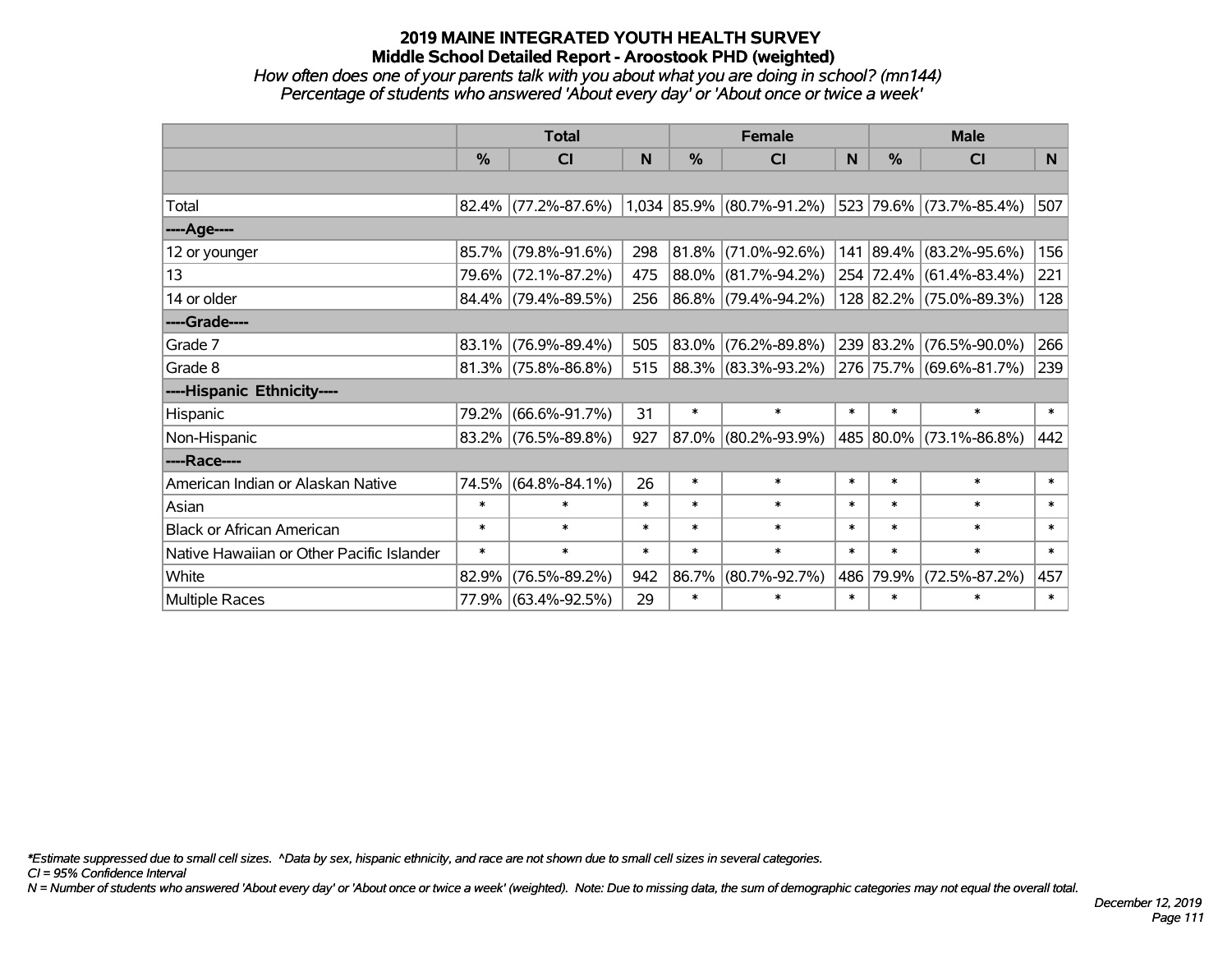#### **2019 MAINE INTEGRATED YOUTH HEALTH SURVEY Middle School Detailed Report - Aroostook PHD (weighted)** *How often does your family give you love and support? (mn188) Percentage of students who answered 'Most of the time' or 'Always'*

|                                           | <b>Total</b>  |                        |        |               | <b>Female</b>             |        | <b>Male</b>   |                         |        |  |
|-------------------------------------------|---------------|------------------------|--------|---------------|---------------------------|--------|---------------|-------------------------|--------|--|
|                                           | $\frac{0}{0}$ | <b>CI</b>              | N      | $\frac{0}{0}$ | <b>CI</b>                 | N      | $\frac{0}{0}$ | <b>CI</b>               | N      |  |
|                                           |               |                        |        |               |                           |        |               |                         |        |  |
| Total                                     |               | $87.2\%$ (84.3%-90.1%) |        |               | 1,096 87.1% (82.0%-92.3%) |        |               | 534 87.5% (83.0%-92.0%) | 556    |  |
| ----Age----                               |               |                        |        |               |                           |        |               |                         |        |  |
| 12 or younger                             | 89.7%         | $(84.7\% - 94.8\%)$    | 317    | 82.7%         | $(73.1\% - 92.2\%)$       |        |               | 145 96.7% (94.4%-98.9%) | 171    |  |
| 13                                        |               | 86.6% (82.1%-91.1%)    | 513    | 90.2%         | $(85.9\% - 94.4\%)$       |        |               | 260 83.9% (75.4%-92.4%) | 253    |  |
| 14 or older                               |               | 85.1% (80.3%-89.9%)    | 260    |               | $ 86.4\% $ (80.0%-92.8%)  |        |               | 129 83.9% (77.2%-90.6%) | 130    |  |
| ----Grade----                             |               |                        |        |               |                           |        |               |                         |        |  |
| Grade 7                                   |               | 88.9% (85.3%-92.5%)    | 542    | 86.2%         | $(78.8\% - 93.6\%)$       |        |               | 250 91.3% (86.9%-95.7%) | 291    |  |
| Grade 8                                   |               | 85.7% (81.6%-89.9%)    | 543    |               | 88.4% (82.5%-94.3%)       |        |               | 279 83.6% (77.2%-89.9%) | 262    |  |
| ----Hispanic Ethnicity----                |               |                        |        |               |                           |        |               |                         |        |  |
| Hispanic                                  | 72.9%         | $(50.3\% - 95.6\%)$    | 29     | $\ast$        | $\ast$                    | $\ast$ | $\ast$        | $\ast$                  | $\ast$ |  |
| Non-Hispanic                              |               | $87.0\%$ (84.1%-89.8%) | 967    | 87.9%         | $(82.7\% - 93.1\%)$       |        |               | 491 86.4% (81.2%-91.6%) | 473    |  |
| ----Race----                              |               |                        |        |               |                           |        |               |                         |        |  |
| American Indian or Alaskan Native         | 80.7%         | $(68.1\% - 93.4\%)$    | 28     | $\ast$        | $\ast$                    | $\ast$ | $\ast$        | $\ast$                  | $\ast$ |  |
| Asian                                     | $\ast$        | $\ast$                 | $\ast$ | $\ast$        | $\ast$                    | $\ast$ | $\ast$        | $\ast$                  | $\ast$ |  |
| <b>Black or African American</b>          | $\ast$        | $\ast$                 | $\ast$ | $\ast$        | $\ast$                    | $\ast$ | $\ast$        | $\ast$                  | $\ast$ |  |
| Native Hawaiian or Other Pacific Islander | $\ast$        | $\ast$                 | $\ast$ | $\ast$        | $\ast$                    | $\ast$ | $\ast$        | $\ast$                  | $\ast$ |  |
| White                                     | 87.5%         | $(84.8\% - 90.3\%)$    | 992    | 88.0%         | $(83.0\% - 92.9\%)$       | 497    | 87.4%         | $(82.9\% - 92.0\%)$     | 493    |  |
| Multiple Races                            |               | 69.8% (56.9%-82.6%)    | 26     | $\ast$        | $\ast$                    | $\ast$ | $\ast$        | $\ast$                  | $\ast$ |  |

*\*Estimate suppressed due to small cell sizes. ^Data by sex, hispanic ethnicity, and race are not shown due to small cell sizes in several categories.*

*CI = 95% Confidence Interval*

*N = Number of students who answered 'Most of the time' or 'Always' (weighted). Note: Due to missing data, the sum of demographic categories may not equal the overall total.*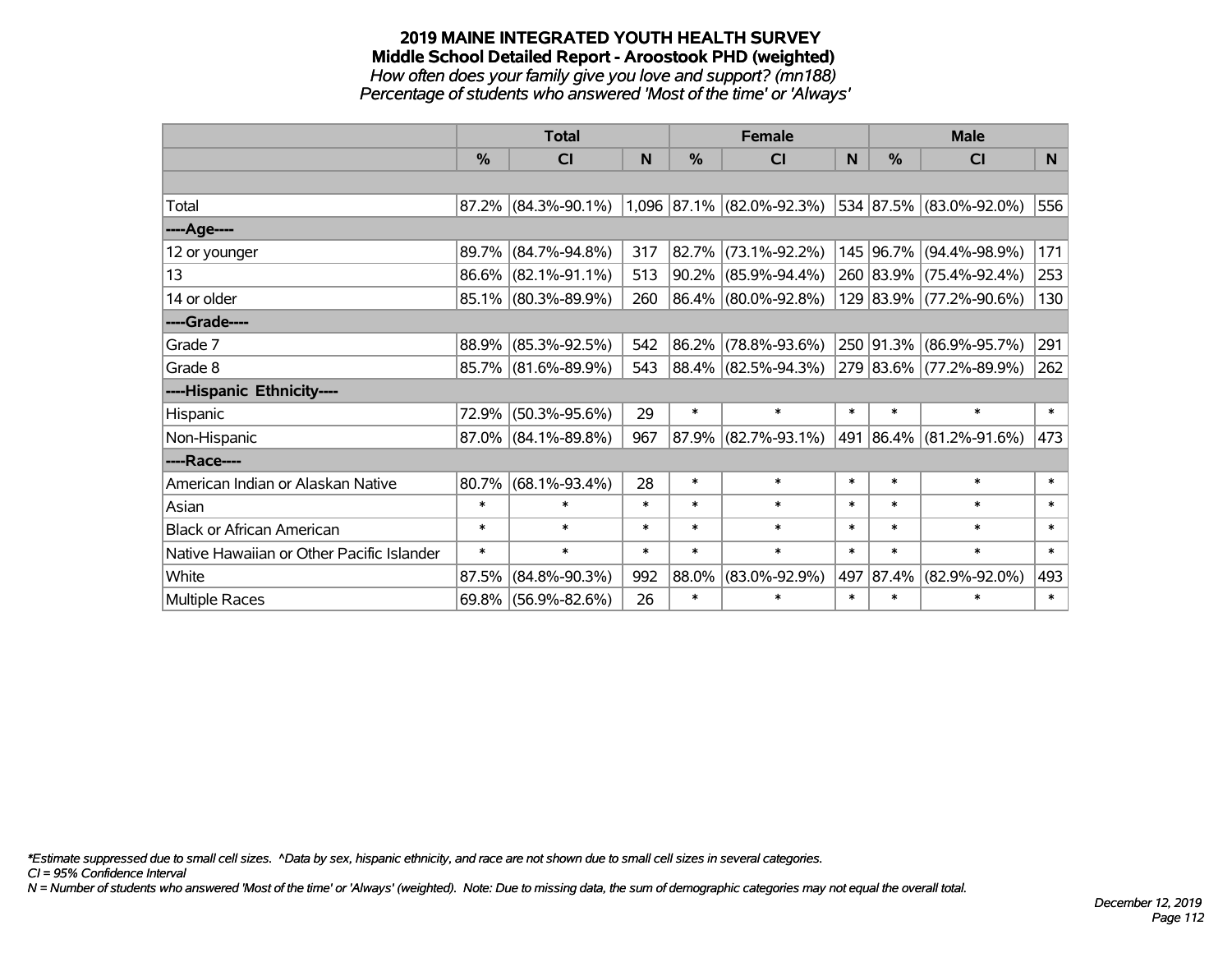### **2019 MAINE INTEGRATED YOUTH HEALTH SURVEY Middle School Detailed Report - Aroostook PHD (weighted)** *Do you agree or disagree that in your community you feel like you matter to people? (mn148)*

*Percentage of students who answered 'Strongly agree' or 'Agree'*

|                                           | <b>Total</b> |                        |        |           | <b>Female</b>                |        | <b>Male</b>   |                         |                |  |
|-------------------------------------------|--------------|------------------------|--------|-----------|------------------------------|--------|---------------|-------------------------|----------------|--|
|                                           | %            | <b>CI</b>              | N      | $\%$      | <b>CI</b>                    | N      | $\frac{0}{0}$ | <b>CI</b>               | N <sub>1</sub> |  |
|                                           |              |                        |        |           |                              |        |               |                         |                |  |
| Total                                     |              | 59.9% (53.7%-66.1%)    |        |           | $ 750 58.2\% $ (50.9%-65.5%) |        |               | 356 61.8% (55.8%-67.7%) | 391            |  |
| ----Age----                               |              |                        |        |           |                              |        |               |                         |                |  |
| 12 or younger                             | 60.4%        | $(52.1\% - 68.7\%)$    |        |           | $212$ 56.1% (42.4%-69.7%)    | 97     | 64.5%         | $(53.5\% - 75.5\%)$     | 114            |  |
| 13                                        |              | $61.3\%$ (54.0%-68.6%) |        |           | 361 62.2% (52.8%-71.5%)      |        | 180 60.9%     | $(52.7\% - 69.2\%)$     | 182            |  |
| 14 or older                               |              | 57.2% (47.0%-67.3%)    |        |           | 174 53.0% (38.8%-67.2%)      |        |               | 79 61.2% (47.8%-74.5%)  | 95             |  |
| ----Grade----                             |              |                        |        |           |                              |        |               |                         |                |  |
| Grade 7                                   | 60.4%        | $(53.2\% - 67.6\%)$    |        |           | 365 59.0% (49.5%-68.4%)      |        | 170 61.7%     | $(54.4\% - 68.9\%)$     | 195            |  |
| Grade 8                                   |              | 58.9% (52.1%-65.8%)    |        |           | 373 56.5% (49.2%-63.8%)      |        |               | 178 62.3% (54.1%-70.5%) | 195            |  |
| ----Hispanic Ethnicity----                |              |                        |        |           |                              |        |               |                         |                |  |
| Hispanic                                  | 64.3%        | $(36.6\% - 92.0\%)$    | 25     | $\ast$    | $\ast$                       | $\ast$ | $\ast$        | $\ast$                  | $\ast$         |  |
| Non-Hispanic                              |              | 59.8% (52.7%-66.9%)    |        |           | 665 58.4% (49.5%-67.2%)      |        |               | 325 61.8% (55.8%-67.8%) | 340            |  |
| ----Race----                              |              |                        |        |           |                              |        |               |                         |                |  |
| American Indian or Alaskan Native         | 56.7%        | $(44.8\% - 68.6\%)$    | 19     | $\ast$    | $\ast$                       | $\ast$ | $\ast$        | $\ast$                  | $\ast$         |  |
| Asian                                     | $\ast$       | $\ast$                 | $\ast$ | $\ast$    | $\ast$                       | $\ast$ | $\ast$        | $\ast$                  | $\ast$         |  |
| <b>Black or African American</b>          | $\ast$       | $\ast$                 | $\ast$ | $\ast$    | $\ast$                       | $\ast$ | $\ast$        | $\ast$                  | $\ast$         |  |
| Native Hawaiian or Other Pacific Islander | $\ast$       | $\ast$                 | $\ast$ | $\ast$    | $\ast$                       | $\ast$ | $\ast$        | $\ast$                  | $\ast$         |  |
| White                                     | 60.5%        | $(54.0\% - 67.0\%)$    |        | 686 58.1% | $(50.8\% - 65.5\%)$          |        | 327 63.3%     | $(57.1\% - 69.5\%)$     | 359            |  |
| Multiple Races                            | 46.8%        | $(32.3\% - 61.4\%)$    | 18     |           | $ 59.5\% $ (47.2%-71.8%)     | 11     | 34.4%         | $(9.2\% - 59.7\%)$      | 7 <sup>1</sup> |  |

*\*Estimate suppressed due to small cell sizes. ^Data by sex, hispanic ethnicity, and race are not shown due to small cell sizes in several categories.*

*CI = 95% Confidence Interval*

*N = Number of students who answered 'Strongly agree' or 'Agree' (weighted). Note: Due to missing data, the sum of demographic categories may not equal the overall total.*